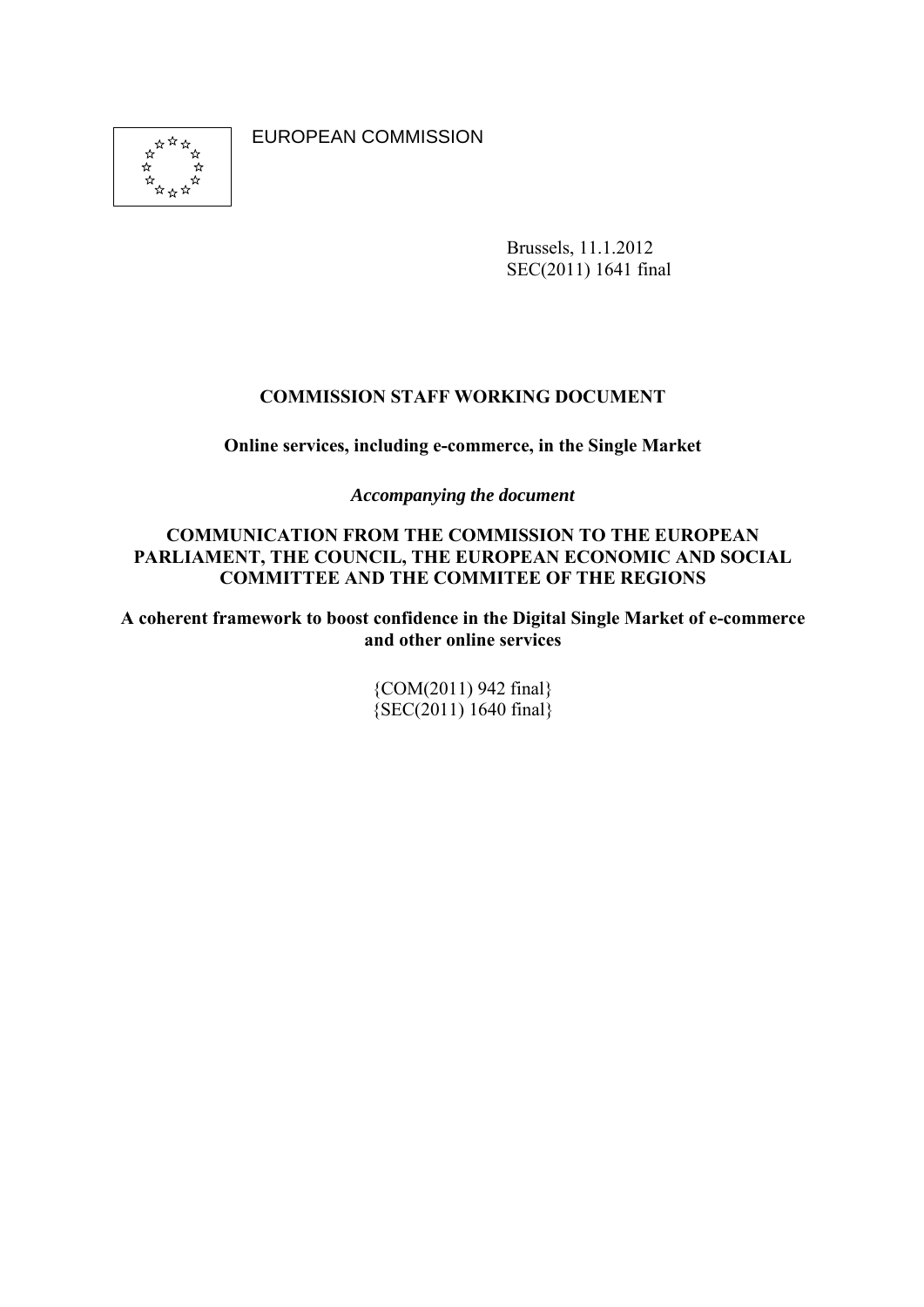# **TABLE OF CONTENTS**

| 1              |                                                                                                 |  |
|----------------|-------------------------------------------------------------------------------------------------|--|
| $\overline{2}$ |                                                                                                 |  |
|                | 2.1                                                                                             |  |
|                | $2.2^{\circ}$                                                                                   |  |
|                | 2.2.1                                                                                           |  |
|                | The Internal Market clause and establishment requirements (Articles 3-4 ECD)<br>2.2.1.1         |  |
|                |                                                                                                 |  |
|                | 2.2.1.2                                                                                         |  |
|                | Commercial communications and regulated professions (Articles 6-8 ECD). 13<br>2.2.1.3           |  |
|                | 2.2.1.4<br>2.2.1.5                                                                              |  |
|                | Liability of online intermediaries (Articles 12-15 ECD)  16<br>2.2.1.6                          |  |
|                | 2.2.2                                                                                           |  |
| 3              |                                                                                                 |  |
|                | 3.1                                                                                             |  |
|                | 3.1.1 Lack of information on actual implementation in the Member States 19                      |  |
|                |                                                                                                 |  |
|                | Need for better co-operation in the application and implementation of the ECD<br>3.2            |  |
|                |                                                                                                 |  |
|                | 3.2.1                                                                                           |  |
|                | 3.2.2                                                                                           |  |
|                | 3.2.3                                                                                           |  |
|                | 3.3                                                                                             |  |
|                | Need for further clarification on the intermediaries regime of the ECD  24<br>3.4               |  |
|                |                                                                                                 |  |
|                |                                                                                                 |  |
|                | 3.4.2.1                                                                                         |  |
|                | 3.4.2.2                                                                                         |  |
|                |                                                                                                 |  |
|                | 3.4.3.1                                                                                         |  |
|                | 3.4.3.2                                                                                         |  |
|                | 3.4.3.3                                                                                         |  |
|                |                                                                                                 |  |
|                | 3.4.4.1                                                                                         |  |
|                | 3.4.4.2                                                                                         |  |
|                | 3.4.4.3                                                                                         |  |
|                | An EU initiative on procedures for notifying and acting on illegal online<br>3.4.4.4<br>content |  |
|                | 3.4.5                                                                                           |  |
|                | 3.4.5.1                                                                                         |  |
|                | 3.4.5.2                                                                                         |  |
|                | 3.4.5.3                                                                                         |  |
| 4              |                                                                                                 |  |
|                | 4.1                                                                                             |  |
|                | 4.1.1                                                                                           |  |
|                |                                                                                                 |  |
|                | 4.1.2.1                                                                                         |  |
|                |                                                                                                 |  |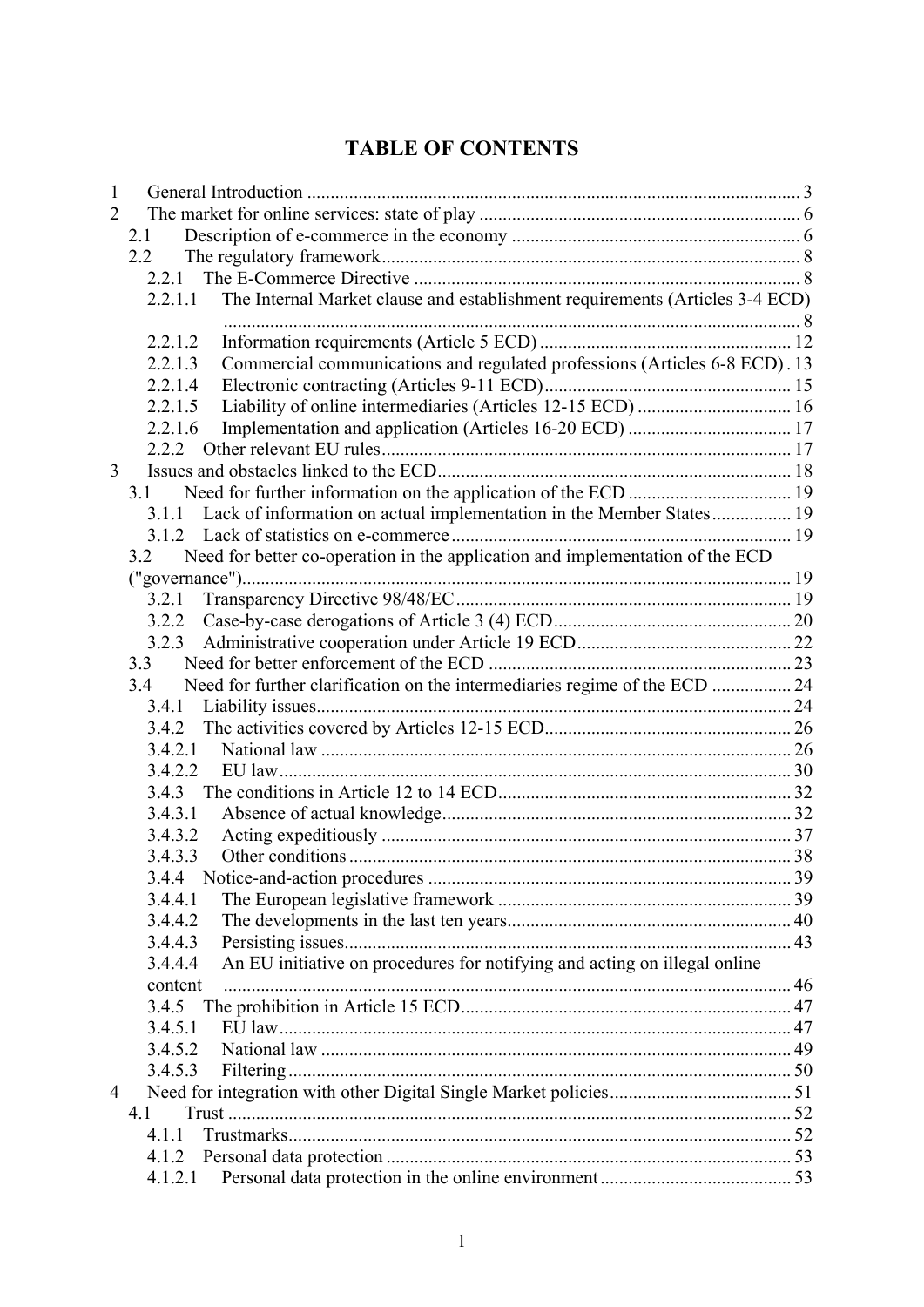| 4.1.2.2                                                                              |  |
|--------------------------------------------------------------------------------------|--|
| 4.1.2.3                                                                              |  |
| 4.1.2.4                                                                              |  |
| 4.1.2.5                                                                              |  |
| 4.1.3                                                                                |  |
| 4.1.4                                                                                |  |
| 4.2                                                                                  |  |
| 4.2.1                                                                                |  |
| 4.2.2                                                                                |  |
| 4.2.3                                                                                |  |
| 4.2.4                                                                                |  |
| 4.2.5                                                                                |  |
| 4.3                                                                                  |  |
| 4.3.1                                                                                |  |
| 4.3.2                                                                                |  |
| 4.3.3                                                                                |  |
| 4.3.4                                                                                |  |
| 4.3.5                                                                                |  |
| 4.3.6                                                                                |  |
| 4.3.7                                                                                |  |
| 4.3.8                                                                                |  |
|                                                                                      |  |
|                                                                                      |  |
| 4.4                                                                                  |  |
| 4.4.1                                                                                |  |
|                                                                                      |  |
| 4.4.3                                                                                |  |
| 4.5                                                                                  |  |
|                                                                                      |  |
| 4.5.2                                                                                |  |
|                                                                                      |  |
|                                                                                      |  |
|                                                                                      |  |
| Parcel and express delivery services under the Postal Services Directive 91<br>4.6.3 |  |
| Market trends and enhanced application of the EU postal legislation  94<br>4.6.4     |  |
| 4.7                                                                                  |  |
| 4.7.1                                                                                |  |
| 4.7.2                                                                                |  |
| 4.7.3                                                                                |  |
| 4.7.4                                                                                |  |
| 4.8                                                                                  |  |
| 4.8.1                                                                                |  |
| 4.8.2                                                                                |  |
| 4.8.3                                                                                |  |
| 4.8.4                                                                                |  |
| Transposition of Directive 2001/31/EC in the European Economic Area<br>Annex I       |  |

Annex I Transposition of Directive 2001/31/EC in the European Ec<br>Annex II National legislation on "notice-and-takedown" procedures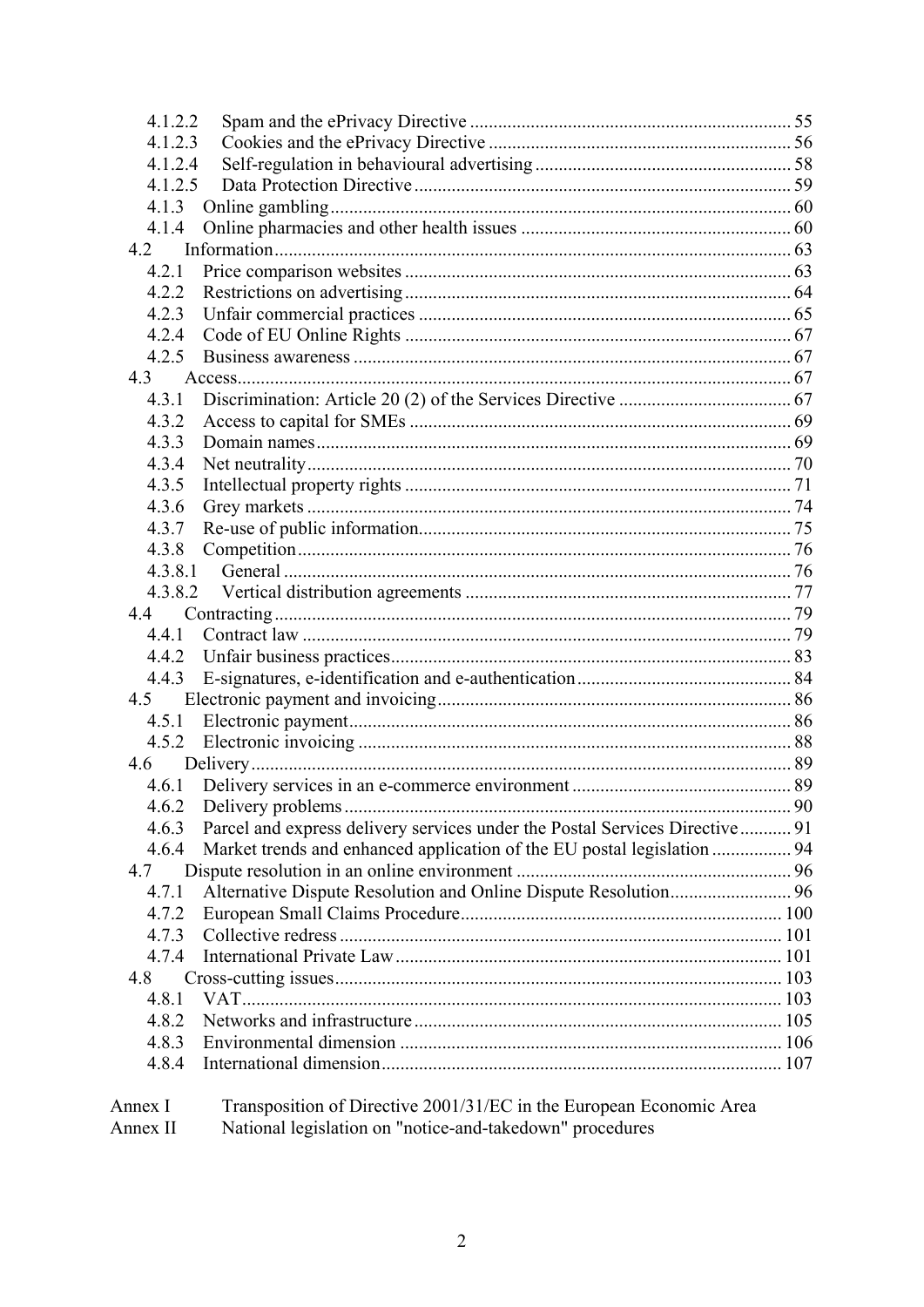# <span id="page-3-0"></span>**1 General Introduction**

The "Single Market Act"<sup>1</sup> identifies information society services, including e-commerce, as one of the measures which can boost economic growth and drive forward the Internal Market of the  $21<sup>st</sup>$  century. They also have a major role to play in achieving the objectives of smart, sustainable and inclusive growth in Europe by  $2020$ <sup>2</sup>. The "Digital Agenda for Europe<sup>3</sup>" sets the objectives of developing electronic commerce across Europe and facilitating access to electronic commerce for SMEs engaged in sales and purchasing. The strategy includes quantitative targets: by 2015 33% of SMEs should be conducting online purchases/sales. By contrast, during 2008, 24% of enterprises were purchasing and 12% selling electronically volumes that equalled or exceeded 1% of their total purchases/turnover. Moreover, it is anticipated that 20% of the population will be buying goods online from cross-border providers by 2015.

Information society services (ISS) or online services can contribute to achieving crucial policy objectives in a number of ways:

- Information society services are key to growth. Over the past decade, these new activities have generated jobs and created enterprises, thus adding value and representing a major engine for European growth, even in a time of crisis.

- E-commerce is seen as the best way to transcend national borders and enable businesses and consumers to get the most out of the European Single Market, even if national markets still dominate today. For instance, only 9% of consumers in 2010 (against 8% in 2009) used ecommerce across borders.<sup>4</sup>

- E-commerce can help attain regional policy objectives: it can improve access to an increasingly large range of products and services for citizens and businesses located in isolated areas.

- E-commerce can enhance the quality of life of vulnerable populations: new technologies and new sales channels can often better meet the needs of at-risk social groups such as the elderly and allow them to have access to an extensive range of services and products not easily

<sup>1</sup> 1 Communication from the Commission to the European Parliament, the Council, the Economic and Social Committee and the Committee of the Regions, *Single Market Act, Twelve levers to boost growth and strengthen confidence, "Working together to create new growth",* COM(2011) 206 final, 13.04.2011; available at: [http://eur-lex.europa.eu/LexUriServ/LexUriServ.do?uri=COM:2011:0206:FIN:EN:PDF.](http://eur-lex.europa.eu/LexUriServ/LexUriServ.do?uri=COM:2011:0206:FIN:EN:PDF) 

<sup>2</sup> Communication from the Commission, *Europe 2020, A strategy for smart, sustainable and inclusive growth*, COM(2010) 2020 final, 03.03.2010; available at: [http://eur](http://eur-lex.europa.eu/LexUriServ/LexUriServ.do?uri=COM:2010:2020:FIN:EN:PDF)[lex.europa.eu/LexUriServ/LexUriServ.do?uri=COM:2010:2020:FIN:EN:PDF.](http://eur-lex.europa.eu/LexUriServ/LexUriServ.do?uri=COM:2010:2020:FIN:EN:PDF) 

<sup>3</sup> Communication from the Commission to the European Parliament, the Council, the Economic and Social Committee and the Committee of the Regions, *A Digital Agenda for Europe*, COM(2010) 245 final/2, 26.08.2010; available at: [http://eur](http://eur-lex.europa.eu/LexUriServ/LexUriServ.do?uri=COM:2010:0245:FIN:EN:PDF)[lex.europa.eu/LexUriServ/LexUriServ.do?uri=COM:2010:0245:FIN:EN:PDF.](http://eur-lex.europa.eu/LexUriServ/LexUriServ.do?uri=COM:2010:0245:FIN:EN:PDF) 

<sup>4</sup> European Commission, DG Sanco, 5<sup>th</sup> Consumer Scoreboard, *Consumers at home in the Single Market*, March 2011, available at: http://ec.europa.eu/consumers/consumer\_research/editions/cms5\_en.htm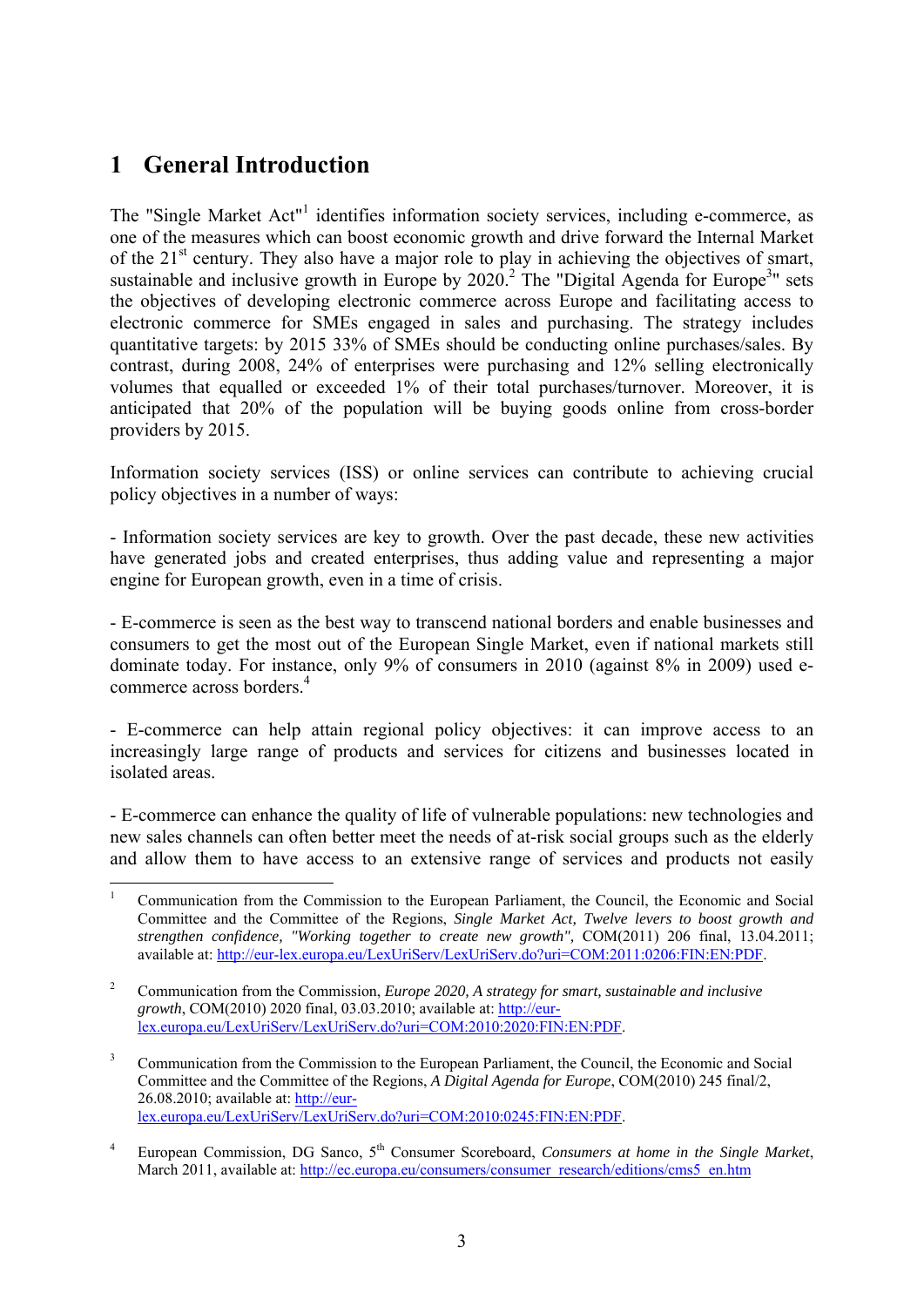available to them in the physical world, such as cultural events. Moreover, information society services and e-commerce can contribute to meeting the demographic challenge of an ageing European population.

- E-commerce can help protect the environment: e-commerce has a role to play in achieving the objectives of sustainable growth, since according to some studies<sup>5</sup>, it uses less CO2 than traditional commerce.

Ten years after the adoption of the Directive on certain legal aspects of information society services, in particular electronic commerce, in the Internal Market (Directive on electronic commerce)<sup>6</sup>, e-commerce is still limited to less than  $4\%$  of total European trade. As announced in the Communication "Towards a Single Market Act"<sup>7</sup>, the European Commission wants to explore the various reasons for the limited take-off of retail ecommerce outlined in the retail market monitoring report: "Towards more efficient and fairer retail services in the Internal Market for 2020." $\delta$  In addition, the Commission is using this Staff Working Document to present its evaluation of the implementation of the E-Commerce Directive (hereafter: ECD) in conformity with Article 21 of the Directive, and as announced in the Communication "Towards a Single Market Act."9

The analysis presented below covers information society services, defined as those services provided at a distance, electronically and at the request of a recipient of services against remuneration<sup>10</sup>, and also the much wider domain of e-commerce transactions in goods and services.<sup>11</sup> Online retailing, online press, search engines, social networks, blogs, media streaming, online gambling and e-health are included in our analysis. The main focus,

8 Report from the Commission to the European Parliament, the Council, the Economic and Social Committee and the Committee of the Regions, Retail market monitoring report, "*Towards more efficient and fairer retail services in the internal market for 2020*", COM(2010) 355, OJ C 84/19, 17.03.2011; available at: http://ec.europa.eu/internal\_market/retail/docs/monitoring\_report\_en.pdf.

<sup>1</sup> 5 E.g. Estia et Médiamétrie//NetRatings pour la FEVAD, *Etude de l'impact environnemental de l'achat sur internet et dans le commerce traditionnel*, Juin 2009; available at: [http://www.fevad.com/uploads/files/Prez/fevad\\_estia\\_110609.pdf](http://www.fevad.com/uploads/files/Prez/fevad_estia_110609.pdf) 

<sup>6</sup> Directive 2000/31/EC of the European Parliament and of the Council of 8 June 2000 on certain legal aspects of information society services, in particular electronic commerce, in the Internal Market (*Directive on electronic commerce*, hereafter *ECD*), OJ L 178/1, 17.07.2000; available at: [http://eur](http://eur-lex.europa.eu/LexUriServ/LexUriServ.do?uri=CELEX:32000L0031:EN:HTML)[lex.europa.eu/LexUriServ/LexUriServ.do?uri=CELEX:32000L0031:EN:HTML.](http://eur-lex.europa.eu/LexUriServ/LexUriServ.do?uri=CELEX:32000L0031:EN:HTML) 

<sup>7</sup> Communication from the Commission to the European Parliament, the Council, the Economic and Social Committee and the Committee of the Regions, *Towards a Single Market Act, For a highly competitive social market economy, 50 proposals for improving our work, business and exchanges with one another*, (hereafter '*Towards a Single Market Act'*) COM(2010) 608, 27.10.2010, available at: http://ec.europa.eu/internal\_market/smact/docs/single-market-act\_en.pdf.

<sup>9</sup> *Towards a Single Market Act,* COM(2010) 608, 27.10.2010.

<sup>10</sup> Article 1 of Directive 98/34/EC of the European Parliament and of the Council of 22 June 1998 *laying down a procedure for the provision of information in the field of technical standards and regulations*, OJ L 204/37, 21.07.1998; available at: [http://eur](http://eur-lex.europa.eu/LexUriServ/LexUriServ.do?uri=OJ:L:1998:204:0037:0048:EN:PDF)[lex.europa.eu/LexUriServ/LexUriServ.do?uri=OJ:L:1998:204:0037:0048:EN:PDF.](http://eur-lex.europa.eu/LexUriServ/LexUriServ.do?uri=OJ:L:1998:204:0037:0048:EN:PDF) 

<sup>&</sup>lt;sup>11</sup> This is defined by Eurostat/OECD as purchases and sales orders made via websites or systems of electronic data interchange, excluding manually typed e-mails.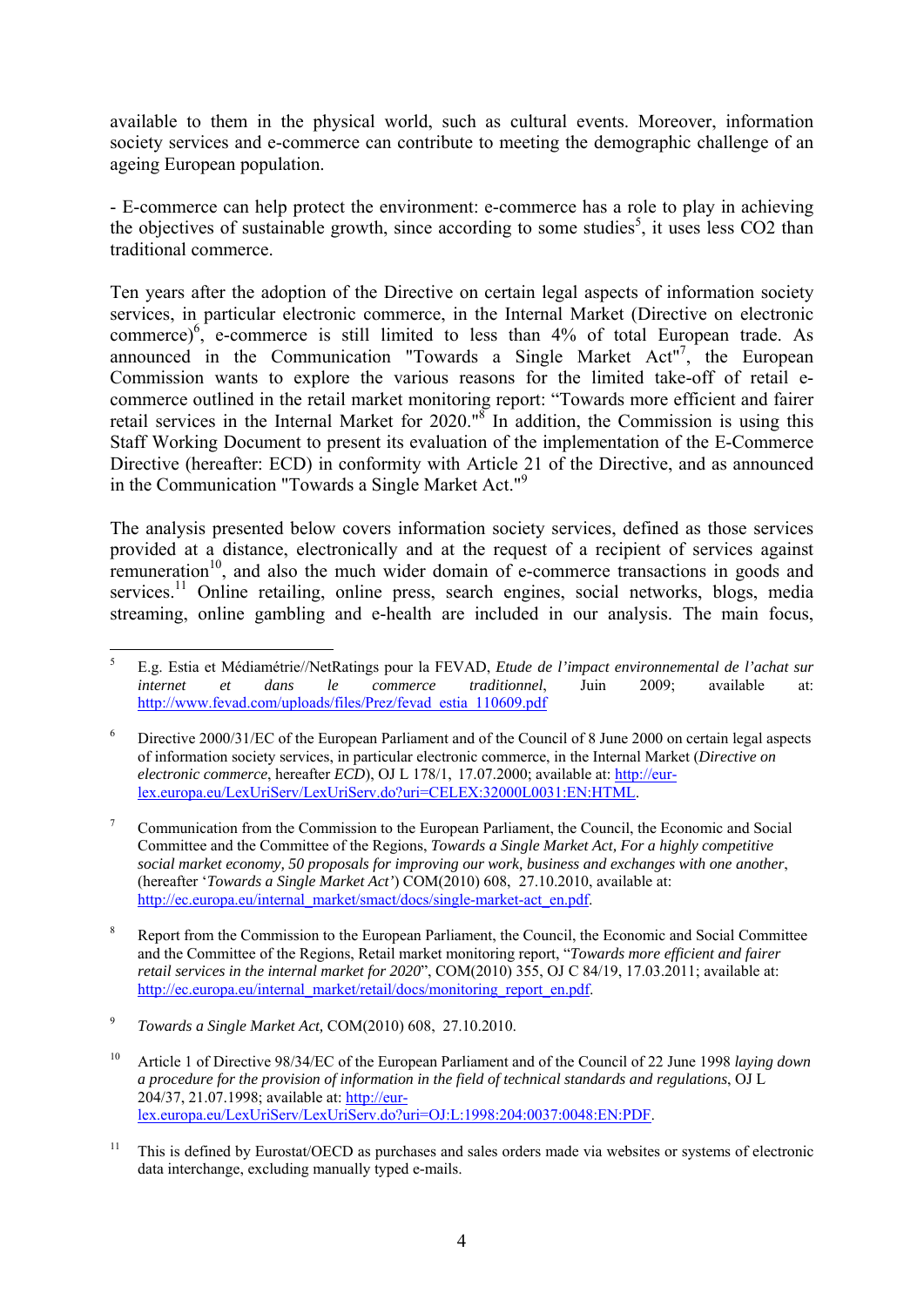however, is on issues related to the E-Commerce Directive and the obstacles to its implementation that have been identified. The document does not attempt to cover all topics of interest to online services or cross-cutting issues such as social aspects or SME development.

The detailed analysis included in this Staff Working Document and the Communication is partly based on the results of an open public consultation carried out between August and November 2010. The consultation sought opinions on seven broad themes: (1) the level of development, both national and cross-border, of information society services; (2) issues concerning the application of Article 3 (4) by the Member States (administrative cooperation); (3) contractual restrictions on cross-border online sales; (4) cross-border online commercial communications, in particular from regulated professions; (5) the development of online press services; (6) the interpretation of the provisions concerning the liability of intermediary information society service providers; (7) the resolution of online disputes.

The consultation generated valuable input and almost 420 responses were received. The responses are published online and summarised in a separate report.12 While 50% of the answers were from companies or business associations, a significant proportion - 31% - came from European citizens, with lesser proportions composed by consumer associations, lawyers, public authorities and regulated professions drawn from 13 Member States.<sup>13</sup> Besides the answers from European entities (federations etc.), responses from France, the Netherlands, the United Kingdom and Germany were particularly numerous. Only three Member States (Romania, Bulgaria, and Lithuania) failed to provide any response.

This Staff Working Document also draws on other sources of information available e.g. studies, participation in conferences, interviews with stakeholders and the deliberations of the expert group on e-commerce etc.

This document constitutes one of the two annexes to the Communication "A coherent framework to boost confidence in the Digital Single Market of e-commerce and other online services" and is divided into two main parts. The first part contains an in-depth analysis of the legal and economic state of play in the online services sector. It also evaluates the remaining obstacles to the full and proper application of the E-Commerce Directive. The second part covers regulatory barriers related to other EU policies, and the EU response to them. Annex I gives an overview of national legislation transposing the E-Commerce Directive. Annex II summarizes national legislation on so-called "notice-and-takedown" procedures.

The document, and in particular Chapters 2 and 3, serves as an application report within the meaning of Article 21 of the E-Commerce Directive. The Staff Working Document is not legally binding and does not constitute Commission guidelines.

The second annex to the Communication identifies the latest trends in business-to-consumer e-commerce in the EU and examines the potential benefits for consumers if current obstacles are overcome and the true potential of e-commerce in the Single Market is fulfilled (Commission Staf Working Paper, "Bringing e-commerce benefits to consumers").

 $12$ See http://ec.europa.eu/internal\_market/e-commerce/directive\_en.htm.

<sup>13</sup> Belgium, Chech Republic, Estonia, Finland, Luxemburg, Latvia, Malta, Poland, Portugal, Sweden, United Kingdom and Norway.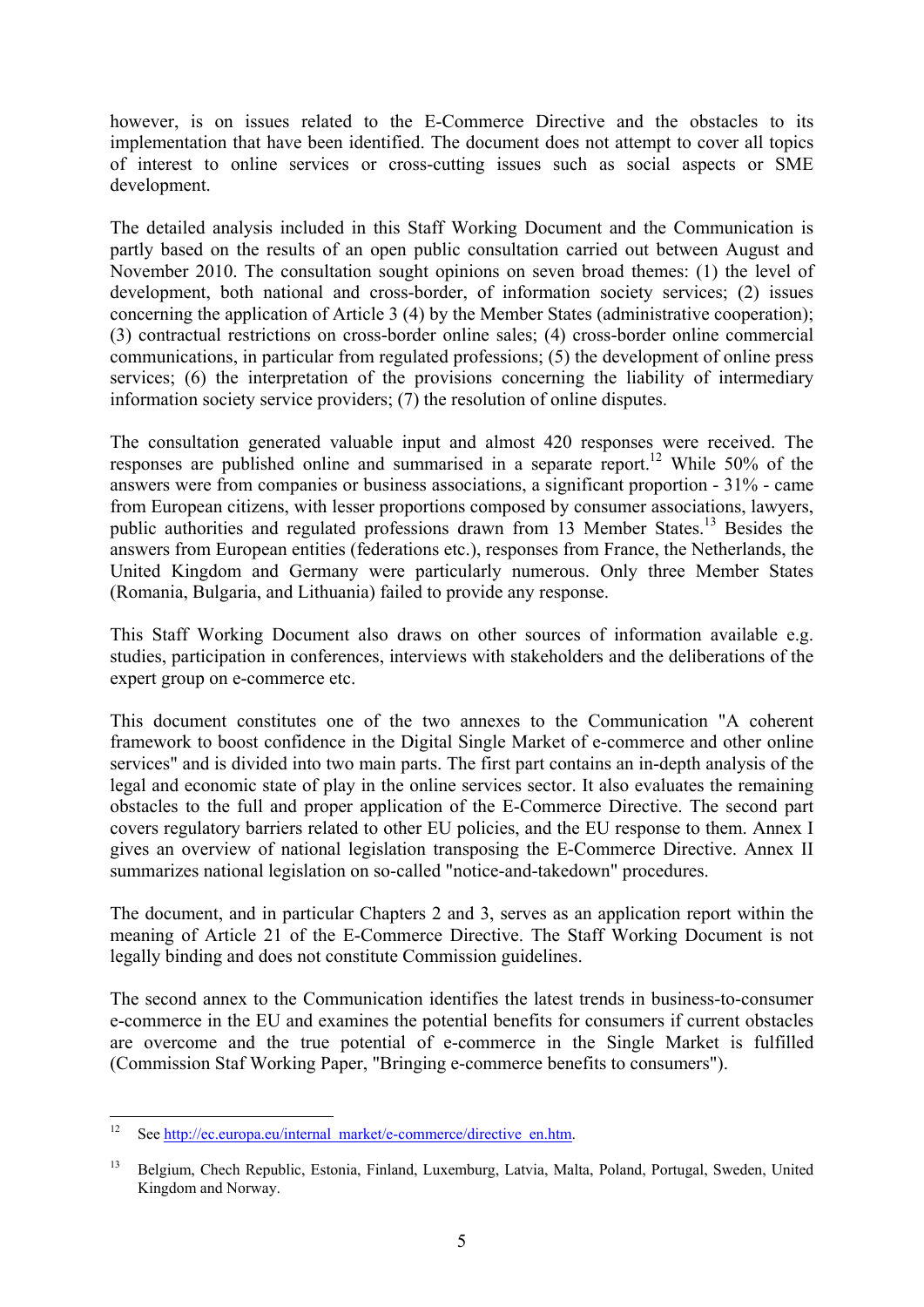# <span id="page-6-0"></span>**2 The market for online services: state of play**

E-commerce and online services are some of the most significant innovations in the economy in recent decades and have precipitated an evolution in the legal framework for doing business online. This framework consists of the E-Commerce Directive and many other pieces of subsequent EU legislation.

### **2.1 Description of e-commerce in the economy**

<span id="page-6-1"></span>Online services play an increasingly important role in the everyday life of EU citizens. These services help to reduce the time spent on paperwork and increase activity online (reading newspapers, consulting bank accounts and making payments, sending mail, searching for information, communicating via social networks, etc.). Electronic commerce continues to grow substantially, even in the current economic crisis. It plays an important role in B2B exchanges as 27% of European enterprises purchase online and 13% sell online. Nevertheless, it is currently limited to 3.4% of retail sales in the 27 Member States. The highest level of online retail sales is 7.7%, in the United Kingdom.14 The development of e-commerce is very uneven among Member States, with a clear North-South divide. The United Kingdom, France and Germany account for 70% of European e-commerce. The level of cross-border online retailing also appears to be modest. Indeed, only 9% of European consumers said they shopped online cross-border in 2010.<sup>15</sup>

E-commerce in Europe lags behind Korea, Japan and the United States. In the USA, 66% of internet users made purchases online, while 94% did in South Korea.<sup>16</sup> This compares with 57% in the EU.<sup>17</sup> However, the growth rate of electronic commerce is now higher in the EU than in the US.

Finally, m-commerce (electronic commerce conducted from a mobile phone, tablet etc.) in the EU plays a more modest part in the growth of electronic commerce than in the USA and Japan. According to a KPMG study<sup>18</sup>, the percentage of consumers who visited an online retailer site from their mobile phone increased from 10% in 2008 to 28% in 2010 against 41% in the Asia-Pacific region. However, the use of mobile phones for financial services is more widespread: 46% of consumers surveyed said they had used them. This was an increase on 19% in 2008 but contrasts with 61% for in Asia-Pacific.

 $14$ Euromonitor International, 2010.

<sup>&</sup>lt;sup>15</sup> Eurostat, Information Society Statistics, 2010.

<sup>&</sup>lt;sup>16</sup> Forrester Research Inc, *The Global eCommerce Adoption Cycle*, 15.01.2010 (using 2009 data).

<sup>17</sup> Eurostat, *Data in Focus 50/2010*: *Internet Usage in 2010 – Households and Individuals*, 14.12.2010, available at: http://epp.eurostat.ec.europa.eu/portal/page/portal/product\_details/publication?p\_product\_code=KS-OA-10-[050](http://epp.eurostat.ec.europa.eu/portal/page/portal/product_details/publication?p_product_code=KS-QA-10-050)

<sup>&</sup>lt;sup>18</sup> KPMG, *Consumer and Convergence Survey IV*, April 2010, available at: [http://www.kpmg.co.il/e](http://www.kpmg.co.il/e-vite/3b.pdf)[vite/3b.pdf](http://www.kpmg.co.il/e-vite/3b.pdf)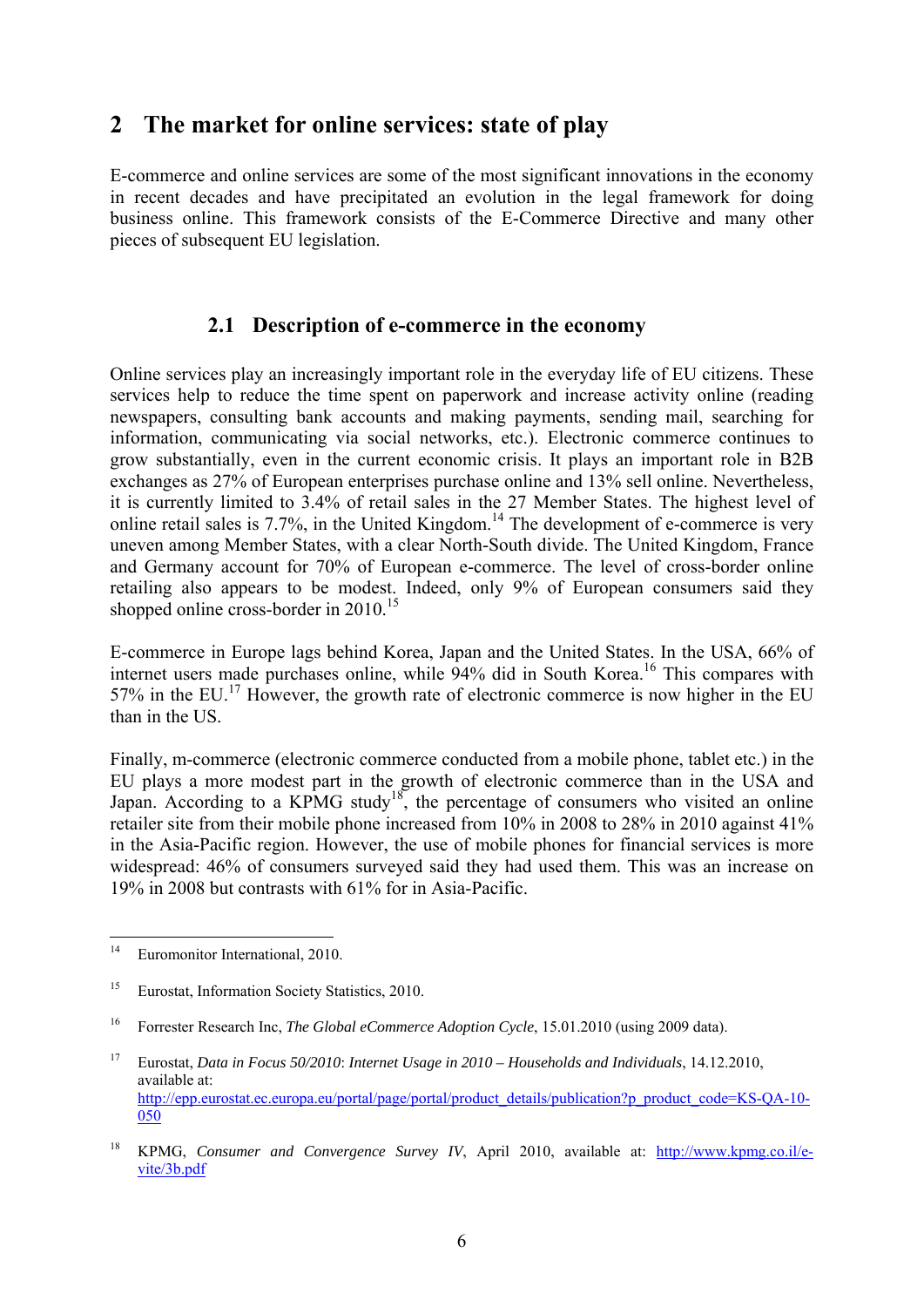Some sectors have already been profoundly transformed by electronic commerce. These include travel agencies (39% of sales were online in 2008), sales of electronic and cultural goods (22%), financial services, gambling and sports betting. Clothing sales are growing  $(10\%)$ , while food sales are still relatively undeveloped  $(7\%)$ .<sup>19</sup> Online sales of cultural goods are hard to quantify accurately. There are high levels of consumption of music online, but it is still largely illegal, which has a very destabilizing effect on the sector. The development of an attractive, high quality and legal offer is crucial for the sale of cultural products. However, the responses to the public consultation (mentioned above) show that consumers have contrasting views depending on the types of content (digital books, music, movies, cultural and sporting events) and their Member State of residence. Overall, the market for online music is 4 times larger in the USA than in Europe, although it is now growing faster in Europe.<sup>20</sup>

The past decade has seen on the one hand the emergence of a number of (mainly US-based) large providers ("pure players") which only have a presence online and, on the other, a tendency for big retailers to deploy "multichannel" strategies. According to Experian Hitwise<sup>21</sup>, only 7 of the 10 largest UK online retailers have physical stores and the trend away from "bricks and mortar" is growing. In addition, half of consumers first get information online before buying. In comparison, the position of SMEs in e-commerce is still limited. They often choose platforms organized by large companies to grow online. Overall, the development of electronic commerce appears, however, to be creating new complementarities and business activity and there is little evidence that "cannibalization" of physical commerce by e-commerce is taking place. This is true even if there are problems between franchisee and franchisor, or other sector-specific problems (see above).

From a wider perspective, the internet economy has generated 21 % of the GDP growth of the last 5 years<sup>22</sup> and could represent as much as  $20\%$  of GDP growth in the period up to 2015 in the Netherlands and the UK. Internet consumption and expenditure already exceeds the share of GDP of agriculture or energy, and its GDP is bigger than the GDP of Canada or Spain.<sup>23</sup> It represents 7% of UK GDP, 3.7% in France, 2.2% in Spain, 2% in Italy, 2.7% in Poland, 3.6% in the Czech Republic, 4.3% in the Netherlands, 5.8% in Denmark, 6.6% in Sweden, 3.4% in Germany and  $2.5\%$  in Belgium.<sup>24</sup> According to IMRG, in March 2010, 600,000 jobs were linked to electronic commerce in the United Kingdom. The "Internet stream" (which is wider than ISS because it includes telecoms) has accounted for 25% of net job creation and growth

<sup>19</sup> 19 Forrester consulting, May 2009, Study on "A Single Market for Information Society".

<sup>&</sup>lt;sup>20</sup> Opinion of the European Economic and Social Committee on the 'Communication from the Commission to the European Parliament, the Council, the European Economic and Social Committee and the Committee of the Regions — *A Digital Agenda for Europe*, COM(2010) 245, OJ C 54/58, 19.02.2011, available at: [http://eur-lex.europa.eu/LexUriServ/LexUriServ.do?uri=OJ:C:2011:054:0058:0064:EN:PD](http://eur-lex.europa.eu/LexUriServ/LexUriServ.do?uri=OJ:C:2011:054:0058:0064:EN:PDF)F.

<sup>&</sup>lt;sup>21</sup> IMRG Experian Hitwise Hot Shops List, May 2011.

<sup>22</sup> McKinsey Global Institute, *Internet matters : The net's sweeping impact on growth, jobs, and prosperity*, May 2011, on the G8 countries, South Korea, Sweden, Brazil, China and India. Available at : http://ww1.mckinsey.com/mgi/publications/internet\_matters/pdfs/MGI\_internet\_matters\_full\_report.pdf

<sup>23</sup> Boston Consulting Group, *Turning local: from Madrid to Moscow, the Internet is going native*, September 2011, available at:<http://www.bcg.com/documents/file84709.pdf>

<sup>24</sup> *How the Internet is transforming the economy*, a series of studies by the Boston Consulting Group commissioned by Google, 2010-2011; McKinsey & Company, *Impact d'Internet sur l'économie française*, [March 2011, available at: http://www.economie.gouv.fr/files/rapport-mckinsey-company.pdf](http://www.economie.gouv.fr/files/rapport-mckinsey-company.pdf)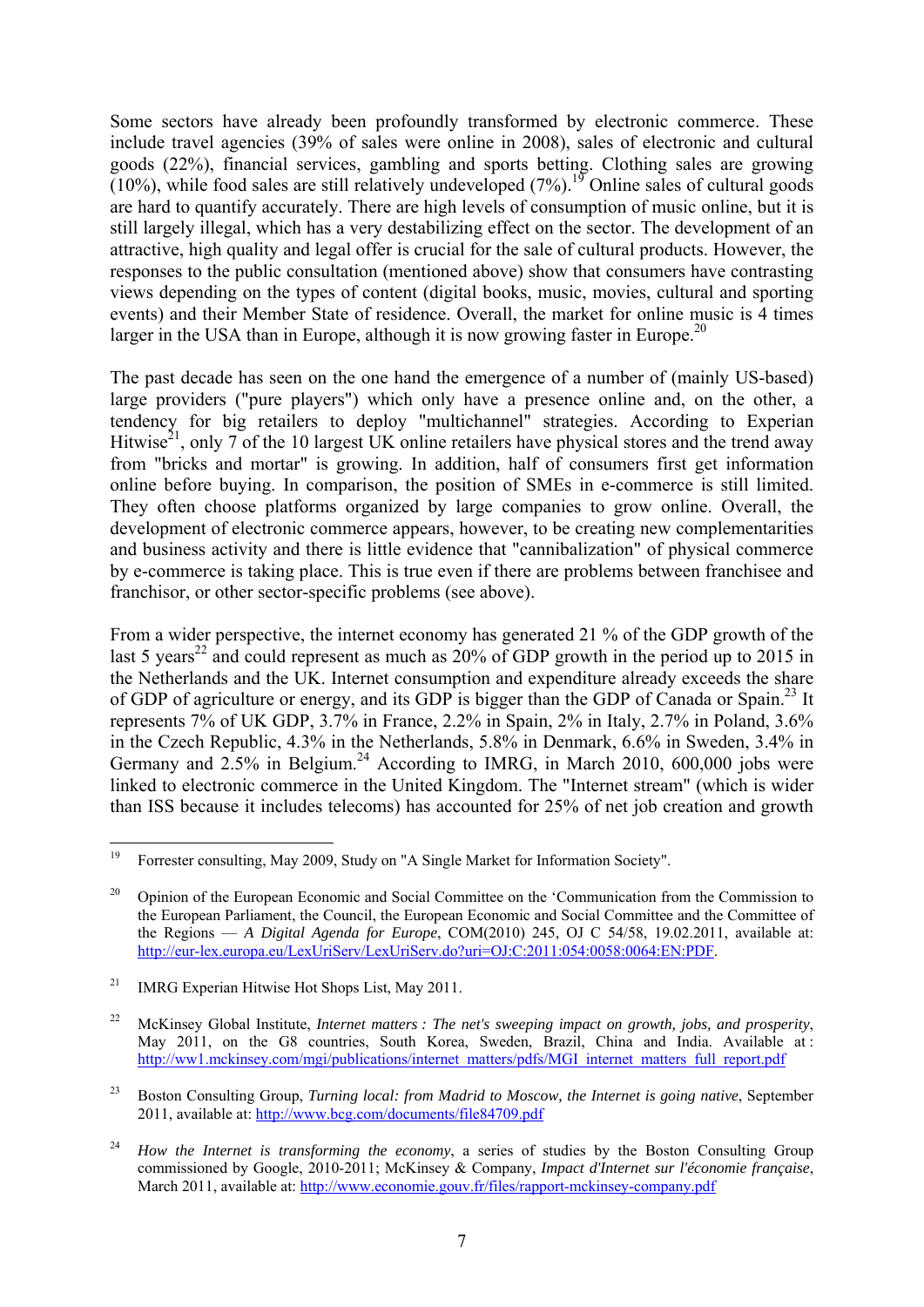in France since  $2000^{25}$  Overall, the Internet economy creates 2.6 jobs for every job destroyed.<sup>26</sup> The value of the e-commerce market per se is between  $\epsilon$  100 and 150 billion which is similar in the EU and the  $US<sup>27</sup>$  This sector is expected to generate further growth especially as SMEs come increasingly to explore the potential of "digital conversion".

## **2.2 The regulatory framework**

<span id="page-8-0"></span>The E-Commerce Directive (ECD) is the main legislative tool dealing with information society services. Following its adoption in 2000, the Directive has been complemented by other EU legislation, covering various aspects such as data protection and consumer affairs.

## <span id="page-8-1"></span>**2.2.1 The E-Commerce Directive**

The ECD is designed to help remove obstacles to cross-border online services in the Internal Market and to provide legal certainty to administrations, businesses and customers. It was drafted in a technologically neutral manner in order to avoid amendments of the legal framework arising from the fast pace of innovation in the IT sector. On the one hand, the Directive contains principles which should encourage the functioning of the Internal Market such as the Internal Market clause, the cornerstone of the Directive. On the other hand, it regulates certain legal aspects of online services. The Directive harmonises for instance certain information requirements, commercial communications, electronic contracting and the liability regime for online intermediaries. The Directive does not apply to a number of areas including taxation, questions related to the Data Protection Directive and gambling activities $28$ .

#### **2.2.1.1 The Internal Market clause and establishment requirements (Articles 3-4 ECD)**

<span id="page-8-2"></span>The Internal Market clause aims to ensure the free movement of information society services between the Member States. It has two complementary components:

- a. Each Member State must ensure that *information society services* provided by a service provider established on its territory comply with the national provisions applicable in the Member State in question which fall within the *coordinated field* (Article 3 (1) ECD);
- b. Member States may not, for reasons falling within the *coordinated field*, restrict the freedom to provide *information society services* from another Member State (Article 3 (2) ECD).

The terms "information society services" and "coordinated field" are crucial for a proper understanding of the Internal Market (or country of origin) clause.

<sup>25</sup> Forrester Consulting, produced by DIW-econ.

<sup>&</sup>lt;sup>26</sup> Boston Consulting Group, *Turning local: from Madrid to Moscow, the Internet is going native*, September 2011, available at:<http://www.bcg.com/documents/file84709.pdf>

<sup>&</sup>lt;sup>27</sup> Forrester consulting produced by DIW-econ.

<sup>28</sup> See in particular Article 1 (5) and Recital 12 of the *ECD*.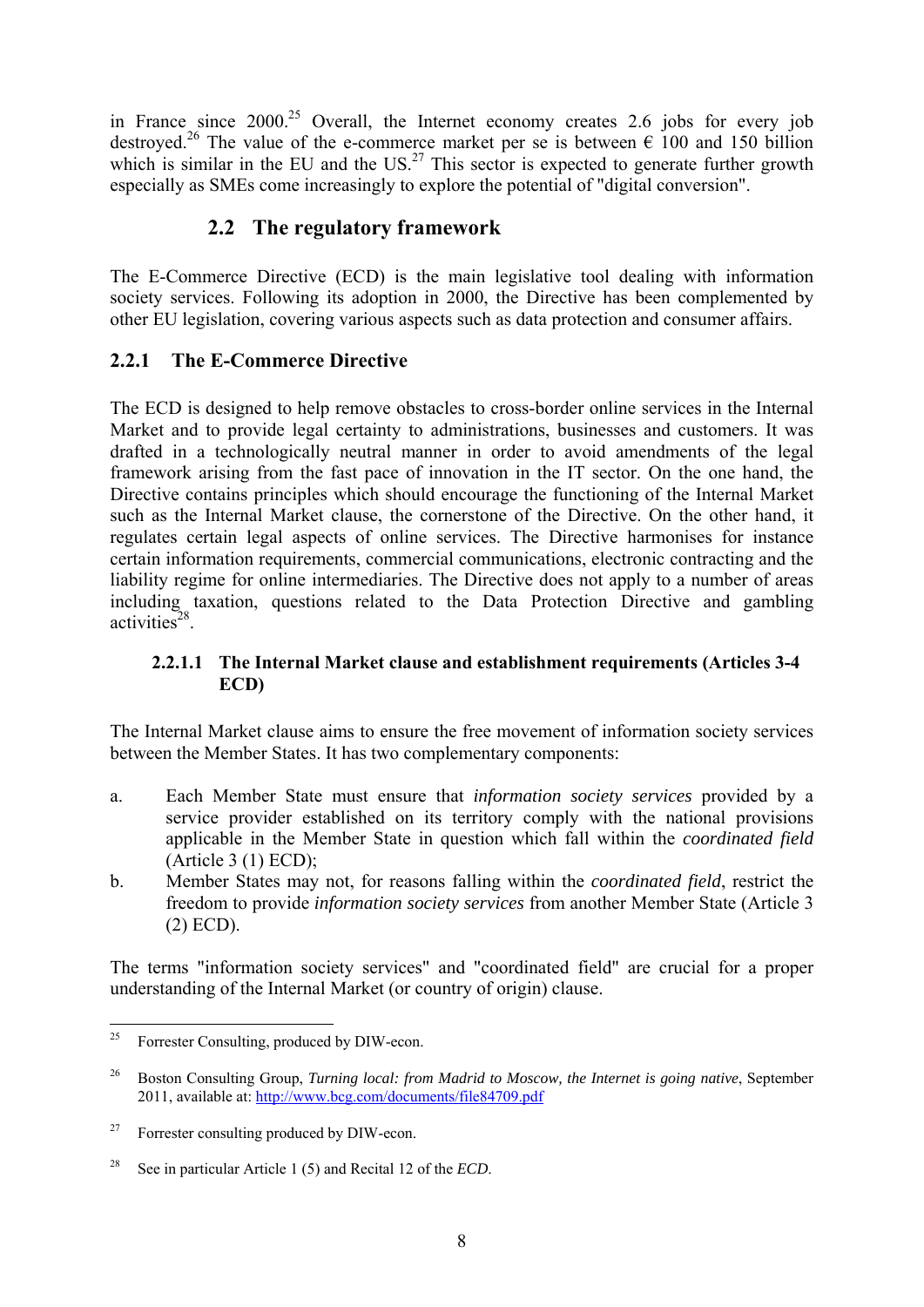The term "information society services" is not defined in the ECD but in the Transparency Directive 98/38/EC as amended by Directive 98/48.<sup>29</sup> The basic definition of "information" society services" covers any service normally provided, for remuneration, at a distance, by electronic means and at the individual request of a recipient of services.<sup>30</sup>

- The definition of a "service" and "normally provided for remuneration" derives from Article 57, first paragraph, of the  $TFEU<sup>31</sup>$ , as interpreted by the European Court of Justice (hereafter: ECJ). The ECJ has stipulated that the "*essential characteristic of remuneration […] lies in the fact that it constitutes consideration for the service in question*". Such a characteristic is absent in the activities the State undertakes within the framework of its public tasks, particularly in social, cultural, educational and legal areas.
- The concept of "at a distance" implies that the service is provided without the parties (i.e. the service provider and the recipient) being simultaneously present. Medical advice requiring the physical examination of a patient does not fall, for instance, within the definition of an "information society service".<sup>32</sup> However, certain telemedicine services may be covered because they are by definition provided in situations where the healthcare professional and the patient (or two healthcare professionals) are not in the same location<sup>33</sup>
- The expression "by electronic means" is taken to mean that a service is sent initially and received at its destination using electronic equipment for the processing (including digital compression) and storage of data, and that it is entirely transmitted, conveyed and received by wire, by radio, by optical means or by other electromagnetic means. The service must be conveyed from its point of departure to its point of arrival by means of electronic (processing and storage) equipment and by telecommunications means.
- Finally, the service must be provided via the transmission of data "at an individual request". This constitutes the element of interactivity which characterises information society services and sets them apart from other services that are sent without a request from the recipient being necessary. For this reason, the Directive does not apply to radio or television broadcasting services.<sup>34</sup>

32 See Case C-108/09, *Ker-Optika bt* v *ANTSZ Dél-dunántúli Regionális Intézete*, judgment of 02.12.2010, (hereafter '*Ker-Optika'*) par. 37-38, available at:<http://curia.europa.eu/juris/recherche.jsf?language=en>

<sup>29</sup> 29 Directive 98/34/EC of the European Parliament and the Council of 22 June 1998 *laying down a procedure for the provision of information in the field of technical standards and regulations*, OJ L 204/37, 21.07.1998; available at: [http://eur](http://eur-lex.europa.eu/LexUriServ/LexUriServ.do?uri=OJ:L:1998:204:0037:0048:EN:PDF)[lex.europa.eu/LexUriServ/LexUriServ.do?uri=OJ:L:1998:204:0037:0048:EN:PDF](http://eur-lex.europa.eu/LexUriServ/LexUriServ.do?uri=OJ:L:1998:204:0037:0048:EN:PDF)

<sup>30</sup> Article 1(2) of the Commission Directive 98/38/EC of 3 June 1998 *adapting to technical progress Council Directive 74/151/EEC on certain components and characteristics of wheeled agricultural or forestry tractors*, OJ L 170[/13, 16.06.1998; available at:](http://curia.europa.eu/juris/recherche.jsf?language=en) [http://eur](http://eur-lex.europa.eu/LexUriServ/LexUriServ.do?uri=OJ:L:1998:170:0013:0014:EN:PDF)[lex.europa.eu/LexUriServ/LexUriServ.do?uri=OJ:L:1998:170:0013:0014:EN:PDF,](http://eur-lex.europa.eu/LexUriServ/LexUriServ.do?uri=OJ:L:1998:170:0013:0014:EN:PDF) as amended by Directive 98/48/EC, OJ L 204/37, 21.07.1998.

<sup>31</sup> *Treaty on the Functioning of the EU*, OJ C 155/47, 09.05.2008, available at: [http://eur](http://eur-lex.europa.eu/LexUriServ/LexUriServ.do?uri=OJ:C:2008:115:0047:0199:EN:PDF)[lex.europa.eu/LexUriServ/LexUriServ.do?uri=OJ:C:2008:115:0047:0199:EN:PDF.](http://eur-lex.europa.eu/LexUriServ/LexUriServ.do?uri=OJ:C:2008:115:0047:0199:EN:PDF) 

<sup>33</sup> Commission Staff Working Paper*, Telemedicine for the benefit of patients, healthcare systems and society*, SEC(2009)943 final, June 2009; available at: [http://ec.europa.eu/information\\_society/activities/health/docs/policy/telemedicine/telemedecine-swp\\_sec-](http://ec.europa.eu/information_society/activities/health/docs/policy/telemedicine/telemedecine-swp_sec-2009-943.pdf)[2009-943.pdf.](http://ec.europa.eu/information_society/activities/health/docs/policy/telemedicine/telemedecine-swp_sec-2009-943.pdf) 

<sup>34</sup> See for example Case C-89/04, *Mediakabel BV* v *Commissariaat voor de Media*, ECR [2005] I-04891, judgment of 05.06.2005, Par.38: "Pay-per-view" services to watch movies at the times indicated on the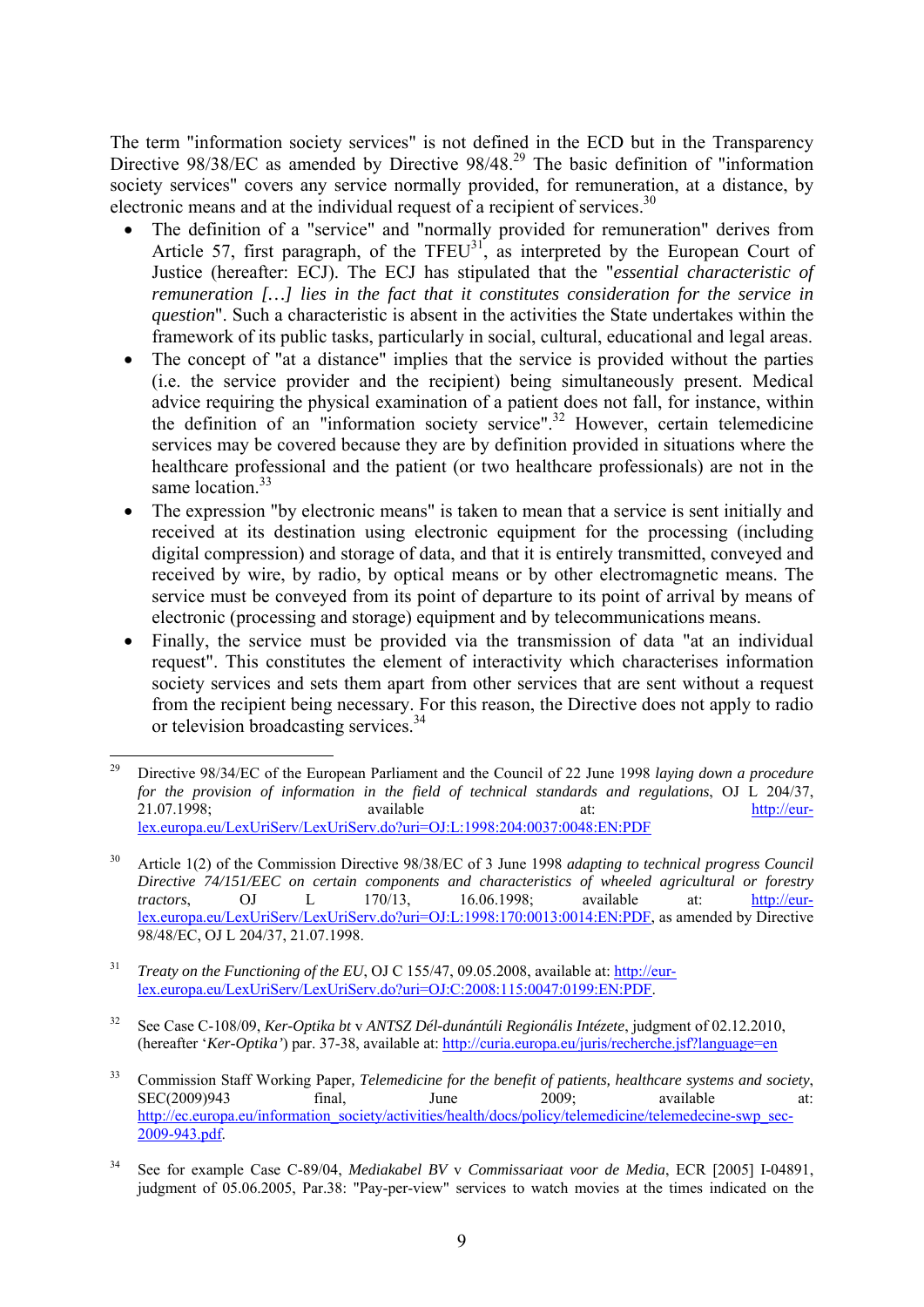This is a broad definition spanning a variety of online activities. More detailed examples are provided in a Vademecum to Directive 98/48/EC published by the Commission.<sup>35</sup>

For the majority of the aspects of electronic commerce, the Directive is not intended to achieve harmonisation of substantive rules, but defines a "coordinated field" in the context of which the mechanism in Article 3 must allow information society services to be, in principle, subject to the law of the Member State in which the service provider is established.<sup>36</sup> Article 2 (h) of the ECD defines the "coordinated field" of the Directive as those requirements laid down in Member States' legal systems which are applicable to information society service *providers* or information society *services*, regardless of whether the requirements are of a *general* nature or *specifically* targeted at this sector. At a more detailed level, the provision states that the coordinated field concerns the requirements with which the service provider has to comply with respect to:

- The *taking up* of the activity of an information society service, such as requirements concerning qualifications, authorisation or notification. Specific examples might be the requirement to demonstrate professional qualifications and good repute, to provide specific financial guarantees, or to obtain a licence and meet the conditions for that licence.
- The *pursuit* of the activity of an information society service, such as requirements concerning the behaviour of the service provider, the quality or content of the service linked to aspects such as advertising and contracts, or requirements concerning the liability of the service providers.

The coordinated field covers rules related to a wide range of activities such as online information, online advertising, online shopping and online contracting. Various national rules may also have consequences for to the taking up and pursuit of the activity of an information society service. The "coordinated field", however, does not cover requirements applicable to goods (e.g. safety standards, labelling and liability, classification for the purpose of protecting children<sup>37</sup>) or conditions for the delivery or the transport of goods sold via the Internet, generally to the customer's home.<sup>38</sup>

Recent case-law of the ECJ confirms the broad principles underlying the Internal Market mechanism. In the *Ker-Optika* judgment of 2 December 2010,<sup>39</sup> the Court recognised the

 screen or in a programme guide are not services provided "at the individual request" of a recipient because the selection of films is offered to all subscribers on the same terms, accessible at the broadcasting times determined by the provider, available at: http://curia.europa.eu/juris/recherche.jsf?language=en

35 See[: http://ec.europa.eu/enterprise/policies/european](http://ec.europa.eu/enterprise/policies/european-standards/files/standards_policy/vademecum/doc/98_34_ec_consolidated_version_en.pdf)standards/files/standards\_policy/vademecum/doc/98\_34\_ec\_consolidated\_version\_en.pdf

- See Recital 22 in the preamble of the *ECD*, and the judgment of the ECJ in Joined Cases C-509/09 and C-161/10, *eData Advertising a.o. v X a.o*., judgment of 25.10.2011, (hereafter '*eData'*) par. 57, available at [http://curia.europa.eu/juris/recherche.jsf?language=en.](http://curia.europa.eu/juris/recherche.jsf?language=en)
- 37 Case C-244/06, *Dynamic Medien Vertriebs GbmH* v *Avides Media AG*, ECR [2008] I-00505, judgment of 14.02.2008, Par. 22; available at: [http://curia.europa.eu/juris/recherche.jsf?language=en.](http://curia.europa.eu/juris/recherche.jsf?language=en)
- <sup>38</sup> Those conditions not covered by the E-Commerce Directive must therefore be assessed under primary law, in particular Articles 34-36 TFEU on the free movement of goods. See par.41 of the *Ker-Optika* judgment.
- 39 See par. 40 of *Ker-Optika* judgment.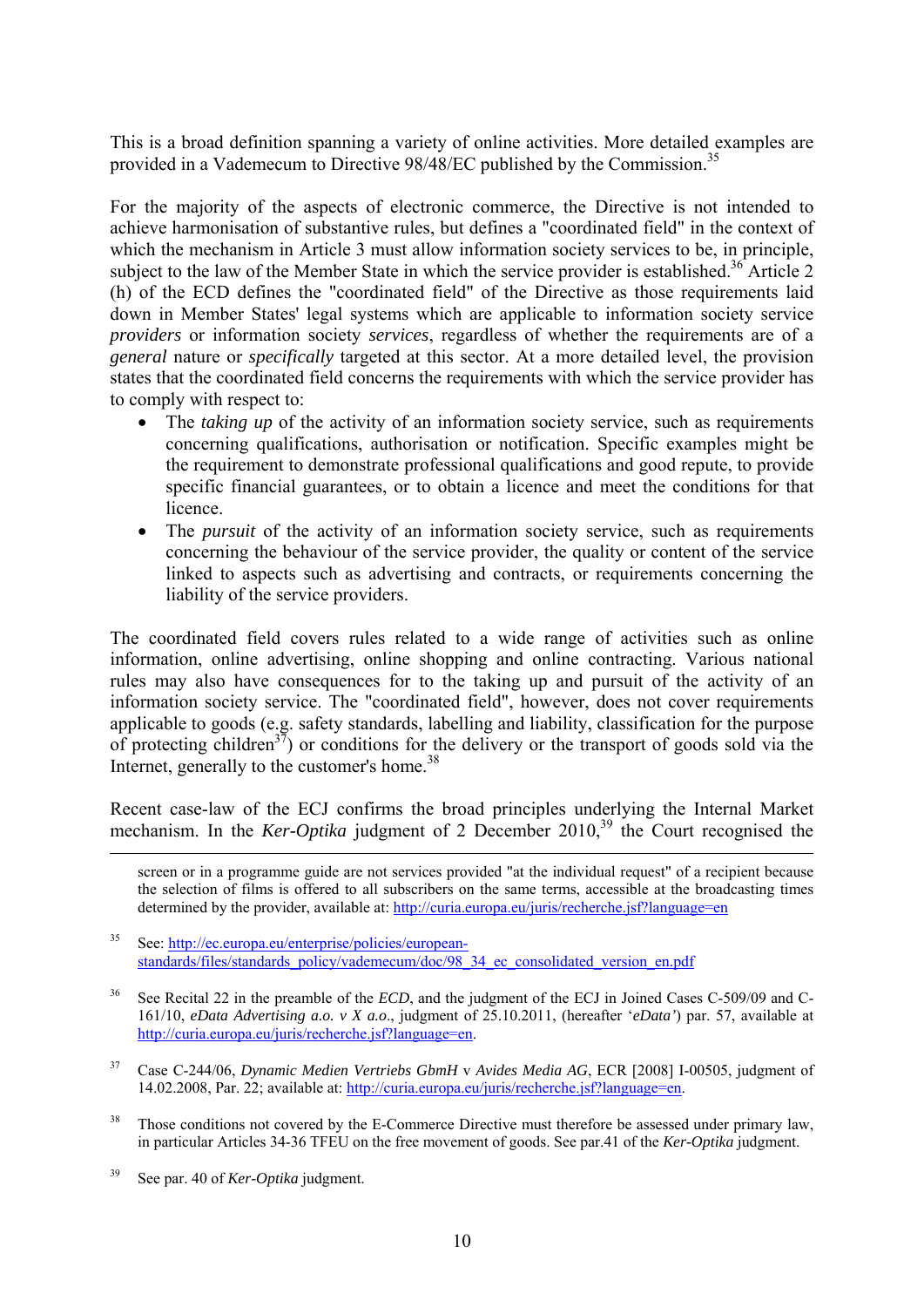wide scope of the "coordinated field" and held that a national prohibition on selling contact lenses via the Internet falls, in principle, within the coordinated field of the ECD. In the *eData Advertising* judgment of 25 October 2011, the Court underlined that the mechanism provided for by the ECD prescribes, also in private law, respect for the substantive law requirements in force in the country in which the service provider is established. *In the absence of binding EU harmonisation, only the acknowledgment of the binding nature of national law to which the legislature has decided to make the service providers and their services subject can guarantee the full effect of the free provision of those services.* In this request for a preliminary ruling on the question as to whether the provisions of Articles 3 (1) and (2) of the ECD have the character of a conflict-of-laws rule, the Court held that Article 3 ECD must be interpreted as not requiring transposition in the form of a specific conflict-of-rules rule. Nevertheless, in relation to the coordinated field, Member States must ensure that, subject to the derogations of Article 3 (4) ECD, the provider of an electronic commerce service is not made subject to stricter requirements than those provided for by the substantive law applicable in the Member State in which that service provider is established.<sup>40</sup>

Article 3 (4) of the ECD provides a derogation from the Internal Market clause of Article 3 (2) ECD for a limited number of subjects. These are set out in the Annex of the Directive and include in particular intellectual property rights; the freedom of the parties to choose the law applicable to the contract; contractual obligations concerning consumer contracts and the permissibility of unsolicited commercial communications by e-mail. The conditions under which Member States may derogate from the Internal Market clause must be regarded as exhaustive.<sup>41</sup>

In the public consultation on e-commerce there were relatively few responses to the Annex as a whole. Some of the respondents (mostly business organisations and enterprises) had doubts about the added value of all or some of the derogations in the Annex. Some respondents pointed out that the lack of (full) harmonization in the area of consumer contracts makes the derogation still necessary.<sup>42</sup> Contradicting observations were made in relation to intellectual property rights derogations, mostly on copyright. Right holders tended to claim that the EU acquis has promoted the cross-border availability of copyright protected works. Many other stakeholders took the opposite view and identified the present copyright situation within the EU as a major barrier to the availability of content beyond the national borders and the establishment of a true Digital Internal Market.<sup>43</sup>

Article 4 (1) of the ECD prohibits Member States from making the taking up and pursuit of the activity of an information society service provider subject to prior authorisation or any other requirement having an equivalent effect. This provision ensures that establishing an information society service in a Member State is a relatively smooth process without administrative hurdles. No specific difficulties have been reported on the application of this provision.

<sup>40</sup> 40 *eData* judgment par. 59, 68.

<sup>41</sup> *eData* judgment, par. 59.

<sup>42</sup> Refer to Chapter 4.4.1 for further developments.

<sup>43</sup> For further information refer to Chapter 4.3.5.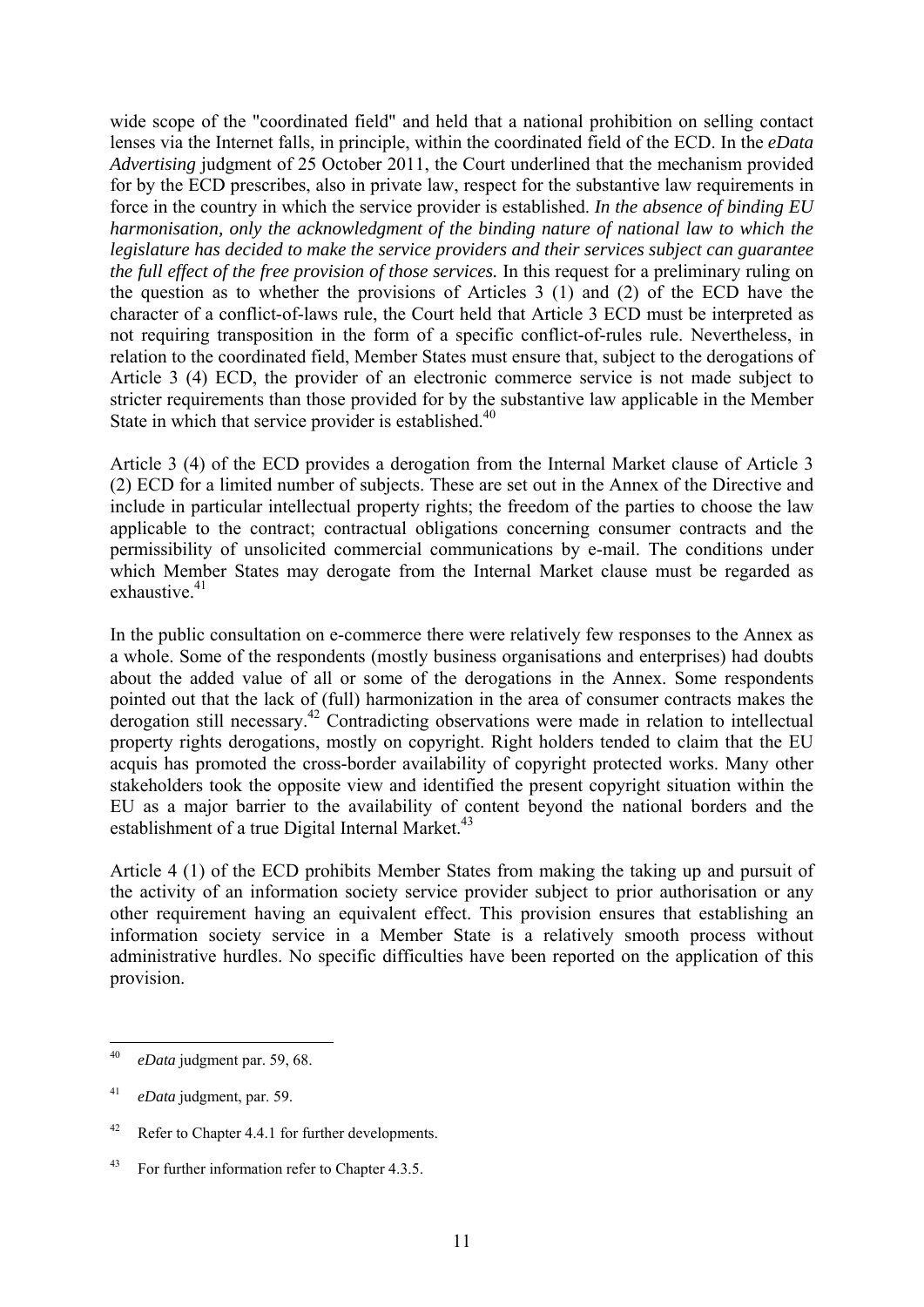#### **2.2.1.2 Information requirements (Article 5 ECD)**

<span id="page-12-0"></span>Article 5 (1) of the ECD obliges the online trader to provide, as a minimum<sup>44</sup>, the following information: name, geographical address, e-mail address, registration number if registered in a trade or similar public register.

This information is important and may even be vital for customers claiming their rights. The country of origin of the web trader can have major consequences, for example, for their right of withdrawal. If the web trader is established in a non-EEA country, the provisions of the ECD do not apply<sup>45</sup> and the EU consumer cannot benefit from legal protection under the EU consumer acquis.

Moreover, Article 5 requires the online service provider to establish an effective direct communication channel with its customers. Article 5 (1) (c) imposes the obligation on the service provider to render "easily, directly and permanently accessible" to both recipients of services and the competent authorities "the details of the service provider, including its electronic e-mail address, which allow it to be contacted rapidly and communicated with in a direct and effective manner". The European Court of Justice has interpreted this provision as meaning *"that a service provider is required to supply to recipients of the service, before the conclusion of a contract with them, in addition to its electronic mail address, other information which allows the service provider to be contacted rapidly and communicated with in a direct and effective manner. That information does not necessarily have to be a telephone number. That information may be in the form of an electronic enquiry template through which the recipients of the service can contact the service provider via the internet, to whom the service provider replies by electronic mail except in situations where a recipient of the service, who, after contacting the service provider electronically, finds himself without access to the electronic network, requests the latter to provide access to another, non-electronic, means of communication*".<sup>46</sup> The judgment implies that service providers cannot limit themselves to offering an e-mail address accessible for their customers through the website. They must also provide for other forms of direct communication.<sup>47</sup>

 $44$ The information requirements do not prevent Member States from imposing additional information requirements but these are nowadays often harmonised or unified at EU-level. See for example the new *Consumer Rights Directive*, which completes Article 5 of the *ECD* by fully harmonising the information requirements for B2C distance contracts.

<sup>45</sup> See Recital 58 of the *ECD*.

<sup>46</sup> Case C-298/07, *Bundesverband der Verbraucherzentralen und Verbraucherverbände – Verbraucherzentrale Bundesverband eV* v *deutsche internet versicherung AG*, ECR [2008] I-07841, judgment of 16.10.2008; available at: [http://curia.europa.eu/juris/recherche.jsf?language=en.](http://curia.europa.eu/juris/recherche.jsf?language=en) 

<sup>&</sup>lt;sup>47</sup> See also Article 6 (1) (c) of the Directive 2011/83/EU of the European Parliament and of the Council of 25 October 2011 *on consumer rights, amending Council Directive 93/13/EEC and Directive 1999/44/EC and repealing Council Directive 85/577/EEC and Directive 97/7/EC of the European Parliament and of the Council*, OJ L304/64, 22.11.2011 (Hereafter '*Consumer Rights Directive'*) This obliges the trader to provide the consumer with the following information: the trader's geographical address, telephone number, fax number and e-mail address, where available, to enable the consumer to contact the trader quickly and communicate with him efficiently and, where applicable, the geographical address and identity of the trader on whose behalf he is acting. Available at: [http://eur](http://eur-lex.europa.eu/LexUriServ/LexUriServ.do?uri=OJ:L:2011:304:0064:01:EN:HTML)[lex.europa.eu/LexUriServ/LexUriServ.do?uri=OJ:L:2011:304:0064:01:EN:HTML](http://eur-lex.europa.eu/LexUriServ/LexUriServ.do?uri=OJ:L:2011:304:0064:01:EN:HTML)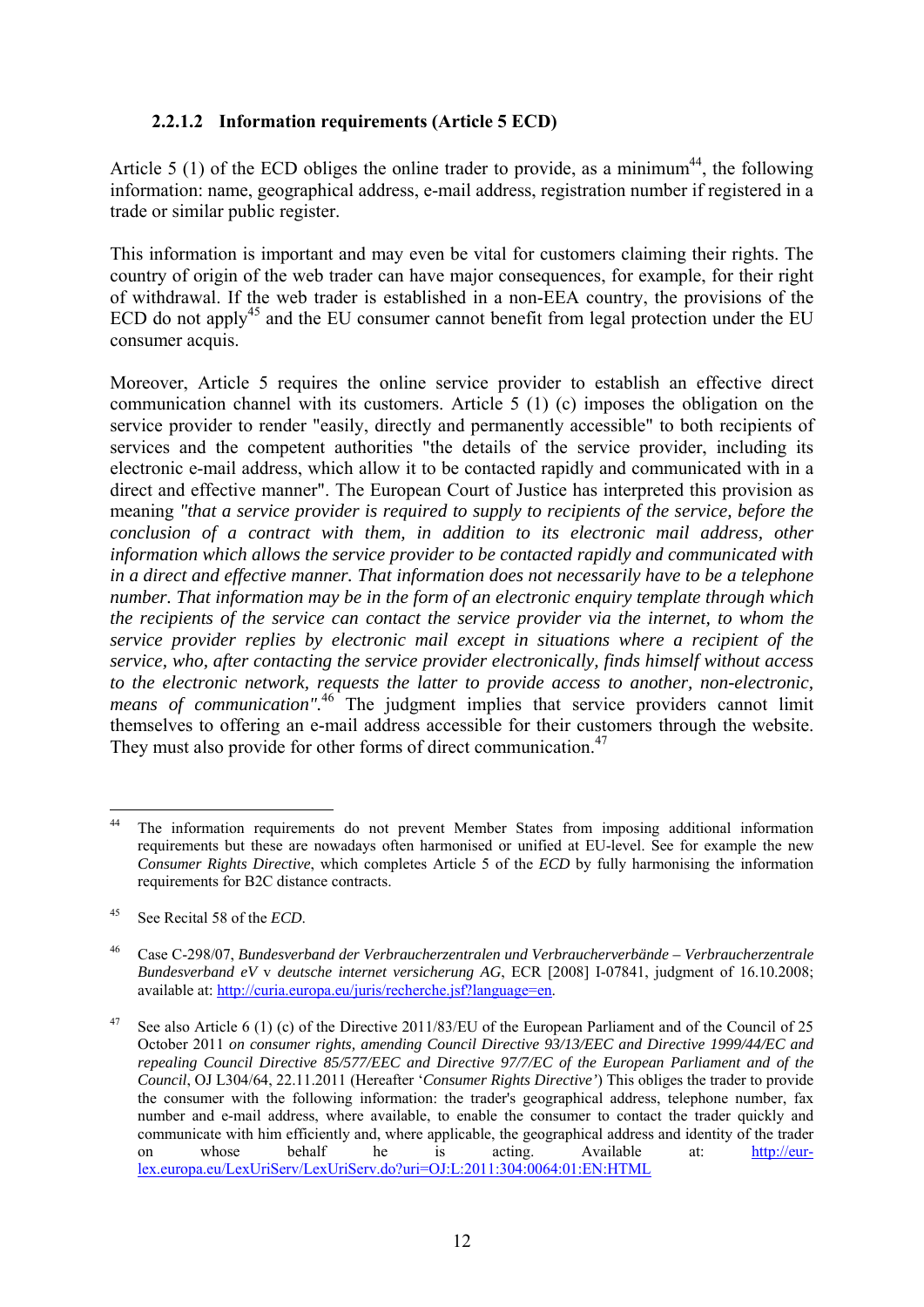A recent Mystery Shopping study carried out by the ECC-Net reveals that:

- in 2% of purchases, the trader's *name* was not available at all;
- in 9% of purchases, consumers had to search for the *country of origin* of the trader and in 3% of purchases, the information was not even available;
- the *physical address* was not available in 3% of the purchases, and in 43% of the purchases, the company's *registration number* was not available;
- in 8% of purchases, the *phone number* and in 12% of purchases, the *e-mail address* could not be found  $48$

Article 5 (2) obliges web traders, where information society services refer to prices, to provide a clear and unambiguous indication of the prices, including taxes and delivery costs. This provision complements price transparency requirements laid down in other EU legislation (see Chapter 2.2.2). The "Mystery" survey above suggests that, in 34% of purchases, it was not clear whether the VAT was included in the price presented.

#### **2.2.1.3 Commercial communications and regulated professions (Articles 6-8 ECD)**

<span id="page-13-0"></span>Article 6 of the ECD emphasises the need for transparency when advertisements are displayed on the Internet. It obliges the Member States to ensure that online commercial communications (including promotional offers, discounts, premiums, promotional competitions or games) meet certain transparency requirements. Both the commercial communication and the natural or legal person responsible for it must be clearly identifiable, and any conditions attached to the offers, discounts etc. must be easily accessible. For example, advertising originating from the operator of an online marketplace and displayed by a search operator must always disclose both the identity of the online marketplace operator and the fact that the trade-marked goods advertised are being sold through that online marketplace.<sup>49</sup>

Article 7 of the ECD preserves the possibility for Member States to either prohibit or allow the sending of unsolicited commercial communications ("spams") by e-mail. Those Member States permitting unsolicited commercial communication must ensure that such communication is clearly and unambiguously identifiable, and that service providers respect the opt-out registers to which natural persons not wishing to receive such commercial communications can sign up.

In practice it is not always easy to define notions such as "unsolicited" and "commercial". For example, not every unsolicited e-mail may be classified as "spam". The term "unsolicited" has posed particular problems in the context of "tell-a-friend" services. These popular services allow an internet user to enter the e-mail address of one or more "friends" who then receive a standard message e.g. inviting them to visit a particular website. Whether a message is "commercial" or not leaves room for divergent interpretations as well.

<sup>48</sup> 48 ECC-Net, *Online Cross-border Mystery Shopping: State of the e-Union*, September 2011, available at : [http://ec.europa.eu/consumers/ecc/docs/mystery\\_shopping\\_report\\_en.pdf.](http://ec.europa.eu/consumers/ecc/docs/mystery_shopping_report_en.pdf) The research was conducted in all the EU Member States, Iceland and Norway, with purchases made for 10 different consumer product categories.

<sup>49</sup> Cf. Case C-324/09, *L'Oréal v eBay*, judgment of 12 July 2011, par. 95-96, available at: [http://curia.europa.eu/juris/recherche.jsf?language=en.](http://curia.europa.eu/juris/recherche.jsf?language=en)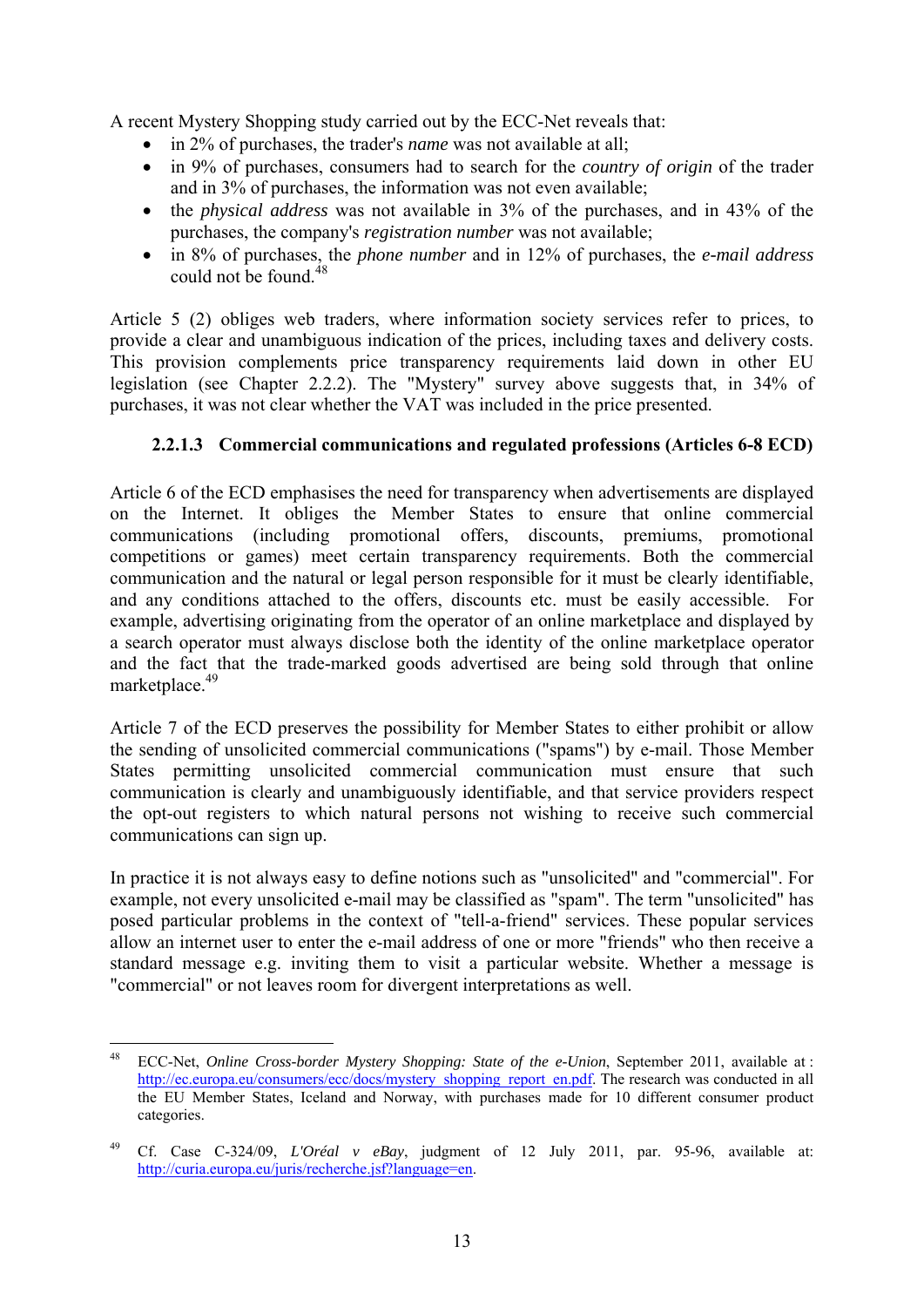Unsolicited commercial communication is also covered by other consumer rules such as the Unfair Commercial Practices Directive.<sup>50</sup> One of the practices which Annex I of the UCP qualifies as unfair under all circumstances is the "persistent and unwanted solicitations by telephone, fax, e-mail or other remote media except in circumstances and to the extent justified under national law to enforce a contractual obligation". Member States must therefore provide effective, proportionate and dissuasive sanctions against spam-related activities of this kind.

These rules have been complemented by Directive 2002/58/EC concerning the processing of personal data and the protection of privacy in the electronic communications sector, most commonly known as the ePrivacy Directive<sup>51</sup>, which has become the central instrument against spam in the EU (see Chapter 4.1.2.2). Article 13 of the E-Privacy Directive deals with the use of email (including sms, mms), automatic calling machines and requires prior opt-in consent. It applies in principle only to subscribers who are natural persons. Member States may decide to extend the prior opt-in requirement to subscribers who are legal persons. The ECD rule requirement for the commercial communications to be "clearly and unambiguously identifiable" remains applicable.

Article 8 of the ECD obliges the Member States to ensure that members of regulated professions may use commercial communications online, subject to compliance with such professional rules governing the independence, honour and dignity of the profession. This provision has forced Member States to abolish restrictions on online commercial communications for such professions.

The Services Directive complements the rules on online commercial communications set out in the ECD. According to Article 24 (1) of Directive  $2006/123^{52}$ , Member States shall remove all total prohibitions on commercial communications by the regulated professions. The obligation to remove all "blanket" prohibitions also covers national legislation which only prohibits a particular form of commercial communiation. In a judgment of 5 April 2011, the ECJ ruled that a ban on accountants' canvassing (direct marketing) must be regarded as a total prohibition of commercial communication, which is not allowed under Article 24 (1) of the Services Directive<sup>53</sup>

<sup>&</sup>lt;u>.</u> 50 Directive 2005/29/EC of the European Parliament and of the Council of 11 May 2005 *concerning unfair business-to-consumer commercial practices in the internal market* and amending Council Directive 84/450/EEC, Directives 97/7/EC, 98/27/EC and 2002/65/EC of the European Parliament and of the Council and Regulation (EC) No 2006/2004 of the European Parliament and of the Council ('*Unfair Commercial Practices Directive*'), OJ L 149/22, 11.06.2005, available at: [http://eur](http://eur-lex.europa.eu/LexUriServ/LexUriServ.do?uri=OJ:L:2005:149:0022:0039:EN:PDF)[lex.europa.eu/LexUriServ/LexUriServ.do?uri=OJ:L:2005:149:0022:0039:EN:PDF](http://eur-lex.europa.eu/LexUriServ/LexUriServ.do?uri=OJ:L:2005:149:0022:0039:EN:PDF) 

<sup>&</sup>lt;sup>51</sup> Directive 2002/58/EC of the European Parliament and of the Council of 12 July 2002 concerning the processing of personal data and the protection of privacy in the electronic communications sector (Directive on privacy and electronic communications), OJ L 201/37, 31.07.2002; available at: [http://eur](http://eur-lex.europa.eu/LexUriServ/LexUriServ.do?uri=CELEX:32002L0058:EN:HTML)[lex.europa.eu/LexUriServ/LexUriServ.do?uri=CELEX:32002L0058:EN:HTML](http://eur-lex.europa.eu/LexUriServ/LexUriServ.do?uri=CELEX:32002L0058:EN:HTML) As revised by Directive 2009/136/EC of the European Parliament and of the Council of 25 November 2009.

<sup>52</sup> Directive 2006/123/EC of the European Parliament and of the Council of 12 December 2006 *on services in the internal market*, OJ L 376/36, 27.12.2006; available at: [http://eur](http://eur-lex.europa.eu/LexUriServ/LexUriServ.do?uri=OJ:L:2006:376:0036:01:EN:HTML)[lex.europa.eu/LexUriServ/LexUriServ.do?uri=OJ:L:2006:376:0036:01:EN:HTML](http://eur-lex.europa.eu/LexUriServ/LexUriServ.do?uri=OJ:L:2006:376:0036:01:EN:HTML)

<sup>53</sup> Case C-119/09, *Société fiduciaire nationale d'expertise comptable* v *Ministre du Budget, des Comptes publics et de la Fonction publique*, judgment of 05.04.2011; available at: [http://curia.europa.eu/juris/recherche.jsf?language=en.](http://curia.europa.eu/juris/recherche.jsf?language=en)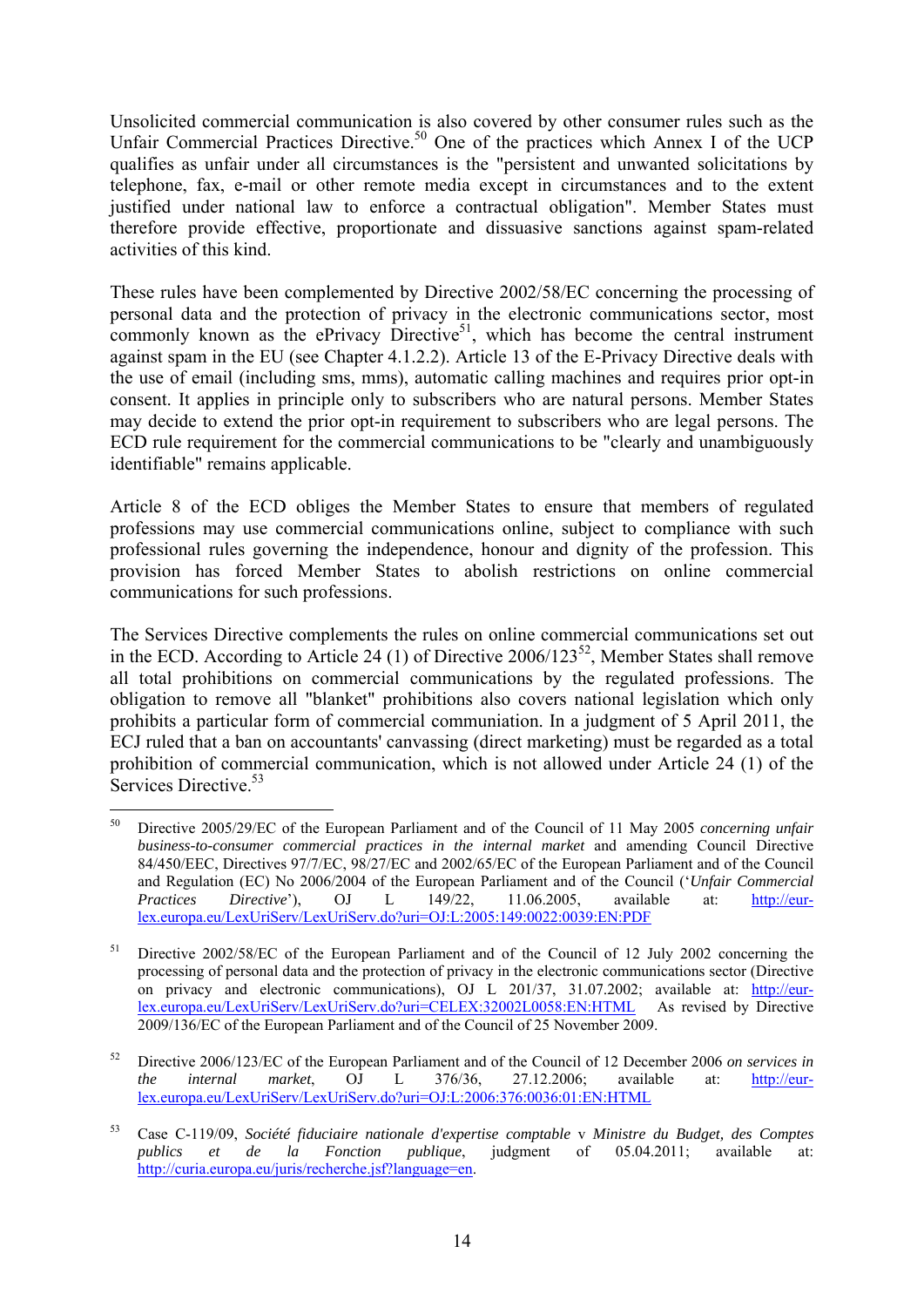Article 8 of the ECD encourages regulated professions to develop codes of conduct at EU level related to the use of commercial communications. Certain professions such as accountants, lawyers, doctors, pharmacists and real estate agents established EU codes of conduct almost a decade ago. These codes laid down professional rules in particular related to the independence, dignity and integrity of the profession. Technological progress in combination with the increasing use of the Internet by regulated professions may require that these codes be updated.

### **2.2.1.4 Electronic contracting (Articles 9-11 ECD)**

<span id="page-15-0"></span>Articles 9-11 of the ECD contain essential and mandatory contracting requirements for online transactions. These conditions apply in addition to other EU requirements on contracts, such as pre-contractual information rights or unfair contract terms for consumer contracts (see Chapter 4.4.1).

Pursuant to Article 9 (1) of the ECD, contracts concluded by electronic means should have the same validity as contracts concluded offline by "traditional" means (equivalence principle). This applies to all stages and acts of the contractual process, such as the contractual offer, the negotiation and the conclusion of the contract by electronic means. Legal provisions obliging hand-written contracts, for example, are no longer allowed. But the principle only covers legal requirements and not practical obstacles such as cases where the conclusion of a contract requires the physical presence of parties, e.g. must be signed before a notary.54

Article 9 (2) of the ECD leaves Member States the option of excluding certain categories of contracts used in the context of real estate transfer that require the involvement of courts and other public authorities, those related to family and succession law, as well as contracts dealing with certain securities. Article 9 (3) of the ECD obliges the Member States to regularly inform the Commission about the contracts for which the equivalence principle does not apply.

Article 9 of the ECD has been complemented by the Electronic Signatures Directive<sup>55</sup> which regulates the legal recognition of e-signatures (see Chapter 4.4.3).

According to Article 10 of the ECD, online traders must provide the consumer with specific information prior to the order being placed and, in particular:

- the steps to follow to conclude a contract,
- the filing of the contract by the service provider,
- the technical means for identifying and correcting input errors prior to the placing of the order, and
- the languages offered for the conclusion of the contract.

<sup>54</sup> 54 Cf. Recitals 34 and 37, *ECD*.

<sup>55</sup> Directive 1999/93/EC of the European Parliament and of the Council of 13 December 1999 *on a Community framework for electronic signatures*, OJ L 013/12, 19.01.2000; available at: [http://eur](http://eur-lex.europa.eu/LexUriServ/LexUriServ.do?uri=CELEX:31999L0093:en:HTML)[lex.europa.eu/LexUriServ/LexUriServ.do?uri=CELEX:31999L0093:en:HTML](http://eur-lex.europa.eu/LexUriServ/LexUriServ.do?uri=CELEX:31999L0093:en:HTML)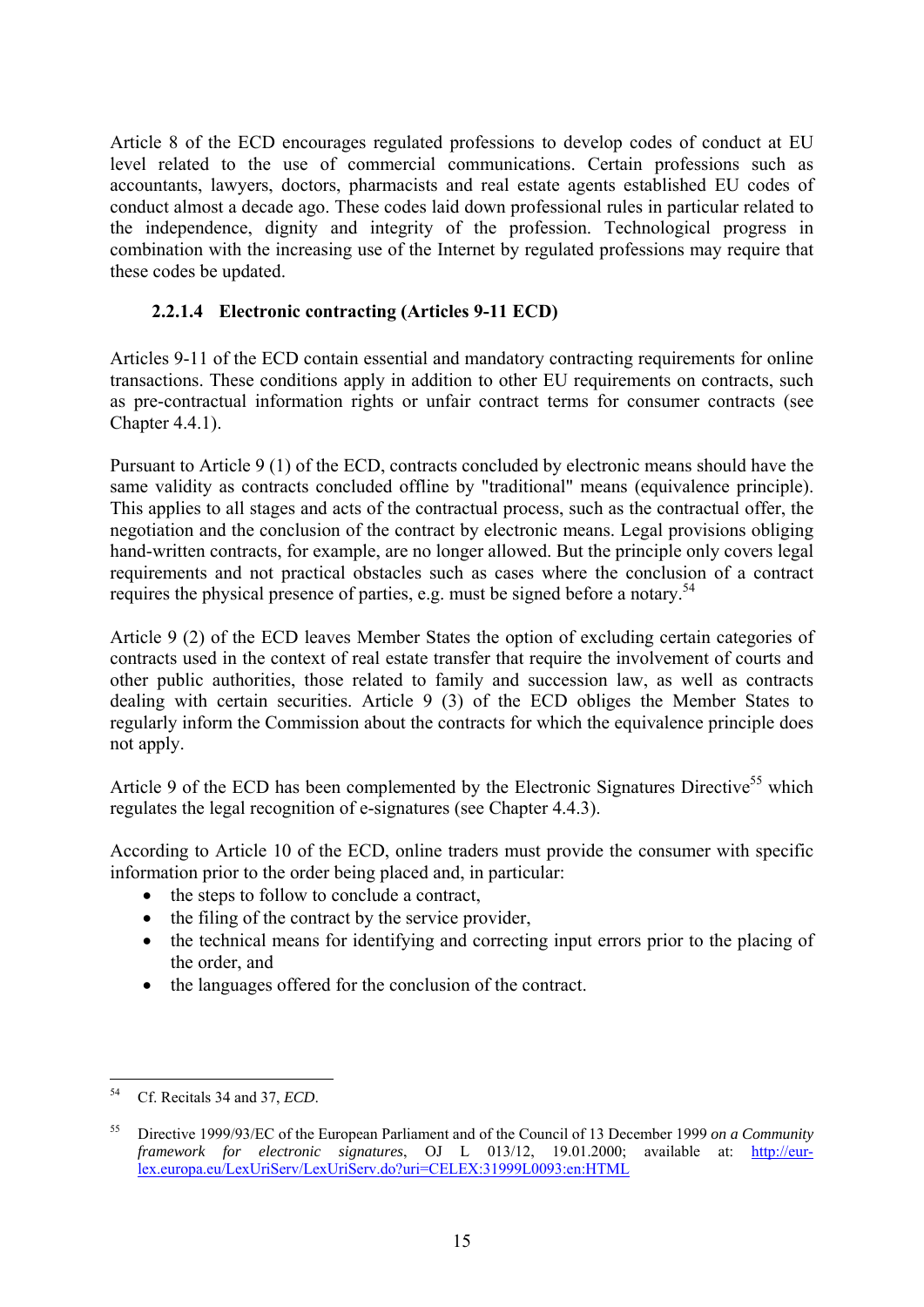In addition, online service providers must make available any relevant codes of conduct, contract terms and general conditions.<sup>56</sup> Consumers should not only be able to store the contract terms and general conditions, but they must also be able to reproduce (print) them.

Article 11 of the ECD harmonises the placing of the order in B2C contracts. The online contract has to be concluded through an "order" placed by the consumer, followed by an electronic "acknowledgment" of the online trader without undue delay. The "order" and the "acknowledgement" are deemed to be received when the involved contracting parties are able to access them. In addition, the online trader has to provide the consumer with the technical means allowing him/her to identify and correct input errors prior to the placing of the order.<sup>57</sup>

A recent EU-wide survey carried out by the ECC-Net in 2011 suggests that the obligations under Articles 10 and 11 are often neglected. The survey shows that the online traders fulfilled the obligation to inform the consumer about the process of completing the purchase only in 68% of consumer purchases. The opportunity to review the details of the order before placing the order was not offered in 11% of purchases. In 6% of purchases it was not clear when the final stage was reached, i.e., when the order had been placed. In almost half the purchases (48%), the purchaser had to actively accept the terms and conditions. As to compliance with the rules in Article 11, 81% of purchasers received a confirmation order both on screen and by e-mail. In 10% of purchases, a confirmation of the order was received only by e-mail and in  $8\%$  only on screen. In  $1\%$  of purchases, no confirmation was received<sup>58</sup>.

Commission services do not have further reliable and detailed information on the practical application of the formation of contracts. It has never received reports from the Member States on the excluded categories of contracts referred to in Article 9 (2) of the ECD. It would welcome the opportunity to learn more about the experiences of both internet consumers and online businesses in respect to the process of placing orders. One the one hand, the ECC-Net survey shows that online traders too often do not respect national law transposing the provisions of the ECD. Awareness of these requirements should be increased in order to make sure that businesses adapt their websites. On the other hand, respondents to the e-commerce consultation expressed concerns that the contracting requirements of the ECD may have been legitimate and useful at the time when it was adopted, but they now believe that they could become obsolete or even a burden for devices operating with newer technologies.

### **2.2.1.5 Liability of online intermediaries (Articles 12-15 ECD)**

<span id="page-16-0"></span>The ECD introduced a specific liability regime for three categories of services: mere conduit operators, "caching" providers and hosting services. The details of the application of this regime are discussed in Chapter 3.4.

<sup>56</sup> With the exception of the contract terms and conditions, these transparency requirements do not apply to contracts concluded exclusively by e-mail or by equivalent individual communications.

 $57$  The acknowledgement of receipt and the revision mechanism do not apply to contracts concluded exclusively by e-mail or by equivalent individual communications.

<sup>58</sup> ECC-Net, *Online Cross-border Mystery Shopping: State of the E-Union*, September 2011, available at: [http://ec.europa.eu/consumers/ecc/docs/mystery\\_shopping\\_report\\_en.pdf](http://ec.europa.eu/consumers/ecc/docs/mystery_shopping_report_en.pdf)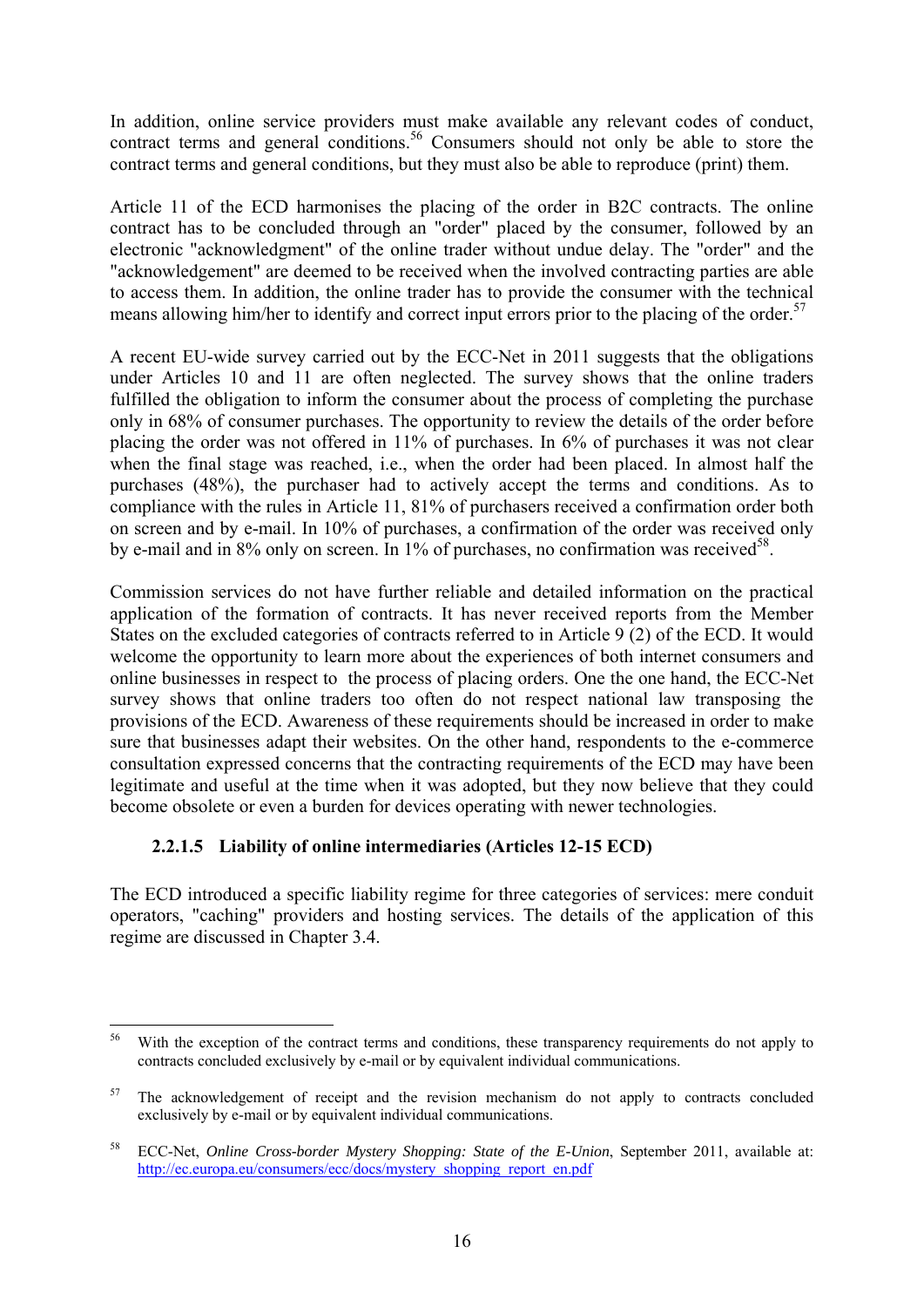#### **2.2.1.6 Implementation and application (Articles 16-20 ECD)**

<span id="page-17-0"></span>The horizontal nature of the Directive, meaning that it affects several fields of national law (administrative, civil, penal law) has led to delays in the transposition of the Directive into national law. Following accessions in 2004 and 2007, all 27 Member States have formally put into place implementing legislation and the Commission has currently no infringement cases pending. The EEA countries have also notified implementing legislation in accordance with the EEA Agreement. Annex II of the Staff Working Document contains a list of national measures transposing the Directive.

## <span id="page-17-1"></span>**2.2.2 Other relevant EU rules**

Since the adoption of the ECD more than a decade ago, EU law on e-commerce has developed considerably. New legislation has been adopted, and further initiatives have been proposed or are currently being considered. The following instruments are most directly linked to the provisions of the Directive:

- The need for Member States to notify derogations to the Internal Market clause has diminished due to the operation of the CPC-networks since 2007 (see Chapter 3.2.2)
- The information requirements laid down in Article 5 ECD have been complemented by specific rules e.g. in the Unfair Commercial Practices Directive<sup>59</sup> (2005), the Regulation on Passenger Rights<sup>60</sup> (2004), the Services Directive<sup>61</sup> (2006) and the new Consumer Rights Directive<sup>62</sup> (2011) (see Chapters 4.2.3 and 4.4.1).
- In the area of Intellectual Property Rights, the most relevant legislation concerns the Copyright Information Society Directive<sup>63</sup> (2001) and the IPR Enforcement Directive<sup>64</sup> (2004) (see Chapter 4.3.5)
- On electronic contracting, Article 9 of the ECD has been complemented by the Electronic Signatures Directive<sup>65</sup> which regulates the legal recognition of e-signatures and is currently under revision (see Chapter 4.4.3).

<sup>59</sup> 59 *Unfair Commercial Practices Directive*, OJ L 149/22, 11.06.2005.

 $60$  Regulation (EC) No 261/2004 of the European Parliament and of the Council of 11 February 2004 *establishing common rules on compensation and assistance to passengers in the event of denied boarding and of cancellation or long delay of flights*, and repealing Regulation (EEC) No 295/91, O[J L 046/1,](http://eur-lex.europa.eu/LexUriServ/LexUriServ.do?uri=OJ:L:2000:013:0012:0020:EN:PDF)  17.02.2004; **available at: at: at: at: at: at: at: at: at: at: at: at: at: at: at: at: at: at: at: at: at: at: at: at: at: at: at: at: at: at: at: at: at:** <http://eurlex.europa.eu/LexUriServ/LexUriServ.do?uri=OJ:L:2004:046:0001:0007:EN:PDF>

<sup>61</sup> Directive 2006/123/EC of the European Parliament and of the Council of 12 December 2006 *on services in* 

*the internal market*, OJ L 376/36, 27.12.2006; available at: [http://eur](http://eur-lex.europa.eu/LexUriServ/LexUriServ.do?uri=OJ:L:2006:376:0036:01:EN:HTML)[lex.europa.eu/LexUriServ/LexUriServ.do?uri=OJ:L:2006:376:0036:01:EN:HTML](http://eur-lex.europa.eu/LexUriServ/LexUriServ.do?uri=OJ:L:2006:376:0036:01:EN:HTML)

<sup>62</sup> *Consumer Rights Directive*, OJ L304/64, 22.11.2011

<sup>63</sup> Directive 2001/29/EC of the European Parliament and of the Council of 22 May 2001 *on the harmonisation of certain aspects of copyright and related rights in the information society*, OJ L 167/10, 22.06.2001; available at:<http://eur-lex.europa.eu/LexUriServ/LexUriServ.do?uri=OJ:L:2001:167:0010:0019:EN:PDF>

<sup>64</sup> Directive 2004/48/EC of the European Parliament and of the Council of 29 April 2004 *on the enforcement of intellectual property rights*, OJ L 157/16, 30.4.2004; available at: [http://eur](http://eur-lex.europa.eu/LexUriServ/LexUriServ.do?uri=OJ:L:2004:157:0045:0086:EN:PDF)[lex.europa.eu/LexUriServ/LexUriServ.do?uri=OJ:L:2004:157:0045:0086:EN:PDF](http://eur-lex.europa.eu/LexUriServ/LexUriServ.do?uri=OJ:L:2004:157:0045:0086:EN:PDF)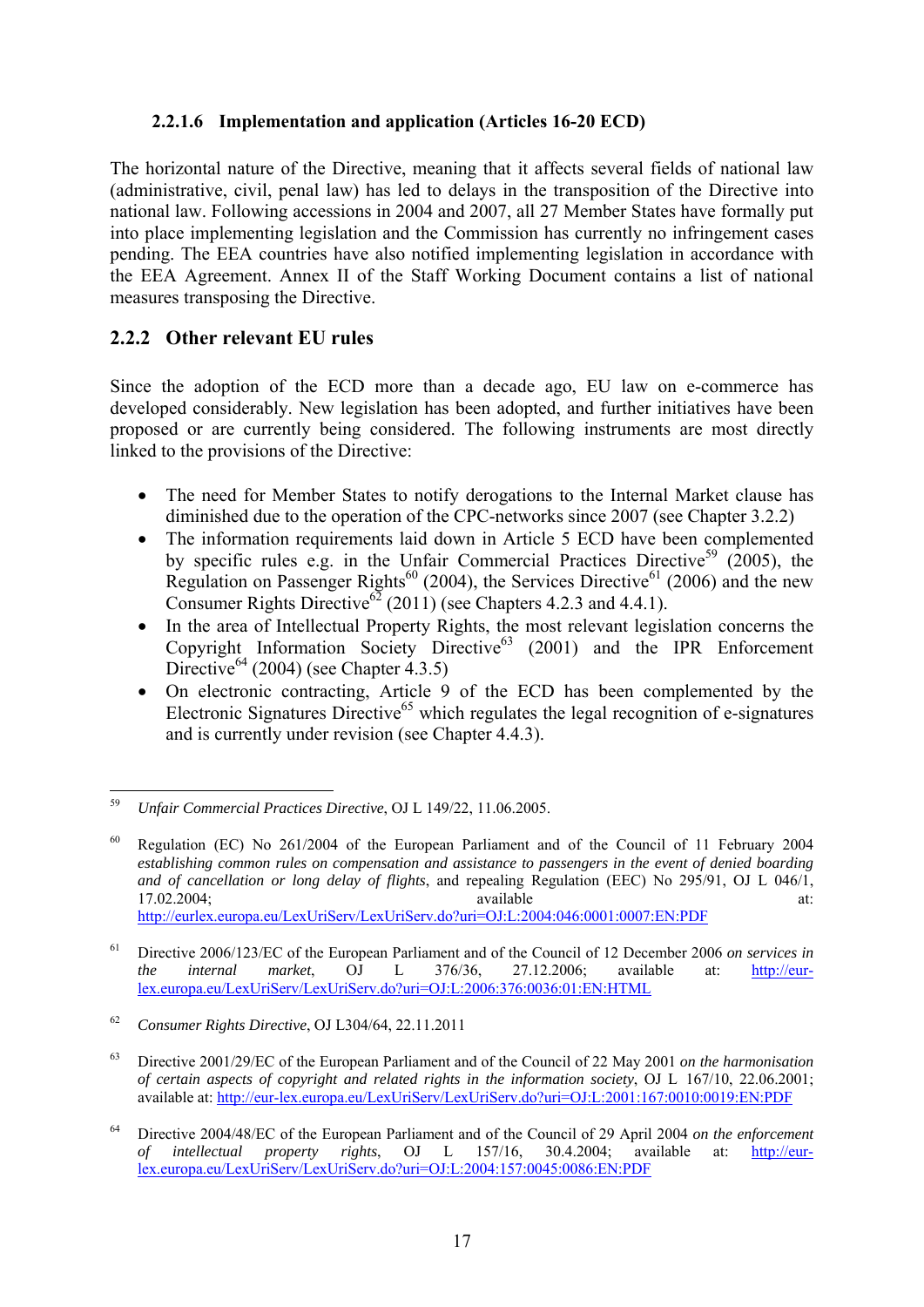- The E-Privacy Directive<sup>66</sup> (2002 and 2009) complements and particularises the Data Protection Directive $^{67}$  with regard to the processing of personal data in the electronic communication sector. The latter adds to the rules on "spam" in the ECD and regulates confidentiality of communications (See Chapter 4.1.2.2). The UCP Directive<sup>68</sup> (2005) is also relevant for the application of Articles 6 and 7 E-Commerce Directive (see Chapter 4.2.3).
- In addition, the prohibition of any commercial communications for regulated professions according to Article  $24$  Services Directive<sup>69</sup> has supplemented the provision of Article 8 of the ECD (see Chapter 4.2.2).

Even though they are beyond the direct scope of the ECD, the following initiatives can also be mentioned:

- The ban on discrimination in Article 20 Services Directive (see Chapter 4.3.1).
- Various new developments in the area of payment services (see Chapter 4.5.1).
- New rules on the application of VAT to digital services (see Chapter 4.8.1).
- New rules on vertical distribution agreements (see Chapter 4.3.8.2).
- Developments in private international law and dispute resolution (see Chapter 4.7).

# <span id="page-18-0"></span>**3 Issues and obstacles linked to the ECD**

E-commerce has certainly developed, but it has still not reached its full potential. Certain issues arising from both the E-Commerce Directive and other parts of the EU acquis can go some way towards explaining this.

The results of the public consultation and the analysis of the Commission services show that, despite praise for the positive role it has played in the development of online services, there is a need for further information on the application of the E-Commerce Directive. More administrative cooperation, improved enforcement and greater clarification in the liability regime of internet intermediaries are required to increase its impact.

 <sup>65</sup> Directive 1999/93/EC of the European Parliament and of the Council of 13 December 1999 *on a Community framework for electronic signatures*, OJ L 013/12, 19.01.2000; available at: http://eurlex.europa.eu/LexUriServ/LexUriServ.do?uri=OJ:L:2000:013:0012:0020:EN:PDF

<sup>&</sup>lt;sup>66</sup> Directive 2002/58/EC of the European Parliament and of the Council of 12 July 2002 concerning the processing of personal data and the protection of privacy in the electronic communications sector (Directive on privacy and electronic communications), OJ L 201/37, 31.07.2002; available at: [http://eur](http://eur-lex.europa.eu/LexUriServ/LexUriServ.do?uri=OJ:L:2002:201:0037:0047:EN:PDF)[lex.europa.eu/LexUriServ/LexUriServ.do?uri=OJ:L:2002:201:0037:0047:EN:PDF.](http://eur-lex.europa.eu/LexUriServ/LexUriServ.do?uri=OJ:L:2002:201:0037:0047:EN:PDF) Directive 2002/58/EC repealed Directive 97/66/EC of the European Parliament and of the Council of 15 December 1997 concerning the processing of personal data and the protection of privacy in the telecommunications sector.

<sup>67</sup> OJ L 281, 23.11.1995, p. 31.

<sup>68</sup> *Unfair Commercial Practices Directive*, OJ L 149/22, 11.06.2005

<sup>69</sup> Directive 2006/123/EC of the European Parliament and the Council of 12 December 2006 on *services in the internal market*; OJ L 376/36, 27.12.2006; available at: [http://eur](http://eur-lex.europa.eu/LexUriServ/LexUriServ.do?uri=OJ:L:2006:376:0036:0068:EN:PDF)[lex.europa.eu/LexUriServ/LexUriServ.do?uri=OJ:L:2006:376:0036:0068:EN:PDF](http://eur-lex.europa.eu/LexUriServ/LexUriServ.do?uri=OJ:L:2006:376:0036:0068:EN:PDF)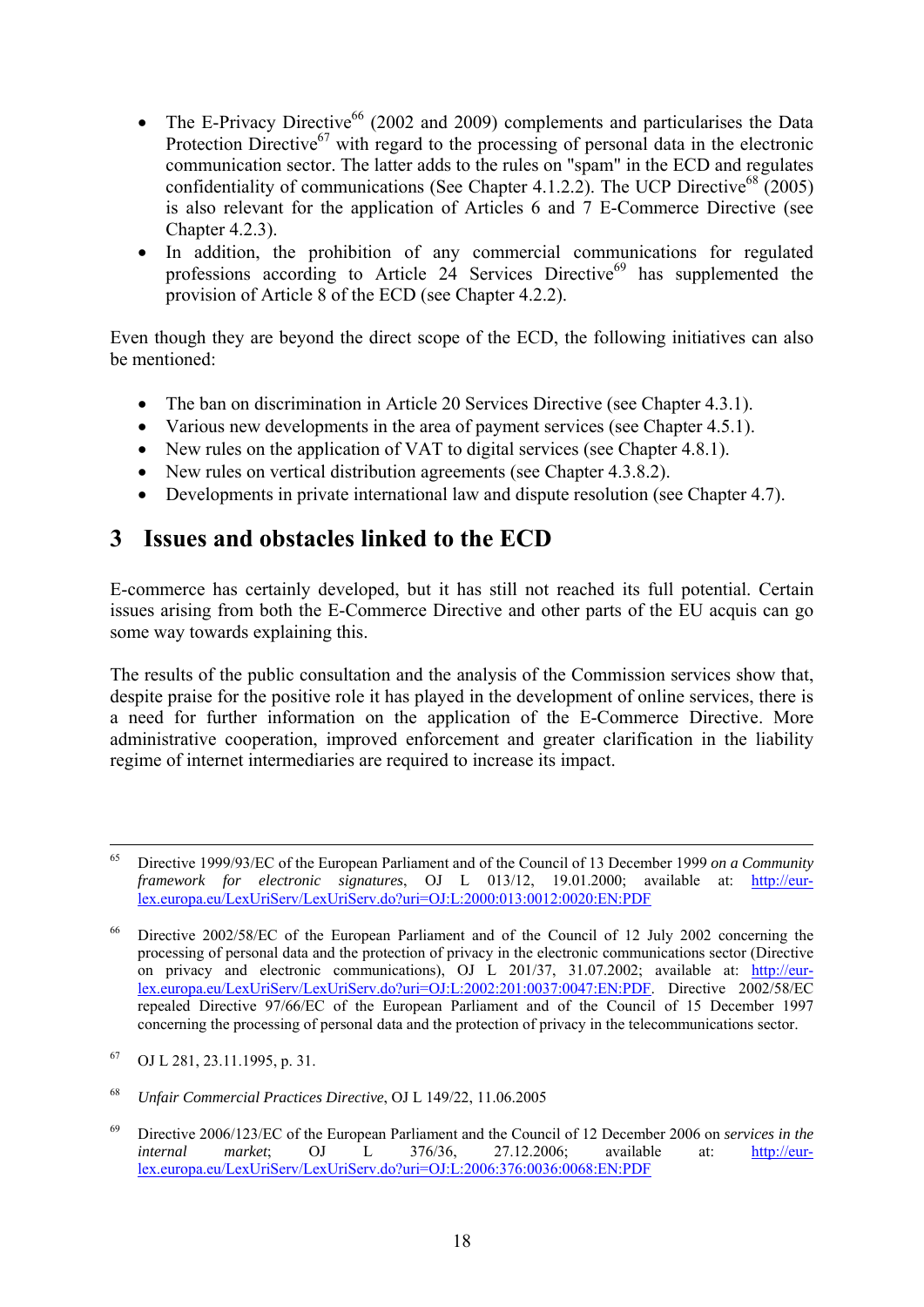# **3.1 Need for further information on the application of the ECD**

## <span id="page-19-1"></span><span id="page-19-0"></span>**3.1.1 Lack of information on actual implementation in the Member States**

Rapid technological and market developments, in combination with the adoption of further EU legislation (see Chapter 2.2.2), have led to national laws on e-commerce being amended on several occasions. In recent years there has also been an increase in domestic case law, in particular linked to the liability regime of the ECD (see Chapter 3.4.2). In order to better monitor these and other related developments, the Commission services will increase their screening of the actual implementation and application of the ECD in the Member States (see Chapter 3.2.1). A conformity assessment will be carried out of the transposition in each of the 27 Member States, including an evaluation of national case-law and conformity with the most recent ECJ case-law (2012).

### <span id="page-19-2"></span>**3.1.2 Lack of statistics on e-commerce**

Reliable statistics are a useful tool for measuring trends in the e-commerce sector. The OECD and Eurostat have contributed to the development of classifications of the ICT sector supply side, which includes information society services, using the new NACE Rev. 2 classification on economic activities. However, it is not possible to directly measure the share of employment, GDP, or the value added of electronic commerce activities.

The information society services financed by advertising but provided for free on the Internet are even more difficult to assess. Eurostat conducts surveys to measure the extent to which businesses and households use the Internet, applying such indicators as the percentage of users who bought online in a given period of time. Additional data are necessary to measure the progress of online services in the European economy. Some data are available in private research institutes, but they do not always cover the 27 Member States, and their comparability is not guaranteed. This lack of information calls for a new framework for measuring the value of the Internet including services provided via the Internet.

<span id="page-19-3"></span>The Commission services will, together with the E-commerce Expert Group, explore means of improving (public) statistics on electronic commerce and of developing tools to collect more detailed statistics about internet sales volumes.

## **3.2 Need for better co-operation in the application and implementation of the ECD ("governance")**

Wi[thin the context of the ECD, three levels of administrative co-operati](http://eur-lex.europa.eu/LexUriServ/LexUriServ.do?uri=OJ:L:1998:217:0018:0026:EN:PDF)on can be identified between Member States and the Commission services.

## <span id="page-19-4"></span>**3.2.1 Transparency Directive 98/48/EC**

Directive  $98/34/EC^{70}$ , as amended by Directive  $98/48/EC^{71}$  (the "Transparency Directive"), lays down a procedure for the provision of information about rules on information society

<sup>70</sup> 70 Directive 98/34/EC of the European Parliament and of the Council of 22 June 1998 *laying down a procedure for the provision of information in the field of technical standards and regulations*, OJ L 204/37,<br>available at: http://eur31.07.1998; available at: [http://eur](http://eur-lex.europa.eu/LexUriServ/LexUriServ.do?uri=OJ:L:1998:204:0037:0048:EN:PDF)[lex.europa.eu/LexUriServ/LexUriServ.do?uri=OJ:L:1998:204:0037:0048:EN:PDF](http://eur-lex.europa.eu/LexUriServ/LexUriServ.do?uri=OJ:L:1998:204:0037:0048:EN:PDF)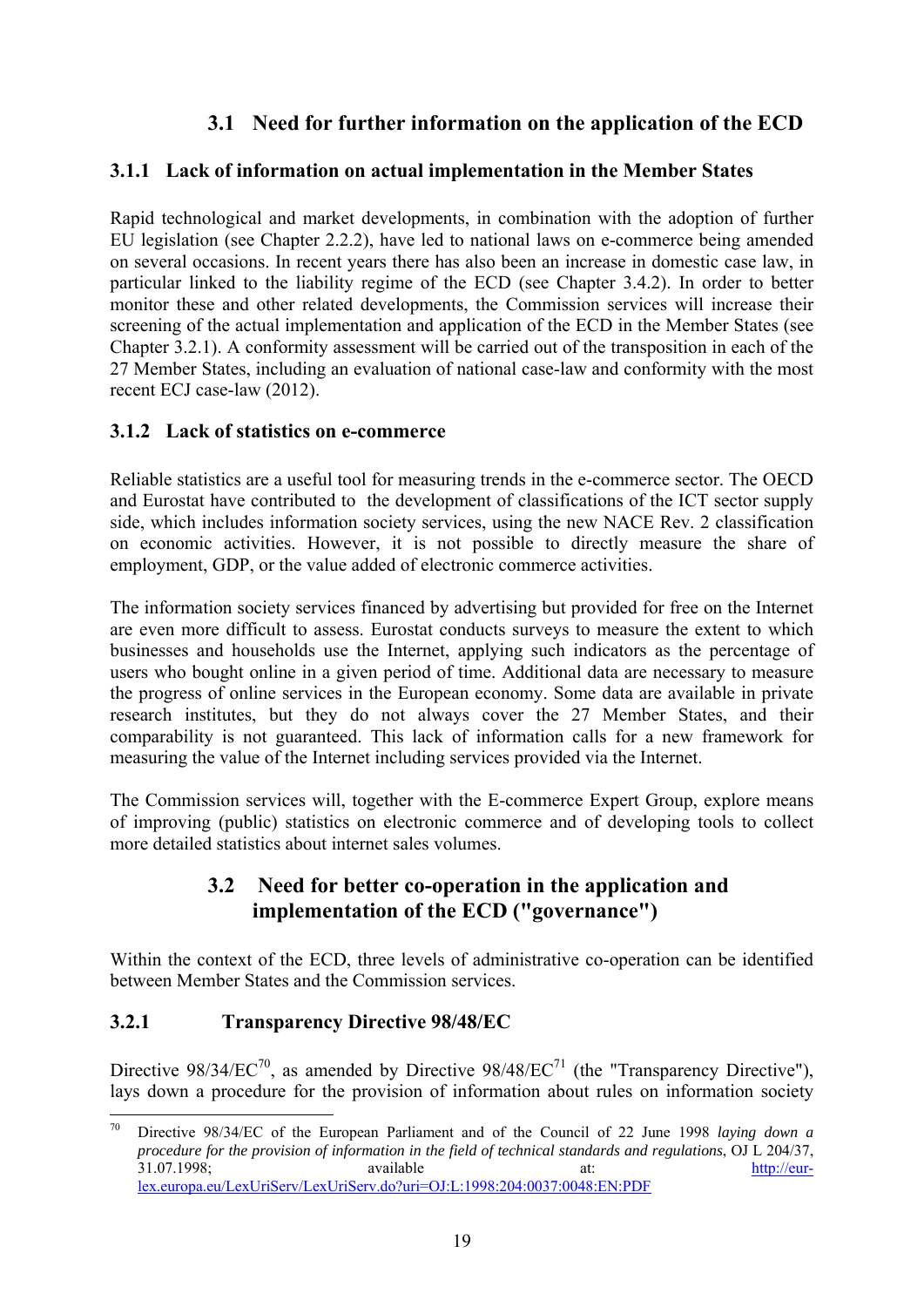services. The Directive is intended to help avoid the creation of new barriers to trade within the EU.

The Directive requires Member States to notify their rules on information society services in draft form, and generally observe a standstill period of at least three months before formal adoption, in order to allow other Member States and the Commission to raise concerns about potential barriers to trade. Where notified drafts are liable to create barriers to the free provision of information society services under primary or secondary EU law, the Commission and other Member States may submit a detailed opinion to the Member State that has notified the draft. Private stakeholders can submit comments, thereby assisting the Commission and national authorities in identifying possible trade barriers at an early stage.

Over the years, the active participation of Member States in assessing the notified draft has generated an effective dialogue between them and the Commission. In the period 2006-2008, over 100 notifications were submitted by the Member States, many of them on online gambling.<sup>72</sup> Recent notifications have dealt with issues such as notice-and-takedown procedures<sup>73</sup> and have highlighted the trend whereby proposed national rules can affect new business models, as shown in the case ofe-books. $74$ 

However, Member States do not always respect the obligation to notify draft laws on information society services under the Transparency Directive. Commission services will remain vigilant to ensure that unlawful barriers to online services are detected at the earliest possible stage.

#### <span id="page-20-0"></span>**3.2.2 Case-by-case derogations of Article 3 (4) ECD**

Article 3 (4) ECD contains a case-by-case limitation to the Internal Market clause. Member States may take measures to restrict the provision of a particular online service from another Member State. However limitations must meet certain requirements.

Firstly, there must be a need to protect certain interests, in particular public policy aims (protection of minors; actions against hatred on the grounds of race, sex, religion or nationality; human dignity), and interests on the grounds of public health, public security and

 <sup>71</sup> Directive 98/48/EC of the European Parliament and of the Council of 20 July 1998 *amending Directive 98/34/EC laying down a procedure for the provision of information in the field of technical standards and regulations*, OJ L 217/18, 05.08.1998; available at: http://eurlex.europa.eu/LexUriServ/LexUriServ.do?uri=OJ:L:1998:217:0018:0026:EN:PDF

<sup>72</sup> See the Report from the Commission to the Council, the European Parliament and the ECOSOC, *The Operation of Directive 98/34/EC from 2006-2008*, COM(2009) 690 final, 21.12.2009; available at: [http://ec.europa.eu/enterprise/tris/reps\\_2008\\_2006/EN.pdf](http://ec.europa.eu/enterprise/tris/reps_2008_2006/EN.pdf) 

 $73$  For example, the Commission received notifications from France on the "Loi Hadopi", from Spain on the so-called "Ley Sinde", and from the UK on the "Digital Economy Act", available at [http://ec.europa.eu/enterprise/tris/pisa/app/search/index.cfm?lang=EN.](http://ec.europa.eu/enterprise/tris/pisa/app/search/index.cfm?lang=EN) 

<sup>&</sup>lt;sup>74</sup> France notified the original and amended version of the *Loi relative au prix du livre numérique*, see TRIS<br>notification numbers 2010/616/F and 2010/710F. notification numbers 2010/616/F and 2010/710F, http://ec.europa.eu/enterprise/tris/default.htm?CFID=70911363&CFTOKEN=31040420.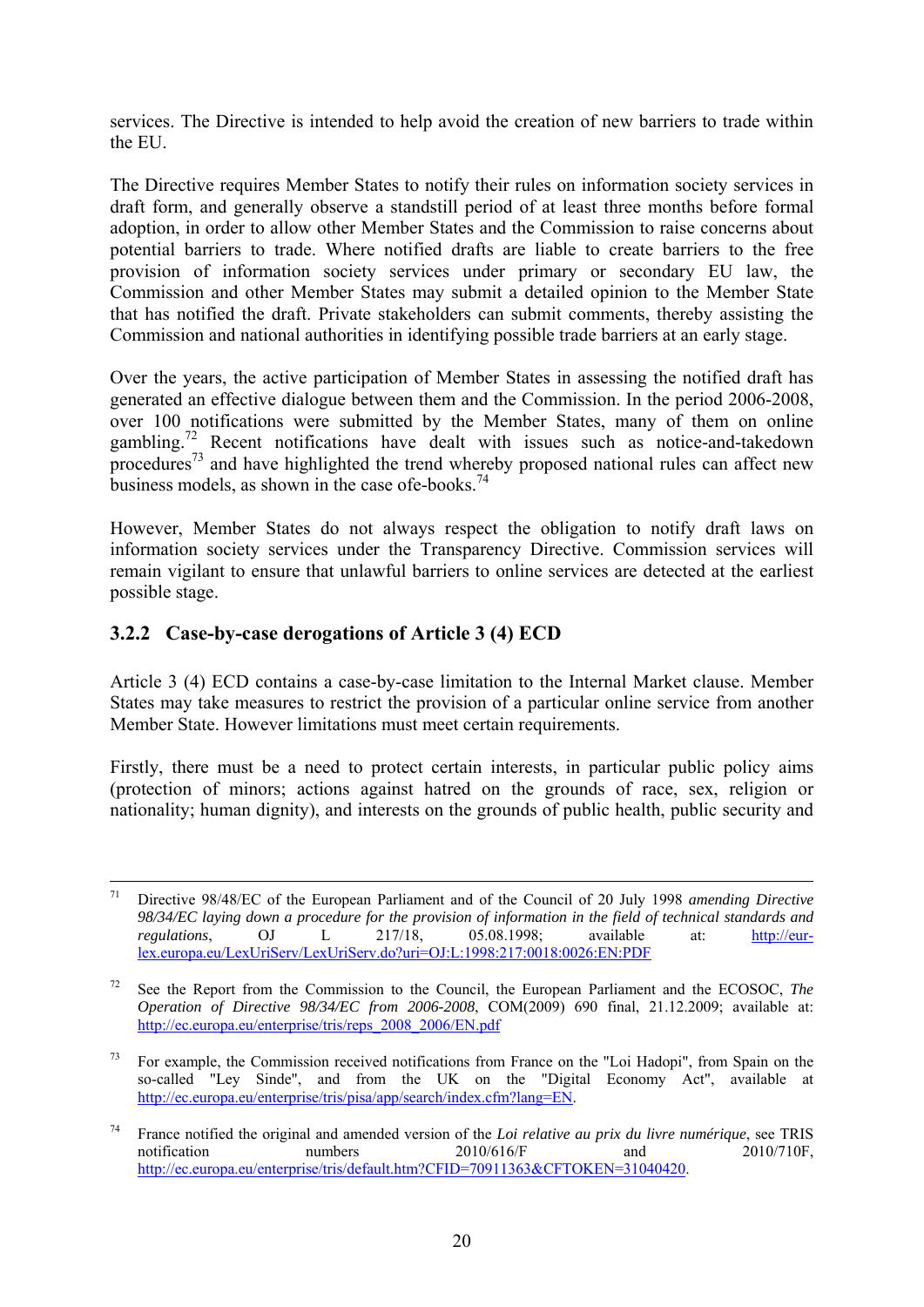consumers, including investors.<sup>75</sup> Article 3 (4) of the ECD contains an exhaustive list of general interests. With the exception of the protection of consumers, this provision does not cover the other public interests the European Court of Justice has recognised in its "mandatory requirement" case law, or the Treaty exceptions which justify cross-border trade restrictions. For instance, the national authorities cannot invoke the protection of culture, the fairness of trade or economic objectives to justify restrictions on online services from other Member States.

Secondly, the measures in question must be necessary and proportionate. They must be suitable for achieving the objective sought and they must not go beyond what is necessary to obtain that objective. Recently, the European Court of Justice has held that these principles must be interpreted in the same manner as those governing the Internal Market freedom provisions of the Treaty.<sup>76</sup>

Thirdly, these measures may only be taken if certain procedural requirements are fulfilled:

- the Member State taking the measure must have consulted with the Member State in which the provider is established;
- the former must not have taken any measures, or any measure taken must have been deemed inadequate in the view of the Member State of destination;
- the former must have notified the Commission and the Member State in which the provider is established of its intention to take such a measure. The notification procedure enables the Commission to exercise its competence to examine the compatibility of the notified measure with EU law.

Contrary to what might have been expected, the derogation appears to have been used very rarely. In the last decade, the Commission services have received only 30 notifications, mainly dealing with measures to protect consumers. It has never declared a measure incompatible with EU law.

The relatively small number of notifications can be explained because of the establishment of the Consumer Protection Co-operation Network (CPC-Network), which became operational in December 2006. The CPC Regulation<sup>77</sup> established a framework for cross-border cooperation between public authorities responsible for the enforcement of certain EU legislation protecting consumer's interests, including those arising from or affected by the E-Commerce Directive. The national authorities in the CPC Network have investigative and enforcement powers which they can exercise on their territory whenever there is a reasonable suspicion of intra-EU infringements. Article 8 of the CPC Regulation notably sets out an arrangement for cross-border cooperation. It enables an authority in one Member State to take the necessary enforcement measures to stop an infringement when requested to do so by the

<sup>75</sup> 75 See the Communication from the Commission to the Council, the European Parliament and the European Central Bank, *Application to Financial Services of Article 3 (4) to (6) to the Electronic Commerce Directive*, COM(2003) 259 final, 14.05.2003; available at: [http://eur](http://eur-lex.europa.eu/LexUriServ/LexUriServ.do?uri=COM:2003:0259:FIN:EN:PDF)[lex.europa.eu/LexUriServ/LexUriServ.do?uri=COM:2003:0259:FIN:EN:PDF](http://eur-lex.europa.eu/LexUriServ/LexUriServ.do?uri=COM:2003:0259:FIN:EN:PDF) 

<sup>76</sup> *Ker-Optika* judgment, par. 76

<sup>77</sup> Regulation (EC) No 2006/2004 of the European Parliament and the Council of 27 October 2004 *on cooperation between national authorities responsible for the enforcement of consumer protection laws* ('*The Regulation on consumer protection cooperation'*), OJ 364/1, 09.12.2004; available at: [http://eur](http://eur-lex.europa.eu/LexUriServ/LexUriServ.do?uri=OJ:L:2004:364:0001:0011:EN:PDF)[lex.europa.eu/LexUriServ/LexUriServ.do?uri=OJ:L:2004:364:0001:0011:EN:PDF](http://eur-lex.europa.eu/LexUriServ/LexUriServ.do?uri=OJ:L:2004:364:0001:0011:EN:PDF)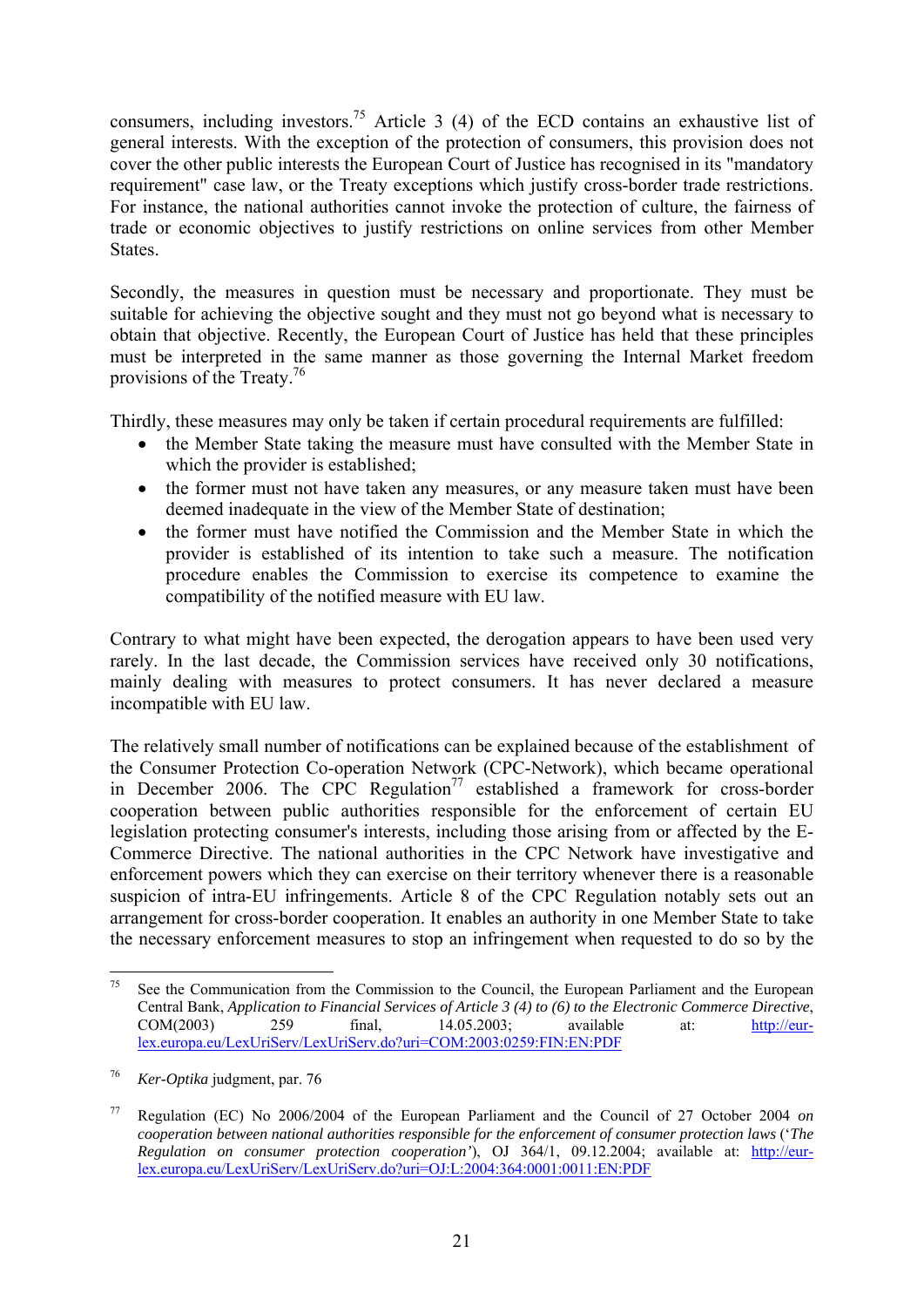relevant authority in another Member State. This could have the effect of making recourse to Article 3 (4)-(6) of the E-Commerce Directive unnecessary. For example, when an authority in Member State A considers that the website of an online trader established in Member State B does not fulfil the transparency requirements of Article 5 of the ECD, following for instance complaints lodged by consumers in Member State A, it may request the authority in Member State B to investigate the case and if necessary, take measures to stop the infringement. In that event, there would be no further need for cross-border administrative measures under Article 3 of the ECD.

The statistics show that in 2007 there were 15 requests and in 2008 48 requests for enforcement measures within the CPC-Net for alleged infringements of the E-Commerce Directive.<sup>78</sup> In 2009, the number of requests increased to 54 and, in 2010, dropped again to 40. These figures correspond with the considerable drop in notifications received by the Commission under the ECD after 2006, with almost no notifications in the last five years.

Referrals under the CPC mechanism are mostly about alleged infringements concerning Article 5 ECD. Many cases concern websites which give incomplete information such as failing to indicate all the taxes and costs included in a price. Other cases concern websites where the trader's identity, location and VAT-numbers were missing, or where terms and conditions were only available in English and not in the language of the targeted Member State.

The CPC-Network offers an effective tool in addressing cross-border infringements, thus making it unnessary for Member States to take direct measures against ISS providers from other countries. However this is in itself not a sufficient explanation for why Member States have not notified more measures (sanctions, injunctions) adopted against ISS providers from other Member States in the last decade. A lack of awareness on the part of the administrative services of Member States may be a reason for the small number of measures adopted. Some Member States, in particular those with a more federal structure and decentralised enforcement systems, have experienced problems attaining sufficient internal coordination to ensure the functioning of the notification and cooperation procedures in the ECD. Language and translation issues have also been raised in relation to cross-border cooperation.

The Commission services will raise awareness about the obligation to notify draft measures. They will also explore with the Member States ways in which to strengthen administrative cooperation by integrating the notification systems under the ECD in the Internal Market Information (IMI) system.

### <span id="page-22-0"></span>**3.2.3 Administrative cooperation under Article 19 ECD**

All Member States have set up national contact points for e-commerce. An updated list is available on the e-commerce website of DG MARKT.79 National websites contain general

<sup>1</sup> 78 Report from the Commission to the European Parliament and of the Council *on the application of Regulation (EC) No 2006/2004 of the European Parliament and of the Council of 27 October 2004 on cooperation between national authorities responsible for the enforcement of consumer protection laws* ('*The Regulation on consumer protection cooperation'*), COM(2009) 336 final, 02.07.2009; available at: <http://eur-lex.europa.eu/LexUriServ/LexUriServ.do?uri=COM:2009:0336:FIN:EN:PDF>

[<sup>79</sup> See: http://ec.europa.eu/internal\\_market/e-commerce/contact-points-central\\_en.htm](http://ec.europa.eu/internal_market/e-commerce/contact-points-central_en.htm)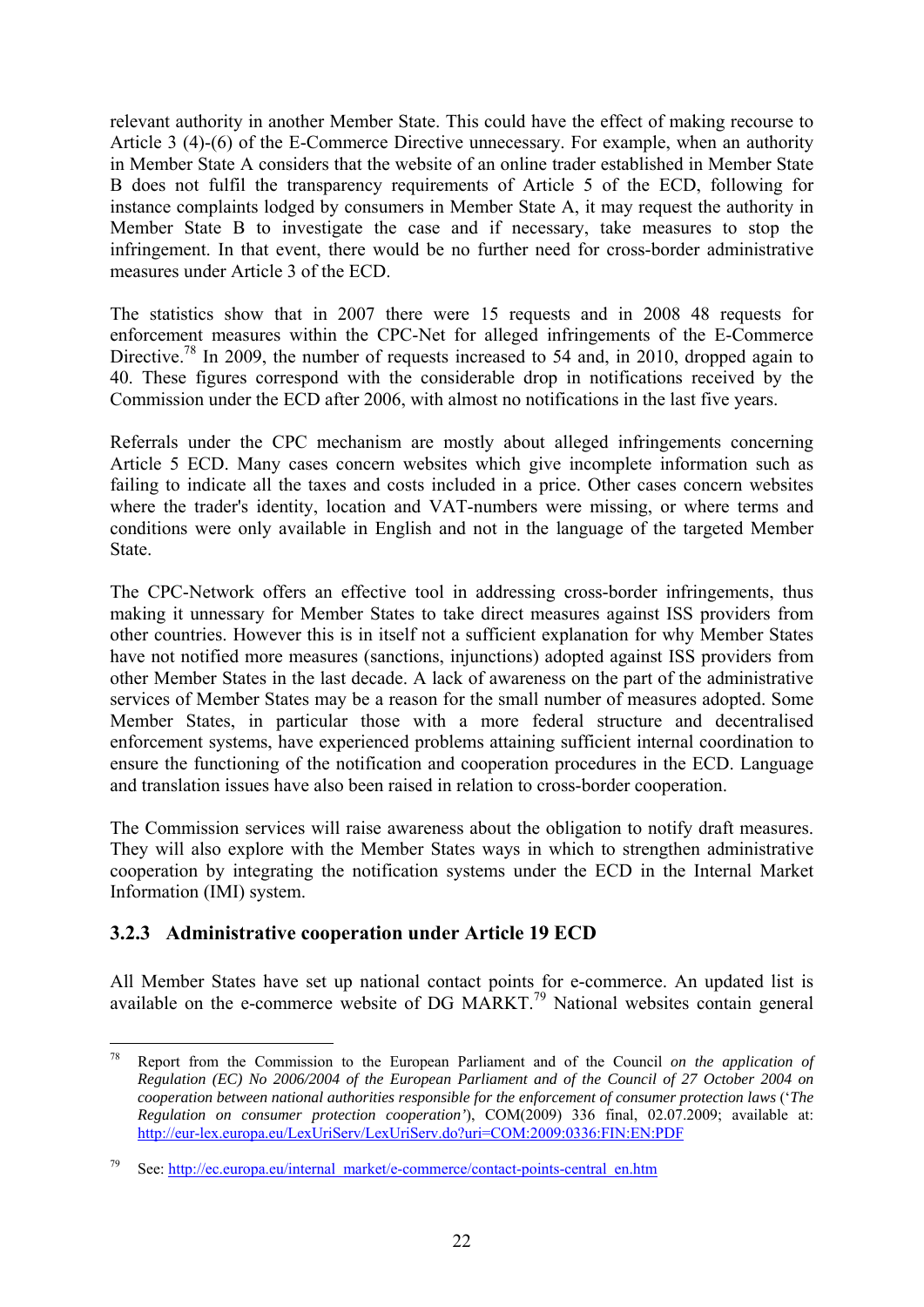information on e-commerce which is relevant for businesses and consumers. While national contact points are useful for citizens, there is nevertheless still room for improvement in cooperation between the Member States and cooperation with the Commission.

In 2005, the Commission established an expert group on electronic commerce.<sup>80</sup> The expert group is composed of representatives of the Member States, in principle the national points of contact. Chaired by the European Commission, it meets on a regular basis<sup>81</sup> to discuss any issues related to the E-Commerce Directive. Topics that have been dealt with include the application of the notification procedure under Article 3 (4) ECD; codes of conduct; liability of intermediaries and national "notice-and-action" procedures. The expert group also discusses studies, andthe Commission services make presentations on both new and ongoing (legislative) initiatives relevant for the e-commerce sector.

Commission services consider the expert group a good forum for the exchange of views, experiences and best practices amongst the Member States and between them and the **Commission** 

However, the creation of national contact points and the e-commerce expert group has not led to a well-functioning system of notifications of national administrative and judicial decisions in the meaning of Article 19 (5) ECD. The Commission does not receive national administrative or judicial decisions despite the substantial amount of national practices and case-law that have been developed relating to, for instance, the liability regime of the Directive.

Commission services will, together with the Member States, closely monitor the system of notifications and invite the expert group to reconsider and improve the enforcement framework for national notifications. One improvement would be to make better use of electronic tools. Guidance documents such as guidelines and FAQ could be developed. The use of the Internal Market Information System (IMI) for Article 19 ECD could also be explored.

## **3.3 Need for better enforcement of the ECD**

<span id="page-23-0"></span>Under the co-ordination of Commission services, the CPC-Network enforcement authorities both screen a sample of websites in a given sector for compliance with EU consumer legislation and take appropriate enforcement actions. This screening exercise is called a *sweep* and is carried out on an annual basis. Commission services will continue coordinating and monitoring the sweep activities carried out by the CPC-Network. Commission services are also supporting the online enforcement capacities of the CPC-Network through financing projects that aim to develop a common platform at EU-level of e-enforcers which will (1) enhance investigators' skills by training enforcers and developing common investigation standards, (2) develop the exchange of best practices through a common website and (3) develop tools and techniques to identify emerging online threats for consumers.

 $80$ 80 Commission Decision of 24 October 2005 *establishing an expert group on electronic commerce*, OJ L 282/20, 26.10.2005; available at: [http://eur](http://eur-lex.europa.eu/LexUriServ/LexUriServ.do?uri=OJ:L:2005:282:0020:0021:EN:PDF)[lex.europa.eu/LexUriServ/LexUriServ.do?uri=OJ:L:2005:282:0020:0021:EN:PDF](http://eur-lex.europa.eu/LexUriServ/LexUriServ.do?uri=OJ:L:2005:282:0020:0021:EN:PDF) 

<sup>81</sup> Since November 2005 ten meetings have been held.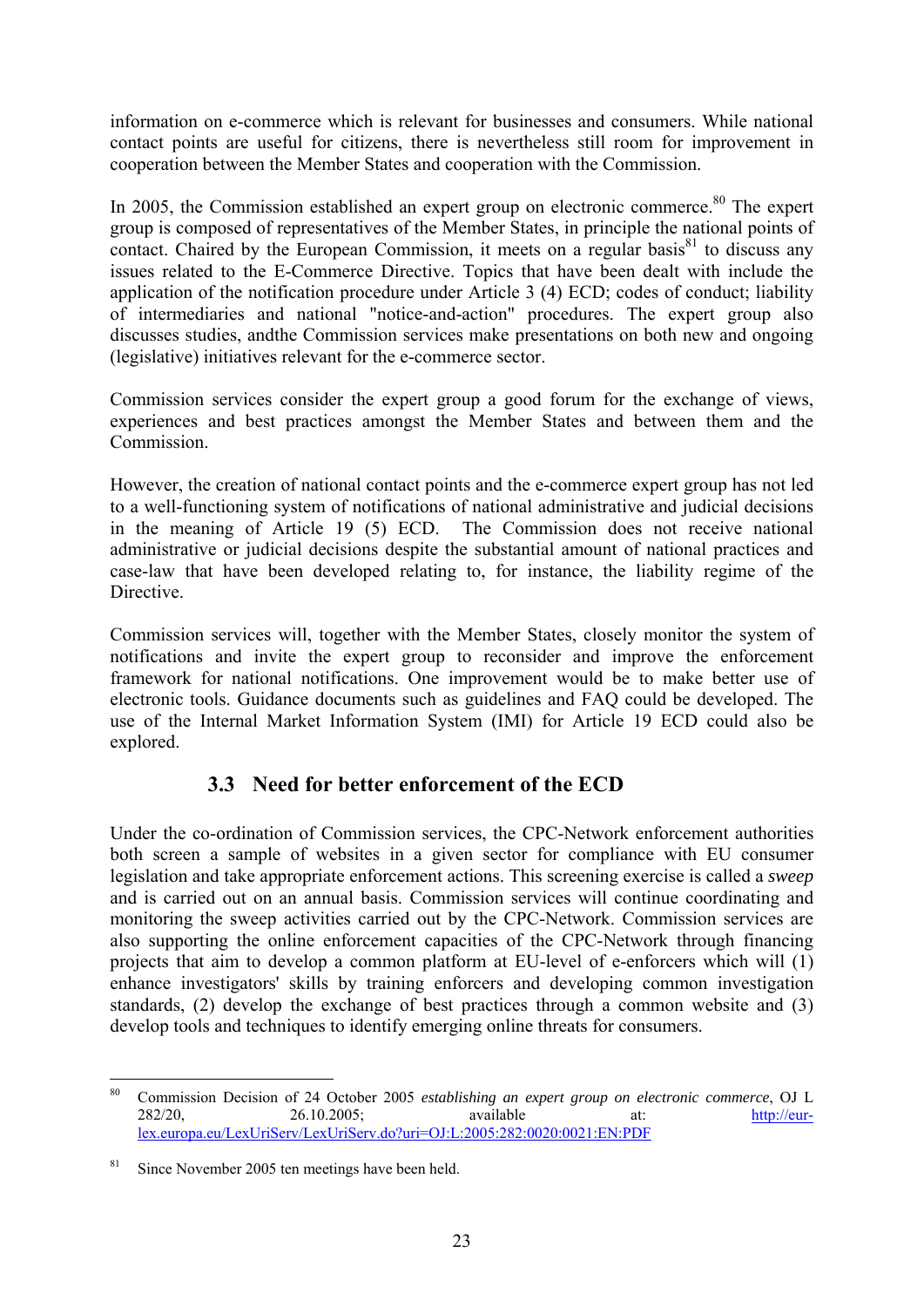It is important that the ECD is fully and consistently implemented in all the Member States, in particular in view of technological and market developments. As guardian of the EU Treaties, the Commission is determined to ensure that Member States respect the ECD. If there are new indications of incomplete or incorrect implementation or application of the ECD, it will take the necessary remedial steps and, when needed, take strong enforcement measures.

## **3.4 Need for further clarification on the intermediaries regime of the ECD**

## <span id="page-24-1"></span><span id="page-24-0"></span>**3.4.1 Liability issues**

The E-Commerce Directive provides for exemptions from liability for information society service providers when they host or transmit illegal content that has been provided by a third party. Information society service providers can under certain conditions benefit from these exemptions when they provide one of the so-called intermediary services set out in Articles 12 to 14 of the Directive. Moreover, Article 15 of the Directive prohibits Member States from imposing on providers of these services a general obligation to monitor content that they transmit or host. The Directive provides for a technologically neutral framework and the liability regime strikes a balance between the several interests at stake, in particular between the development of intermediary services, the societal interest that illegal information is taken down quickly, and the protection of fundamental rights $^{82}$ .

Stakeholders, by means of the public consultation on e-commerce, indicated that these provisions are essential for the provision of intermediary activities. They argue that, in their absence, intermediaries could be held liable under both national civil and criminal codes for information of which they were unaware. By way of example, a major video-sharing site reported that more than  $24$  hours of video are uploaded on its site every minute.<sup>83</sup> Checking all videos that are uploaded from possibly illegal sites would be too heavy a burden to continue providing the service and would still, not exclude the possibility that illegal information would "slip through the net". This stakeholder further stated that in the absence of liability exceptions, offering a video-sharing site would probably be too great a commercial risk. Other intermediaries also maintained that the liability exemptions of the E-Commerce Directive are essential for their trust in online activities.

Article 14 on hosting applies to *illegal activity or information*. The E-Commerce Directive does not define the notions of "illegal activity" or "illegal information". It could be understood

<sup>82</sup> Recital 41 provides the following: "This Directive strikes a balance between the different interests at stake and establishes principles upon which industry agreements and standards can be based". Recital 46 provides: "In order to benefit from a limitation of liability, the provider of an information society service, consisting of the storage of information, upon obtaining actual knowledge or awareness of illegal activities has to act expeditiously to remove or to disable access to the information concerned; the removal or disabling of access has to be undertaken in the observance of the principle of freedom of expression and of procedures established for this purpose at national level; this Directive does not affect Member States' possibility of establishing specific requirements which must be fulfilled expeditiously prior to the removal or disabling of information."

<sup>83</sup> *Google contribution to the public consultation on the future of electronic commerce in the internal market and the implementation of the Directive on electronic commerce* (2000/31/EC), available at: [https://circabc.europa.eu/d/d/workspace/SpacesStore/316395ec-5caf-4684-8538](https://circabc.europa.eu/d/d/workspace/SpacesStore/316395ec-5caf-4684-8538-fdfb207464de/EU GOOGLE ENTR %28th 1-2%264-5%29 808590.pdf) [fdfb207464de/EU%20GOOGLE%20ENTR%20%28th%201-2%264-5%29%20808590.pdf](https://circabc.europa.eu/d/d/workspace/SpacesStore/316395ec-5caf-4684-8538-fdfb207464de/EU GOOGLE ENTR %28th 1-2%264-5%29 808590.pdf)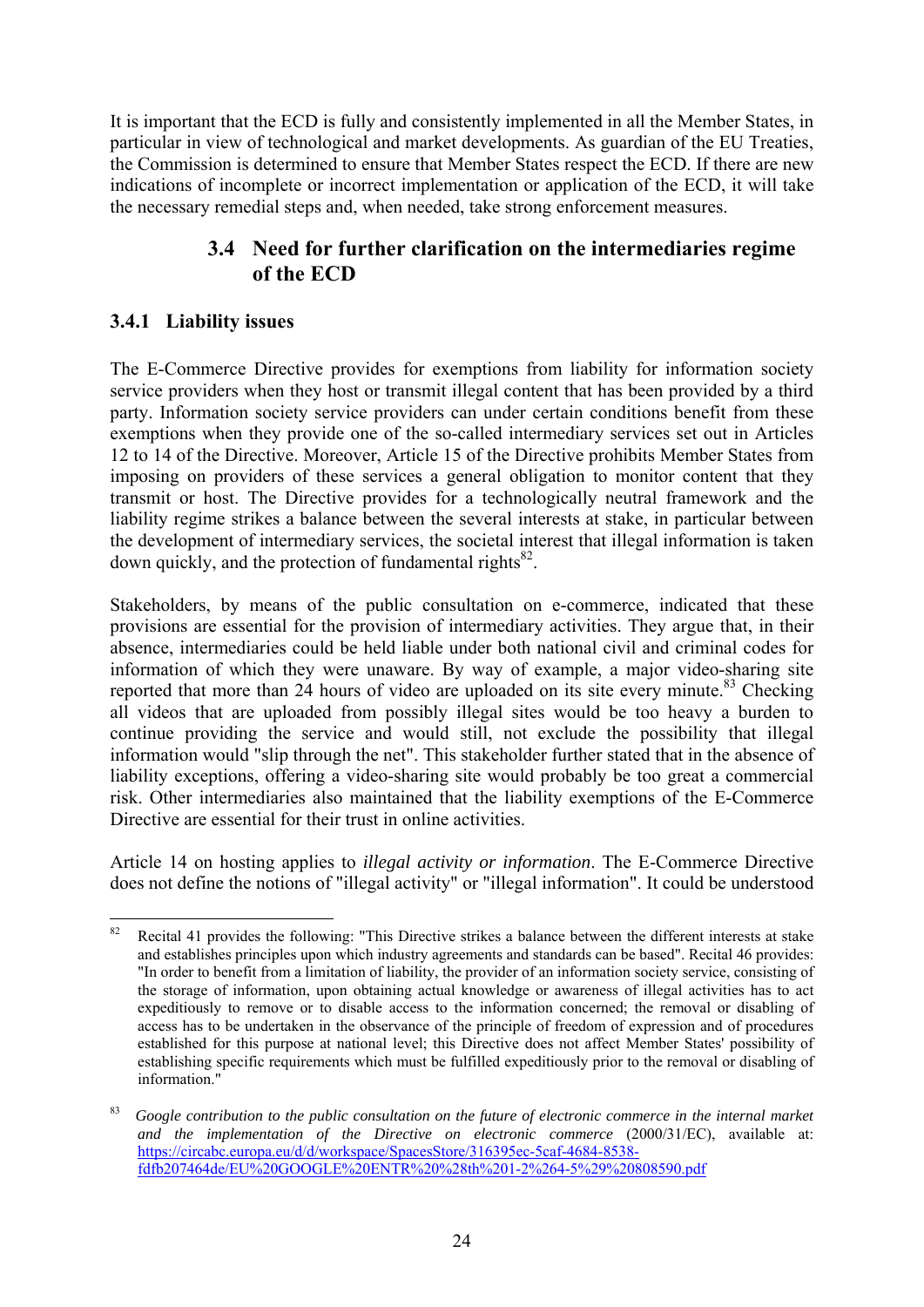that the liability exemption of Article 14 applies to any content which is considered to be illegal according to EU or national legislation. This could include, for example, sites containing infringements of intellectual property rights (such as trademark or copyright infringements), but also sites containing child pornography, racist and xenophobic content, defamation, incitements to terrorism or violence in general, illegal gambling offers, illegal pharmaceutical offers, fake banking services (phishing), data protection infringements, illicit tobacco or alcohol advertisements, unfair commercial practices or breaches of the EU consumer rights acquis.

Although the Directive aimed at being technologically neutral, innovations and economic developments since the adoption of the Directive in 2000 have rendered the interpretation of above-mentioned provisions increasingly challenging. Diverging case law at the national level on the application of the Directive confirms this. Moreover, the responses to the public consultation on e-commerce indicated that a wide variety of stakeholders face a high degree of regulatory uncertainty about the application of the intermediary liability regime of the E-Commerce Directive.

The source of this uncertainty can be subdivided into four areas:

1. *The definition of intermediary activities in Articles 12 to 14*. The main question is to what extent new services that have not been explicitly mentioned in these articles (e.g. because they did not exist at the time of the adoption of the Directive) are intermediary activities in the sense of Articles 12 to 14 and can therefore benefit, in principle, from a liability exemption.

2. *The material conditions for benefiting from the "safe harbour" in Articles 12 to 14.* Information society service providers, even when they are covered by the scope of Article 12 to 14, can only benefit from liability exemptions when they fulfil certain conditions. It has not always been clear exactly when these conditions are met. The interpretation of the terms "actual knowledge" and "expeditious" is essential in this context.

3. *So-called "Notice-and-takedown" procedures.*<sup>84</sup> The E-Commerce Directive provides the basis for these procedures, according to which, following a notice of illegal information or activity, an intermediary takes down or prevents access to the information or activity (see Article 14 (2) of the ECD). In practice a multitude of often vary different procedures exist and it is not easy either for intermediary service providers or for victims of illegal content to determine which one applies and in what way.

*4. The prohibition in Article 15.* Article 15 prohibits Member States from imposing on intermediaries a general obligation to monitor. National courts have in recent years produced decisions imposing injunctions on intermediaries obliging them to *prevent* a

 $84$ 84 One of the conditions for an information society service provider to benefit from a liability exemption for illegal content provided by a third party is that, once it becomes aware of illegal content it is hosting, it immediately acts to "remove or disable access" to it. The ECJ *eBay vs. l'Oréal* judgment in case C-324/09 confirms that awareness in the sense of Article 14 can be obtained through a "notice" that is sent to an intermediary and that is sufficiently precise and substantiated. The E-commerce Directive therefore contains a basis for the takedown or blocking of illegal content by intermediaries, following receipt of a notice (hereafter "notice and takedown" or "NTD", or also "notice-and-takedown-and-blocking").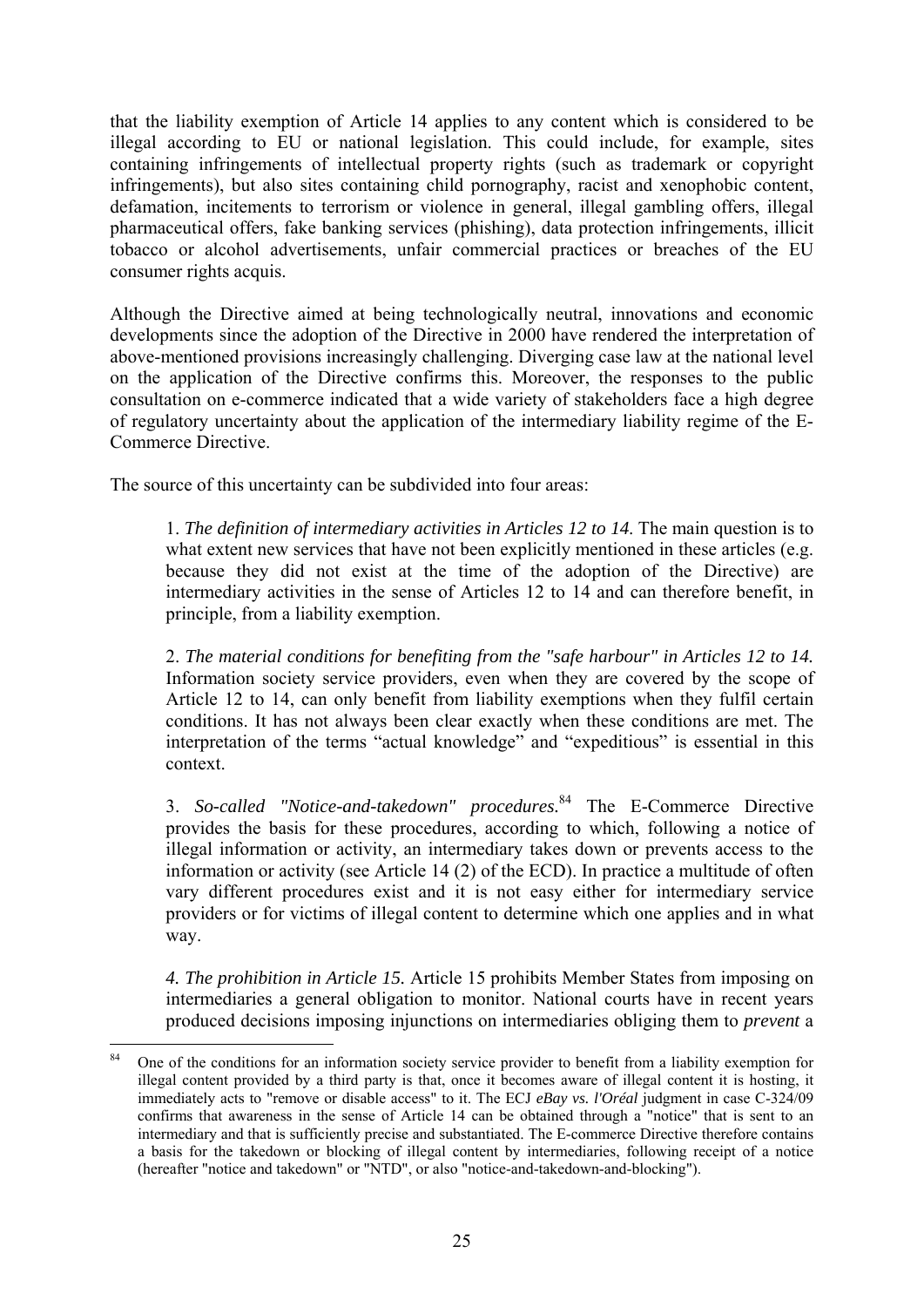particular infringement, which implies a certain degree of monitoring. Yet what is a general monitoring obligation as opposed to a "specific" monitoring obligation, the second of which could be allowed in the meaning of recital 47 of the Directive? There remains uncertainty over what degree of monitoring is acceptable in the sense of Article 15.

These topics will be addressed below in more detail. Each review will describe the main obstacles that have been raised by stakeholders, the interpretation of the Directive by national judges and the state of EU law. It should, however, be recalled that this Staff Working Document is not legally binding, does not create any new legislative rules and does not constitute Commission guidelines. It should also be noted that, in any event, interpretation of Union law is ultimately the role of the ECJ.

## <span id="page-26-0"></span>**3.4.2 The activities covered by Articles 12-15 ECD**

It follows from the wording of Articles 12 to 14 ECD that the liability exemption regime applies to specific *activities* rather than to service providers in general. This has been confirmed in recent case law of the European Court of Justice.<sup>85</sup>

A service provider can conduct various activities of which some are intermediary (in the sense that the service provider transmits or hosts information from a third party) while others are not. The liability exemptions are limited to the first category. They do not extend to all other activities carried out by a service provider (cf. also recitals 42 to 46 of the Directive).

Since the E-Commerce Directive was adopted, several new services and activities have emerged that the legislators could not have foreseen, such as video-sharing sites, selling platforms, social networks and peer-2-peer services. This section provides an overview of the interpretations that have been given to the definition of activities listed in Articles 12 to 14 of the Directive, in particular as regards their applicability to services that are not explicitly mentioned in those provisions, but that could nevertheless be covered.

### **3.4.2.1 National law**

<span id="page-26-1"></span>Member States have in general carried out a more or less literal **transposition** of the definition of activities in Articles 12 to 14. However, some Member States have provided for specific liability exemptions for information location services (search engine services) and hyperlinking services. Austria, Hungary, Spain and Portugal have adopted specific liability exemptions for search engines according to which a company can benefit if it meets the conditions that hosting service providers are required to meet in order to to secure a liability exemption. Similarly, Austria, Spain and Portugal have adopted liability exemptions for hyperlinks applying the same conditions as the Directive's liability exemption for hosting activities.

Despite the frequent literal transposition of Articles 12-14 ECD, **divergent national case law** has emerged particularly in regard to the application of liability exemptions to "new services", location tool services and hyperlinking services. This has resulted in a degree of **regulatory** 

 $85$ 85 Joined cases C-236/08 to C-238/08, *Google* vs. *LVMH*, judgment of 23.03.2010, for instance par. 113; [available at: http://eur-lex.europa.eu/LexUriServ/LexUriServ.do?uri=CELEX:62008J0236:EN:HTML](http://eur-lex.europa.eu/LexUriServ/LexUriServ.do?uri=CELEX:62008J0236:EN:HTML)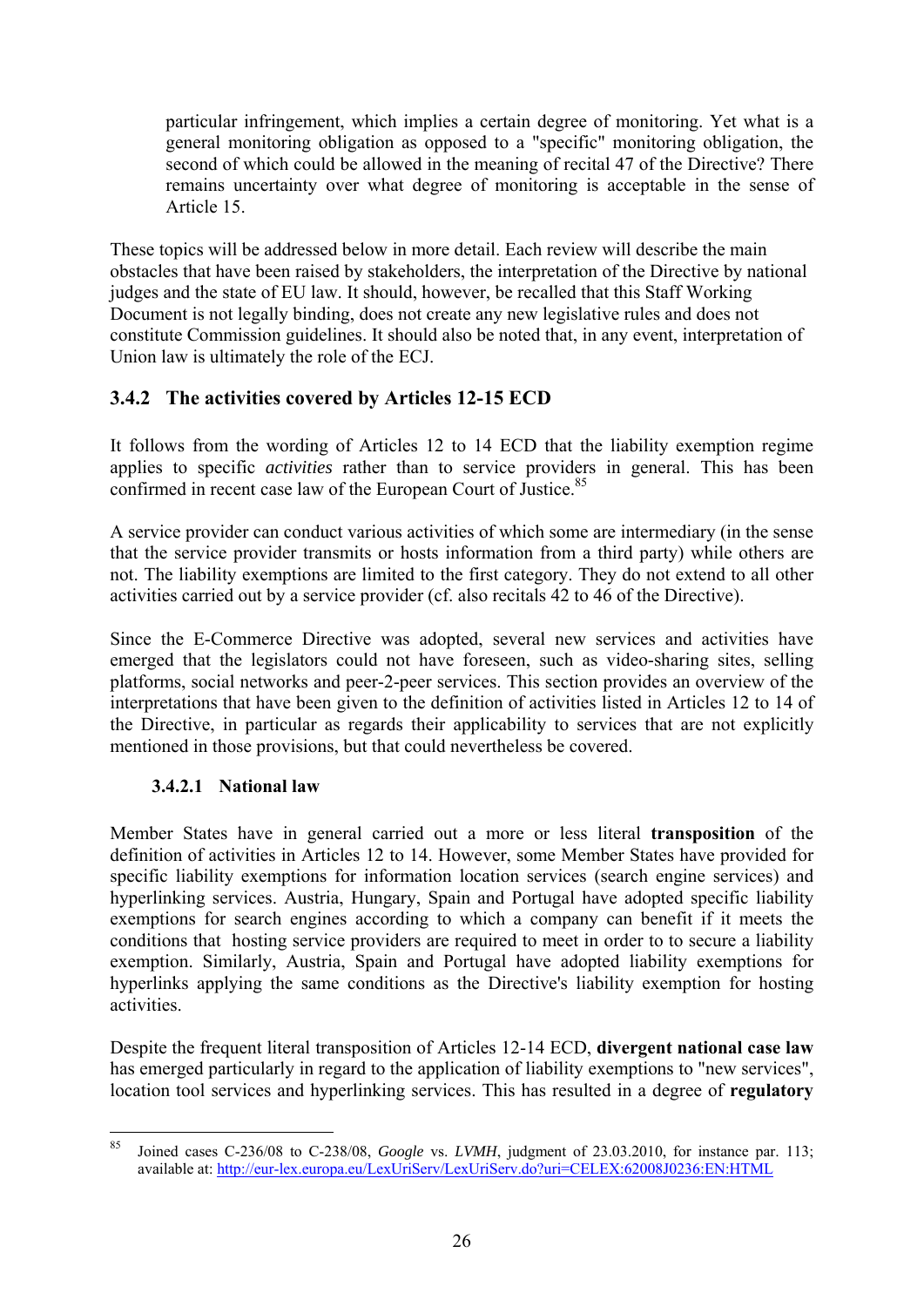**uncertainty**. Respondents to the e-commerce consultation called on the Commission to clarify the status of these new services in view of often contradictory national case law. Some respondents, in particular right holders, asked for the exclusion of several new online activities from the scope of Articles 12-14, whereas others, in particular selling platforms, video sharing sites, social networks and search engines, favoured the inclusion of those activities within the "safe harbour" regime.

Where specific exemptions from liability for **search engine services and hyperlinking services** have not been explicitly included in national legislation, these services have either been classified as mere conduit services, caching services or hosting services, or courts have excluded them from the scope of any exemption. For instance:

- in the UK case "TV Links"  $(R \text{ } v \text{ } Rock \text{ } and \text{ } Overton)$ ,<sup>86</sup> the court without further reasoning ruled that a hyperlinking website was a mere conduit activity that could benefit from the liability exemption of Article 12 ECD;
- the Belgian court in the "Copiepresse" case (*Copiepresse et al vs. Google Inc*.) stated that the Directive was not relevant for the liability of a news search service because that service would be actively editing content and could therefore not be considered an intermediary service provider:<sup>87</sup>
- in the German "Thumbnails" case the Bundesgerichtshof considered in an *obiter dictum* (the focus of the case being copyright) that an image search service could benefit from the liability exemption for hosting ex. Article  $14$  ECD.<sup>88</sup> The court did not specify why a search engine should be classed as a hosting provider.

Similarly, there is divergent national case law on **video-sharing sites:** 

- French case law recently confirmed that video-sharing sites can benefit from the liability exemption for hosting activities, for instance in the *Magdane* vs. *Dailymotion*  case.89 The fact that DailyMotion received advertisement revenues was irrelevant in determining whether it was a hosting service provider or not. The fact that DailyMotion put in place a specific architecture allowing it to format and to encode certain content should not lead to the conclusion that it is not a hosting service provider. According to the court, these technical operations would, on the contrary, be part of the essence of the hosting activity and would not at all be equivalent to the selection of content;
- In Germany, however, the Hamburg Court held (in *Peterson* v *Google Inc and others*<sup>90</sup>) that a video sharing site for videos uploaded by third parties cannot benefit

- 88 Deutscher Bundesgerichtshof (BGH), 29.04.2010, ref. no. I ZR 69/08; available at: [http://juris.bundesgerichtshof.de/cgi](http://juris.bundesgerichtshof.de/cgi-bin/rechtsprechung/document.py?Gericht=bgh&Art=pm&Datum=2011&nr=51998&linked=urt&Blank=1&file=dokument.pdf)[bin/rechtsprechung/document.py?Gericht=bgh&Art=pm&Datum=2011&nr=51998&linked=urt&Blank=1&](http://juris.bundesgerichtshof.de/cgi-bin/rechtsprechung/document.py?Gericht=bgh&Art=pm&Datum=2011&nr=51998&linked=urt&Blank=1&file=dokument.pdf) [file=dokument.pdf](http://juris.bundesgerichtshof.de/cgi-bin/rechtsprechung/document.py?Gericht=bgh&Art=pm&Datum=2011&nr=51998&linked=urt&Blank=1&file=dokument.pdf)
- <sup>89</sup> Paris Court of Appeal, 13.10.2010; available at: [http://legalis.net/spip.php?page=jurisprudence](http://legalis.net/spip.php?page=jurisprudence-decision&id_article=3001)decision&id\_article=3001#.
- <sup>90</sup> Hamburg Regional Court, 03.09.2010, ref. no. 308 O 27/09; available at: [http://rechtsprechung.hamburg.de/jportal/portal/page/bshaprod.psml?doc.id=JURE100070104&st=ent&sho](http://rechtsprechung.hamburg.de/jportal/portal/page/bshaprod.psml?doc.id=JURE100070104&st=ent&showdoccase=1¶mfromHL=true#focuspoint) wdoccase=1&paramfromHL=true#focuspoint.

<sup>86</sup> Crown Court, Gloucester, 06.02.2010, ref. no. T20097013, available at: <http://merlin.obs.coe.int/iris/2010/4/article26.en.html>

<sup>87</sup> Brussels Court of First Instance, 15.02.2007, ref. no. 7964; available at: [http://www.copiepresse.be/13-02-](http://www.copiepresse.be/13-02-07-jugement-en.pdf) [07-jugement-en.pdf.](http://www.copiepresse.be/13-02-07-jugement-en.pdf)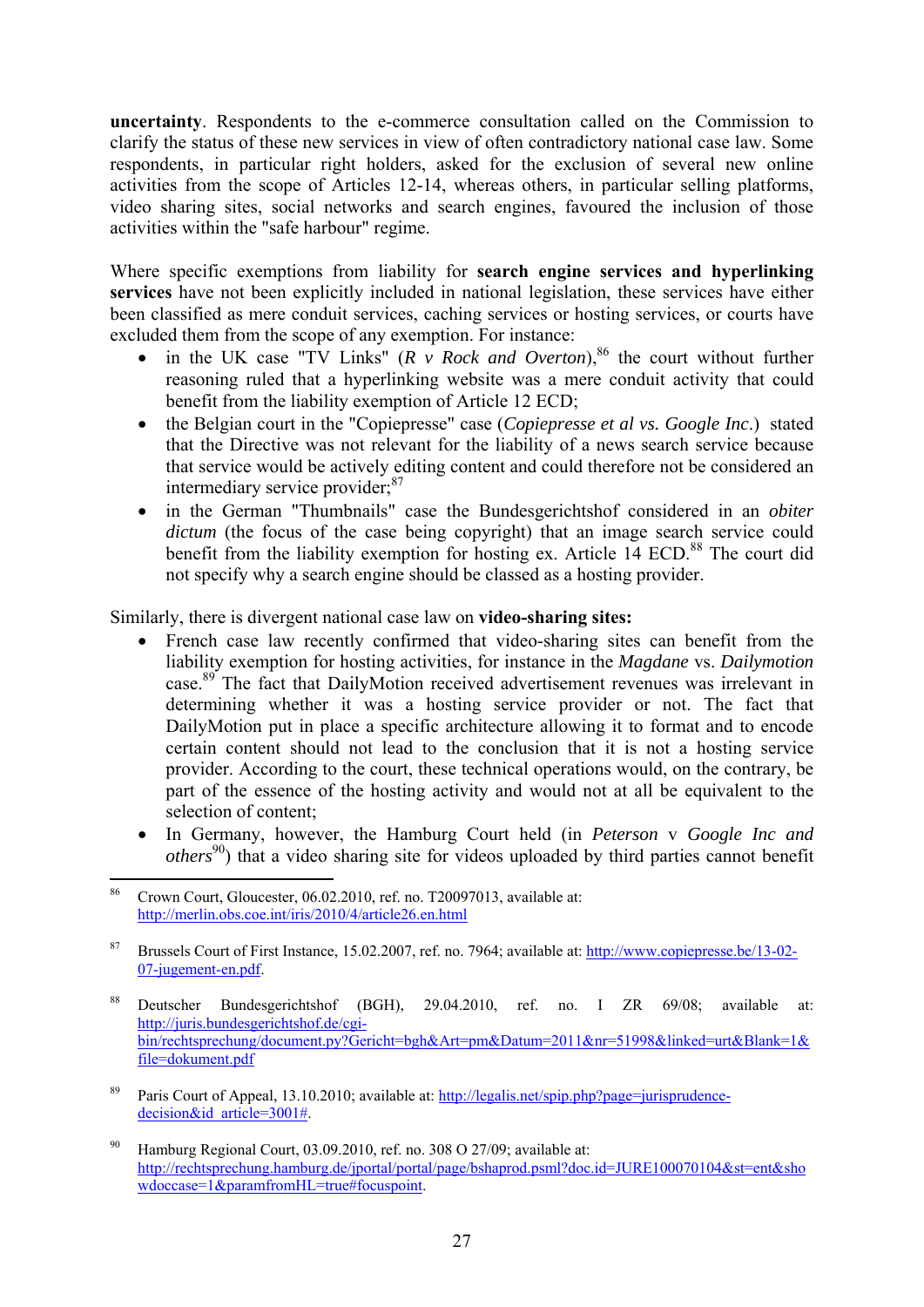from a liability exemption when it presents the uploaded content as its own content. The court ruled that YouTube could not benefit from a liability exemption for hosting providers as, for the following reasons, it would have adopted uploaded third party content as its own:

- o YouTube provides a specific layout of the website and YouTube's logo is shown in rather big letters above the playing video;
- o YouTube provides links to related videos;
- o YouTube displays commercial video clips and not only content that expresses a personal opinion.
- o Because of the arrangement of the website the average user cannot tell at first sight that the videos were uploaded by the user and not by YouTube;
- o The homepage of YouTube suggests that YouTube exercises editorial control as it suggests certain videos;
- o YouTube actively connects advertisements to uploaded videos;
- o YouTube's Terms and Conditions indicate that YouTube can use the content uploaded on its site as its own content.
- In Italy the Civil Court of Rome (*RTI and others* vs. *YouTube and others*)<sup>91</sup> also considered that a video-sharing site could not benefit from a liability exemption. The court stated that YouTube was not to be regarded as a hosting provider but as a "digital broadcaster" and was consequently considered fully responsible for the published content. YouTube would play an active role and would not limit its activities to providing server space for users to independently upload and organise content.

The case law on **online selling platforms** is also fragmented:

- The Paris Commercial Court considered that eBay might not benefit from a liability exemption for its hosting activities.<sup>92</sup> The court considered that the sellers on eBay's website (recipients of eBay's services in terms of the E-commerce Directive) act under the authority or the control of eBay (the provider of an information society service in terms of the E-commerce Directive), in which case, in accordance with Article 14 (2) of the Directive, the liability exemption for hosting activities does not apply. The court came to this conclusion because eBay plays an active role in promoting sales with the objective of increasing profits by, for instance, appointing sales managers, creating online "boutiques" and offering the option of becoming a "power seller".
- In the *L'Oréal* vs.  $eBay$  case<sup>93</sup> the Paris Civil Court considered that eBay could offer its clients various services on the same site without losing the right to benefit from a liability exemption. However, only some of eBay's activities are covered by the definition of hosting of Article 14 of the E-Commerce Directive and eligible for the liability exemption (for instance eBay's selection of "daily deals" could not be covered)

<sup>91</sup> Appeal Panel Decision of Civil Court of Rome, IP specialist section, 22.02.2010, and Court of Rome, 15.12.2009, Section IX, RG n.54218/08, available at: [http://www.scribd.com/doc/38060158/Ordinanza-](http://www.scribd.com/doc/38060158/Ordinanza-Tribunale-di-Roma-16-dicembre-2009-RTI-vs-Youtube)[Tribunale-di-Roma-16-dicembre-2009-RTI-vs-Youtube](http://www.scribd.com/doc/38060158/Ordinanza-Tribunale-di-Roma-16-dicembre-2009-RTI-vs-Youtube) 

<sup>&</sup>lt;sup>92</sup> Paris Commercial Court, 30.06.2008; available at: [http://www.legalis.net/spip.php?page=jurisprudence](http://www.legalis.net/spip.php?page=jurisprudence-decision&id_article=2354)[decision&id\\_article=2354](http://www.legalis.net/spip.php?page=jurisprudence-decision&id_article=2354) 

<sup>93</sup> Paris Civil Court, 13.05.2009; available at: [http://www.legalis.net/spip.php?page=jurisprudence](http://www.legalis.net/spip.php?page=jurisprudence-decision&id_article=2639)[decision&id\\_article=2639](http://www.legalis.net/spip.php?page=jurisprudence-decision&id_article=2639)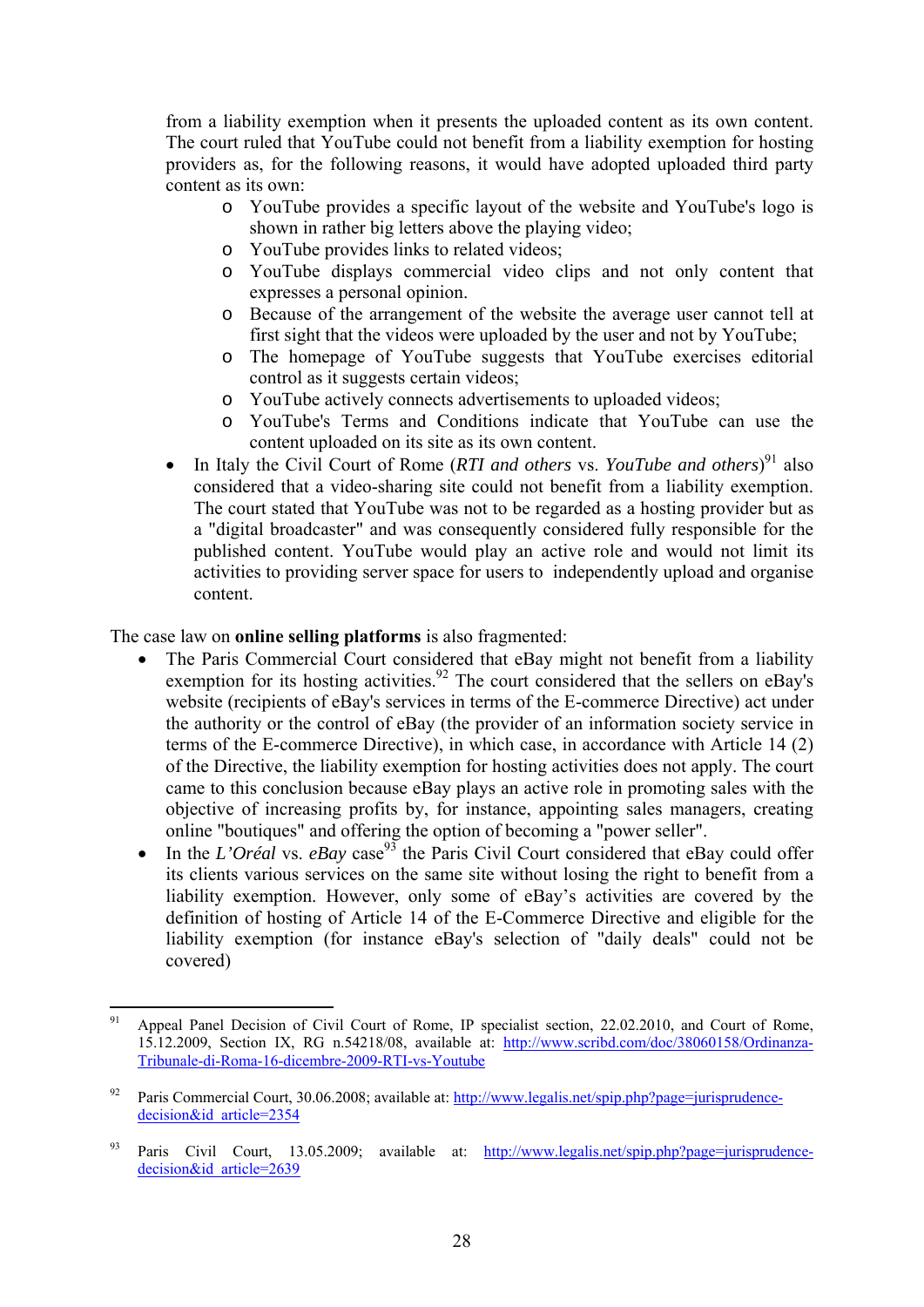- In the *eBay* vs. *Maceo* case<sup>94</sup>, the Paris Civil Court considered that eBay's activities are covered by the definition of hosting. That eBay receives revenues related to sales carried out on its website was considered irrelevant in this context. In this case, it was considered that eBay was not an editor as it could not be proven that eBay checks the messages that users post on the site. The fact that eBay has designed the architecture and structure of its site and that it has developed systems for organising and ranking the content on its site is not sufficient to conclude that it cannot benefit from the hosting liability exemption.
- The UK High Court in *L'Oreal* vs. *eBay*<sup>95</sup> considered, without any further reasoning, that eBay's activities could not be covered by Article 14 of the ECD because its activities would go far beyond the mere passive storage of information provided by third parties. EBay actively organises and participates in the processing and use of this information. The UK High Court has not yet decided on the hosting status of eBay as it requested guidance from the European Court of Justice (see the judgement referred to in Chapters 3.4.2.2 and 3.4.3.1).

Similarly fragmented case law exists in relation to **blogs, discussion fora and social networks.** For example:

- Usenet (a system in which users post messages to a newsgroup) was considered a caching provider by the German Regional Court of Munich<sup>96</sup> because information was mirrored and stored on its service for about 30 days.
- A UK court, however, considered that British Telecom operated a hoster in providing Usenet newsgroups (in the case *Bunt v Tilley.*)<sup>97</sup>
- The High Court of England and Wales (*Kaschke v. Gray Hilton*)<sup>98</sup> refused to apply the liability exemption for hosting to a blog owner, even for those parts posted by third parties. The defendant's involvement in the pages exceeded mere storage as he exercised some editorial control on parts of the website.
- The Paris Court of First Instance<sup>99</sup> refused to recognise a content aggregator displaying on its website links posted by third parties as a hosting provider because the owner had played an active role in how the links should be classified and presented, making him a publisher according to the court.
- The Tribunal de Grande Instance in France (*Lafesse* vs. *MySpace*)<sup>100</sup> held that the social network service MySpace was not offering a hosting activity and therefore

- 96 Regional Court of Munich, 19.04.2007, ref. no. 7 O 3950/07; available at: [http://medien-internet-und](http://medien-internet-und-recht.de/pdf/vt_MIR_Dok._155-2007.pdf)[recht.de/pdf/vt\\_MIR\\_Dok.\\_155-2007.pdf.](http://medien-internet-und-recht.de/pdf/vt_MIR_Dok._155-2007.pdf)
- <sup>97</sup> Queen's Bench Division, 10.03.2006, [2006] EWHC 407 (QB); available at: <http://www.bailii.org/ew/cases/EWHC/QB/2006/407.html>
- 98 High Court of England and Wales, 29.03.2010, [2010] EWHC 690 (QB); available at: <http://www.bailii.org/ew/cases/EWHC/QB/2010/690.html>
- Paris Court of First Instance, 08.06.2009, ref. no. 08/11342; available at: <http://www.juriscom.net/documents/tgiparis20090608.pdf>

<sup>94</sup> Paris Tribunal de Grande Instance (TGI), 26.10.2010; available at: [http://www.legalis.net/spip.php?article3](http://www.legalis.net/spip.php?article3144)144

<sup>95</sup> High Court of England and Wales, 22.05.2009, [2009] EWHC 1094 (Ch); available at: [http://www.bailii.org/ew/cases/EWHC/Ch/2009/1094.html.](http://www.bailii.org/ew/cases/EWHC/Ch/2009/1094.html) 

<sup>&</sup>lt;sup>100</sup> TGI Paris, 22.06.2007; available at: http://www.legalis.net/jurisprudence-decision.php3?id\_article=1965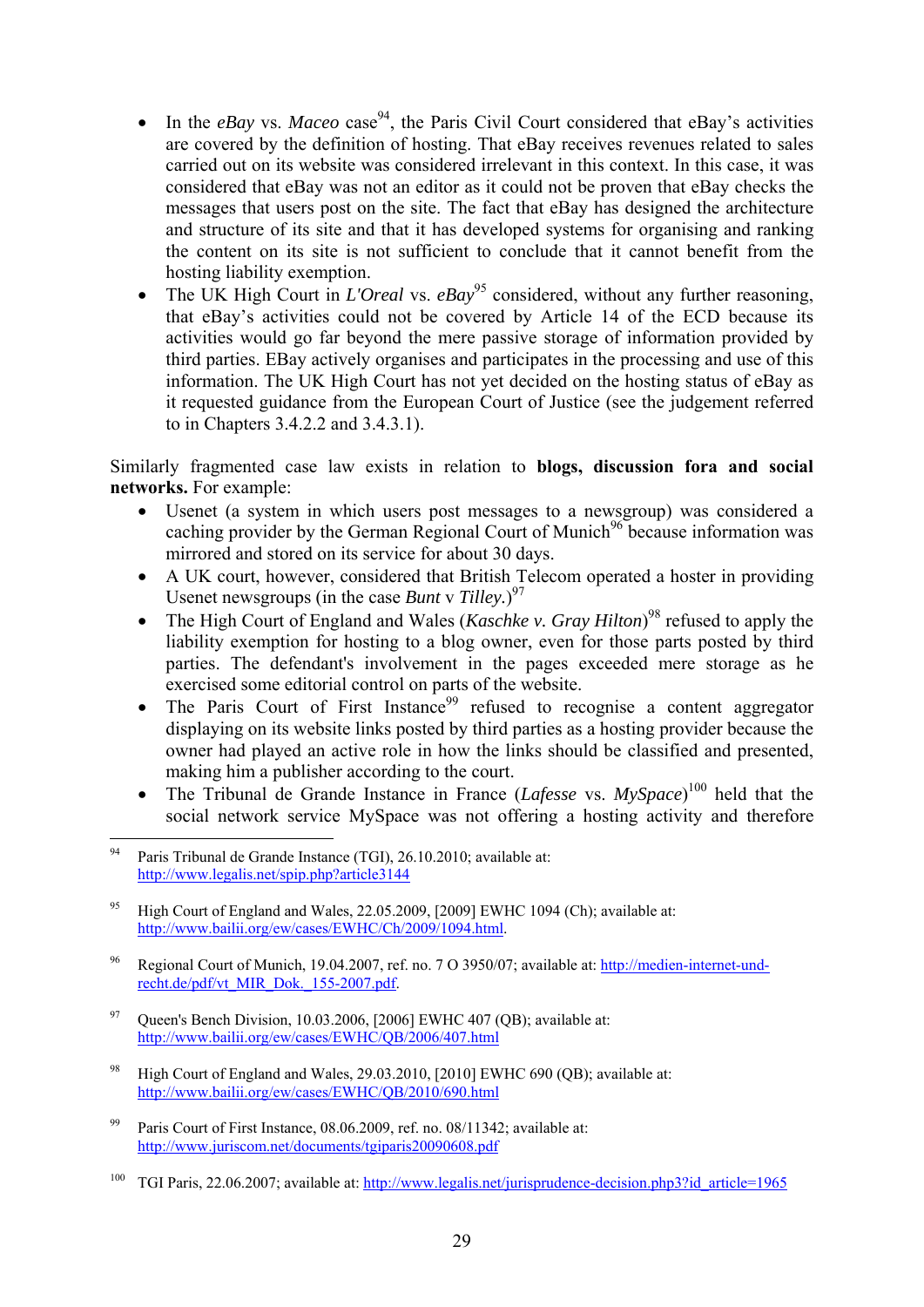could not benefit from a liability exemption. MySpace goes beyond offering technical hosting activities by offering an architecture based on frames and by receiving advertisement revenue linked to the content that is viewed.

The Cour d'Appel de Paris<sup>101</sup> considered that an aggregator of news article links, provided by users, could benefit from a liability exemption for hosting. The fact that the site allowed the classification and structuring of certain information provided by users did not imply an editing activity. Moreover, the hosting provider status was seen to follow from the fact that the site did not offer a possibility to check the information on certain websites referred to in users' posts.

National jurisprudence on **file sharing services** also diverges. For instance:

- The Italian Court of Cassation<sup>102</sup> considered that PirateBay, a peer-2-peer file sharing service particularly known for sharing pirated works, was not a hosting service provider.
- The Stockholm District Court<sup>103</sup>, without providing details of its argumentation, considered that PirateBay should be considered a hosting service provider. However, PirateBay was not held to fulfil the requirements to benefit from a liability exemption for hosting activities since it had knowledge of the infringements committed through its service and did not act against it.

## **3.4.2.2 EU law**

<span id="page-30-0"></span>Not only are the relevant provisions of the Directive informative but also its recitals provide guidance for determining whether certain services can benefit from a liability exemption. First, recital 42 mentions that an activity should be *"of a mere technical, automatic and passive nature"*. Second, recital 43 mentions that an intermediary should be *"in no way involved with the information transmitted"*. Lastly, recital 44 states that an intermediary *"cannot deliberately collaborate with one of the recipients of its service in order to undertake illegal acts".* 

Despite the clear divergence of interpretation at the national level, EU case law in this field is still limited. It is only in two recent preliminary rulings that the European Court of Justice has had the opportunity to provide more clarity on the scope of Article 14.

The first case concerned Google's paid referencing service, "Adwords", and its liability for infringements of trademarks held by the French luxury group LVMH, <sup>104</sup> "Adwords", enables an economic operator to display advertising links to its site accompanied by a commercial message that appears on the right hand side of the screen whenever one carries out "a search"

<sup>101</sup> Cour d'Appel de Paris, 21.11.2008, ref. no. 08/09553; available at: [http://www.legalis.net/spip.php?page=jurisprudence-decision&id\\_article=2488](http://www.legalis.net/spip.php?page=jurisprudence-decision&id_article=2488) 

<sup>&</sup>lt;sup>102</sup> Court of Cassation, Third Criminal Chamber, 29.09.2009, ref. no. 49437; available at: [http://www.ilsole24ore.com/fc?cmd=document&file=/art/SoleOnLine4/Norme%20e%20Tributi/2009/12/ca](http://www.ilsole24ore.com/fc?cmd=document&file=/art/SoleOnLine4/Norme%20e%20Tributi/2009/12/cassazione-sentenza-49437-2009.pdf?cmd=art) [ssazione-sentenza-49437-2009.pdf?cmd=art.](http://www.ilsole24ore.com/fc?cmd=document&file=/art/SoleOnLine4/Norme%20e%20Tributi/2009/12/cassazione-sentenza-49437-2009.pdf?cmd=art) 

<sup>&</sup>lt;sup>103</sup> Stockholm District Court, Division 5 Unit 52, 17.04.2009, ref. no. B 13301-06; available at: <http://www.ifpi.org/content/library/Pirate-Bay-verdict-English-translation.pdf>

<sup>&</sup>lt;sup>104</sup> Joined cases C-236/08 to C-238/08, *Google* vs. *LVMH*, judgment of 23.03.2010; available at: [http://eur](http://eur-lex.europa.eu/LexUriServ/LexUriServ.do?uri=CELEX:62008J0236:EN:HTML)[lex.europa.eu/LexUriServ/LexUriServ.do?uri=CELEX:62008J0236:EN:HTML](http://eur-lex.europa.eu/LexUriServ/LexUriServ.do?uri=CELEX:62008J0236:EN:HTML)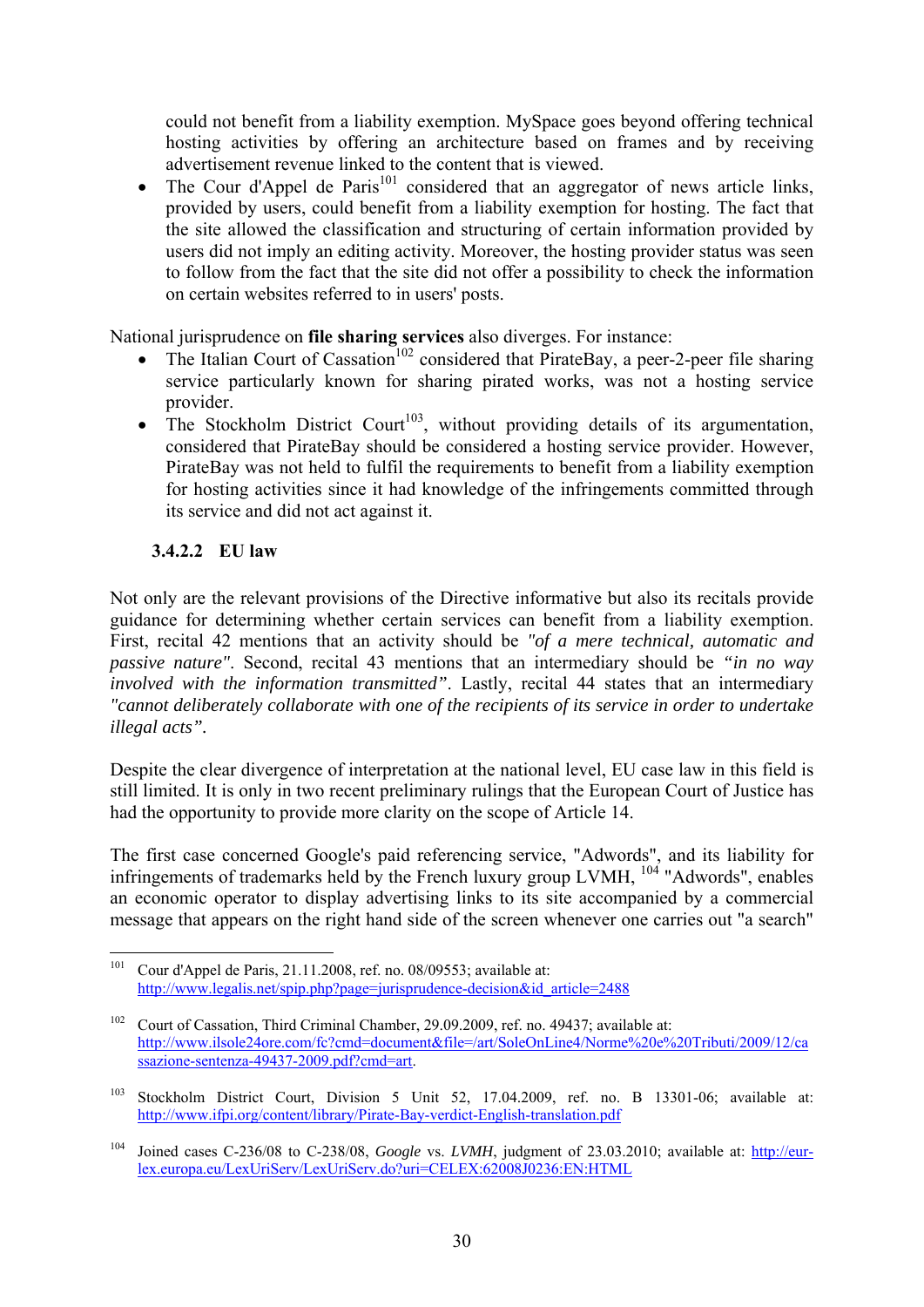through Google's search engine. These advertisement links appear whenever a "keyword" that can be reserved by an economic operator corresponds to the word(s) entered as a request in the search engine.

In the national proceedings LVMH (the holder of the "Louis Vuitton" trademark) complained about the fact that both competitors and counterfeiters of the firm had reserved the keyword "Louis Vuitton" (meaning their advertisements would appear in response to a search for "Louis Vuitton") and that Google had not prevented them from doing so. The French Cour de Cassation asked the ECJ whether the reservation of keywords could be interpreted as a trademark infringement and, if this were the case, whether, the referencing service provider (Google) could be held liable for this.

The ECJ in this case refers to recital 42 in the preamble of the Directive to conclude that an intermediary service provider "*has neither knowledge of nor control over the information which is transmitted or stored*". Accordingly, in order to establish whether the liability of a referencing service provider may be limited under Article 14 of the ECD, the ECJ considers it necessary "*to examine whether the role played by that service provider is neutral, in the sense that its conduct is merely technical, automatic and passive, pointing to a lack of knowledge or control of the data which it stores*" (paragraphs 113 and 114)

In analysing the Google "Adwords" service, the ECJ notes that "*with the help of software it has developed, Google processes the data entered by advertisers and the resulting display of the ads is made under conditions which Google controls. Thus, Google determines the order of display according to, inter alia, the remuneration paid by the advertisement*" (paragraph 116). However, the ECJ considers that to examine Google's activity in the light of recital 42, "*the role played by Google in the drafting of the commercial message which accompanies the advertisement link or in the establishment or selection of keywords is relevant*" (paragraph 118, underlining added).

The second ruling from the ECJ on the liability exemption regime concerns eBay and L'Oréal. In its ruling of 12 July 2011 in Case C-324/09 (see also Chapters 3.4.2.1 and 3.4.3.1) the ECJ had been asked, *inter alia*, whether the selling platform eBay could be held liable for trademark infringements committed (and possibly to be committed) through its site. In order to attract new customers to its website, eBay had bought keywords, including trademarks held by L'Oréal, from paid internet referencing services (such as Google's "Adwords"). In parallel to this, L'Oréal had identified several infringements of its trademarks through/by the selling platform eBay. The question posed to the ECJ was to what extent eBay could benefit from the exemption of liability on account of "hosting".

The ECJ first confirms that an online selling platform in principle offers an information society service and therefore is covered by the E-commerce Directive. The ECJ argues that, in order to define whether such a service is also an intermediary service in the sense of Article 14 of the Directive, one should not only look at the text of the Directive, but also at the intention of the legislator:

*"(Article 14 of the ECD) must, in fact, be interpreted in the light not only of its wording but also of the context in which it occurs and the objectives pursued by the rules of which it is part (see, by analogy, Case C-298/07 Bundesverband der Verbraucherzentralen und Verbraucherverbände [2008] ECR I-7841, paragraph 15 and the case law cited).*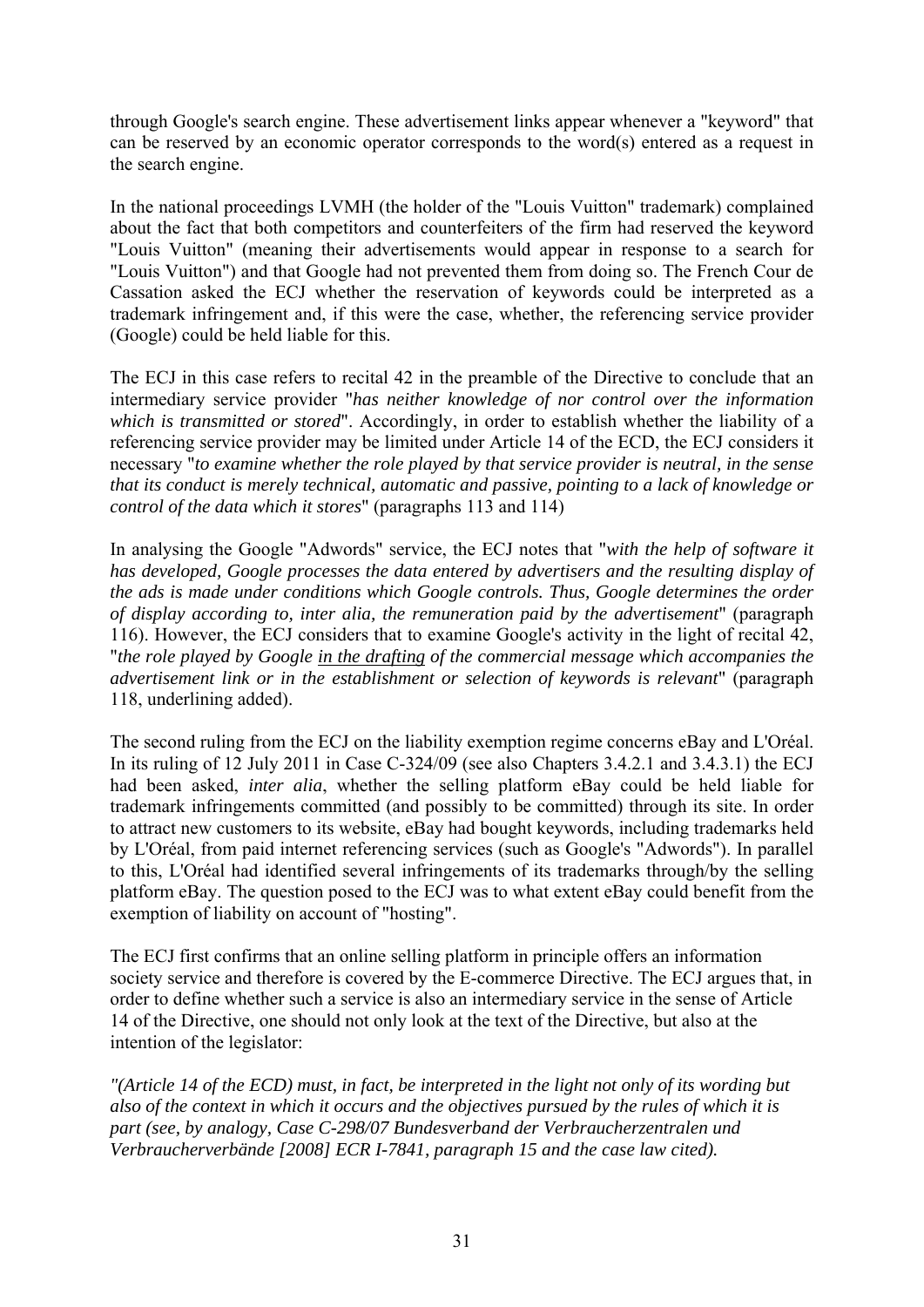*In that regard, the Court has already stated that, in order for an internet service provider to fall within the scope of Article 14 of Directive 2000/31, it is essential that the provider be an intermediary provider within the meaning intended by the legislature in the context of Section 4 of Chapter II of that directive (see Google France and Google, paragraph 112)".*  (Paragraphs 110-112)

The ECJ then discusses when a service is *not* covered by the liability exemption of Article 14  $ECD$ 

*"That is not the case where the service provider, instead of confining itself to providing that service neutrally by a merely technical and automatic processing of the data provided by its customers, plays an active role of such a kind as to give it knowledge of, or control over, those data (Google France and Google, paragraphs 114 and 120)".* (Paragraph 113)

*"(..) the mere fact that the operator of an online marketplace stores offers for sale on its server, sets the terms of its service, is remunerated for that service and provides general information to its customers cannot have the effect of denying it the exemptions from liability provided for by Directive 2000/31 (see, by analogy, Google France and Google, paragraph 116).* 

*Where, by contrast, the operator has provided assistance which entails, in particular, optimising the presentation of the offers for sale in question or promoting those offers, it must be considered not to have taken a neutral position between the customer-seller concerned and potential buyers but to have played an active role of such a kind as to give it knowledge of, or control over, the data relating to those offers for sale. It cannot then rely, in the case of those data, on the exemption from liability referred to in Article 14(1) of Directive 2000/31".*  (Paragraphs 115 and 116)

The ECJ suggested that Ebay would potentially in some instances not have such a neutral position:

*"In some cases, eBay also provides assistance intended to optimise or promote certain offers for sale"* (paragraph 114).

## <span id="page-32-0"></span>**3.4.3 The conditions in Article 12 to 14 ECD**

Articles 12 to 14 of the ECD contain a number of specific material conditions to be met in order to benefit from a liability exemption. The responses to the public consultation confirm that the respondents perceive a lack of clarity on the interpretation of these conditions and in particular of the terms "actual knowledge" and "expeditious", both of which are part of the conditions for a liability exemption for hosting activities. National case law that has emerged on the interpretation of these conditions is often contradictory across borders or even within the same Member State. This section below will discuss the variations in defining conditions for exemptions including absence of actual knowledge, and acting expeditiously.

### **3.4.3.1 Absence of actual knowledge**

<span id="page-32-1"></span>Article 14 of the Directive specifies that a provider can benefit from a liability exemption regime for hosting activities if "the provider does not have *actual knowledge* of illegal activity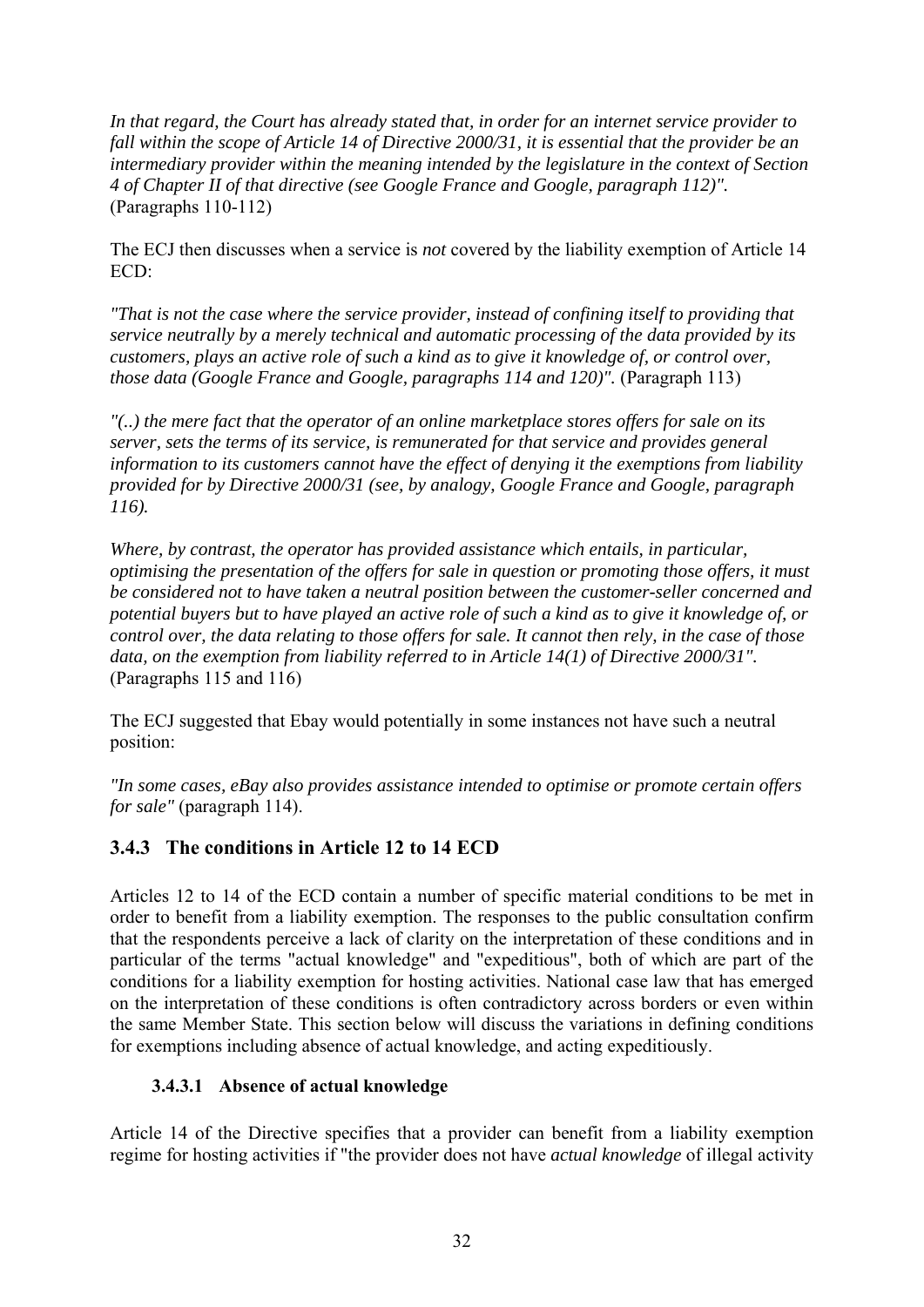or information and, as regards claims for damages, is not aware of facts or circumstances from which the illegal activity or information is apparent".

Most Member States have literally transposed the condition of not having actual knowledge, but some Member States have deviated from the explicit text of the ECD. For example:

- Germany does not use the term "actual knowledge" in its transposition of Article 14 but refers merely to "knowledge";
- the Czech transposition requires the receipt of provable information about the illegal nature of the content in order for an intermediary to be judged to have obtained actual knowledge;
- Hungary and Malta restrict their liability exemptions for hosting to liability for damages and exclude criminal liability from the scope of the exemption;
- Spanish legislation mentions that actual knowledge *can* be obtained through a court order or notice by an administrative authority;
- Portuguese legislation refers to knowledge (instead of *actual* knowledge) of *manifestly* illegal information or activity;
- legislation in The Netherlands specifies that a hosting service provider cannot be held liable for damages if it "cannot reasonably be expected to know of the illegal nature of an activity or information".

Even when the term "actual knowledge" has been literally transposed, it has given rise to diverging interpretations. The responses to the public consultation demonstrated that, roughly speaking, there are *three interpretations that are given on how actual knowledge can be obtained:* 

- 1. An intermediary can only obtain actual knowledge through a court order;
- 2. An intermediary can only obtain actual knowledge through a notice (ranging from an 'informal' notice from a user, such as a red flag under a video, to a court order)
- 3. An intermediary can obtain knowledge even in the absence of a notice if it, for instance, has a "general awareness" that its site hosts illegal information.

The first interpretation is commonly defended by civil organisations in defence of, in particular the freedom of speech, but also by some ISPs and other stakeholders. The underlying argument is twofold:

- On the one hand, it is argued that it would not be legitimate if private parties were to define what is legal and illegal and on that basis decide whether to take down or block the content. Taking down or blocking information is considered to be a restriction to the fundamental right of freedom of expression and information. Such a restriction can only be justified on the basis of democratic oversight and legal expertise. Such decisions should therefore only be taken on the basis of a court's assessment.
- On the other hand, it is argued that entrusting ISPs with the role of assessing what is legal and what is illegal would create an excessive economic burden for them. ISPs would not have the legal expertise in-house to assess the legality of the content and procuring this legal expertise would hamper their activities.

Recital 40 of the E-Commerce Directive states, in this regard, that the Directive "should constitute the appropriate basis for the development of rapid and reliable procedures for removing and disabling access to illegal information" and that "such mechanisms could be developed on the basis of voluntary agreements between all parties concerned and should be encouraged by Member States".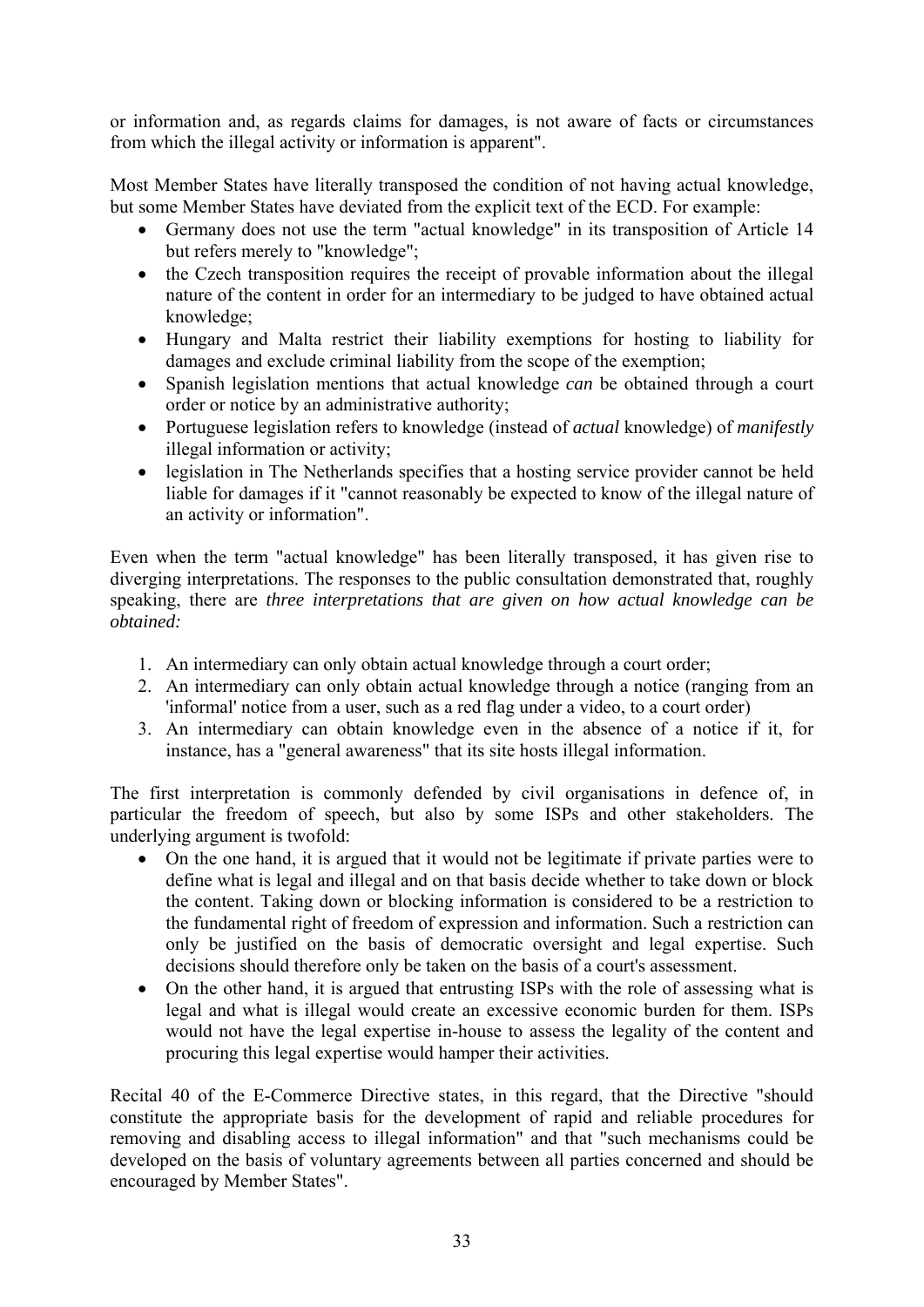The second interpretation is also defended by many ISPs and right holders. The main point of discussion among those sharing this interpretation is the required level of detail of the notice. This is discussed in more detail in Chapter 3.4.3 on notice-and-takedown procedures.

The third interpretation is mainly defended by right holders. They claim that intermediaries often have a general awareness of the possible existence of illegal information or activities on their sites and that this constitutes actual knowledge. ISPs that advertise the possibility of downloading music and videos of the consumer's choice would for instance have this form of actual knowledge.

Some ISPs argue that actual knowledge cannot be interpreted as general knowledge as this would in practice lead to a general monitoring obligation in order to avoid liability, which is prohibited under Article 15 of the Directive. In this context, respondents to the public consultation also argued that actual knowledge should be human knowledge and not "computer knowledge".

Stakeholders sometimes defend a differentiated approach on the basis that the means by which actual knowledge can be obtained depends on the kind of illegal activity or information. A key concept here is *the degree to which information or activity is manifestly illegal*. Some stakeholders who defend the first interpretation (actual knowledge can only be obtained through a court order) make an exception for child pornography or manifestly racist content. They consider that this content could be taken down immediately on the basis of a notice, although some of them argue that this decision should then still be validated by a court order. The court order would then be required *ex post* rather than *ex ante*.

National case law has further defined the concept of "manifestly illegal content":

• In Austria this concept has been interpreted as "obvious to any non-lawyer without further investigation". A domain name registration on the basis of the name of a political party by a third party was considered manifestly illegal because the website of the third party was almost identical to the website of the political party, but contained hyperlinks to racist content, meaning it could tarnish the reputation of the political party if internet users confused the two websites.<sup>105</sup> Also, defamation has been considered manifestly illegal in some instances.<sup>106</sup> By contrast, infringements relating to advertising and general terms and conditions<sup>107</sup> or trademark law<sup>108</sup> have not been considered manifestly illegal because a layman would not be able to easily identify the content as manifestly illegal without further research.

<sup>105</sup> OGH, 13.09.2000, ref. no. 4 Ob 166/00s; available at: [http://www.internet4jurists.at/entscheidungen/ogh4\\_166\\_00s.htm](http://www.internet4jurists.at/entscheidungen/ogh4_166_00s.htm) 

<sup>&</sup>lt;sup>106</sup> OLG Innsbruck, 24.05.2005, ref. no. 2 R 114/05i; available at: [http://www.internet4jurists.at/entscheidungen/olgi\\_114\\_05i.htm](http://www.internet4jurists.at/entscheidungen/olgi_114_05i.htm) 

<sup>107</sup> OGH, 06.07.2004, ref. no. 4 Ob 66/04s; available at: [http://www.internet4jurists.at/entscheidungen/ogh4\\_66\\_04s.htm](http://www.internet4jurists.at/entscheidungen/ogh4_66_04s.htm) 

<sup>108</sup> OGH, 19.12.2005, ref. no. 4 Ob 194/05s; available at: [http://www.internet4jurists.at/entscheidungen/ogh4\\_194\\_05s.htm](http://www.internet4jurists.at/entscheidungen/ogh4_194_05s.htm)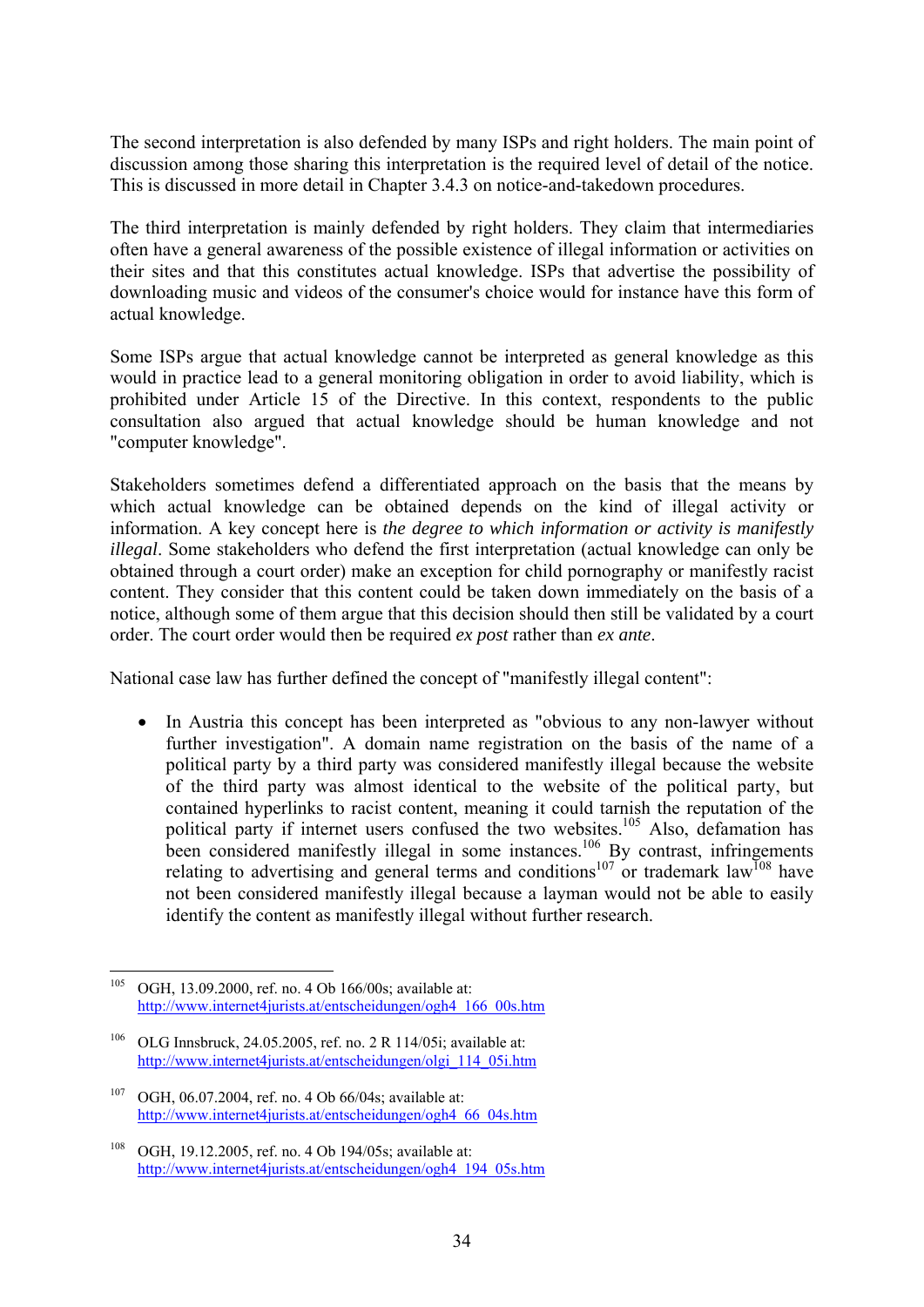- In Germany, however, the Federal Court<sup>109</sup> considered, in proceedings for injunctive relief and without any further reasoning, that the trademark infringements were clear as some of them had been ascertained in previous proceedings. The court also held that the liability limitation was not applicable in injunctive relief proceedings.
- In France the Paris Court of Appeal ruled that all racist<sup>110</sup>, anti-Semitic<sup>111</sup> or revisionist content<sup>112</sup> as well as texts which excuse war crimes, paedophilia or pornographic pictures<sup> $113$ </sup> could be considered manifestly illegal. Moreover, the sale of copyrighted video<sup>114</sup> games well below counter price has been considered manifestly illegal in France. The Paris TGI, however, considered that privacy infringements were *not* manifestly illegal infringements.<sup>115</sup>
- In Belgium child pornography, revisionism or incontestable defamation have been considered manifestly illegal. The Belgian Supreme Court has even considered that *without notice* the existence of manifestly illegal content can lead to actual knowledge. A host of a website containing hyperlinks leading to to child pornography was attributed knowledge of these illegal hyperlinks even if it did not insert them and had not received a notification about them (Belgian Supreme Court).<sup>116</sup>

Another issue that was raised in many responses to the public consultation is the impact that voluntary actions of an ISP can have on its "actual knowledge". A wide variety of stakeholders expressed concerns that ISPs would be reluctant to take voluntary measures to prevent illegality as this could make it more difficult to claim an absence of actual knowledge. This was confirmed by a judgment from the Hamburg regional court where an ISP that had voluntarily implemented a flagging system (that enables users to put red flags next to content they considered to be potentially illegal) was considered to have actual knowledge of illegal content because of this very flagging system it had voluntarily introduced (*Gisele Spiegel* vs.

<sup>109</sup> 109 BGH, 19.04.2007, ref. no. I ZR/04; available at: [http://juris.bundesgerichtshof.de/cgibin/rechtsprechung/document.py?Gericht=bgh&Art=pm&Datum=2007](http://juris.bundesgerichtshof.de/cgibin/rechtsprechung/document.py?Gericht=bgh&Art=pm&Datum=2007&Sort=3&anz=45&pos=0&nr=40136&linked=urt&Blank=1&file=dokument.pdf) [&Sort=3&anz=45&pos=0&nr=40136&linked=urt&Blank=1&file=dokument.pdf a](http://juris.bundesgerichtshof.de/cgibin/rechtsprechung/document.py?Gericht=bgh&Art=pm&Datum=2007&Sort=3&anz=45&pos=0&nr=40136&linked=urt&Blank=1&file=dokument.pdf)nd BGH, 11.03.2004, ref no. I ZR 304/01; available at: [http://juris.bundesgerichtshof.de/cgibin/rechtsprechung/document.py?Gericht=bgh&Art=pm&Datum=2004](http://juris.bundesgerichtshof.de/cgibin/rechtsprechung/document.py?Gericht=bgh&Art=pm&Datum=2004&Sort=3&anz=31&pos=0&nr=30359&linked=urt&Blank=1&file=dokument.pdf) [&Sort=3&anz=31&pos=0&nr=30359&linked=urt&Blank=1&file=dokument.pdf.](http://juris.bundesgerichtshof.de/cgibin/rechtsprechung/document.py?Gericht=bgh&Art=pm&Datum=2004&Sort=3&anz=31&pos=0&nr=30359&linked=urt&Blank=1&file=dokument.pdf) 

<sup>&</sup>lt;sup>110</sup> TGI Paris, 12.07.2001; available at: http://www.legalis.net/spip.php?page=breves-article&id\_article=213

<sup>111</sup> TGI Nanterre, 24.05.2000; available at:<http://www.juriscom.net/txt/jurisfr/cti/tginanterre20000524.htm>

<sup>112</sup> TGI Paris, 13.06.2005; available at: [http://www.foruminternet.org/telechargement/documents/ca](http://www.foruminternet.org/telechargement/documents/ca-par20061124.pdf)[par20061124.pdf](http://www.foruminternet.org/telechargement/documents/ca-par20061124.pdf) 

<sup>113</sup> TGI Paris, 27.02.2006; available at: [http://www.legalis.net/breves-article.php3?id\\_article=1648](http://www.legalis.net/breves-article.php3?id_article=1648) 

<sup>&</sup>lt;sup>114</sup> Commercial Court of Paris, 17.10.2006; available at: [http://www.droit](http://www.droit-technologie.org/jurisprudence/details.asp?id=224)[technologie.org/jurisprudence/details.asp?id=224](http://www.droit-technologie.org/jurisprudence/details.asp?id=224) 

<sup>115</sup> TGI Paris, 19.10.2010, ref. no. 06/58312; available at: <http://www.juriscom.net/documents/tgiparis20061019.pdf>

<sup>116</sup> Cour de Cassation de Belgique, 03.02.2004, R.D.T.I., 2004, n° 19, P.03.1427.N; available at: http://jure.juridat.just.fgov.be/pdfapp/download\_blob?idpdf=F-20040203-3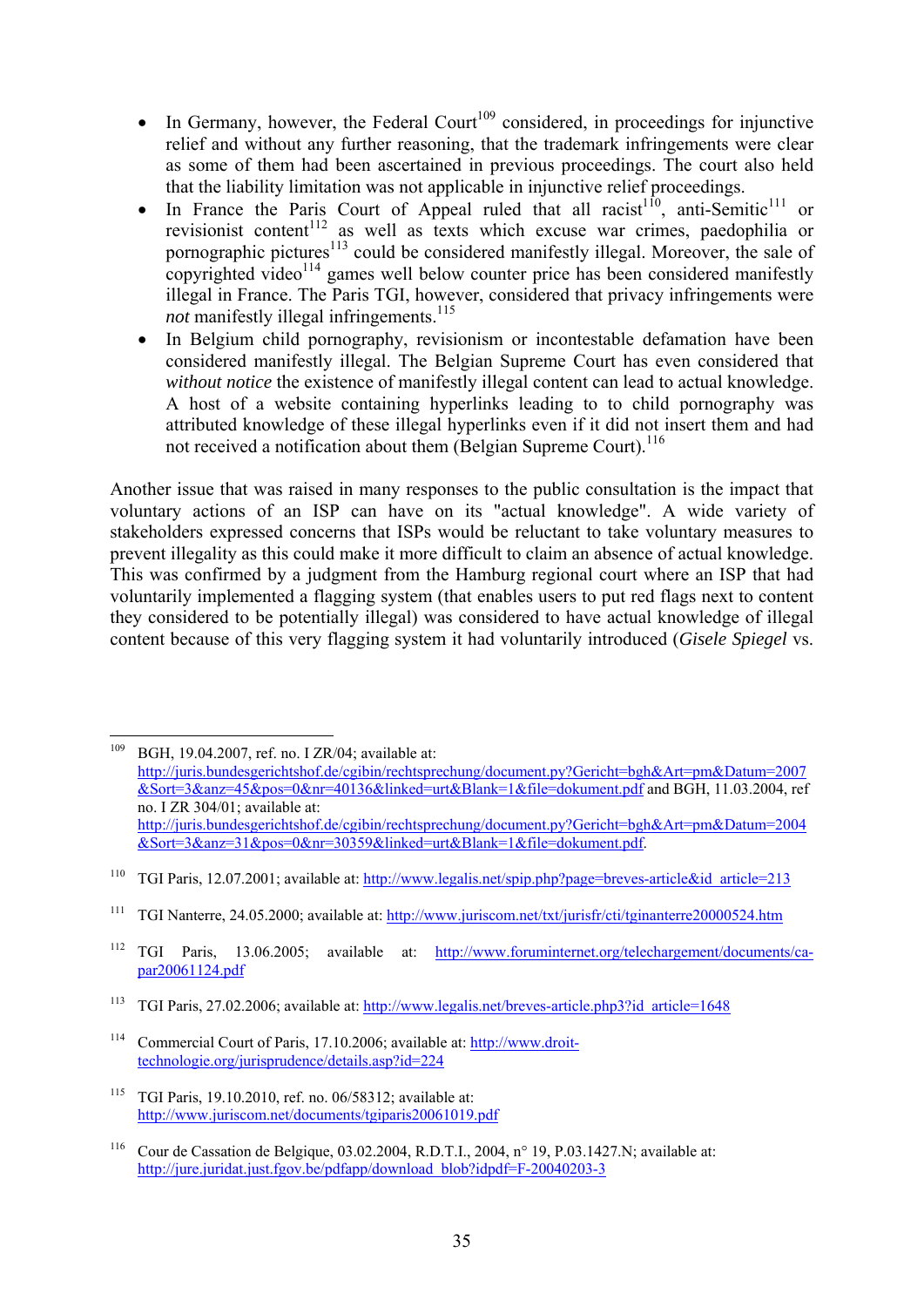*YouTube LLC*).<sup>117</sup> Some stakeholders, in particular intermediaries, therefore suggested that the Commission should propose a so-called "Good Samaritan clause". Such a clause, which in the US has been introduced in the Communications Decency  $Act^{118}$ , would ensure that taking voluntary actions would in principle not be punished.

In this regard, it can be noted that Recital 40 of the ECD states that "the provisions of this Directive relating to liability should not preclude the development and effective operation, by the different interested parties, of technical systems of protection and identification methods and of technical surveillance instruments made possible by digital technology within the limits of Directives 95/46/EC and 97/66/EC".

There is also national case law on a variety of other aspects related to the term "actual knowledge". For instance:

- The Regional Court of Hamburg<sup>119</sup> took a very wide interpretation of "knowledge" and considered that "there is thus a sliding obligation to exercise due care with a graded range of monitoring obligation: if it is almost certainly predictable that an infringement of the right of personality will happen, the operator's monitoring obligation can increase to a continuing monitoring obligation or an advance monitoring obligation". In another judgment the Higher Regional Court of Hamburg<sup>120</sup> held, however, that a complainant should sufficiently substantiate his/her complaint and that a simple hint should not be sufficient to obtain knowledge.
- In France the Constitutional Council, in its decision<sup>121</sup> on the French law that transposes the E-Commerce Directive, ruled that this law can only lead to liability of an intermediary that has not taken down allegedly illegal information following a notice, if the information is not manifestly illegal and if its takedown has not been ordered by a court.

In Case C-324/09, *L'Oréal vs. eBay* (see also Chapters 3.4.2.1 and 3.4.2.2) the referring court referred the question of what is actual knowledge and or awareness in the sense of Article 14 ECD to the European Court of Justice. In the judgment of 12 July 2011 the ECJ clarified that the relevant question relating to the conditions for benefiting from a liability exemption was

<sup>117</sup> Regional Court of Hamburg, 05.03.2010, ref. no. 324 O 565/08; available at: [http://rechtsprechung.hamburg.de/jportal/portal/page/bshaprod.psml?showdoccase=1&doc.id=JURE100058](http://rechtsprechung.hamburg.de/jportal/portal/page/bshaprod.psml?showdoccase=1&doc.id=JURE100058567&st=ent) [567&st=ent](http://rechtsprechung.hamburg.de/jportal/portal/page/bshaprod.psml?showdoccase=1&doc.id=JURE100058567&st=ent) 

<sup>118</sup> See Telecommunications Act of 1996:<http://transition.fcc.gov/telecom.html>

<sup>&</sup>lt;sup>119</sup> Regional Court of Hamburg, 03.12.2007, ref. no. 324 O 794/07; available at: [http://www.landesrecht.hamburg.de/jportal/portal/page/bshaprod.psml?showdoccase=1&doc.id=JURE0800](http://www.landesrecht.hamburg.de/jportal/portal/page/bshaprod.psml?showdoccase=1&doc.id=JURE080002256&st=ent) 02256&st=ent; Regional Court of Hamburg, 05.03.2010, ref. no. 324 O 565/08; available at: [http://landesrecht.hamburg.de/jportal/portal/page/bshaprod.psml?showdoccase=1&doc.id=JURE100058567](http://landesrecht.hamburg.de/jportal/portal/page/bshaprod.psml?showdoccase=1&doc.id=JURE100058567&st=ent) [&st=ent](http://landesrecht.hamburg.de/jportal/portal/page/bshaprod.psml?showdoccase=1&doc.id=JURE100058567&st=ent) 

<sup>&</sup>lt;sup>120</sup> Higher Regional Court of Hamburg, 02.03.2010, ref. no. 7 U 70/09; available at: [http://www.telemedicus.info/urteile/Internetrecht/Haftung-von-Webhostern/1014-OLG-Hamburg-Az-7-U-](http://www.telemedicus.info/urteile/Internetrecht/Haftung-von-Webhostern/1014-OLG-Hamburg-Az-7-U-7009-Blogspot.html)[7009-Blogspot.html](http://www.telemedicus.info/urteile/Internetrecht/Haftung-von-Webhostern/1014-OLG-Hamburg-Az-7-U-7009-Blogspot.html) 

<sup>&</sup>lt;sup>121</sup> Constitutional Council of France, 10.06.2004, decision no. 2004-496 DC; available at: http://www.legifrance.gouv.fr/affichTexte.do?cidTexte=JORFTEXT000000801165&dateTexte=.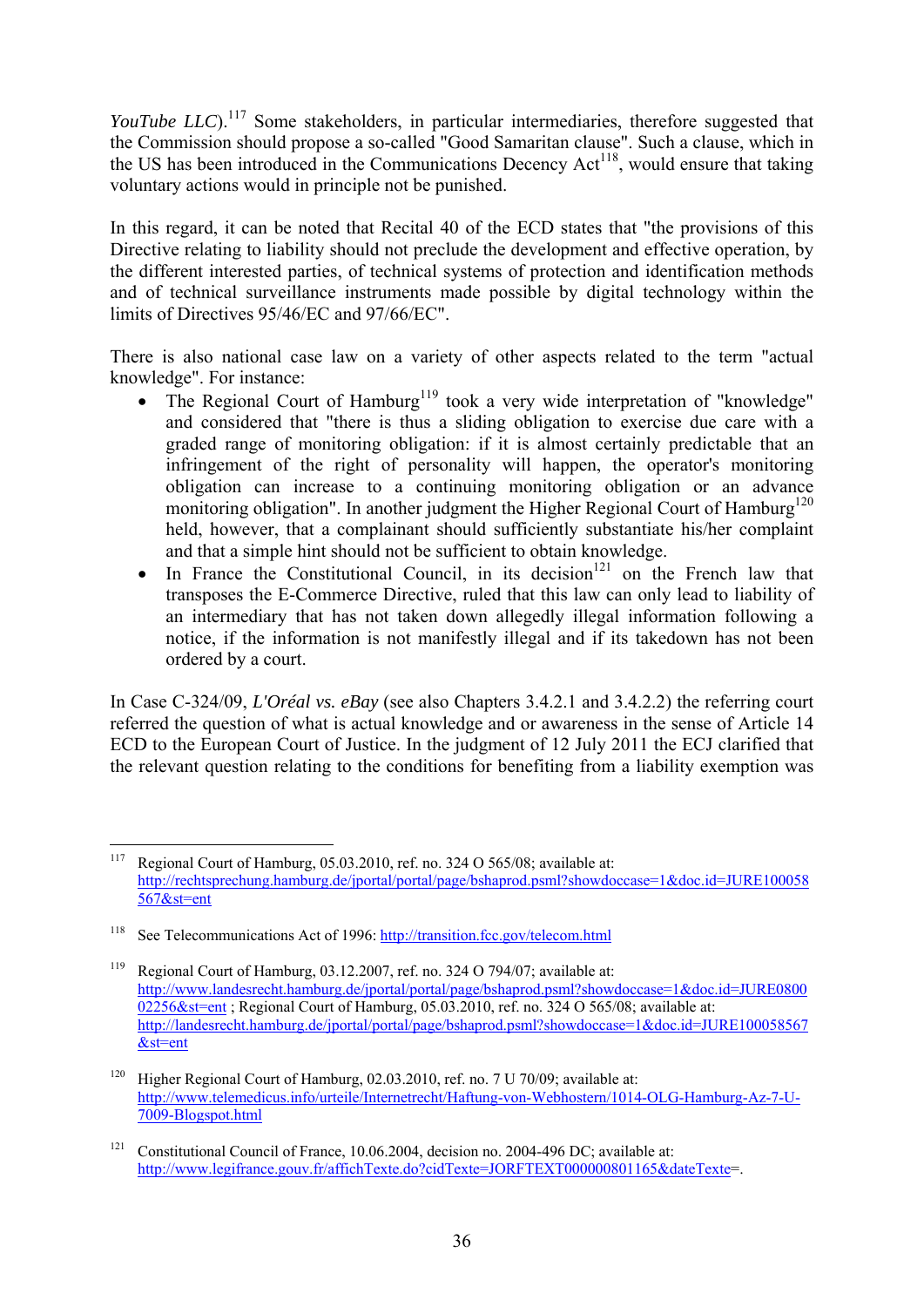whether eBay was aware of facts and circumstances from which the illegal activity was apparent:<sup>122</sup>

*"(…) it is sufficient, in order for the provider of an information society service to be denied entitlement to the exemption from liability provided for in Article 14 of Directive 2000/31, for it to have been aware of facts or circumstances on the basis of which a diligent economic operator should have identified the illegality in question and acted in accordance with Article 14(1)(b) of Directive 2000/31.* (Paragraph 120)

The Court then clarifies how one can obtain this awareness: *The situations thus covered include, in particular, that in which the operator of an online marketplace uncovers, as the result of an investigation undertaken on its own initiative, an illegal activity or illegal information, as well as a situation in which the operator is notified of the existence of such an activity or such information. In the second case, although such a notification admittedly cannot automatically preclude the exemption from liability provided for in Article 14 of Directive 2000/31, given that notifications of allegedly illegal activities or information may turn out to be insufficiently precise or inadequately substantiated, the fact remains that such notification represents, as a general rule, a factor of which the national court must take account when determining, in the light of the information so transmitted to the operator, whether the latter was actually aware of facts or circumstances on the basis of which a diligent economic operator should have identified the illegality.* 

*In view of the foregoing, the answer to the ninth question is that Article 14(1) of Directive 2000/31 must be interpreted as applying to the operator of an online marketplace where that operator has not played an active role allowing it to have knowledge or control of the data stored. The operator plays such a role when it provides assistance which entails, in particular, optimising the presentation of the offers for sale in question or promoting them".* (Paragraphs 121-123, underlining added)

The ECJ concludes that it is up to the national court to decide whether eBay provides such assistance but it already indicated that "in some cases" (without further specification) eBay does play such an active role. The ECJ does not elaborate explicitly on how a hosting service provider can obtain "actual knowledge".

### **3.4.3.2 Acting expeditiously**

Article 14 of the Directive specifies that, for hosting activities, a provider can benefit from a liability exemption regime either if there is an absence of actual knowledge (as discussed above) or if "the provider, upon obtaining such knowledge or awareness, acts *expeditiously* to remove or to disable access to the information" (italics added). The Directive does not specify what removing or disabling expeditiously exactly means.

<sup>122</sup> 122 In his opinion of 9 December 2010 the Advocate General interprets Article 14 differently than the ECJ did in the *LVMH vs. Google* case. The AG claims to "*have some difficulties*" with the conclusion of the Court that recital 42 would contain conditions for all intermediary services for benefiting from a liability exemption and argues that recital 42 would only concern the activities of mere conduit and caching. He considers that "*it is recital 46 which concerns hosting providers mentioned in Article 14 (...). Hence, the limitation of liability of a hosting provider should not be conditioned and limited by attaching it to recital 42*".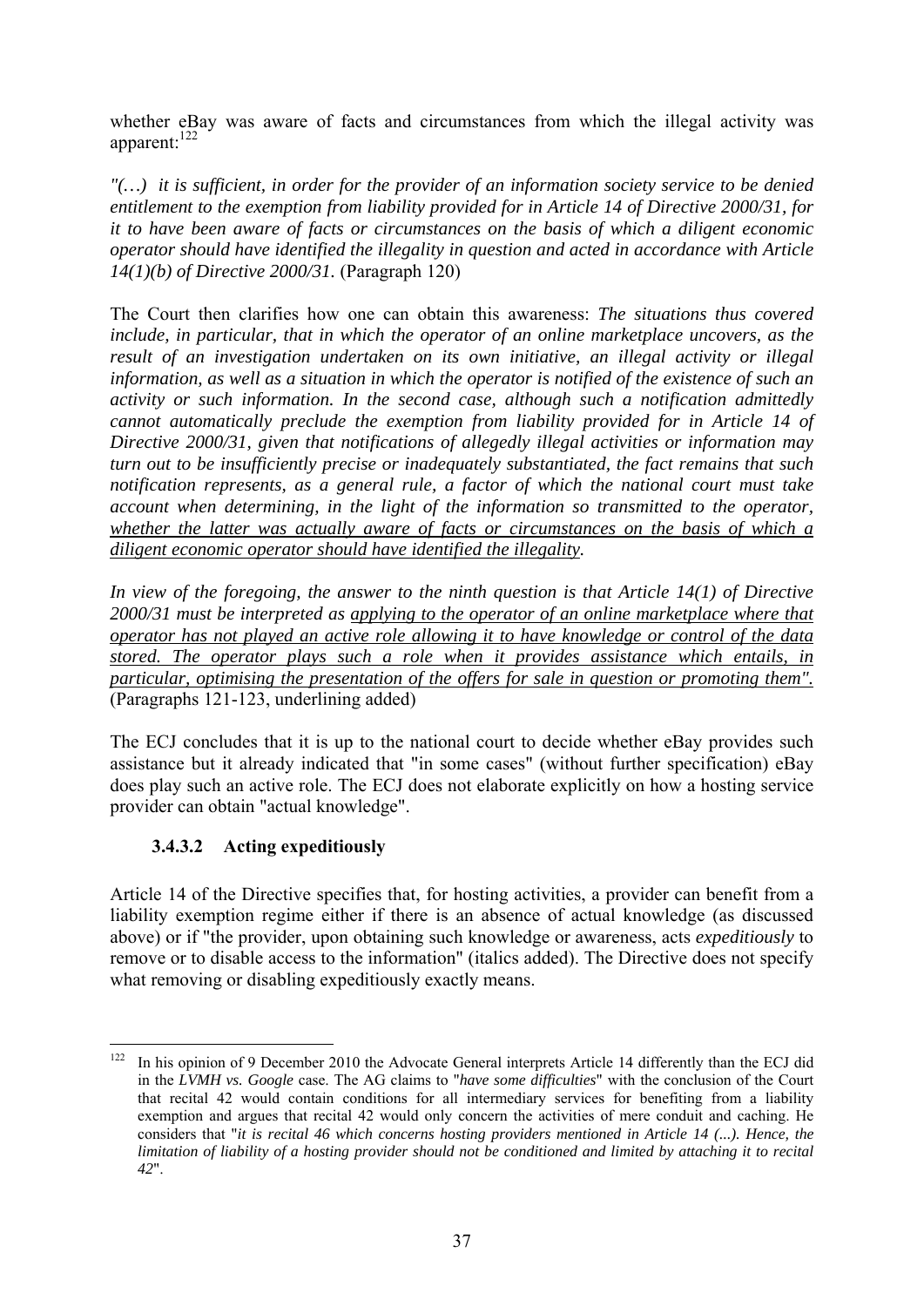Most Member States have transposed the condition of removing or disabling expeditiously literally, but **some Member States have chosen a slightly different wording than the text of the E-Commerce Directive**.

For instance:

- Lithuanian, Polish and Finnish law only requires that illegal information be disabled, but does not require that it be removed;
- Slovakia has, in contrast, implemented an obligation to remove information but not one to disable information;
- Sweden has introduced a general obligation "to prevent further dissemination" without specifying the means for doing this;
- Finnish law has provided for an exemption from liability for taking down legal content in good faith if the entity follows the legal notice-and-takedown procedure;
- Poland also explicitly exempts providers from contractual liability for blocking content if they have disabled information following an injunctive relief against the provider.

No Member State has, however, clarified the term "expeditious" in the transposition of the E-Commerce Directive. This was only done by certain Member States (Hungary, Finland and Lithuania) when adopting legislation on notice-and-takedown procedures for specific categories of illegal content at a later stage (see Annex 2 and Chapter 3.4.4.2). Moreover, national case law that interprets the term "expeditious" is very limited.

The term expeditious is discussed in more detail under the heading "timeframe" in Chapter 3.4.4.3 on notice-and-takedown procedures. In the consultation, generally, ISPs have defended a more flexible interpretation and right holders are in favour of a fixed and short time frame. Some stakeholders expressed fear that defining "expeditious" could increase pressure on ISPs to take down content on notice even before correctly assessing the alleged illegality of the information.

Some stakeholders (and national judgments) consider that the extent to which information or activity is *manifestly* illegal seems to be essential. It determines whether an intermediary can quickly and with certainty assess the legality and then proceed to either withdraw or disable access. When the illegality of information or activity is not manifest, assessing the legality may require considerably more time.

### **3.4.3.3 Other conditions**

The E-Commerce Directive also contains other conditions for intermediaries to benefit from a liability exemption. Article 12 of the Directive provides that for mere conduit activities, a provider can benefit from a liability exemption regime if "*the provider does not initiate the transmission, does not select the receiver of the transmission and does not select or modify the information contained in the transmission"*. Moreover, Article 13 of the Directive provides that, for caching activities, a provider may for instance only benefit from an exemption from liability if it "*acts expeditiously to remove or to disable access to the information it has stored upon obtaining actual knowledge of the fact that the information at the initial source of the transmission has been removed from the network, or access to it has been disabled, or that a court or an administrative authority has ordered such removal or disablement"*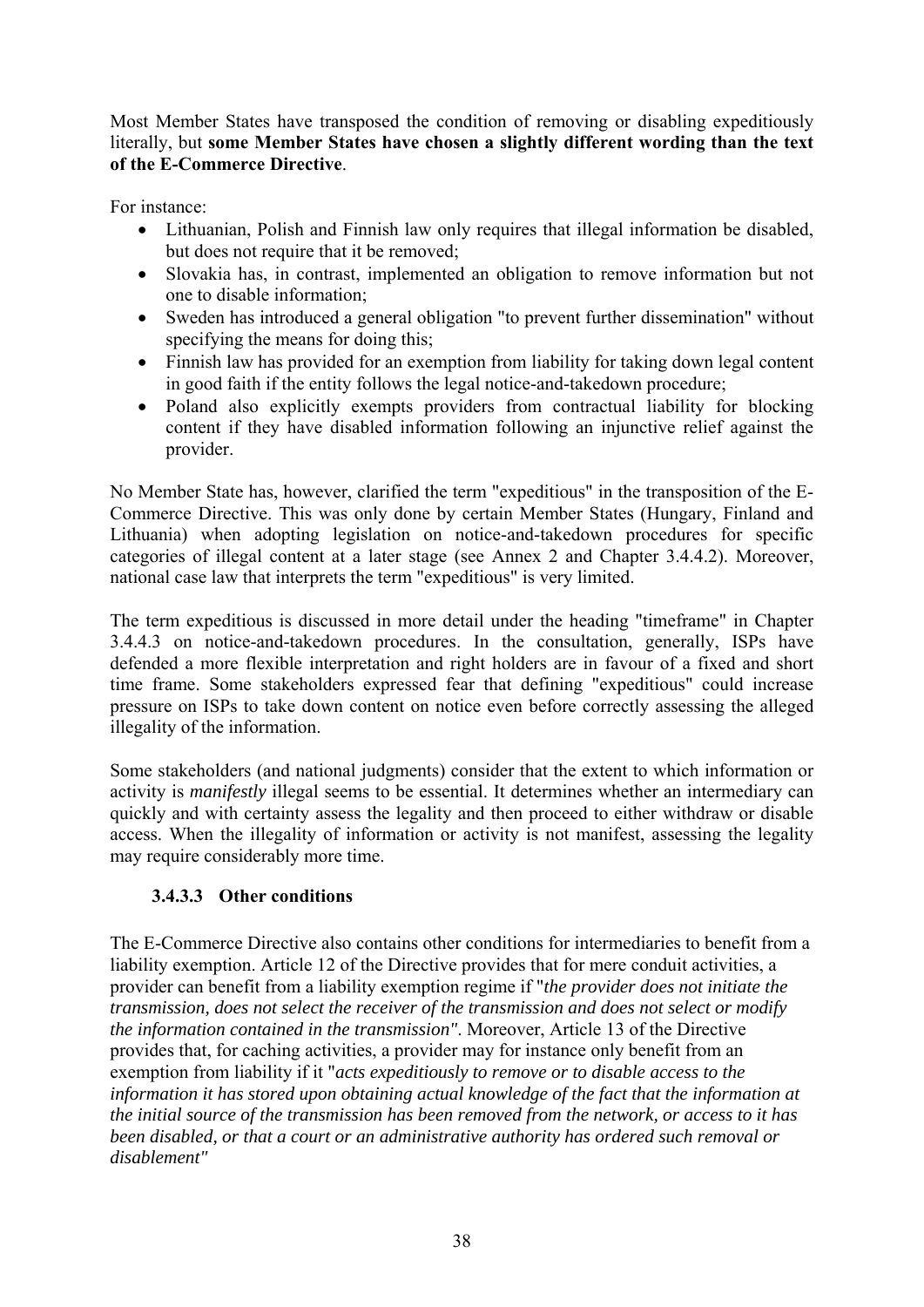As is the case with conditions for a liability exemption for hosting activities, the Directive does not specify how exactly these conditions can be met. However, their interpretation appears to have led to fewer disputes than the interpretation of the conditions for hosting activities.

The transposition of these provisions has been almost literal across the EU, with a few exceptions:

- Lithuania provides that, where information held in cache memory has to be modified for technical reasons, the liability exemption still applies;
- Malta restricts its liability exemption for caching to liability for damages and excludes criminal liability from the scope of the exemption.

The **responses to the public consultation** indicated that some issues could be further clarified. In particular, according to the respondents, it is not always clear to what extent technical manipulations would preclude benefiting from the liability exemption for mere conduit activities. For instance, traffic management by internet providers (see Chapter 4.3.4 on net neutrality) could, according to some stakeholders, be interpreted as selecting or modifying. Recital 43 of the Directive provides in this regard that the requirement of not modifying information "does not cover manipulations of a technical nature which take place in the course of the transmission as they do not alter the integrity of the information contained in the transmission"

### **3.4.4 Notice-and-action procedures**

### **3.4.4.1 The European legislative framework**

Article 14 of the E-Commerce Directive contains the basis for procedures for notifying and acting on online illegal content. It provides that hosting providers, in order to benefit from a liability exemption, should act expeditiously to remove (*take down*) or to disable access to *(block)* illegal activity or information of which they have obtained actual knowledge.<sup>123</sup>

Recital 40 states that: *"this Directive should constitute the appropriate basis for the development of rapid and reliable procedures for removing and disabling access to illegal information; such mechanisms could be developed on the basis of voluntary agreements between all parties concerned and should be encouraged by Member States; it is in the interest of all parties involved in the provision of information society services to adopt and implement such procedures. (…)".* 

An explicit reference to "notice-and-takedown" can be found in Article 21 (2) ECD, which provides that the application reports on the Directive *"shall in particular analyse (...) "noticeand-takedown" procedures and the attribution of liability following the taking down of content".* 

The liability regime of the E-Commerce Directive applies to *all illegal activity or information*  and it provides for *both removing and disabling access* (blocking). Blocking is of particular importance when takedown is not possible because the illegal activity or information is stored outside the European Union.

<sup>&</sup>lt;u>.</u> 123 See in particular Chapter 3.4.3.1 on "actual knowledge" and the *eBay vs L'Oréal* case.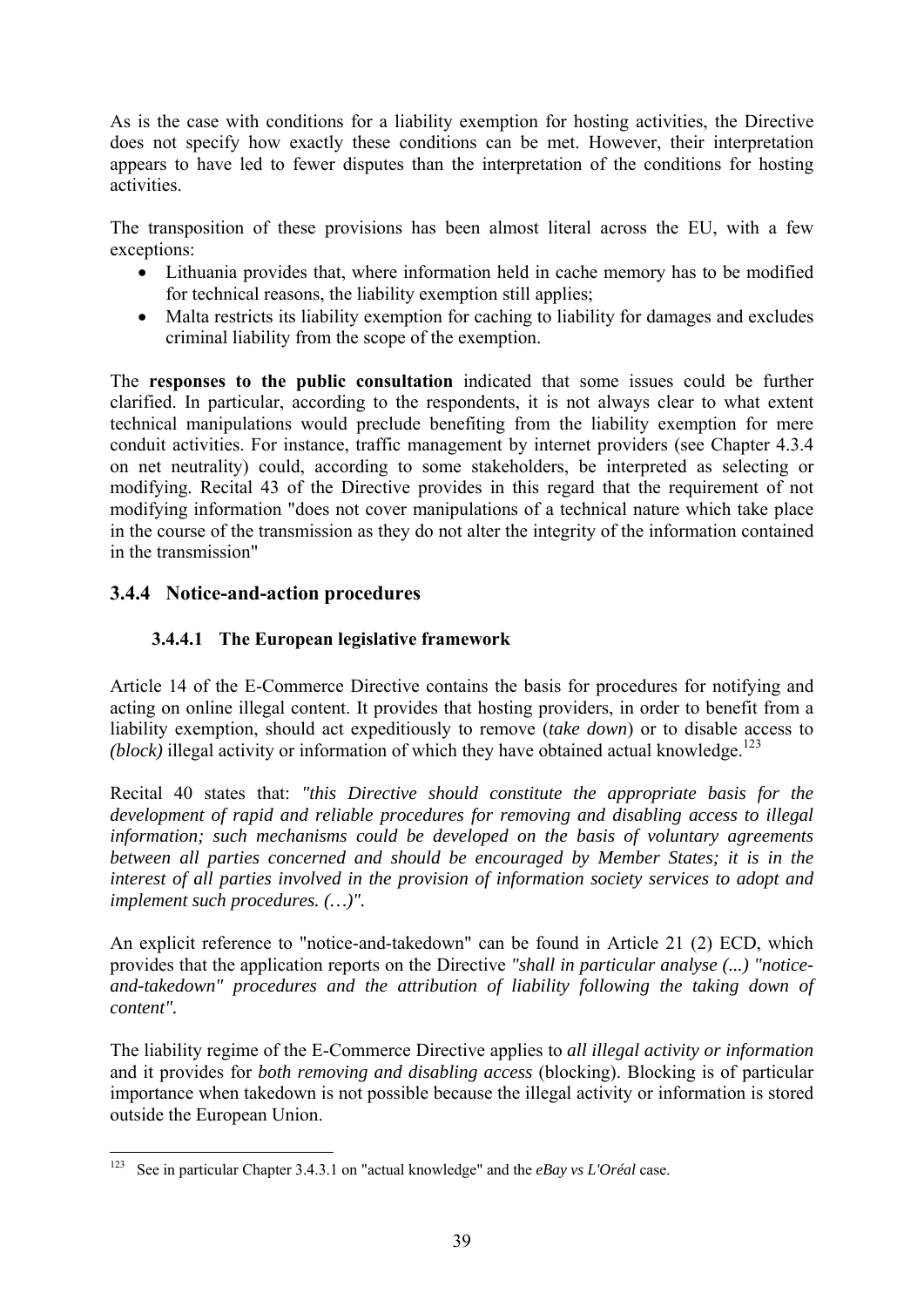Apart from the E-Commerce Directive, there are other pieces of European legislation relevant for NTD procedures. For example, the Directive on the enforcement of intellectual property rights124 (*Enforcement Directive*) provides in its Articles 9 and 11 that Member States shall ensure that right holders are in a position to apply for an injunction against intermediaries whose services are being used by a third party to infringe intellectual property rights. Moreover, its Article 17 provides that Member States shall encourage the development of self-regulatory codes of conduct contributing to the enforcement of intellectual property rights. The Commission will propose a revision of the Enforcement Directive (see also Chapter 4.3.5).<sup>125</sup>

Article 21 of the Proposal for a Directive on combating sexual abuse, sexual exploitation of children and child pornography<sup>126</sup> obliges Member States to take the necessary measures to obtain the blocking of access by internet users in their territory and the removal of internet pages containing or disseminating child pornography.

Furthermore, fundamental rights are relevant, as set out, *inter alia,* in the Charter of Fundamental Rights of the EU (see Article 6 TEU). Reference is made in particular to Article 11 of this Charter on the freedom of expression and information, as well as to its Article 16 on the freedom to conduct a business.

#### **3.4.4.2 The developments in the last ten years**

#### **Self-regulatory developments**

The Directive obliges Member States to encourage voluntary agreements for removing and disabling access to illegal information (cf recital 40). There are however only few examples of voluntary codes in Member States:

• In the United Kingdom a broad group of intermediaries (comprising providers of mere conduit and hosting activities) have set up a procedure in cooperation with a nongovernmental organisation, specifically targeted at removing child abuse content.<sup>127</sup>

<sup>124</sup> Directive 2004/48/EC of the European Parliament and of the Council of 29 April 2004 *on the enforcement* of *intellectual property rights*. OJ L 157/16 30.04.2004: available at: http://eur*of intellectual property rights*, OJ L 157/16, 30.04.2004; available at: [http://eur](http://eur-lex.europa.eu/LexUriServ/LexUriServ.do?uri=OJ:L:2004:157:0045:0086:EN:PDF)[lex.europa.eu/LexUriServ/LexUriServ.do?uri=OJ:L:2004:157:0045:0086:EN:PDF](http://eur-lex.europa.eu/LexUriServ/LexUriServ.do?uri=OJ:L:2004:157:0045:0086:EN:PDF) 

<sup>&</sup>lt;sup>125</sup> Communication from the Commission to the European Parliament, the Council, the European Economic and Social Committee and the Committee of the Regions, *A Single Market for Intellectual Property RightsBoosting creativity and innovation to provide economic growth, high quality jobs and first class products and services in Europe*, COM(2011) 287 24.05.2011; available at [http://ec.europa.eu/internal\\_market/copyright/docs/ipr\\_strategy/COM\\_2011\\_287\\_en.pdf.](http://ec.europa.eu/internal_market/copyright/docs/ipr_strategy/COM_2011_287_en.pdf) The Communication announces a review of the Enforcement Directive that should in particular find ways to combat *"infringements of IPR via the internet more effectively"* by *"tackling the infringements at their source and, to that end, foster cooperation of intermediaries, such as internet service providers while respecting all fundamental rights recognised by the EU Charter of Fundamental Rights, in particular also the rights to private life, protection of personal data, freedom of expression and information and to an effective remedy".*

<sup>126</sup> Proposal for a Directive of European Parliament and the Council *on combating the sexual abuse, sexual exploitation of children and child pornography, repealing Framework Decision 2004/68/JHA*, COM(2010) 94, 29.03.2010; available at [http://eur](http://eur-lex.europa.eu/LexUriServ/LexUriServ.do?uri=CELEX:52010PC0094:EN:NOT)[lex.europa.eu/LexUriServ/LexUriServ.do?uri=CELEX:52010PC0094:EN:NOT](http://eur-lex.europa.eu/LexUriServ/LexUriServ.do?uri=CELEX:52010PC0094:EN:NOT) 

See: http://www.iwf.org.uk/members/funding-council/code-of-practice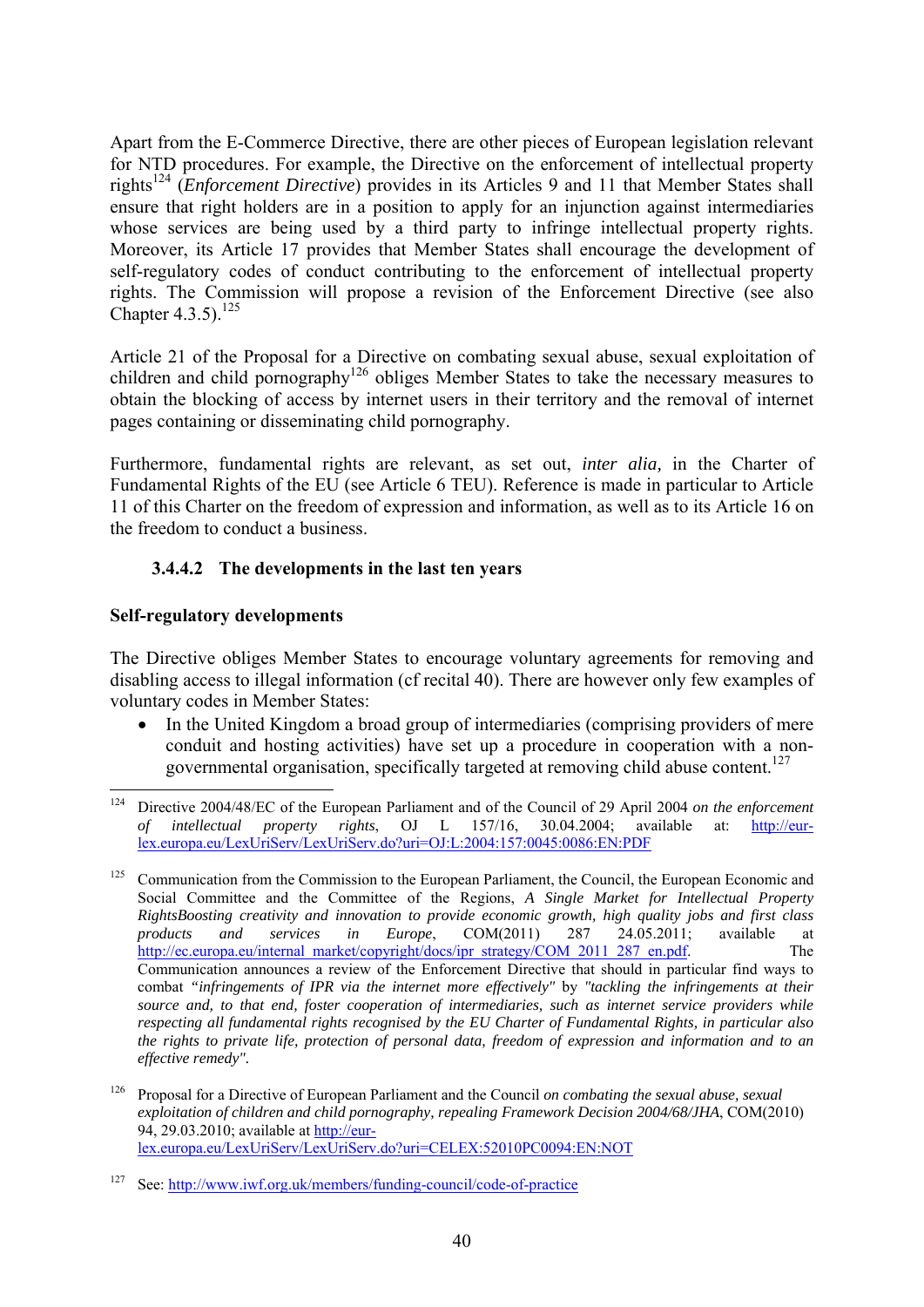- In the Netherlands, ISPs, national enforcement authorities and associations of right holders have subscribed to a notice-and-takedown code of conduct for all content that is punishable or unlawful: $^{128}$
- In December 2009 several French internet platforms and right holders agreed on a charter for the fight against the sale of counterfeit goods on the Internet.<sup>129</sup> An extension of this charter is currently being discussed.<sup>130</sup>

Recently, a number of voluntary codes have been developed at EU level:

- In 2009 the Commission brokered an agreement on a code between a large group of social networks with the objective of ensuring the safety of minors online.<sup>131</sup>
- On 4 May 2011 a representative group of right holders and internet platforms signed, under the auspices of the Commission, a Memorandum of Understanding aimed at reducing the sale of counterfeits via e-commerce platforms. The MoU sets out a series of joint principles including effective and balanced measures to prevent offers of counterfeit goods from being listed on internet platforms.<sup>132</sup>
- A similar EU level dialogue on online piracy (copyright infringements) was launched in 2009 but did not result in a final agreement.

It should be noted, however, that most NTD procedures are not based on agreements between stakeholders, but result from the unilateral policy of individual companies.

In the **responses to the public consultation,** some stakeholders, in particular civil rights organisations, complained about a lack of transparency and democratic oversight with the policies of individual companies. Private companies are able to judge the legality and illegality of content without anyone looking over their shoulders. Some stakeholders are worried that intermediaries are in a position, for the sake of simplicity and to avoid liability claims, to simply take down any content about which they are notified without assessing the legality of the content and without informing or consulting the provider of the allegedly illegal content.<sup>133</sup>

As a result of a survey amongst the Member States for the preparation of a Commission Report on the implementation of the 1998 and 2006 Recommendations on Protection of Minors, it can be stated that ISPs are becoming increasingly involved in the protection of

- 129 See *Charte de lutte contre la contrefaçon sur Internet*: <http://www.minefe.gouv.fr/actus/pdf/091216charteinternet.pdf>
- <sup>130</sup> See recent developments on the web-page of the Ministère de l'Economie: [http://www.minefe.gouv.fr/actus/11/contref\\_internet.html](http://www.minefe.gouv.fr/actus/11/contref_internet.html)
- <sup>131</sup> See: http://ec.europa.eu/information\_society/activities/social\_networking/docs/sn\_principles.pdf

<sup>128</sup>  $S_{\rho\rho}$ [http://www.nederlandtegenterrorisme.nl/fileadmin/user\\_upload/Bedrijven/PDF\\_s/Gedragscode\\_Notice\\_and](http://www.nederlandtegenterrorisme.nl/fileadmin/user_upload/Bedrijven/PDF_s/Gedragscode_Notice_and_Take_Down_tcm91-293746.pdf) Take Down tcm91-293746.pdf

<sup>&</sup>lt;sup>132</sup> See: http://ec.europa.eu/internal\_market/iprenforcement/docs/memorandum\_04052011\_en.pdf

<sup>133</sup> The website www.chillingeffects.org, an initiative from several US law faculties and some NGOs, reports on cases of blocked legal content.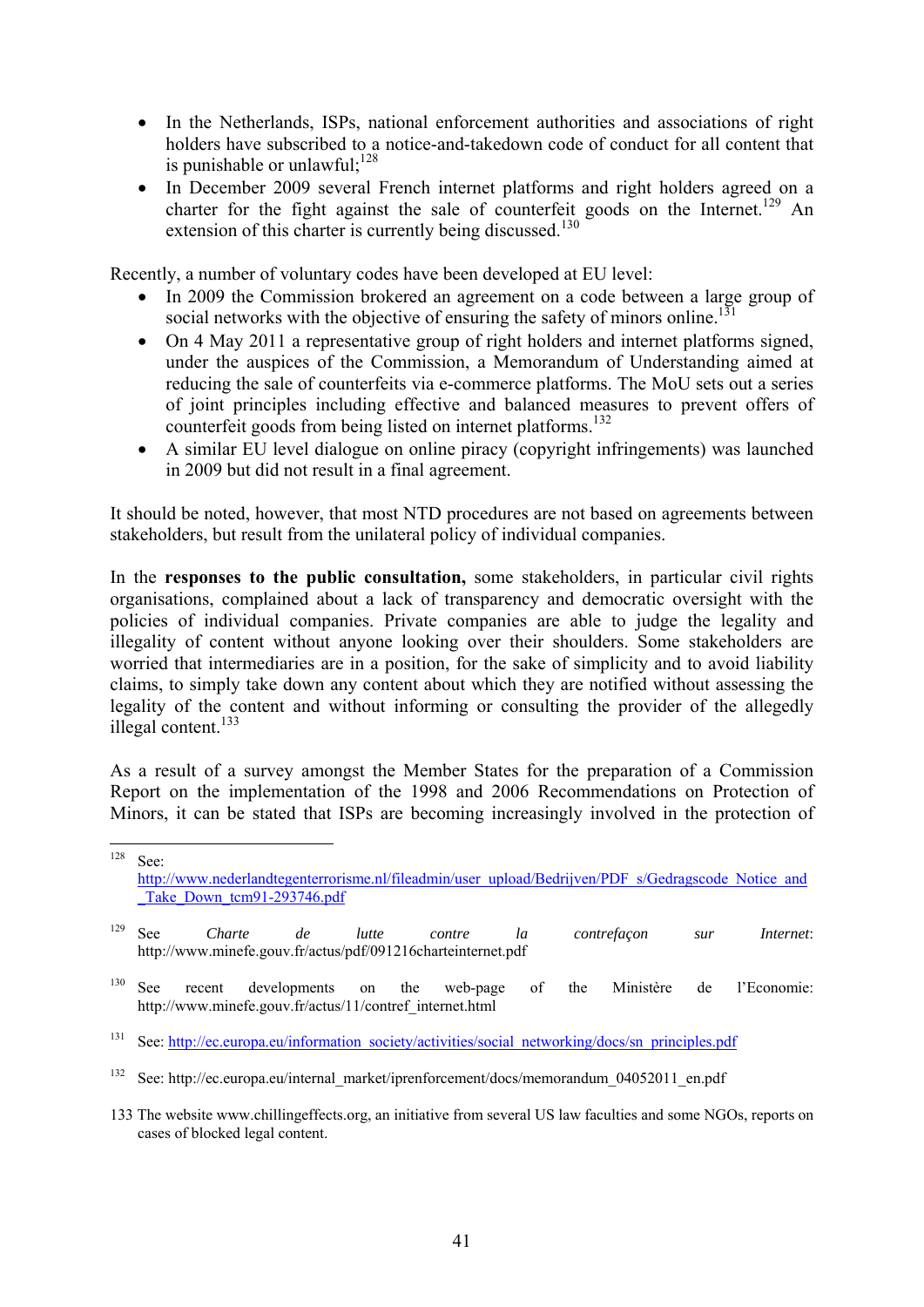minors, despite their limited liability and responsibility under the E-Commerce-Directive. This applies to their legal obligations regarding illegal content and particularly to joint voluntary commitments and adherence to codes of conduct. The large majority of Member States reported that notice-and-takedown procedures have been developed and are applied. However, there are considerable differences in the functioning of hotlines and particularly of notice-and-takedown procedures. This concerns the decision that certain content is illegal, the review of such decisions, the tracking of its source and identification of the web hosting provider and, in particular, the notification to the competent authorities. Moreover, in some Member States the response time is considered to be too long.

#### **Legislative developments**

Some Member States have enacted notice-and-takedown and blocking procedures in national legislation. This has happened in at least Finland, France, Germany, Hungary, Lithuania, the United Kingdom, Spain and Sweden.

These procedures all apply to mere conduit providers. Except for the Swedish rules on online forums, they do not apply to providers of hosting activities in the meaning of Article 14 ECD. Article 13 of the Directive does not contain the requirement for providers of mere conduit activities to take down illegal information, even after having obtained actual knowledge of it, in order to qualify for an exemption of liability. It limits the obligation of the mere conduit provider in this regard to not initiating the transmission, to not selecting the receiver of the transmission and to not modifying or selecting the information contained in the transmission.

The Commission services have been made aware of the following national laws (see Annex II of this Staff Working Document for a more detailed description):

- The Finnish Act on provision of information society services (transposing the E-Commerce Directive) contains a detailed notice-and-takedown procedure for mere conduit and caching providers applying to infringements of copyright;
- The French HADOPI law provides for a so called "three strike" procedure for copyright infringements whereby, following a notice, an individual downloader may receive a warning that he or she is in breach of the law and may eventually, in case of repeated infringement, be cut off from internet access;
- The German Access Impediment Act obliges the Federal Office of Criminal Investigation to compile a black list containing child pornography websites, on the basis of which ISPs have to block access to those websites;
- The Hungarian Act on certain aspects of e-commerce and information society services (transposing the E-Commerce Directive) provides for a notice-and-takedown for mere conduit and caching providers as regards infringements of intellectual property rights;
- The Lithuanian law on information society services (transposing the E-Commerce Directive) also provides for a notice-and-takedown procedure for mere conduit and caching providers in cases of infringements of intellectual property rights;
- The UK Digital Economy Act follows a three-tier approach. First, ISPs must notify their subscribers of infringements which have been reported by copyright owners and they have to submit to the copyright owners a list of serious repeat infringers. Second, ISPs can be obliged to limit the internet access of subscribers and, thirdly, they can be forced to block access to copyright-infringing websites;
- The UK Terrorism Act provides a specific procedure for terrorism-related information;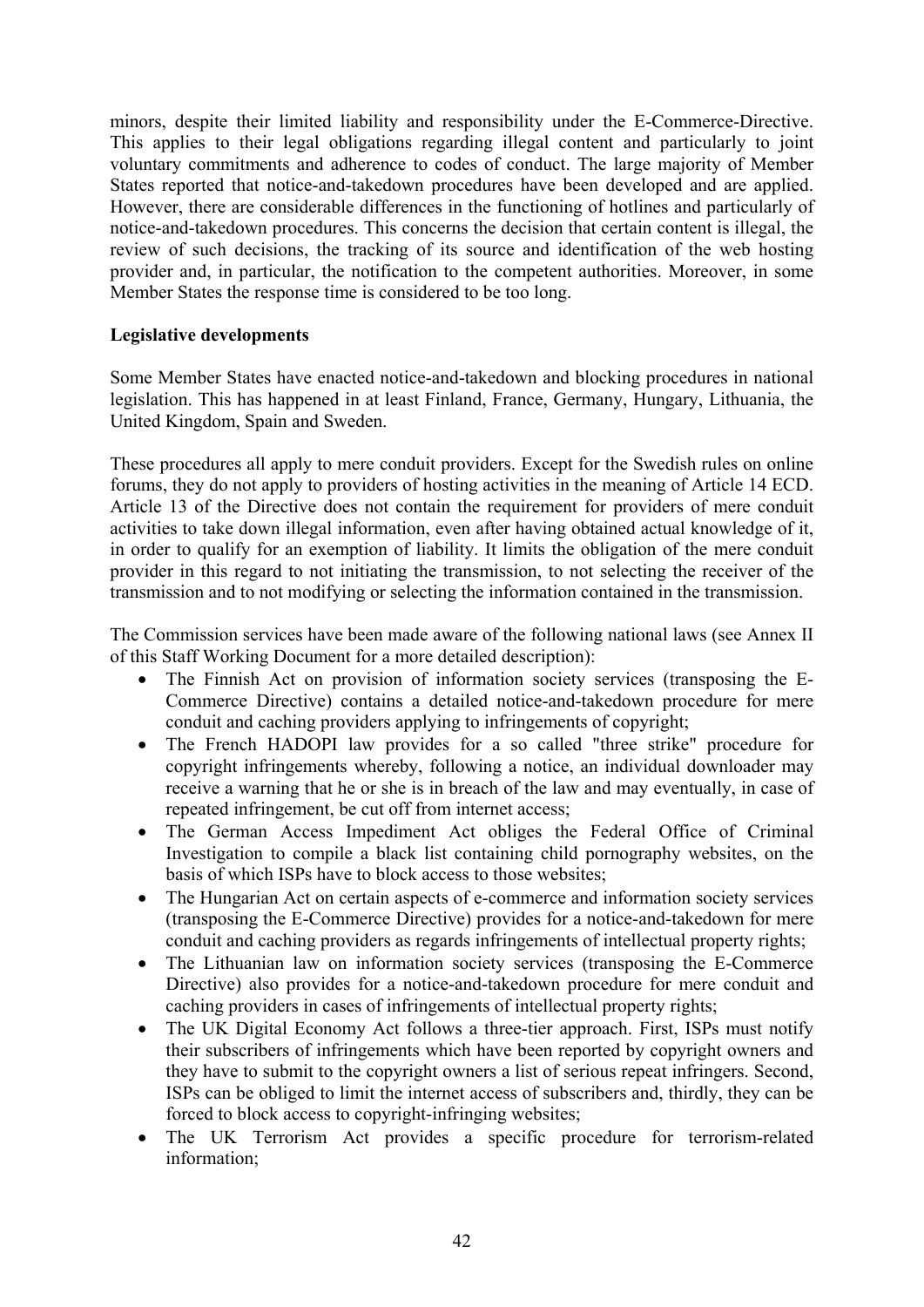- The Spanish "Ley Sinde" does not target the end user but the illegal service that can be taken down or, in the event that it is stored outside Spain, blocked;
- The Swedish Act on responsibility of Electronic Bulletin Boards (online forums or blogs) applies to several categories of illegal content;
- The Italian law on child pornography through the internet establishes a blocking mechanism for child abuse content;
- The French Law on the performance of internal security also puts in place a mechanism for blocking child pornography.

#### **3.4.4.3 Persisting issues**

According to a majority of stakeholders that responded to the public consultation, NTD procedures are heavily fragmented and this forms an important barrier to the Digital Single Market. In particular, it leads to legal uncertainty for intermediaries. Certain stakeholders also consider it socially undesirable that the takedown of manifestly illegal information (for instance child pornography) is sometimes less fast than the takedown of illegal information where there is a financial gain involved in the takedown (for instance phishing websites). A majority of the respondents to the consultation proposed a European notice-and-takedown procedure, either on a voluntary or on an obligatory basis. The views on what such a common standard for NTD procedures should look like are, however, divided.

This sub-section provides an overview of the main elements of the NTD procedures that cause the fragmentation.

#### *a) The requirements for notice*

The main question as regards the requirements for the notice is how a notice can lead to actual knowledge (see a more detailed discussion in Chapter 3.4.3.1) without placing an unreasonable burden on the notice provider.

Many right holders indicate that the required level of information for submitting a notice is often too detailed and amounts to a burdensome procedure. Some right holders for instance consider that the NTD procedure should not require specific information such as a URL reference or information about why specific content is illegal. Moreover, the procedure should be accessible by electronic means and easy to subscribe to. Many right holders also expressed a wish that NTD procedures become notice and *stay* down procedures, where a single notice would lead to actual knowledge of all potential future infringements that are similar to the notified infringement.

Intermediaries, on the other hand, stress the importance of a detailed notice and complain about the fact that notices are often not detailed enough to allow them to assess the alleged illegality of information. They argue that a notice should contain information which enables the intermediary to indentify the complainant, locate the content (e.g. should include URLs) and assess the alleged illegality. Some intermediaries specified that certain complainants refuse to use the NTD procedure proposed by a particular site and provide information in a way that makes it difficult to identify the illegal information and its location (for instance by sending photocopies of URLs that have to be typed in manually by the intermediary).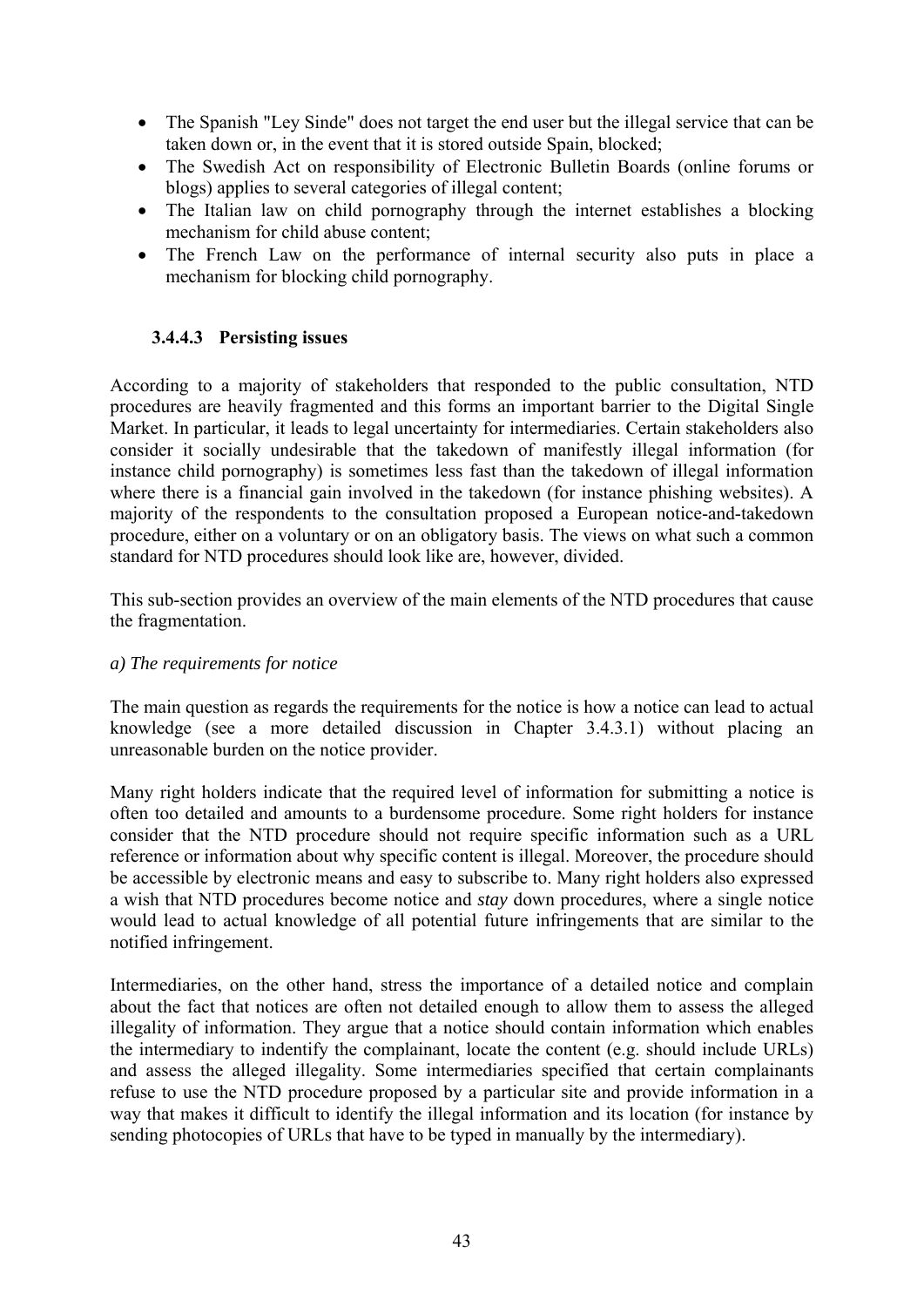#### *b) The possibility of a defence for providers of information*

Takedown and blocking of certain content may have a negative impact on the exercise of the rights to freedom of expression and information. The E-Commerce Directive (in its recital 46) states that the removing or disabling of access "has to be undertaken in the observance of the principle of freedom of expression and of procedures established for this purpose at national level". Many stakeholders consider it important that the provider of allegedly illegal information should be given the opportunity to submit a counter-notice and defend the legality of the information at issue.

Civil society organisations and the vast majority of intermediaries support the inclusion of a possibility of a counter-notice as a means to increase the legitimacy of takedowns and to minimise restrictions to the freedom of speech. Some national NTD procedures (in particular those in place in Finland, Hungary, Lithuania, Spain and UK) also recognise this by including an obligation for intermediaries to offer a possibility to submit a counter-notice.

Right holders and ISPs, however, consider that the possibility of counter-notice would make NTD procedures more burdensome, slower and less effective. Moreover, as indicated by stakeholders, offering the possibility of submitting a counter notice is perhaps not appropriate in the context of manifestly illegal information. For instance, it appears excessive to ask for the prior opinion of the provider of child pornographic content before it can be taken down. It has also been suggested that a requirement to offer the possibility of submitting a counternotice could be in breach of data protection rules since it would require identifying the content provider.

#### *c) The timeframe*

As discussed in Chapter 3.4.3.2, intermediaries have an obligation to take down or block illegal information expeditiously once they have obtained actual knowledge of it, so as to benefit from a liability exemption for hosting activities.

Most self-regulatory NTD procedures do not specify a timeframe for takedown<sup>134</sup>. Some legislative NTD procedures have established a specific timeframe for the takedown or blocking of information, while others have not. For instance:

- in Finland an intermediary has to act "immediately" for copyright infringements;
- in Hungary intermediaries have to act within 12 hours in the field of IPR;
- in Lithuania, intermediaries have to act within 1 day for copyright infringements;
- in Spain, ISPs have to act within 72 hours for copyright infringements;
- in the UK, intermediaries have to act within 2 days for terrorism-related illegal content.

According to the responses to the public consultation it is often unclear when time begins to run and, in particular, whether this happens from the moment of notice or from the moment that the notice has been assessed.

<sup>134</sup> 134 For example, the agreement on child pornography between UK intermediaries and a NGO according to which an intermediary has to act "expeditiously".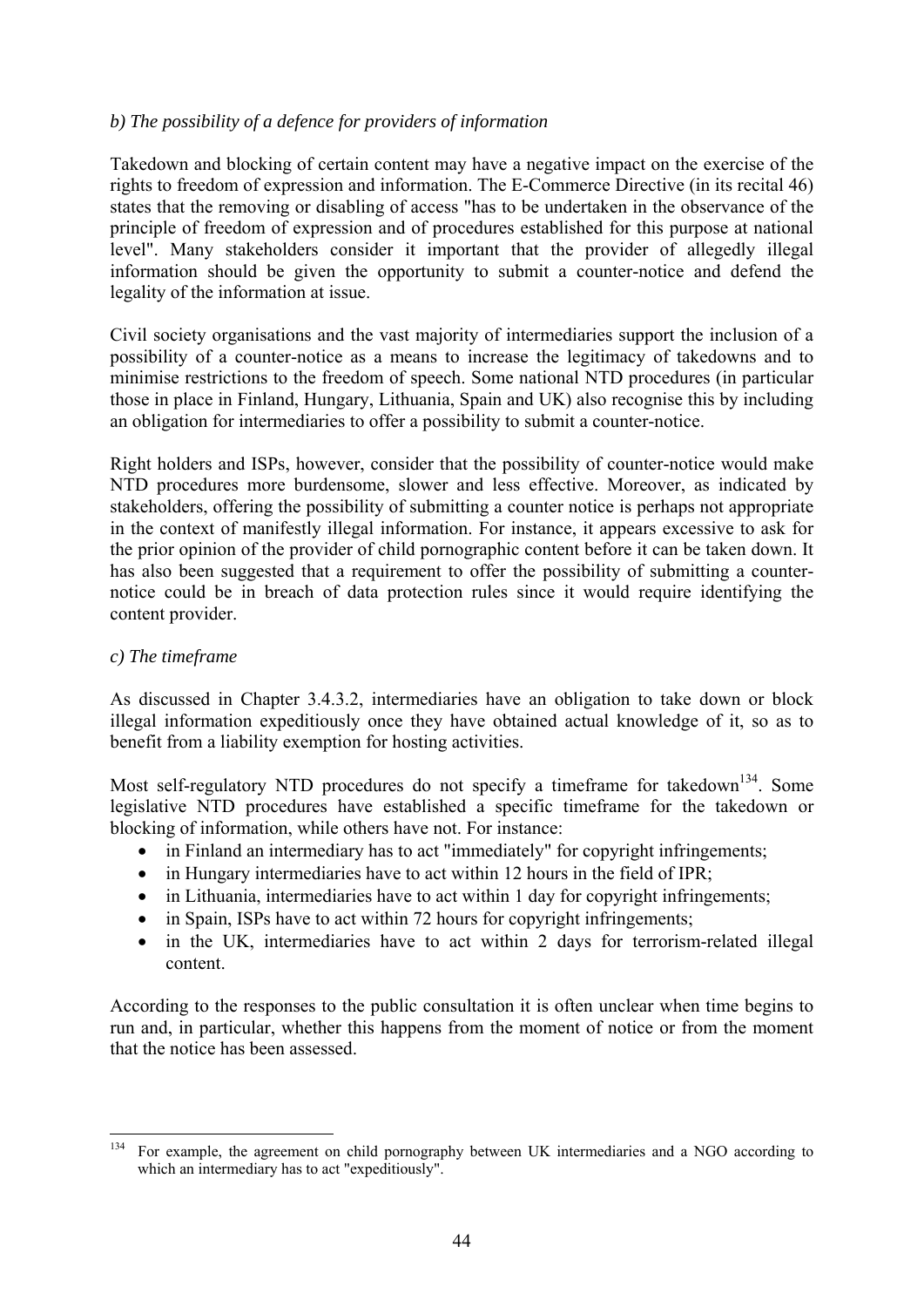Intermediaries argue that the term "expeditious", found in Article 14 of the Directive, does not need to be clarified as it allows the intermediaries to take account of every individual case. The flexibility of the term is considered necessary by many ISPs because they would normally need to seek legal advice or translation and eventually make a judgment which could take some time.

Right holders, however, in general argue that "expeditious" should be specified and that this specification should correspond to a short time period. For instance, a takedown period of one hour would already be too long for live streaming. Moreover, a long time period would in regular circumstances be unnecessary for assessing the illegality of information. In some Member States, the time before takedown would "be long" because a specific authorisation would be required for this purpose.<sup>135</sup>

It has also been argued that a lack of a specification of the timeframe would also be detrimental to the fight against child pornography. A report conducted by Cambridge University<sup>136</sup> demonstrates that the average time before takedown of child pornography sites is much longer than the time before takedown of phishing sites.

#### *d) Liability for providing wrongful notices or for taking down or blocking legal content*

NTD procedures do not exclude a risk that wrongful notices are provided to intermediaries (in good faith or bad faith) and that intermediaries, acting on such notices, take down legal content.

Some respondents to the public consultation on e-commerce have raised the issue of *holding notice providers liable for submitting wrongful notices*. They consider that this could decrease the number of wrongful notices. But once a wrong notice has been submitted, the question is how the intermediary should deal with it. Some stakeholders consider that intermediaries should not be held liable for taking down "illegal" information if it turns out that the information was not illegal, provided they have respected a NTD procedure and that, on the basis of a notice submitted in the context of such a procedure, had good reason to consider that the information which was the subject of that notice was illegal. Some national legislative NTD procedures provide that, by following the procedure in good faith, intermediaries are exempted from liability, whereas others do not.

#### *e) Private operators assessing the legality of information*

Many respondents to the public consultation on e-commerce expressed concerns that private operators judging the legality of information on the Internet represented "private judges". They believed it would not be legitimate or feasible for intermediaries to assess the alleged illegality of certain information. Private operators would have a tendency to take down allegedly illegal information without even assessing the legality. Moreover, there would be no transparency and oversight on (the application of) NTD procedures of private companies.

<sup>135</sup> According to several respondents this would be the case in Italy for instance.

<sup>136</sup> Moore/Clayton, *The Impact of Incentives on Notice and Takedown*, Seventh Workshop on the Economics of Information Security (WEIS 2008), June 25–28 2008; available at: <http://www.cl.cam.ac.uk/~rnc1/takedown.pdf>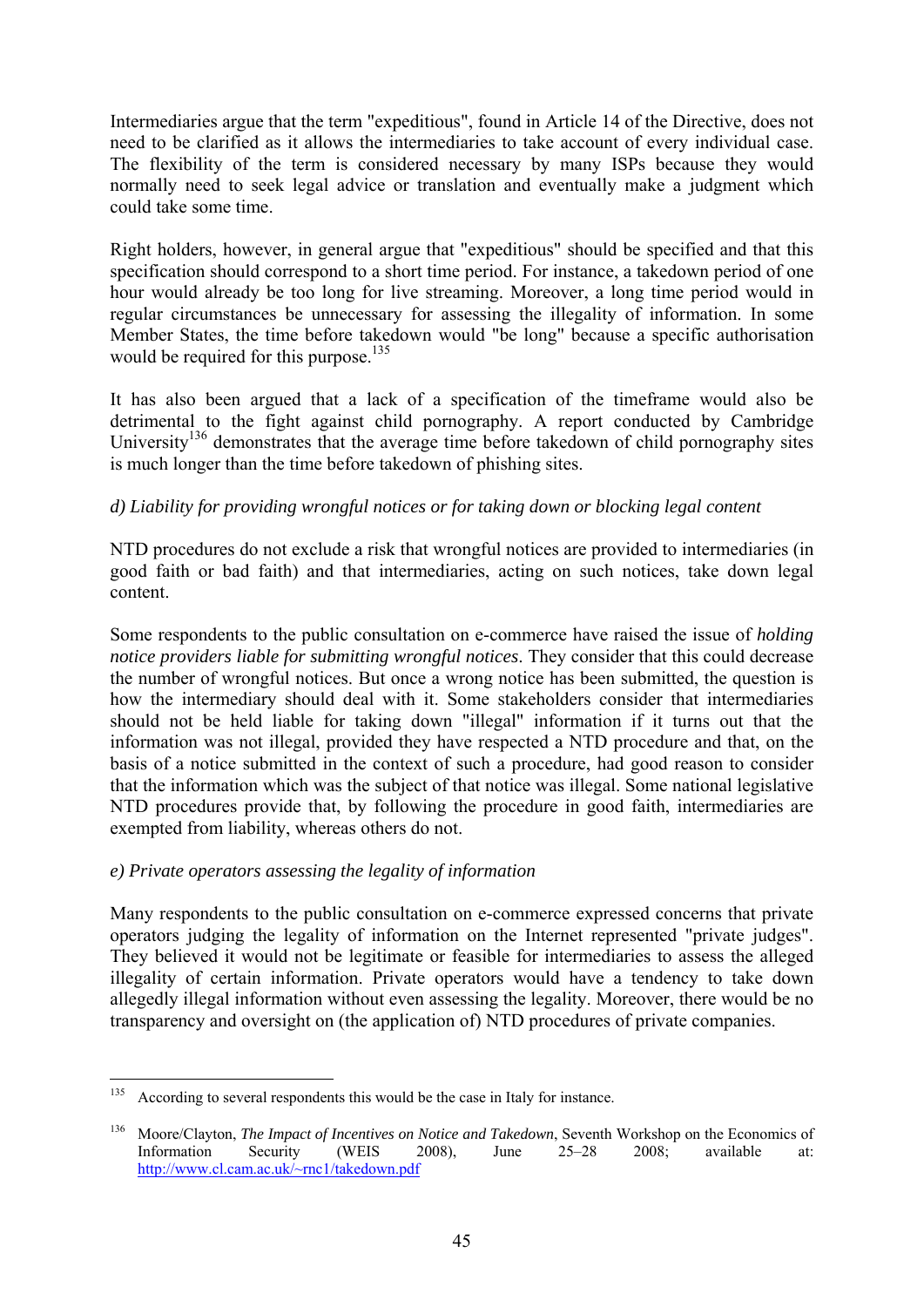Many stakeholders consider that the legitimacy of private operators deciding on the takedown of content without the intervention of a court depends on the extent to which the alleged illegal information is *manifestly* illegal (see Chapter 3.4.3.1). For instance, many stakeholders do not consider that the intervention of a court is required to takedown manifest child pornography.

It has been held that the term *manifestly* could be helpful in interpreting the E-Commerce Directive. Portugal has introduced the concept to its national legislation transposing the ECD.

### *f) The need for NTD procedures to complement other policies*

Some respondents to the public consultation on e-commerce take the view that takedown or blocking would not be a solution to the existence of illegal information on the Internet. Certain right holders consider that the emphasis should be on prevention rather than enforcement and propose the use of filtering techniques. Other stakeholders, in particular intermediaries, also favour a focus on prevention, but in the form of offering attractive, accessible and legal services on the Internet. Moreover, some intermediaries, in particular video-sharing sites, argue that right holders should favour "monetisation" over takedown. "Monetisation" involves receiving a share of advertisement revenues that can be attributed to content to which they hold the rights.

#### **3.4.4.4 An EU initiative on procedures for notifying and acting on illegal online content**

The cross-border nature of the Internet, the existing fragmentation of NTD systems, the lack of development of regulatory codes at European level and conflicting jurisprudence within and across Member States justify an analysis of the need for EU action. In 2012 the Commission will publish an impact assessment on procedures for notifying and acting<sup>137</sup> on illegal online content which will determine the content of the initiative. Its main policy objectives are the following:

- Contribute to developing trust and therefore growth in (cross-border) online services, thus enhancing the functioning of the Digital Single Market.
- Contribute to combating illegality on the Internet.
- Ensure the transparency, effectiveness, proportionality and fundamental rights compliance of NTD procedures.
- Ensure a balanced and workable approach towards NTD procedures, with a focus on the impact on innovation and growth, while ensuring respect for fundamental rights.

The initiative will have a horizontal scope in the sense that it will cover all types of online services (including entertainment, adult, health, gambling etc.) representing many societal interests. Stakeholders to be consulted include Member States, internet intermediaries, right holders, child protection organisations, civil rights organisations and citizens in general.

The impact assessment will address a number of issues including the requirements for a notice; the time for an intermediary to act following a notice; the need to inform or consult the provider of the alleged illegal information; the need for further transparency on NTD

<sup>1</sup> <sup>137</sup> The term "acting" is broader than "takedown" of illegal content and includes also "blocking" of websites.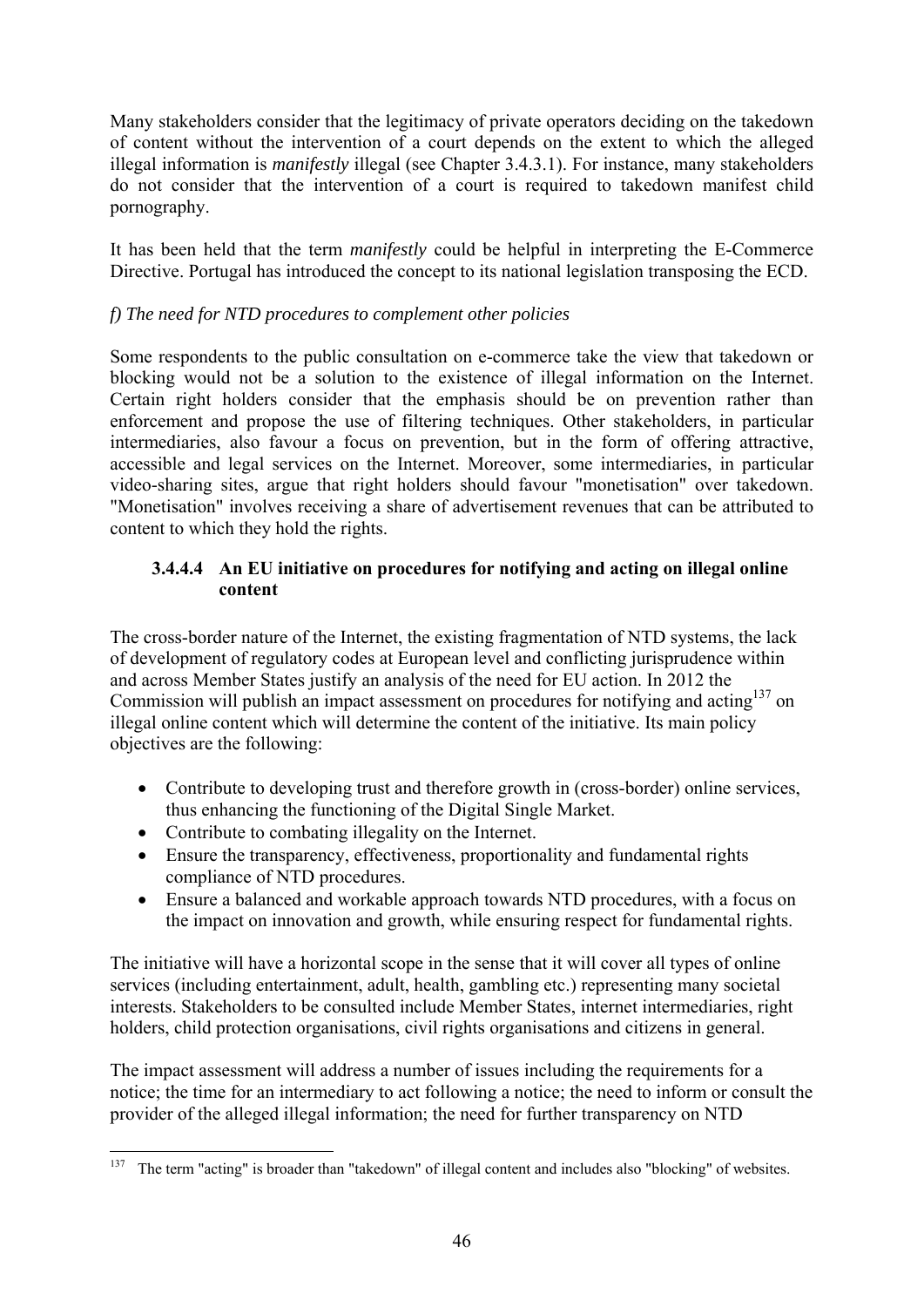procedures; the consequences of submitting wrong notices; the instruments for removing or disabling access to illegal content, etc. Several options including no EU action, European soft law (such as already piloted in the Memorandum of Understanding on the sale of counterfeited goods) and legislative instruments will be assessed, in particular taking into account their respective proportionality.

In parallel the Commission will review the Directive on the enforcement of intellectual property rights. The objective is to fight illegal content whilst fully respecting internal market rules and fundamental freedoms, in particular by paying attention to procedural safeguards. The initiative on notice and action procedures is without prejudice to this initiative

### **3.4.5 The prohibition in Article 15 ECD**

#### **3.4.5.1 EU law**

Article 15 provides that "*Member States shall not impose a general obligation on providers, when providing the services covered by Articles 12, 13 and 14, to monitor the information which they transmit or store, nor a general obligation actively to seek facts or circumstances indicating illegal activity*".

Although such monitoring could constitute an infringement of other rules (e.g. certain fundamental rights), Article 15 itself does not prohibit monitoring by private companies as such, but prevents Member States from *imposing* such an obligation on companies. It aims to avoid placing a disproportionate burden on intermediaries that would seriously restrict them in providing their intermediary services.

Respondents to the public consultation on e-commerce raised three main issues related to the prohibition set out in Article 15 which they feel require further clarification.

First, recital 47 of the Directive states that *"Member States are prevented from imposing a monitoring obligation on service providers only with respect to obligations of a general nature; this does not concern monitoring obligations in a specific case and, in particular,*  does not affect orders by national authorities in accordance with national legislation". This raises the question as to what exactly a specific monitoring obligation could be as opposed to a general monitoring obligation.

Second, recital 48 of the Directive states that the E-Commerce Directive *"does not affect the possibility for Member States of requiring service providers, who host information provided by recipients of their service, to apply duties of care, which can reasonably be expected from them and which are specified by national law, in order to detect and prevent certain types of illegal activities"*. Some respondents wondered what the exact duties of care are and where the border lies between an obligation to apply duties of care and a general obligation to monitor.

Third, some respondents raised doubts about the application of Article 15 to injunctions. The provision is silent about injunctions.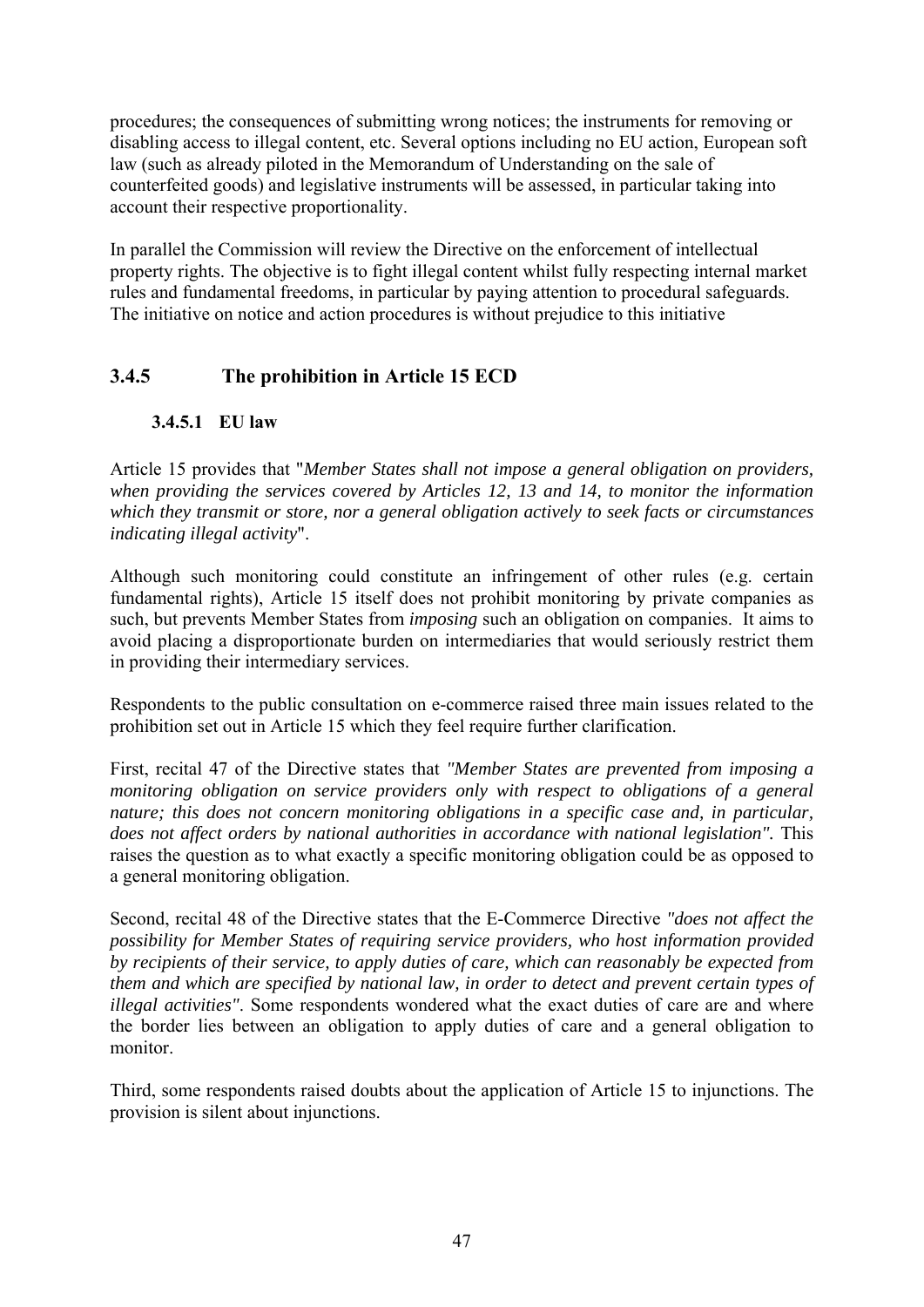In the L'Oréal vs.  $eBay \cose^{138}$  the European Court of Justice accepts, in principle, the compatibility of effective and proportionate injunctions against providers such as operators of online marketplaces. In the Scarlet vs. SABAM case<sup>139</sup>, the ECJ, however, considers that that under the circumstances of the case at hand a court injunction forcing an internet access provider to introduce filtering software for the prevention of copyright ingringements is incompatible with Article 15 of the Directive, construed in the light of the requirements stemming from the protection of the applicable fundamental rights.

One of the preliminary questions refered by the Brussels Cour d'Appel to the ECJ was whether the applicable instruments of EU law, *"read together and construed in the light of the requirements stemming from the protection of the applicable fundamental rights, must be interpreted as precluding an injunction imposed on an ISP to introduce a system for filtering* 

- *all electronic communications passing via its services, in particular those involving the use of peer-to-peer software;*
- *which applies indiscriminately to all its customers;*
- *as a preventive measure;*
- *exclusively at its expense; and*
- *for an unlimited period,*

*which is capable of identifying on that provider's network the movement of electronic files containing a musical, cinematographic or audio-visual work in respect of which the applicant claims to hold intellectual property rights, with a view to blocking the transfer of files the sharing of which infringes copyright (…)"*.

The Court first considers the applicable instruments of secondary EU law. It clarifies that Directives 2001/29 (Copyright in the information society) and 2004/48 (Enforcement of intellectual property rights), which both contain a basis for injunctions against intermediaries, *"may not affect the provisions of Directive 2000/31 and, more specifically, Articles 12 to 15 thereof"*.

As regards the above-mentioned question it notes that "*it must be held that the injunction imposed on the ISP concerned requiring it to install the contested filtering system would oblige it to actively monitor all the data relating to each of its customers in order to prevent any future infringement of intellectual-property rights. It follows that that injunction would require the ISP to carry out general monitoring, something which is prohibited by Article 15(1) of Directive 2000/31*" (paragraph 40)*.* 

Secondly, the Court considers the applicable fundamental rights recognised under EU law. In this regard, the Court decides that the injunction:

<sup>138</sup> 138 Case C-324/09, *L'Oréal v eBay*, judgment of 12 July 2011, par. 141, available at [http://curia.europa.eu/juris/recherc](http://curia.europa.eu/juris/recherche.jsf?language=en)he.jsf?language=en

<sup>139</sup> Case C-70/10, *Scarlet Extended* v *Société belge des auteurs compositeurs et éditeurs* (*SABAM*), available at [http://curia.europa.eu/juris/recherche.jsf?language=en.](http://curia.europa.eu/juris/recherche.jsf?language=en)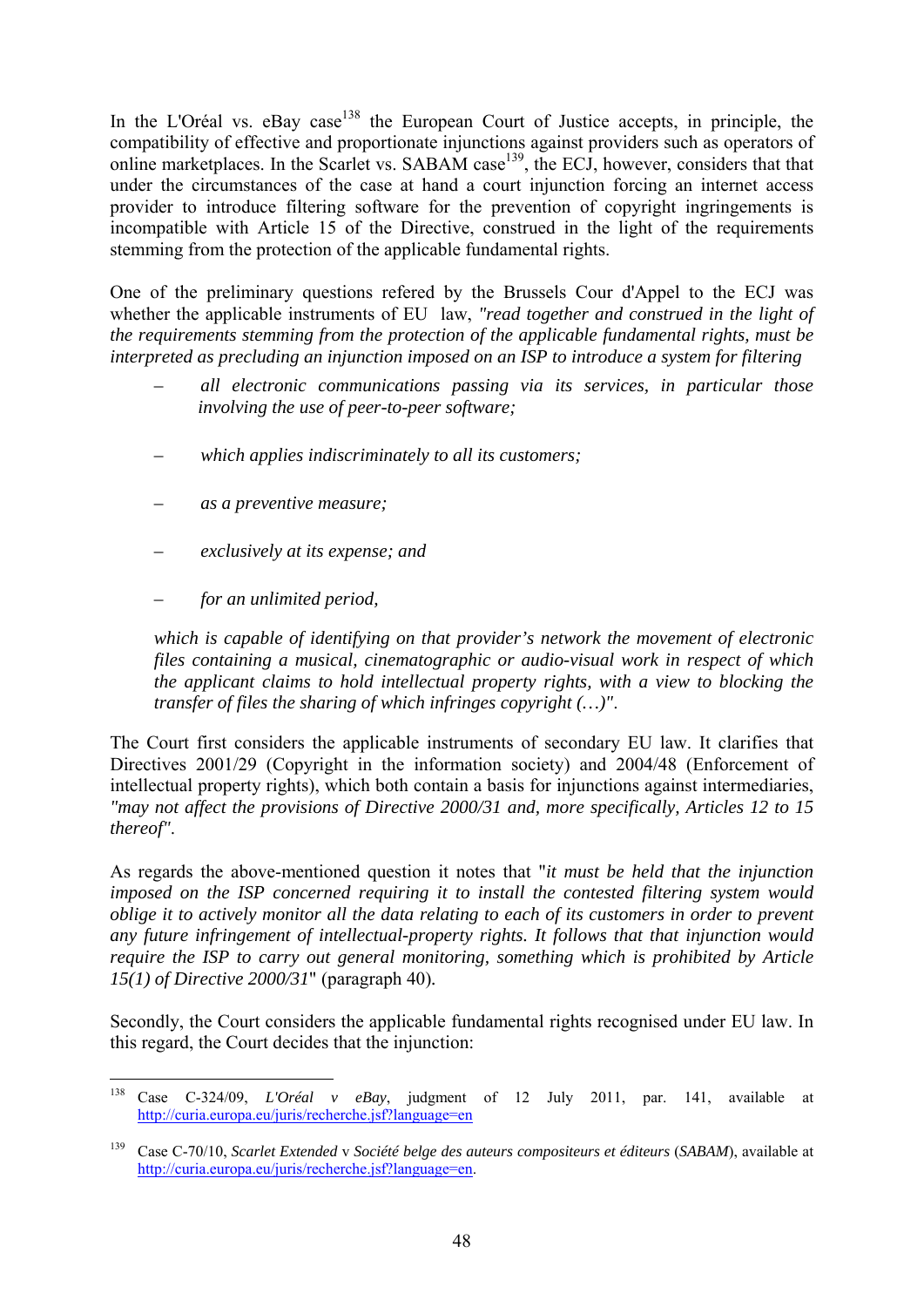- *"would result in a serious infringement of the freedom of the ISP concerned to conduct its business since it would require that ISP to install a complicated, costly, permanent computer system at its own expense"* (paragraph 48).
- *"is to be regarded as not respecting the requirement that a fair balance be struck between, on the one hand, the protection of the intellectual-property right enjoyed by copyright holders, and, on the other hand, that of the freedom to conduct business"*  (paragraph 49).
- *"may also infringe the fundamental rights of that ISP's customers, namely their right to protection of their personal data and their freedom to receive or impart information, which are rights safeguarded by Articles 8 and 11 of the Charter respectively"* (paragraph 50).
- *"could potentially undermine freedom of information since that system might not distinguish adequately between unlawful content and lawful content, with the result that its introduction could lead to the blocking of lawful communications"* (paragraph 52).

The Court concludes that *"Consequently, it must be held that, in adopting the injunction requiring the ISP to install the contested filtering system, the national court concerned would not be respecting the requirement that a fair balance be struck between the right to intellectual property, on the one hand, and the freedom to conduct business, the right to protection of personal data and the freedom to receive or impart information, on the other"* (paragraph 53).

A similar case, on the compatibility of such a filtering obligation for a social network, is currently pending before the ECJ. $^{140}$ 

#### **3.4.5.2 National law**

Article 15 has been transposed in different ways across the EU. Some Member States did not consider it necessary to introduce a prohibition of general monitoring in their legislative framework because their legislation did not have any such obligations at the time of transposing the Directive. Denmark, Finland, Spain, Ireland and the Netherlands have for instance not introduced an explicit prohibition. Most Member States have, however, opted for a more or less verbatim transposition of the Directive.

Independently from the mode of transposition, across the EU there have been questions about the interpretation of Article 15. This has become apparent in a number of cases where courts have imposed or have been asked to impose the use of filtering software to prevent illegal information and activity by means of injunctions on intermediaries. For instance:

• In a case concerning the Belgian collecting society SABAM and the internet service provider Tiscali<sup>141</sup> (now Scarlet) a judge on 29 June 2007 ordered Tiscali to use a specific filtering software ("Audible Magic") to prevent infringements of copyright

<sup>140</sup> 140 Case C-360/10, *Belgische Vereniging van Auteurs, Componisten en Uitgevers* (*SABAM*) v *N.V. NETLOG,*  available at<http://curia.europa.eu/juris/recherche.jsf?language=en>

<sup>&</sup>lt;sup>141</sup> District Court of Brussels, 29.06.2007, ref. no. 04/8975/A; available at: [http://www.cardozoaelj.net/issues/08/case001.pdf.](http://www.cardozoaelj.net/issues/08/case001.pdf)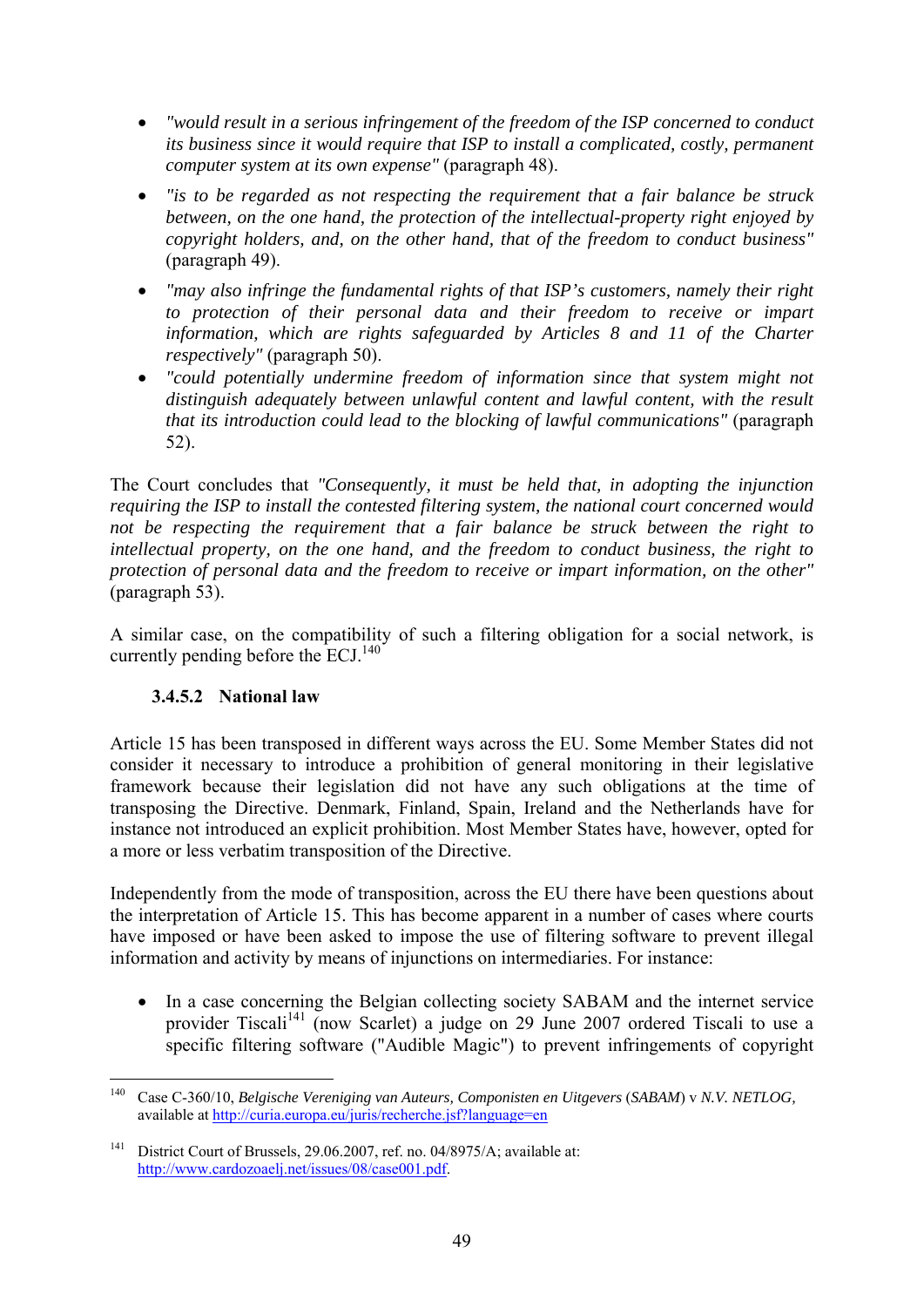managed by SABAM. The court considered that this software had proven to be effective and considered that the average cost of implementing the measure did not appear excessive. Moreover, the Court argued that implementing a filtering technique should not be confused with monitoring as recital 40 of the Directive explicitly mentions that the Directive's provisions relating to liability should not preclude the development and use of technical surveillance instruments. Scarlet filed an appeal against the decision and on 28 January 2010 the Brussels Court of Appeal made a preliminary reference to the European Court of Justice (see above for the judgment).

- In a case concerning Rolex, Ricardo and eBay, two online selling platforms, the Bundesgerichtshof $42^{\circ}$  (the German Federal Supreme Court) considered that an injunction against the two intermediaries forcing them to apply filtering software would not be infringing Article 15. The Court considered that the protection offered to intermediaries by the E-Commerce Directive would not apply to injunctive claims and that therefore such a measure could be ordered, although it was left to a lower court to assess whether it would be technically feasible.
- In France, in a ruling of 13 May 2009 in a case concerning eBay and L'Oreal,  $143$  the Court refused to oblige eBay to implement filtering software for its "health and beauty section" to prevent infringements of L'Oréal's trademark. The Court considered that filtering software was not necessary as eBay had made the required efforts to prevent trademark infringements, suggesting that to some extent there is an obligation of surveillance.
- In the UK, BT and TalkTalk, two internet service providers, had contested the validity of the Digital Economy Act (DEA, discussed above) under the European law and in particular Article 15 thereof<sup>144</sup>. The High Court, however, on 20 April 2011 took the position that the DEA does not involve any monitoring in the sense of Article 15. Under the DEA. The Court notes that copyright owners may well "monitor information (...), but they are not ISPs and they are under no duty by virtue of the DEA to carry out "monitoring."" BT and TalkTalk have been granted permission to appeal this decision.

#### **3.4.5.3 Filtering**

As discussed above, the main question concerning Article 15 is to what extent injunctions that impose filtering software are compatible with the prohibition of a general monitoring obligation. However, one can imagine that if filtering techniques had become flawless and costless, the need for a prohibition on imposing a general monitoring obligation would have become obsolete. For this reason, the public consultation on e-commerce consulted stakeholders on the effectiveness and efficiency of filtering techniques ten years after the

<sup>142</sup> BGH, 19.04.2007, ref. no. I ZR/04; available at: [http://juris.bundesgerichtshof.de/cgibin/rechtsprechung/document.py?Gericht=bgh&Art=pm&Datum=2007](http://juris.bundesgerichtshof.de/cgibin/rechtsprechung/document.py?Gericht=bgh&Art=pm&Datum=2007&Sort=3&anz=45&pos=0&nr=40136&linked=urt&Blank=1&file=dokument.pdf) [&Sort=3&anz=45&pos=0&nr=40136&linked=urt&Blank=1&file=dokument.pdf a](http://juris.bundesgerichtshof.de/cgibin/rechtsprechung/document.py?Gericht=bgh&Art=pm&Datum=2007&Sort=3&anz=45&pos=0&nr=40136&linked=urt&Blank=1&file=dokument.pdf)nd BGH, 11.03.2004, ref no. I ZR 304/01; available at: [http://juris.bundesgerichtshof.de/cgibin/rechtsprechung/document.py?Gericht=bgh&Art=pm&Datum=2004](http://juris.bundesgerichtshof.de/cgibin/rechtsprechung/document.py?Gericht=bgh&Art=pm&Datum=2004&Sort=3&anz=31&pos=0&nr=30359&linked=urt&Blank=1&file=dokument.pdf) [&Sort=3&anz=31&pos=0&nr=30359&linked=urt&Blank=1&file=dokument.pdf.](http://juris.bundesgerichtshof.de/cgibin/rechtsprechung/document.py?Gericht=bgh&Art=pm&Datum=2004&Sort=3&anz=31&pos=0&nr=30359&linked=urt&Blank=1&file=dokument.pdf) 

<sup>&</sup>lt;sup>143</sup> TGI Paris, 13.05.2009; available at: [http://www.legalis.net/spip.php?page=jurisprudence](http://www.legalis.net/spip.php?page=jurisprudence-decision&id_article=2639)decision&id\_article=2639.

<sup>&</sup>lt;sup>144</sup> High Court of Justice of England and Wales, Queen's Bench Division, 20.04.2011; available at [http://high](http://high-court-justice.vlex.co.uk/vid/-287515403)[court-justice.vlex.co.uk/vid/-287515403](http://high-court-justice.vlex.co.uk/vid/-287515403)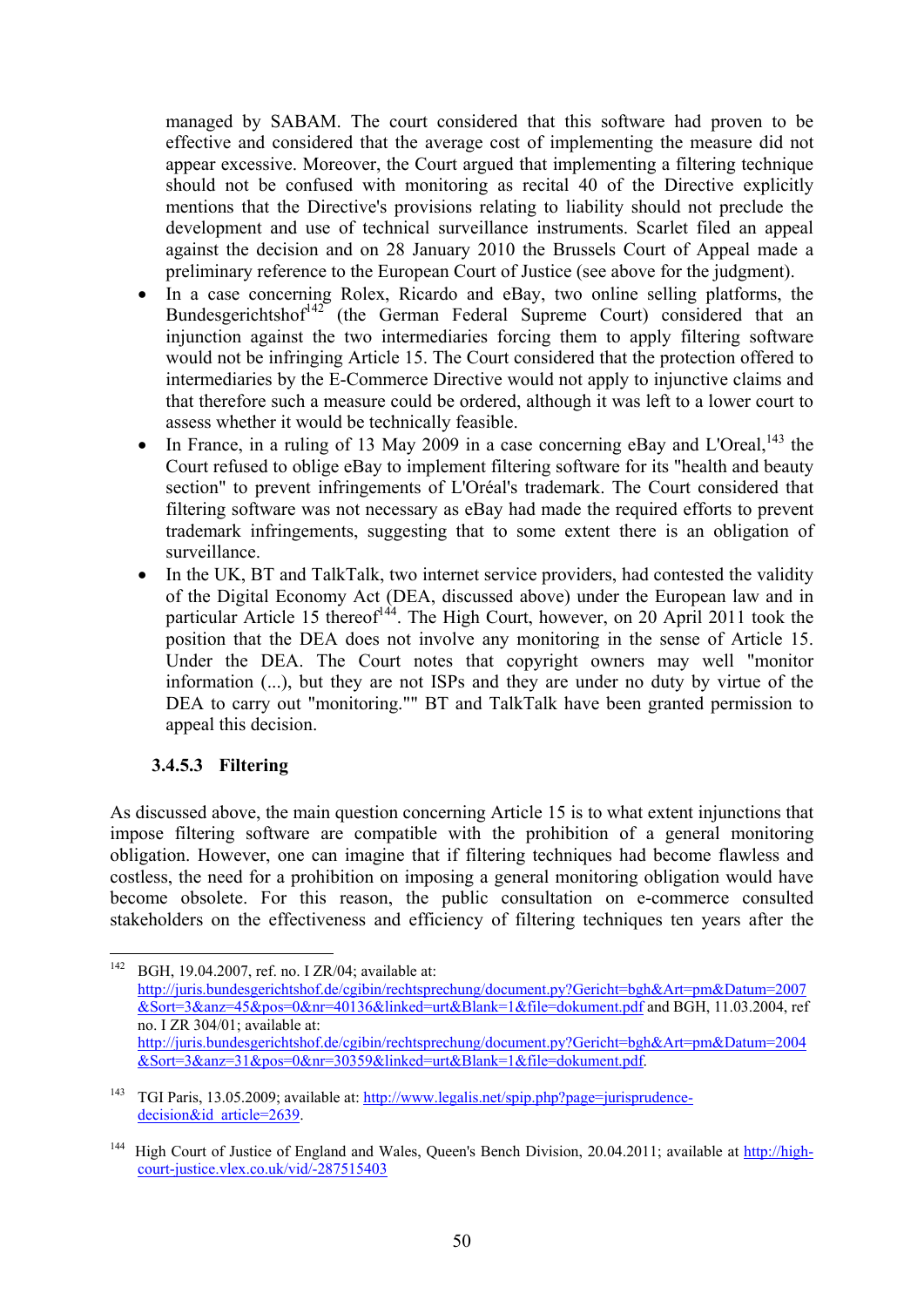adoption of the Directive. A wide variety of stakeholders mentioned several disadvantages of filtering techniques and confirmed that Article 15 is still relevant today.

First, respondents expressed *technical concerns about filtering*. Filtering techniques can range in effectiveness from not being in any way effective to being very promising, but filtering techniques may involve some degree of overblocking (blocking legal content) and underblocking (not blocking illegal content). An example of content that could not be filtered would be content in so-called 'flat pdf files' (that are similar to non-searchable images), such as scientific articles or books.

However, video is an example of a form of content to which filtering techniques can be usefully applied. Video hosting sites have, for instance, voluntarily and in cooperation with right holders, developed so-called fingerprinting techniques that identify the unique hash code of a file. Techniques such as these have also been shown to be effective in the fight against on-line child sex abuse images and videos. An important element is for the relevant file(s) to be "fingerprinted" (for example by Interpol). A similar technology has also been developed for audio files.

Any filtering approach brings the risk of a technological "arms race" between those imposing filters and pirates. For instance, in France, the HADOPI law (mentioned in Chapter 3.4.4.2) is said to have led to an increased use of encryption of traffic, the use of VPN (virtual private networks) and the use of proxies. These developments make it more difficult to identify seriously harmful content and to identify a user's real location and IP address.

A variety of stakeholders raised concerns about significant traffic speed reductions as a result of certain filtering techniques. In particular so-called deep packet filtering techniques (where one looks at what is inside trafficked "packages" rather than at the "packaging") would require large amounts of processing power and network reconfiguration. This would eventually lead to more limited broadband internet access and negatively affect consumers.

Second, stakeholders also expressed *concerns about the costs associated with filtering* techniques. ISPs tend to argue that implementing filtering techniques would be a significant financial burden. Some right holders would want to shift more of this burden on ISPs, in particular for the development of fingerprinting techniques. The fact that there is interoperability between these techniques for different video sharing sites would be a particular burden according to some right holders.

Third, a variety of stakeholders raised concerns about *tensions between the protection of fundamental rights and filtering techniques*. On the one hand, filtering can, depending on the technology used, risk restricting freedom of speech by blocking legal content by mistake. On the other hand, filtering techniques such as deep packet inspection could restrict the right of personal data protection. There are, however, legitimate concerns about the protection of minors and public decency as regards, in particular, child sex abuse images that circulate on the internet and as discussed above in the area of video and image content filtering.

# **4 Need for integration with other Digital Single Market policies**

Although the regulatory framework described in Chapter 3 is vast, better enforcement, enhanced administrative cooperation and providing clarifications are not in themselves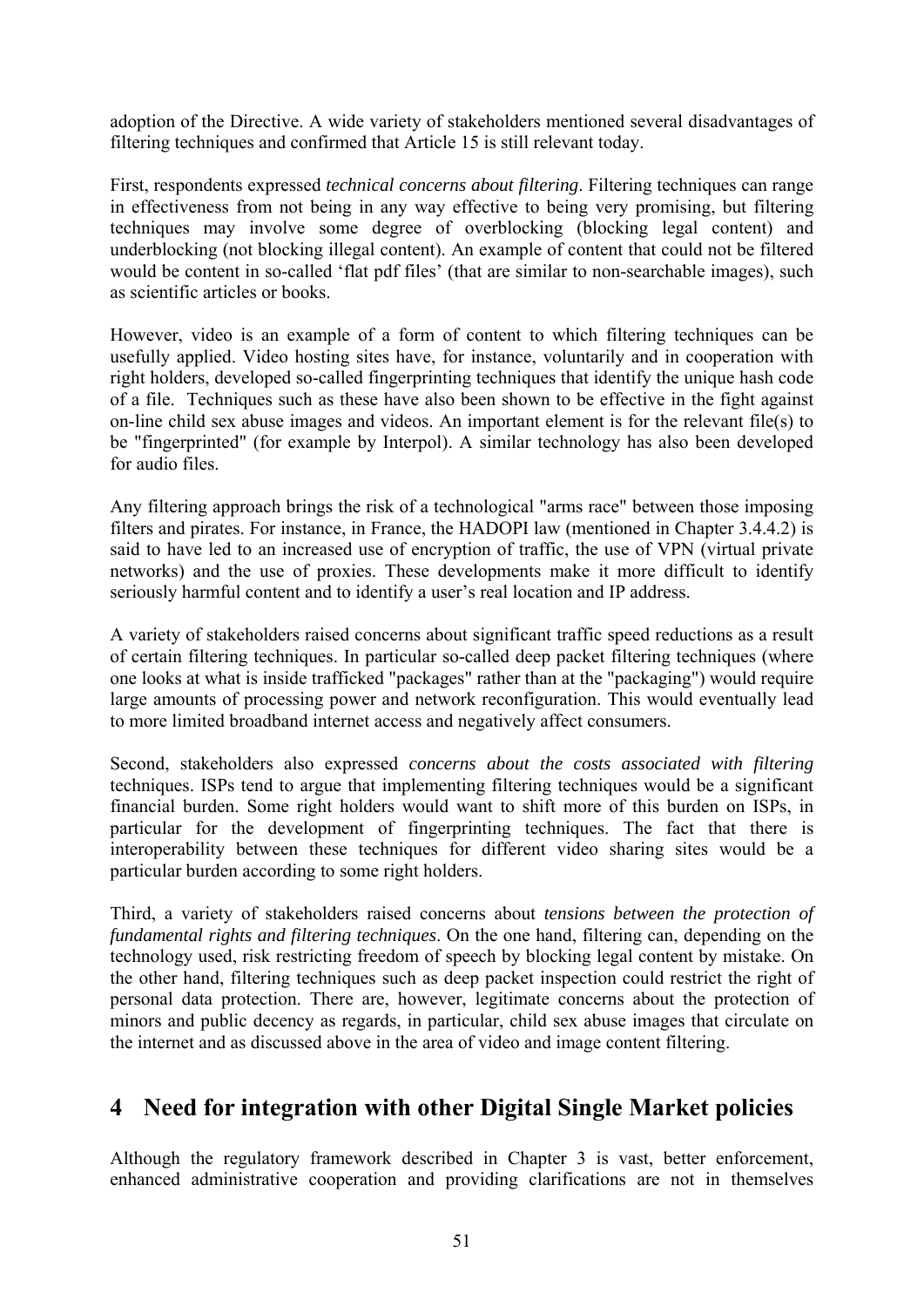sufficient to tap the full potential of e-commerce and online services within the Single Market. Horizontal issues such the development of broadband and IT infrastructures or IT literacy across the Member States, social groups and generations are also key to the development of online services.<sup>145</sup>

This Staff Working Document does not cover infrastructure but deals with regulatory obstacles which still need to be addressed within the Single Market. This Chapter is based on the flow of a typical (retail) transaction, starting with the willingness to engage in ecommerce and following through the process of gathering of information on products and services on offer, the actual access to products and services, the issues surrounding the conclusion of a contract, the payment and delivery of the products and services bought/sold, ending with redress if things go wrong. Finally, certain cross-cutting issues are analysed which are relevant along this chain.

This analysis is based on an integrated approach to the development of online services, without attempting to cover all relevant issues.

### **4.1 Trust**

Trust is recognised as a prerequisite for the development of online services, without which potential buyers and sellers may not even consider going online. Trustmarks, personal data requirements, specific policies for online gambling and pharmacies and liability provisions for businesses all contribute to enhancing trust online.

### **4.1.1 Trustmarks**

Trustmarks are generally considered a useful instrument for traders to foster consumer confidence. Typical trustmark systems consist of an accreditation mechanism with an independent supervisor for an online trader to meet the trustmark's requirements (including creditworthiness, security mechanisms, price transparency, provision of information, customer service, data protection and dispute settlement). Well-known trustmarks within the EU include Thuiswinkel<sup>146</sup> (the Netherlands), Trusted Shops<sup>147</sup> (UK) and Confianza Online<sup>148</sup> (ES).

However, a major disadvantage of these trustmarks is that they operate mainly on a domestic level. They are characterised by different certification and business models and provide different guarantees of service.

To overcome such fragmentation, the Commission announced in the Digital Agenda for Europe (2010) its intention to create a stakeholder platform by 2012 for EU online trustmarks, especially for retail websites.

<sup>145</sup> 145 See in particular the Commission Communication *"A Digital Agenda for Europe*", COM (2010) 245 of 19.5.2010, available at: [http://ec.europa.eu/information\\_society/digital-agenda/documents/digital-agenda](http://ec.europa.eu/information_society/digital-agenda/documents/digital-agenda-communication-en.pdf)[communication-en.pdf](http://ec.europa.eu/information_society/digital-agenda/documents/digital-agenda-communication-en.pdf) 

<sup>146</sup> See[: http://www.thuiswinkel.org/engelstalig/-new/home/homepage-thuiswinkel](http://www.thuiswinkel.org/engelstalig/-new/home/homepage-thuiswinkel) 

<sup>147</sup> See[: http://www.trustedshops.com](http://www.trustedshops.com/) 

[<sup>148</sup> See: http://www.confianzaonline.es](http://www.confianzaonline.es/)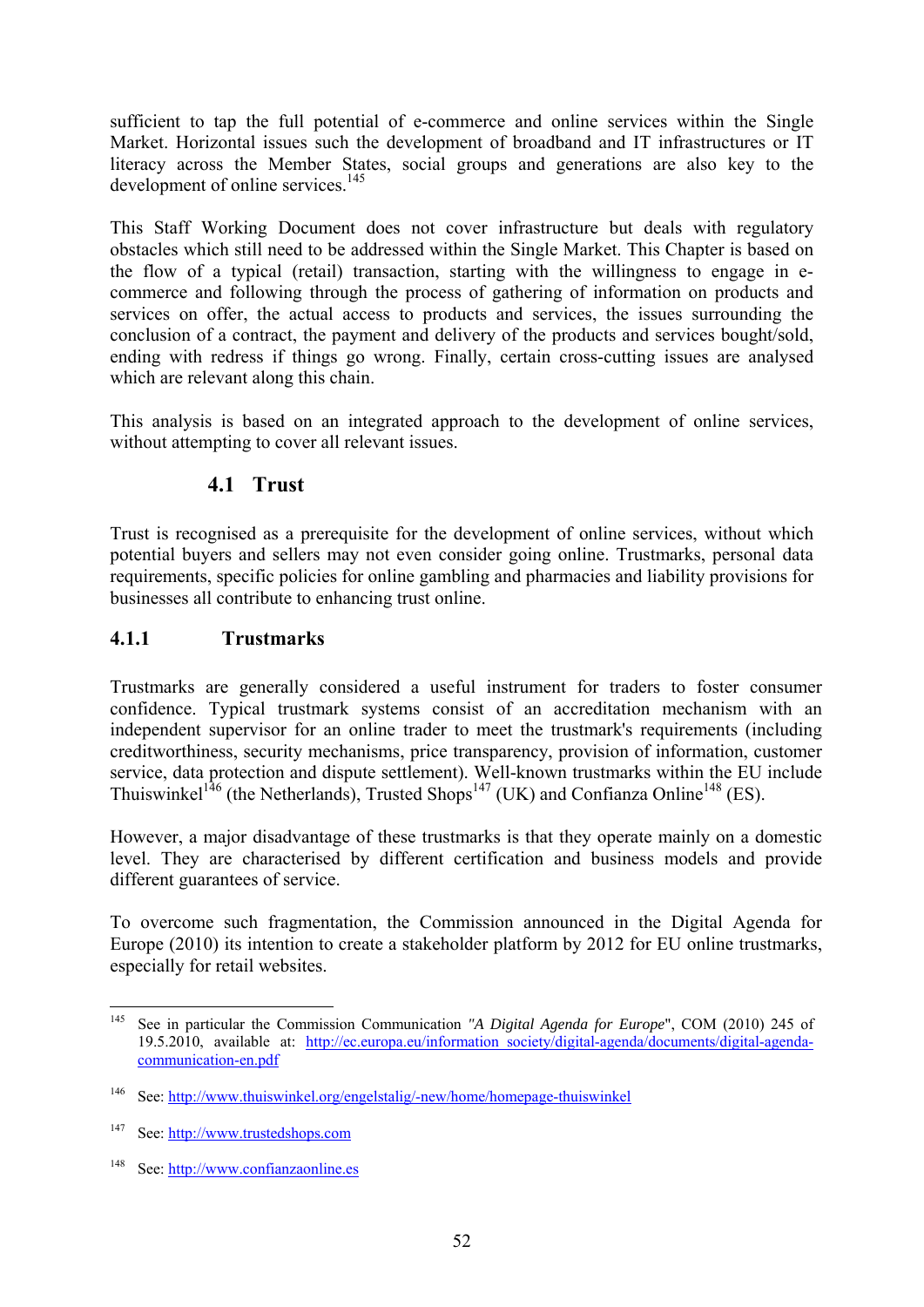The Working Group on E-Commerce, set up by the EP Committee on the Internal Market and Consumer Protection (IMCO), considered an EU Trustmark scheme a major instrument for completing the Internal Market for e-commerce. The Working Group concluded at its most recent meeting (June 2011) that further discussion was needed as well as the involvement of policy makers, stakeholders and experts to carefully analyse the implementation process for setting up the EU trustmark scheme.<sup>149</sup>

In order to lay the groundwork, the Commission services organised a workshop on "trust and confidence in the Internal Market" during the first Digital Agenda Assembly (June 2011). The key outcome of the discussion was a general agreement that there is a need for EU-level involvement in the co-regulation of trustmarks between the EU, national authorities, consumer organisations and trustmark suppliers. A study was launched to evaluate the most effective and proportionate means to reinforce consumer confidence in e-commerce and in particular assess the costs and benefits of (different models) for setting up an EU online trustmark stakeholder platform**.** 

### **4.1.2 Personal data protection**

#### **4.1.2.1 Personal data protection in the online environment**

It is widely acknowledged that trust is the currency of the digital economy. In today's digital context, buyers of goods and services provide – often without much thought - their bank or credit card details when paying for their purchase. Millions of citizens publish photos, blogs and text about families, friends and colleagues on social networks such as Netlog, LinkedIn and Facebook, often without being aware of privacy policies. The use and exchange of personal data have become essential factors in the online economy.150 Professional players are aggregating massive amounts of data for professional use, in particular for behavioural advertising.151 In situations where hosting services are requested to take down illegal material such as pirated or counterfeited works, information about both up- and downloaders needs to be shared between the right holders and intermediaries.

<sup>149</sup> 149 The IMCO Committee mandated Mr Pablo Arias Echeverria, Rapporteur for the own-initiative report "Completing the internal Market for E-Commerce", to set up this working group to provide a forum for an exchange of views between policy-makers and respective stakeholders and analyse the steps required to improve E-Commerce, enhance consumer confidence and develop a European Trustmark. The Working<br>Group presented its conclusions to the Committee on 12 July 2011, available at: Group presented its conclusions to the Committee on  $12$  July [http://www.europarl.europa.eu/document/activities/cont/201107/20110715ATT24204/20110715ATT24204](http://www.europarl.europa.eu/document/activities/cont/201107/20110715ATT24204/20110715ATT24204EN.pdf) [EN.pdf .](http://www.europarl.europa.eu/document/activities/cont/201107/20110715ATT24204/20110715ATT24204EN.pdf) The Working Group will organize a second cycle of workshops in the first half of 2012.

<sup>150</sup> McKinsey Global Institute, *Big data: The next frontier for innovation, competition and productivity*, May 2011; available at: http://www.mckinsey.com/mgi/publications/big\_data/index.asp.

<sup>&</sup>lt;sup>151</sup> Behavioural targeting or behavioural advertising is a technique used by online publishers and advertisers to increase the effectiveness of their campaigns. Information is collected on an individual's web-browsing behavior, such as the pages they have visited or the searches they have made, to select which advertisements to display to that individual. Behavioural marketing can be used on its own or in conjunction with other forms of targeting based on factors like geography, demographics or the surrounding content. This helps marketeers to deliver their online advertisements to the users who are most likely to be interested. For example, a user may often visit sport sites and thus be categorised in the "sports fan" segment. This user would then be shown advertisements that are relevant to the interests of a sports fan.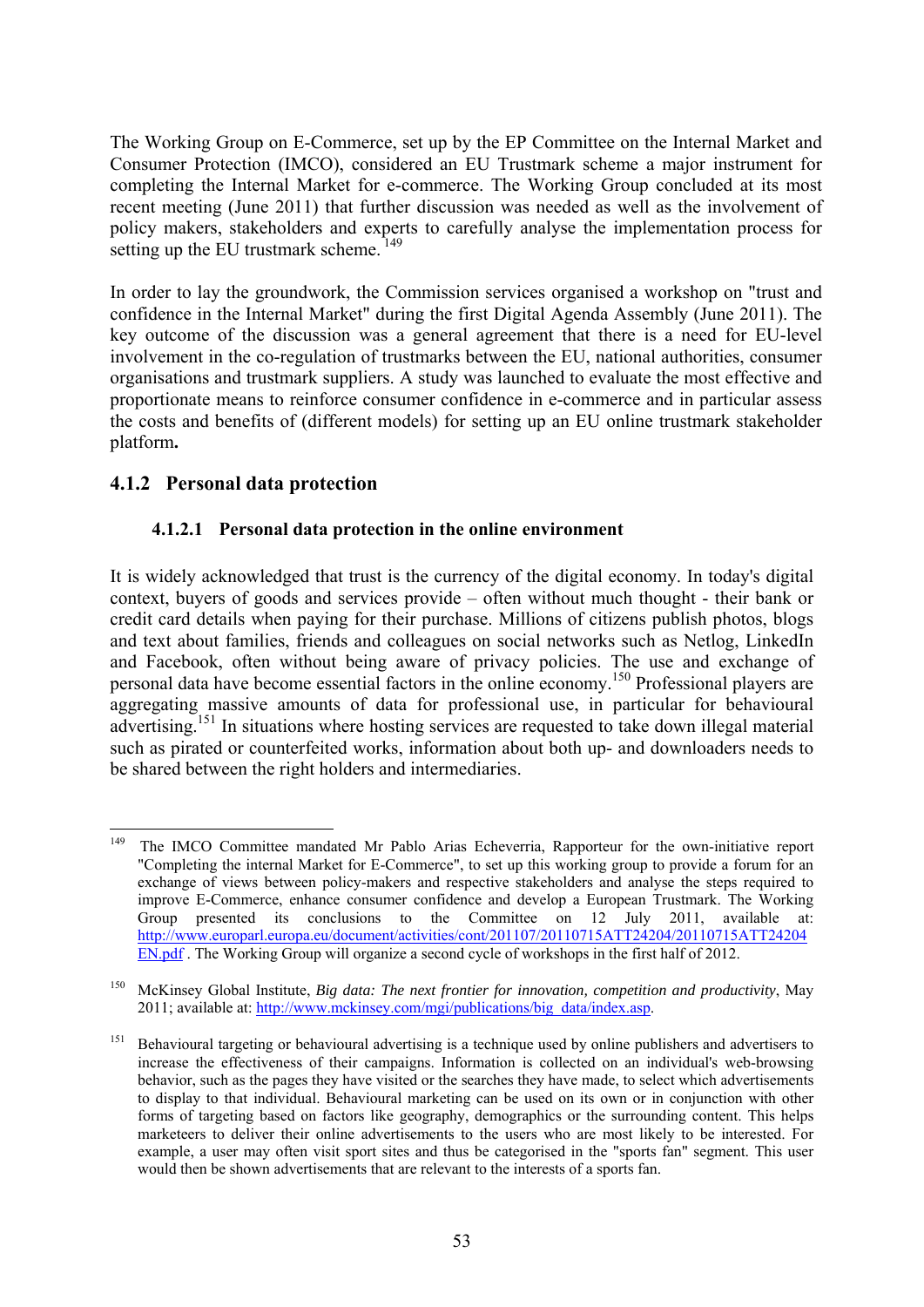Articles 7 and 8 of the Charter of Fundamental Rights of the  $EU^{152}$  recognize the respect for private and family life, and the right to the protection of personal data. Data protection rules organise and control the way personal data are processed. These rules take account of the importance of the freedom of expression and provide for specific regime applicable to the processing of personal data carried out solely for freedom of expression purposes.<sup>153</sup>

The ECD does not apply to questions relating to information society services covered by the EU legislation on the protection of personal data (Article 1 (5) (b) ECD). The Data Protection Directive<sup>154</sup> constitutes the fundamental legal framework for the processing of personal data in the EU. It was adopted to harmonise the legislation of the Member States with the twofold objective of protecting fundamental rights, namely the right to personal data protection, and ensuring the free flow of personal data between Member States within the context of the Internal Market. According to the Data Protection Directive, personal data must be processed fairly and lawfully, collected for specified, explicit and legitimate purposes (data minimisation principle) and not further processed in a way incompatible with those purposes (principle of finality). Personal data must be adequate, relevant and not excessive in relation to the purposes for which they are collected (purpose limitation principle). The Directive furthermore provides for the right of individuals to be given information on the purposes of the processing, how and by whom their data are processed and the rights to access, rectify and delete personal data. Monitoring of compliance with data protection laws implementing the Directive is entrusted to national public independent authorities endowed with investigative and enforcement powers. The data protection authorities also hear claims lodged by individuals regarding the processing of their personal data.

A major factor enabling individuals to know about the processing of their personal data and exercise the rights granted by the Data Protection Directive is the provision of information (principle of transparency).<sup>155</sup> Service providers that qualify as data controllers have to provide users with clear, easily understandable and affordable privacy notices in line with the requirements of the Data Protection Directive. This rule is, however, not always observed.

Since its adoption in 1995, other EU legislation has come into force which complements the Data Protection Directive. The most significant instrument for e-commerce and other online services is Directive 2002/58/EC concerning the processing of personal data and the protection of privacy in the electronic communications sector (Directive on privacy and electronic communications),  $156$  as amended by Directive 2009/136/EC (Citizen's Rights

<sup>152</sup> 152 *Charter of Fundamental Rights of the EU,* OJ C 364/1, 18.12.200; available at: [http://www.europarl.europa.eu/charter/pdf/text\\_en.pdf](http://www.europarl.europa.eu/charter/pdf/text_en.pdf) 

<sup>153</sup> See: ECJ, Case C-101/01, *Bodil Lindqvist*, 6.11.2003, and Case C-73/07, *Tietosuojavaltuutettu v. Satakunnan Markkinapörssi Oy, Satamedia Oy*, 16.12.2008; both available at [http://curia.europa.eu/juris/recherche.jsf?language=en.](http://curia.europa.eu/juris/recherche.jsf?language=en) 

<sup>154</sup> Directive 95/46/EC of the European Parliament and of the Council of 24 October 1995 *on the protection of individuals with regard to the processing of personal data and on the free movement of such data*, OJ L 281/31, 23.11.1995 (hereafter '*Data Protection Directive'*); available at: [http://eur](http://eur-lex.europa.eu/LexUriServ/LexUriServ.do?uri=CELEX:31995L0046:en:HTML)[lex.europa.eu/LexUriServ/LexUriServ.do?uri=CELEX:31995L0046:en:HTML](http://eur-lex.europa.eu/LexUriServ/LexUriServ.do?uri=CELEX:31995L0046:en:HTML)

<sup>155</sup> See: *Data Protection Directive*, Art. 10 and 11.

<sup>156</sup> *Directive on privacy and electronic communications*, OJ L 201/37, 31.07.2002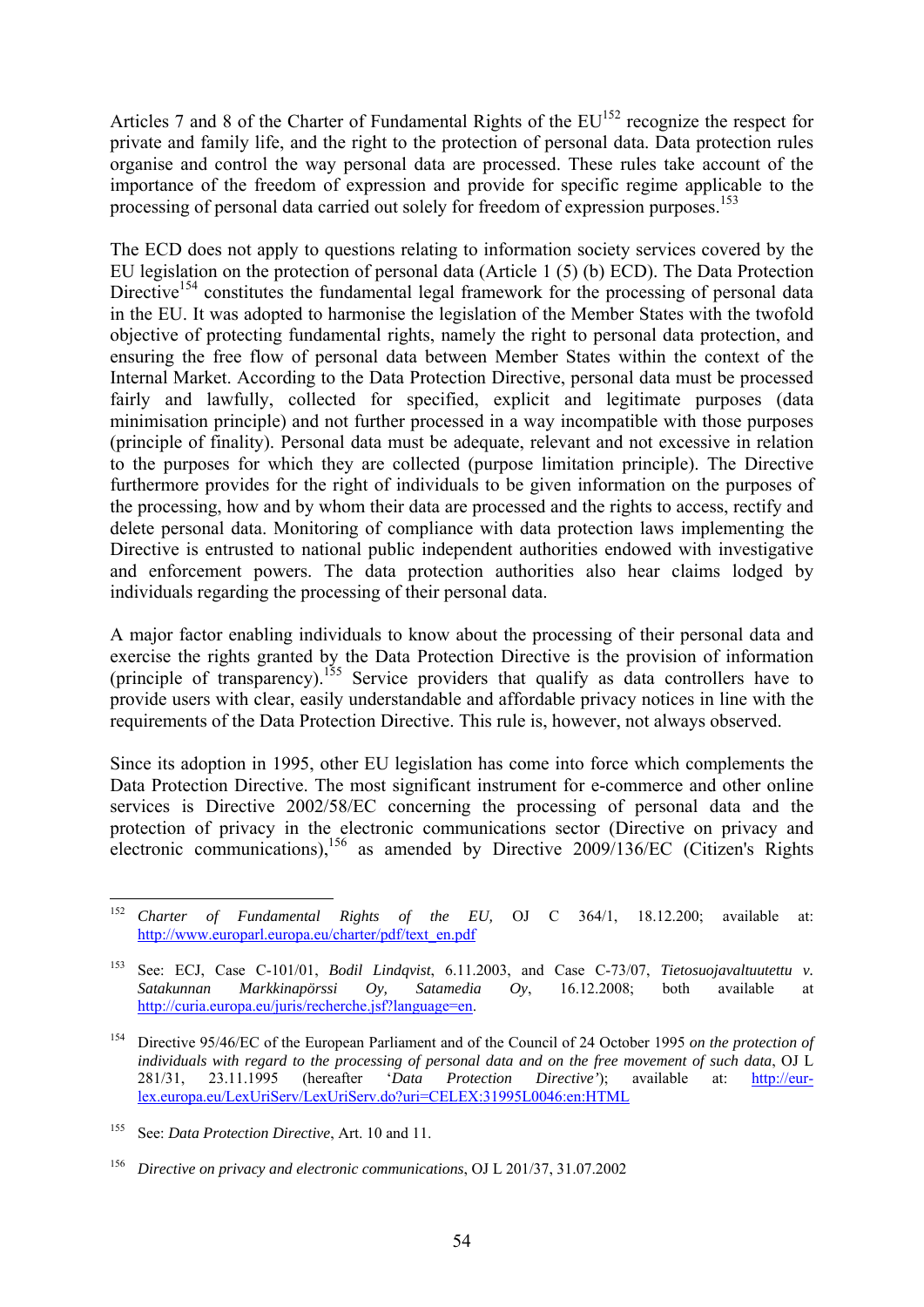Directive),<sup>157</sup> hereafter the ePrivacy Directive.<sup>158</sup> The ePrivacy Directive intends *inter alia* to give citizens control over which information is stored on or retrieved from users' terminal equipment, including computers, smartphones or other devices connected to the internet. Users should be able to know and control who is using their information, and how the information is being used.

Many respondents to the public consultation on e-commerce commented on the data protection and privacy dimension of online services. The potential importance of personal data for the development of the Digital Single Market has been outlined, but also concerns about the use of data have been raised. The following sections focus on spam as well as cookies, and recall the upcoming revision of the data protection framework.

### **4.1.2.2 Spam and the ePrivacy Directive**

Recent studies suggest that unsolicited commercial communication or spam accounts for more than 90% of global e-mail traffic.<sup>159</sup> Spam is popular because costs for senders are low even with a wide range of unsolicited messages. Only a limited number of recipients need to respond in order for spam to be commercially viable. This is even truer for types of spam that intend to gain access to information such as credit card numbers or company secrets.

Spam can seriously harm the development of online services. Their costs do not only relate to the unnecessary use of broadband capacity or the purchase of expensive anti-virus software. Unsolicited messages infringe individual privacy rights, they can infect computers with viruses and the illegal offer of pharmaceuticals affects consumer confidence and threatens their health. $160$ 

<sup>157</sup> 157 Directive 2009/136/EC of the European Parliament and the Council of 25 November 2009 *amending Directive 2002/22/EC on universal service and users' rights relating to electronic communications networks and services, Directive 2002/58/EC concerning the processing of personal data and the protection of privacy in the electronic communications sector* and Regulation (EC) No 2006/2004 on *cooperation between national authorities responsible for the enforcement of consumer protection laws*, OJ L 337/11, 18.12.2009; available at: [http://eur](http://eur-lex.europa.eu/LexUriServ/LexUriServ.do?uri=OJ:L:2009:337:0011:0036:En:PDF)[lex.europa.eu/LexUriServ/LexUriServ.do?uri=OJ:L:2009:337:0011:0036:En:PDF](http://eur-lex.europa.eu/LexUriServ/LexUriServ.do?uri=OJ:L:2009:337:0011:0036:En:PDF) 

<sup>158</sup> Reference can also be made to the *Data Retention Directive* (Directive 2006/24/EC of 15 March 2006 on the retention of data generated or processed in connection with the provision of publicly available electronic communications services or of public communications networks and amending Directive 2002/58/EC), OJ L 105/54, 13.04.2006; available at: [http://eur](http://eur-lex.europa.eu/LexUriServ/LexUriServ.do?uri=CELEX:32006L0024:EN:HTML)[lex.europa.eu/LexUriServ/LexUriServ.do?uri=CELEX:32006L0024:EN:HTML.](http://eur-lex.europa.eu/LexUriServ/LexUriServ.do?uri=CELEX:32006L0024:EN:HTML) The Directive harmonises national laws on the retention of data e.g. on internet access, telephony and e-mail to ensure the investigation, detection and prosecution of "serious crime". See the report from the Commission to the Council and the European Parliament *on the Data Retention Directive* (Directive 2006/24/EC), COM(2011) 225 final, 18.04.2011; available at: [http://www.statewatch.org/news/2011/apr/eu-com-data-retention-report-](http://www.statewatch.org/news/2011/apr/eu-com-data-retention-report-225-11.pdf)[225-11.pdf](http://www.statewatch.org/news/2011/apr/eu-com-data-retention-report-225-11.pdf) 

<sup>159</sup> See : van Eecke & Truyens for DG INFSO, *EU Study on the Legal analysis of a Single Market for the Information Society: New rules for a new age?*, November 2009, Ch.10, p.2, available at http://ec.europa.eu/information\_society/newsroom/cf/itemdetail.cfm?item\_id=7022.

<sup>160</sup> Communication from the Commission to the European Parliament, the Council, the European Economic and Social Committee and the Committee of the Regions *on unsolicited commercial communications or "spam"*,<br>COM (2004) 28 final, p. 4, available at:  $\frac{http://eur-}{}$ COM  $(2004)$  28 final, p. 4, available at:  $\frac{http://eur$ [lex.europa.eu/LexUriServ/LexUriServ.do?uri=COM:2004:0028:FIN:EN:PDF](http://eur-lex.europa.eu/LexUriServ/LexUriServ.do?uri=COM:2004:0028:FIN:EN:PDF)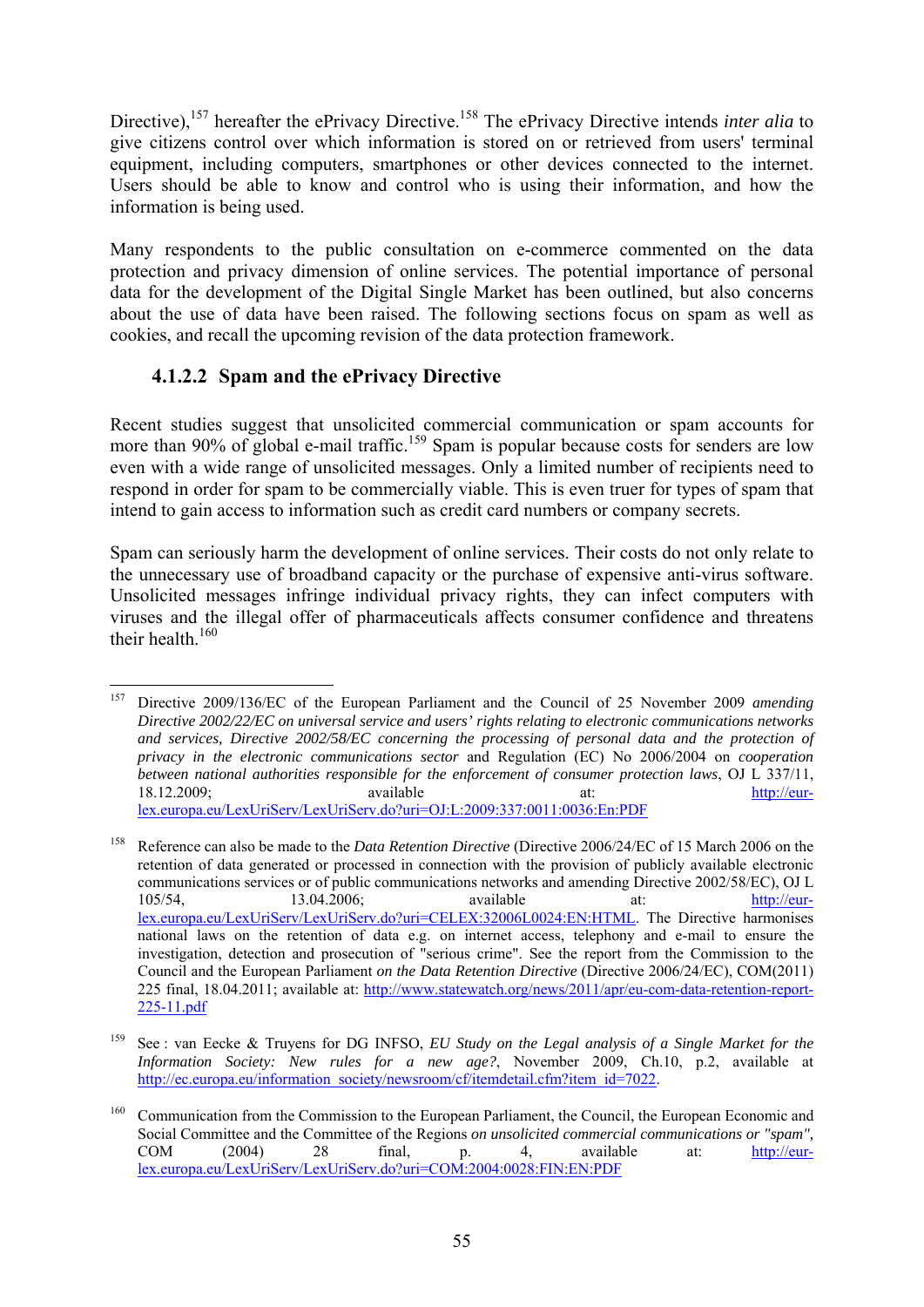Article 13 of the ePrivacy Directive complements the provisions of Articles 6 and 7 of the E-Commerce Directive. Article 13 contains an "opt-in" approach to unsolicited commercial communications. Users must give their prior consent before communications for the purposes of direct marketing may be addressed to them. This opt-in system applies to e-mail as well as text messages and other electronic messages received on any fixed or mobile terminal. Exceptions are foreseen in the context of already established customers for the direct marketing of its own similar products or services by the same provider. This opt-in system applies only to users who are natural persons.

The 2009 amendments of the ePrivacy Directive strengthen and clarify the legal framework to counter spam. The ePrivacy Directive, which now explicitly refers to the E-Commerce Directive, makes illegal under Article 13 (4) all commercial e-mails advertising websites without disclosing the identity of the sender on whose behalf the communication is made. It requires the disclosure of a valid address to exercise the right to request that such communications cease. Also, Article 13 (6) allows any legal person adversely affected by spam, such as internet service providers, to protect their business and their customers by taking legal action against spammers.

### **4.1.2.3 Cookies and the ePrivacy Directive**

Cookies are hidden information exchanged between an internet user and a web server, and are stored in a file on the user's hard disc. They are designed to facilitate a browser-server interaction in order to collect data. Cookies allow the creation of profiles which can be beneficial for both users and online service providers. Based on a survey carried out in 2010 by ENISA, almost 80% of online service providers interviewed are collecting data from  $\cosh$ <sub>161</sub>

Business representatives indicated in the public consultation that today's internet economy and in particular the transformation of the Internet from web 1.0 to web 2.0 have been possible thanks to cookies. They argued that cookies do not store information such as IP addresses or personal information (names, addresses etc.).

But other respondents to the public consultation were not convinced and warned against the negative impact of cookies. Information collected through the use of cookies is processed to build up user profiles which is not only sold to third parties and applied for behavioural advertising but could also be used for other kinds of (commercial and non-commercial) applications, often without users being aware of it.

How the data are collected and used raises questions about the compatibility of this practice with the ePrivacy Dir[ective. A significant number of respondents expressed concerns a](http://ec.europa.eu/justice/policies/privacy/workinggroup/wpdocs/2011_en.htm)bout the scope of the new rules on ePrivacy, and requested further guidance on their application in practice especially regarding the notion of "consent".

Commission services have issued a guidance document on the implementation of Article 5 (3) on cookies.<sup>162</sup>

<sup>161</sup> Se[e http://www.enisa.europa.eu](http://www.enisa.europa.eu/)

<sup>162</sup> DG INFSO/B2 Communications Committee Working Document, COCOM10-34, 20.10.2010, available at: [http://circa.eur](http://circa.europa.eu/Public/irc/infso/cocom1/library?l=/public_documents_2010/cocom10-34_guidance/_EN_1.0_&a=d)opa.eu/Public/irc/infso/cocom1/library?l=/public\_documents\_2010/cocom10-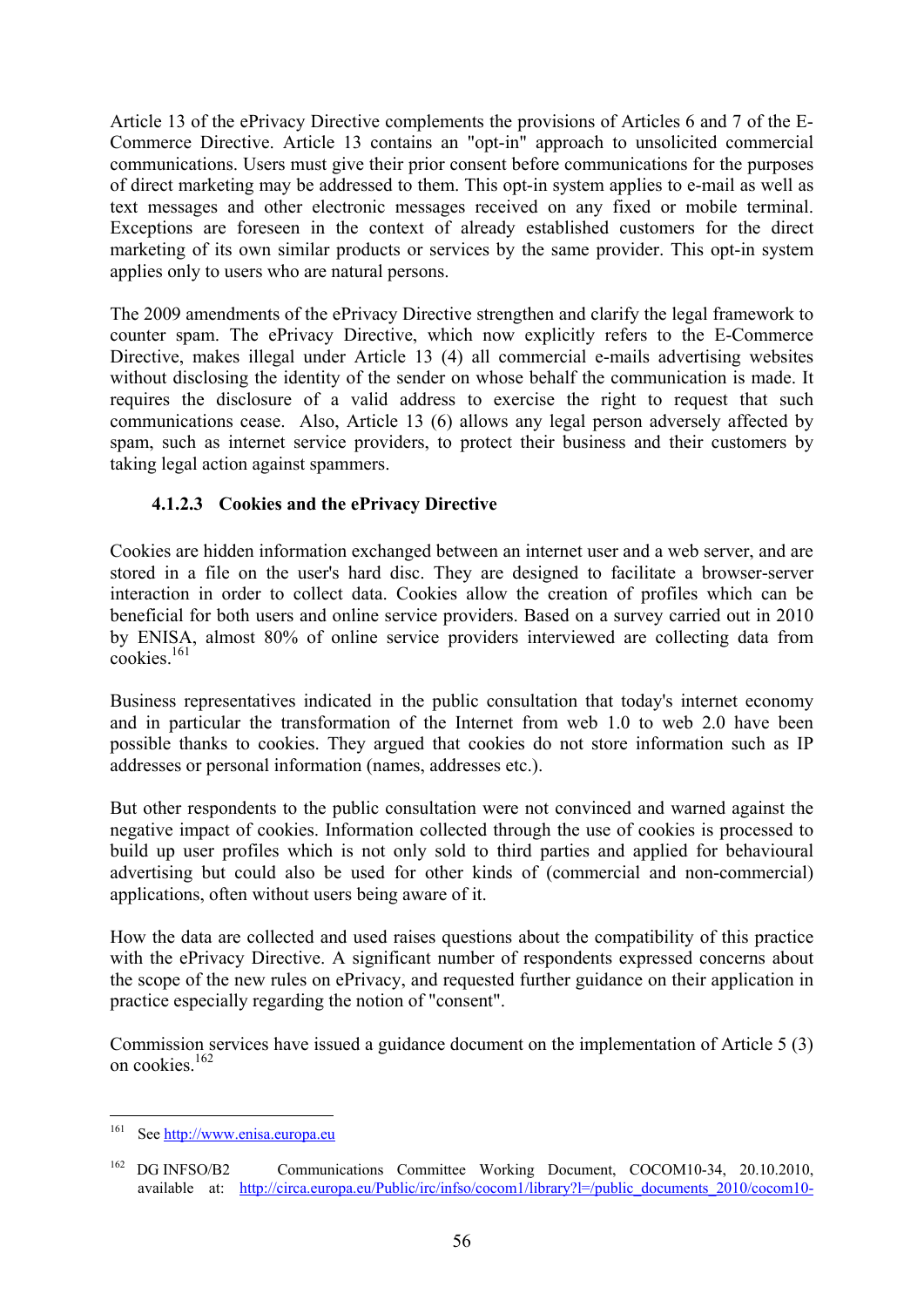Article 5 (3) states that *"the storing of information, or the gaining of access to information already stored, in the terminal equipment of a subscriber or user is only allowed on condition that the subscriber or user concerned has given his or her consent, having been provided with clear and comprehensive information, in accordance with Directive 95/46/EC, inter alia, about the purposes of the processing"* (bold added).

Article 2 of the ePrivacy Directive provides that the definitions of Directive 95/46/EC shall apply to the ePrivacy Directive. Accordingly, consent has the same meaning as the data subject's consent defined in Article 2 (h) of that Directive, i.e. "a freely given specific and informed indication of his wishes (…)". Recital 17 of the ePrivacy Directive emphasizes this interpretation of consent and explains that "consent may be given by any appropriate method enabling a freely given specific and informed indication of the user's wishes, including by ticking a box when visiting an internet website". The Commission services understand this in their guidance document as follows:

• The user concerned must be **informed**<sup>163</sup>, i.e. the user must have information about the purpose of the intended operation(s) when deciding on whether or not to consent to this operation. This condition is emphasized by the wording of the paragraph ("having been provided with clear and comprehensible information, in accordance with Directive  $94/45/EC^{164}$ ") and underlined by recital 24 ("The use of such devices should be allowed for legitimate purposes, with the knowledge of the user concerned."). In order to fulfil the condition of specific consent, consent must relate to a defined set of operations about which the user has been informed at the time of giving consent. Any changes in the purpose for which consent was given that occur afterwards cannot be assumed to be covered by that consent, such as processing of data for incompatible secondary purposes. This would be unlawful.<sup>165</sup> However, where a sequence of operations of storing and accessing data on a user's terminal equipment are part of processing for the same purpose, it is not necessary to obtain consent for each individual operation involving gaining access to or storing of information on a user's terminal, if the initial information and consent covered such further use. This is clarified by recital 25 which explains that "Information and the right to refuse may be offered once for the use of various devices to be installed on the user's terminal equipment during the same connection and also covering any further use that may be made of these devices during subsequent connections."

<sup>165</sup> Further processing of personal data for historical, statistical or scientific purposes is not generally to be considered as incompatible with the purposes for which the data have previously been collected, provided suitable safeguards are in place (see recital 29 and Article 6 (1) (b) of the *Data Protection Directive*).

 <sup>34</sup>\_guidance/\_EN\_1.0\_&a=d. See also Opinion 15/2011 of the Article 29 Working Party on the definition of "consent", available at http://ec.europa.eu/justice/policies/privacy/workinggroup/wpdocs/2011\_en.htm

<sup>163</sup> In accordance with Article 10 of *Data Protection Directive* (95/46/EC) information should cover at least the identity of the company, the purposes of the intended processing and any further information in so far as such further information is necessary, having regard to the specific circumstances in which the data are collected, to guarantee fair processing in respect of the individual.

<sup>&</sup>lt;sup>164</sup> Article 10 of the *Data Protection Directive* lays down the minimum information that has to be provided to a data subject.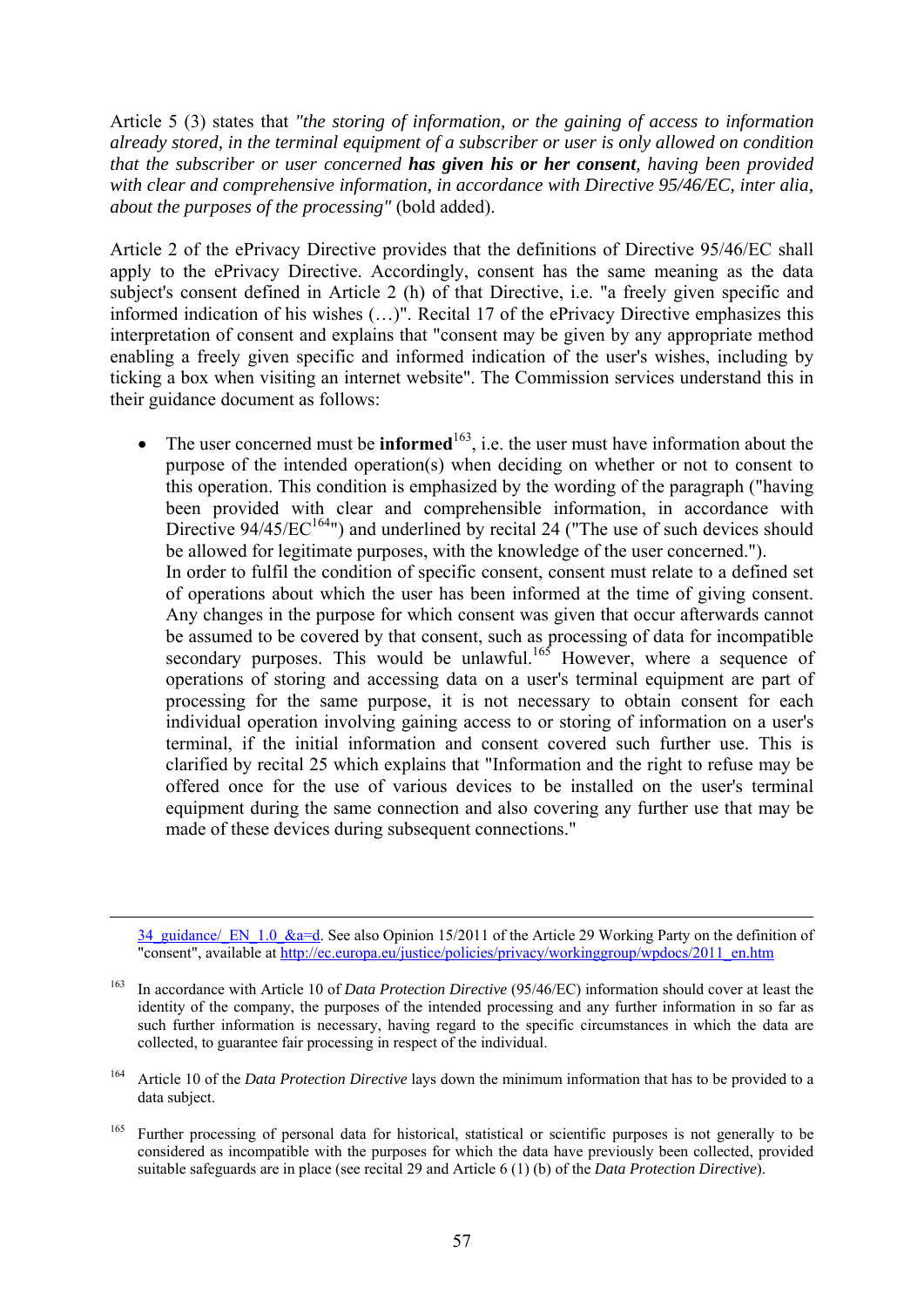• Consent should be **freely given**, i.e. the user must have an actual choice. This also implies that a user, having freely given his or her consent, can also revoke it at any time. Recital 25 however clarifies that freely-given consent implies that a user may not be able to be provided with a specific service if he or she does not consent to the storing and/or accessing of information on his or her terminal equipment: "Access to specific website content may still be made conditional on the well-informed acceptance of cookies or similar device, if it is used for a legitimate purpose".

The second sentence of Article 5 (3) provides for a possible exception to the principle of information and consent where the use of cookies and similar devices could be allowed without the need for transparency and consent. Following the amendments introduced by Directive 2009/136/EC, the exception may apply in certain cases. Firstly, it may apply if the storage is technical and designed "for the sole purpose of carrying out the transmission of a communication over an electronic communications network", or secondly, if the processing is "strictly necessary in order for the provider of an information society service explicitly requested by the subscriber or user to provide the service". As it is an exception to the principle, it must be interpreted restrictively, as illustrated by recital 66: "Exceptions to the obligation to provide information and offer the right to refuse should be limited to those situations where the technical storage or access is strictly necessary for the legitimate purpose of enabling the use of a specific service explicitly requested by the subscriber or user". Nevertheless, recital 66 also points out that "(w)here it is technically possible and effective, in accordance with the relevant provisions of Directive 95/46/EC, the user's consent to processing may be expressed by using the appropriate settings of a browser or other application".

The transposition deadline for the amended ePrivacy Directive expired on 25 May 2011. By the summer of 2011, the Commission had only received a limited number of notified measures of Member States that had implemented the new rules. At the end November of 2011, a majority of Member States had not yet adopted and/or notified the Commission the measures ensuring the full transposition of the new rules.<sup>166</sup> Some of the proposed national laws have already been criticised for being unworkable in practice.<sup>167</sup> Commission services will closely monitor the process of transposition of the new ePrivacy Directive in those Member States that have not yet fulfilled their obligations, and if requested provide further guidance.

#### **4.1.2.4 Self-regulation in behavioural advertising**

Many companies have developed guidelines for behavioural advertising. Companies and industry associations increasingly publish their internal guidance for online/behavioural marketing and the processing of data. These codes supplement already legally binding requirements and confirm commitments on principles such as informing consumers about control of their data; how they are used (selling to third parties, use re-targeting etc.), and respecting the particular needs and vulnerabilities of young users.<sup>168</sup>

<sup>166</sup> 166 Only AT, DK, EE, IE, FI, LT, LU, LV, MT, SE, SK and UK notified full transposition at that time.

 $167$  This is for instance the case in the Netherlands.

<sup>168</sup> Recently, for example, the advertising associations EASA and IAB Europe agreed on *Good Practice Principles for Online Behavioural Advertising*, available at [http://www.iabeurope.eu/public-affairs/top](http://www.iabeurope.eu/public-affairs/top-stories/self-regulation-framework.aspx)[stories/self-regulation-framework.aspx.](http://www.iabeurope.eu/public-affairs/top-stories/self-regulation-framework.aspx) Their approach is based on an icon that is placed on each targeted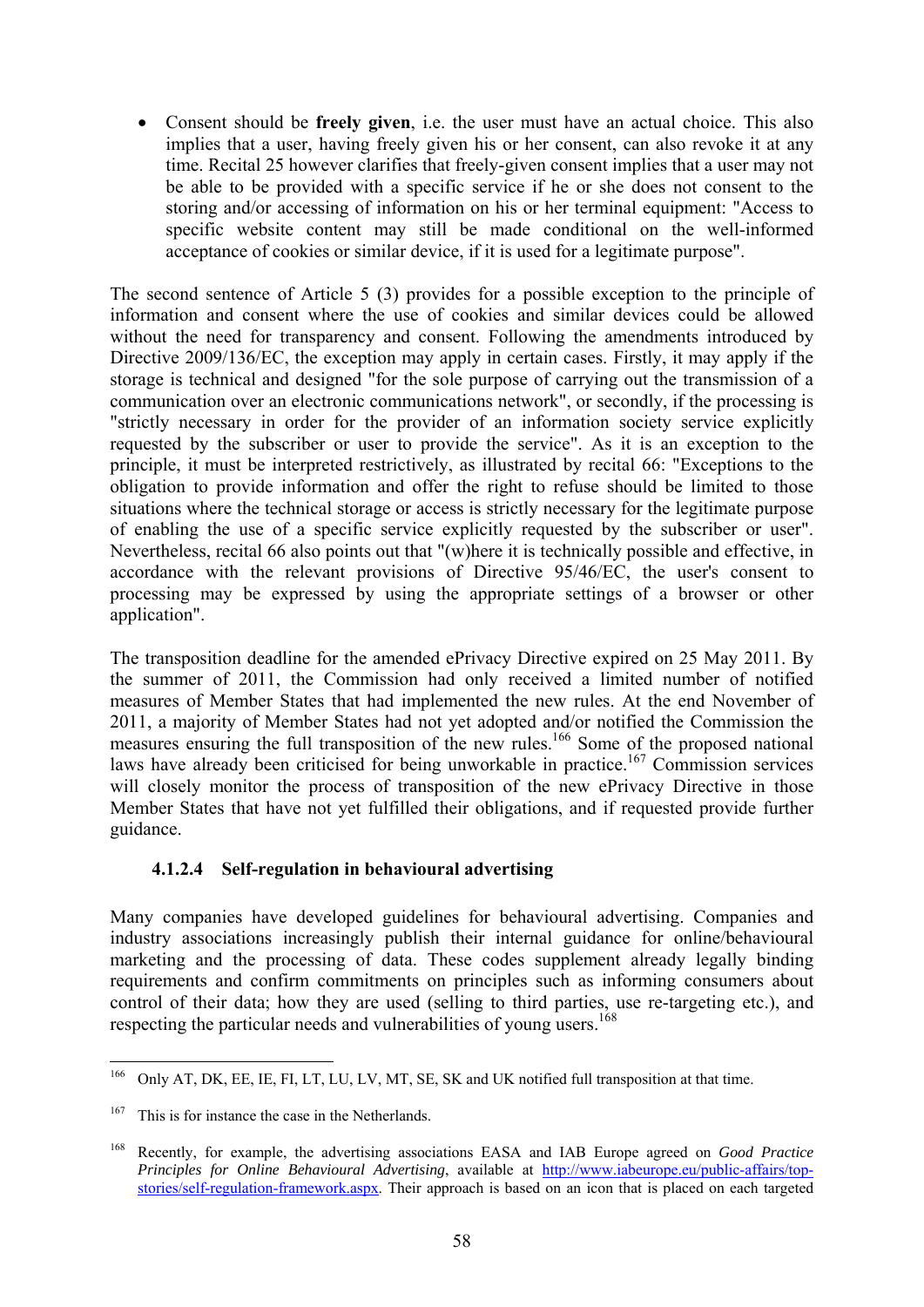The Commission supports self-regulatory efforts in order to ensure compliance with the EU data protection legal requirements and to provide transparency to users, and it will present new initiatives in the area of behavioural advertising in the first quarter of 2012. The industry is well placed to design innovative technical solutions, including browser settings and other applications. A self-regulatory solution for compliance with Article 5(3) of the ePrivacy Directive would need to be based on the following elements:<sup>169</sup>

- effective transparency, i.e. users should be provided with a clear notice of any targeting activity that is taking place;
- consent, i.e. an appropriate form of affirmation on the part of the user that he or she accepts to be subject to targeting and for what purposes;
- a user-friendly solution, possibly based on browser (or another application) settings;
- effective enforcement, including clear and simple complaint handling, reliable thirdparty compliance auditing and effective sanctioning mechanisms.

The Council of Europe has adopted a recommendation on profiling and data protection setting out minimum privacy standards to be implemented through national legislation and selfregulation.170

#### **4.1.2.5 Data Protection Directive**

The Commission is preparing a major reform of the data protection rules laid down in the Data Protection Directive<sup>171</sup> to make the data protection framework more coherent and provide more legal certainty (adoption foreseen in the first quarter of 2012). The objectives are to set forth a comprehensive and consistent personal data protection legal framework which addresses new challenges such as technological developments in the digital economy and more intense globalisation, while eliminating unnecessary costs for operators, reducing administrative burdens, and ensuring more coherence in the data protection acquis. The reform also aims at clarifying and simplifying rules for international transfers of personal data and strengthening and clarifying the powers of data protection authorities to ensure compliance with data protection rules.

 advertisement, coupled with a website providing the user with information about how to switch off behaviourally targeted display ads from the company that the user signed up to. The principles oblige the participating companies to provide clear and unambiguous notice to users that it collects data for the purposes of online behavioural advertising. They also contain commitments on user education and the creation of complaints mechanisms.

170 Recommendation CM/Rec(2010)13 of the Committee of Ministers to member states *on the protection of individuals with regard to automatic processing of personal data in the context of profiling*, 23.11.2010, available at: and a state at a state at a state at a state at a state at a state at a state at a state at a state at a state at a state at a state at a state at a state at a state at a state at a state at a state at a stat [https://wcd.coe.int/wcd/ViewDoc.jsp?Ref=CM/Rec\(2010\)13&Language=lanEnglish&Ver=original&BackC](https://wcd.coe.int/wcd/ViewDoc.jsp?Ref=CM/Rec(2010)13&Language=lanEnglish&Ver=original&BackColorInternet=C3C3C3&BackColorIntranet=EDB021&BackColorLogged=F5D383) [olorInternet=C3C3C3&BackColorIntranet=EDB021&BackColorLogged=F5D383](https://wcd.coe.int/wcd/ViewDoc.jsp?Ref=CM/Rec(2010)13&Language=lanEnglish&Ver=original&BackColorInternet=C3C3C3&BackColorIntranet=EDB021&BackColorLogged=F5D383)

<sup>169</sup> See in particula[r http://europa.eu/rapid/pressReleasesAction.do?reference=SPEECH/10/452](http://europa.eu/rapid/pressReleasesAction.do?reference=SPEECH/10/452) 

See the Communication from the Commission to the European Parliament, the Council, the Economic and Social Committee and the Committee of the Regions, *A comprehensive approach on data protection in the European* Union, COM(2010) 609, 04.11.2010; available at: **EOM(2010)** 609, 04.11.2010; available at: http://ec.europa.eu/justice/news/consulting\_public/0006/com\_2010\_609\_en.pdf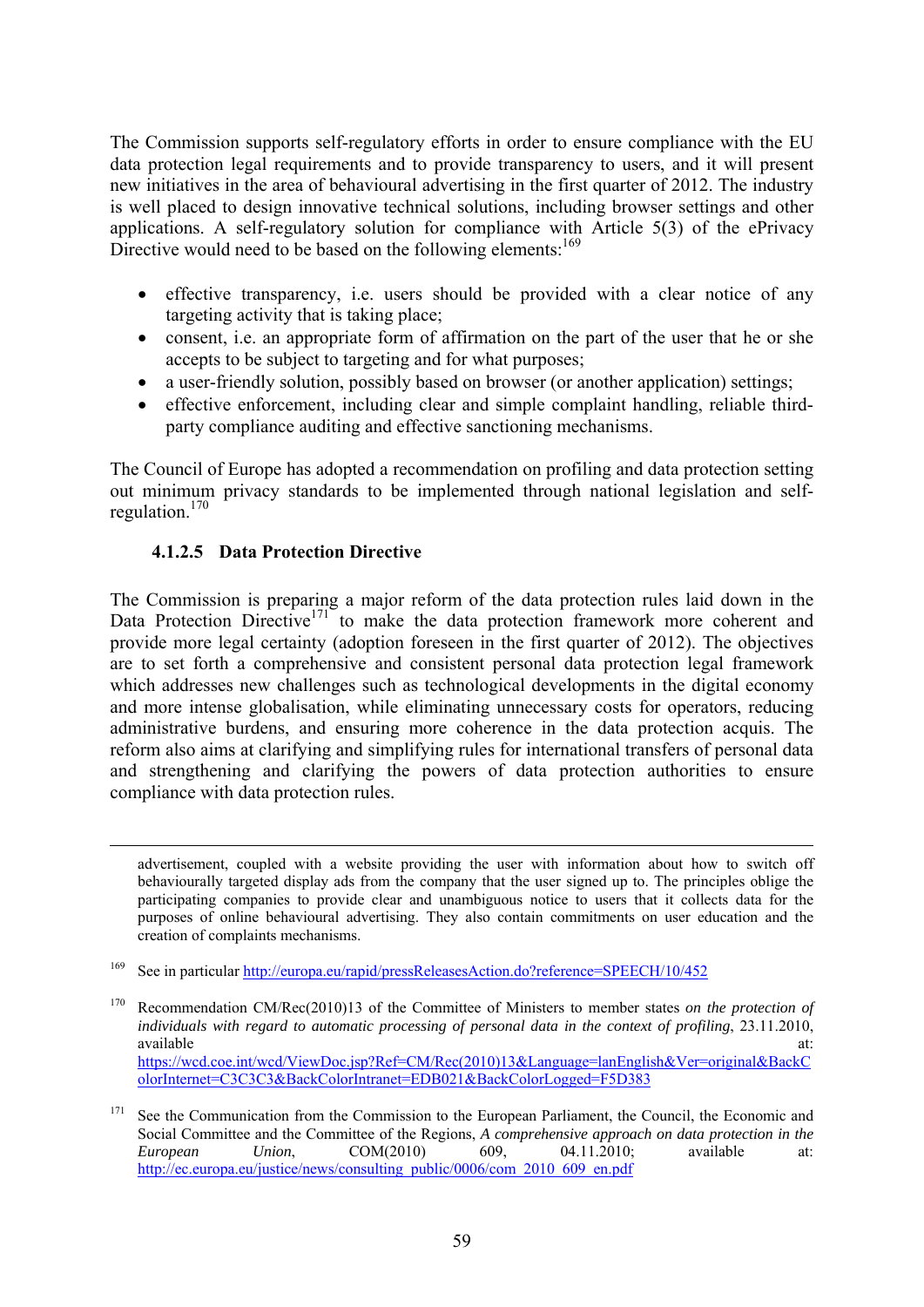Individuals sometimes find it difficult to exercise their rights as laid down in the Data Protection Directive. For example, in practice it is not always easy to request deletion of data, or to get access to personal data. This is particularly an issue in the digital environment. Several provisions of the Directive have given rise to divergent interpretations and have not been implemented and enforced in a uniform manner in the Member States, thereby creating legal uncertainty and unnecessary costs for business.

# **4.1.3 Online gambling**

The online gambling market is the fastest growing segment of the overall gambling market, with annual revenues in excess of  $\epsilon$  8.5bn in 2010. Some markets have traditionally been open to licensed and regulated operators, while in others national monopolies have tended to be authorised to develop online activities. While certain Member States with monopoly regimes have gradually opted for opening their online gambling and betting market, others are banning online gambling.

The development of the Internet and the increased supply of online gambling services are posing challenges for the co-existence of differing regulatory models, illustrated by the number of preliminary rulings in this area as well as by the development of significant socalled "grey" markets (i.e. operators licensed in at least one but not all Member States) and illegal online markets across the Member States. The enforcement of national rules is rendered difficult by several factors, raising the possibility of the need for enhanced administrative co-operation between competent national authorities, or for other types of action. A number of objectives, common to all Member States, notably consumer protection, the fight against fraud and money laundering, ensuring the integrity of sports (mainly the fight against match fixing), and efficient enforcement, could also benefit from policy action at EU level.

On 24 March 2011, the Commission launched an extensive public consultation on all relevant public policy challenges and possible Internal Market issues resulting from the rapid development of both licit and unauthorised online gambling offers directed at citizens located in the EU.<sup>172</sup> With the consultation the Commission exhausted a number of questions related to the effects of, and the possible public policy responses to, this growth in online gambling activity. The Commission sought to gain a full picture of the existing situation, to facilitate the exchange of best practices between Member States and to determine if the differing national regulatory models for gambling can continue to coexist or whether specific action may be needed in the EU for that purpose.

On the basis of the conclusions drawn from the results of this consultation, the Commission will adopt an action plan in 2012, which should amongst other objectives contribute to enhancing (administrative) cooperation and protecting consumers and citizens more efficiently.

### **4.1.4 Online pharmacies and other health issues**

1

The situation in the EU with respect to online pharmacies is highly fragmented. Most Member States still prohibit the online (or mail-order) sale of prescription medicines and some

<sup>&</sup>lt;sup>172</sup> See the DG's website: http://ec.europa.eu/internal\_market/services/gambling\_en.htm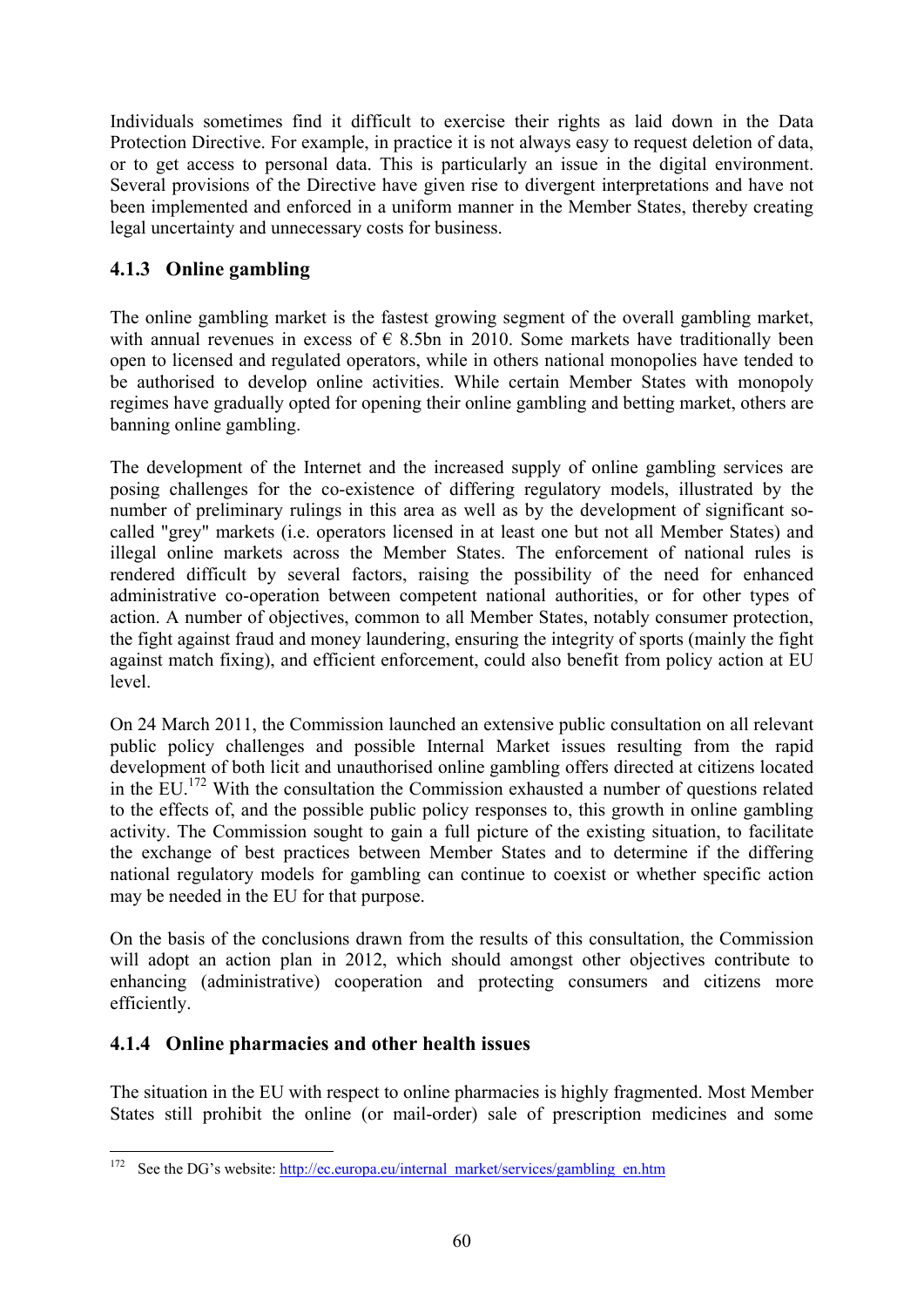Member States prohibit the online sale of "over-the-counter" (OTC) medicines or medical devices. The latter is noteworthy given that the European Court of Justice ruled already in 2003 in the so-called *DocMorris* judgment that the absolute prohibition for the online sale of OTC medicines is not compatible with the Treaty's provisions concerning the free movement of goods.<sup>173</sup> In those Member States permitting online sales of medicines, specific regulations on safety standards differ considerably and sometimes do not even exist. All this has led to diversity in practice with well established legal e-pharmacy markets in countries like Germany, the Netherlands and the UK, but an almost total absence of legal internet sales in some eastern European Member States.

The result of this highly fragmented market is that cross-border transactions between legal online pharmacies and patients residing in other Member States are rare. The lack of uniform safety standards creates uncertainties for consumers/patients, who encounter difficulties if they wish to verify the legality of an e-pharmacy. This does not always stop them from buying medicines online, with the result that they, often unconsciously, buy from illegal sites, with all the attendant health risks.

The public consultation on e-commerce triggered a limited number of responses to online pharmacies, stressing its advantages and disadvantages. There is an increasing demand for buying medicines online for a number of reasons. The greatest benefit for consumers is the convenience of buying online and the subsequent savings of time, travelling costs and effort. The Internet should not replace necessary face-to-face consultations with appropriate medical practitioners but internet services can provide quick and easy access to medicines in particular for chronically ill people, less mobile citizens, the elderly, working people or inhabitants of rural areas. Second, medicines sold online can also be cheaper. In the case of non-reimbursed OTC medicines it is obvious that patients benefit from such lower prices directly. Finally, the Internet guarantees anonymity to users, allowing people to access advice or medicines that they may otherwise be reluctant to approach their pharmacists for in front of other customers in a physical pharmacy environment.

In the absence of developed legal markets, the Internet has, however, become dominated by illegal offers to which consumers (including the most vulnerable seeking "cheaper" solutions) are drawn despite their unsafe or falsified character. Other disadvantages mentioned were the lack of physical contacts, possibly illegal advertising, language difficulties, and the delivery time.

In 2007, the Council of Europe adopted a resolution recommending a number of safety standards which governments should respect so that mail-order trade in medicines can take place safely.174 The resolution considers an identifiable legal framework as the best protection for consumers. It covers (a) the virtual dimension with transparency obligations concerning names of responsible persons, addresses, licensing authorities etc, and (b) the physical side providing obligations such as delivering medicines safely and effectively to the person who has ordered them or printing pharmaceutical advice in the language of the country of destination, etc.

<sup>173</sup> 173 Case C-322/01, *Deutscher Apothekerverband* [2003] ECR I-14887. Recently confirmed in the decision in the *Ker-Optika* judgment, Case C-108/09.

<sup>174</sup> Council of Europe Parliamentary Assembly Recommendation 1794 (2007), *The quality of medicines in Europe*; available at: http://assembly.coe.int/main.asp?Link=/documents/adoptedtext/ta07/erec1794.htm#1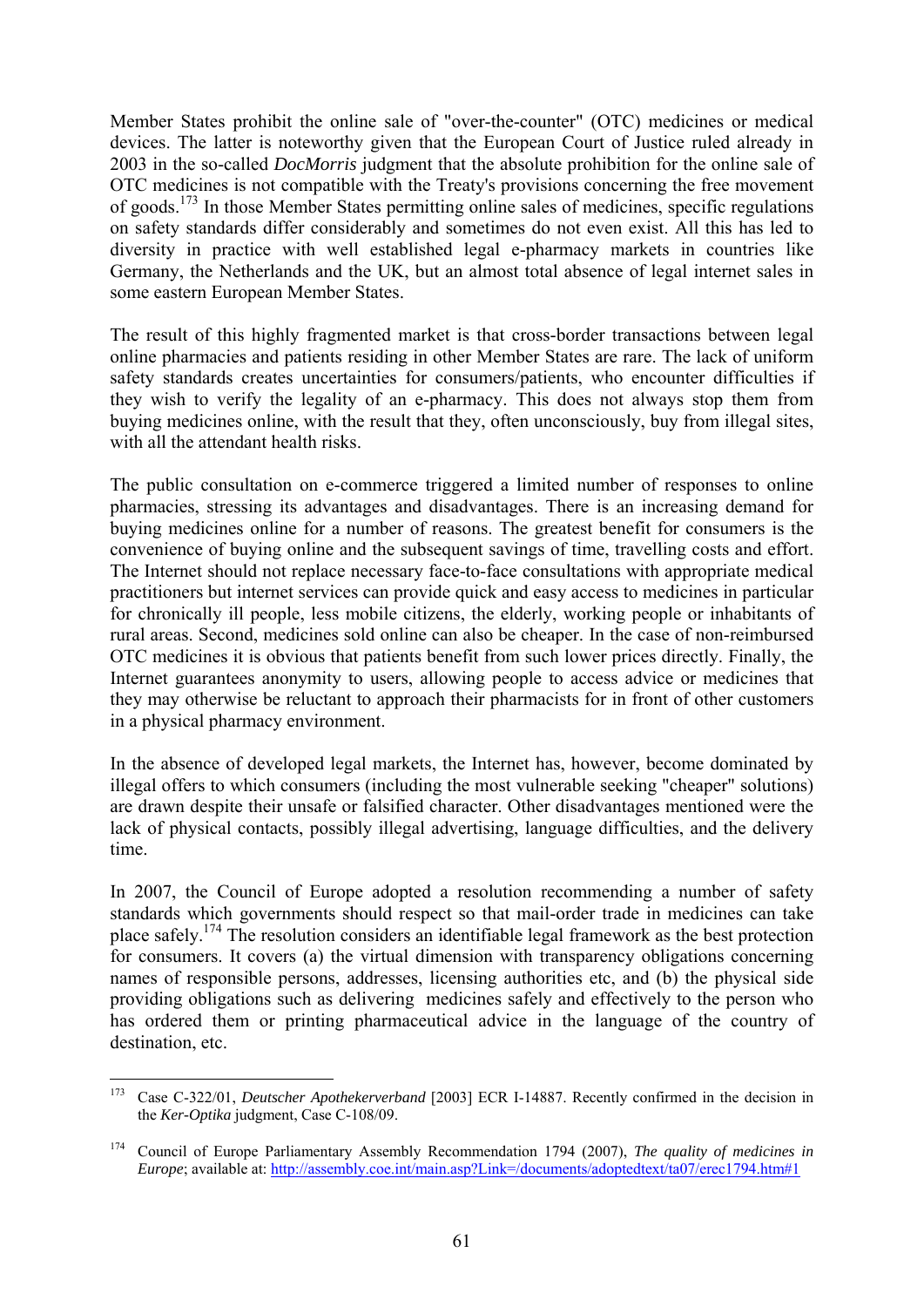In line with the *DocMorris* judgment of 2003, the recently adopted Falsified Medicines Directive<sup>175</sup> lays down a number of conditions under which the Member States are obliged to allow the sale of OTC medicines online. Without prejudice to the provisions of the E-Commerce Directive, the Directive provides, for example, for additional information requirements and the creation of an obligatory "trust mark" ("common logo") for websites legally offering medicinal products on the Internet. A "reciprocal link" between the common logo and a national register of legally-operating online sellers<sup>176</sup> will allow verification of authenticity. The Commission shall adopt an implementing act establishing, amongst other things, the design of the common logo. The new Directive also addresses information campaigns in order to raise consumer awareness of the functioning of the common logo.

However, the Falsified Medicines Directive does not harmonise the rules for the sale of the medicinal products at a distance to the public. Member States may therefore adopt further requirements under which medicines are sold over the Internet, within the limits of the EU Treaty.

Following the the adoption of the Falsified Medicines Directive, the Commission is prioritising the implementation act on a "common logo" for legally operating sellers. In addition, it will continue to analyse the risks related to the online sales of medicines in the context of the transposition and the application of the Falsified Medicines Directive in the Member States.

Other EU initiatives also contribute to the realization of a safe and legally secure Internal Market for online health services. For instance, the recently adopted Directive on the application of patients' rights in cross-border healthcare<sup>177</sup> establishes a Community framework for cross-border healthcare. Article 13 of the Directive provides for the mutual recognition of prescriptions issued in another Member State. Article 14 foresees the creation of an eHealth network which should address topics where structured cooperation between Member States is needed.

Furthermore, the Commission Communication on the benefits of telemedicine for patients, healthcare systems and society, $178$  aims at enabling the wider deployment of telemedicine services through building confidence, bringing legal clarity, solving technical issues and facilitating market development. This Communication will be complemented by a Staff

<sup>175</sup> 175 Directive 2011/62/EU of the European Parliament and of the Council of 8 June 2011 *amending Directive 2001/83/EC on the Community code relating to medicinal products for human use, as regards the prevention of the entry into the legal supply chain of falsified medicinal products*, OJ L 174, 1.7.2011, p. 74, availab[le at:](http://ec.europa.eu/health/files/eudralex/vol-1/dir_2011_62/dir_2011_62_en.pdf) http://ec.europa.eu/health/files/eudralex/vol-1/dir\_2011\_62/dir\_2011\_62\_en.pdf

<sup>&</sup>lt;sup>176</sup> Directive 2011/62/EU refers to a "natural or legal person authorised or entitled to supply medicinal products to the public also at a distance in accordance with the legislation of the Member State".

<sup>177</sup> Directive 2011/24/EU of the European Parliament and of the Council of 9 March 2011 *on the application of patient's rights in cross-border healthcare*, OJ L 88/45, 04.04.2011; available at: [http://eur](http://eur-lex.europa.eu/LexUriServ/LexUriServ.do?uri=OJ:L:2011:088:0045:0065:EN:PDF)[lex.europa.eu/LexUriServ/LexUriServ.do?uri=OJ:L:2011:088:0045:0065:EN:PDF](http://eur-lex.europa.eu/LexUriServ/LexUriServ.do?uri=OJ:L:2011:088:0045:0065:EN:PDF) 

<sup>&</sup>lt;sup>178</sup> Commission from the Commission to the European Parliament, the Council, the European Economic and Social Committee and the Committee of the Regions *on telemedicine for the benefit of patients, healthcare systems* and *society*. COM (2008)689 final. 4.11.2008 available at: http://eur*systems and society*, COM (2008)689 final, 4.11.2008, available at: [http://eur](http://eur-lex.europa.eu/LexUriServ/LexUriServ.do?uri=COM:2008:0689:FIN:EN:PDF)[lex.europa.eu/LexUriServ/LexUriServ.do?uri=COM:2008:0689:FIN:EN:PDF](http://eur-lex.europa.eu/LexUriServ/LexUriServ.do?uri=COM:2008:0689:FIN:EN:PDF)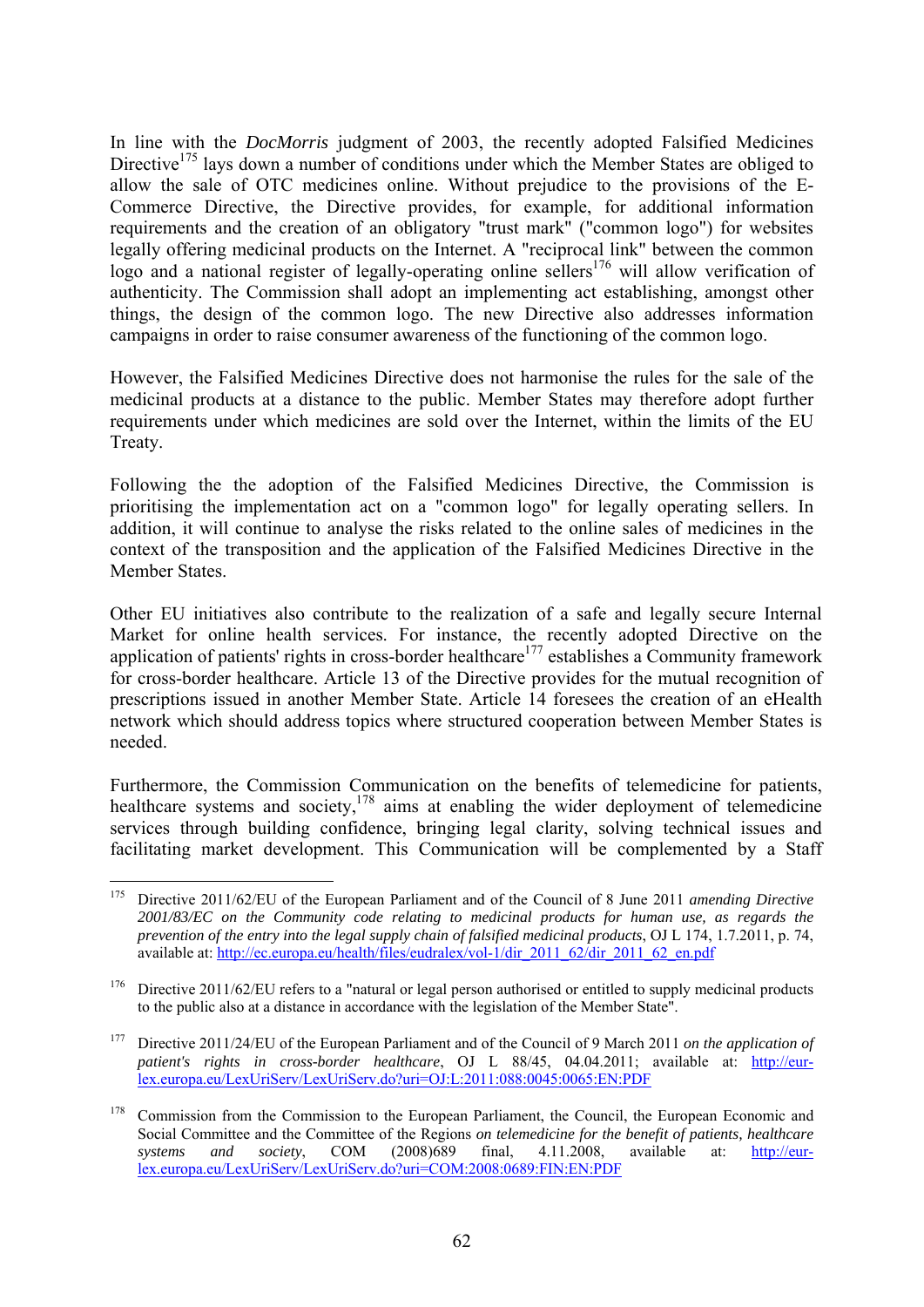Working Paper on the applicability of the existing EU legal framework to telemedicine services in the first half of 2012. Finally, the Commission will adopt by the end of 2012 its second eHealth Action Plan (eHAP), which will consolidate the actions which have been addressed to date, take them a step further where possible and provide a longer-term vision for eHealth in Europe.

### **4.2 Information**

Once trust is achieved, sellers and buyers willing to go online still need to be able to advertise their offers, and to be able to obtain information on the offer that is available. Where necessary in this context, price comparison websites, restrictions on advertising, and unfair commercial practices should be tackled.

### **4.2.1 Price comparison websites**

As outlined in the Staff Working Document "Bringing e-commerce benefits to consumers" accompanying the Communication on e-commerce, consumers are missing out from the full benefits of e-commerce, that is lower prices and a wider choice, since many offers are not available across borders. In 2010, just 9% of consumers bought a good or a service from an online business based in another EU country.

Even in cases where it is possible to buy across borders, information on these offers is not readily available. In 2010, eight in ten online shoppers used a price comparison website to research their purchases, yet as was shown in a recent Mystery Shopping study of price comparison websites, only a low proportion of price comparison websites (17%) give customers the option of offers available from other Member States. In addition, just 14% of tested price comparison websites are available in more than one language<sup>179</sup>. As a result, consumers often do not find out about cross-border offers.

The performance of the tested price comparison websites was sub-standard in many aspects when it came to the provision of information. Only one in two price comparison websites provided the full details of their business address. The situation with online retailers was somewhat better, with 67% of tested retailers providing a full business address.

In 60% of tested price comparison websites, it was not clear whether retailers had to pay to have their products listed and most price comparison websites did not display the correct final price. Information provision on added costs was rather poor. Just 19% of price comparison websites showed prices including VAT and other taxes, and delivery charges. Another worrying finding was that in more than half of trials, the cheapest price was not the first price displayed.

It is also disappointing that many online sellers apparently do not even know where to turn to find out more information about selling cross-border: only 29% of retailers knew where to look for information or advice about consumer legislation in force in other EU countries. Moreover, 73% of distance sellers were unaware of the exact length of the "cooling-off"

<sup>179</sup> 179 Data from the mystery shopping exercise taken from Civic Consulting. *Consumer market study on the functioning of e-commerce*, 2011, available at: [http://ec.europa.eu/consumers/consumer\\_research/market\\_studies/e\\_commerce\\_study\\_en.htm](http://ec.europa.eu/consumers/consumer_research/market_studies/e_commerce_study_en.htm)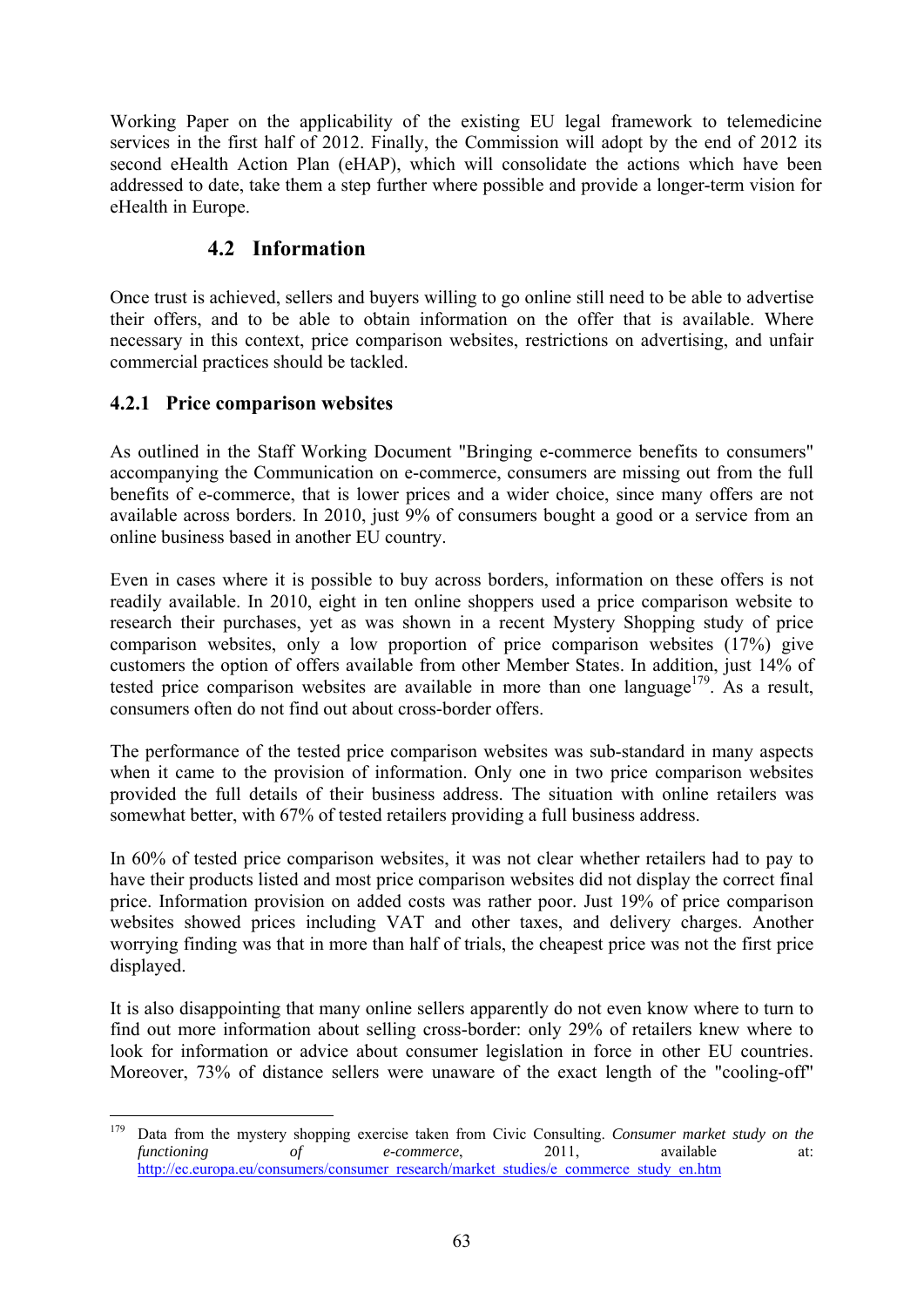period for distance sales in their own country<sup>180</sup>. A Mystery Shopping exercise tested whether retailers provide information on the rights of consumers in case they receive a faulty product. Disturbingly, only 37% of cases provided information on the right of consumers to have a faulty good repaired or replaced or to obtain a refund within two years after purchasing the goods. A positive finding was that four out of five (82%) tested retailers provided information concerning the consumer right to return a good without giving a reason within a minimum of seven days after the purchase.<sup>181</sup>

Commission services will work closely with product testing and other organisations providing information on product quality comparisons/price/best value for money in order to make results available and comparable across the EU.

### **4.2.2 Restrictions on advertising**

One of the main drivers of online services across Europe is advertising. Virtually all online businesses reach clients through advertising or other forms of commercial communications. Many small and emerging companies depend on online advertising to facilitate their market entry and build competitive and successful businesses. Effective online advertising helps to maintain low barriers to market entry, particularly in a cross-border context.

Different tools for approaching online customers exist. The classical way is for the traders or service providers to create their own website in the hope that clients will find their business and make a direct order online through their website. Second, online businesses such as newspapers, video sharing sites, and commercial blogs offer content and services to consumers for free, earning revenue by selling advertising space on their sites to businesses that intend to reach those customers. Third, online enterprises such as travel planning sites sell both advertising space and their (own) services directly to consumers.

In all those business models, the use of search engines has become widespread. Customers rely increasingly on search engines to find their preferred product or service. Search engines charge advertisers on a pay-per-click basis. The trend is towards direct-response type advertising instead of display advertising.

Publishers have focussed on the importance of advertising revenues which account for 50% of newspaper revenues in the printed environment and almost 100% in the digital area.

Restrictions on advertising may therefore have a negative effect on the development of online services. Certain restrictions on advertising, such as on tobacco products, alcohol, gambling or financial services, are based on the principle of the protection of a general interest. These restrictions are often based on EU legislation and apply both in offline and online

<sup>180</sup> 180 European Commission, Flash Eurobarometer 300: *Retailers' attitudes toward cross-border trade and consumer protection*. March 2011, available at: [http://ec.europa.eu/public\\_opinion/flash/fl\\_300\\_en.pdf.](http://ec.europa.eu/public_opinion/flash/fl_300_en.pdf) The "cooling-off" period is the period after the purchase during which a consumer has the legal right to return a product purchased on the internet, by phone or post without paying a penalty. This "cooling-off" period ranges from 7 to 15 calendar days depending on the country where the product is sold. The recently adopted *Consumer Rights Directive* fully harmonizes the "cooling-off" period to 14 days (see Chapter 4.4.1).

<sup>181</sup> ECC-Net, *Online Cross-border Mystery Shopping – State of the e-Union*, October 2011 [http://ec.europa.eu/consumers/ecc/docs/mystery\\_shopping\\_report\\_en.pdf](http://ec.europa.eu/consumers/ecc/docs/mystery_shopping_report_en.pdf)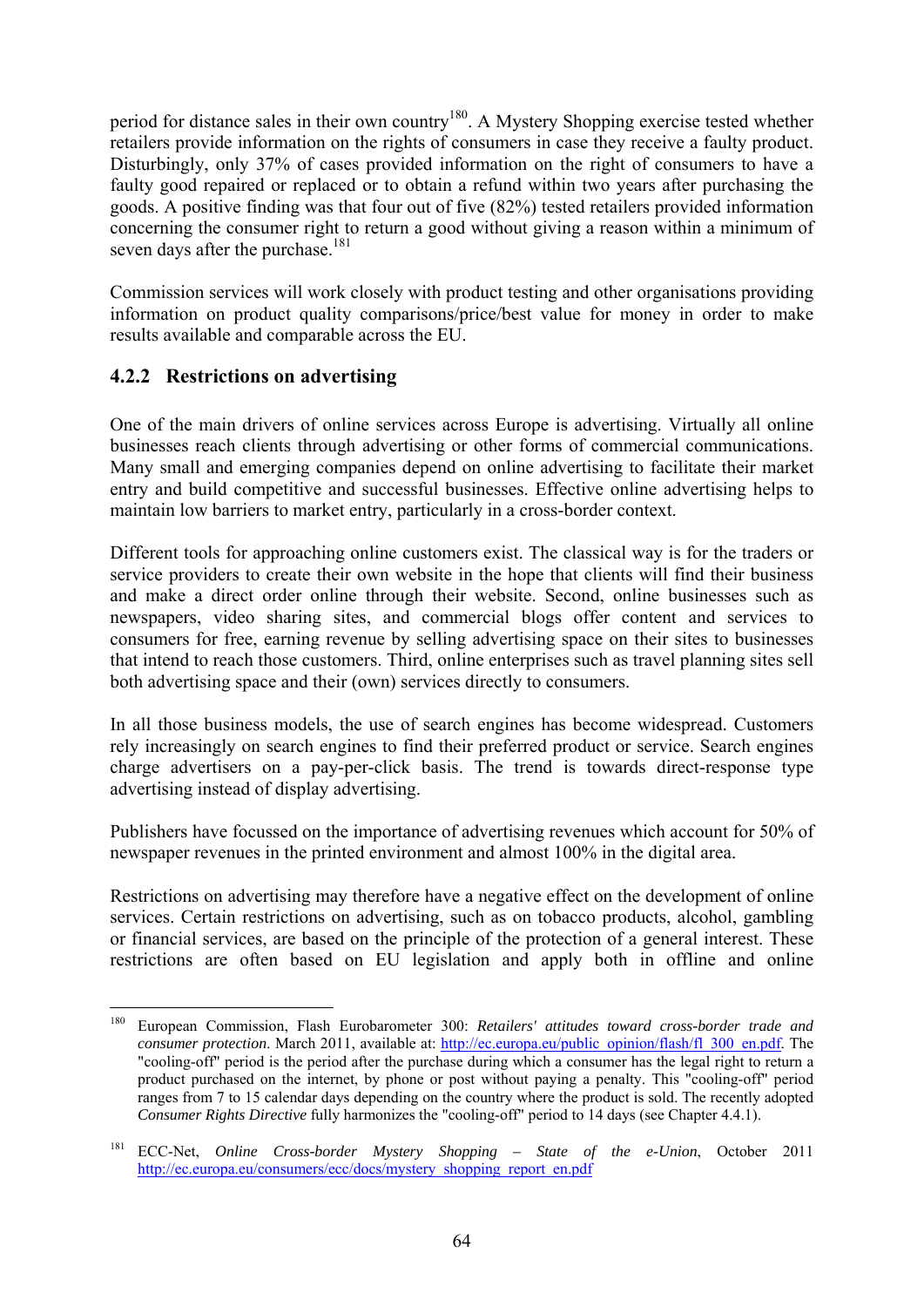situations.<sup>182</sup> But the public consultation and Commission research make clear that other advertising restrictions are more specific and may be more difficult to justify under the fundamental freedoms of the TFEU. Some Member States still ban the sale of certain products online<sup>183</sup> or apply different conditions for online and offline marketing. National rules restricting the periods of sales for "brick and mortar" shops may also be applied to online traders established in other Member States. Regulated professions still face restrictions when developing online commercial communications. In this context, Article 24 (1) of the Services Directive requires Member States to remove total bans in so far as such bans concern a particular form of advertising such as advertising over the Internet.<sup>184</sup> It has also been reported that contractual prohibitions (e.g. on data portability) complicate multi-platform advertising campaigns. Finally, the application of data and privacy protection rules on cookies and behavioural targeting has sometimes been perceived as excessive by internet companies.

The Commission services will continue to monitor and analyse the national regulatory and contractual developments in the Member States and the EU with a view to assessing their compatibility with the Internal Market freedoms and other EU acquis.

### **4.2.3 Unfair commercial practices**

The Unfair Commercial Practices (UCD) Directive<sup>185</sup> lays down harmonised rules for the fight against unfair commercial practices and contributes to a high level of consumer protection. It ensures that consumers are not misled or exposed to aggressive marketing and that any claim made by traders in the EU is clear, accurate and substantiated, enabling consumers to make informed and meaningful choices. The Directive also aims to ensure, promote and protect fair competition in the area of commercial practices.

Based on full harmonisation, it has four key elements:

- *A general clause*: a far-reaching general clause defining practices which are unfair and therefore prohibited.
- *Misleading practices (actions and omissions) and aggressive practices*: the two main categories of unfair commercial practices − are defined in detail.

<sup>&</sup>lt;u>.</u> 182 For example, Directive 2010/13/EU of the European Parliament and of the Council of 10 March 2010 *on the coordination of certain provisions laid down by law, regulation or administrative action in Member States concerning the provision of audiovisual media services* ('*Audiovisual Media Services Directive'*), OJ 15.4.2010, L 95/1, imposes advertising bans and restrictions for tobacco products, medicines on prescription, and alcohol advertising. The restrictions and bans are applicable to linear and on-demand services. All audiovisual commercial communications (TV and on-demand) must be readily recognizable; not use subliminal techniques; not use surreptitious techniques; respect human dignity; not include/promote discrimination (e.g. based on sex, nationality, religion); not encourage behavior harmful to health (see codes of conduct on fatty food), safety or the environment; and not promote tobacco or prescription medication. The Directive covers television, on-demand services and emerging advertising techniques. The question has been raised to what extent the commercial communications rules of the *Audiovisual Media Services Directive* also apply to new services such as the online social networks.

<sup>183</sup> See recently for example the *Ker-Optika* judgment, Case C-108/09.

<sup>184</sup> See Case C-119/09, *Société fiduciare nationale d'expertise comptable* v *Ministre du Budget, des Comptes publics et de la Fonction publique,* judgments of 05.04.2011; available at: [http://eur](http://eur-lex.europa.eu/LexUriServ/LexUriServ.do?uri=CELEX:62009J0119:EN:HTML)[lex.europa.eu/LexUriServ/LexUriServ.do?uri=CELEX:62009J0119:EN:HTML](http://eur-lex.europa.eu/LexUriServ/LexUriServ.do?uri=CELEX:62009J0119:EN:HTML)

<sup>185</sup> *Unfair Commercial Practices Directive*, OJ L 149/22, 11.06.2005.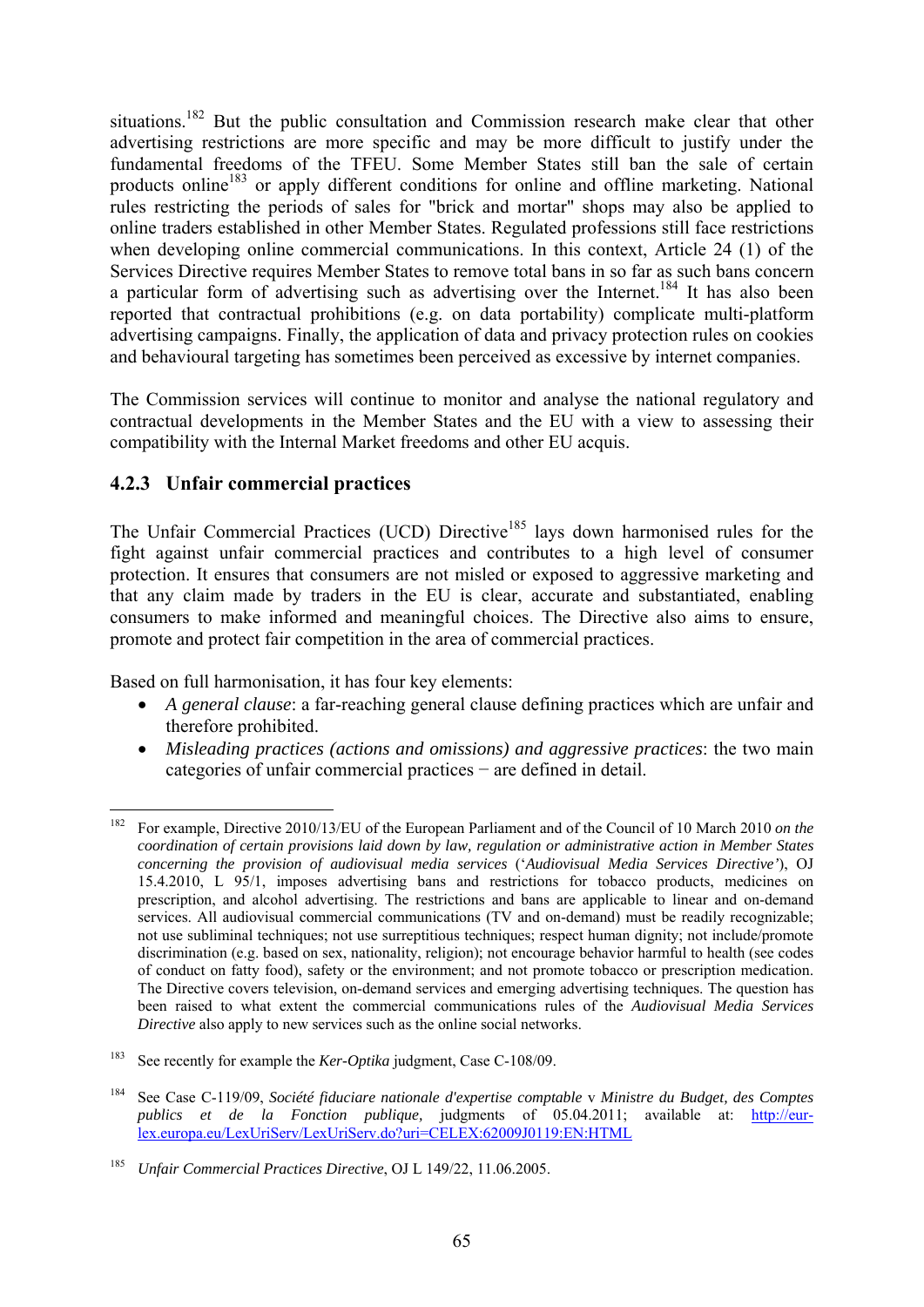- *Safeguards for vulnerable consumers*: the Directive contains provisions that aim at preventing exploitation of vulnerable consumers.
- *Black list*: an extensive black list of practices which are banned in all circumstances.

The UCP Directive applies to commercial practices both in offline and online situations. The Directive is thus a crucial instrument for guaranteeing that any commercial information available on websites is fair and that it does not confuse consumers. In order to ensure that both consumers and traders are subject to the same rules across the EU, it is necessary for national authorities and courts to contribute to the uniform implementation and consistent enforcement of the Directive. In recent years the Commission has undertaken certain initiatives to promote the knowledge of the UCP and to achieve a uniform transposition in the Member States:

- the web page [www.isitfair.eu](http://www.isitfair.eu/) contains practical information for consumers on how to check if they have fallen victim to an unfair commercial practice, and how to get help;
- in 2009 the Commission published online the Digital Guide for Consumers which clarifies the application of the Directive on online practices;
- joint surveillance actions ("sweeps") have been carried out on the basis of UCP provisions (websites selling airlines tickets, online mobile phone services, websites selling consumer electronic goods);
- on 3 December 2009 the Commission published detailed guidelines aiming to provide guidance on those key concepts and provisions of the Directive which are perceived to be problematic. It includes practical examples showing how the Directive works. The guidelines must evolve in response to the input received from national enforcers, the emergence of new practices or additional questions and the development of European and national case law;
- to support the Member States in achieving a uniform application and common understanding of the Directive, the Commission has developed a legal database which will make it possible to compare decisions and national case law of the Member States. The database is a comprehensive and user-friendly tool which gathers and gives public access to national laws transposing the Directive, jurisprudence, administrative decisions, references to related legal literature and other relevant materials.

In spring 2012 the Commission will publish a report on the application of the Unfair Commercial Practices Directive. The report will identify areas for possible future revision of the Directive and provide an overview of its application in the fields of financial services and immovable property. Among the many issues which may be examined in the report are the rules on sales promotions, misleading environmental claims, price information and price comparisons.

Simultaneously, in the context of the fight against unfair commercial practices the Commission will also evaluate the application of the Directive on Misleading and Comparative Advertising which covers B2B relationships.186 More details will be made

<sup>186</sup> 186 Directive 2006/114/EC of the European Parliament and of the Council of 12 December 2006 *concerning misleading and comparative advertising*, OL 375/21, 27.12.2006, available at: [http://eur](http://eur-lex.europa.eu/smartapi/cgi/sga_doc?smartapi!celexplus!prod!CELEXnumdoc&lg=EN&numdoc=32006L0114)[lex.europa.eu/smartapi/cgi/sga\\_doc?smartapi!celexplus!prod!CELEXnumdoc&lg=EN&numdoc=32006L01](http://eur-lex.europa.eu/smartapi/cgi/sga_doc?smartapi!celexplus!prod!CELEXnumdoc&lg=EN&numdoc=32006L0114) [14](http://eur-lex.europa.eu/smartapi/cgi/sga_doc?smartapi!celexplus!prod!CELEXnumdoc&lg=EN&numdoc=32006L0114)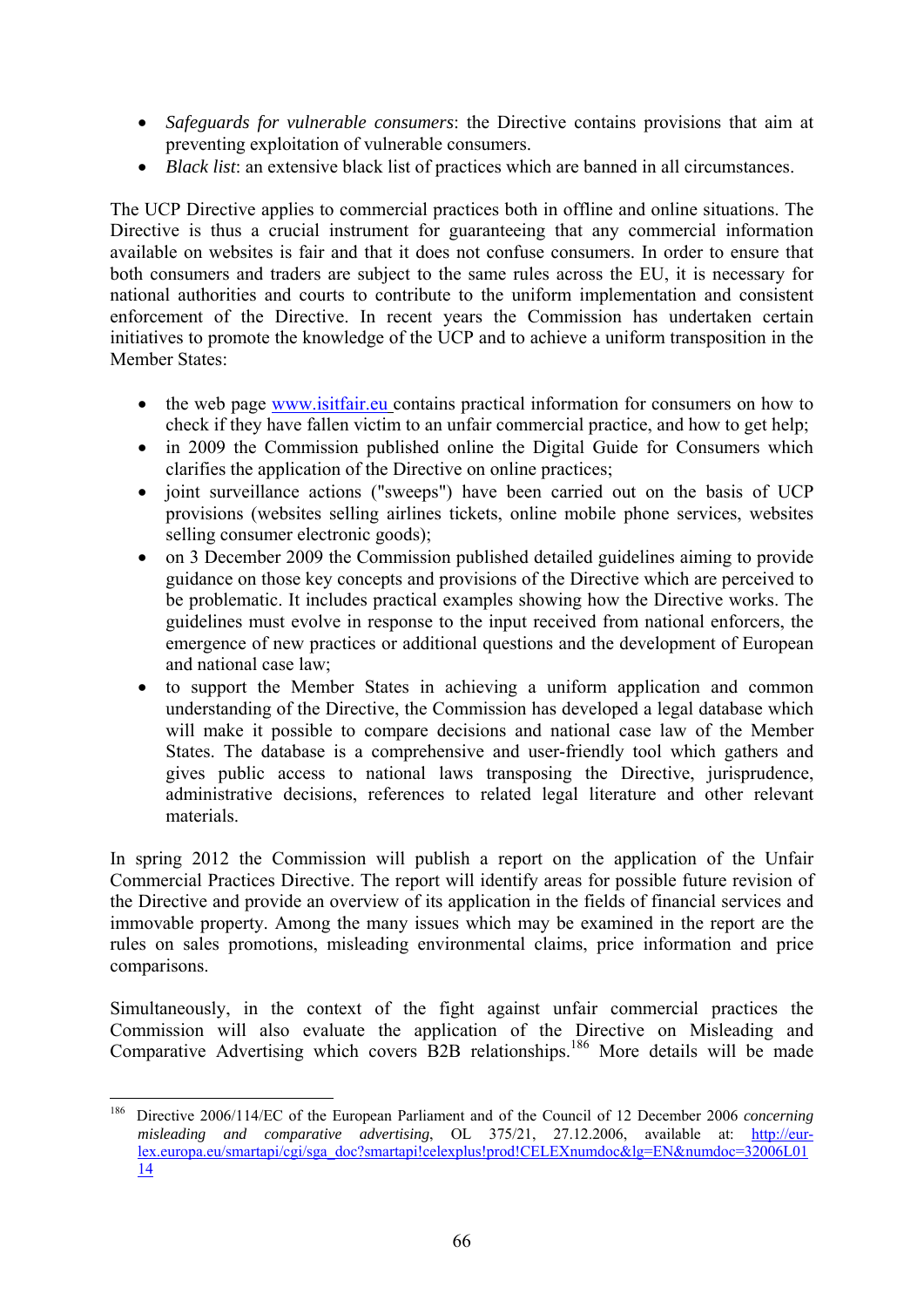available in the Consumer Action Plan 2014-2020 which the Commission will make public in 2012.

# **4.2.4 Code of EU Online Rights**

The Digital Agenda announced the issuing by the Commission of a Code of EU Online Rights which should summarize existing digital user rights in the EU in a clear and accessible way way to inspire trust and confidence among users of e-communications and online services.

The Code will build on the prototype of the eYou Guide, the online information tool for internet users and consumers explaining the digital rights and obligations provided for by EU law in the form of frequently asked questions and answers.<sup>187</sup> The Code is expected to be completed in 2012.

### **4.2.5 Business awareness**

There is also a serious lack of knowledge among traders concerning e-commerce and consumer rights, in particular in cross-border situations. For example, only 29% of retailers know where to look for information or advice about consumer legislation in force in other EU countries, and 72% of distant sellers do not even know the exact length of the "cooling-off" period for distance sales in their own country.188 As a result, many businesses find it too daunting to begin selling online or to take the next step and start selling cross-border.

The Commission will contribute to a more proactive policy by using its existing networks such as the European Enterprise Network and/or the European Consumer Centres Network, to provide information to (potential) online traders about their obligations when selling crossborder and also to create more awareness about the opportunities offered by selling in other EU countries and taking advantage of the potential of the Internal Market.

# **4.3 Access**

Both consumers and businesses face legal and practical obstacles when they seek to operate online. These barriers include discrimination on the basis of country of residence; difficulties in obtaining capital; problems registering domain names or getting internet access; territorial restrictions on intellectual property rights; and grey markets.

# **4.3.1 Discrimination: Article 20 (2) of the Services Directive**

There is a growing tendency for businesses to use the Internet to foster the sales of their goods and services by exploiting the global availability of their websites. However, most online traders still serve a very limited number of Member States. Online buyers are regularly confronted with refusals of online web shops to deliver if they are not residing in the same Member State, undermining the consumers' confidence in the digital Internal Market. The most frequent cases concern web shops that either refuse to sell items or services to residents

<sup>187</sup> http://ec.europa.eu/information\_society/eyouguide/navigation/index\_en.htm

<sup>188</sup> European Commission, Flash Eurobarometer 300: *Retailers' attitudes toward cross-border trade and consumer protection*. March 2011, available at: http://ec.europa.eu/public\_opinion/flash/fl\_300\_en.pdf.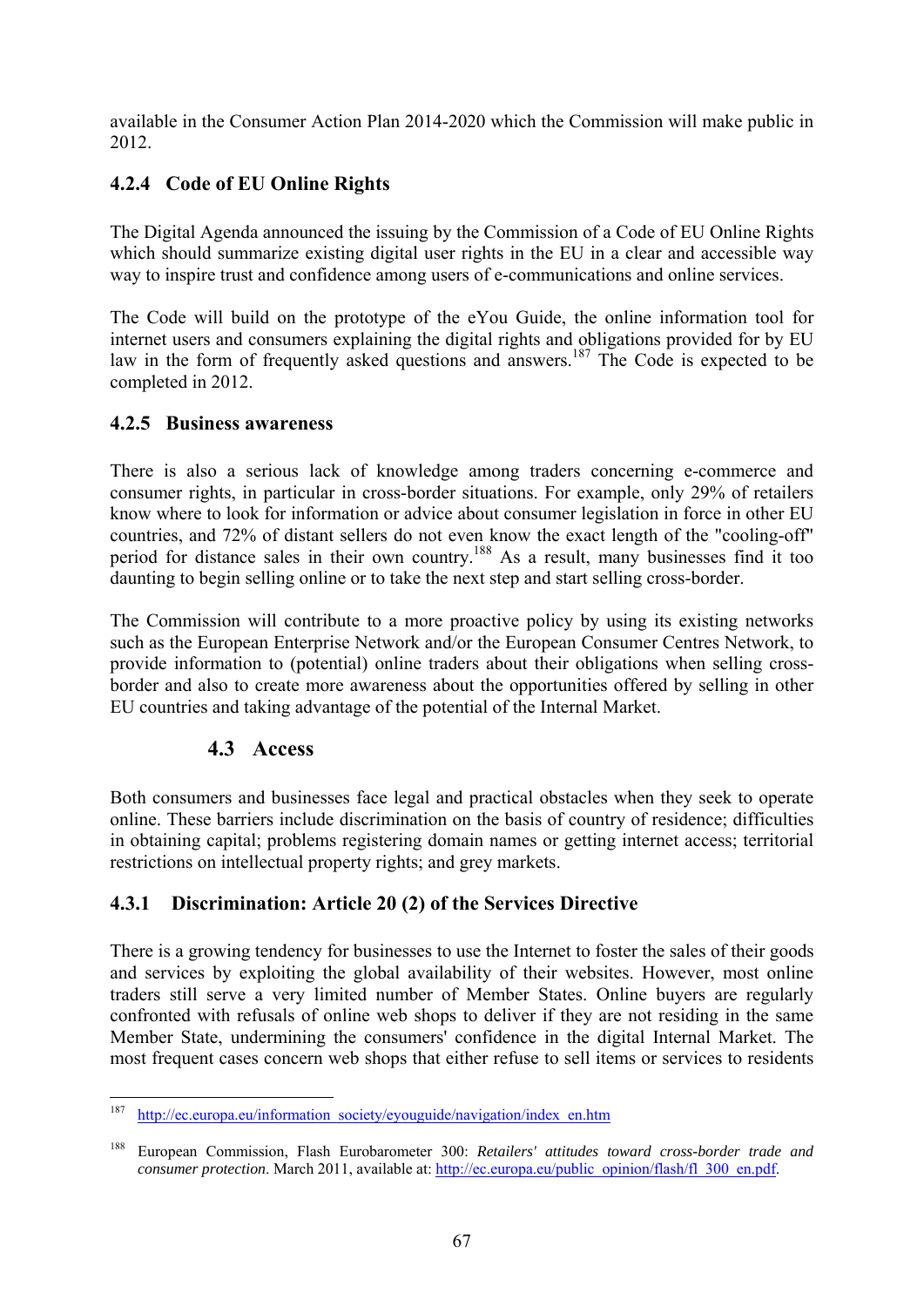of certain Member States, or sell identical items or services at a (much) higher price due to the consumer's country of residence. It is not unusual that websites automatically route the consumer to another website which corresponds to their country of residence, enabling the web shop to maintain different price policies based on national borders. Consumer transactions may also fail at the stage of revealing credit card details due to the address of the owner. Complaints received by the Commission and the European Consumer Centres indicate that such practices exist for a wide range of services such as the sale of electronic goods, textiles, bikes, DIY goods, music downloads, rental cars, mobile phone contracts etc.

Article 20 (2) of the Services Directive<sup>189</sup> prohibits discrimination on grounds of nationality or residence in B2C and B2B relationships. It obliges Member States to ensure that general conditions of access to a service which is available to the public at large by a service provider do not contain discriminatory provisions based on nationality or the place of residence of recipients. This does not exclude that service providers offer different tariffs, prices and other conditions where those differences are directly justified by objective criteria.

In accordance with Article 20(2) of the Services Directive, Member States have an obligation to ensure that the above-mentioned non-discrimination principle is implemented in their national legal orders. Further to this implementation, it is for the competent national authorities to ensure that general conditions of access to a service made available to the public by online traders falling under the scope of the Services Directive comply with the national provisions implementing Article 20(2) of the Services Directive.

The application of these national provisions will require a case-by-case assessment of the possible "objective reasons" for the different treatment. Recital 95 of the Services Directive gives examples of such objective circumstances. Additional costs may be justified because of the distance involved or the technical characteristics of the provision of a service; different market conditions such as a higher or lower demand influenced by seasonal factors; pricing by different competitors, or extra risks linked to having to comply with rules different to those of the Member State of establishment. For example, delivery costs of physically heavy items such as television sets or differences in VAT could objectively justify higher prices. The provision of a service may also be refused because of the lack of a required intellectual property right in a particular territory. In addition, online service providers have invoked as objective justifications for different treatment the perceived insecurity of transactions and the higher risk of fraud and non-payments in cross-border transactions, and the difficulty of resolving cross-border disputes which is aggravated by the persistent complexity of crossborder legal arrangements.

Member States had to implement the Services Directive into their national legal orders by 28 December 2009. According to the information held by the Commission, a majority of Member States have implemented Article 20 (2) of the Services Directive through a provision in the horizontal law transposing the Services Directive.

The Commission has received numerous complaints and queries from citizens who have encountered problems when trying to buy services in other Member States. However, to the Commission's knowledge there have been very few cases of administrative application of the

<sup>189</sup> 189 Directive 2006/123/EC of the European Parliament and of the Council of 12 December 2006 *on services in the internal market*, OJ L 376/36, 27.12.2006; available at: [http://eur](http://eur-lex.europa.eu/LexUriServ/LexUriServ.do?uri=OJ:L:2006:376:0036:0068:EN:PDF)[lex.europa.eu/LexUriServ/LexUriServ.do?uri=OJ:L:2006:376:0036:0068:EN:PDF](http://eur-lex.europa.eu/LexUriServ/LexUriServ.do?uri=OJ:L:2006:376:0036:0068:EN:PDF)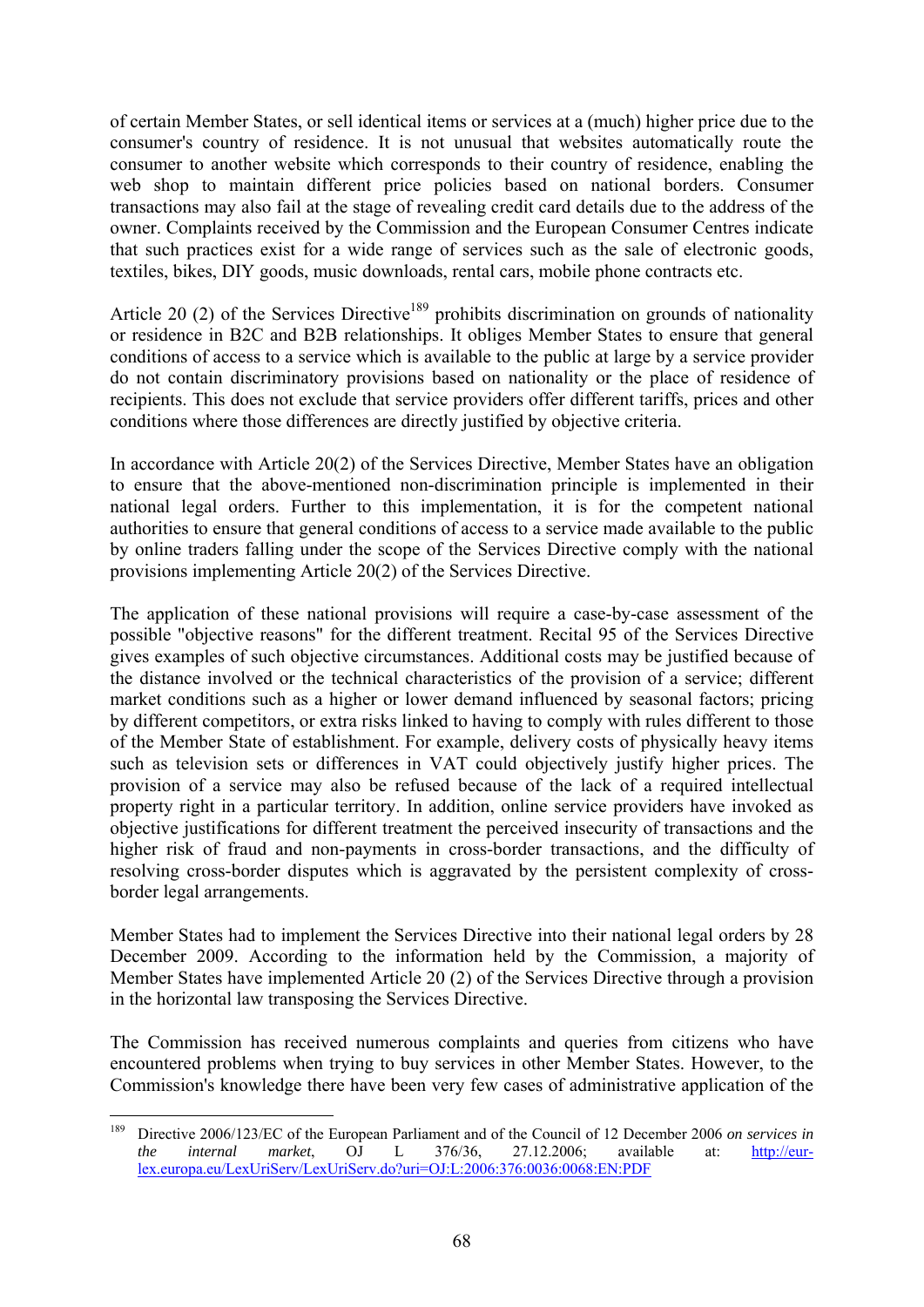national provisions implementing Article 20 (2) of the Services Directive and as yet no instances of judicial application in any Member State<sup>190</sup>.

The Commission is currently assessing the completeness and correctness of the implementation of Article 20 (2) of the Services Directive. Based on the outcome of this research, it will establish guidelines to assist national authorities on the proper application of the national provisions implementing Article 20 (2) Services Directive (adoption in 2012).

### **4.3.2 Access to capital for SMEs**

Small and Medium Sized Enterprises (SMEs) play an important role in fostering growth and innovation and this holds in particular for the online services market. Despite their importance, they encounter difficulties in raising finance for several reasons.

First of all, risk aversion tends to make investors and banks shy away from financing firms in their start-up and early expansion stages. Second, many SMEs lack awareness of the advantages and disadvantages of different forms of finance and knowledge of how best to present their investment projects. Third, SMEs tend to have a weak equity position, partially due to the late payment culture in Europe.

SMEs providing online services face an additional hurdle in accessing finance. As a rule, they have few tangible assets and therefore have difficulties in getting access to traditional bank finance. Innovative SMEs therefore often seek access to capital markets beyond bank financing, in particular through venture capital. Venture capital markets are, however, not sufficiently developed in Europe as they encounter significant difficulties in raising capital abroad and in operating across borders because of a multiplicity of national regulatory regimes and tax barriers.

On 7 December 2011, the Commission adopted an action plan on access to finance for SMEs.<sup>191</sup> The action plan includes measures to facilitate the cross-border provision of venture capital services in view of the existing multitude of national regulatory regimes and tax barriers.

# **4.3.3 Domain names**

1

For many online services, obtaining a national top level domain name (TLD) is a major asset for reasons of trust and reputation. Globally operating internet companies therefore usually choose to have their country specific sites with a TLD of the country in question. Businesses that register under a local domain name will very often also be ranked higher when their customers are using search tools. However, the Commission services have received complaints from companies frustrated in their attempts to obtain TLDs because certain Member States require natural and legal persons to be established within their territory, and/or have a "real and substantive" connection with the country. While this may be an important element in building trust and reputation it may also create a barrier to the cross-border

<sup>190</sup> Case nr. 10/04928, [http://www.forbrugerombudsmanden.dk/Sager-og-praksis/Lov-om-tjenesteydelser/Sager](http://www.forbrugerombudsmanden.dk/Sager-og-praksis/Lov-om-tjenesteydelser/Sager-efter-lov-om-tjenesteydelser/Lov-om-tjenesteydelser-i-det-indre-marked)[efter-lov-om-tjenesteydelser/Lov-om-tjenesteydelser-i-det-indre-marked](http://www.forbrugerombudsmanden.dk/Sager-og-praksis/Lov-om-tjenesteydelser/Sager-efter-lov-om-tjenesteydelser/Lov-om-tjenesteydelser-i-det-indre-marked)

[<sup>191</sup> See http://europa.eu/rapid/pressReleasesAction.do?reference=MEMO/11/879](http://europa.eu/rapid/pressReleasesAction.do?reference=MEMO/11/879)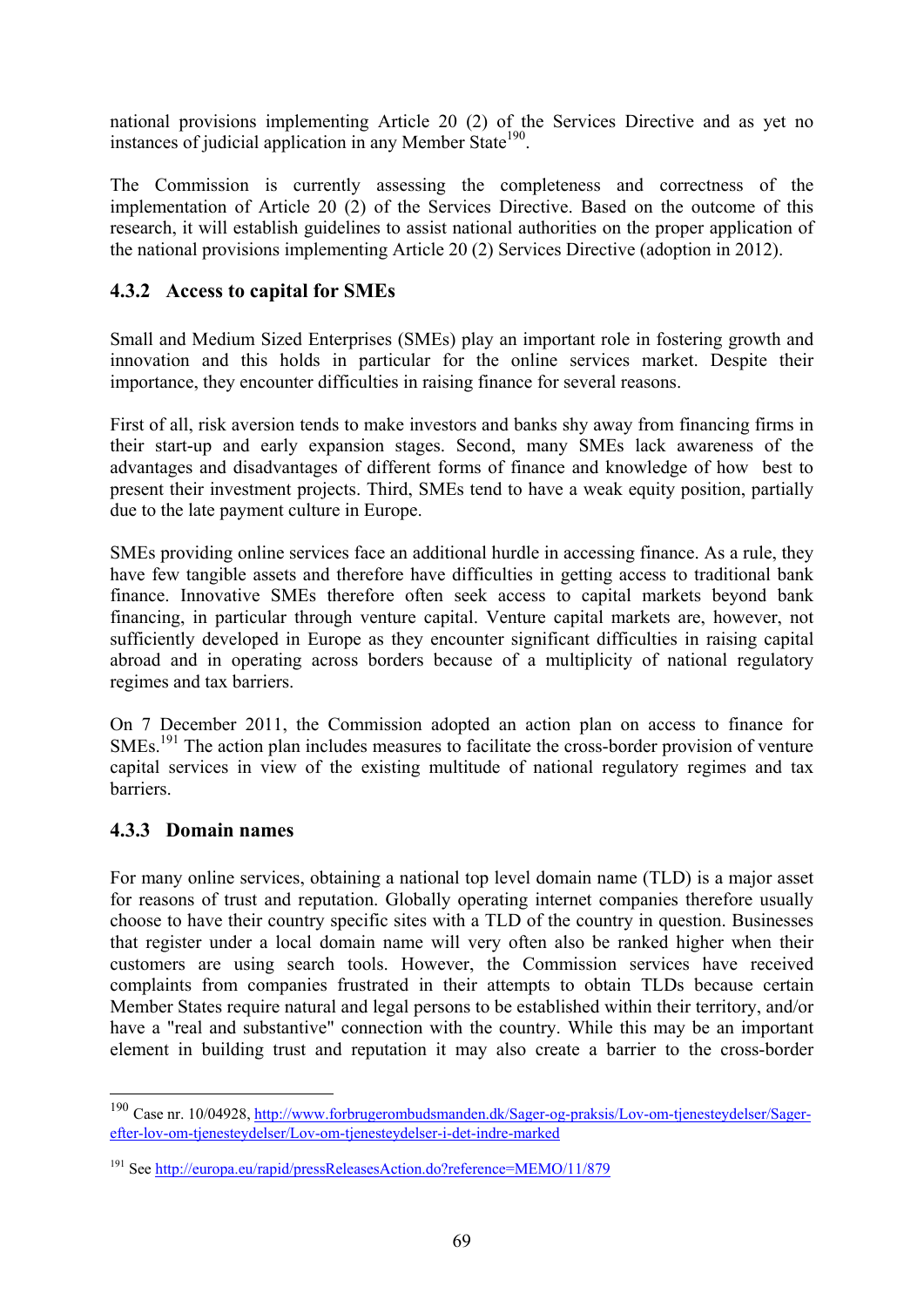provision of online services, especially in cases where SMEs are trying to penetrate crossborder markets and expand their activities beyond national borders.

National domain names as such are not regulated at EU level. However, requiring a local presence for the registration of a TLD could be a restriction to the freedom to provide services (Art. 56 TFEU) and might also be in breach of the E-Commerce Directive (Article 3 (2), freedom to provide information society services). The Commission services will monitor the establishment requirements for obtaining TLDs and their compatibility with the Internal Market freedoms and other applicable EU *acquis*.

### **4.3.4 Net neutrality**

Net neutrality is the principle according to which the Internet should be neutral, open and easily accessible. This principle is not always compatible with the practice of "traffic management" generally used by internet providers. A recent Commission consultation on net neutrality and the open Internet<sup> $192$ </sup>, shows a consensus of opinion on the necessity of having a certain degree of traffic management: on the one hand, techniques like packet differentiation and IP routing guarantee a minimum quality to end-users for services that require a differentiated network speed (such as videoconferencing), while, on the other hand, a certain degree of filtering is necessary to block harmful traffic such as cyber attacks and viruses.

Traffic management can, however, also be misused by internet providers to prevent access to information society services, in particular when they are competing with the services of the internet provider (such as telephony or television services). This can be done either by blocking certain services outright or by making it very unattractive to access them, usually by using a technique called "throttling" that degrades network quality.

The Commission Communication on the open Internet and net neutrality in Europe<sup>193</sup> reports several instances of blocking of legal services (in particular of Voice-over-Internet-Protocol services by mobile internet providers), but stresses that more exhaustive evidence is needed before policy conclusions can be drawn at the European level. The Communication furthermore recalls that the Commission reserves its right to assess under Articles 101 and 102 TFEU any behaviour related to traffic management that may restrict or distort competition. In the first half of 2012, the Commission will publish evidence from investigations by the Body of European Regulators for Electronic Communications (BEREC). On that basis it will decide whether, in addition to measures that should increase transparency and facilitate switching, specific guidance on net neutrality is necessary.<sup>194</sup> In the meantime, more stringent measures to ensure competition and access to certain online services are not excluded.

<sup>192</sup> See:

[http://ec.europa.eu/information\\_society/policy/ecomm/library/public\\_consult/net\\_neutrality/index\\_en.htm](http://ec.europa.eu/information_society/policy/ecomm/library/public_consult/net_neutrality/index_en.htm) 

<sup>&</sup>lt;sup>193</sup> Communication from the Commission to the European Parliament, the Council, the Economic and Social Committee and the Committee of Regions, *The open internet and net neutrality in Europe*, COM(2011)222 final, 19.4.2011; available at: [http://ec.europa.eu/information\\_society/policy/ecomm/doc/library/communications\\_reports/netneutrality/co](http://ec.europa.eu/information_society/policy/ecomm/doc/library/communications_reports/netneutrality/comm-19042011.pdf) [mm-19042011.pdf](http://ec.europa.eu/information_society/policy/ecomm/doc/library/communications_reports/netneutrality/comm-19042011.pdf)

<sup>&</sup>lt;sup>194</sup> In The Netherlands a draft law is discussed that should guarantee net neutrality, Kamerstuk, 32549/17, [available at: https://zoek.officielebekendmakingen.nl/dossier/32549/kst-32549-17](https://zoek.officielebekendmakingen.nl/dossier/32549/kst-32549-17)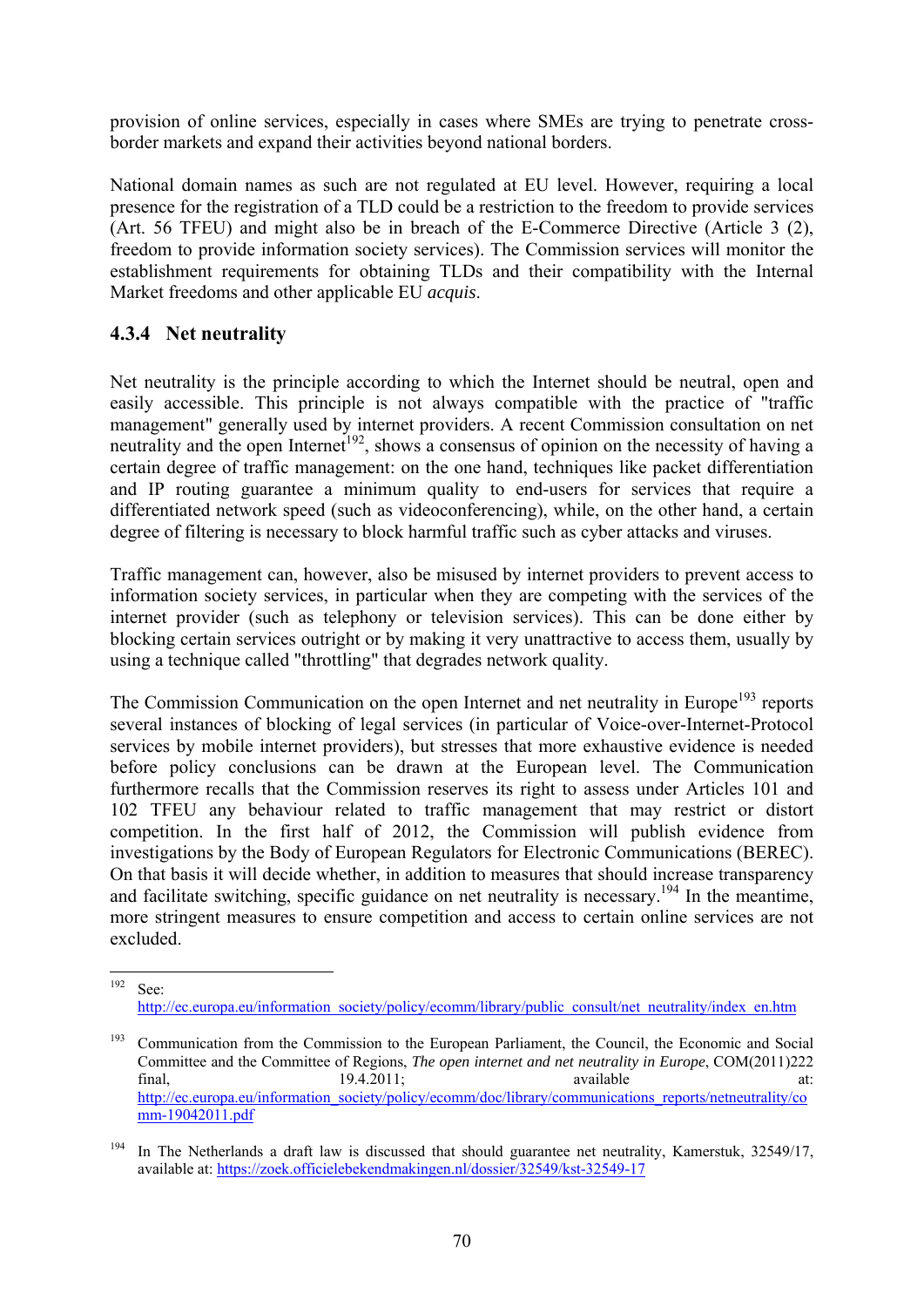The Commission will in 2012 publish the evidence that will come to light from BEREC's work on net neutrality. On that basis, the Commission will assess the need for more stringent measures to achieve competition and the choice consumers deserve.

### **4.3.5 Intellectual property rights**

The development of the Internet has meant the birth of a trade in goods and services that have a distinct characteristic – independence from any physical medium. Music, films and books can be downloaded or viewed remotely without the need to visit shops or have them delivered to one's home. Equally, cultural and sporting events can be viewed on the Internet without having to go to a theatre or sports venue.

Historically, music was the first digital content available on the Internet. Thanks to further technological development including the growth of broadband networks, videos were able to "travel" on the network. Today, with the availability of adequate computer support for reading text, books have become services which can be downloaded on to digital readers. Businesses have developed new business models to promote transactions in online digital goods.

Although this new form of trade creates huge expectations on the part of consumers, the online content-related (legal) services are normally not available in all Member States and tend to concentrate in a limited number of Member States. These services also tend to target specific territories and limit the possibility for consumers to use them across borders. It is undisputed that Europe remains to a very great extent a patchwork of national online markets and that there are a number of regulatory and non-regulatory reasons for this.

The principle of territoriality that applies to copyright as well as related licensing practices that often necessitate obtaining obtain separate licences for all the countries covered are two of the main obstacles to cross-border trade. These two issues were identified by many respondents to the public consultation. Several respondents called for further harmonisation of intellectual property rules. Other than the difficulties linked to licences and legal uncertainty of the current intellectual property system, market players are also confronted with sometimes conflicting claims, from different claimants, over ownership of goods or rights for which they hold a licence. In addition, complaints have been made about the practical difficulties businesses face when they wish to provide cross-border digital content services which are copyright-protected, resulting in their needing toenter into licence agreements outside their home country. Copyright holders usually strongly defend the traditional territoriality system of rights and licences.

Th[e fact that copyright protection is based on](http://curia.europa.eu/juris/recherche.jsf?language=en) territoriality should not be seen as leading automatically to territorial licensing. It is nevertheless the case that right holders and, equally importantly, online service providers adapt works according to the linguistic and cultural tastes of each country in an attempt to maximise economic returns e.g. film distributors' staggered release windows.<sup>195</sup> In the absence of a European public domain, a common

<sup>195</sup> 195 Territorial licensing practices were also the subject of a recent case before the European Court of Justice. The Premier League case concerns the restriction of access by means of conditional access technology (decoder cards) to sports broadcasts which are transmitted via satellite in various Member States. Premier League brought actions against a number of UK pubs using non-UK pay-TV subscriptions to show live Premier League matches. The Court held that national legislation protecting sporting events is capable of justifying a restriction to the free movement of services (Article 56 *TFEU*). However, where a premium is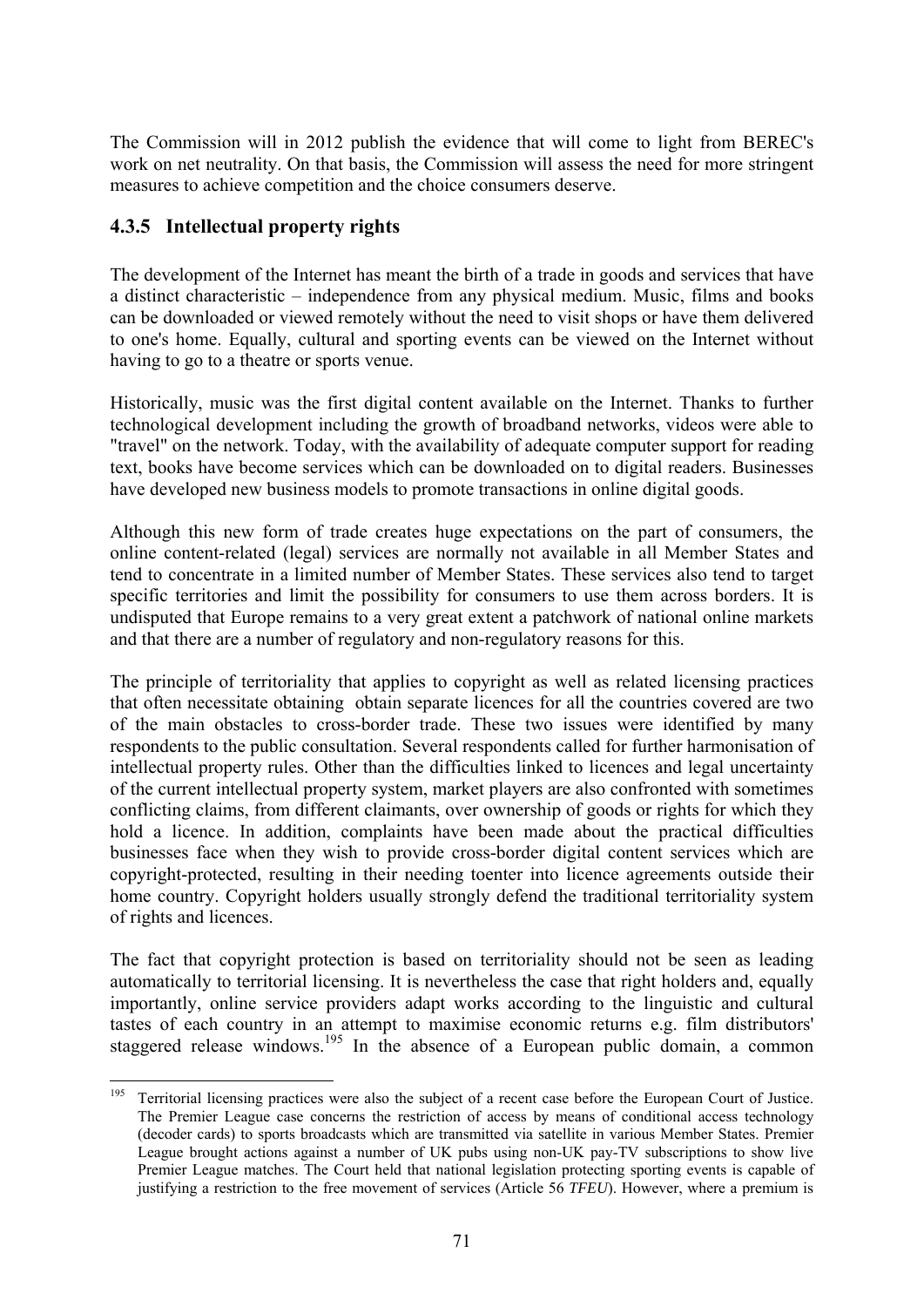language, and common cultural preferences (humour, taste, decency, etc) the production and consumption of cultural products still remains overwhelmingly national.<sup>196</sup>

Intellectual property right holders also raised the issue of counterfeiting and piracy as an obstacle to e-commerce. Piracy deprives creators from a fair reward whereas counterfeiting distorts the Single Market because of the unfair competition between businesses. One of the crucial means of combating piracy is the development of legal offers by providers. In parallel, the development of cross-border trade should also help increase the income of authors by attracting potential customers from all Member States.

On 24 May 2011 the Commission published a Communication with the aim of boosting the Single Market for Intellectual Property Rights.<sup>197</sup> The new Intellectual Property Strategy announces a number of EU initiatives:

- **1.** The Commission will present a legislative proposal to **simplify the collective management of copyright** in the EU. Collecting societies licence the rights of creators and collect and distribute their royalties. The Commission's focus will be twofold. The first initiative will be the establishment of common rules for collecting societies in order to enhance the governance and transparency of all collectivelymanaged revenue streams. Clearer rules on the governance and transparency of collecting societies will create a level playing field amongst right holders, commercial users and collecting societies. Second, the creation of a clear and well-functioning legal framework for the multi-territorial licensing of musical works for online services will encourage the uptake of new business models that provide online services to European consumers.
- **2.** In order to promote the dissemination of Europe's intellectual and cultural heritage, the Commission tabled on 24 May 2011 **a legislative proposal to facilitate the**

paid by the television stations in order to ensure them absolute territorial exclusivity, this goes beyond what is necessary to ensure the right-holders appropriate remuneration, because such a practice may result in artificial price differences between the partitioned national markets. Such partitioning and such an artificial price difference are irreconcilable with the fundamental aim of the Treaty, which is completion of the Internal Market. Provisions on freedom to provide services impose obligations on the Member States but do not prohibit market players, such as FAPL, from imposing territorial restrictions in commercial agreements. The Court confirmed that the clauses of an exclusive licence agreement concluded between a holder of intellectual property rights and a broadcaster constitute a restriction on competition prohibited by Article 101 TFEU where they oblige the broadcaster not to supply decoding devices enabling access to that rightholder's protected subject-matter with a view to their use outside the territory covered by that licence agreement (See: Case C-430/08, *Football Association Premier League Ltd v QC Leisure* and C-429/08, *Karen Murphy v Media Protection Services Limited*, judgment of 4 October 2011, available at http://curia.europa.eu/juris/recherche.jsf?language=en).

<sup>&</sup>lt;sup>196</sup> One of the reasons adduced to explain this shortage is the fact that certain (national) markets are far too na row or even inexistent, meaning investments are not made. Cross-border access to cultural goods and services, however, helps European citizens to better know and understand each other's cultures, to appreciate the richness of cultural diversity and to see for themselves what they have in common.

<sup>&</sup>lt;sup>197</sup> Communication from the Commission to the European Parliament, the Council, the European Economic and Social Committee and the Committee of the Regions, *A Single Market for Intellectual Property Rights. Boosting creativity and innovation to provide economic growth, high quality jobs and first class products and services in Europe*, COM(2011) 287 final, 24.05.2011, available at: http://ec.europa.eu/internal\_market/copyright/docs/ipr\_strategy/COM\_2011\_287\_en.pdf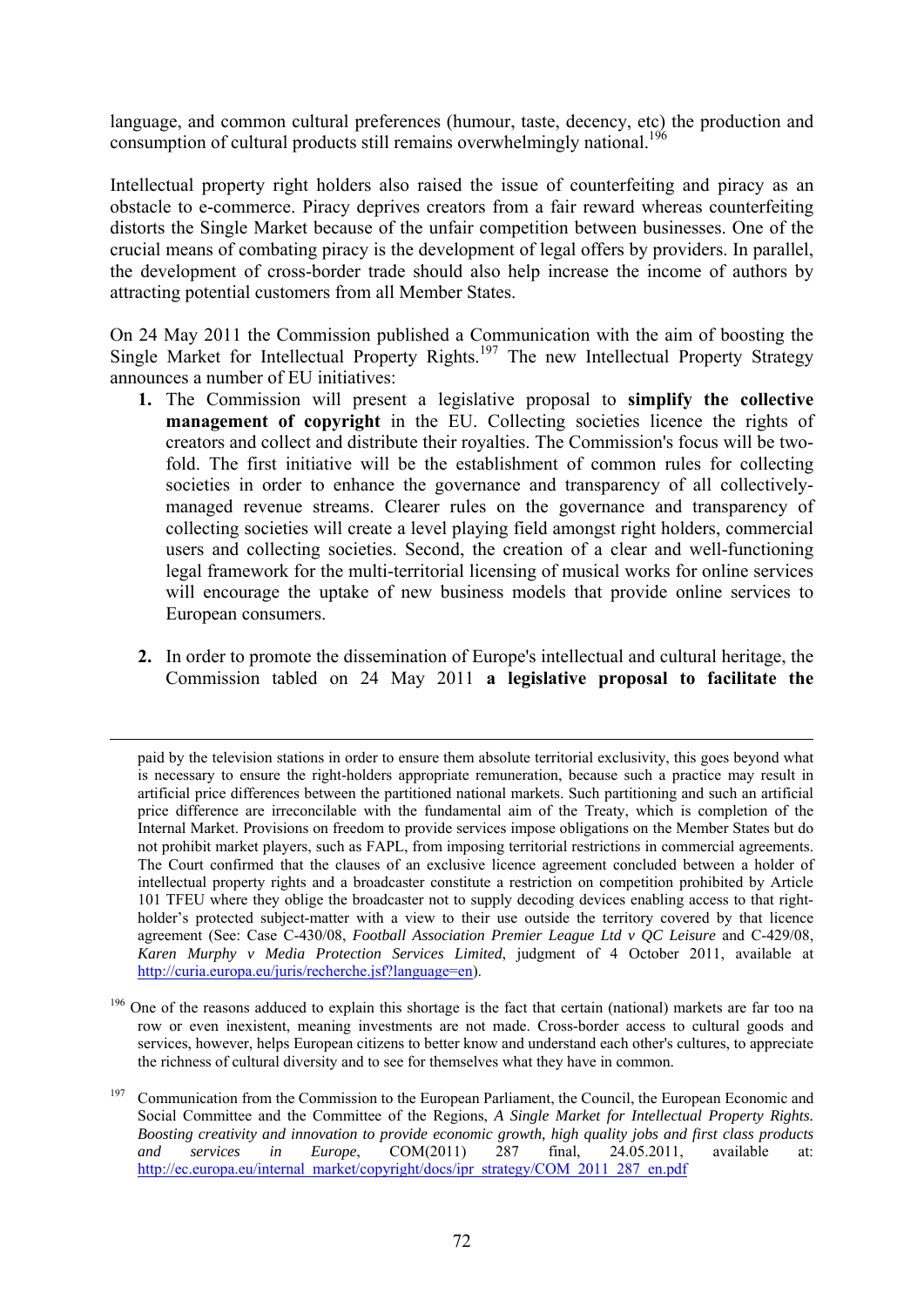**digitisation and making available of "orphan works".**198 Orphan works are works such as books, newspapers or films that are still protected by copyright but whose copyright holders are not known or cannot be traced. Therefore, the right holders cannot be contacted to give their permission for libraries and archives to digitise their works and make them available online. The lack of a common EU framework on orphan works is a particular obstacle to the development of European large-scale digital libraries. As part of its efforts towards the creation of digital libraries, the Commission brokered a Memorandum of Understanding with Key Principles between authors, publishers, libraries and collecting societies to enable online **access to out-ofcommerce books through licensing models**. The agreement was signed on 20 September 2011. Out-of-commerce books are books that are in-copyright but that are no longer in customary channels of commerce. They differ from orphan works in that their right holders (authors and publishers) are known.<sup>199</sup>

- **3.** The proper functioning of the Internal Market requires the development of a durable approach to private copying levies. Remuneration for private copying of copyrightprotected works is collected in the form of levies on recording media or recording equipment (photocopiers, printers, Mp3 players, CDs and DVDs etc.). However, different rules and tariffs apply across Member States. This impedes the smooth crossborder flow of goods that are subject to levies. The Commission has appointed a highlevel mediator, M. Antonio VITORINO, tasked with resolving differences amongst relevant stakeholders and finding workable solutions to resolve outstanding issues that should lay the ground for comprehensive legislative action at EU level by 2012. The issues that will be looked at specifically are the methodology used to impose set tariffs, the equipment which should be subject to levies, and ways to improve the cross-border functioning of disparate national levy systems.<sup>200</sup>
- **4.** In the audiovisual sector, the Commission launched a public consultation on the **online distribution of audiovisual works** on 13 July 2011 which was open until 18 November  $2011$ <sup>201</sup> On the basis of the results of the public consultation, the Commission will determine whether any follow-up action needs to be taken in order to overcome Digital Single Market barriers and stimulate the European audiovisual sector as regards issues such as video-on-demand (VoD) services and cross-border broadcast services (2012).

<sup>198</sup> 198 Proposal for a Directive of the European Parliament and of the Council *on certain permitted uses of orphan works*, COM(2011) 289 final, 24.05.2011, available at: [http://ec.europa.eu/internal\\_market/copyright/docs/orphan-works/proposal\\_](http://ec.europa.eu/internal_market/copyright/docs/orphan-works/proposal_en.pdf)en.pdf

<sup>199</sup> See for more details European Commission, Memorandum of Understanding: *Key Principles on the Digitisation and Making Available of Out-of-Commerce Works*, 20.09.2011, available at: http://ec.europa.eu/internal\_market/copyright/copyright-infso/copyright-infso\_en.htm#mou.

<sup>&</sup>lt;sup>200</sup> On 23 November 2011, Mr. António Vitorino, former European Commissioner for Justice and Home Affairs, was appointed to take up the mission of mediator to lead the process of stakeholder dialogue on private copying levies. Mr. Vitorino's task will be to moderate stakeholder discussions with the objective of exploring possible approaches to harmonisation of both the methodology used to impose levies and the systems of administration of levies. It is planned that the discussions will commence in the beginning of 2012 and will be completed before the summer of 2012. See statement by Commissioner Barnier available at: http://ec.europa.eu/commission\_2010-2014/barnier/docs/speeches/20111123/statement\_en.pdf.

<sup>&</sup>lt;sup>201</sup> See http://ec.europa.eu/internal\_market/consultations/2011/audiovisual\_en.htm.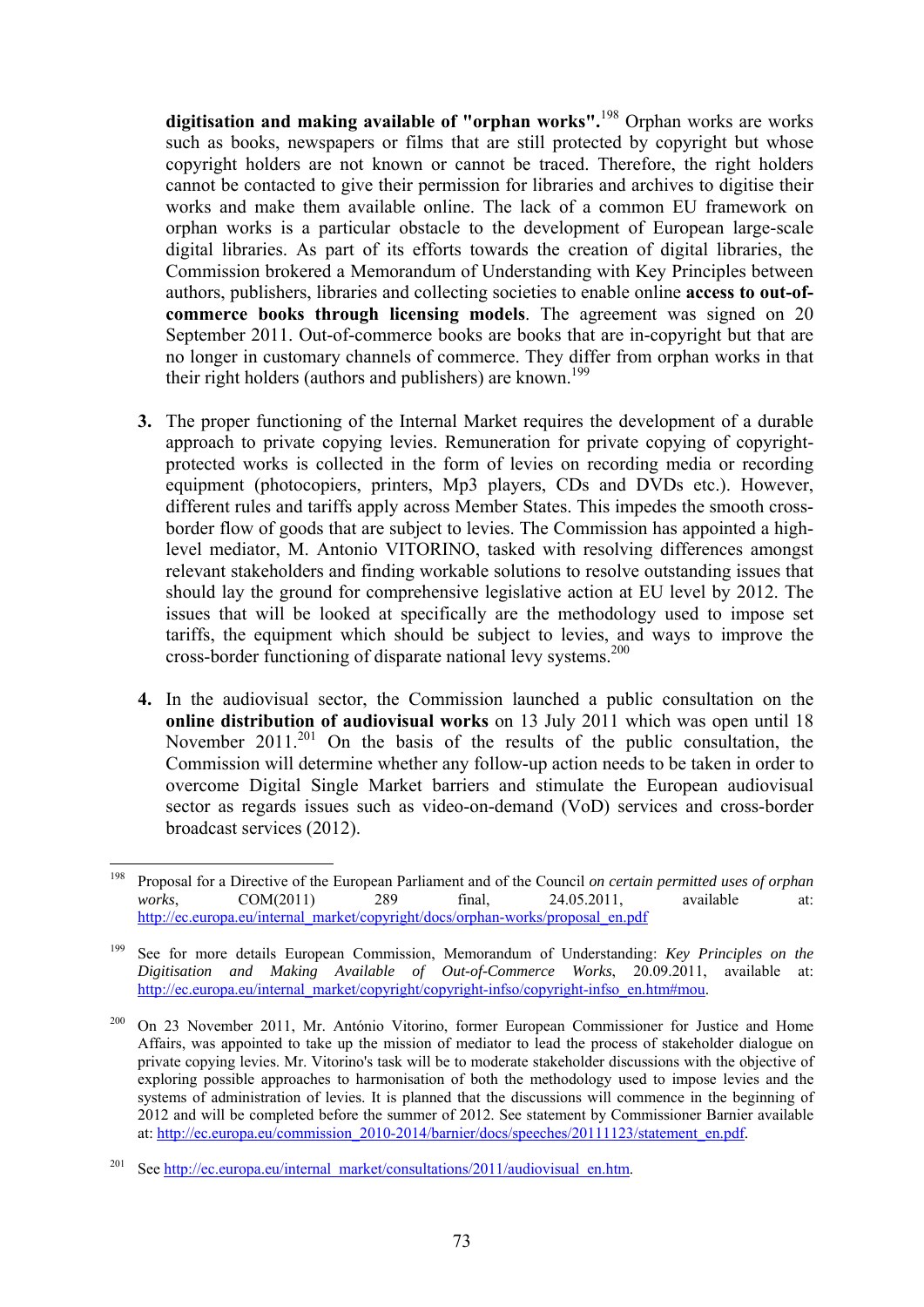- **5.** As part of its long-term strategy on copyright, the Commission will assess the feasibility of creating **a European Copyright Code.** A future Code could envisage a comprehensive codification of the EU copyright Directives and provide an opportunity to examine the feasibility of an optional "unitary" copyright title to provide right holders with the flexibility to choose whether to license and enforce their copyrights nationally or on a multi-territory basis. Given its far-reaching implications, the creation of a European Copyright Code requires further study and analysis.<sup>202</sup>
- **6.** Furthermore, the Commission will pursue its efforts exploring to what extent the sale of counterfeit goods over the Internet can be reduced through voluntary measures, involving the stakeholders most concerned by this phenomenon (right holders and internet platforms). In this context, a **Memorandum of Understanding** was signed by major internet platforms and right holders on 4 May 2011.<sup>203</sup> Over the coming twelve months, these stakeholders will review and measure progress under the auspices of the Commission services. The Commission is also working on a review of the IPR Enforcement Directive 2004/48/EC,<sup>204</sup> *inter alia* identifying ways to create a framework allowing more effective combating of IPR infringements via the Internet.
- **7.** Journalists are authors and their work is crucial in Europe's pluralistic and democratic society. Protecting author's rights for journalists and ensuring that they maintain a say over how their works are exploited is central to maintaining independent, high-quality and professional journalism. Publishers play an important role in disseminating the work of writers, journalists, researchers, scientists, photographers and other creators. The Commission believes it important to safeguard the rights that journalists and publishers have over the use of their works on the Internet, in particular in view of the rise of **news aggregation services**. Commission services will continue to examine these issues in the light of new legal and technical developments.

## **4.3.6 Grey markets**

In its application report on the implementation of Directive 98/84/EC (on the protection of conditional access services)<sup>205</sup>, the Commission noted that European citizens are restricted in their cross-border access to audiovisual services whether this be on demand, Internet or satellite. The inadequacy of rules governing the provision of digital cultural goods, including across borders, an area of importance given increasing mobility of European citizens in the

<sup>202</sup> 202 The Commission will examine these issues in a report on the application of Directive 2001/29/EC of 22 May 2011 *on the harmonization of certain aspects of copyright and related rights in the information society*, OJ L 167, 22.6.2001, p.10. The report will be published in 2012.

<sup>&</sup>lt;sup>203</sup> See: [http://ec.europa.eu/internal\\_market/iprenforcement/stakeholders\\_dialogues\\_en.htm](http://ec.europa.eu/internal_market/iprenforcement/stakeholders_dialogues_en.htm)

<sup>204</sup> Directive 2004/48/EC of the European Parliament and of the Council of 29 April 2004 *on the enforcement of intellectual property rights*, OJ L 195/16, 2.6.2004, available at: [http://eur](http://eur-lex.europa.eu/LexUriServ/LexUriServ.do?uri=OJ:L:2004:195:0016:0025:en:PDF)[lex.europa.eu/LexUriServ/LexUriServ.do?uri=OJ:L:2004:195:0016:0025:en:PDF](http://eur-lex.europa.eu/LexUriServ/LexUriServ.do?uri=OJ:L:2004:195:0016:0025:en:PDF) 

<sup>&</sup>lt;sup>205</sup> Report from the Commission to the European Parliament, the Council, the Economic and Social Committee and the Committee of Regions, *Second report on the implementation of Directive 98/84/EC of the European Parliament and of the Council of 20 November 1998 on the legal protection of services based on, or consisting of conditional access.* COM(2008) 593 final 30.09.2008: available at: *consisting of, conditional access*, COM(2008) 593 final, 30.09.2008; available at: http://ec.europa.eu/dgs/internal\_market/docs/evaluation/2008cad\_eval\_en.pdf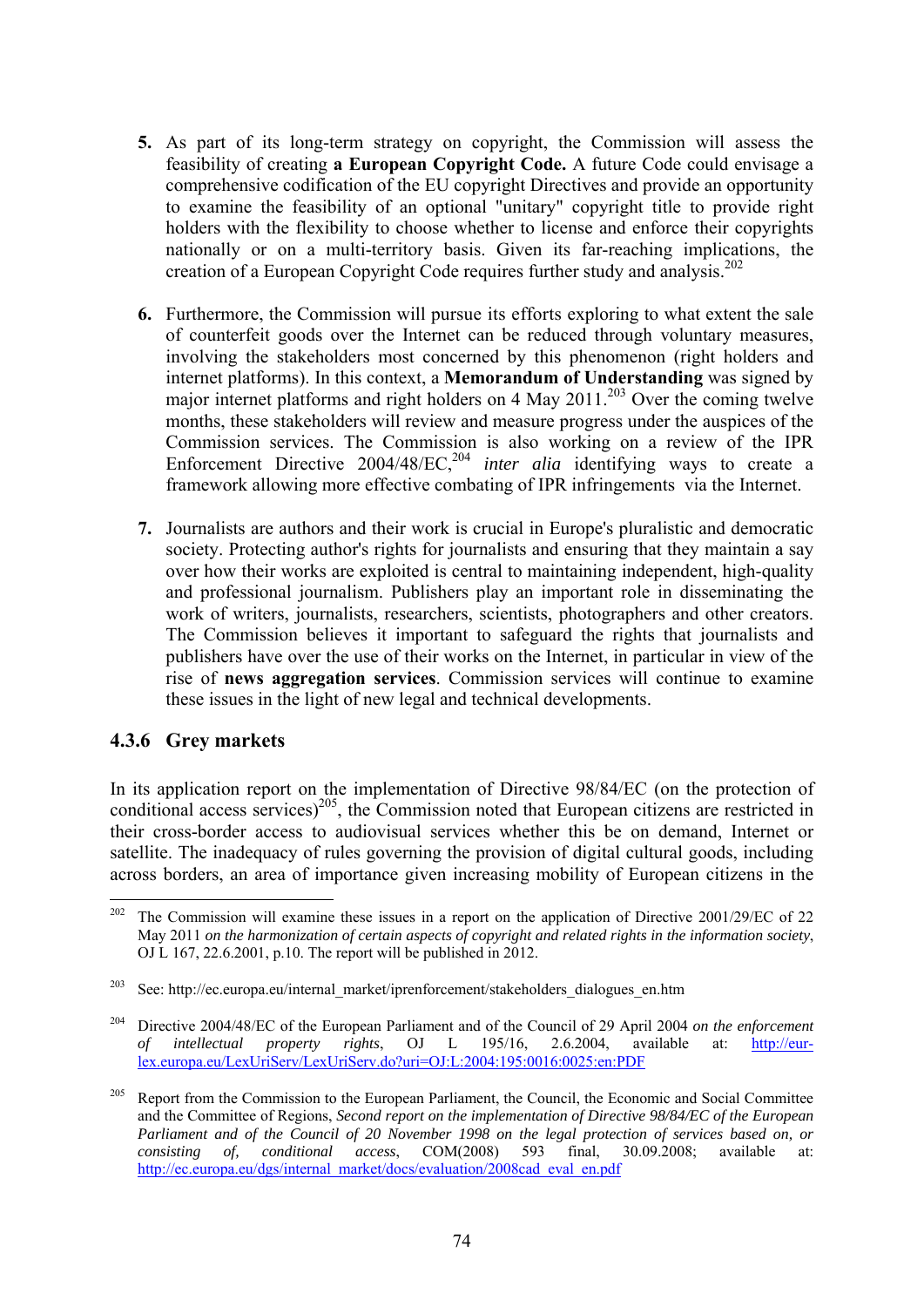EU, has contributed to the emergence of "grey markets". "Grey markets" develop when subscribers to pay-TV are prevented from viewing outside national territories due to a system of contracts with territorial limitations. Many citizens living abroad view their pay channels from their place of expatriation. These subscriptions are usually obtained through an address of convenience in the country of the service provider, often the country of origin of the expat. The grey market is well known but has never been quantified.

In its judgment Premier League<sup>206</sup> of 4 October 2011, the European Court of Justice ruled that the import, sale and use of pay-TV subscriptions from outside the national territory fall under the Internal Market freedoms. It held that the practice of holders of intellectual property rights to forbid broadcasters from supplying cross-border services in order to protect exclusive licence agreements are anticompetitive and unjustified within the EU.

In 2012, the Commission services will publish a study on the economic potential of crossborder pay-to-view audiovisual media services.

# **4.3.7 Re-use of public information**

Public information can be defined as all the information that public bodies in EU produce, collect or pay for. Examples are geographical information, statistics, weather data, public transport data, data from publicly funded research projects, and digitised books from libraries. This information has an enormously – and currently untapped – potential for re-use in new products and services and for efficiency gains in administrations. Overall economic gains from opening up this resource could amount to  $\epsilon$  40 billion a year in the EU.

Directive 2003/98/EC of the Parliament and of the Council on the re-use of public sector information (the PSI Directive) $207$  was adopted on 17 November 2003. The PSI Directive harmonised the basic conditions of re-use across the EU and removed major barriers to re-use in the Internal Market.

Despite a minimum harmonisation in 2003 and although some progress has been achieved, significant differences in national rules (e.g. licensing and pricing conditions) and practices still exist. This results in fragmentation in the internal information market for PSI based products and services. Another key barrier is the lack of awareness of public organisations of the potential of open data. Moreover, there are practical and technical issues holding back the development of a true public data re-use market. In particular, lack of interoperability between the information resources from different organisations and countries, and the non-availability of the information in a machine-readable format make it impossible to reap maximum benefits from the new opportunities that the data offer. In addition, more support than available now is needed for R&D and innovation on data analysis and visualisation tools.

<sup>1</sup> 206 Joined Cases C-403/08 and C-429/08, *Football Association Premier League Ltd v QC Leisure* and *Karen Murphy v Media Protection Services Limited*, judgment of 4 October 2011, available at <http://curia.europa.eu/juris/recherche.jsf?language=en>

<sup>207</sup> Directive 2003/98/EC of the European Parliament and of the Council of 17 November 2003 *on the re-use of public sector information*, OJ L 345/90, 31.12.2003, available at: http://ec.europa.eu/information\_society/policy/psi/docs/pdfs/directive/psi\_directive\_en.pdf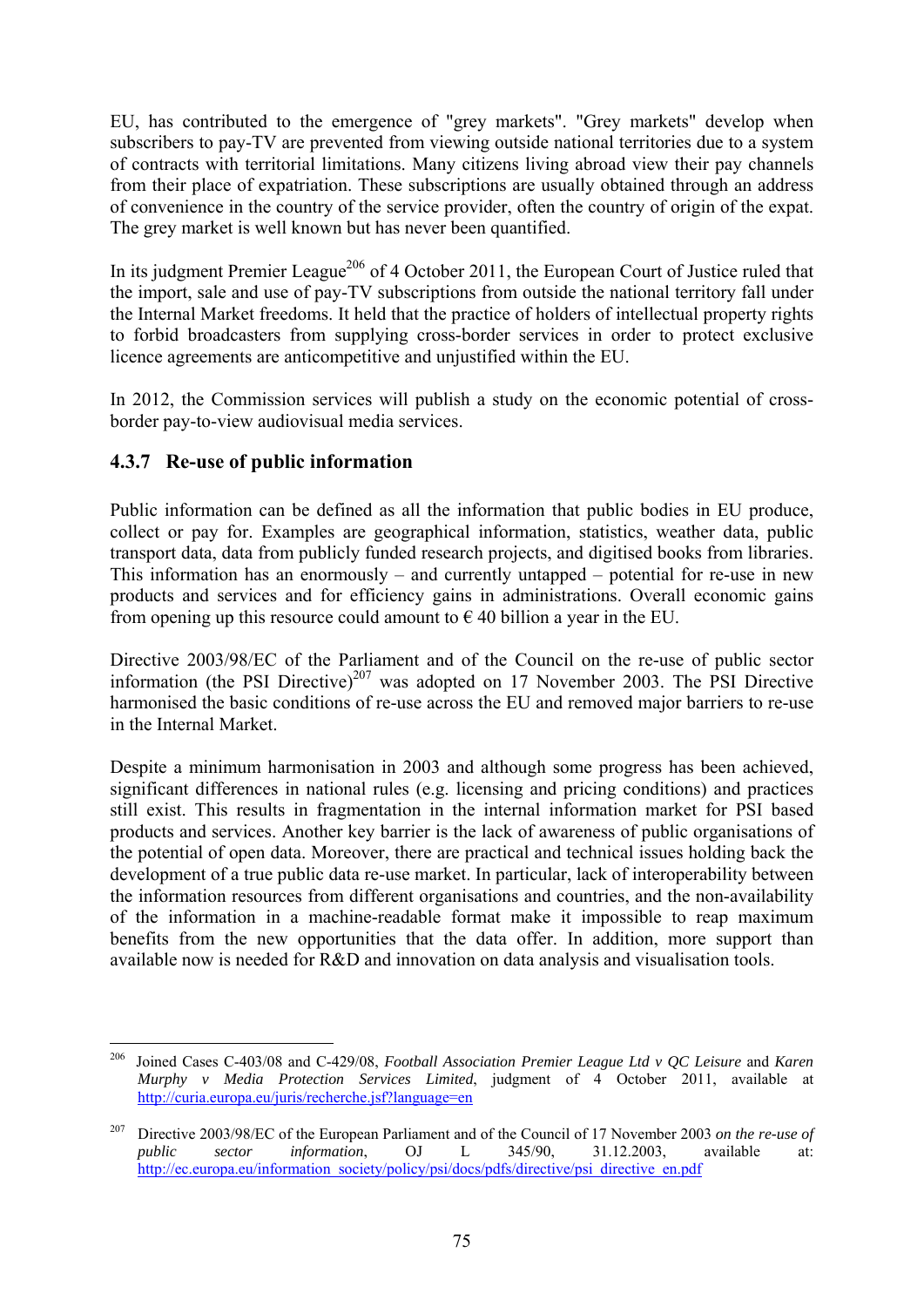These considerations have led the Commission to revise and strengthen its public data strategy by *inter alia* targeting both the legal framework for re-use and available support tools.

The Commission's revised strategy has three complementary strands:

- Adapting the framework in favour of data re-use, including legal, soft law and policy measures;
- Mobilising financing instruments by prioritising open data in R&D&I and infrastructure programmes;
- Facilitating coordination and experience-sharing between Member States.

On 12 December 2011, the Commission adopted the strategy in a Communication to the European Parliament and to the Council. The Communication is accompanied by a proposal for modifying the PSI Directive (the main element of the legal framework for re-use), notably its scope and principles on charging for access and use, and the revised Commission's decision on the re-use of information  $208$ 

# **4.3.8 Competition**

## **4.3.8.1 General**

Competition is of key importance in ensuring a well-functioning digital Single Market. It is fostered by the application of general EU competition rules,<sup>209</sup> as well as by interoperability and efficient standards. Commission services closely monitor the information and internet sectors to ensure that market players comply with EU competition law.

For instance, in spring 2010 the Commission launched two investigations into business practices by Apple involving the iPhone. Apple had made warranty repair services available only in the country where the iPhone was bought, thereby potentially partitioning the Internal Market. Moreover Apple had restricted the terms and conditions of its licence agreement with independent developers of applications requiring the use of Apple's native programming tools and approved software languages to the detriment of third-party software. In September 2010, following a change of policy by Apple, the decision was taken to close both investigations.<sup>210</sup>

Similarly, on 20 November 2010 the Commission started investigations into Google following allegations of abuse of market dominance in the areas of online search, online advertising and online advertising intermediation.<sup>211</sup>

<sup>208</sup> See for details http://ec.europa.eu/information\_society/policy/psi/index\_en.htm

<sup>&</sup>lt;sup>209</sup> Mainly the prohibition of cartels (Article 101 *TFEU*), the prohibition of abuse of a dominant position (Article 102 *TFEU*) and the regulation of mergers and acquisitions (based on Regulation 139/2004)

<sup>210</sup> See Press Release, *Antitrust : Statement on Apple's iPhone policy changes*, IP/10/1175, 25.09.2010, available at : and  $\alpha$  at : and  $\alpha$  at : and  $\alpha$  at :  $\alpha$  at :  $\alpha$  at :  $\alpha$  at : [http://europa.eu/rapid/pressReleasesAction.do?reference=IP/10/1175&format=HTML&aged=0&language=](http://europa.eu/rapid/pressReleasesAction.do?reference=IP/10/1175&format=HTML&aged=0&language=EN&guiLanguage=en) [EN&guiLanguage=en](http://europa.eu/rapid/pressReleasesAction.do?reference=IP/10/1175&format=HTML&aged=0&language=EN&guiLanguage=en) 

<sup>211</sup> See Press Release, *Antitrust: Commission probes allegations of antitrust violations by Google*, IP/10/1624, 30.1..2010, available at: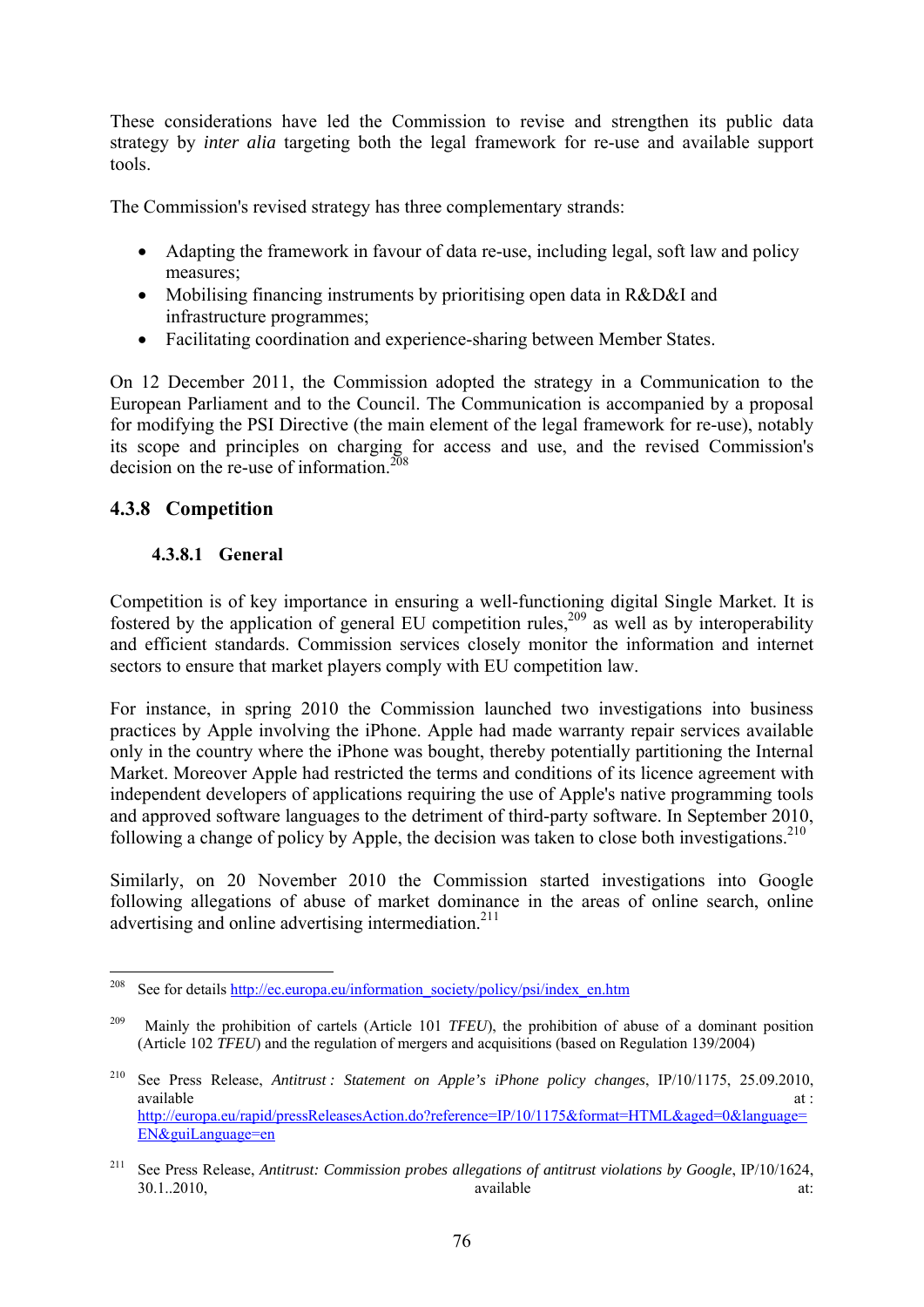On 6 December 2011 the Commission also announced that it had opened formal antitrust proceedings to investigate whether international publishers have, possibly with the help of Apple, engaged in anti-competitive practices affecting the sale of e-books in the European Economic Area, in breach of Article 101 TFEU. $^{212}$ 

In the field of mergers and acquisitions, on 21 January 2010 the Commission agreed to the planned acquisition of Sun Microsystems by Oracle.<sup>213</sup> The acquisition raised the issue of the competitive effect of open source software products.

Interoperability of standards is also crucial for guaranteeing access to the Internal Market. Against this background, on 14 December 2010 the Commission adopted its guidelines on cooperation agreements.<sup>214</sup> These provide that the standard-setting process should be transparent and accessible to all interested market players. Moreover, IPR right holders are encouraged to commit to license on fair, reasonable and non-discriminatory terms (FRAND commitment) to ensure the accessibility of standards. This should considerably drive down the cost of innovation.

Stakeholders in the responses to the public consultation on the future of electronic commerce in the Internal Market and the implementation of the ECD also raised the issue of the provision of online press services being allegedly hampered by conditions set by certain "application platforms". For instance, a major application store would require from online press providers that their applications include an option to conclude commercial transactions *within* the application (instead of providing a link to a website where the commercial transaction is concluded), in which case the application platform would receive 30 % of the transaction value.

#### **4.3.8.2 Vertical distribution agreements**

Competition rules on vertical restraints have been crucial in removing the unjustified restrictions on e-commerce contained in distribution agreements by prohibiting anticompetitive restrictions to cross-border internet marketing and sales.<sup>215</sup> However, certain

213 See announcement of this decision on DG Competition's web-page: http://ec.europa.eu/competition/elojade/isef/case\_details.cfm?proc\_code=2\_M\_5529

214 European Commission, *Guidelines on the applicability of Article 101 of the Treaty on the Functioning of the European Union to horizontal co-operation agreements*, OJ C11, 14.1.11, available at: [http://europa.eu/legislation\\_summaries/competition/firms/l26062\\_en.htm](http://europa.eu/legislation_summaries/competition/firms/l26062_en.htm) 

http://europa.eu/rapid/pressReleasesAction.do?reference=IP/10/1624&format=HTML&aged=0&language= EN&guiLanguage=en

<sup>212</sup> See Press Release, *Antitrust: Commission opens formal proceedings to investigate sales of e-books,*  <http://europa.eu/rapid/pressReleasesAction.do?reference=IP/11/1509>

<sup>215</sup> For instance, the Commission has on several occasions (*Yves Saint Laurent*, 2001; *B&W Loudspeakers*, 2002) approved selective distribution networks on the condition that the company removed clauses prohibiting authorised distributors from selling over the Internet. See also the recent judgement of the ECJ in a case on the question whether an absolute refusal of a cosmetic and personal care company to allow its French distributors to sell its products on the Internet is compatible with the (now) Article 101 *TFEU* and the Block Exemption Regulation of 1999: Case C-439/09, *Pierre Fabre Dermo-Cosmétique SAS* v *Président de l'Autorité de la Concurrence and Ministere de l'Economie, de l'Industrie et de l'Emploi*. In its judgment [of 13 October 2011 \(available at: http://curia.europa.eu/juris/recherche.jsf?language=en\), the ECJ](http://curia.europa.eu/juris/recherche.jsf?language=en)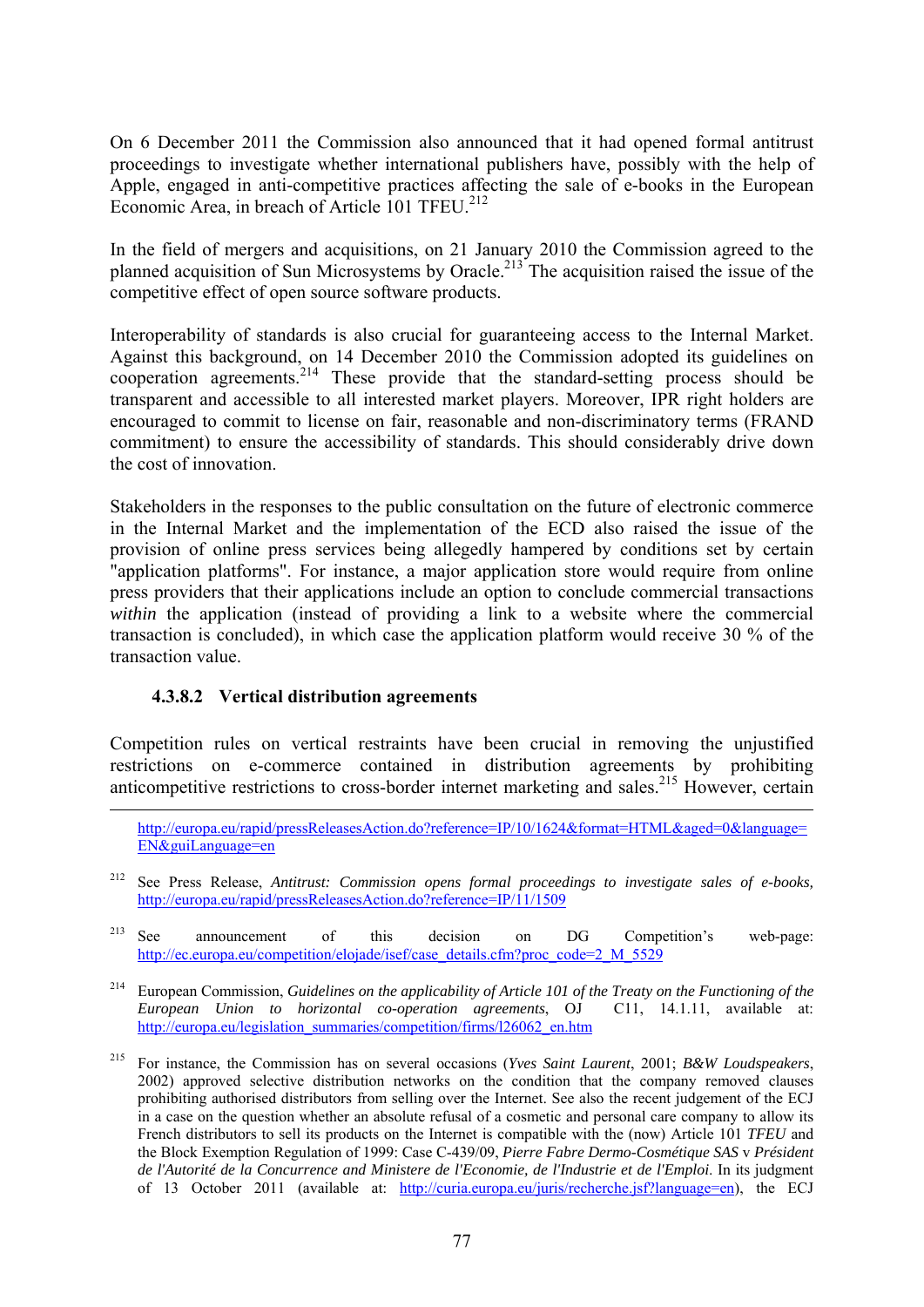stakeholders responding to the public consultations expressed their concerns about manufacturers imposing "brick and mortar" requirements on their distributors when engaging in online sales. This, it is argued, hinders the development of a free digital Internal Market.

The new Commission Regulation on the application of Article 101 (3) TFEU to categories of vertical agreements and concerted practice,<sup>216</sup> and the accompanying new Commission Guidelines on Vertical Restraints<sup>217</sup> entered into force on 1 June 2010. The new Block Exemption Regulation sets out the principles for the assessment of vertical distribution agreements under Article 101 TFEU.

In general, distribution agreements are prohibited if they contain "hardcore restrictions", such as restraints on the buyer's ability to determine a sale price ("resale price maintenance") or certain types of re-sale restrictions, which may restrict competition and create barriers to the Internal Market to the detriment of consumers. Manufacturers can, however, implement certain types of distribution systems such as exclusive distribution or selective distribution. Within exclusive distribution systems, the manufacturer may protect an exclusive distributor against other distributors making active sales on its territory, but the manufacturer cannot restrict its distributors from responding to customer demand and selling its products throughout the Internal Market (passive sales): any such restriction would be a hardcore restriction. Within selective distribution systems manufacturers can choose their distributors on the basis of specified criteria and prohibit sales to unauthorised distributors. But distributors should then be free to actively sell to other authorised distributors throughout the Internal Market and to any end consumer. Any other restriction of their freedom regarding where and to whom they may sell in the area where the selective distribution system is applied would be a hardcore restriction.

The same rules apply to offline and online sales. For, in the online world, suppliers can also set up an exclusive distribution network which allows them to restrict active sales within exclusively defined territories or customer groups or to set up a selective distribution system and require quality standards for the use of an internet site to sell their products. Since the Internet allows distributors to reach different customers and different territories, certain restrictions on the use of the Internet by distributors are dealt with as hardcore restrictions. In principle, every distributor must be allowed to use the Internet to sell products. For example, any obligation on distributors to automatically reroute customers located outside their territory, or to terminate consumers' transactions over the Internet if their credit card data reveal an address that is not within the distributor's territory, are hardcore restrictions. Similarly, any obligation that dissuades distributors from using the Internet, such as a limit to the proportion of overall sales which a distributor can make over the Internet, or the requirement that a distributor pays a higher purchase price for units sold online than the same

 considered that such a restriction infringes Article 101(1) *TFEU* as it has an anti-competitive object, and cannot benefit from the Vertical Restraints Block Exemption Regulation.

<sup>216</sup> Commission Regulation (EU) No. 330/2010 of 20 April 2010 *on the application of Article 101(3) of the Treaty on the Functioning of the European Union to categories of vertical agreements and concerted practices*, OJ L 102/1, 23.04.2010 (the "*Block Exemption Regulation*"); available at: [http://eur](http://eur-lex.europa.eu/LexUriServ/LexUriServ.do?uri=OJ:L:2010:102:0001:0007:EN:PDF)[lex.europa.eu/LexUriServ/LexUriServ.do?uri=OJ:L:2010:102:0001:0007:EN:PDF](http://eur-lex.europa.eu/LexUriServ/LexUriServ.do?uri=OJ:L:2010:102:0001:0007:EN:PDF) 

<sup>217</sup> Information from European Union Institutions, Bodies, Offices and Agencies, *European Commission Guidelines on Vertical Restraints*, OJ C 130/1, 19.05.2010; [available](http://ec.europa.eu/competition/antitrust/legislation/vertical.html) at: [http://eur](http://eur-lex.europa.eu/LexUriServ/LexUriServ.do?uri=OJ:C:2010:130:0001:0046:EN:PDF)[lex.europa.eu/LexUriServ/LexUriServ.do?uri=OJ:C:2010:130:0001:0046:EN:PDF](http://eur-lex.europa.eu/LexUriServ/LexUriServ.do?uri=OJ:C:2010:130:0001:0046:EN:PDF)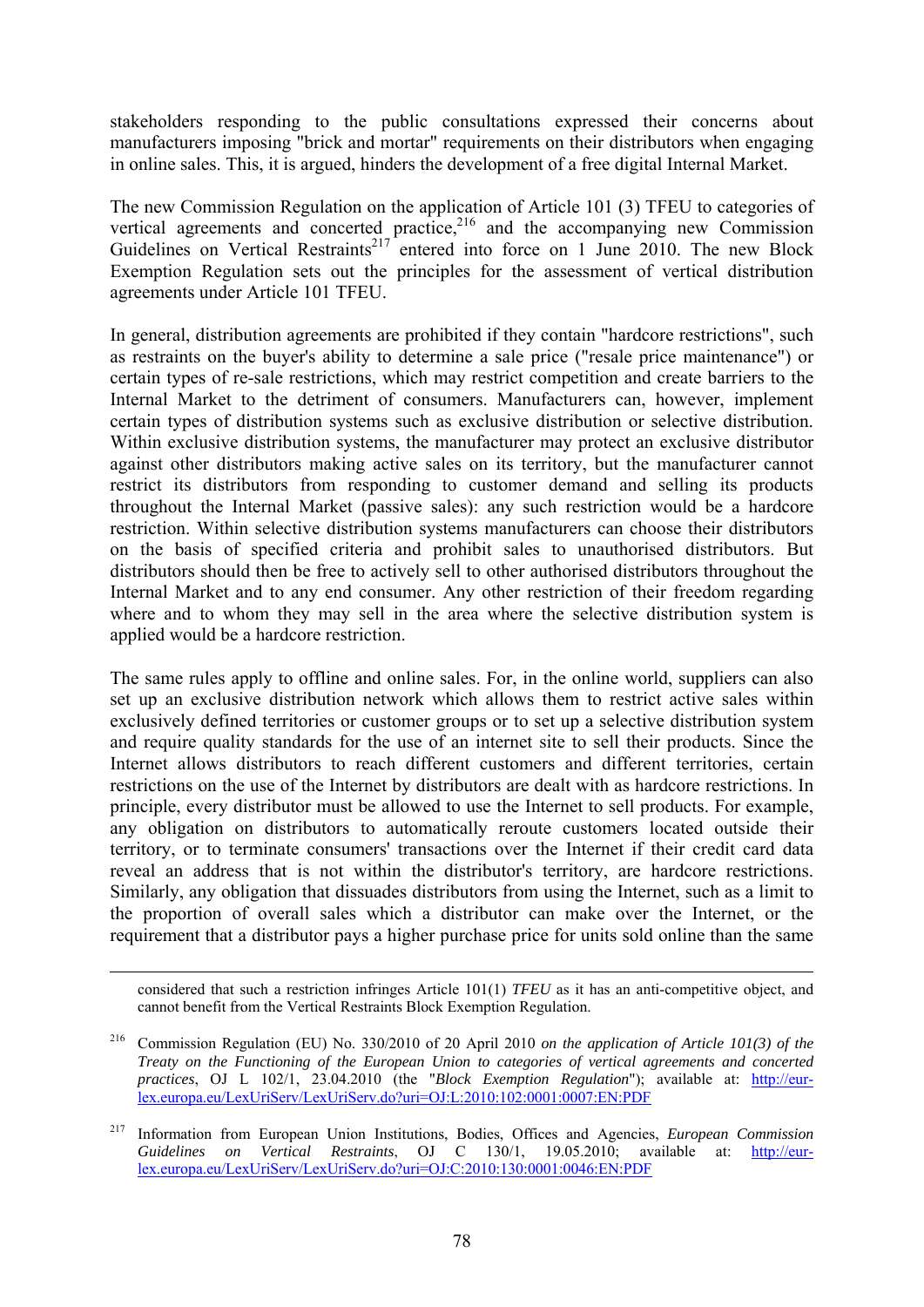distributor pays for units sold offline ("dual pricing"), is also considered to be a hardcore restriction.<sup>218</sup>

In addition, the new rules specify that qualitative and quantitative selective distribution agreements are not block exempted when the market share of supplier or buyer exceeds  $30\%$ <sup>219</sup> It should also be recalled that, where an agreement contains one or more hardcore restrictions, the agreement is not only excluded from the benefit of the block exemption, it is also presumed unlikely that the agreement will meet the conditions set out in Article 101 (3) TFEU which would constitute compliance with competition rules.

The Commission services will closely monitor the e-commerce and other digital sectors to ensure that market players comply with EU competition law.

# **4.4 Contracting**

## **4.4.1 Contract law**

The E-Commerce Directive contains basic provisions on online contracting. It contains precontractual information requirements for business and consumer contracts and ensures through the "equivalence principle" that contracts concluded electronically are valid (see Chapter 2.2.1.2). Respondents to the e-commerce consultation, however, identified the lack of a unified substantive contract law, both in B2B as in B2C contractual relations, as a major obstacle for the creation of a digital Internal Market.

The European legal framework on contract law presents a highly diverse picture characterised by differences in substantive contract law rules. In order to improve legal certainty, the EU put in place uniform conflict-of-law rules under the Rome I Regulation<sup>220</sup>. The EU has partially reduced the differences in substantive rules by harmonising certain areas of contract law. However, these rules are often either limited to specific areas of contract law (e.g. precontractual information, right of withdrawal), or establish only minimum standards which Member States can build upon (e.g. unfair terms, sales guarantees).

The EU *acquis* on B2B contracts is limited to a few areas of contract law, addressed by the Ecommerce and Late Payments Directives. A set of rules of a broader scope was introduced at international level by the 1980 Vienna Convention on the international sale of goods  $(CIGS)^{221}$  which contains rules for B2B contracts. However, it was not ratified by all Member States, it does not cover the full life cycle of a contract and there is no mechanism ensuring its uniform application.

<sup>218</sup> 218 See for more details par. 51 - 53 of the *Guidelines on Vertical Restraints*, 2010.

<sup>219</sup> See par. 176 of the *Guidelines on Vertical Restraints*, 2010.

<sup>220</sup> Regulation (EC) No 593/2008 of the European Parliament and of the Council of 17 June 2008 *on the law applicable to contractual obligations* ('*Rome I'*), OJ L 177/6, 04.07.2008; available at: [http://eur](http://eur-lex.europa.eu/LexUriServ/LexUriServ.do?uri=CELEX:32008R0593:EN:NOT)[lex.europa.eu/LexUriServ/LexUriServ.do?uri=CELEX:32008R0593:EN:NOT](http://eur-lex.europa.eu/LexUriServ/LexUriServ.do?uri=CELEX:32008R0593:EN:NOT) 

<sup>221</sup> *1980 - United Nations Convention on Contracts for the International Sale of Goods (CISG)*; available at: [http://www.uncitral.org/uncitral/en/uncitral\\_texts/sale\\_goods/1980CISG.html](http://www.uncitral.org/uncitral/en/uncitral_texts/sale_goods/1980CISG.html)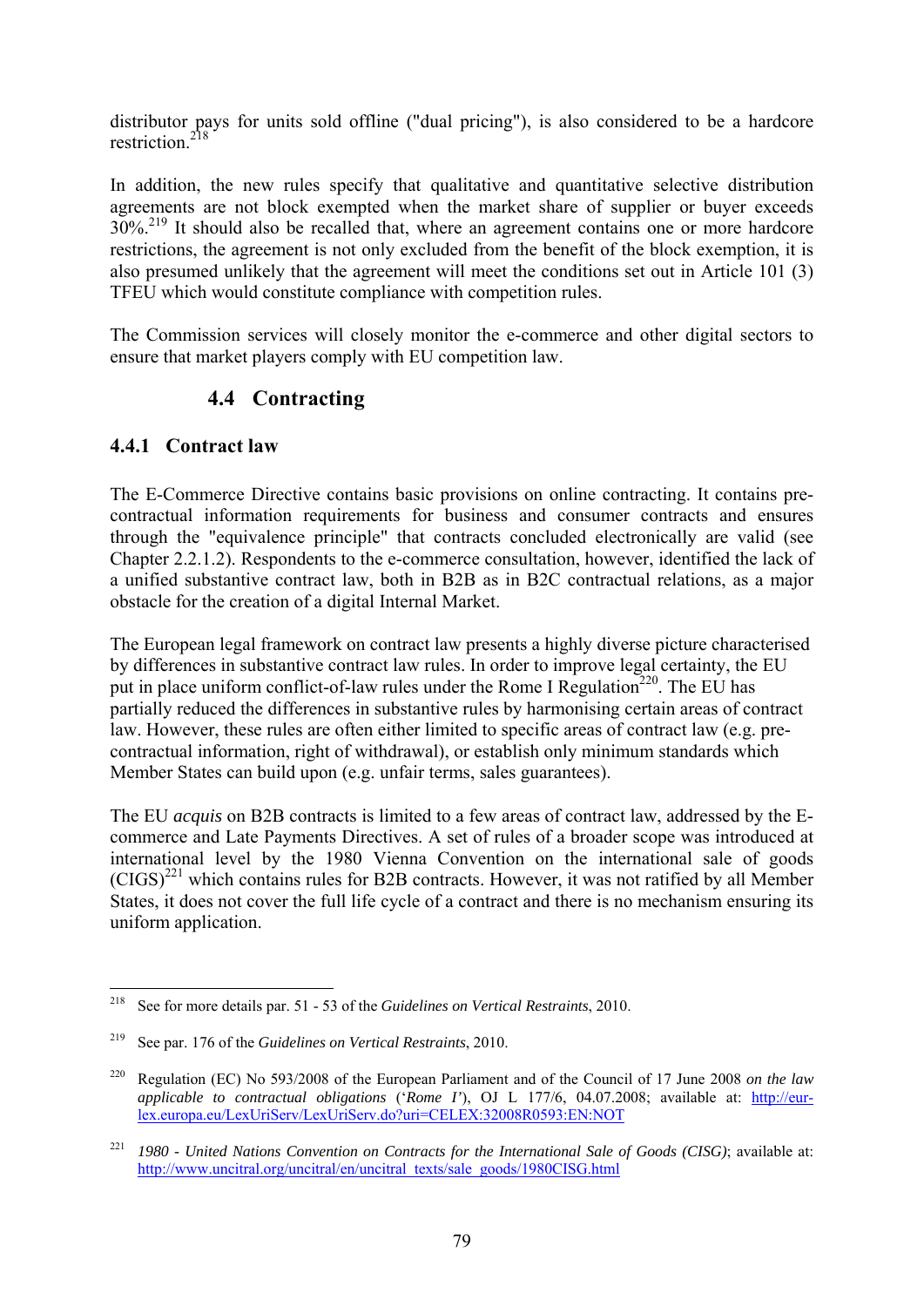The EU acquis for consumer contracts contains a number of directives establishing minimum consumer protection requirements, for instance for unfair contract terms and sales and guarantees. Over the years, Member States have made use of their competence to introduce more stringent rules to protect their consumers, making EU consumer contracts law a patchwork of 27 sets of differing rules. EU countries have for example developed a mix of different information obligations and rules on cooling-off periods for the rights of withdrawal. Similarly, they have different rights with respect to faulty products: while in some EU countries consumers can choose between the remedies of repair, replacement, reduction in price or termination of the contract, in others they can only first ask for repair and replacement and only if these remedies are not available ask for the termination of the contract. The e-commerce consultation confirmed that many online traders consider the fragmented national consumer laws as a source both of high compliance costs and of legal uncertainty.

One major piece of contract law legislation has been adopted in 2011, the new **Consumer Rights Directive (CRD).**<sup>222</sup> The new Directive covers the scope of the current Doorstep Selling and Distance Sales Directives, which will be repealed after Member States have transposed the new Directive. Contrary to the original Commission proposal, which had a wider scope, the text agreed between the co-legislators leaves (essentially) unchanged the Directives on Unfair Contract Terms and Consumer Sales and Guarantees.

In contrast to the current Directives, which only impose a minimum level of harmonisation of consumer protection rules, the areas covered by the CRD provide for, with some limited exceptions, common rules and a convergent level of consumer protection across the 27 Member States. For distance and off-premises contracts, the information requirements for traders, the consumer's right of withdrawal from the contract and the obligations for traders and consumers in case of withdrawal will be fully harmonised. Both consumers and traders will benefit from standard forms for the rights of withdrawal. Additionally, the Directive entails new harmonised rules on the passing of risk in sales contracts and the default timelimit for the delivery of goods as well as a ban on hidden charges, on pre-ticked boxes which impose surcharges higher than the trader's actual costs for the use of a certain payment means (e.g. credit cards) and on charges for telephone hotlines higher than the standard telephone rate for calls. As to the scope, contracts on the provision of utilities (water, gas, electricity) and contracts concerning digital content will also be covered by the new rules, but certain areas such as healthcare services, passenger transport and gambling will be excluded.

The new rules of the Consumer Rights Directive will have to be transposed into national laws by 13 December 2013.

The new Directive, which has to a large extent retained its full harmonisation character, will increase legal certainty for consumers and business and hence contribute to the better functioning of online markets in the EU. The Directive will thus cut red tape that is holding back businesses from engaging in cross-border business.

However, the Directive will not remove all the contractual obstacles for cross-border ecommerce transactions. For example, the fragmentation of national laws on remedies (guarantees) and unfair contract terms will remain unchanged. The Directive also applies without prejudice to national laws on the validity, termination or enforceability of a contract;

<sup>1</sup> <sup>222</sup> *Consumer Rights Directive*, OJ L 304/64, 22.11.2011.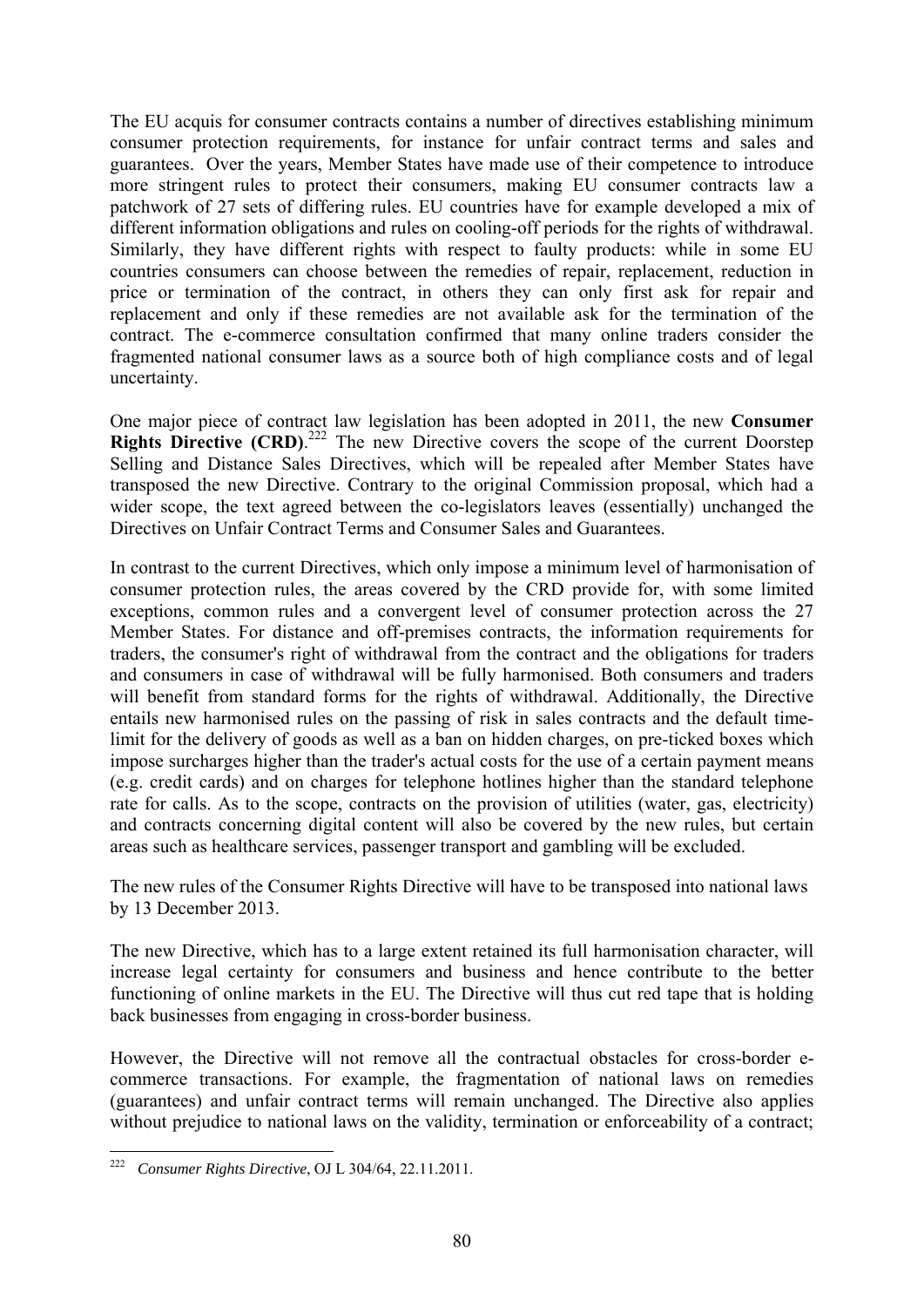it does not affect the transfer of ownership of goods; nor is it applicable to gambling and healthcare services. Furthermore, it allows Member States to impose linguistic requirements on consumer contracts.

One special issue to note is the application of the Directive to digital content (data produced and supplied in digital form such as computer programmes, applications, games or music). Contracts for the supply of digital content are within the scope of the Directive, but the right of withdrawal is limited to situations where the performance of the contract has not yet begun or begun without the consumer's prior consent or, if the digital content is provided on a tangible medium such as a CD, where the consumer has not yet unsealed it.

The new Consumer Rights Directive improves and clarifies the information rights for consumers when purchasing digital content. In particular, traders will have to inform (consumer) buyers of digital content not only about its compatibility with hardware and software, but also about the application of any technical protection measures or digital rights management, for example about a limitation on the right of the consumers to make copies of the content.

The Commission services will closely monitor the transposition of the Consumer Rights Directive. They will also look into the most appropriate ways to ensure that businesses and consumers are made aware of the new consumer rights.

The European Commission will announce in 2012 a new European Consumer Agenda strategy. One of the cornerstones will be the impact of the digital revolution on consumer behaviour.223

Even with the adoption of the new Consumer Rights Directive, substantial differences between the national contract laws in the EU remain. This is particularly relevant for the contract law areas firstly where no harmonisation measures have been adopted at EU level at all (e.g. rules on the conclusion of a contract; defects in consent; obligations and remedies for service contracts; damages; restitution; prescription etc), and secondly for areas of minimum harmonisation that allow for significant discrepancies between the transposition measures of Member States (e.g. remedies in consumer sales contracts, unfair terms in consumer contracts).

Recent Eurobarometer surveys<sup> $224$ </sup> and those carried out by the European Business Test Panel  $(EBTP)^{225}$  and the Enterprise Europe Network<sup>226</sup> confirm that businesses with an interest in

<sup>223</sup> 223 On 16 November 2011 the Commission hosted a seminar to discuss consumer problems with digital products, such as e-mail, social networks, music, films, e-books or e-learning services. Problems include incomplete or incomprehensible information, interrupted access to content and faulty products. Two independent studies carried out at the request of the European Commission were officially presented at the conference. See for more details: [http://ec.europa.eu/justice/newsroom/consumer](http://ec.europa.eu/justice/newsroom/consumer-marketing/events/digital_conf_en.htm)[marketing/events/digital\\_conf\\_en.htm](http://ec.europa.eu/justice/newsroom/consumer-marketing/events/digital_conf_en.htm)

<sup>224</sup> See Eurobarometer Flash 320, *European contract law in business-to-business transactions*, 2011, available at [http://ec.europa.eu/public\\_opinion/flash/fl\\_320\\_sum\\_en.pdf](http://ec.europa.eu/public_opinion/flash/fl_320_sum_en.pdf) and Eurobarometer Flash 321, *European contract law in consumer transactions*, 2011, available at http://ec.europa.eu/public\_opinion/flash/fl\_321\_sum\_en.pdf

<sup>225</sup> See: European Business Test Panel, *European Contract Law* survey, available at: [http://ec.europa.eu/yourvoice/ebtp/consultations/2010/european\\_contract\\_law/report\\_en.pdf](http://ec.europa.eu/yourvoice/ebtp/consultations/2010/european_contract_law/report_en.pdf)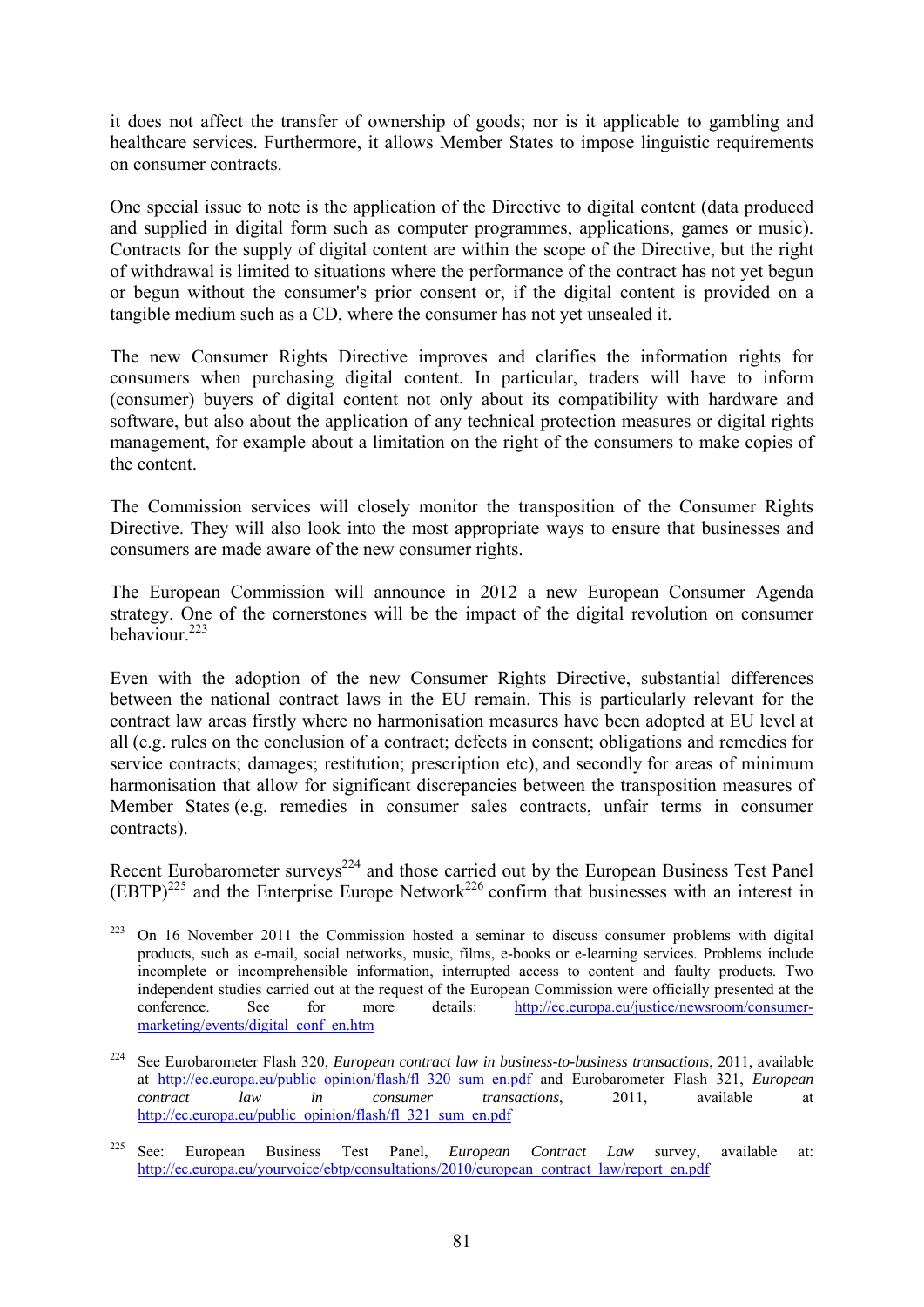selling their products cross-border rank barriers related to differences of contract law among the top barriers to cross-border trade. The contract law-related barriers are due to the legal complexity and transaction costs associated with adaptation to and compliance with the requirements of the different applicable national laws governing cross-border contracts. In addition, specific contract-law-related IT costs may be incurred by businesses selling online to consumers in other EU countries, as they have to adapt their website to the legal requirements of every Member State they direct their activity to.

For companies selling to consumers these costs grow proportionately to the number of countries they trade with and may be particularly dissuasive for SMEs and companies selling online. While an online shop may be willing to target consumers in neighbouring countries and beyond, it would first have to face transaction costs for ensuring compliance with multiple foreign laws. The transaction costs may be dissuasive, particularly for micro and small enterprises, as they constitute a greater share of their annual turnover. For instance, it could cost on average about  $\epsilon$  10,000 for legal costs and  $\epsilon$  3,000 for the related web-site adaptation for an e-commerce company to sell to consumers in one other Member State. It would cost about  $\epsilon$  338,000 - more than a micro-retailer's annual turnover  $2^{227}$  to trade across the whole of the EU  $^{228}$ 

Differences in contract law therefore create obstacles to the digital Internal Market and hinder both businesses and consumers from engaging in cross-border online transactions.

Since 2001 the Commission has been working on the development of a European contract law. In July 2010, it adopted a "Green Paper on policy options on progress towards a European contract law for consumers and businesses". On 11 October 2011 the Commission proposed, as a follow-up to the Green Paper, an optional Common European Sales Law which would apply upon an agreement by the contracting parties.<sup>229</sup> The voluntary nature of this contract law would mean that Member States' contract laws will not be replaced and will continue to be used in domestic contracts and where parties do not choose the Common European Sales Law. This initiative would facilitate trade by offering traders the possibility to use a single set of contract terms for all their cross-border contracts in the 27 EU countries. If traders offer their products on the basis of the Common European Sales law, consumers would have the option of agreeing to be bound by a user-friendly Common European Sales law with a high level of protection. The Common European Sales Law would apply not only in business-to-consumer, but also in business-to-business contracts in which at least one party is an SME.

Article 6 of the **Rome I Regulation** establishes specific rules for a uniform EU conflict-oflaws regime which cover B2C contracts. These rules aim to protect consumers in situations where the business pursues its commercial activities in or directs its activity to the country of

 <sup>226</sup> The results of the SME panel survey on the *Impacts of European contract law* are available at: http://ec.europa.eu/justice/contract/files/report\_sme\_panel\_survey\_en.pdf

<sup>&</sup>lt;sup>227</sup> See the *Impact Assessment* accompanying the Proposal for a Regulation of the European Parliament and of the Council on a Common European Sales Law (hereafter '*CESL Proposal'*), COM(2011) 635 final, 11.10.2011, p.16.

<sup>228</sup> See *Impact Assessment* of *CESL Proposal*, pp.13-14

<sup>&</sup>lt;sup>229</sup> See Press Pack, available at: http://ec.europa.eu/justice/newsroom/news/20111011\_en.htm.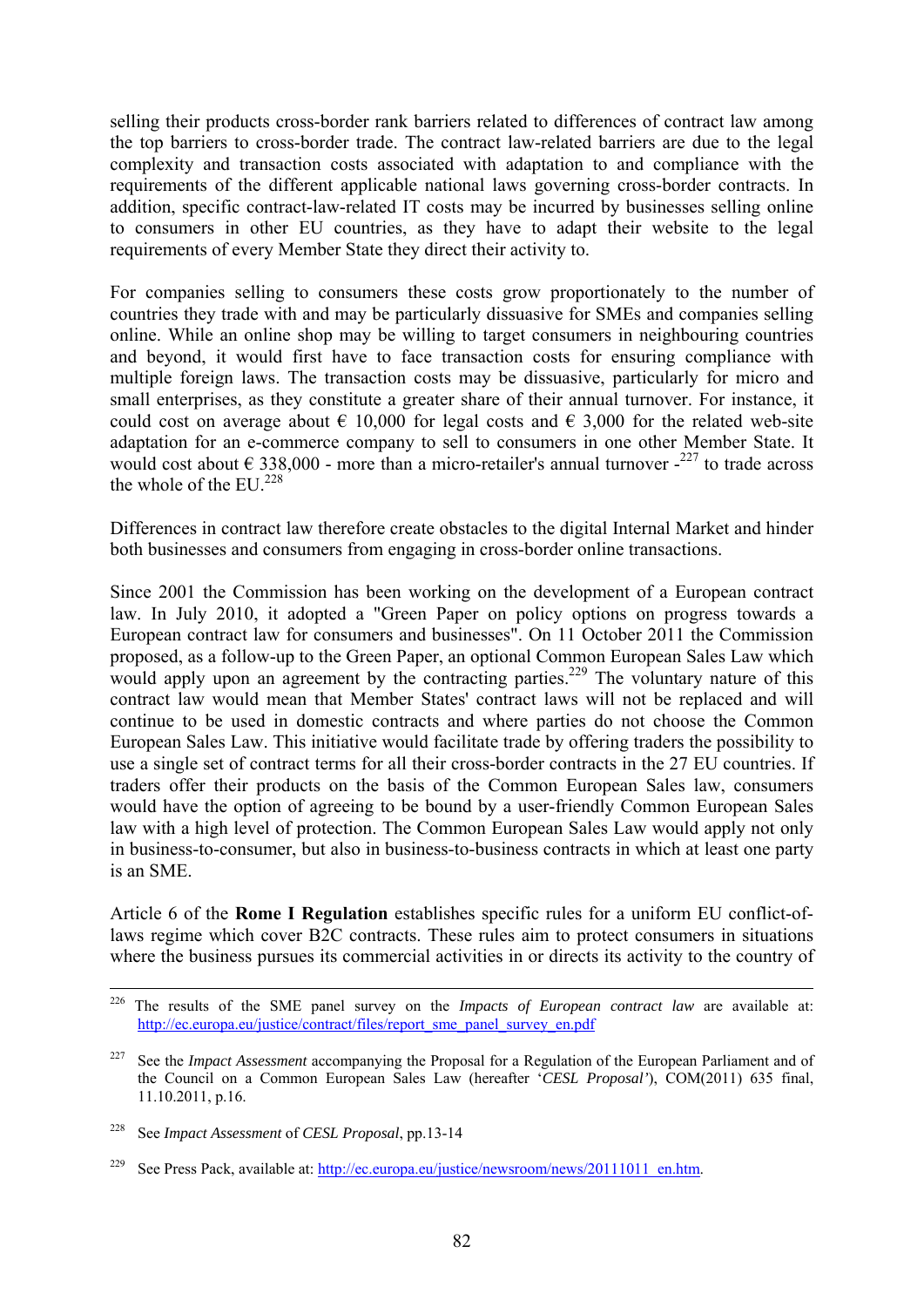habitual residence of the consumer. If the parties choose a law other than the law of the country of the habitual residence of the consumer, the contract cannot deprive the consumer of the protection afforded by the country of residence. Consumers are therefore always guaranteed the same level of consumer protection as in their home country. Article 6, however, does not apply to consumers who are not actively targeted by businesses and who approach sellers themselves in cross-border contexts.

The responses of businesses showed that this may lead to unclear legal situations in particular with e-commerce transactions. The recent *Pammer/Alpenhof*<sup>230</sup> case law of the ECJ on the interpretation of "directed activity" in the Brussels I Regulation<sup>231</sup> has provided a certain level of guidance on determining when a website contains activities directed to consumers in other Member States (see Chapter 4.7.4).

The Common European Sales Law would contribute to the solution for the problems posed by the diversity of cross-border situations. Parties would be able to choose the same set of rules in each national law and remove the need to adapt their contract to the rules in country of the consumer. However, given the very high level of consumer protection in the Common European Sales Law and the fact that the consumer must be informed of its applicability before the conclusion of the contract, the consumer would have nothing to lose when agreeing to be bound by this instrument.

# **4.4.2 Unfair business practices**

The retail market monitoring report "Towards more efficient and fairer retail services in the Internal Market for  $2020^{1232}$  underlined the existence of unfair commercial practices throughout the retail supply chain. The formal and informal consultations for the abovementioned report and the preparation of this Staff Working Paper show that these business practices can affect electronic commerce as much as their "brick and mortar" competitors and indeed be more prevalent in that sector. Abuses of market power, especially at the expense of SMEs, are likely to exist in the online as in the offline sector. Other practices may be specific to electronic commerce.Operators may have to face practices from manufacturers such as the improper reclassification of the distribution of their products in selective distribution networks in order to avoid competition from pure e-commerce players.

As mentioned in the Single Market Act, the Commission will adopt (in 2012) a Communication on unfair B2B practices in the (retail) supply chain with the particular aim of pinpointing where there are problems. In addition, it will list the various existing national regulatory frameworks and evaluate their implementation, involving an examination of any

<sup>230</sup> 230 Joined cases C-585/08 and C-144/09, *Peter Pammer* v *Reederei Karl Schlüter GmbH & Co. KG* and *Hotel Alpenhof GesmbH* v *Oliver Heller*, judgment of 07.12.2010; available at: [http://eur](http://eur-lex.europa.eu/LexUriServ/LexUriServ.do?uri=CELEX:62008J0585:EN:NOT)[lex.europa.eu/LexUriServ/LexUriServ.do?uri=CELEX:62008J0585:EN:NOT](http://eur-lex.europa.eu/LexUriServ/LexUriServ.do?uri=CELEX:62008J0585:EN:NOT) 

<sup>231</sup> Council Regulation (EC) No 44/2001 of 22 December 2000 *on jurisdiction and the recognition and enforcement of judgments in civil and commercial matters*, OJ L 12/1, 16.01.2001; available at: [http://eur](http://eur-lex.europa.eu/LexUriServ/LexUriServ.do?uri=OJ:L:2001:012:0001:0023:EN:PDF)[lex.europa.eu/LexUriServ/LexUriServ.do?uri=OJ:L:2001:012:0001:0023:EN:PDF](http://eur-lex.europa.eu/LexUriServ/LexUriServ.do?uri=OJ:L:2001:012:0001:0023:EN:PDF) 

<sup>&</sup>lt;sup>232</sup> Report from the Commission to the European Parliament, the Council, the Economic and Social Committee and the Committee of Regions, Retail market monitoring report, *Towards more efficient and fairer retail services in the internal market for 2020*, COM(2010) 355 final, 05.07.2010; available at: http://ec.europa.eu/internal\_market/retail/docs/monitoring\_report\_en.pdf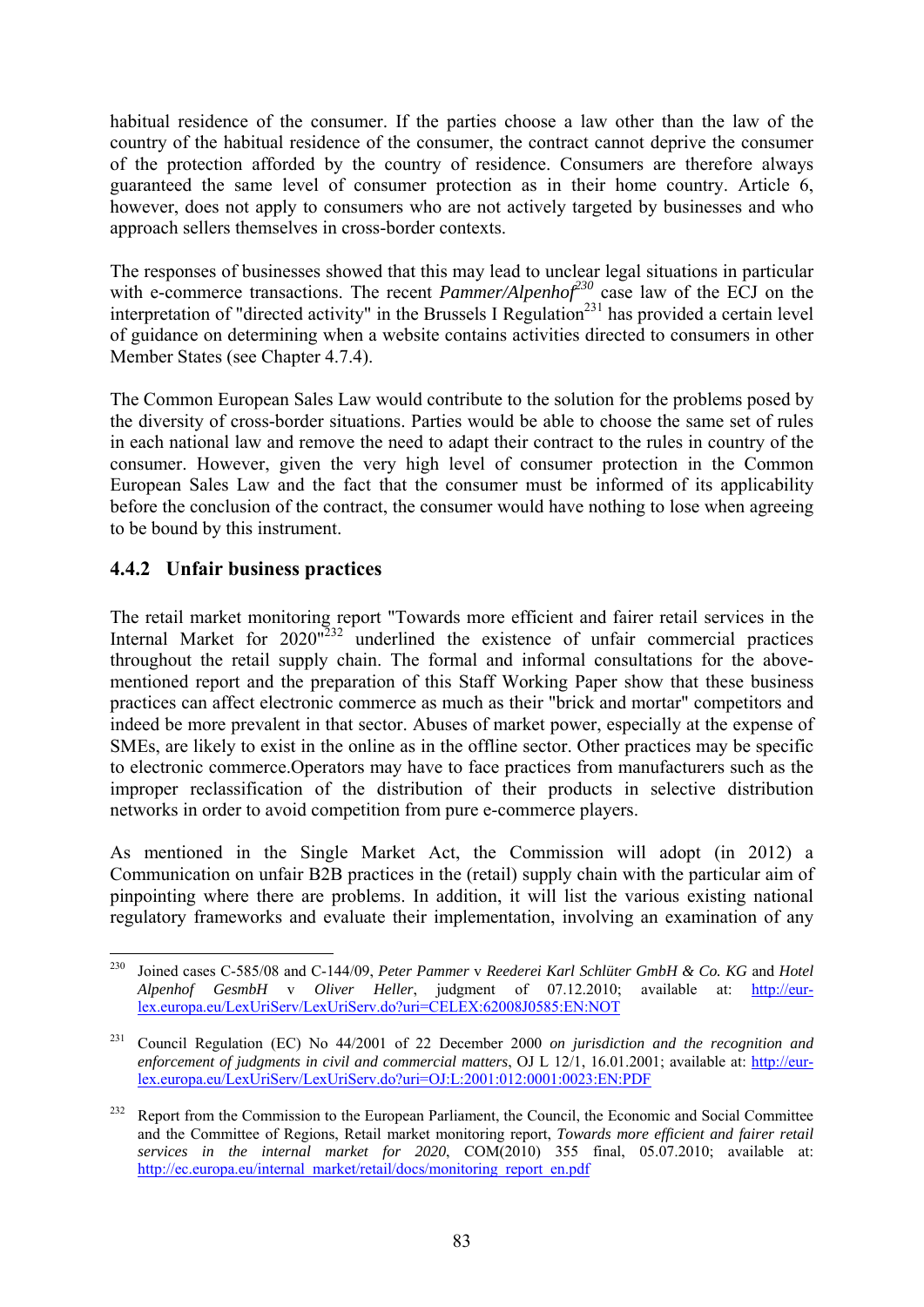Single Market problems posed by uncoordinated proliferation. It will also propose possible options to be submitted for consultation to interested parties.

In addition, certain anti-competitive or unfair practices may exist in the area of information society services beyond retailing, for example, in the way sites can be referenced by search engines or how technologies can be slowed down or blocked. The European Commission is carefully monitoring this issue, as outlined in the recent Communication on Internet network neutrality. In the first half of 2012, it will report on its analysis of the implementation of the Framework Directive "telecom"  $(2002/21/EC)^{233}$ , as amended by Directive 2009/140/EC<sup>234</sup> to ensure that new rules guarantee an open Internet (see also Chapter 4.3.4).

## **4.4.3 E-signatures, e-identification and e-authentication**

The legal recognition of electronic signatures and electronic authentication is crucial for facilitating and strengthening confidence in electronic transactions. The Directive on Electronic Signatures (Directive 1999/93/EC<sup>235</sup>) provides the European framework for esignatures. EU-legislation on the mutual recognition and acceptance of e-identification and authentication across borders is still lacking.

The eSignature Directive has been evaluated a number of times since its adoption. The Commission's first implementation report of 15 March 2006<sup>236</sup> concluded that, although all Member States had implemented the Directive, the use of e-signatures had not increased. This was due to economic factors such as the insufficiently developed market and few incentives for service providers to develop e-signatures, which could be used throughout different sectors. Nevertheless, the Commission decided that there was no need for a revision of the Directive as it was expected that the use of e-signatures, in particular in e-government, could trigger future market growth. Moreover, the Commission announced in this report that it would analyse the need for complementary measures, continue to encourage the use of esignatures and prepare a report on standards for e-signatures.

<sup>233</sup> 233 Directive 2002/21/EC of the European Parliament and the Council of 7 March 2002 *on a common regulatory framework for electronic communications networks and services*, OJ L 108/33, 24.04.2002; available at:<http://eur-lex.europa.eu/LexUriServ/LexUriServ.do?uri=OJ:L:2002:108:0033:0050:EN:PDF>

<sup>234</sup> Directive 2009/140/EC of the European Parliament and the Council of 25 November 2009 *amending Directives 2002/21/EC on a common regulatory framework for electronic communications networks and services, 2002/19/EC on access to, and interconnection of, electronic communications networks and associated facilities, and 2002/20/EC on the authorisation of electronic communications networks and services*, OJ L 337/37, 18.12.2009; available at: [http://eur](http://eur-lex.europa.eu/LexUriServ/LexUriServ.do?uri=OJ:L:2009:337:0037:0069:EN:PDF)[lex.europa.eu/LexUriServ/LexUriServ.do?uri=OJ:L:2009:337:0037:0069:EN:PDF](http://eur-lex.europa.eu/LexUriServ/LexUriServ.do?uri=OJ:L:2009:337:0037:0069:EN:PDF) 

<sup>235</sup> Directive 1999/93/EC of the European Parliament and the Council of 13 December 1999 *on a Community framework for electronic signatures*, OJ L 013/12, 19.01.2000; available at: [http://eur](http://eur-lex.europa.eu/LexUriServ/LexUriServ.do?uri=CELEX:31999L0093:en:HTML)[lex.europa.eu/LexUriServ/LexUriServ.do?uri=CELEX:31999L0093:en:HTML](http://eur-lex.europa.eu/LexUriServ/LexUriServ.do?uri=CELEX:31999L0093:en:HTML) 

<sup>236</sup> Report from the Commission to the European Parliament, the Council, *Report on the operation of Directive 1999/93/EC on a Community framework for electronic signatures*, COM(2006) 120 final, 15.03.2006; [available at: http://eur-lex.europa.eu/LexUriServ/LexUriServ.do?uri=COM:2006:0120:FIN:EN:PDF](http://eur-lex.europa.eu/LexUriServ/LexUriServ.do?uri=COM:2006:0120:FIN:EN:PDF)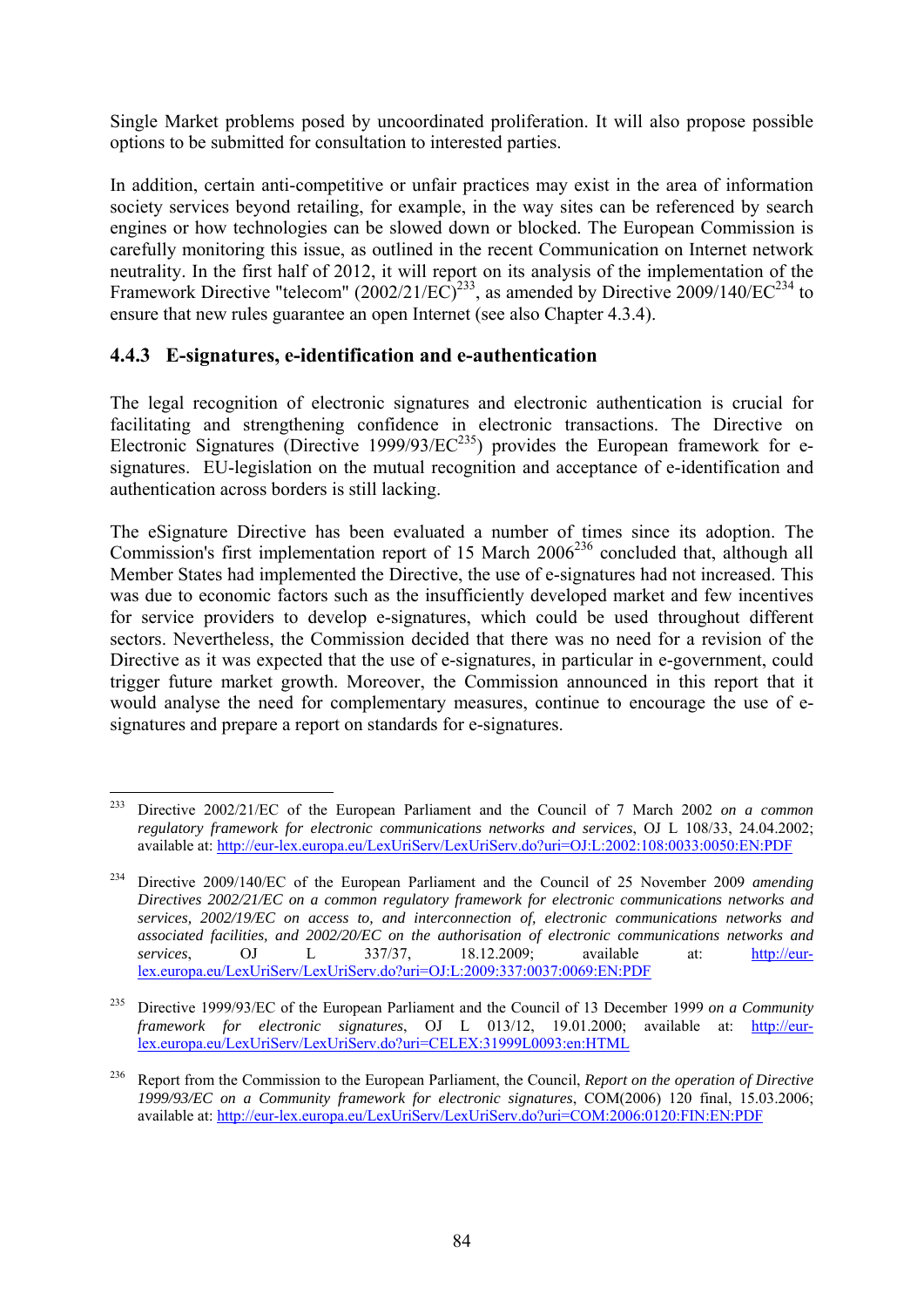On 2 December 2008, the Commission adopted an action plan<sup>237</sup> to enhance cross-border esignatures and e-identification in the field of e-government in all areas of the Internal Market. Although the main focus of this action plan was on e-government, the Commission clarified that future policies would also yield benefits to business-to-business and business-toconsumer transactions. The goal of this action plan was to ease access by citizens and companies to cross-border electronic public services by redressing the lack of legal, organisational or technical interoperability of e-signatures and e-identification systems between different Member States.

Both the Digital Agenda and Single Market  $Act^{238}$  announce that the Commission will propose a new legislative framework to ensure confidence in electronic transactions. This pan-European framework will propose a revision of the eSignatures Directive in order to clarify concepts, simplify the use of e-signatures and remove interoperability barriers. It will also cover the cross-border functioning of certain other trusted services and provide legislation for the mutual recognition of electronic identification and authentication services. The tools proposed in the framework should be general and open to all sectors, especially where electronic identification is concerned. The framework will be technologically neutral and open to all communication channels, including the Internet and mobile communications.

As a first step a public consultation on e-identification, e-authentication and e-signatures was held in the first half of 2011.<sup>239</sup> It confirmed that the existing framework on e-signatures could be strengthened, in particular by improving the mutual recognition, interoperability and security of these systems. A large majority of stakeholders confirmed the need for regulatory measures regarding the mutual recognition and acceptance of e-identification and authentication throughout the EU.

In 2012, the Commission will propose legislation ensuring the mutual recognition of electronic identification and authentication across the EU and a revision of the Directive on Electronic Signatures.

<sup>237</sup> 237 Communication from the Commission to the Council, the European Parliament, the European Economic and Social Committee and the Committee of the Regions, *Action Plan on e-signatures and e-identification to facilitate the provision of cross-border public services in the Single Market*, COM(2008) 798 final, 28.11.2008; available at: [http://eur](http://eur-lex.europa.eu/LexUriServ/LexUriServ.do?uri=COM:2008:0798:FIN:EN:PDF)[lex.europa.eu/LexUriServ/LexUriServ.do?uri=COM:2008:0798:FIN:EN:PDF](http://eur-lex.europa.eu/LexUriServ/LexUriServ.do?uri=COM:2008:0798:FIN:EN:PDF) 

<sup>&</sup>lt;sup>238</sup> Communication from the Commission to the European Parliament, the Council, the Economic and Social Committee and the Committee of the Regions, *Single Market Act, Twelve levers to boost growth and strengthen confidence, "Working together to create new growth",* COM(2011) 206 final, 13.04.2011; available at:<http://eur-lex.europa.eu/LexUriServ/LexUriServ.do?uri=COM:2011:0206:FIN:EN:PDF>

<sup>239</sup> See Press Release, *Digital Agenda: Commission launches public consultation on eSignatures and eIdentification*. IP/11/198, 18.02.2011, available at: [http://europa.eu/rapid/pressReleasesAction.do?reference=IP/11/198&format=HTML&aged=1&language=E](http://europa.eu/rapid/pressReleasesAction.do?reference=IP/11/198&format=HTML&aged=1&language=EN&guiLanguage=fr) [N&guiLanguage=fr](http://europa.eu/rapid/pressReleasesAction.do?reference=IP/11/198&format=HTML&aged=1&language=EN&guiLanguage=fr)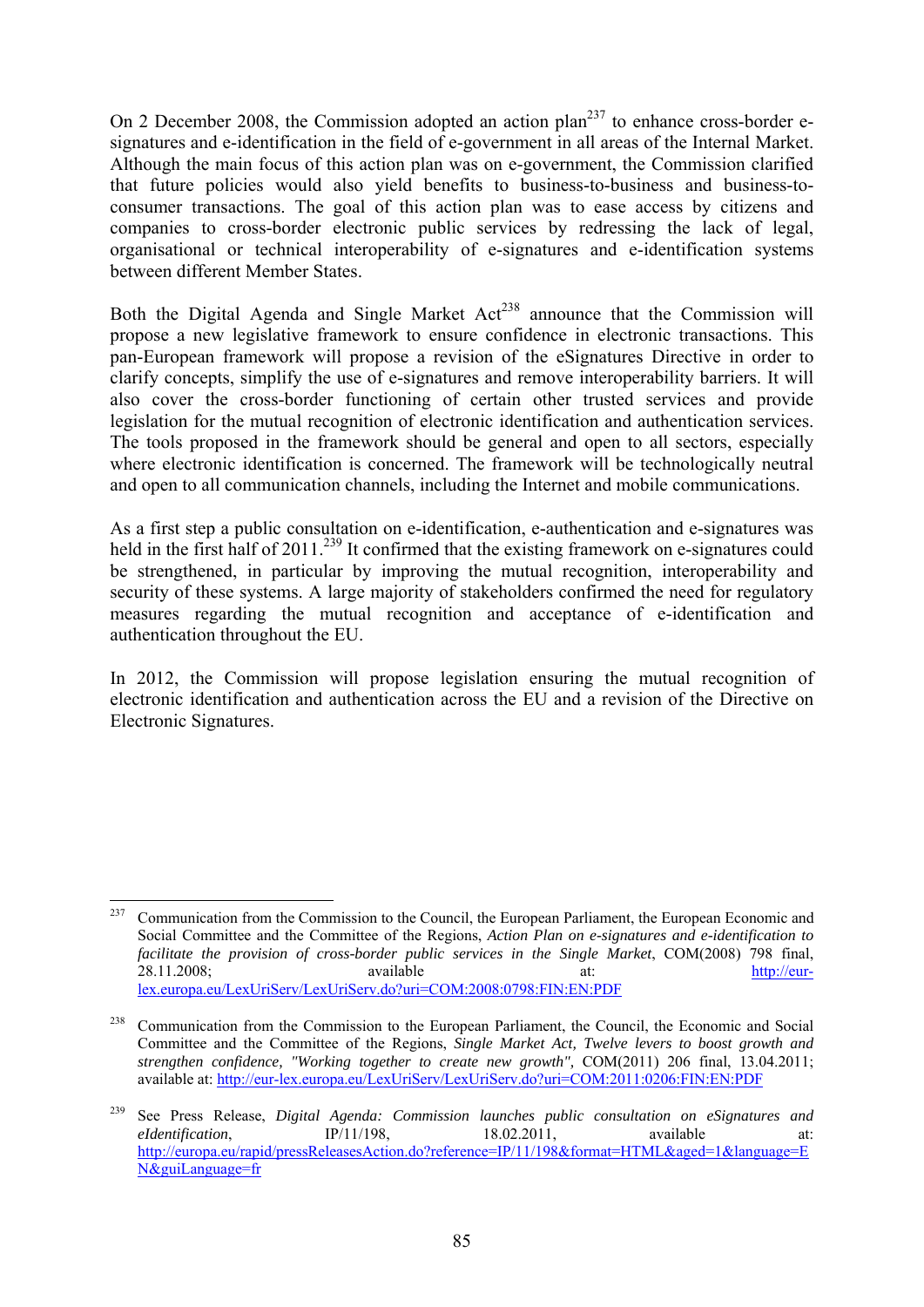# **4.5 Electronic payment and invoicing**

### **4.5.1 Electronic payment**

With respect to the development of e-commerce, the responses to the consultation that this paper draws on show that there are four types of problems which relate to electronic retail payments: the restricted acceptance of different payment methods, both domestically and in cross-border situations; the level of payment related charges, both for merchants and consumers; a lack of payment security and data protection, and finally uncertainties relating to liability in case of unauthorised payments or unsatisfactory deliveries.

Even though a variety of payment means is available at the European level, their deployment and acceptance across Member States diverge. Credit cards play an important role in online payments today, but they are not available to all citizens. According to a study, in the EU-15 countries, two adults in ten do not have access to transaction banking facilities and four in ten do not have access to credit facilities. In the new Member States (EU-10), one third of citizens has difficulty accessing those financial services.<sup>240</sup> In particular, debit cards do not seem to be sufficiently accepted for online payments, according to consumers. But the issues relating to the deployment and acceptance of cards are insufficient explanation for the limited development of e-commerce across Europe which, according to data from one of the major credit cards players, has 50% more bank cards than the USA but 40% smaller volume of ecommerce.

The possibility for the consumer to use prepaid payment means, payment intermediaries, such as dedicated e-payment providers, or payment on delivery is important to the development of e-commerce in all parts of society. For micro-payments, mobile payments through billing by telecom operators seem to be the preferred solution today.

The excessive cost of payments has been noted by many merchants and associations. The criticism focuses on credit cards, but also on payment intermediaries, telecom operators for m-commerce, and payment on delivery. For micro-payments, the issue of cost seems to be a major obstacle to the development of low value information society services such as online newspapers, music, movies, video games, "premium rate service", directories, and low priced event tickets.

Consumers also complain about the high cost of payments. The possibility of charging additional fees for card payments (surcharging), which was left to the arbitration of Member States by the Payment Services Directive<sup>241</sup>, affects consumers who, for example, may be subject to several surcharges for every plane ticket they purchase even if only one payment transaction is made. The new Consumer Rights Directive addresses this problem by prohibiting merchants from charging consumers fees that exceed the costs borne by the merchant.

 $240$ 240 *Financial services provision and prevention of financial inclusion*, May 2008, a study carried out on behalf of the Commission by Réseau Financement Alternatif (Belgium), the University of Bristol (UK), the University of Milan (Italy) and the Warsaw School of Economics (Poland).

<sup>241</sup> Directive 2007/64/EC of the European Parliament and of the Council of 13 November 2007 *on payment services in the internal market amending Directives 97/7/EC, 2002/65/EC, 2005/60/EC and 2006/48/EC and repealing Directive 97/5/EC*, OJ L 319/1, 05.12.2007 (hereafter '*Payment Services Directive'*), available at: <http://eur-lex.europa.eu/LexUriServ/LexUriServ.do?uri=OJ:L:2007:319:0001:0036:EN:PDF>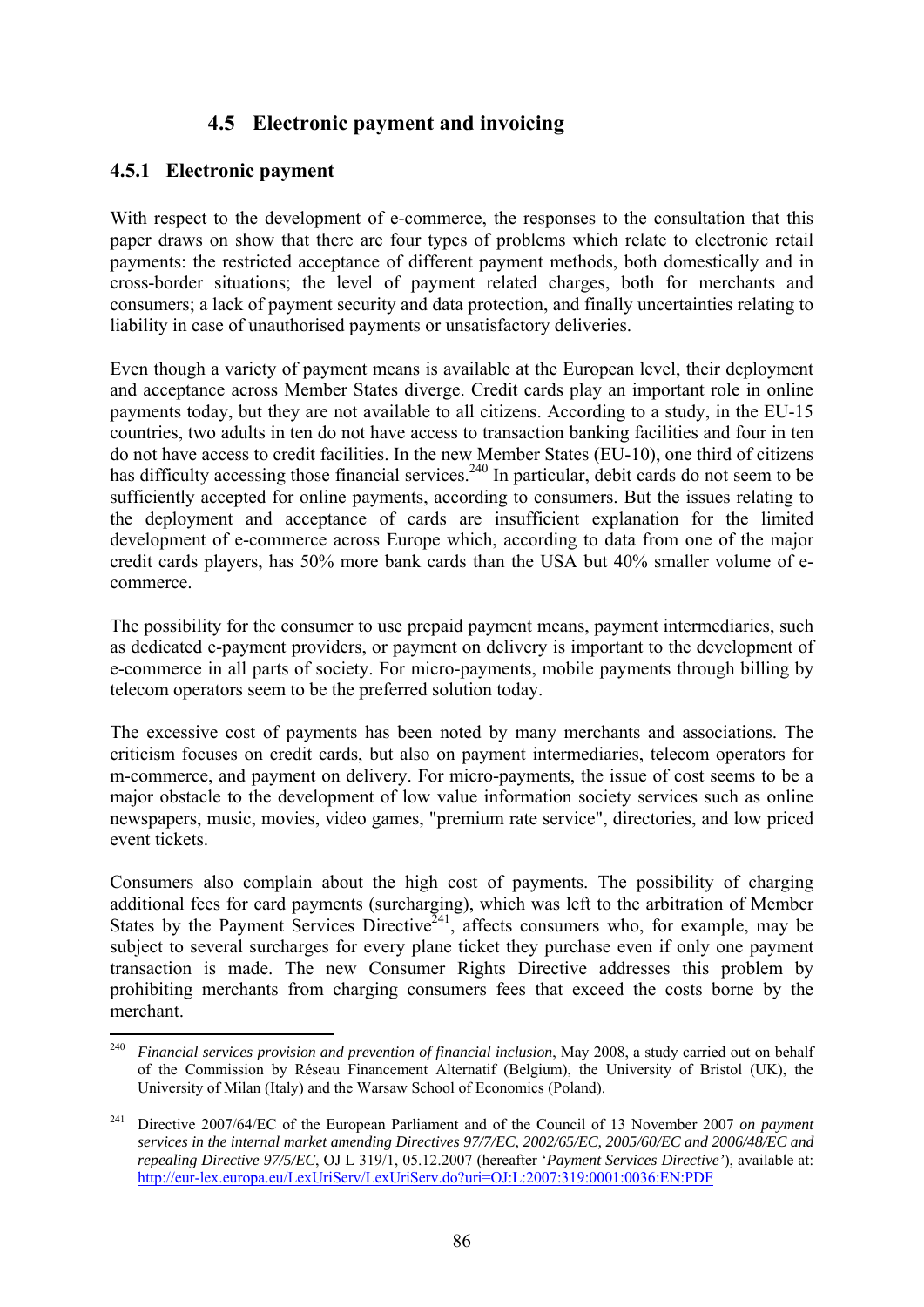The cost of payments can be partly correlated to the risk of fraud, which seems to be very significant for both online and offline payments, and is apparently more relevant for crossborder payments than for domestic payments. This raises the question of the **security of payments:** a lack of trust is symptomatic, and both merchants and consumers experience failures in the security of payments. All relevant market actors seem willing to address this problem while realising that there is a trade-off between the level of security and convenience for the consumer. It is important that the perceived lack of security does not continue to hamper e-commerce, especially at a cross-border level. The issue of privacy and protection of payment information was recurrently mentioned by payment users in the consultation, again often in the context of potential fraud.<sup>242</sup>

Finally, issues of liability for any incident related to payment were raised in the public consultation. The Payment Services Directive<sup>243</sup> (PSD) in its Articles 60 *et sequ*. addresses the liability for payments, especially in cases of unauthorized payment transactions, and billing or processing errors. The PSD obliges the payment service provider to refund to the payer immediately the amount of an unauthorised payment transaction and stipulates that the cost is borne by the providers of payment services. By contrast, the payer shall bear the losses, up to a certain limit that Member States can reduce, that result from the misappropriation of a lost, stolen or unsafely kept payment instrument. However, the situation seems less clear for refunds in those cases where the consumer receives a product that was not ordered, arrives in a damaged condition or never arrives. In the light of responses to the consultation on the future of electronic commerce, it seems that this is still an area of future improvement for merchants, who carry the sole responsibility for refunds and returns.

The responses to the above-mentioned public consultation reflect to a large extent the problems addressed in the Green Paper "Towards an integrated European market for card, internet and mobile payments". The Green Paper aims to assess a number of specific factors which seem to be the root causes for many of the problems encountered by consumers and merchants in the field of e-commerce today. Notably, the scope of the Green Paper is wider than e-commerce, as for instance the majority of card payments today continue to be made offline.

The Paper is based on the premise that four drivers could significantly enhance the European payments market and therefore also improve the take-up of e-commerce throughout the EU:

- More competition
- More choice and transparency for consumers
- More innovation
- More payment security and customer trust

Each of these objectives would benefit from a more integrated European market for card, internet and mobile payments and the Green Paper provides the basis for a public consultation as to which measures could best contribute to improvements in the above-mentioned four areas.

 $242\,$ 242 A separate issue is the blocking of payments by financial institutions for example in situations of alleged intellectual property rights infringements or online gambling.

<sup>243</sup> *Payment Services Directive*, OJ L 319/1, 05.12.2007.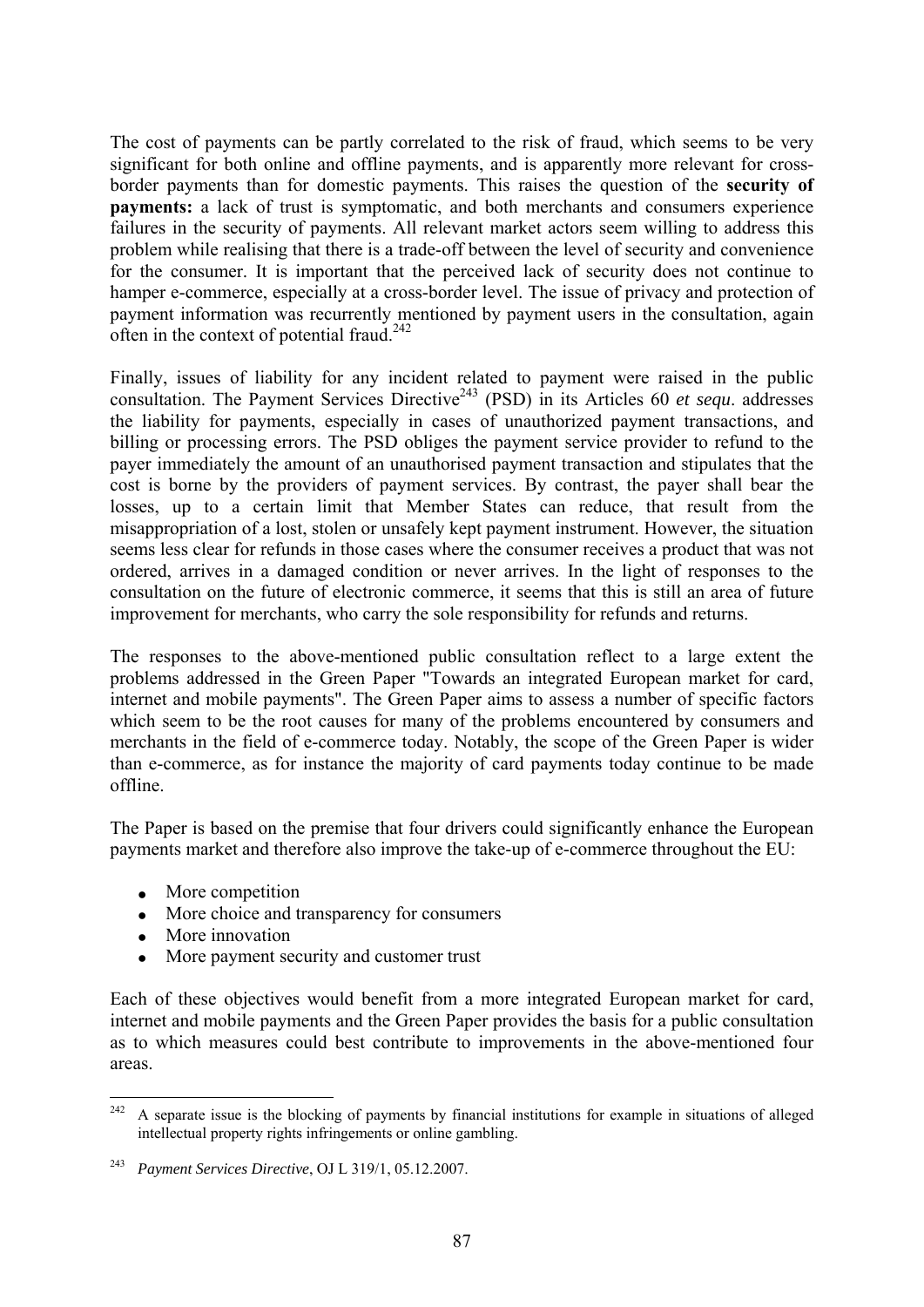As regards the level of competition in the payments market, the Paper examines factors which could limit market access and market entry by alternative payment service providers, and thereby lead to market fragmentation. The pricing of payment services is analysed from two angles, namely the relationship between the consumer and the merchant and the relationship between the merchant and the payment service provider. Possible remedies mentioned in the Green Paper address the transparency of the cost of payments, as well as steering mechanisms which could ensure that the most efficient payment instrument, both from a consumer and a merchant point of view, is chosen in a given purchasing transaction. A third area considered in the Paper is technical standardisation which could significantly improve the acceptance of payment cards or e- and m-payment schemes across borders. Closely related to this, the issue of interoperability between payment service providers is addressed. Finally, the Paper deals with payment security and data privacy and the possibilities for improvements in this area.

The last part of the Green Paper touches on a crucial issue, which underpins all of the issues mentioned above, namely the establishment of proper governance structures that could facilitate the implementation of remedial measures in the aforementioned areas.

The consultation will lay the groundwork necessary for the definition in 2012 of a strategy to improve the efficiency of payments related to electronic commerce, including surcharges, the lack of competition, standardization, and micropayments.

On 11 January 2012, the Commission has adopted a Green Paper on card payments, internet and mobile payments.<sup>244</sup>

## **4.5.2 Electronic invoicing**

Invoicing forms another part of the e-commerce process chain which could substantially benefit from dematerialisation or digitalisation. Due to the strong link between invoices and payments – generally every payment is preceded by an invoice – potential synergies between both processes are strong and can generate substantial economic savings. A study commissioned by the Commission estimates that replacing paper invoices by electronic invoices could lead to annual savings of EUR 40 billion over a six-year period.<sup>245</sup>

A large part of these savings relates to the invoice exchange between businesses, but consumers, especially in e-commerce, also benefit from the convenience that e-invoices can provide. In particular, if linked with an online banking or other e-payment solution, invoices can be paid electronically with a simple click and without the need for manual data input. Currently, however, e-invoicing in Europe is often complicated, especially across borders. Diverging approaches to e-invoicing have led to a certain degree of fragmentation, both in terms of the regulatory and technical environment.

<sup>244</sup> See http://ec.europa.eu/internal\_market/payments/index\_en.htm

<sup>245</sup> Capgemini Consulting, *SEPA: potential benefits at stake*, available at: [http://ec.europa.eu/internal\\_market/payments/docs/sepa/sepa-capgemini\\_study-final\\_report\\_en.pdf](http://ec.europa.eu/internal_market/payments/docs/sepa/sepa-capgemini_study-final_report_en.pdf)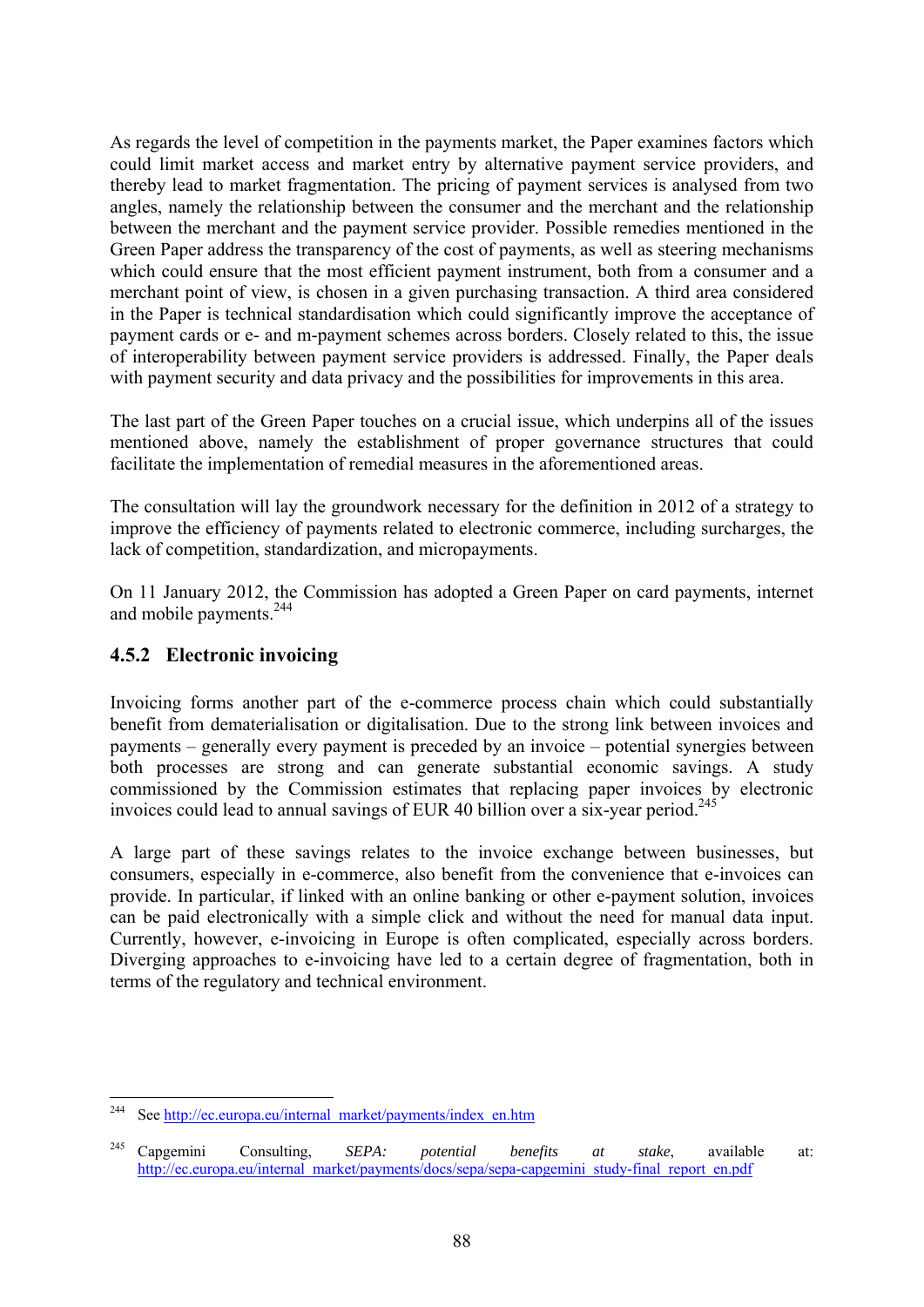In its Communication "Reaping the benefits of electronic invoicing for Europe",  $246$  the European Commission identified the key hurdles which prevent the uptake of e-invoicing, defined priorities for their resolution and proposed a set of concrete future actions for all stakeholders involved. The proposed measures aim at making e-invoicing the predominant method of invoicing by 2020 and fall into four key priority areas:

- 1. Ensuring a consistent legal environment for e-invoicing
- 2. Achieving mass market adoption by getting SMEs onboard
- 3. Ensuring maximum use of e-invoicing
- 4. Promoting a common e-invoicing standard

Member States are best placed to advocate, develop and facilitate the use of e-invoicing at national level. The Commission therefore invited all Member States to set up national multistakeholder e-invoicing fora and to entrust them with the task to develop a national strategy for the promotion of e-invoicing. In turn, the Commission established a "European Multi-Stakeholder Forum on e-invoicing" to identify common hurdles and remedies for e-invoicing in Europe, to exchange best practices and to coordinate actions at Member State level. Particular attention should be given to facilitating cross-border transactions, especially for SMEs. The forum will gather representatives from the different national fora and from European associations representing e-invoicing users, including consumers. A first meeting took place in September 2011. Commission services will, together with the European multistakeholder forum, take action to encourage the maximum use of e-invoices exchange.

# **4.6 Delivery**

Many surveys and studies including the e-commerce public consultation identify delivery as one of the main obstacles to the development of e-commerce, especially its cross-border dimension.<sup>247</sup>

## **4.6.1 Delivery services in an e-commerce environment**

With the exponential growth and use of electronic means of communication, customers increasingly need to send or receive physical goods that they sell or buy online. The electronic-commerce value chain thus ends with the physical delivery of goods to consumers. This service is mostly still provided by national (public) postal operators and private alternative postal operators, including large integrated express operators and more locally focussed courier companies. As a response to emerging needs, new alternative ways of delivery are being developed such as parcel consolidators who arrange the direct transport of items from the online retailer to the postal operator of the country of destination.

<sup>246</sup> 246 Communication from the Commission to the European Parliament, the Council, the European Economic and Social Committee and the Committee of the Regions, *Reaping the benefits of electronic invoicing for Europe*, COM(2010) 0509 final, 02.12.2010, available at: [http://eur](http://eur-lex.europa.eu/LexUriServ/LexUriServ.do?uri=CELEX:52010DC0712:EN:NOT)[lex.europa.eu/LexUriServ/LexUriServ.do?uri=CELEX:52010DC0712:EN:NOT](http://eur-lex.europa.eu/LexUriServ/LexUriServ.do?uri=CELEX:52010DC0712:EN:NOT) 

<sup>247</sup> See for example: Eurostat Data in Focus 46/2009: *Internet usage in 2009 - Households and Individuals*, available at: and a state at a state at a state at a state at a state at a state at a state at a state at a st http://epp.eurostat.ec.europa.eu/portal/page/portal/product\_details/publication?p\_product\_code=KS-OA-09-[046](http://epp.eurostat.ec.europa.eu/portal/page/portal/product_details/publication?p_product_code=KS-QA-09-046)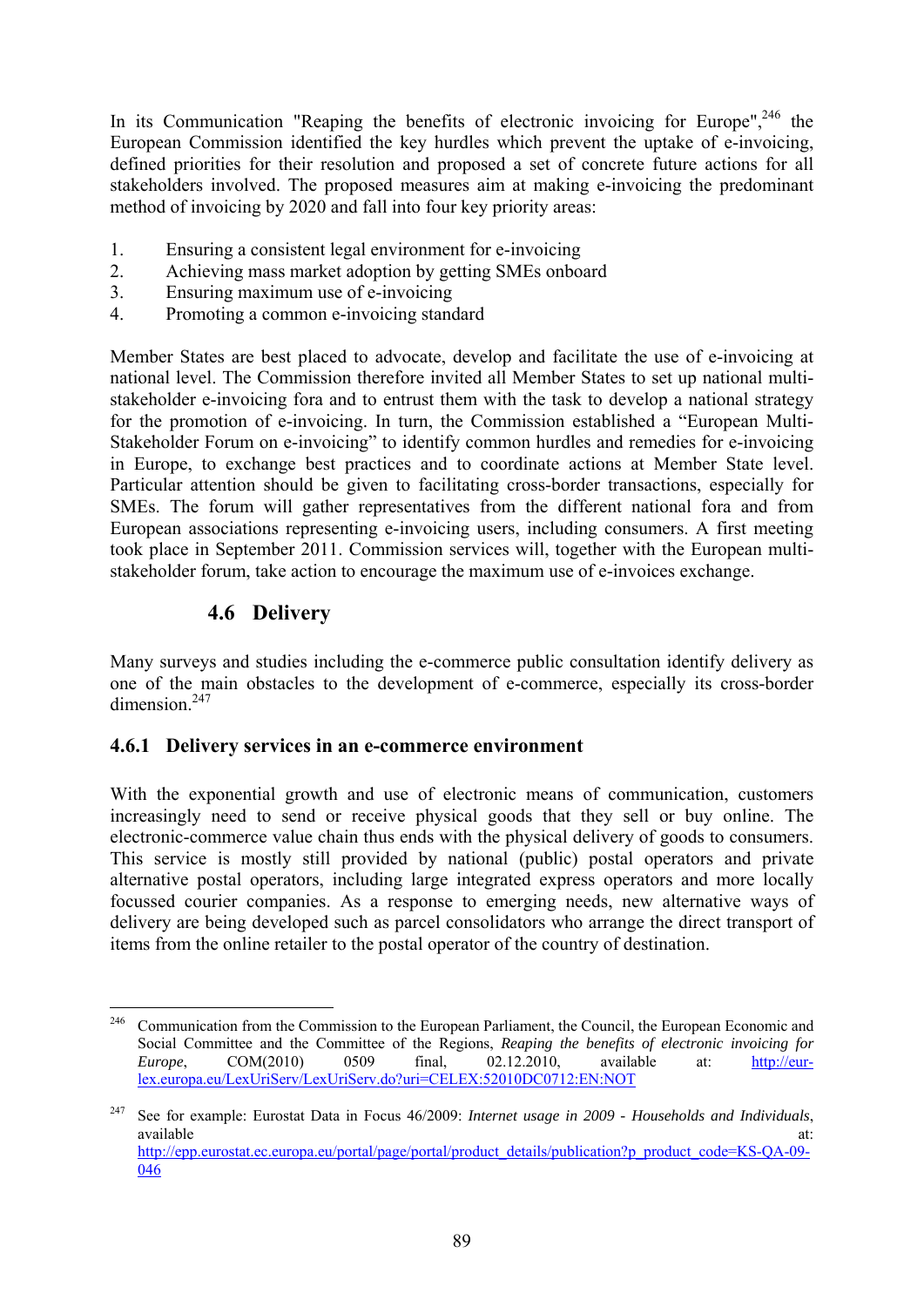Delivery links the two sides of the e-commerce chain. On the one side ("*sender aspect*"), there are the online retailers who seek reliable and trustworthy delivery partners for the final leg of the e-commerce service they provide to their end users. On the other side ("*addressee aspect*"), there are the end users purchasing items online who seek reliable retailers selling goods which suit their needs and can be delivered efficiently.

Enhancing the trust in delivery services to promote consumers' overall confidence in using the electronic-commerce services can contribute to its further growth.

While in the past the delivery of a letter or a parcel largely relied on the public postal delivery network, this practice has now undergone significant change. This is especially the case when talking about parcel delivery and express delivery services, which have traditionally been open to competition.<sup>248</sup> The European parcel and express market is today a highly consolidated market, after a decade of mergers and acquisitions. National postal operators, new entrants (alternative private operators) and express operators (mostly integrators)<sup>249</sup> have been actively participating in this market, which was estimated at  $\epsilon$  42,4 billion in 2008, or 0.34% of EU27 GDP.<sup>250</sup> In 1998, 80% of this market was covered by five Member States: Germany (31%), France (23%), UK (16%), Italy (6%) and Spain (4%). This share decreased to 77% in 2008<sup>251</sup>. Contrary to the past, boundaries between parcel and express market segments have decreased and all these operators are today competing against each other to offer their customers an improved product portfolio.

Today, national postal operators hold  $36\frac{252}{9}$  of the total parcel market across the EU, showing that customers (senders) are increasingly using alternative delivery providers. The main reasons for this choice could be: (i) better prices, (ii) better range of services and (iii) better quality and/or reliability of delivery services provided by alternative operators.

## **4.6.2 Delivery problems**

Delivery emerges from the various consultations and studies as one of the the major obstacles to the development of electronic commerce<sup>253</sup>.

<sup>248</sup> Green Paper on the development of the single market for postal services, COM(91) 476 final, 11.06.1992, available at [http://ec.europa.eu/internal\\_market/post/index\\_en.htm](http://ec.europa.eu/internal_market/post/index_en.htm) 

<sup>&</sup>lt;sup>249</sup> International express operators such as DHL, FedEX, TNT, UPS are commonly referred to "integrators" since they provide an end-to-end service, based on their integrated business model.

<sup>250</sup> ITA Consulting/WIK Consult, *The evolution of the European Postal market since 1997*, August 2009, available at: [http://ec.europa.eu/internal\\_market/post/doc/studies/2009-wik-evolution\\_en.pdf](http://ec.europa.eu/internal_market/post/doc/studies/2009-wik-evolution_en.pdf) (hereafter *ITA/WIK* 2009). The annual growth of the parcel and express market between 1998 and 2008 was 6.1%, growing faster than the GDP (3.5%) over the same time period.

<sup>251</sup> Western Europe is by far the most mature market and has the biggest market turnover in Europe. Southern Europe has showed a strong growth rate between 1998 and 2008, whilst Eastern Europe region, the smallest in turnover, has had the highest growth. See above: *The evolution of the European Postal market since 1997*

<sup>252</sup> Copenhagen Economics, *Main developments in the postal sector 2008-2010*, 29.11.2010, pp. 85-91; available at: [http://ec.europa.eu/internal\\_market/post/doc/studies/2010-main-developments\\_en.pdf](http://ec.europa.eu/internal_market/post/doc/studies/2010-main-developments_en.pdf)

<sup>253</sup> Eurostat Data in Focus 46/2009: *Internet usage in 2009 - Households and Individuals*, available at: http://epp.eurostat.ec.europa.eu/portal/page/portal/product\_details/publication?p\_product\_code=KS-OA-09-[046 .](http://epp.eurostat.ec.europa.eu/portal/page/portal/product_details/publication?p_product_code=KS-QA-09-046)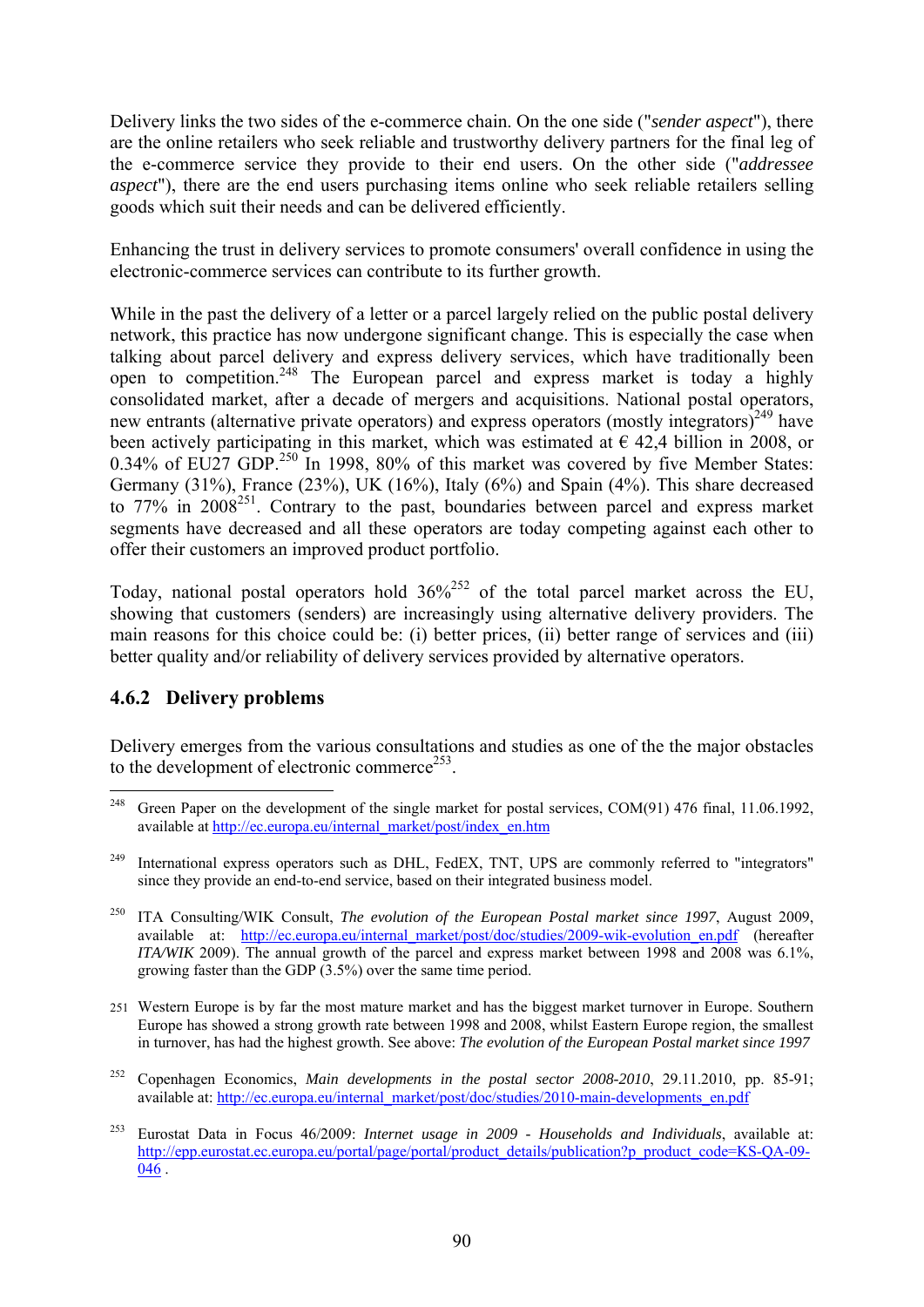In general, the e-commerce consultation highlighted several problems in postal services delivery in some Member States and raises questions about (i) the level of competition in the sector (particularly regarding the delivery of goods) and (ii) the status of the transposition and correct implementation of the postal *acquis*.

The responses to the consultation also indicated that the problems identified in delivery services are essentially (i) high costs, (mainly for cross-border trade), due to higher crossborder delivery prices in comparison to similar and/or equivalent domestic delivery services , (ii) the refusal to supply in specific geographical areas, (iii) the unreliability of the delivery service, which can be reflected either in lower quality of service, delays in the delivery of goods or indeed in the non-delivery of goods duly paid.

These delivery problems are exacerbated in remote areas where, apart from the problem of non-delivery, issues regarding higher shipping costs and longer delivery delays can be more problematic.

In addition, the delivery deadline for goods and the question of who bears the risk of loss or damages of shipped goods are two of the main difficulties encountered by consumers in online B2C-transactions and represent a source of dispute. The Directive on Consumer Rights<sup>254</sup> introduces new rules. Article 18 states that in principle, unless the parties have agreed otherwise, the trader shall deliver the goods by transferring physical possession or control of the goods to the consumer without undue delay, but not later than 30 days from the conclusion of the contract. Article 20 provides that the consumer will be protected against any risk of loss or damage of the goods occurring before he has acquired the physical possession of the dispatched goods.

The Consumer Rights Directive, however, does not harmonise the place and modalities of delivery which are essentially subject to the decision of the online buyer when purchasing online, although she/he is limited by the range of options that online retailer provides. The Directive also does not apply to delivery clauses where it is up to the consumer to take delivery of the goods or to ask a carrier to take delivery. The Commission Proposal on a Common European Sales Law<sup>255</sup> contains uniform rules on the modalities for delivery, such as the time, method and place of delivery, carriage of goods and the effects of delivery on the passing of risk. These rules in the Common European Sales Law also apply to B2B contracts.

# **4.6.3 Parcel and express delivery services under the Postal Services Directive**

The Postal Services Directive<sup>256</sup> addresses certain of these delivery issues indirectly firstly through the requirement of universal service provision with regard to basic letter mail (up to 2 kg), recommended and insured items and basic parcels up to 10 kg (except where a Member State decides for a maximum weight of 20kg) and secondly through the requirement that all postal service providers set up an internal complaints system.

<sup>254</sup> See Chapter 4.4.1

<sup>&</sup>lt;sup>255</sup> Also see Chapter 4.4.1

<sup>256</sup> Directive 2008/6/EC of the European Parliament and the Council of 20 February 2008 *amending Directive 97/67/EC with regard to the full accomplishment of the internal market of Community postal services*, OJ L [52/3, 27.2.2008, available at: http://ec.europa.eu/internal\\_market/post/doc/legislation/2008-06\\_en.pdf](http://ec.europa.eu/internal_market/post/doc/legislation/2008-06_en.pdf)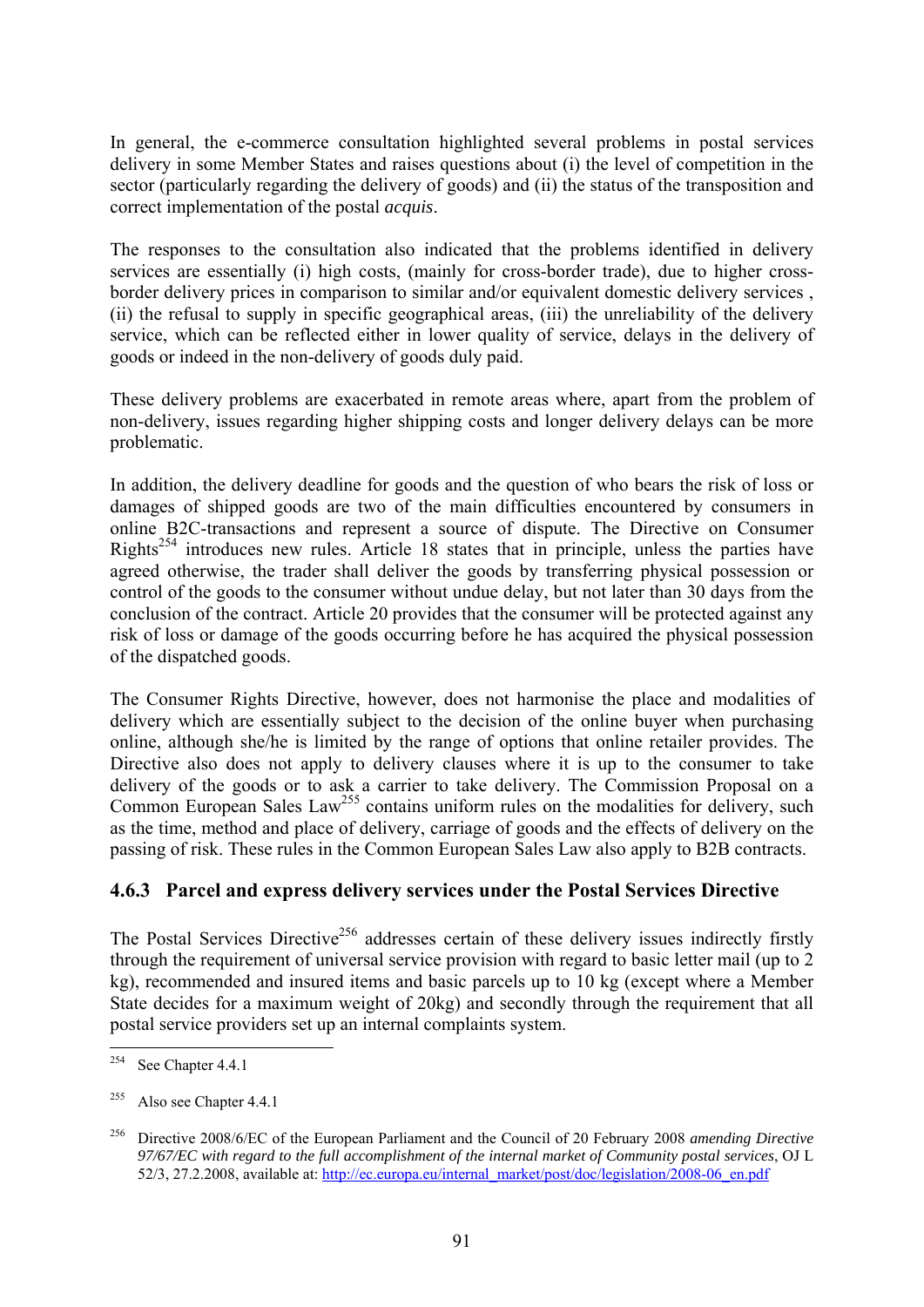Although parcel and express delivery services have been open to competition for some  $decades<sup>257</sup>$ , the Postal Services Directive provides for a number of regulatory measures to ensure a high quality of (basic) parcel service as well as a high level of postal users' protection. With regard to these regulatory measures, a distinction needs to be made between two types of services: (i) "basic" or "standard" parcel service which is part of the universal service obligation (USO), as defined in Article 3 (4) of the Postal Services Directive, and (ii) parcel delivery services with added value, which are not directly subject to USO, but are nonetheless subject to some other regulatory requirements (e.g. obligation to handle consumer complaints). The latter services are traditionally understood as comprising elements such as (i) the collection at the premises of the sender, (ii) the handling of bulk parcels (parcels sent in larger quantities), (iii) track and trace services and (iv) express (faster) delivery and/or guaranteed delivery times. The Postal Services Directive foresees a number of requirements concerning the basic parcel service as part of the USO.

#### **Parcel delivery as part of the Universal Service Obligation (USO)**

Article 3 of the Postal Services Directive obliges Member States to ensure the provision of basic parcel services at affordable prices for all citizens on its territory at least five working days per week. All Member States ensure that basic parcel services, in most cases meaning over-the-counter parcel services,  $258$  are guaranteed as part of the universal service obligation.259

Article 3 (3) of the Postal Services Directive enables Member States to implement derogations from the minimum requirements for USO. This has to be granted by the independent national regulatory authority and only if the existing "*circumstances or geographical conditions deemed exceptional*" allow for it. Based on available data one can observe that - with the exception of Greece, where 7 % of the population does not have five times per week delivery frequency – Member States do not provide for extensive derogations.<sup>260</sup>

A basic high level parcel delivery of a specified quality standard at EU level is thus guaranteed on the basis of Article 3. Parcel services which are part of the USO do not, however, in most cases comprise the additional added value elements as defined above.<sup>261</sup> These added value services are not covered by the USO requirements of Article 3.

<sup>257</sup> 257 See for example Chapter 4.3.3., *ITA/WIK* 2009.

<sup>&</sup>lt;sup>258</sup> It is known that basic parcel services usually indicate services where customers hand in the parcel at the post office counter.

<sup>259</sup> See Table 2.3., WIK Consult, *The Role of Regulators in a More Competitive Postal Market*, September 2009, av[ailable at:](http://ec.europa.eu/internal_market/post/doc/studies/2009-wik_regulators.pdf) http://ec.europa.eu/internal\_market/post/doc/studies/2009-wik\_regulators.pdf

<sup>260</sup> See above reference: *The Role of Regulators in a More Competitive Postal Market*, p. 82

<sup>&</sup>lt;sup>261</sup> Collection at the premises of the sender; bulk parcels (parcels sent in larger quantities); track and trace services and express (faster) delivery and/or time certain delivery. E.g. as regards the delivery to home premises in some Member States parcels may not be delivered frequently to the addressee's residence, but must be collected by the addressee from the nearest post office; additional services such as track and trace are often only provided by express and courier companies.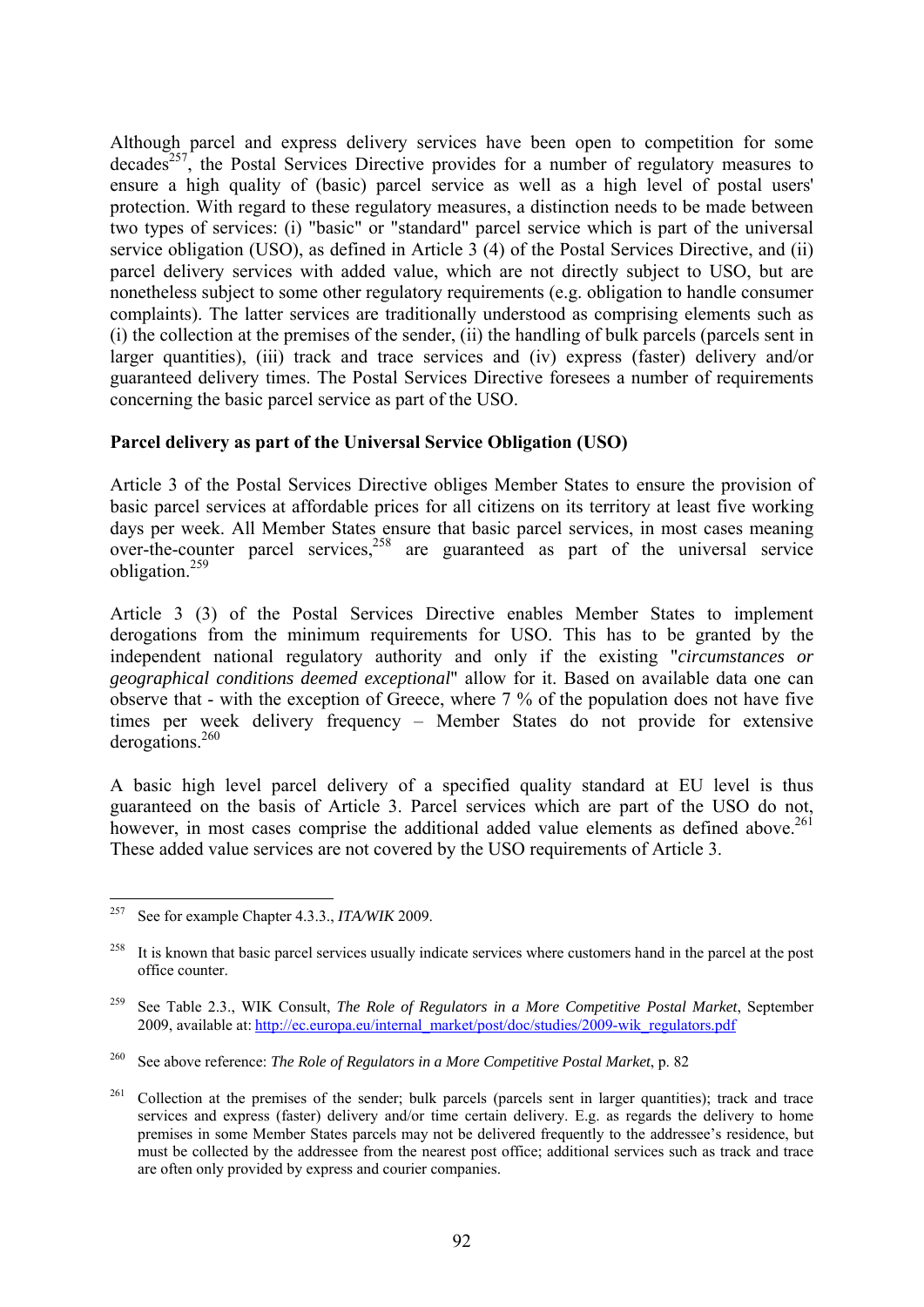#### **Postal users' protection measures**

Article 19 of the Postal Services Directive obliges Member States to ensure the existence of complaint procedures for all postal users, particularly in cases of loss, damage, theft or noncompliance with quality standards. It also determines that Member States shall encourage the development of independent out-of-court schemes for dispute resolution (Article 19 (1)). If postal service providers do not provide the service at the level agreed they have to adequately remedy the situation (e.g. provide payment of indemnity) based on the requirements laid down in the applicable national legislation.

Additionally, where users' complaints to businesses providing postal services within the scope of the universal service have not been satisfactorily resolved, postal users may bring these cases before the competent national authority (Article 19 (2)). While this provision is mandatory for the universal postal service and interchangeable services, many Member States go beyond this minimum and extend the complaint mechanism to services outside the USO.<sup>262</sup>

Although the Postal Services Directive entrusted to Member States the task of organizing transparent complaint procedures, it does not cover the issue of liability for late delivery or non-delivery as such. Nevertheless, there are many Member States that have introduced legislative solutions in their national legislation (e.g. right of indemnity in case of late delivery; right of indemnity in case of a lost item). Furthermore, the issues of accountability for delivery and transfer of risk are only resolved to a certain extent at EU level (see Chapter 4.4.1).

The complaint mechanism procedure is therefore not uniform or harmonized, which results in different practices being applied in different Member States, as well as variations in the possible level of protection. This can add ambiguity and difficulties in cross-border delivery firstly where a complaint triggers the need for cooperation between two service providers – a problem limited to delivery networks that are not integrated - and secondly where problems arise between two national regulatory authorities if a complaint is not satisfactory resolved.<sup>263</sup>

Member States are therefore encouraged to ensure a high level of user protection, and to develop and facilitate the use of independent out-of-court schemes for the resolution of disputes between postal services providers and users while taking into account the crossborder dimension  $^{264}$ 

<sup>262</sup> <sup>262</sup> See in this context Advocate General's Opinion, Case C-148/10, *Express Line NV* v *Belgisch Instituut voor Postdiensten en Telecommunicatie*, judgment of 26.05.2011; available at: [http://curia.europa.eu/jurisp/cgi](http://curia.europa.eu/jurisp/cgi-bin/form.pl?lang=EN&Submit=Submit&numaff=C-148/10)[bin/form.pl?lang=EN&Submit=Submit&numaff=C-148/10](http://curia.europa.eu/jurisp/cgi-bin/form.pl?lang=EN&Submit=Submit&numaff=C-148/10) 

<sup>&</sup>lt;sup>263</sup> Another example of possible difficulties in cross-border complaint cases is that the sender has the legal right to complain, except in the UK and Ireland where the responsibility for the item belongs to the recipient from the moment it is dropped in the postal pipeline. In continental Europe as long as the item is not delivered it is still a legal right of the sender. So, if the item is lost the sender and not the recipient must ask for indemnity. In the cases of delay and damaged goods, as soon as the items arrive to the recipient, he can ask for financial compensation.

<sup>&</sup>lt;sup>264</sup> See on ADR also Chapter 4.7.1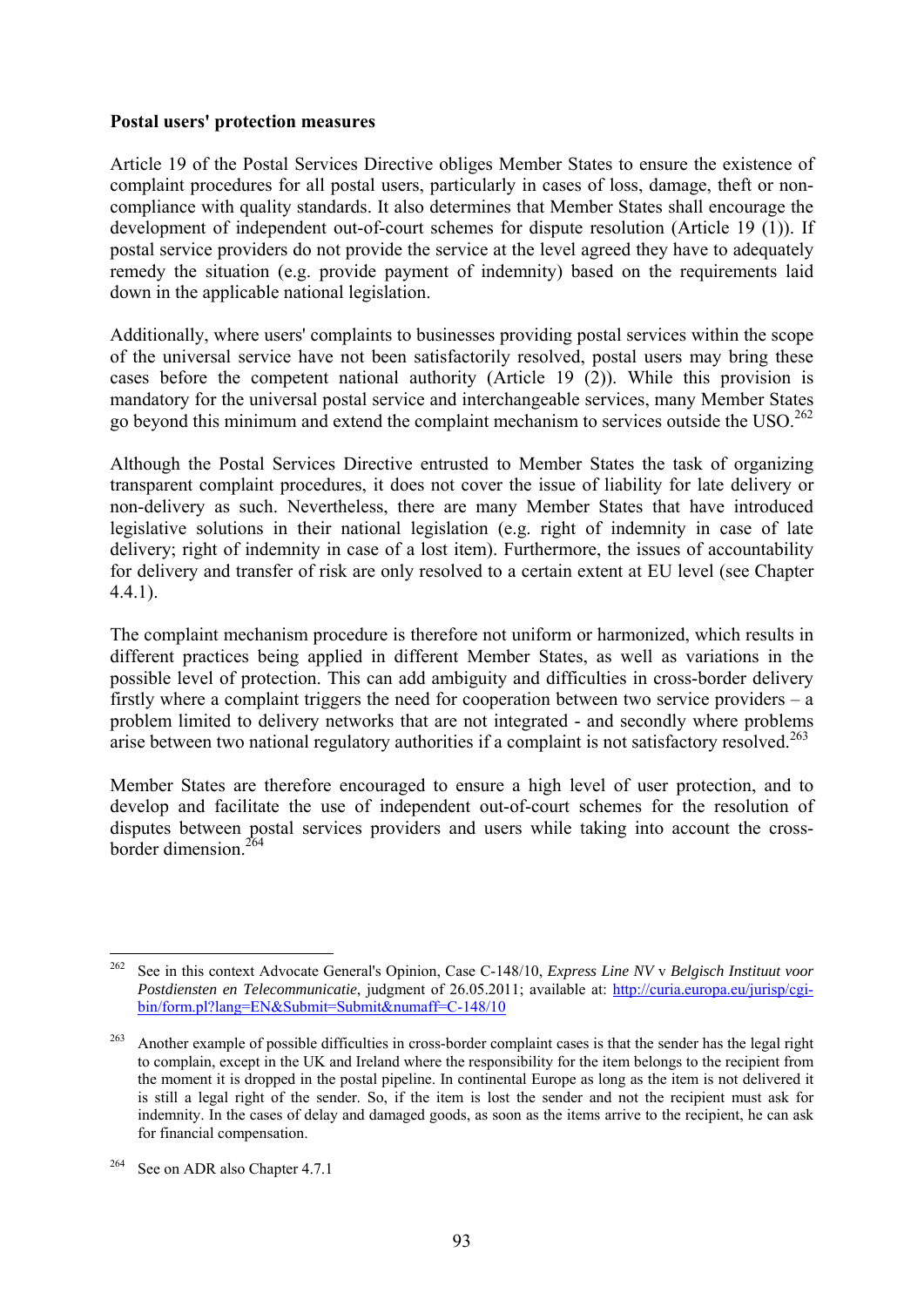### **4.6.4 Market trends and enhanced application of the EU postal legislation**

In order to achieve a fast and reliable delivery service in Europe it is essential that parcel delivery operators, express delivery operators and competent national and EU authorities take an active role.

The increased demand for more flexible and user-friendly delivery solutions has been impacting the delivery sector significantly. Postal delivery operators have been improving their service offers to become more flexible and customer-focused. Features such as increased distribution coverage, guaranteed delivery times, improved operational performance, end-toend logistics services or track and trace services are increasingly offered as value-added delivery services. The tracking of an item is a key feature for retailers and customers using electronic-commerce.

Many operators are introducing flexible delivery systems, such as local stores or automatic parcel stations<sup>265</sup>, which allow users to collect their parcels even after the local post office has closed or outside working hours. Moreover, the market sees a higher convergence between express and parcel services, especially in terms of the products offered. Parcel operators have improved their transit times and can hence compete with the lower end of express operators' services, whilst express operators have introduced lower-cost products targeting customers less sensitive to delivery time.

Furthermore, new business solutions such as parcel consolidators<sup>266</sup> or online parcel brokers<sup>267</sup> are being developed, which facilitate the whole delivery process by providing customers with added value in the form of pre-delivery services (e.g. presentation of available delivery alternatives and finding the best options in a given situation) or in the form of passing on cost savings (e.g. consolidators' volume discounts), which are reflected in a lower final delivery price for customers.

In relation to innovations, new technologies have allowed operators to both improve efficiency and reduce costs. Technological solutions such as "*dynamic route planning*", with the help of GPS technology, and RFID significantly contribute to the optimization of the delivery chain processes (e.g. sorting; delivery), which can subsequently be reflected in improved services, both in terms of the quality of service as well as pricing.

With regard to the efficient application of existing regulatory tools, Commission services are working on a number of initiatives.

<sup>265</sup> 265 Service provided by some delivery service operators, where parcels can be collected and dispatched by consumers 24 hours a day. These automatic stations or boxes are self-service and based on a code received via SMS or e-mail. Germany, Austria, Latvia, Estonia and Poland are examples of Member States where this service is offered.

<sup>&</sup>lt;sup>266</sup> Parcel consolidators provide for parcel preparation and collection services and later on insert the collected parcels in postal delivery networks.

 $267$  In contrast to parcel consolidators, online parcel brokers (e.g. parcelbroker.co.uk) are not at all involved in the logistic process, but only provide a sender with information on possible delivery options in a given situation.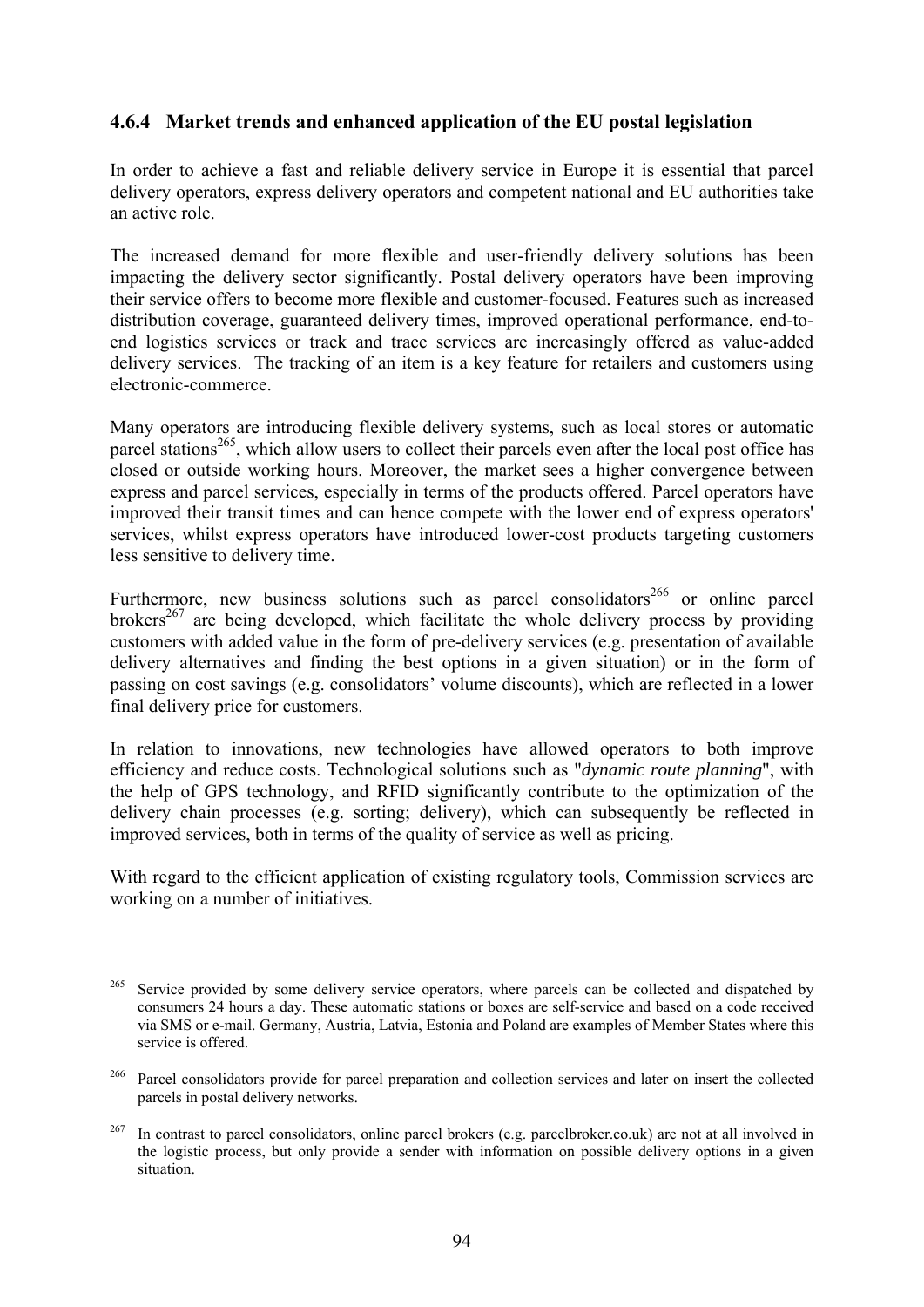The Commission services are conducting a sectoral study, with the help of an external consultant, regarding the cross-border provision of parcel delivery services, with a specific focus on the alleged price differences between cross-border and domestic parcel services. This will allow Commission services to better measure one of the issues mentioned in the consultation (high costs of delivery). Based on the results of this study, and together with other delivery issues identified above, Commission services will prepare the Green Paper on parcel delivery as the final leg of e-commerce services, with specific focus on its cross-border aspect. The Green Paper should provide for an informed overview of the issues identified, and possibly go further, and should include all stakeholders involved (e.g. delivery operators; eretailers; customers; other stakeholders).

With regard to the complaints procedures in case of lost items, theft and delay, it becomes imperative that Article 19 of the Postal Services Directive and the user's possibility to complain to the postal service provider is implemented efficiently and that adequate protection is ensured at the national level.

In this regard, Commission services will, as envisaged by Article 22 of the Postal Services Directive, further promote cooperation among national regulatory authorities both within the context of the European Regulators Group for Postal services (ERGP) and in relation to possible individual cases.

Furthermore, as announced by Commissioner Barnier in his intervention at the European Parliament on 9 September  $2010^{268}$ , Commission services has organized the first Postal Users Forum for 12 December 2011.<sup>269</sup> The forum encouraged users to reflect on their experience with postal delivery services and identify possible shortcomings that would call for further *initiatives* 

In 2012, Commission services will prepare a report on the application of the USO derogations by Member States with a view to identifying their scope, with specific focus on basic parcel services, and their impact on the delivery of items that originated in e-commerce transactions.

Commission services will continue not only to monitor the developments on the quality of delivery services as well as consumer satisfaction, but will also encourage Member States to introduce further quality of service improvements, and promote best practices.

In summary, the Commission services will: $270$ 

- prepare a Green Paper on cross-border delivery, with specific focus on e-commerceoriginated traffic (2012);
- continue to monitor the correct transposition and application of the Postal Services Directive:

<sup>268</sup> See Minutes of the European Parliament, 09.09.2010, Response of Commissioner Barnier to Oral Question O-0114/2010, available at: [http://www.europarl.europa.eu/sides/getDoc.do?pubRef=-](http://www.europarl.europa.eu/sides/getDoc.do?pubRef=-//EP//TEXT+PV+20100909+ITEM-003+DOC+XML+V0//EN&language=EN) [//EP//TEXT+PV+20100909+ITEM-003+DOC+XML+V0//EN&language=EN](http://www.europarl.europa.eu/sides/getDoc.do?pubRef=-//EP//TEXT+PV+20100909+ITEM-003+DOC+XML+V0//EN&language=EN) 

See http://ec.europa.eu/internal\_market/post/conference\_en.htm#conference2011

<sup>&</sup>lt;sup>270</sup> See in general for the EU developments in the postal area [http://ec.europa.eu/internal\\_market/post/index\\_en.htm](http://ec.europa.eu/internal_market/post/index_en.htm)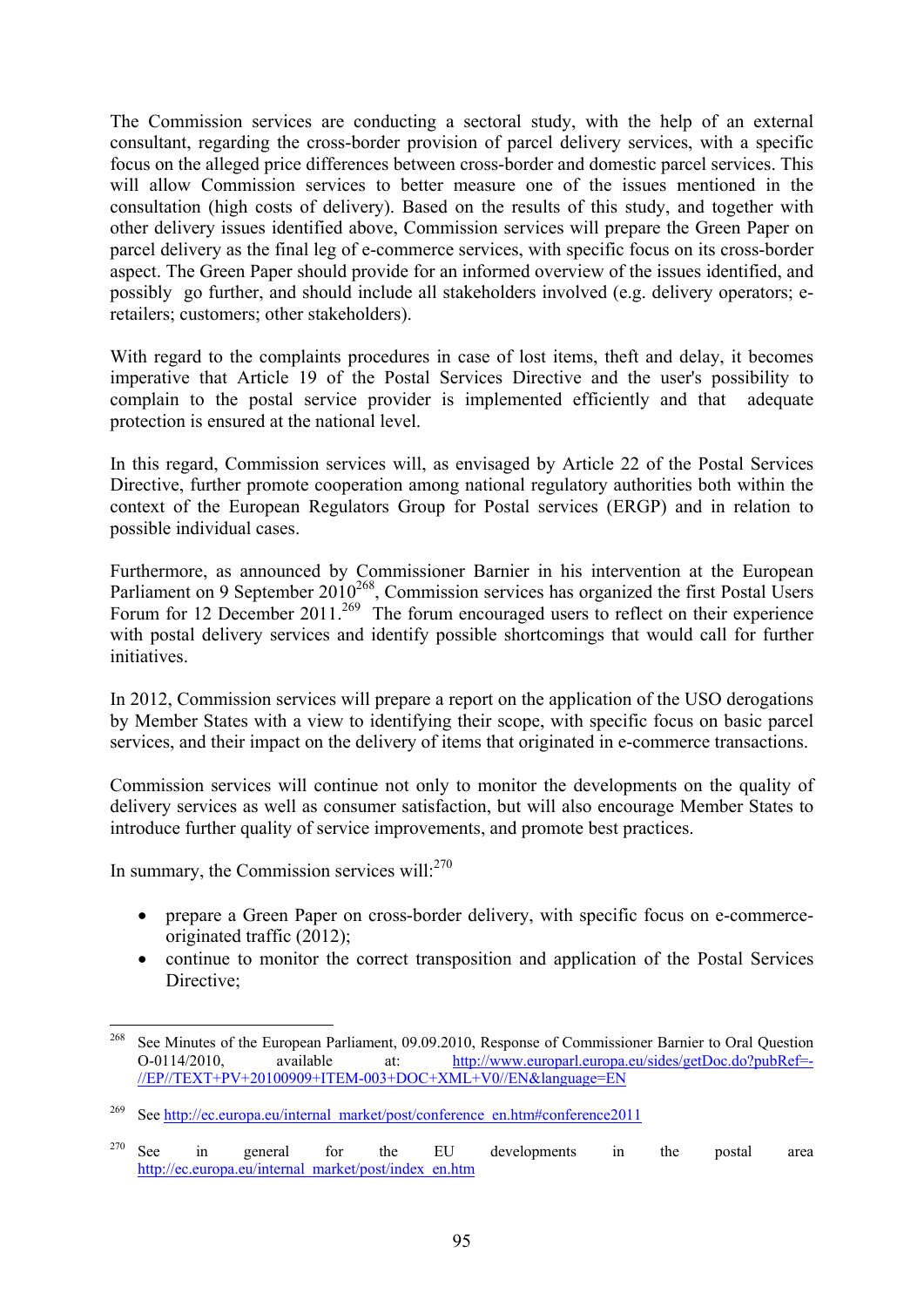- promote cooperation among national regulatory authorities, in particular within the context of the European Regulators Group for Postal services (ERGP);
- organize annually a Postal Users Forum (first Forum took place on 12 December 2011);
- publish a sectoral study regarding the cross-border provision of parcel delivery services (January 2012);
- prepare a report on the application of the USO derogations by Member States (2012).

# **4.7 Dispute resolution in an online environment**

While e-commerce offers a wide range of services, and many facilities, its development is still being severely hampered because the Internet continues to be perceived as a risk area, generating potential disputes which cannot be easily solved partly because of the nature of this virtual exchange zone. Responses to the consultation on the future of e-commerce testified to the fears felt by both consumers and businesses that something could go wrong. These fears are linked to the general lack of information on existing quick and effective remedies that e-commerce users could resort to if necessary. As a result of specific problems in electronic commerce and the absence of knowledge of relevant remedies, the parties may end up not exercising their rights. In this regard, the concern of consumers is even greater when it comes to cross-border e-commerce. Such fears, however, often tend to disappear after the first experience of using cross border e-commerce.<sup>271</sup>

Most disputes related to electronic commerce are characterized by their low monetary value. EU law already provides for special rules on consumer transactions with a relatively low value. This chapter deals both with out-of-court settlements and specific court procedures.

## **4.7.1 Alternative Dispute Resolution and Online Dispute Resolution**

1

When disputes arise from cross-border transactions, consumers as well as enterprises want easy, fast and cheap solutions. **Alternative Dispute Resolution ("ADR ")**<sup>272</sup> is widely considered as an efficient, quick and low-cost alternative to classic court procedures both for online and offline disputes.

The public consultations both on the future of e-commerce and on  $ADR<sup>273</sup>$  revealed strong support for resolving disputes online. Consumer groups, business organisations and Member

<sup>271</sup> See the Fifth Consumer Conditions Scoreboard, *Consumers At Home in the Single Market*, March 2011, IP/11/280, available at: [http://ec.europa.eu/consumers/consumer\\_research/editions/cms5\\_en.htm](http://ec.europa.eu/consumers/consumer_research/editions/cms5_en.htm) 

 $272$  ADR can be defined as any scheme that leads to the resolution of a dispute, including compensation, through the intervention of an entity. Traditionally this definition includes *mediation* (the neutral third party intends to solve the dispute with a mutually agreed settlement) and *arbitration* (the neutral third party takes a binding and enforceable decision on the dispute).

<sup>&</sup>lt;sup>273</sup> The Consultation Paper and other relevant documents are available at the Consumer Affairs Consultations web-page of DG SANCO. web-page of DG SANCO, available at: http://ec.europa.eu/dgs/health\_consumer/dgs\_consultations/ca/adr\_consultation 18012011\_en.htm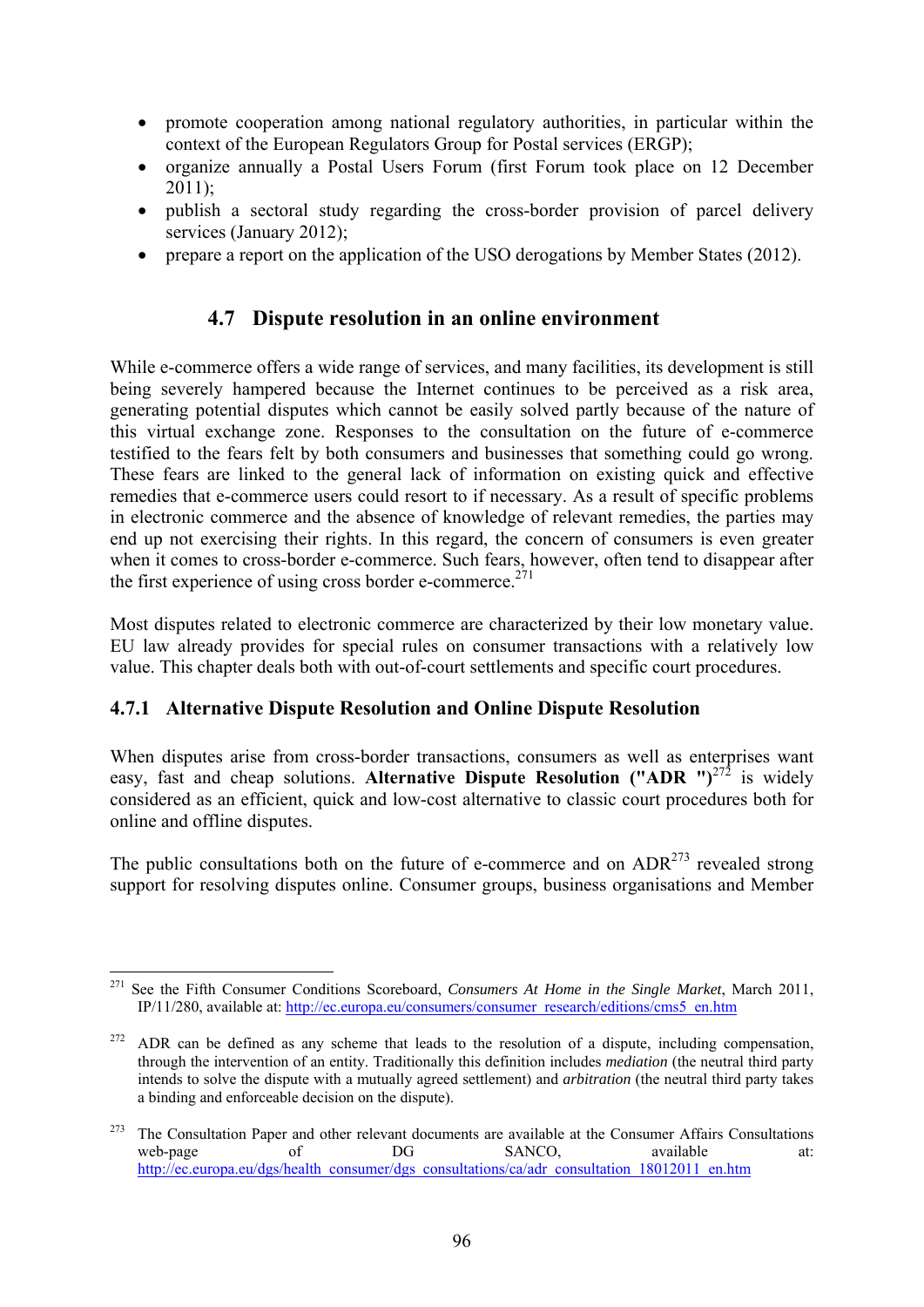States favour the development of alternative dispute resolution mechanisms which can boost confidence in e-commerce.274

A recent study on the use of ADR in the  $EU^{275}$  showed that ADR can offer inexpensive and fast resolution of disputes and that ADR has gained widespread acceptance amongst consumers and businesses in recent years. The vast majority of the more than 750 existing B-2-C ADR procedures in the EU are free of charge for consumers or are available at moderate costs (below  $\epsilon$  50).<sup>276</sup> The majority of ADR cases are decided within a period of 90 days. The study also showed that ADR schemes are highly diverse in structure, operation and funding. $277$ 

**Online Dispute Resolution ("ODR")** can be defined as a type of ADR which is performed entirely or substantially online. Compared to traditional ADR, the inherently online nature of ODR provides further advantages such as time savings (no travelling), cost savings and convenience (the entire procedure can be performed online, at the convenience of the parties and the neutral third party). The potential for ODR at the global level was recognised in 2010 when UNCITRAL set up a working group on ODR for e-commerce transactions.<sup>278</sup>

Most of the existing ADR schemes do not make a distinction between online and offline purchases. Very few ADR schemes handle the entire process online where consumers, traders and ADR schemes communicate during the whole procedure through a web-based system in order to resolve disputes. Examples of where this is the case include ECODIR,<sup>279</sup> Risolvionline,<sup>280</sup> and Belmed.<sup>281</sup> About half of the existing ADR schemes, however, provide for an online complaint form which can be submitted directly online or sent by post or e-mail.<sup>282</sup>

<sup>274</sup> In addition, responses to the e-commerce consultation indicated the importance of private sector initiatives taken in order to settle disputes arising between their members and consumers (for example, call centres for telecommunications). Certain consumer protection associations have developed tools to assist consumers to quickly and effectively find solutions, outside the judicial system.

<sup>275</sup> Civic Consulting of the Consumer Policy Evaluation Consortium (CPEC), *Study on the use of Alternative Dispute Resolution in the European Union* (hereafter '*ADR study'*) 16 October 2009, available at: [http://www.cc.cec/home/dgserv/sg/evaluation/pages](http://www.cc.cec/home/dgserv/sg/evaluation/pages/eims_en.htm)/eims\_en.htm

<sup>276</sup> *ADR study*, pp.8, 13.

<sup>277</sup> *ADR study*, Annex 1, pp. 164-324.

<sup>278</sup> <http://www.uncitral.org/>

<sup>&</sup>lt;sup>279</sup> ECODIR stands for "Electronic Consumer Dispute Resolution" and is a pilot project concerned with disputes for transactions between businesses and consumers taking place over the Internet. Its partners, which include universities, are specialized in online dispute resolution. ECODIR is free of charge for consumers and involves a 3-step process of negotiation, mediation and recommendation. See for details [http://www.ecodir.org.](http://www.ecodir.org/) 

<sup>&</sup>lt;sup>280</sup> RisolviOnline is a service offered by the Milan Mediation Chamber that allows the resolution of commercial Disputes and can be used be used both by individual consumers/users and by enterprises. <http://www.risolvionline.com/>

Belmed is an online dispute resolution scheme set up by Belgium to resolve disputes between consumers and traders:<http://economie.fgov.be/belmed.jsp>

<sup>282</sup> *ADR study* pp.100, 143.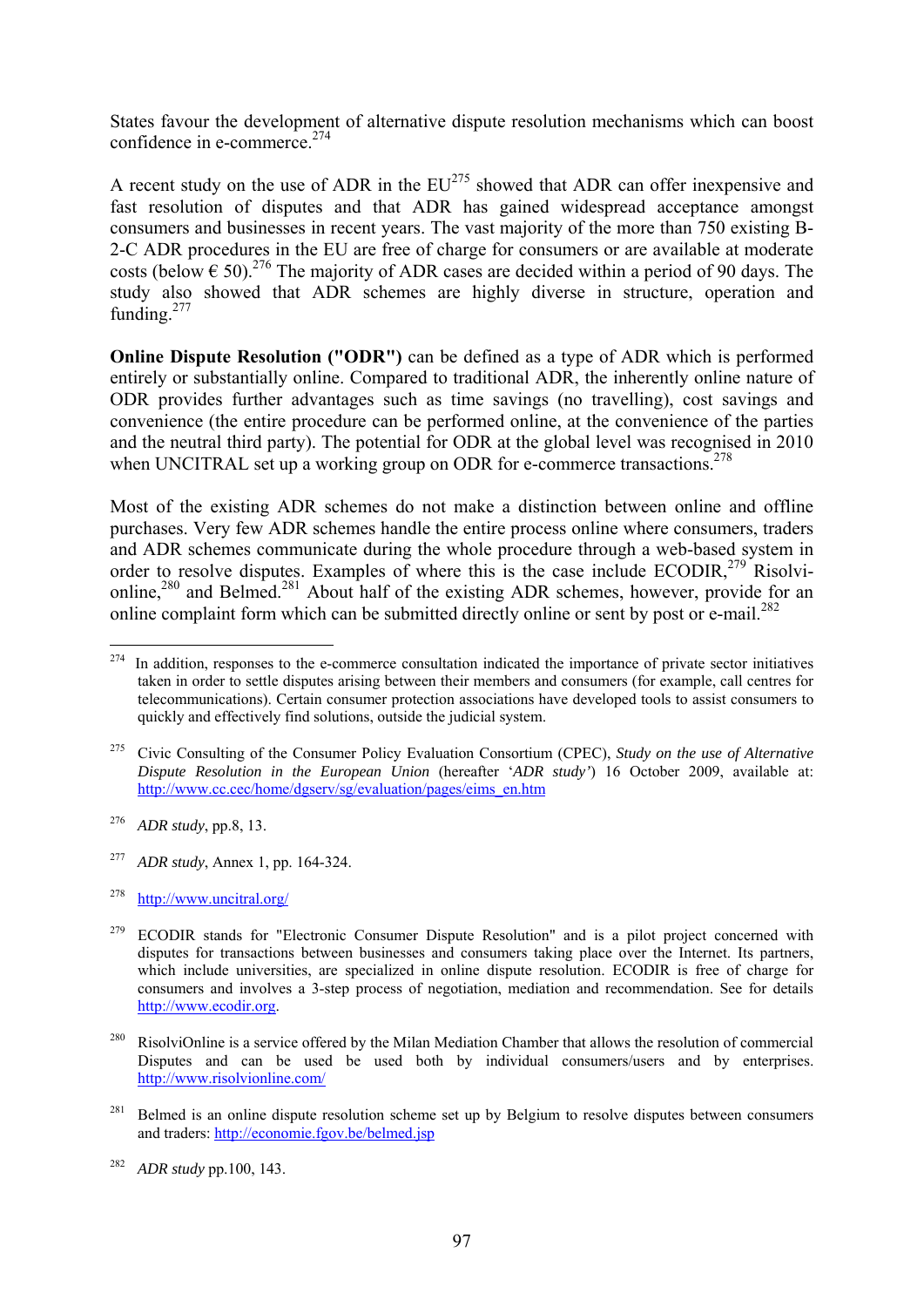Most consumers who have used ADR recall it as an uncomplicated and transparent process, where sufficient support and advice was provided<sup>283</sup>. The resultant simple and fast process was compared very favourably with the perceived long and slow process that proceedings before a court would entail. 54% of businesses would prefer to solve disputes through ADR rather than in court<sup>284</sup> and 82% who have already used ADR would do so again in the future.285 This evidence is further reinforced by data on the satisfaction levels of businesses that had used ADR; 76% found that it provided a successful settlement of the dispute. Like ADR, ODR is perceived positively. About  $60\%$  of businesses<sup>286</sup> and  $64\%$  of consumers state that they would be willing to solve disputes with consumers through ODR.<sup>287</sup>

In this regard, the European Commission has already taken a number of initiatives to facilitate the resolution of disputes out-of-court. In particular, it has adopted two Recommendations to promote  $\triangle D$ R – Recommendations  $98/257/EC^{288}$  and  $2001/310/EC^{289}$  The two Recommendations establish a number of minimum guarantees, such as independence, transparency and effectiveness, which ADR schemes should respect. In addition, several EU Directives like Article 17 of the E-commerce Directive encourage Member States to establish ADR schemes. In some other sectors, such as telecoms, energy, and consumer credit, EU legislation obliges Member States to establish ADR schemes.

But there is still room for improvement. The potential of ODR, and in particular cross-border ODR, has not yet been fully exploited. Its limited success can partly be explained by the untapped potential of ADR in general. Despite the development of ADR and ODR in the EU over the last decade, there are still a number of shortcomings which hinder their effectiveness across Member States.

First, there are important gaps in ADR coverage. This means that the existing set of ADR schemes offering to resolve business-to-consumer disputes related to e-commerce transactions is still scattered and incomplete within the European Union. In addition, while half of the existing ADR schemes offer the possibility to submit complaints online, very few offer

<sup>283</sup> 283 TNS qual+, Eurobarometer Qualitative Study, *Consumer redress in the European Union: Consumer experiences, perceptions and choices*, August 2009, p.48, available at: [http://ec.europa.eu/consumers/redress\\_cons/docs/cons\\_red](http://ec.europa.eu/consumers/redress_cons/docs/cons_redress_EU_qual_study_report_en.pdf)ress\_EU\_qual\_study\_report\_en.pdf

<sup>284</sup> The Gallup Organization for DG Communication, Flash Eurobarometer 300, *Retailers' attitudes towards cross-border trade and consumer protection*, March 2011, p 79, available at: http://ec.europa.eu/public\_opinion/flash/fl\_300\_en.pdf

<sup>285</sup> European Business Test Panel (EBTP) survey, *Alternative Dispute Resolution*, 2010-11, [http://ec.europa.eu/yourvoice/ebtp/consultations/2010/adr/report\\_en.pdf](http://ec.europa.eu/yourvoice/ebtp/consultations/2010/adr/report_en.pdf) 

<sup>&</sup>lt;sup>286</sup> EBTP statistics available at: http://ec.europa.eu/yourvoice/ebtp/consultations/2010/adr/statistics\_en.pdf

 $287$  Preliminary results on a study on the development of e-commerce in the EU.

<sup>288</sup> Commission Recommendation 98/257/EC *on the principles applicable to the bodies responsible for the outof-court settlement of consumer disputes*, OJ L 115, 17.04.1998, p. 31, available at: [http://eur](http://eur-lex.europa.eu/LexUriServ/LexUriServ.do?uri=OJ:L:1998:115:0031:0034:EN:PDF)[lex.europa.eu/LexUriServ/LexUriServ.do?uri=OJ:L:1998:115:0031:0034:EN:PDF](http://eur-lex.europa.eu/LexUriServ/LexUriServ.do?uri=OJ:L:1998:115:0031:0034:EN:PDF) 

<sup>289</sup> Commission Recommendation 2001/310/EC *on the principles for out-of-court bodies involved in the consensual resolution of consumer ADR*, OJ L 109, 19.04.2001, p. 56, available at: http://ec.europa.eu/consumers/redress/out\_of\_court/adr/acce\_just12\_en.pdf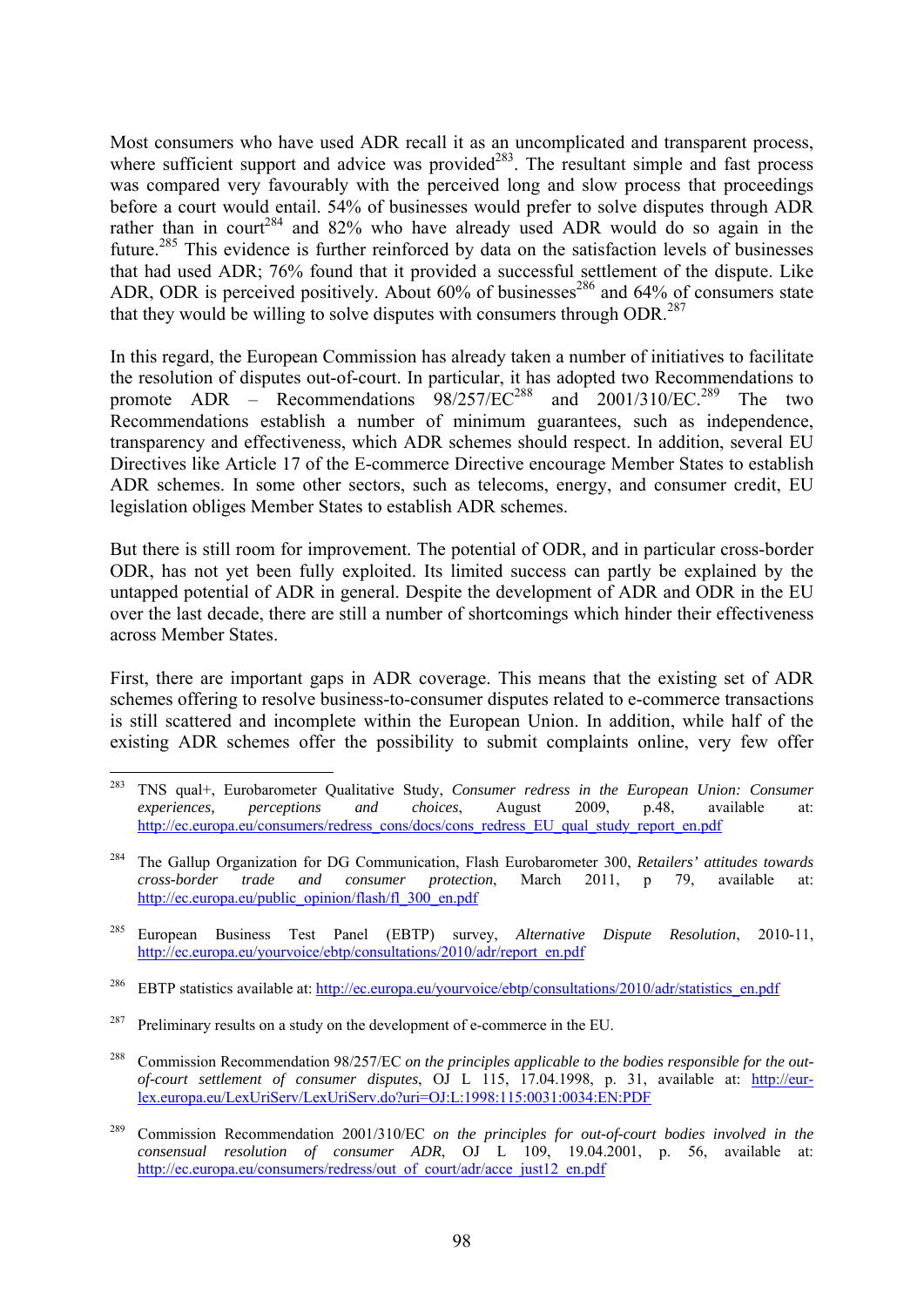consumers the possibility to conduct the entire procedure online. Handling the entire process online would allow savings in terms of time and ease of communication between the parties. In 2009, more than half of complaints (55.9%) received by the ECC-Net (see below) were linked to e-commerce transactions. Out of the 50,000 cross border complaints received by European Consumer Centres in 2009, 93% could not be referred to an ADR scheme in another Member State.

Second, many replies to both public consultations showed that ADR/ ODR systems are not well known. One of the most frequent observations was the lack of information and publicity surrounding ADR/ODR. Third, respondents indicated that the quality of existing ADR/ODR schemes can vary considerably.

On 29 November 2011 the Commission adopted proposals for two legislative measures to improve out-of-court dispute resolution for all consumer disputes and to improve the online dispute resolution of cross-border disputes related to online transactions.<sup>290</sup>

The Commission also set up the **European Consumer Centres Network (ECC-Net)**<sup>291</sup> which is an EU-wide network co-sponsored by the European Commission and the Member States. The aim of the network is to provide information to consumers on their rights and to assist them with cross-border disputes. The network is made up of 29 centres, one in each of the 27 EU Member States, Iceland and Norway. The network handles over 70,000 crossborder contacts per year. Internet purchases continue to be the main source of consumer crossborder complaints making up 56% of all complaints addressed to the ECC-Net in 2010 (44,232 complaints).

The Commission services will encourage the ECC-Net to take a more proactive and preventive approach towards key business sectors that have significant cross border exposure. A further alternative to traditional settlements of dispute in court is provided by the introduction of **compulsory mediation within the traditional litigation procedure**. The Mediation Directive<sup>292</sup> of 2008 applies to cross-border disputes in civil and commercial matters. The principal objective of this legal instrument is to encourage recourse to mediation services in the Member States. To do this, the Directive gives every judge the right to invite the parties to a dispute to try mediation first if she/he considers it appropriate given the circumstances of the case. It also provides that agreements resulting from mediation can be rendered enforceable if both parties so request. This can be achieved, for example, through court approval or certification by a public notary. The transposition period for the Member States to adopt national measures providing for the implementation of the Directive expired on 21 May 2011. The Commission services will carefully monitor the transposition of the Mediation Directive in the Member States and use the Commission's powers under the Treaties as regards those Member States which have not yet taken transposition measures

<sup>290</sup> Proposed Directive on consumer ADR and Proposed Regulation on consumer ODR, available at: [http://ec.europa.eu/consumers/redress\\_cons/adr\\_policy\\_work\\_en.htm](http://ec.europa.eu/consumers/redress_cons/adr_policy_work_en.htm) 

<sup>&</sup>lt;sup>291</sup> For further information see the ECC-net web-page, available at: [http://ec.europa.eu/consumers/ecc/index\\_en.htm](http://ec.europa.eu/consumers/ecc/index_en.htm)

<sup>292</sup> Directive 2008/52/EC of the European Parliament and of the Council of 21 May 2008 *on certain aspects of mediation in civil and commercial matters*, OJ L 136/3, 24.05.2008; available at: [http://eur](http://eur-lex.europa.eu/LexUriServ/LexUriServ.do?uri=OJ:L:2008:136:0003:0008:EN:PDF)[lex.europa.eu/LexUriServ/LexUriServ.do?uri=OJ:L:2008:136:0003:0008:EN:PDF](http://eur-lex.europa.eu/LexUriServ/LexUriServ.do?uri=OJ:L:2008:136:0003:0008:EN:PDF)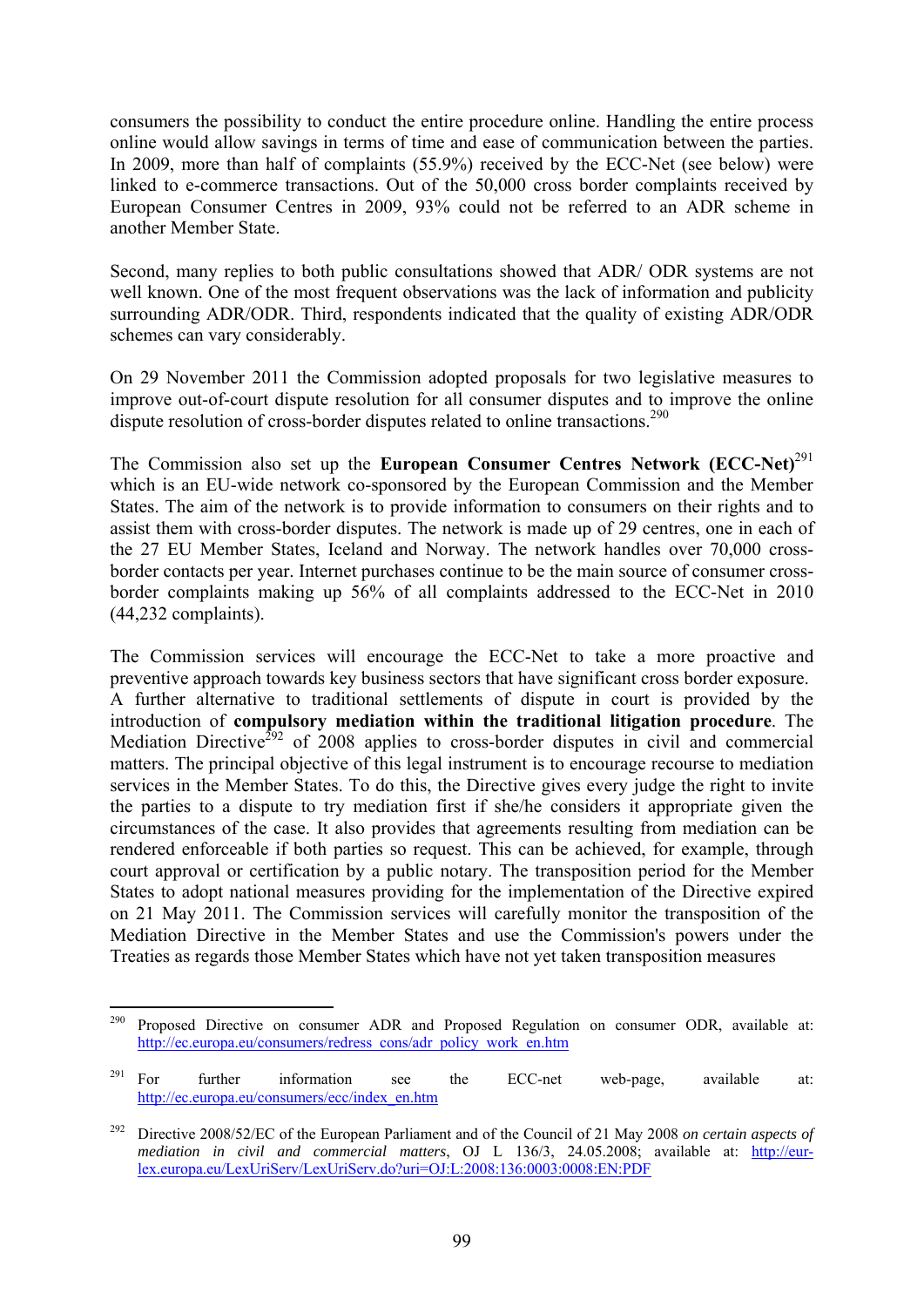## **4.7.2 European Small Claims Procedure**

Due to the large backlog of cases and the time and cost that traditional means of resolving legal disputes entail, the use of courts and judicial tribunals to resolve online commercial transactions has not always offered a satisfactory solution for e-commerce users. Moreover, online legal services are underdeveloped and in many cases non-existent.

Simplified court procedures or "small claims procedures" exist in almost all Member States for national cases as a cost-efficient alternative to the traditional court procedures. In 2007, a Regulation was adopted setting up a European Small Claims Procedure<sup>293</sup> as an alternative to domestic claims procedures for cross-border cases. It is an optional procedure for claims under  $\epsilon$  2,000 in value, covering both civil and commercial cases including all consumer transactions and applying equally to online disputes. The claimant must fill in a standard form (available online)<sup>294</sup> with the details of the claim and submit it to the competent court in another Member State. This court then drafts a standard answer and provides the defendant with the possibility to lodge a counterclaim. A judgment is given in thirty days and the court decision can be directly enforced, without the need to use the *exequatur* procedure. A further major advantage is that parties do not require compulsory legal assistance.

The success of this procedure essentially depends on the extent to which consumers, consumer advisors like ECC-Net and lawyers are aware of the procedure. This is not always considerable. A public opinion survey conducted in 2010 shows that only 8% of respondents had heard about the procedure.<sup>295</sup>

Its success also depends on the effective application of the procedure by national courts. A survey conducted by the ECC-Net in  $2010^{296}$  shows that  $53\%$  of courts and judges visited were already aware of the European Small Claims Procedure. There is however room for improvement. The relevant forms were not made available on the premises or the websites of 41% of the courts visited. Consumers found it difficult to fill in the forms on their own, while in 41% of cases, assistance to fill in the forms and start the procedure was not available to consumers. In 76% of examined cases, the European Small Claims Procedure was not free of charge for consumers. Consumers also faced language problems (no assistance is foreseen and certified translators are usually too expensive). Finally, consumers perceived difficulties with determining the competent court, as well as with the enforcement of judgments.

Commission services will conduct an assessment of the application of Regulation (EC) 861/2007 by 2013. This could lead to a future revision which could in particular include a

<sup>293</sup> 293 Regulation (EC) No. 861/2007 of the European Parliament and of the Council of 11 July 2007 *establishing a European Small Claims Procedure*, OJ L 199/1, 31.07.2007; available at: [http://eur](http://eur-lex.europa.eu/LexUriServ/LexUriServ.do?uri=OJ:L:2007:199:0001:0022:EN:PDF)[lex.europa.eu/LexUriServ/LexUriServ.do?uri=OJ:L:2007:199:0001:0022:EN:PDF](http://eur-lex.europa.eu/LexUriServ/LexUriServ.do?uri=OJ:L:2007:199:0001:0022:EN:PDF) (N.B. This Regulation does not apply to Denmark).

 $294$  The form is available from the European Judicial Atlas: http://ec.europa.eu/justice\_home/judicialatlascivil/html/sc\_filling\_en.htm.

<sup>295</sup> TNS Opinion & Social at the request of DG JUST, Special Eurobarometer 351: *Civil justice*, October 2010, available at: http://ec.europa.eu/public\_opinion/archives/ebs/ebs\_351\_en.pdf

<sup>296</sup> Draft ECC-Net *Joint Project on the European Small Claims Procedure*.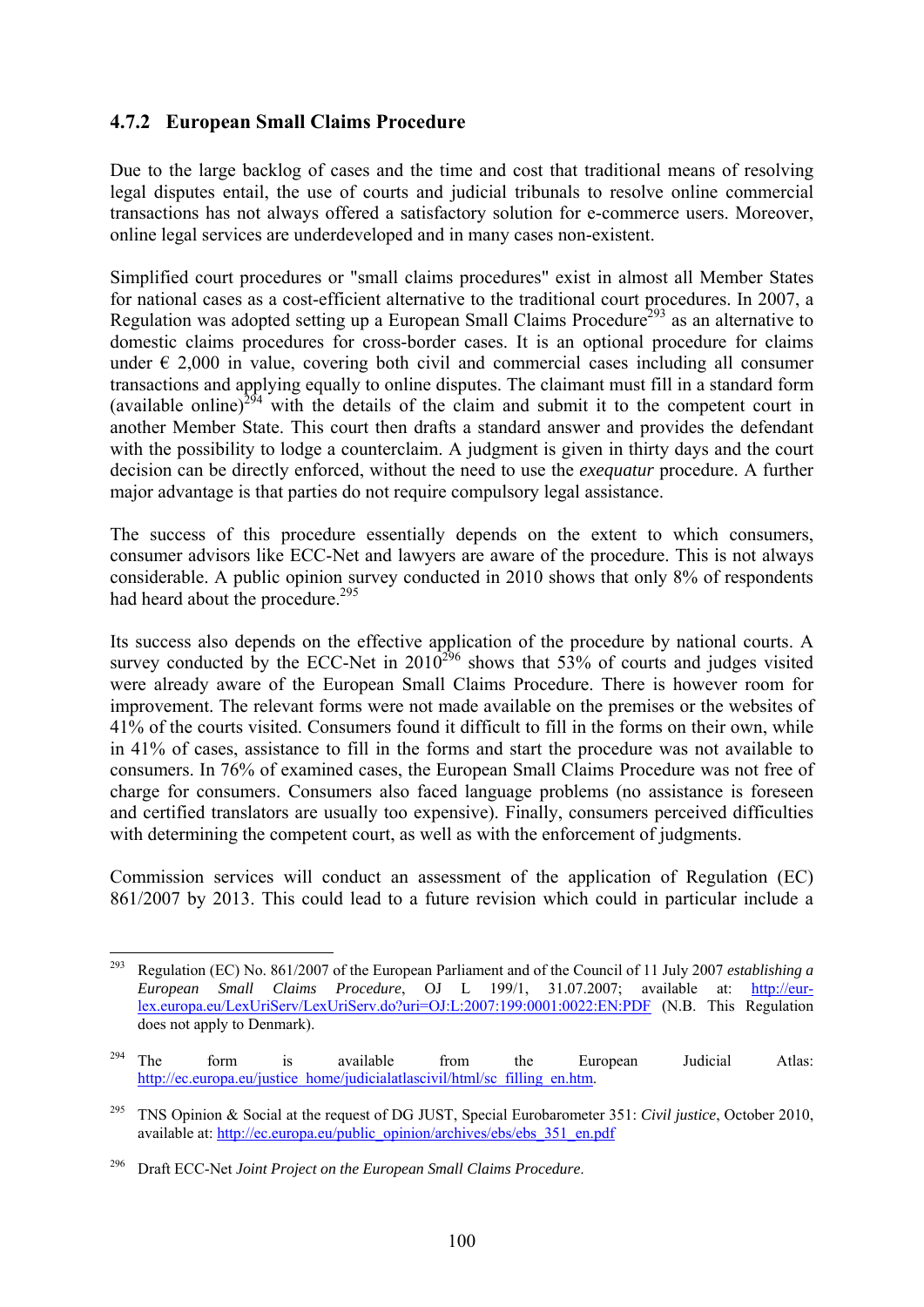proposal for a possible increase of the threshold for its use. In addition, electronic processing related to the procedure should be further developed.

# **4.7.3 Collective redress**

Responses to the consultation indicated that e-commerce users have different views on collective redress. While some are in favour of collective redress for the resolution of disputes arising from electronic commerce, others are strongly opposed, fearing that this would give rise to a "claim culture".

Consideration of the need for a coherent approach to collective redress is underway at the EU level. In February 2011, the Commission launched a consultation to identify common legal principles on collective redress.<sup>297</sup> Currently, 15 Member States have judicial mechanisms whereby a group of consumers or an entity representing the consumer public interest can request compensation for harm caused by an illegal practice. These mechanisms are designed for mass claims and can be used if multiple consumers have been harmed by the illegal practice of a trader.

The Commission will explore in 2012 how to follow-up on the results of the public consultation*<sup>298</sup>*.

# **4.7.4 International Private Law**

Dispute resolution concerning online transactions is complex, particularly because online decisions and transactions take place without any direct human interface. Many online transactions have a relatively low value which implies that compliance costs are relatively high. But dispute resolution becomes even more complicated in a cross-border situation, when internet actors are resident in two different Member States or even outside the EU. Determining the competent court and the applicable law as well as the recognition and enforcement of judgments also for disputes in an online environment is regulated under international private law rules relating to cross-border dispute resolution.

The Brussels I Regulation<sup>299</sup> is the most important legal instrument for determining which court is competent to handle a dispute. The Rome I Regulation<sup>300</sup> (for contractual obligations)

<sup>297</sup>  $297$  Details of the consultation are available at: [http://ec.europa.eu/dgs/health\\_consumer/dgs\\_consultations/ca/collective\\_redress\\_consultation\\_en.htm](http://ec.europa.eu/dgs/health_consumer/dgs_consultations/ca/collective_redress_consultation_en.htm) 

<sup>&</sup>lt;sup>298</sup> An initiative on an EU framework on collective redress, which would follow up on the full range of previous Commission work on collective redress at the EU level is scheduled in the Commission Work Programme for 2012 (Initiative 110 in the Annex to the Communication from the Commission to the European Parliament, the Council, the European Economic and Social Committee and the Committee of the Regions Commission work programme 2012. com(2011) 777 final vol. 2/2.-.

<sup>299</sup> Council Regulation (EC) No. 44/2001 of 22 December 2000 of the European Parliament and of the Council *on jurisdiction and the recognition and enforcement of judgments in civil and commercial matters*, OJ L 12/1, 16.01.2001; available at: [http://eur](http://eur-lex.europa.eu/LexUriServ/LexUriServ.do?uri=OJ:L:2001:012:0001:0023:EN:PDF)[lex.europa.eu/LexUriServ/LexUriServ.do?uri=OJ:L:2001:012:0001:0023:EN:PDF](http://eur-lex.europa.eu/LexUriServ/LexUriServ.do?uri=OJ:L:2001:012:0001:0023:EN:PDF)

<sup>&</sup>lt;sup>300</sup> Regulation (EC) No. 593/2008 of the European Parliament and of the Council of 17 June 2008 on the law applicable to contractual obligations (*Rome I*), OJ L 177/6, 04.07.2008; available at: [http://eur](http://eur-lex.europa.eu/LexUriServ/LexUriServ.do?uri=CELEX:32008R0593:EN:NOT)[lex.europa.eu/LexUriServ/LexUriServ.do?uri=CELEX:32008R0593:EN:NOT](http://eur-lex.europa.eu/LexUriServ/LexUriServ.do?uri=CELEX:32008R0593:EN:NOT)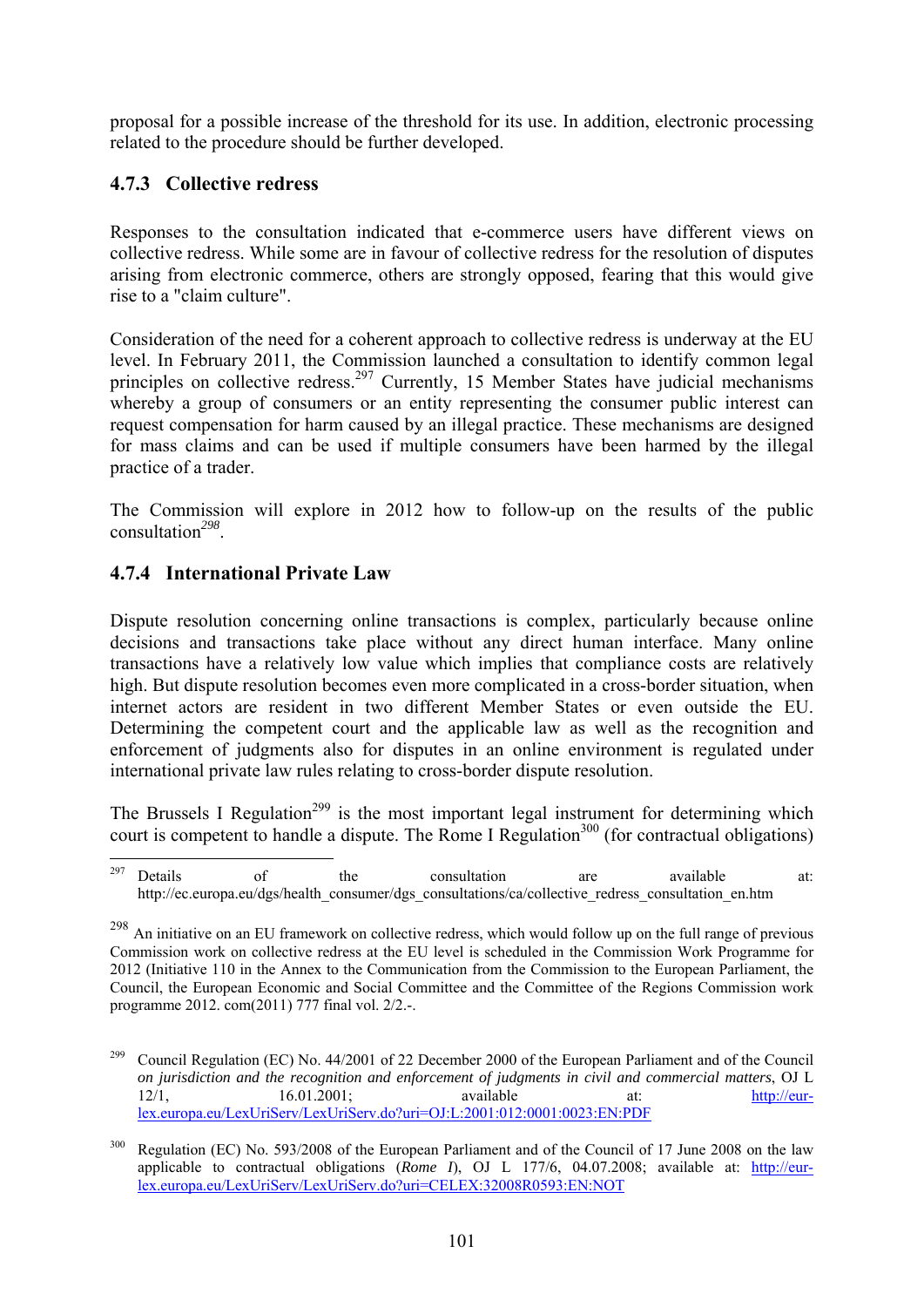and the Rome II Regulation<sup>301</sup> (for non-contractual relations) regulate the applicable law (see further Chapter 3.2.4 on contracting).

The Brussels I Regulation provides that actions against a person domiciled in a Member State can, as a general rule, be brought in the courts of that State. It also provides that cases resulting from a contractual relationship may be decided by the courts of the place of performance of the contractual obligation. In the case of consumer contracts, however, rules protecting the consumer apply. The consumer may bring proceedings against the trader either in the courts of the Member States in which that party is domiciled, or in the courts of the place where the consumer is domiciled. Proceedings against the consumer may be brought only in the courts of the Member State where the consumer is domiciled. In order for those protective rules to apply, the Brussels I Regulation requires that the trader "directs its activities" to the Member State in which the consumer is domiciled (Article 15 (1) (c)). The protective rules are justified on the basis of the weaker negotiation power of individual consumers and the costs related to transnational litigation, which are difficult to bear for individual consumers.

The Brussels I Regulation, however, does not provide a definition of the notion "directed activity". At the time of the adoption of the Regulation, the Council and the Commission issued a declaration on the interpretation of the notion. Nevertheless, several respondents to the public consultation expressed their concerns about the lack of clarity surrounding the application of the Brussels I Regulation. In December 2010, however, the European Court of Justice issued certain guidance on the interpretation of Article 15 Brussels I with respect to services offered on the Internet.

In the cases of *Hotel Alpenhof* and *Peter Pammer*<sup>302</sup>, the basic question at issue was whether the fact that the website of a business, on the basis of which a consumer entered into a contract, can be viewed on the Internet is sufficient to justify the conclusion that an activity is being "directed" within the meaning of Article 15 (1) (c) of the Brussels I Regulation.

- In the *Hotel Alpenhof* case, the consumer, a German resident, reserved a number of rooms, for a period of a week, in Hotel Alpenhof, in Austria. The reservation was made by email, the address being provided on the hotel's website which the consumer had viewed. The consumer found fault with the hotel's services and left without paying his bill. The hotel then brought an action before the Austrian courts for payment of the bill.
- In the *Pammer* case, the consumer, a resident of Austria, wished to travel by freighter from Trieste (Italy) to the Far East. He booked a voyage with the German company Reederei Karl Schlüter through a German travel agency specialising in the internet sale of voyages by freighter. The consumer refused to embark on the grounds that the conditions on the vessel did not, in his view, correspond to the description which he

1

<sup>&</sup>lt;sup>301</sup> Regulation (EC) No. 864/2007 of the European Parliament and of the Council of 11 July 2007 on the law applicable to non-contractual obligations (*Rome II*), OJ L 199/40, 31.07.2007; available at: [http://eur](http://eur-lex.europa.eu/LexUriServ/LexUriServ.do?uri=OJ:L:2007:199:0040:0049:EN:PDF)[lex.europa.eu/LexUriServ/LexUriServ.do?uri=OJ:L:2007:199:0040:0049:EN:PDF](http://eur-lex.europa.eu/LexUriServ/LexUriServ.do?uri=OJ:L:2007:199:0040:0049:EN:PDF) 

<sup>302</sup> Joined Cases C-585/08 and C-144/09, *Peter Pammer* v *Reederei Karl Schlüter GmbH & Co KG* (C-585/08), and *Hotel Alpenhof GesmbH* v *Oliver Heller* (C-144/09), judgment of 07.12.2010; available at: [http://eur](http://eur-lex.europa.eu/LexUriServ/LexUriServ.do?uri=CELEX:62008J0585:EN:NOT)[lex.europa.eu/LexUriServ/LexUriServ.do?uri=CELEX:62008J0585:EN:NOT](http://eur-lex.europa.eu/LexUriServ/LexUriServ.do?uri=CELEX:62008J0585:EN:NOT)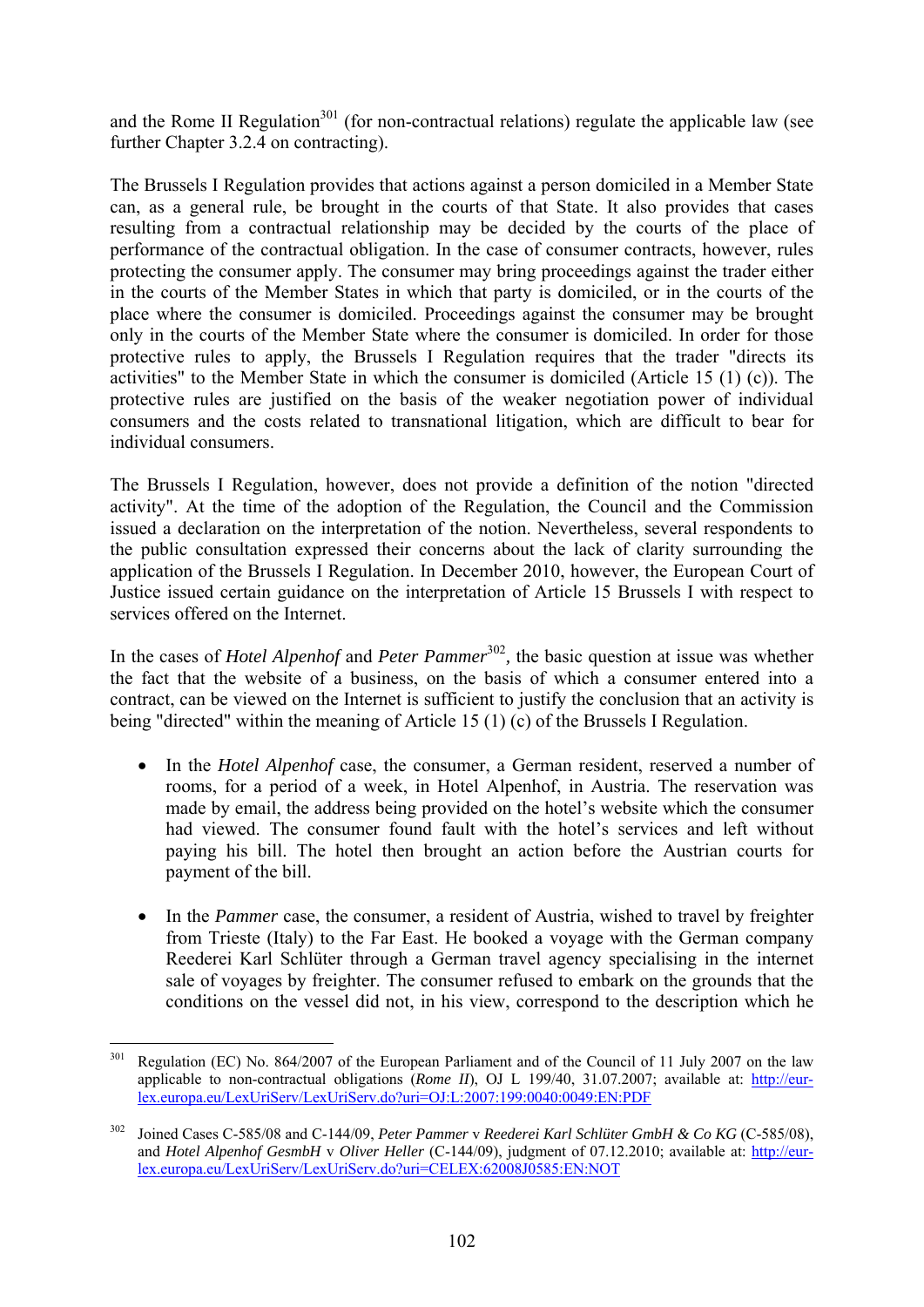had received from the agency and he sought reimbursement of the sum that he had paid for the voyage. As Reederei Karl Schlüter reimbursed only a part of that sum, the consumer brought proceedings before the Austrian courts, before which the German company raised a plea that the court lacked jurisdiction on the grounds that the company did not pursue any professional or commercial activity in Austria.

The European Court of Justice ruled that mere use of a website by a trader in order to engage in trade does not in itself mean that its activity is "directed to" other Member States, which would trigger application of the protective rules of jurisdiction in the regulation. The Court held that, in order for those rules to be applicable in relation to consumers from other Member States, the trader must have *manifested its intention* to establish commercial relations with such consumers.

In this context, the Court considers what evidence demonstrates that the trader was envisaging doing business with consumers domiciled in other Member States. Such evidence includes clear expressions of the trader's intention to solicit the custom of those consumers, for example when it offers its services or its goods in several Member States designated by name or when it pays a search engine operator for an internet referencing service in order to facilitate access to its site by consumers domiciled in those various Member States.

Nevertheless, other less obvious items of evidence, if combined with one another, are also capable of demonstrating the existence of an activity "directed to" the Member State of the consumer's domicile. These include: the international nature of the activity at issue, such as certain tourist activities; the inclusion of telephone numbers with an international code; use of a top-level domain name other than that of the Member State in which the trader is established, for example '.de', or use of neutral top-level domain names such as '.com.' or '.eu'; the description of itineraries from one or more other Member States to the place where the service is provided; and an indication of an international clientele composed of customers domiciled in various Member States, in particular by the presentation of accounts written by such customers. Likewise, if the website permits consumers to use a language or a currency other than that generally used in the trader's Member State, this can also constitute evidence demonstrating cross-border activity of the trader.

On the other hand, the mere mentioning on a website of the trader's email address or geographical address, or of its telephone number without an international code, does not constitute evidence of this kind because the information does not indicate whether the trader is directing its activity to one or more Member States.

The Court concluded that, in view of these considerations, the Austrian court must determine whether it is apparent from the traders' websites and overall activity that they were envisaging doing business with Austrian consumers (Case C-585/08) or German consumers (Case C-144/09) in the sense that they were minded to conclude contracts with them.

## **4.8 Cross-cutting issues**

## **4.8.1 VAT**

E-commerce is also hampered by tax obstacles in relation to value-added tax.

For goods, there is the problem of excessive administrative burdens: beyond a certain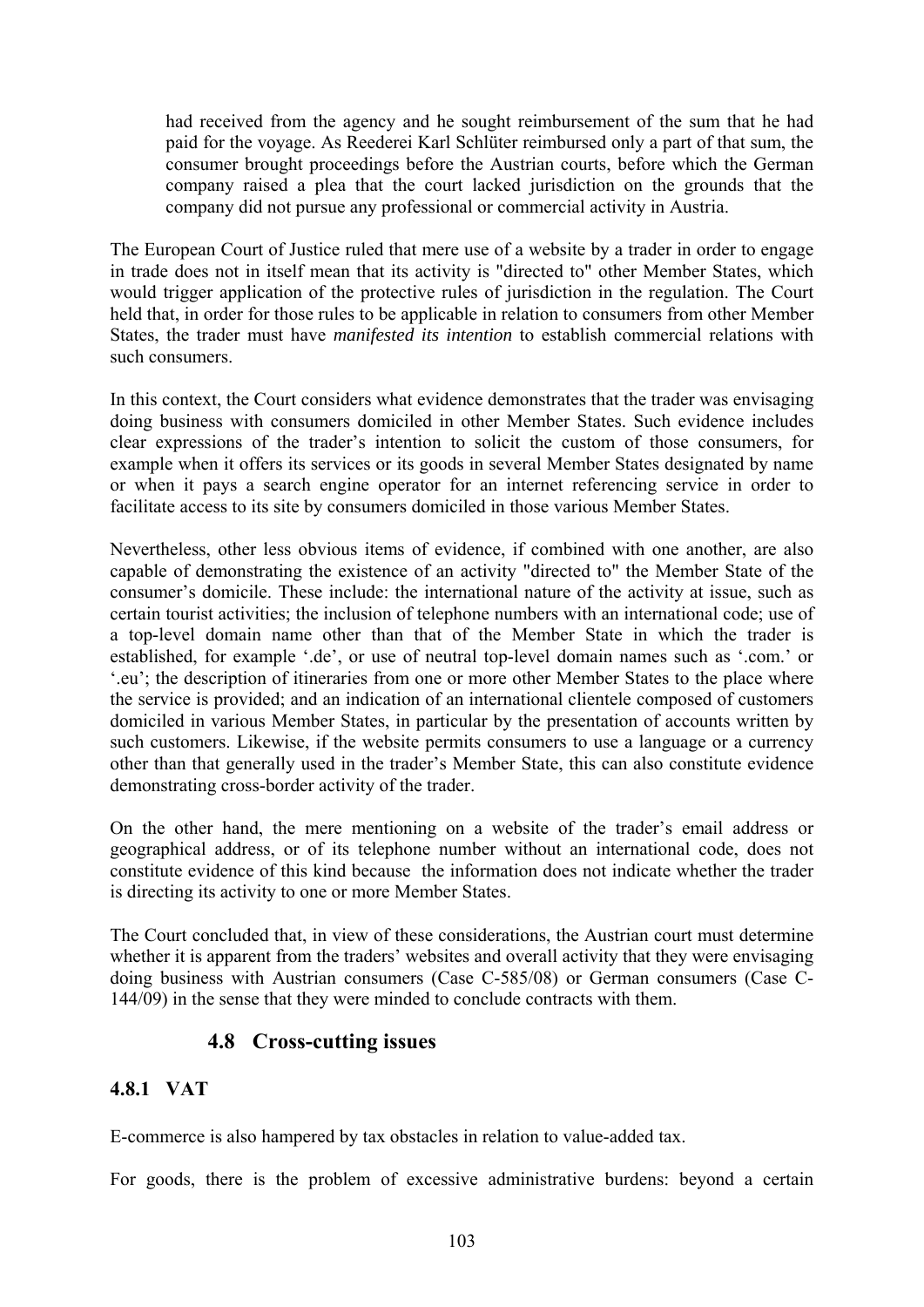threshold, set by each Member State at EUR 35 000 or EUR 100 000, the seller must register in the Member States where he sells. Knowledge of the thresholds and fulfilling the VAT obligations (registration for VAT, completing VAT returns and payment of the VAT due) in each Member State where sales exceed the threshold is clearly a deterrent to cross-border activities.

The introduction of a One Stop Shop mechanism as proposed by the European Commission<sup>303</sup> would help to alleviate administrative burdens for businesses.

For electronic services, there is currently a problem of distortion of competition within the EU. When these services are provided by an EU supplier to final consumers in the EU, their place of taxation is the Member State where that supplier is established. Consequently, businesses can take advantage of this situation by establishing in those Member States applying a lower VAT rate. The situation is different as regards electronic services provided by non-EU suppliers, given that the current rules already provide for VAT to be collected and paid in the Member State where the customer is established. For these non-EU suppliers, there is a single point of electronic contact for VAT identification and declaration – the mini One Stop Shop mechanism (MOSS).

Directive 2008/8/EC of 12 February 2008<sup>304</sup> sets new rules regarding electronic services. As from 2015, electronic services provided by an EU supplier to a non-taxable person (e.g final consumer) will also be taxable at the place where the customer is established. If the customer is established outside the EU, no VAT will be due in the EU. As a result, after 2015, any potential distortions of competition will disappear.

The supplier himself will be responsible for collecting the VAT paid in the Member State of the customer. In order to avoid new administrative burdens, all suppliers of electronic services will have the possibility to make use of the MOSS as from 2015.

The MOSS, which will be optional for businesses, should simplify administrative obligations for small e-commerce operators, as they will be able to fulfil all their obligations in their own Member State. This should facilitate the selling of electronic services throughout the EU.

There remains the question of VAT rates. First, VAT rates are subject to partial harmonization within the  $EU^{305}$  and the Member States may set their rates within predetermined ranges. For example, the standard rate must be set at a minimum of 15% and currently varies between 15 and 25% of the value of goods or services, depending on the Member State of taxation.

 $303$ 303 Proposal for a Council Directive *amending Directive 77/388/EEC with a view to simplifying value added tax obligations* (COM(2004) 728 final, 29.10.2004. Bibliographic notice available at: [http://eur](http://eur-lex.europa.eu/Notice.do?val=390797:cs&lang=en&list=390798:cs,390488:cs,390797:cs,&pos=3&page=1&nbl=3&pgs=10&hwords)lex.europa.eu/Notice.do?val=390797:cs&lang=en&list=390798:cs,390488:cs,390797:cs,&pos=3&page=1& [nbl=3&pgs=10&hwords=](http://eur-lex.europa.eu/Notice.do?val=390797:cs&lang=en&list=390798:cs,390488:cs,390797:cs,&pos=3&page=1&nbl=3&pgs=10&hwords)

<sup>&</sup>lt;sup>304</sup> Council Directive 2008/8/EC of 12 February 2008 *amending Directive 2006/112/EC as regards the place of supply of services*, OJ L 44/11, 20.02.2008; available at: http://eursupply of services, OJ L 44/11, 20.02.2008; available at: [lex.europa.eu/LexUriServ/LexUriServ.do?uri=OJ:L:2008:044:0011:0022:EN:PDF](http://eur-lex.europa.eu/LexUriServ/LexUriServ.do?uri=OJ:L:2008:044:0011:0022:EN:PDF) 

<sup>305</sup> Council Directive 77/388/EC of 17 May 1977 *on the harmonisation of the laws of the Member States relating to turnover taxes*, OJ L 145/1, 13.06.1977, available at: [http://eur](http://eur-lex.europa.eu/LexUriServ/LexUriServ.do?uri=CELEX:31977L0388:EN:HTML)[lex.europa.eu/LexUriServ/LexUriServ.do?uri=CELEX:31977L0388:EN:HTML](http://eur-lex.europa.eu/LexUriServ/LexUriServ.do?uri=CELEX:31977L0388:EN:HTML)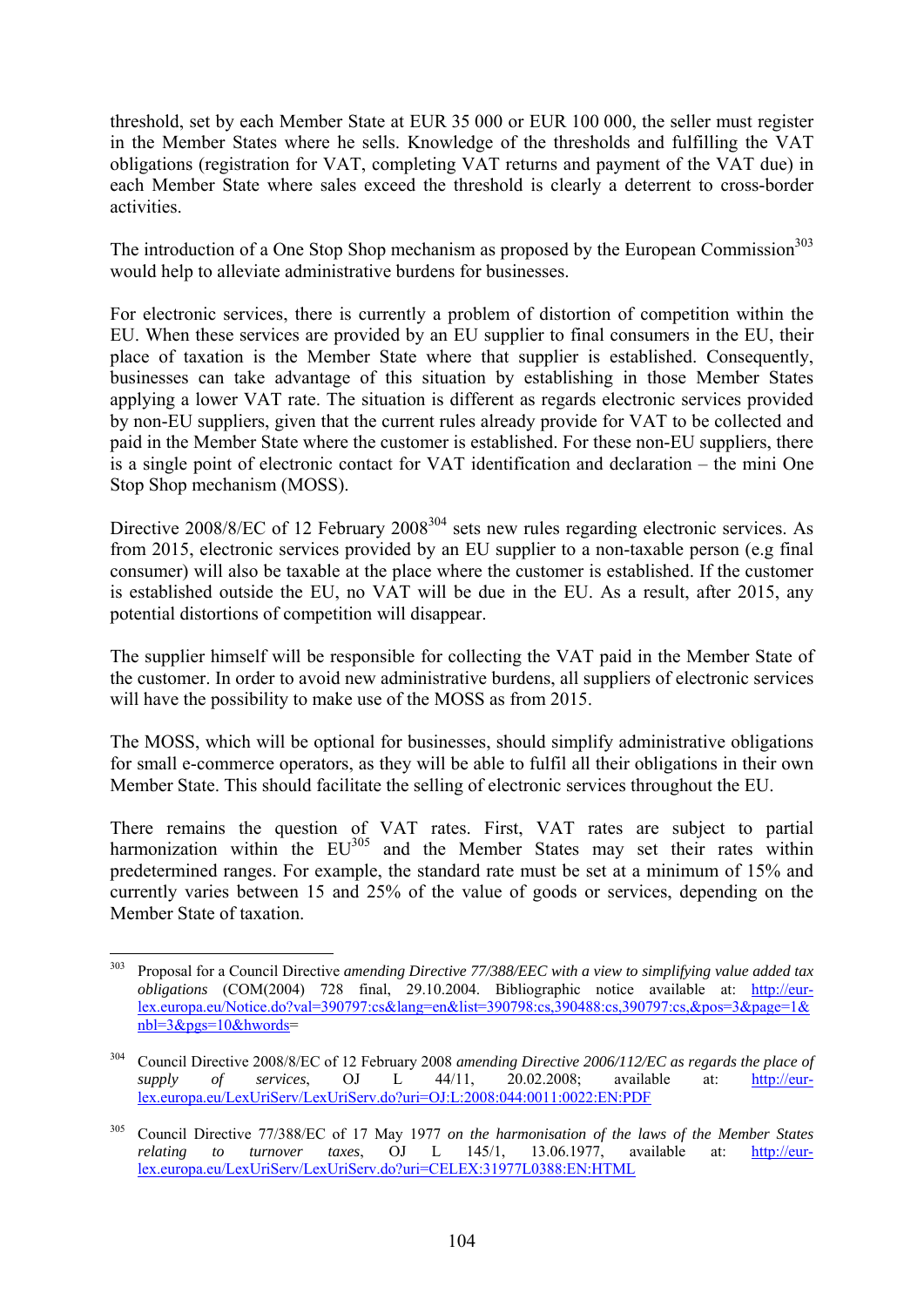Finally, VAT rates discriminate between physical and digital cultural goods. Whilst for certain cultural goods, Member States have the option to apply a reduced VAT rate (minimum 5%), the sales of digital assets are always subject to the standard rates (15 to 25%). This discrimination is a source of misunderstanding for the consumers, an additional administrative burden for companies, especially SMEs, and can constitute a barrier to market for digital goods. In its Green Paper on the future of VAT<sup>306</sup>, the Commission raised the question of the convergence between digital and physical environments, and notably of the impact on business and market development of the current divergences in the Single Market. It indicated that convergence can be achieved either by applying the standard rate to physical goods as well or by extending to the digital environment the reduced rates existing for goods on physical means of support.

On 6 December 2011, the Commission adopted a Communication drawing conclusions from this consultation on the future of VAT and identify appropriate priority areas for action at EU level<sup>307</sup>

#### **4.8.2 Networks and infrastructure**

Multiple networks are being developed at national and European level to manage the links between businesses, consumers and public authorities, as well as between public authorities of different Member States. Respondents to the e-commerce communication have stressed the importance of strengthening these networks in order to contribute to the Digital Single Market. Although this Staff Working Document does not cover networks and infrastructure, it is obvious that a clear relationship exists between these networks and the online trade in goods and services. For example:

- There is an increasing demand for access to information on companies in a crossborder context, either for commercial purposes or to facilitate access to justice, which requires cross-border cooperation amongst business registers. The Commission proposed to amend Directives 89/666/EEC, 2005/56/EC and 2009/101/EC as regards the interconnection of central, commercial and companies' registers. An initiative is also underway to interconnect insolvency registers via the European e-Justice Portal by mid 2012.
- More generally, the e-Justice Portal was launched on 16 July 2010. The Portal intends to promote access to information in the field of justice (both to EU and national legislation and case law); to dematerialise cross-border judicial and extra-judicial proceedings (for example, e-mediation) and to enhance the communication between judicial authorities.<sup>308</sup>

<sup>306</sup> Commission Staff Working Document, Accompanying document to the Green Paper on the future of VAT, *Towards a simpler, more robust and efficient VAT system*, COM(2010) 695 final, 01.12.2010; available at: <http://eur-lex.europa.eu/LexUriServ/LexUriServ.do?uri=SEC:2010:1455:FIN:EN:PDF>

<sup>307</sup> Commission Communication on the future of VAT, *Towards a simpler, more robust and efficient VAT system tailored to the single marke,*" COM(2011) 851 final, [http://ec.europa.eu/taxation\\_customs/resources/documents/taxation/vat/key\\_documents/communications/co](http://ec.europa.eu/taxation_customs/resources/documents/taxation/vat/key_documents/communications/com_2011_851_en.pdf) m<sub>2011</sub> 851 en.pdf

<sup>308</sup> See the Council's *Multi-Annual European e-Justice Action Plan 2009-2013*, 2009/C 75/01, 31.3.2009, available at: http://eur-lex.europa.eu/LexUriServ/LexUriServ.do?uri=OJ:C:2009:075:0001:0012:en:PDF.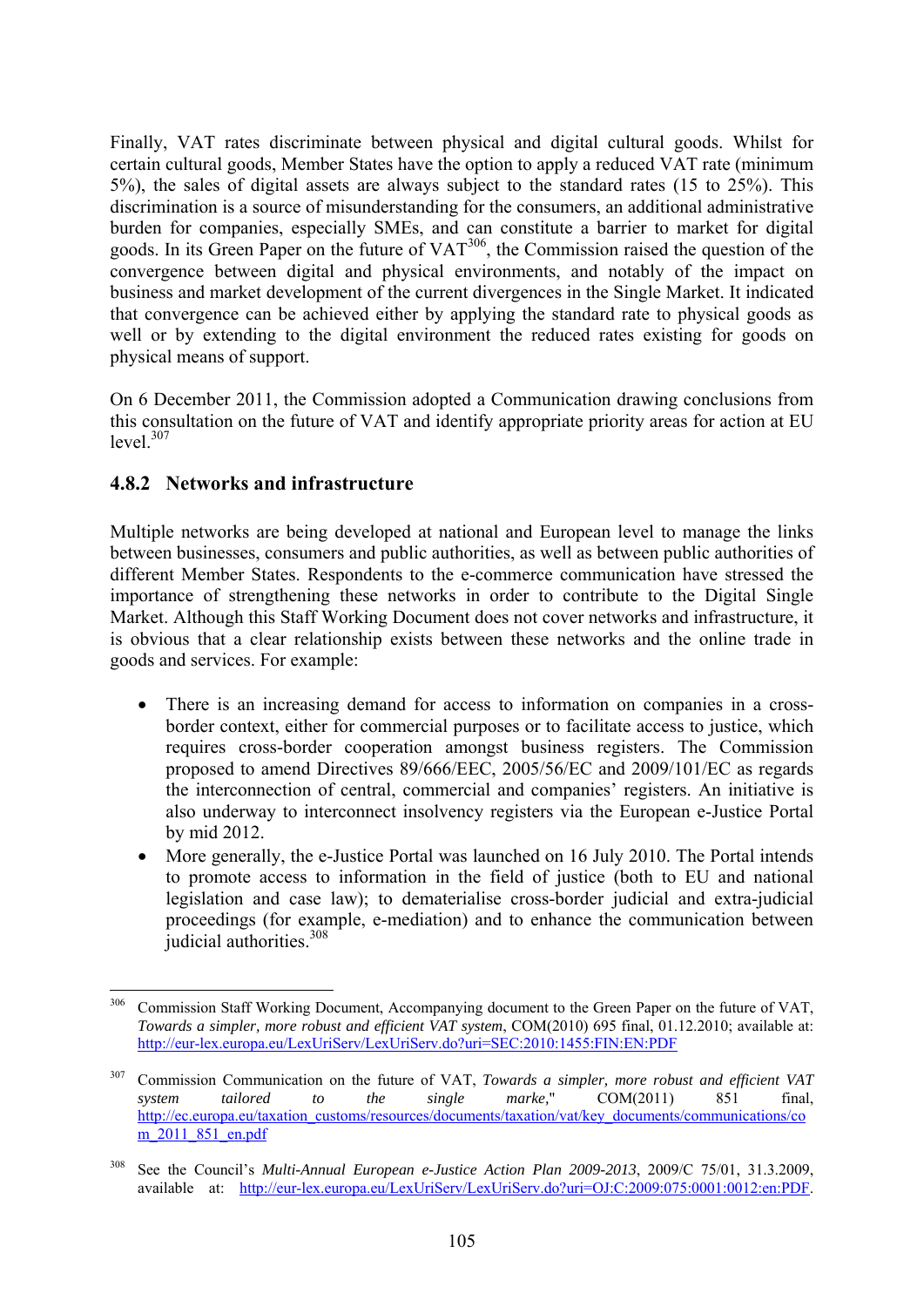- The new fund for the "Connecting Europe Facility" proposed by the European Commission for the 2014-2020 multi-annual budget reserves  $\epsilon$  9.2 billion for digital infrastructures.309
- The Commission is moving to support take-up of e-procurement.<sup>310</sup>

## **4.8.3 Environmental dimension**

The development of e-commerce and other online services can contribute to a more sustainable economy. Though research is still rather in its infancy, available empirical evidence shows that the digital economy has positive effects on the environment.

For example, compared to a traditional CD purchase in a "brick and mortar" shop, the purchase of online music and online movie rental is much more environmentally friendly. A recent study concludes that energy use and carbon emission can be reduced by between 40% and 80%, depending on whether the customer burns the file to a CD or not.<sup>311</sup> Research in the field of online and offline movie rental came to the same conclusions despite the fact that in the online movie rental business the DVDs were still delivered.<sup>312</sup>

E-Commerce and other modern technologies can also help to communicate to consumers the environmental performance of the products they buy more clearly, efficiently and effectively. This can be done not just at the point of purchase but also while the consumer is doing (online) research about the products he intends to buy. E-Commerce and other online services can for example allow consumers easy access to a summary of environmental information of the products they are considering buying using electronic tagging, or enable them to benchmark the products they intend to buy against the best in class on the market.

The European Commission supports the proposal, made at the Retail Forum established in 2009, to reduce the retail environmental footprint and spread good environmental practices throughout the supply chain. E-commerce is seen as a way to reduce the environmental costs

 And for more concrete examples see the revised roadmap of the Council Working Party on e-Law (e-Justice), doc 1033/11 of 20 May 2011.

- <sup>310</sup> See for details the Public Procurement web-page of DG MARKT: http://ec.europa.eu/internal\_market/publicprocurement/index\_en.htm.
- 311 Weber/ Koomey/ Matthews, *The energy and climate change impacts of different music delivery methods*, Final Report to Microsoft Corporation and Intel Corporation, 2009, p. i, available at: <http://download.intel.com/pressroom/pdf/cdsvsdownloadsrelease.pdf>
- 312 Marcelo Velásquez, *A comparative study of the environmental impact of the online and offline movie rental business*, and a contract a 2009, a contract a valiable a contract at: [http://dalspace.library.dal.ca:8080/bitstream/handle/10222/12737/MEC%20THESIS%20MARCELO%20V](http://dalspace.library.dal.ca:8080/bitstream/handle/10222/12737/MEC THESIS MARCELO VELASQUEZ.pdf?sequence=1) [ELASQUEZ.pdf?sequence=1](http://dalspace.library.dal.ca:8080/bitstream/handle/10222/12737/MEC THESIS MARCELO VELASQUEZ.pdf?sequence=1)

<sup>&</sup>lt;sup>309</sup> Communication from the Commission to the European Parliament, the Council, the European Court of Justice, the Court of Auditors, the European Investment Bank, the European Economic and Social Committee and to the Committee of the Regions, *A growth package for integrated European infrastructure*s, COM(2011) 676, 19.10.2011, available at: [http://ec.europa.eu/commission\\_2010-](http://ec.europa.eu/commission_2010-2014/president/news/speeches-statements/pdf/20111019_1_en.pdf) [2014/president/news/speeches-statements/pdf/20111019\\_1\\_en.pdf](http://ec.europa.eu/commission_2010-2014/president/news/speeches-statements/pdf/20111019_1_en.pdf)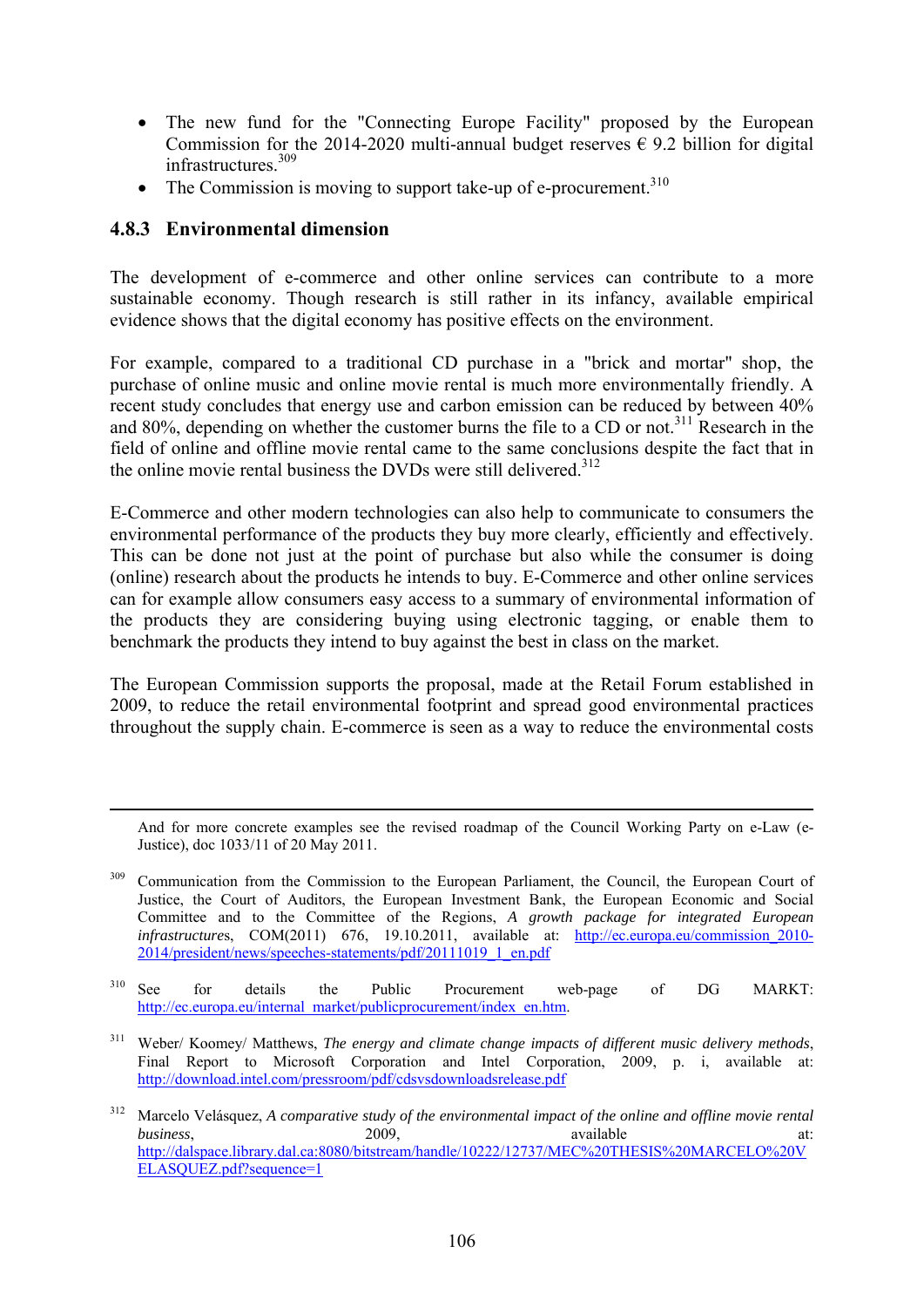of transporting products to consumers. A study commissioned by  $FEVAD<sup>313</sup>$ , in France, showed that, in terms of journeys made by customers, the e-commerce model results in a total distance of 10.09 km saved per delivery. For standard-sized parcels, the e-commerce model makes it possible to divide the emissions of greenhouse gases by a factor of almost 4. In absolute terms, the average saving made on CO2 emissions amounts to 2.670 kg eq. CO2 per delivery. The e-commerce model makes it possible to reduce the use of non-renewable resources used in deliveries by a factor of 4.5, and reduce by a factor of 2.81 the impact on human health. Moreover, a US study<sup>314</sup> found that e-commerce electronic products consumed 30% less energy than those originating in traditional commerce.

The current lack of harmonisation in national implementation of the rules on waste of electrical and electronic equipment (WEEE Directive) results in various levels of fees and thresholds for the registration and reporting of electrical and electronic equipment by online retailers, which can be prohibitive for cross-border traders. In its proposal to recast the Directive of  $2009$ ,<sup>315</sup> the Commission took major steps to harmonise implementation, clarifying certain provisions of the Directive, including its scope. Article 16 proposes to harmonise registration and reporting by producers in the EU by making the national registers for producers interoperable. This would allow producers to register in one Member State and conduct their activities in the whole EU instead of registering in each Member State separately. The Commission's proposal would significantly contribute to alleviating the practical problems identified under the current scheme. In the co-decision discussion on the WEEE Directive during its first reading, the Parliament has supported the approach proposed by the Commission, while the Council expressed a preference for a national approach. The Commission invites the Council to reconsider this approach, especially as regards crossborder distance sales.

# **4.8.4 International dimension**<sup>316</sup>

E-commerce and the Internet have an inherently global dimension, but rules on e-commerce are still very much fragmented both across Europe and worldwide. This may be problematic when European companies operate outside Europe or when non-EU companies operate in Europe. For instance, some non-European countries impose general monitoring obligations on companies or require companies to block certain content in a way that would not be considered proportionate in Europe. On the other hand, companies that are not established in Europe are in principle not covered by the E-Commerce Directive.<sup>317</sup> Particular problems can

<sup>313</sup> 313 Estia et Médiamétrie//NetRatings pour la FEVAD, *Etude de l'impact environnemental de l'achat sur internet et dans le commerce traditionnel*, June 2009; available at: [http://www.fevad.com/uploads/files/Prez/fevad\\_estia\\_110609.pdf](http://www.fevad.com/uploads/files/Prez/fevad_estia_110609.pdf)

<sup>314</sup> Weber et. al., *Life Cycle Comparison of Traditional Retail and E-commerce Logistics for Electronic Products: A case study of buy.com*, Green Design Institute at Carnegie Mellon University, December 2008, available at: [http://www.ce.cmu.edu/~greendesign/research/Buy\\_com\\_report\\_final\\_030209.pdf](http://www.ce.cmu.edu/~greendesign/research/Buy_com_report_final_030209.pdf) 

<sup>315</sup> [http://ec.europa.eu/environment/waste/weee/index\\_en.htm](http://ec.europa.eu/environment/waste/weee/index_en.htm) 

<sup>&</sup>lt;sup>316</sup> The present chapter complements the international aspects of the Digital Agenda as set out in the Communication from the Commission to the European Parliament, the Council, the European Economic and Social Committee and the Committee of the Regions, *A Digital Agenda for Europe*, COM (2010) 245 of 19.5.2010, available at: [http://ec.europa.eu/information\\_society/digital-agenda/documents/digital-agenda](http://ec.europa.eu/information_society/digital-agenda/documents/digital-agenda-communication-en.pdf)[communication-en.pdf](http://ec.europa.eu/information_society/digital-agenda/documents/digital-agenda-communication-en.pdf) 

<sup>317</sup> See Recital 58, *ECD*.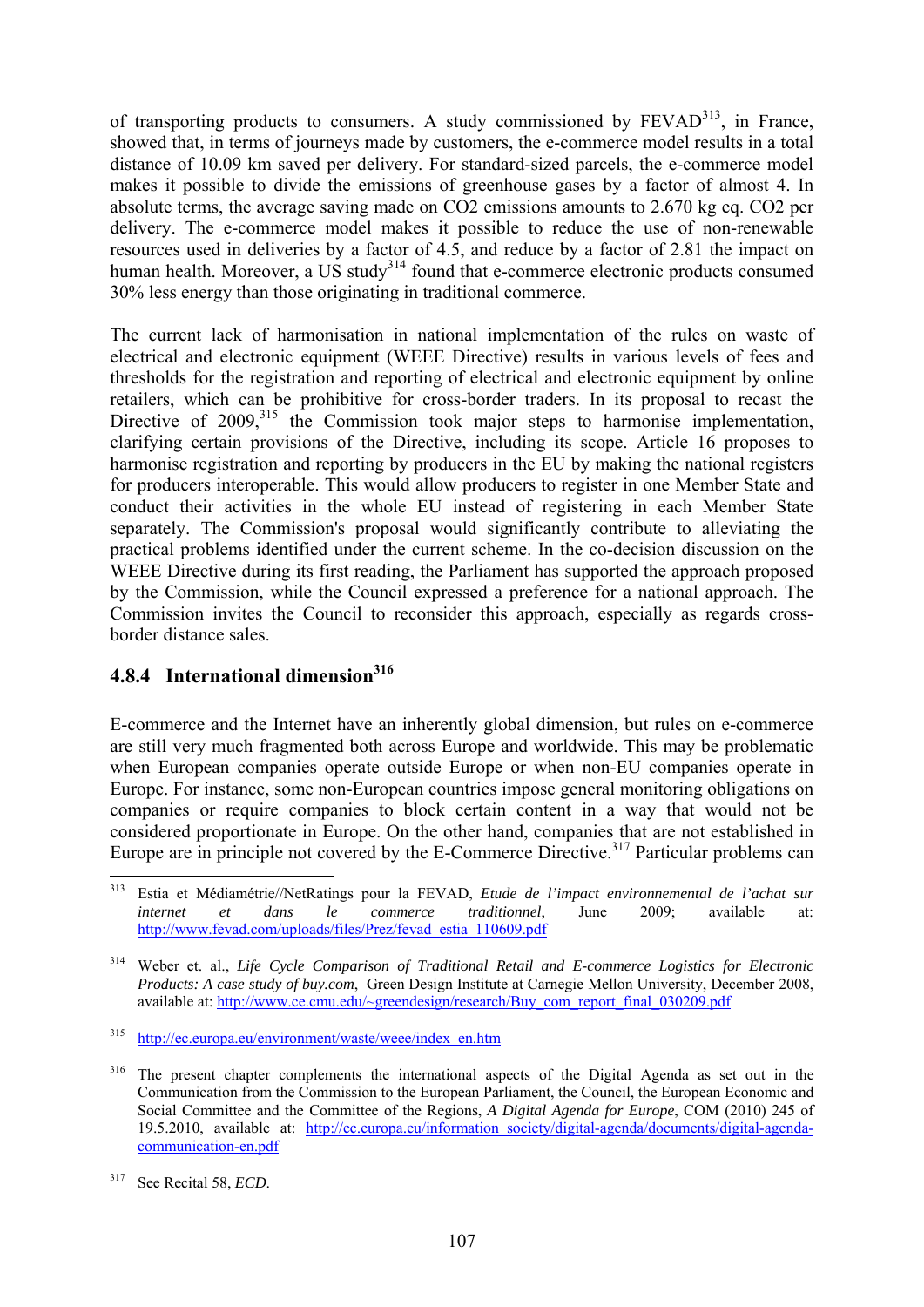also arise in the context of notice-and-takedown procedures. When illegal information is accessible in Europe, but is hosted outside the EU, a court in a Member State cannot order the takedown of this information. Intermediaries in Europe can then block this content, but many consider this to be a sub-optimal solution which could hamper the freedom of expression.

The Commission has been addressing international aspects of e-commerce both in bilateral<sup>318</sup> and multilateral<sup>319</sup> contacts with its partners. Bilaterally, the Commission has been negotiating the inclusion of certain instruments of the e-commerce *acquis*, such as the liability exemptions regime of the ECD in Free Trade Agreements. Although the initial focus was on the inclusion of the liability exemptions in the specific area of IPR enforcement, the Commission now aims to include liability exemptions that apply horizontally to all illegal information and activities. Similarly the Commission is seeking to include horizontal prohibitions on general monitoring obligations in its FTA negotiations. This reflects the importance that European online companies attach to the horizontal application of the liability regime, as expressed in the responses to the public consultation on e-commerce.

The Commission has also been discussing the E-Commerce Directive in a bilateral context:

- by negotiating cooperation provisions on issues such as the prohibition of prior authorisation, the conclusion of contract by electronic means, unsolicited commercial communications and other provisions of the E-Commerce Directive;
- by requiring the full transposition of the E-Commerce Directive in Association Agreements concluded in the context of the European Neighbourhood Policy;
- by negotiating the full transposition of the E-Commerce Directive with (potential) candidate countries.

The Commission has taken into account the international dimension of trade also in respect of other policy instruments. For instance, the Proposal for a Common European Sales Law provides that companies from third countries could also choose this instrument for contracts with parties located in the EU. This would be an incentive from companies from third countries to expand their e-commerce in the EU, as they would be able to trade within the Single Market based on the same rules.

At a multilateral level, the Commission has been active in several bodies, notably in the G8 and the OECD. The Commission has for instance taken an active role in the OECD Working Group on the role of intermediaries in advancing public interest objectives. The Commission has also contributed significantly to the discussions within the context of the WTO programme on e-commerce. One of the achievements of this work programme is notably the so-called "e-commerce moratorium" (WTO members will not charge import duties on electronic transmissions), therefore the development of electronic transactions. The work programme has been ongoing since 1998 and covers all trade related aspects of e-commerce, such as the classification of e-commerce services or the development dimension of ecommerce. The Commission has also been involved in the discussions within the Internet Governance Forum (IGF) on issues such as the sustainability and security of the Internet.

Despite the usefulness of several multilateral dialogues on e-commerce, the Commission believes that e-commerce could benefit from intensifying multilateral dialogues.

<sup>318</sup> 318 For example: Free Trade Agreements; Stabilization and Association Agreements.

<sup>319</sup> For example: WTO/GATS; European Neighbourhood Policy.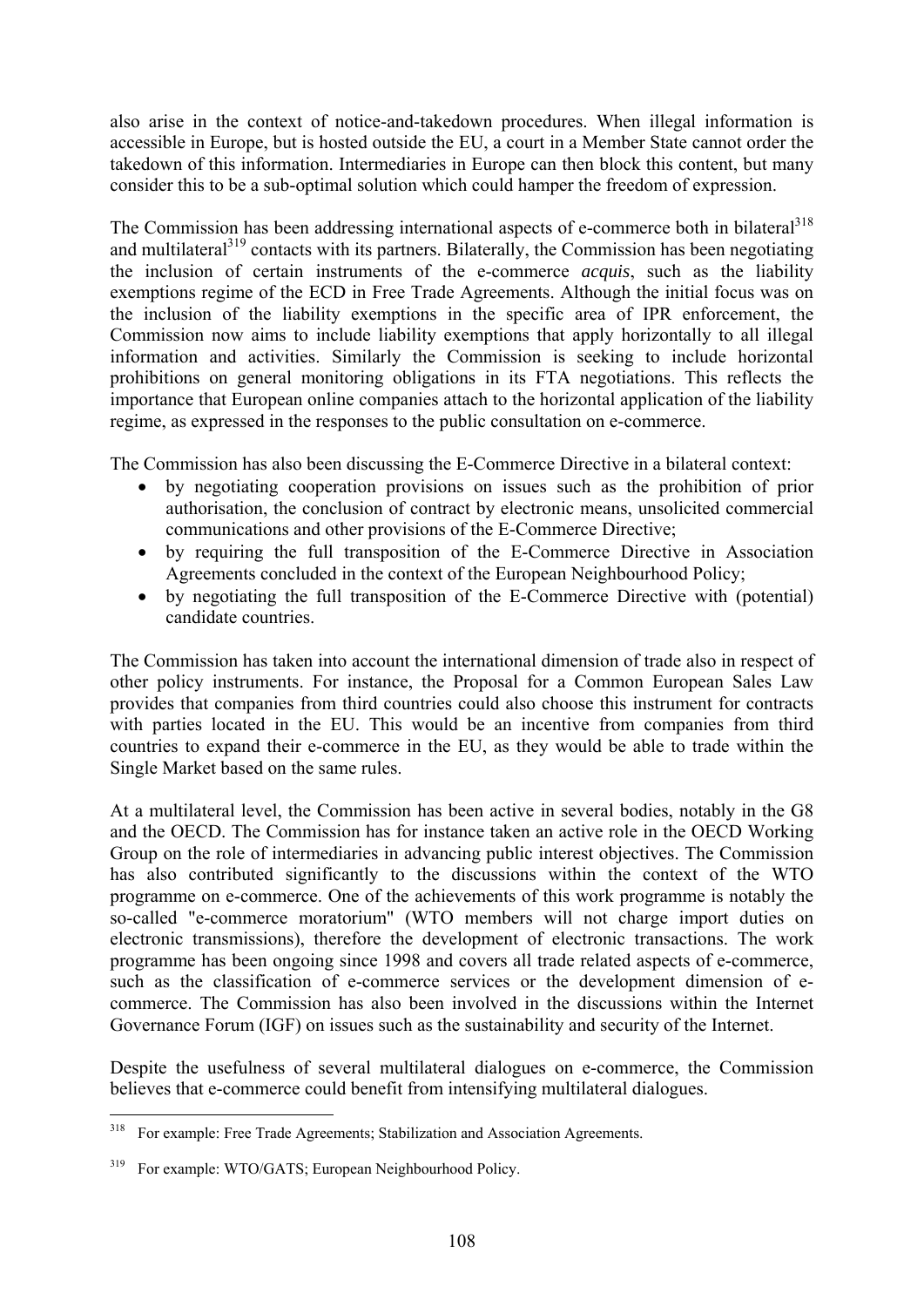Commission services will further intensify the bilateral and multilateral discussions on ecommerce and other online services through global cooperation in particular in the context of the WTO/GATS, OECD and the Internet Governance Forum.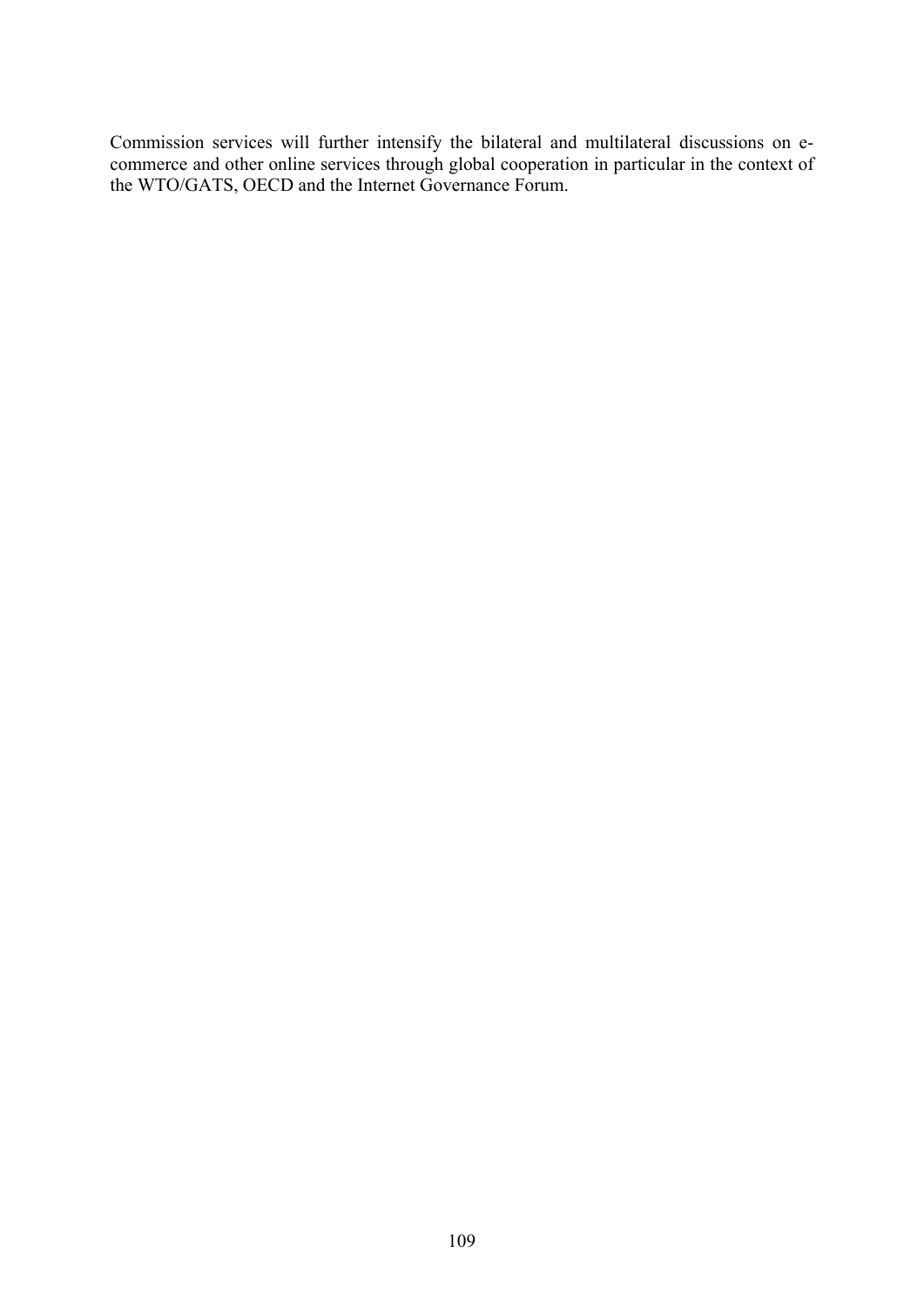#### **ANNEX I: TRANSPOSITION OF DIRECTIVE 2000/31/EC IN THE EUROPEAN ECONOMIC AREA**

Member Transpositions Laws

States

Belgium *Transposition deadline: 17/01/2002* 

**1. Loi du 11 mars 2003 sur certains aspects juridiques des services de la sociétè de l'information visés à l'article 77 de la Constitution. MB Ed. 2 du 17/03/2003 p. 12960 (C - 2003/11126)**

*Legal act***: Mesures administratives; Official Journal: Moniteur Belge, Publication date: 17/03/2003, Entry into force: 11/03/2003; Reference: (SG(2003)A/02989)** 

**[http://www.ejustice.just.fgov.be/cgi\\_loi/change\\_lg.pl?language=fr&la=F&cn=20](http://www.ejustice.just.fgov.be/cgi_loi/change_lg.pl?language=fr&la=F&cn=20 03031131&table_name=loi) [03031131&table\\_name=loi](http://www.ejustice.just.fgov.be/cgi_loi/change_lg.pl?language=fr&la=F&cn=20 03031131&table_name=loi)** 

**2. Loi sur certains aspects juridiques des services de la société de l'information – 11 mars 2003; Moniteur belge du 17.3.2003 p. 12960 et 12963**

**[http://www.ejustice.just.fgov.be/cgi\\_loi/change\\_lg.pl?language=fr&la=F&cn=20](http://www.ejustice.just.fgov.be/cgi_loi/change_lg.pl?language=fr&la=F&cn=2003031132&table_name=loi) [03031132&table\\_name=loi](http://www.ejustice.just.fgov.be/cgi_loi/change_lg.pl?language=fr&la=F&cn=2003031132&table_name=loi)** 

Bulgaria *Transposition deadline: 01/01/2007* 

**1. Закон за задълженията и договорите**

*Legal act***: Закон; Official Journal: Държавен вестник, number: 36, Publication date: 02/05/2006, Entry into force: 01/07/2006; Reference: (MNE(2006)58154)** 

**2. Закон за международния търговски арбитраж**

*Legal act***: Закон; Official Journal: Държавен вестник , number: 46, Publication date: 07/05/2002, Entry into force: 11/05/2002; Reference: (MNE(2006)58156)** 

**3. Закон за медиацията**

*Legal act***: Закон; Official Journal: Държавен вестник, number: 86, Publication date: 24/10/2006, Entry into force: 28/10/2006; Reference: (MNE(2006)58152)**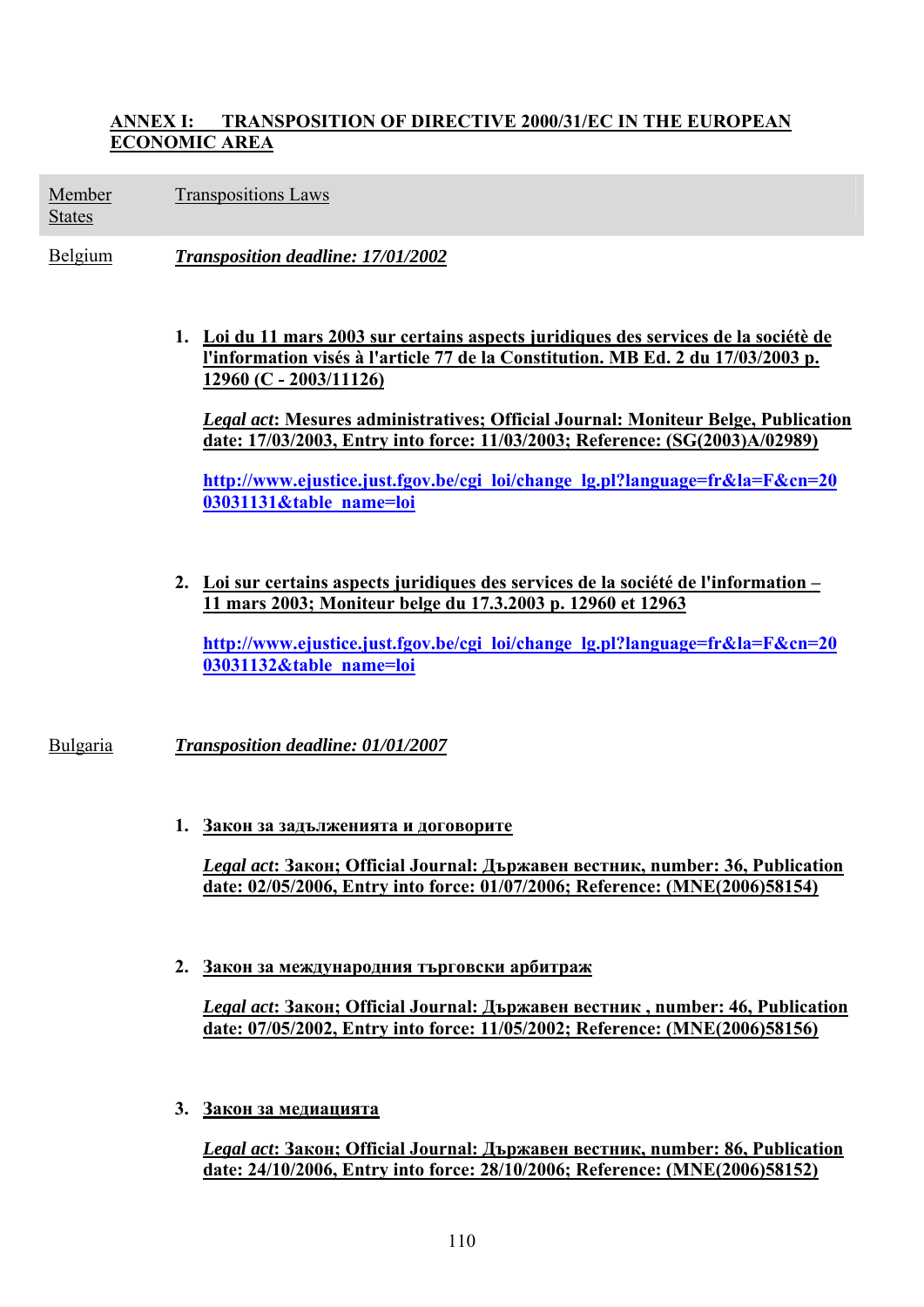**4. Закон за електронния документ и електронния подпис**

*Legal act***: Закон; Official Journal: Държавен вестник, number: 80, Publication date: 03/10/2006, Entry into force: 03/10/2006; Reference: (MNE(2006)58150)** 

**5. Граждански процесуален кодекс**

*Legal act***: Кодекс; Official Journal: Държавен вестник, number: 64, Publication date: 08/08/2006, Entry into force: 09/11/2006; Reference: (MNE(2006)58151)** 

**6. Закон за електронната търговия**

*Legal act***: Закон; Official Journal: Държавен вестник, number: 51, Publication date: 23/06/2006, Entry into force: 24/12/2006; Reference: (MNE(2006)58149)** 

*Transposition deadline: 01/05/2004* 

Czech Republic

> **1. Zákon č. 88/2003 Sb., kterým se mění zákon č. 513/1991 Sb., obchodní zákoník, ve znění pozdějších předpisů, zákon č. 40/1964 Sb., občanský zákoník, ve znění pozdějších předpisů, zákon č. 99/1963 Sb., občanský soudní řád, ve znění pozdějších předpisů, zákon č. 591/1992 Sb., o cenných papírech, ve znění pozdějších předpisů, zákon č. 358/1992 Sb., o notářích a jejich činnosti (notářský řád), ve znění pozdějších předpisů, zákon č. 370/2000 Sb., kterým se mění zákon č. 513/1991 Sb., obchodní zákoník, ve znění pozdějších předpisů, zákon č. 358/1992 Sb., o notářích a jejich činnosti (notářský řád), ve znění pozdějších předpisů, zákon č. 15/1998 Sb., o Komisi pro cenné papíry a o změně a doplnění dalších zákonů, ve znění zákona č. 30/2000 Sb., zákon č. 200/1990 Sb., o přestupcích, ve znění pozdějších předpisů, zákon č. 99/1963 Sb., občanský soudní řád, ve znění pozdějších předpisů, a zákon č. 328/1991 Sb., o konkursu a vyrovnání, ve znění pozdějších předpisů, ve znění zákona č. 501/2001 Sb. a nálezu Ústavního soudu vyhlášeného pod č. 476/2002 Sb., zákon č. 219/2000 Sb., o majetku České republiky a jejím vystupování v právních vztazích, ve znění pozdějších předpisů, a zákon č. 455/1991 Sb., o živnostenském podnikání (živnostenský zákon), ve znění pozdějších předpisů**

*Legal act***: Zákon, number: 88/2003; Official Journal: Sbirka Zakonu CR, Publication date: 01/04/2003; Reference: (MNE(2003)56385)** 

**<http://aplikace.mvcr.cz/archiv2008/sbirka/2003/sb037-03.pdf>**

**2. Zákon č. 151/2002 Sb., kterým se mění některé zákony v souvislosti s přijetím**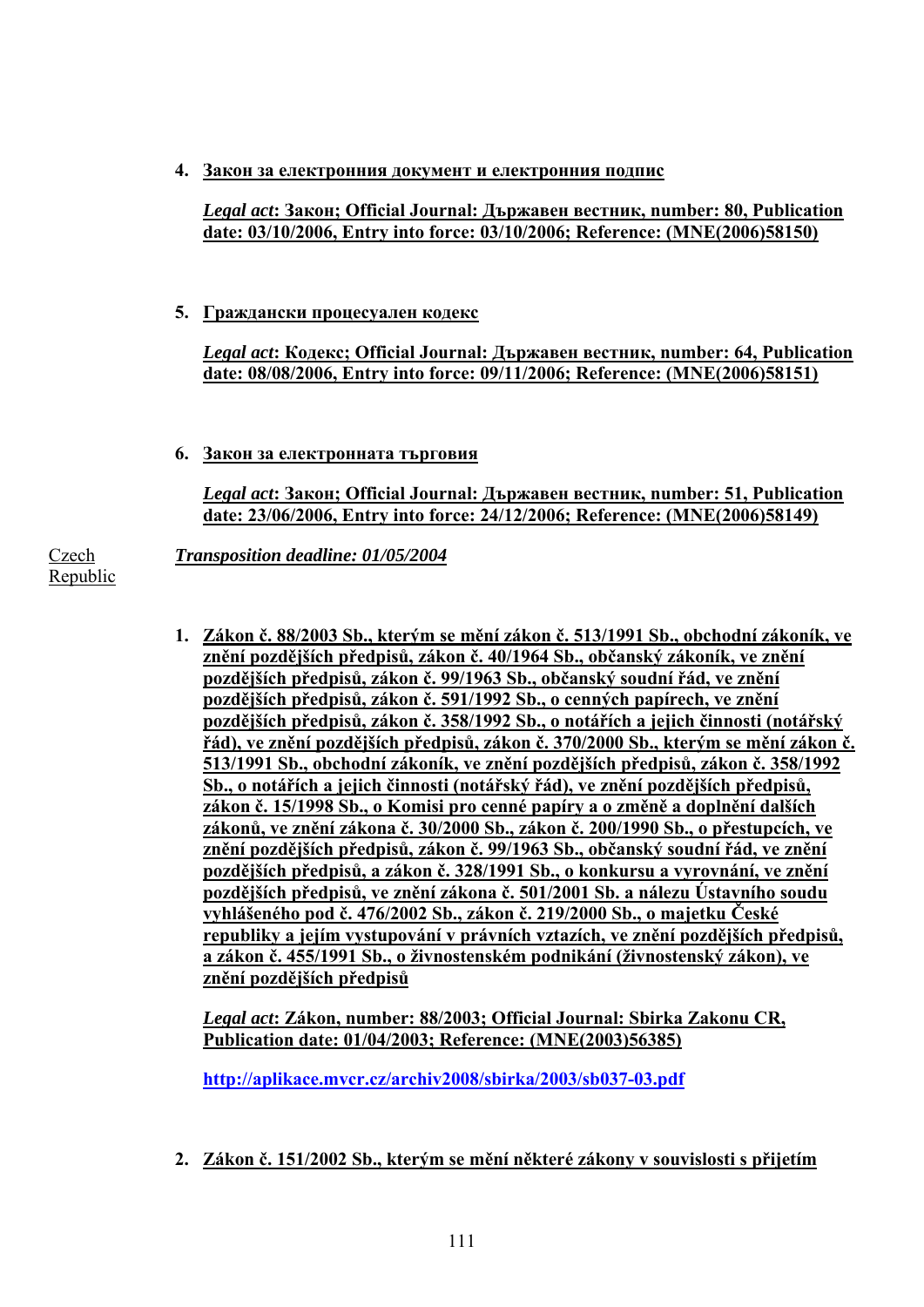**soudního řádu správního**

*Legal act***: Zákon, number: 151/2002; Official Journal: Sbirka Zakonu CR, Publication date: 17/04/2002; Reference: (MNE(2003)56295)** 

**<http://aplikace.mvcr.cz/archiv2008/sbirka/2002/sb061-02.pdf>**

**3. Zákon č. 138/2002 Sb., kterým se mění zákon č. 40/1995 Sb., o regulaci reklamy a o změně a doplnění zákona č. 468/1991 Sb., o provozování rozhlasového a televizního vysílání, ve znění pozdějších předpisů, a zákon č. 79/1997 Sb., o léčivech a o změnách a doplnění některých souvisejících zákonů, ve znění pozdějších předpisů**

*Legal act***: Zákon, number: 138/2002; Official Journal: Sbirka Zakonu CR, Publication date: 15/04/2002; Reference: (MNE(2003)56308)** 

**<http://aplikace.mvcr.cz/archiv2008/sbirka/2002/sb057-02.pdf>**

**4. Zákon č. 135/2002 Sb., kterým se mění zákon č. 40/1964 Sb., občanský zákoník, ve znění pozdějších předpisů**

*Legal act***: Zákon, number: 135/2002; Official Journal: Sbirka Zakonu CR, Publication date: 15/04/2002; Reference: (MNE(2003)56792)** 

**<http://aplikace.mvcr.cz/archiv2008/sbirka/2002/sb057-02.pdf>**

**5. Zákon č. 317/2001 Sb., kterým se mění zákon č. 40/1964 Sb., občanský zákoník, ve znění pozdějších předpisů, a o změně dalších zákonů**

**Legal act: Zákon, number: 317/2001; Official Journal: Sbirka Zakonu CR, Publication date: 07/09/2001; Reference: (MNE(2004)53429)** 

**<http://aplikace.mvcr.cz/archiv2008/sbirka/2001/sb122-01.pdf>**

**6. Zákon č. 370/2000 Sb., kterým se mění zákon č. 513/1991 Sb., obchodní zákoník, ve znění pozdějších předpisů, zákon č. 358/1992 Sb., o notářích a jejich činnosti (notářský řád), ve znění pozdějších předpisů, zákon č. 15/1998 Sb., o Komisi pro cenné papíry a o změně a doplnění dalších zákonů, ve znění zákona č. 30/2000 Sb., zákon č. 200/1990 Sb., o přestupcích, ve znění pozdějších předpisů, zákon č. 99/1963 Sb., občanský soudní řád, ve znění pozdějších předpisů, a zákon č. 328/1991 Sb., o konkursu a vyrovnání, ve znění pozdějších předpisů**

*Legal act***: Zákon, number: 370/2000; Official Journal: Sbirka Zakonu CR, Publication date: 25/10/2000; Reference: (MNE(2003)56337)**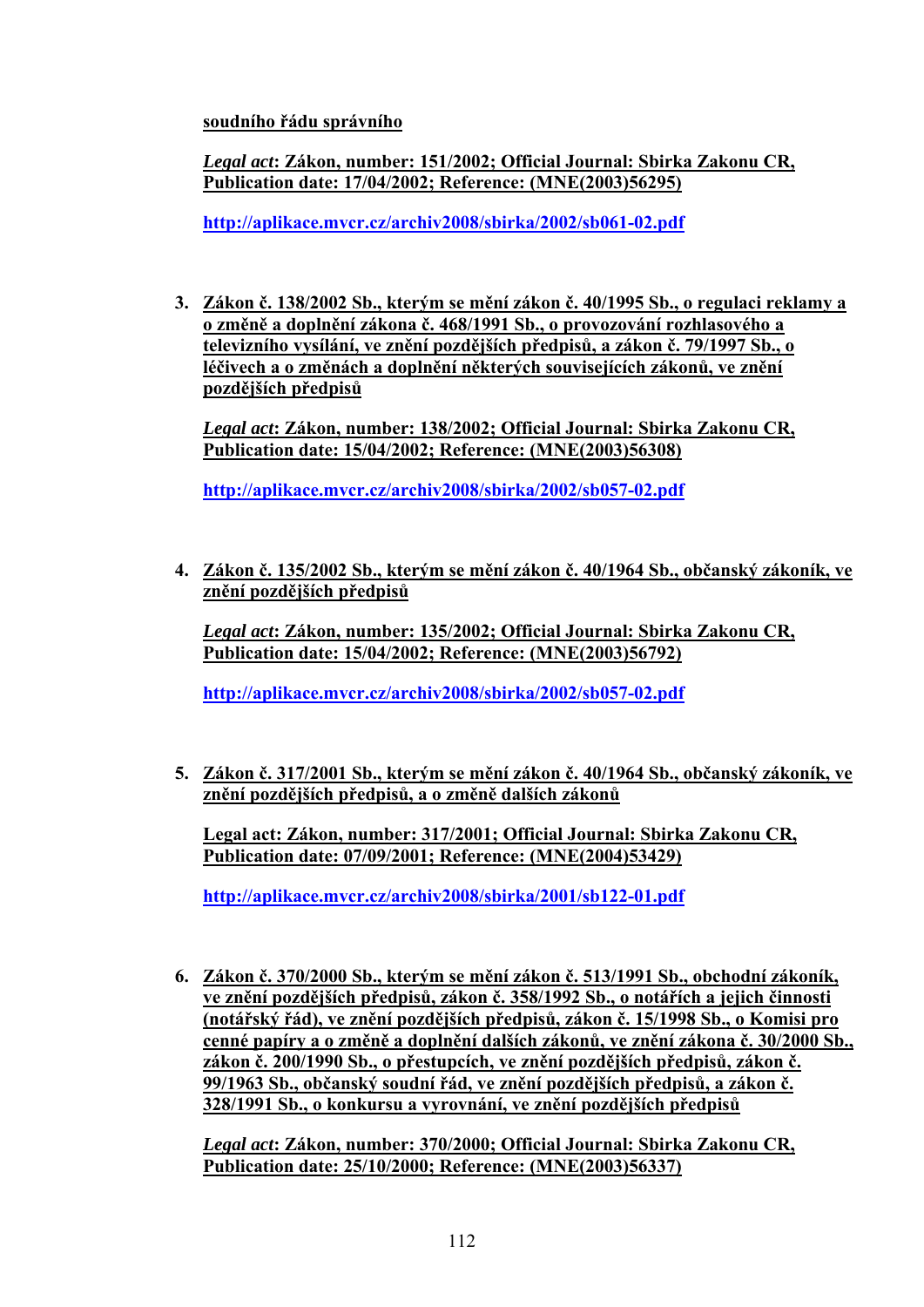**<http://aplikace.mvcr.cz/archiv2008/sbirka/2000/sb100-00.pdf>**

**7. Zákon č. 367/2000 Sb., kterým se mění zákon č. 40/1964 Sb., občanský zákoník, ve znění pozdějších předpisů, a některé další zákony**

*Legal act***: Zákon, number: 367/2000; Official Journal: Sbirka Zakonu CR, Publication date: 23/10/2000; Reference: (MNE(2003)56434)** 

**<http://aplikace.mvcr.cz/archiv2008/sbirka/2000/sb099-00.pdf>**

**8. Zákon č. 227/2000 Sb., o elektronickém podpisu a o změně některých dalších zákonu**

*Legal act***: Zákon, number: 227/2000; Official Journal: Sbirka Zakonu CR, Publication date: 26/07/2000; Reference: (MNE(2003)56642)** 

**<http://aplikace.mvcr.cz/archiv2008/sbirka/2000/sb068-00.pdf>**

**9. Zákon č. 356/1999 Sb., kterým se mění zákon č. 455/1991 Sb., o živnostenském podnikání (živnostenský zákon), ve znění pozdějších předpisů, a některé další zákony**

*Legal act***: Zákon, number: 356/1999; Official Journal: Sbirka Zakonu CR, Publication date: 30/12/1999; Reference: (MNE(2003)56853)** 

**<http://aplikace.mvcr.cz/archiv2008/sbirka/1999/sb111-99.pdf>**

**10. Zákon č. 63/1999 Sb.,, kterým se mění zákon č. 202/1990 Sb., o loteriích a jiných podobných hrách, ve znění pozdějších předpisů, a o změně dalších zákonů**

*Legal act***: Zákon, number: 63/1999; Official Journal: Sbirka Zakonu CR, Publication date: 09/04/1999; Reference: (MNE(2004)53428)** 

**<http://aplikace.mvcr.cz/archiv2008/sbirka/1999/sb026-99.pdf>**

**11. Zákon č. 286/1995 Sb., kterým se mění a doplňuje zákon č. 455/1991 Sb., o živnostenském podnikání (živnostenský zákon), ve znění pozdějších předpisů, a zákon České národní rady č. 570/1991 Sb., o živnostenských úřadech**

*Legal act***: Zákon, number: 286/1995; Official Journal: Sbirka Zakonu CR,**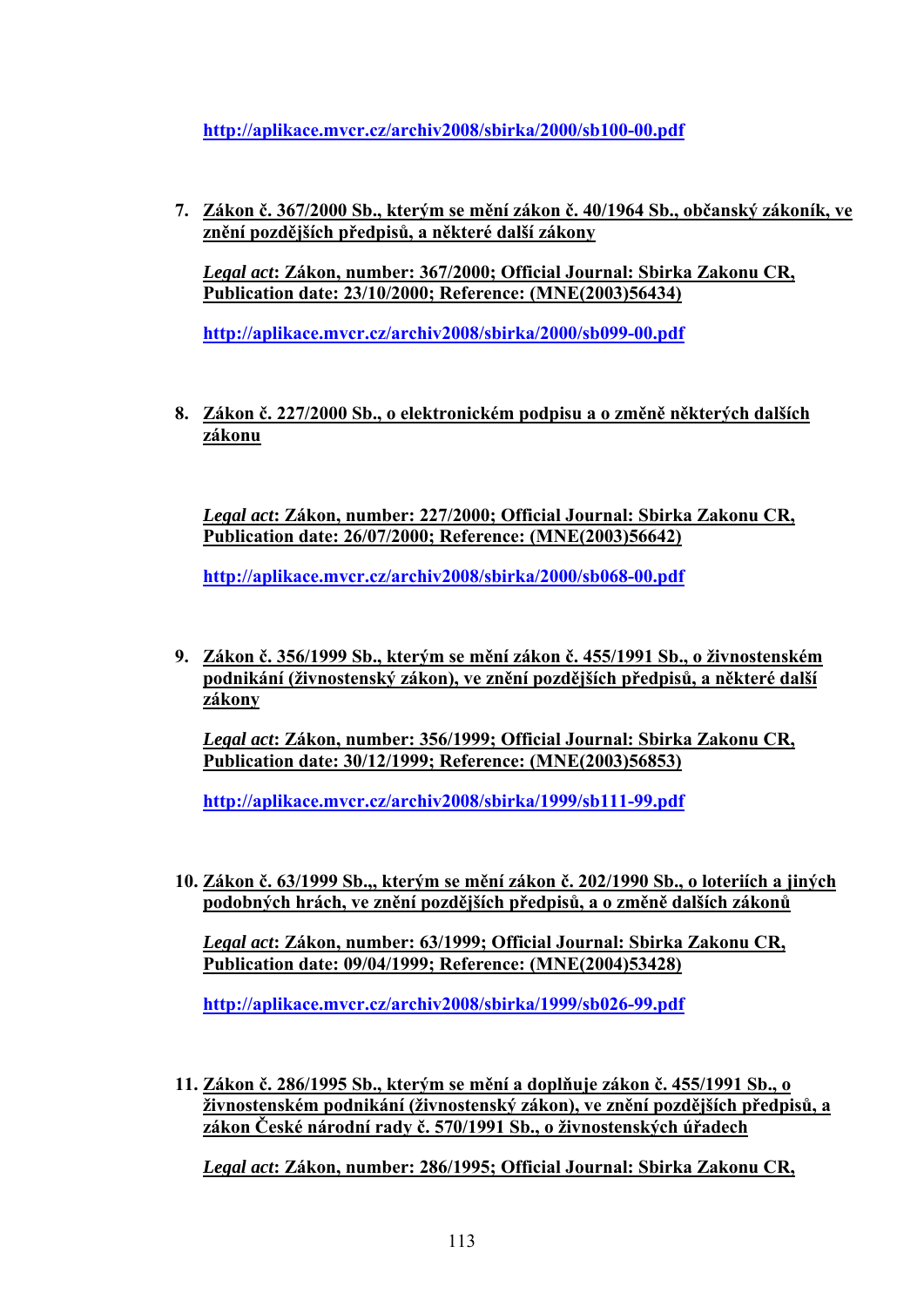# **Publication date: 08/12/1995; Reference: (MNE(2003)56856)**

**<http://aplikace.mvcr.cz/archiv2008/sbirka/1995/sb74-95.pdf>**

**12. Zákon č. 40/1995 Sb., o regulaci reklamy a o změně a doplnění zákona č. 468/1991 Sb., o provozování rozhlasového a televizního vysílání, ve znění pozdějších předpisů**

*Legal act***: Zákon, number: 40/1995; Official Journal: Sbirka Zakonu CR, Publication date: 14/03/1995; Reference: (MNE(2003)56307)** 

**<http://aplikace.mvcr.cz/archiv2008/sbirka/1995/sb08-95.pdf>**

**13. Zákon č. 216/1994 Sb., o rozhodčím řízení a o výkonu rozhodčích nálezů, ve znění pozdějších předpisů**

*Legal act***: Zákon, number: 216/1994; Official Journal: Sbirka Zakonu CR, Publication date: 30/11/1994; Reference: (MNE(2003)56857)** 

**<http://aplikace.mvcr.cz/archiv2008/sbirka/1994/sb67-94.pdf>**

**14. Zákon č. 264/1992 Sb., kterým se mění a doplňuje občanský zákoník, zrušuje zákon o státním notářství a o řízení před státním notářstvím (notářský řád) a mění a doplňují některé další zákony**

*Legal act***: Zákon, number: 264/1992; Official Journal: Sbirka Zakonu CR, Publication date: 10/06/1992; Reference: (MNE(2004)53427)** 

**<http://aplikace.mvcr.cz/archiv2008/sbirka/1992/sb056-92.pdf>**

**15. Zákon č. 513/1991 Sb., obchodní zákoník, ve znění zákona č. 370/2000 Sb., zák. č. 501/2001 Sb. a zák. č. 88/2003 Sb., ve znění pozdějších předpisů**

*Legal act***: Zákon, number: 513/1991; Official Journal: Sbirka Zakonu CR, Publication date: 18/12/1991; Reference: (MNE(2003)56306)** 

**<http://aplikace.mvcr.cz/archiv2008/sbirka/1991/sb098-91.pdf>**

**16. Zákon č. 509/1991 Sb., kterým se mění, doplňuje a upravuje občanský zákoník** *Legal act***: Zákon, number: 509/1991; Official Journal: Sbirka Zakonu CR,**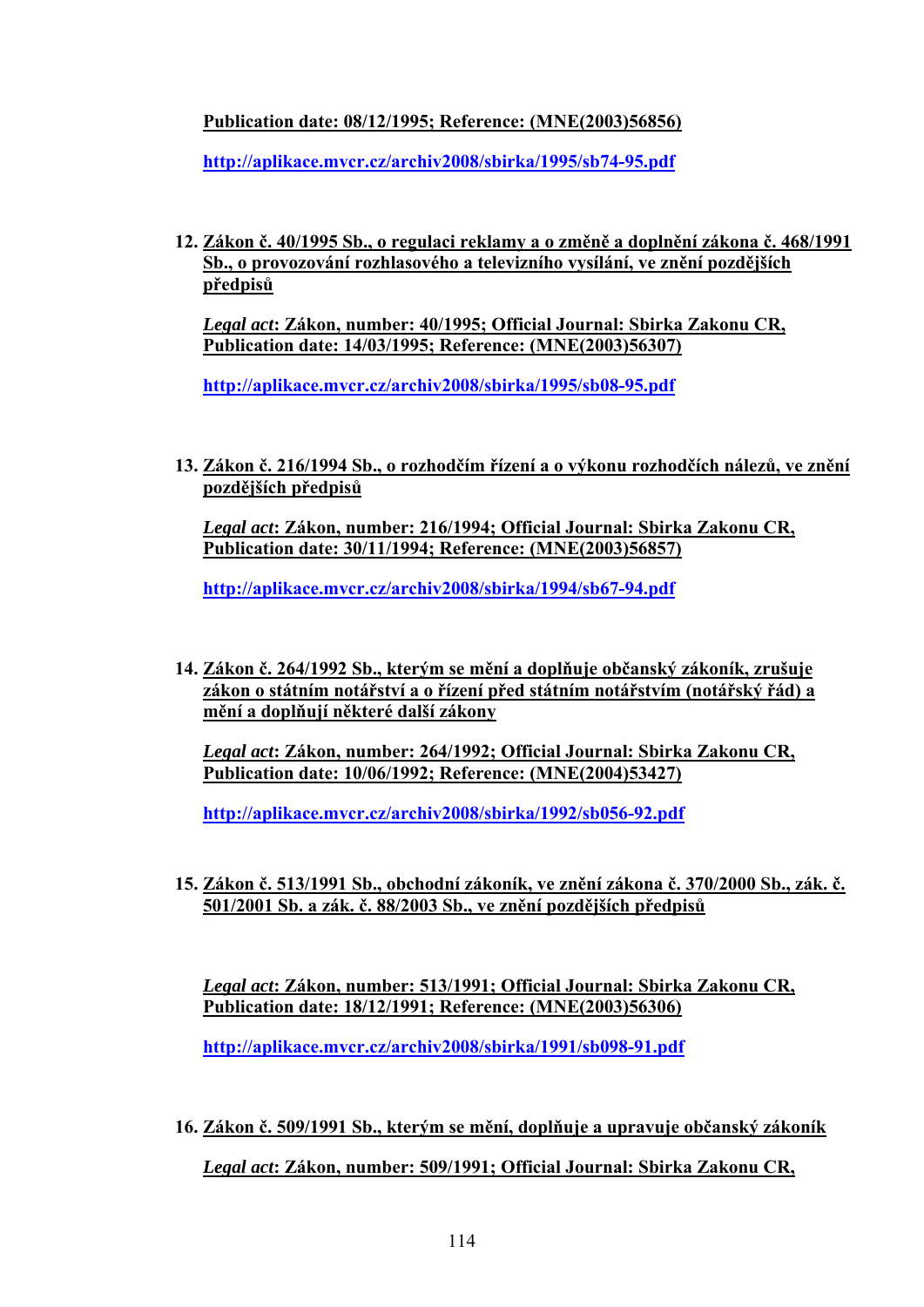# **Publication date: 18/12/1991; Reference: (MNE(2003)56311)**

**<http://aplikace.mvcr.cz/archiv2008/sbirka/1991/sb097-91.pdf>**

**17. Zákon č. 455/1991 Sb., o živnostenském podnikání (živnostenský zákon), ve znění pozdějších předpisů**

*Legal act***: Zákon, number: 455/1991; Official Journal: Sbirka Zakonu CR, Publication date: 15/11/1991; Reference: (MNE(2003)56510)** 

**<http://aplikace.mvcr.cz/archiv2008/sbirka/1991/sb087-91.pdf>**

**18. Zákon č. 202/1990 Sb., o loteriích a jiných obdobných hrách, ve znění pozdějších předpisů**

*Legal act***: Zákon, number: 202/1990; Official Journal: Sbirka Zakonu CR, Publication date: 18/05/1990; Reference: (MNE(2003)56673)** 

**<http://aplikace.mvcr.cz/archiv2008/sbirka/1990/sb035-90.pdf>**

**19. Zákon č. 40/1964 Sb., občanský zákoník, ve znění pozdějších předpisů**

*Legal act***: Zákon, number: 40/1964; Official Journal: Sbirka Zakonu CR, Publication date: 05/03/1964; Reference: (MNE(2003)56425)** 

**<http://aplikace.mvcr.cz/archiv2008/sbirka/1964/sb19-64.pdf>**

**20. Zákon č. 99/1963 Sb., občanský soudní řád**

*Legal act***: Zákon, number: 99/1963; Official Journal: Sbirka Zakonu CR, Publication date: 04/12/1963; Reference: (MNE(2003)56292)** 

**<http://aplikace.mvcr.cz/archiv2008/sbirka/1963/sb56-63.pdf>**

**21. Zákon č. 500/2004 Sb., správní řád, ve znění pozdějších předpisů**

*Legal act***: Zákon, number: 500/2004; Official Journal: Sbirka Zakonu CR, Publication date: 24/09/2004; Reference: (MNE(2004)53430)** 

**<http://aplikace.mvcr.cz/archiv2008/sbirka/2004/sb174-04.pdf>**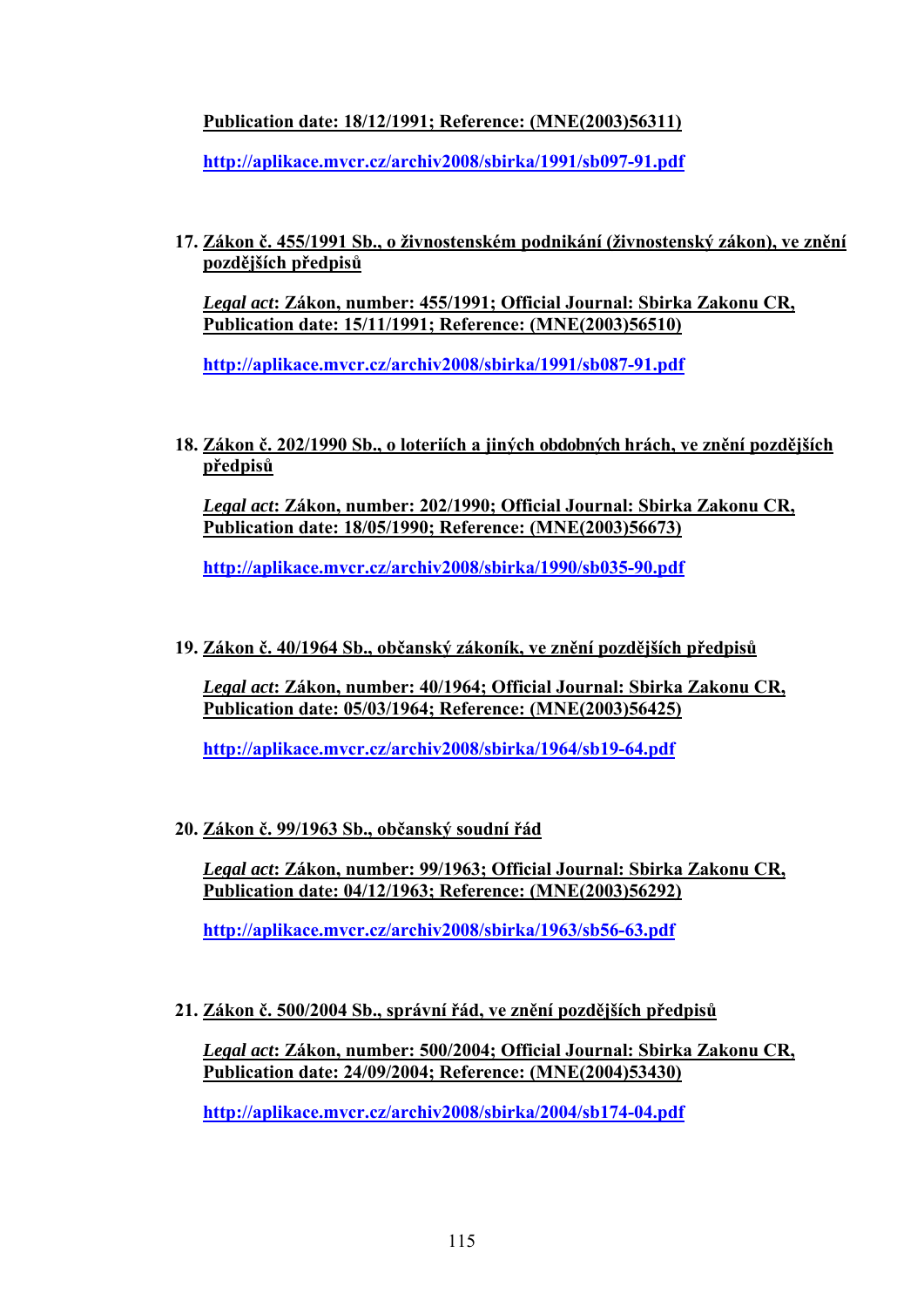**22. Zákon č. 480/2004 Sb., o některých službách informační společnosti a o změně některých zákonů (zákon o některých službách informační společnosti), ve znění pozdějších předpisů**

*Legal act***: Zákon, number: 480/2004; Official Journal: Sbirka Zakonu CR, Publication date: 07/09/2004; Reference: (MNE(2004)53161)** 

**<http://aplikace.mvcr.cz/archiv2008/sbirka/2004/sb166-04.pdf>**

**23. Zákon č. 235/2004 Sb., o dani z přidané hodnoty, ve znění pozdějších předpisů**

*Legal act***: Zákon, number: 235/2004; Official Journal: Sbirka Zakonu CR, Publication date: 23/04/2004, Entry into force: 01/05/2004; Reference: (MNE(2004)58467)** 

**<http://aplikace.mvcr.cz/archiv2008/sbirka/2004/sb078-04.pdf>**

**24. Zákon č. 167/2004 Sb., kterým se mění zákon č. 455/1991 Sb., o živnostenském podnikání (živnostenský zákon), ve znění pozdějších předpisů, a některé související zákony**

*Legal act***: Zákon, number: 167/2004; Official Journal: Sbirka Zakonu CR, Publication date: 16/04/2004, Entry into force: 01/05/2004; Reference: (MNE(2004)59068)** 

**<http://aplikace.mvcr.cz/archiv2008/sbirka/2004/sb057-04.pdf>**

**25. Zákon č. 18/2004 Sb., o uznávání odborné kvalifikace a jiné způsobilosti státních příslušníků členských států Evropské unie a o změně některých zákonů (zákon o uznávání odborné kvalifikace), ve znění pozdějších předpisů**

*Legal act***: Zákon, number: 18/2004 ; Official Journal: Sbirka Zakonu CR, Publication date: 23/01/2004; Reference: (MNE(2003)56823)**

**<http://aplikace.mvcr.cz/archiv2008/sbirka/2004/sb007-04.pdf>**

**26. Zákon č. 127/2005 Sb., o elektronických komunikacích a o změně některých souvisejících zákonů (zákon o elektronických komunikacích), ve znění pozdějších předpisů,**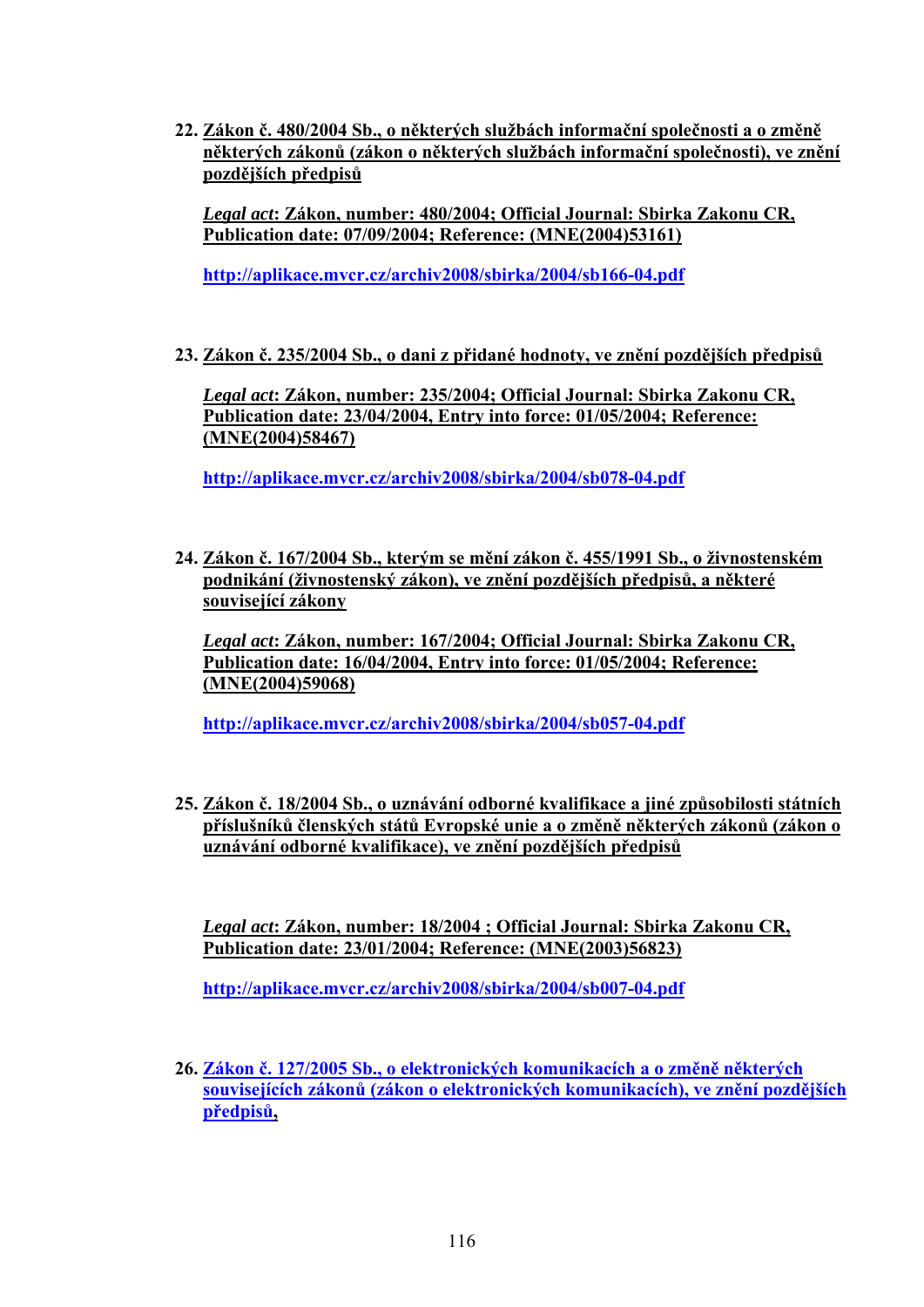*Legal act***: Zákon, number 127/2005; Official Journal: Sbirka Zakonu CR, Publication date: 31/03/2005;**

**27. Zákon č. 130/2008 Sb., kterým se mění zákon č. 455/1991 Sb., o živnostenském podnikání (živnostenský zákon), ve znění pozdějších předpisů, a další související zákony**

*Legal act***: Zákon, number 130/2008; Official Journal: Sbirka Zakonu CR, Publication date: 17/04/2008;**

**28. Zákon č. 155/2010 Sb., kterým se mění některé zákony ke zkvalitnění jejich aplikace a ke snížení administrativní zátěže podnikatelů;** 

*Legal act***: Zákon, number 155/2010; Official Journal: Sbirka Zakonu CR, Publication date: 21/05/2010;**

**29. Zákon č. 189/2008 Sb., kterým se mění zákon č. 18/2004., o uznávání odborné kvalifikace a jiné způsobilosti státních příslušníků členských států Evropské unie a o změně některých zákonů (zákon o uznávání odborné kvalifikace), ve znění pozdějších předpisů, a další související zákony**

*Legal act***: Zákon, number 189/2008; Official Journal: Sbirka Zakonu CR, Publication date: 02/06/2008;**

**30. Zákon č. 214/2006 Sb., kterým se mění zákon č. 455/1991 Sb., o živnostenském podnikání (živnostenský zákon), ve znění pozdějších předpisů, a některé další zákony**

*Legal act***: Zákon, number 214/2006; Official Journal: Sbirka Zakonu CR, Publication date: 19/05/2006;**

**31. Zákon č. 261/2007 Sb., o stabilizaci veřejných rozpočtů**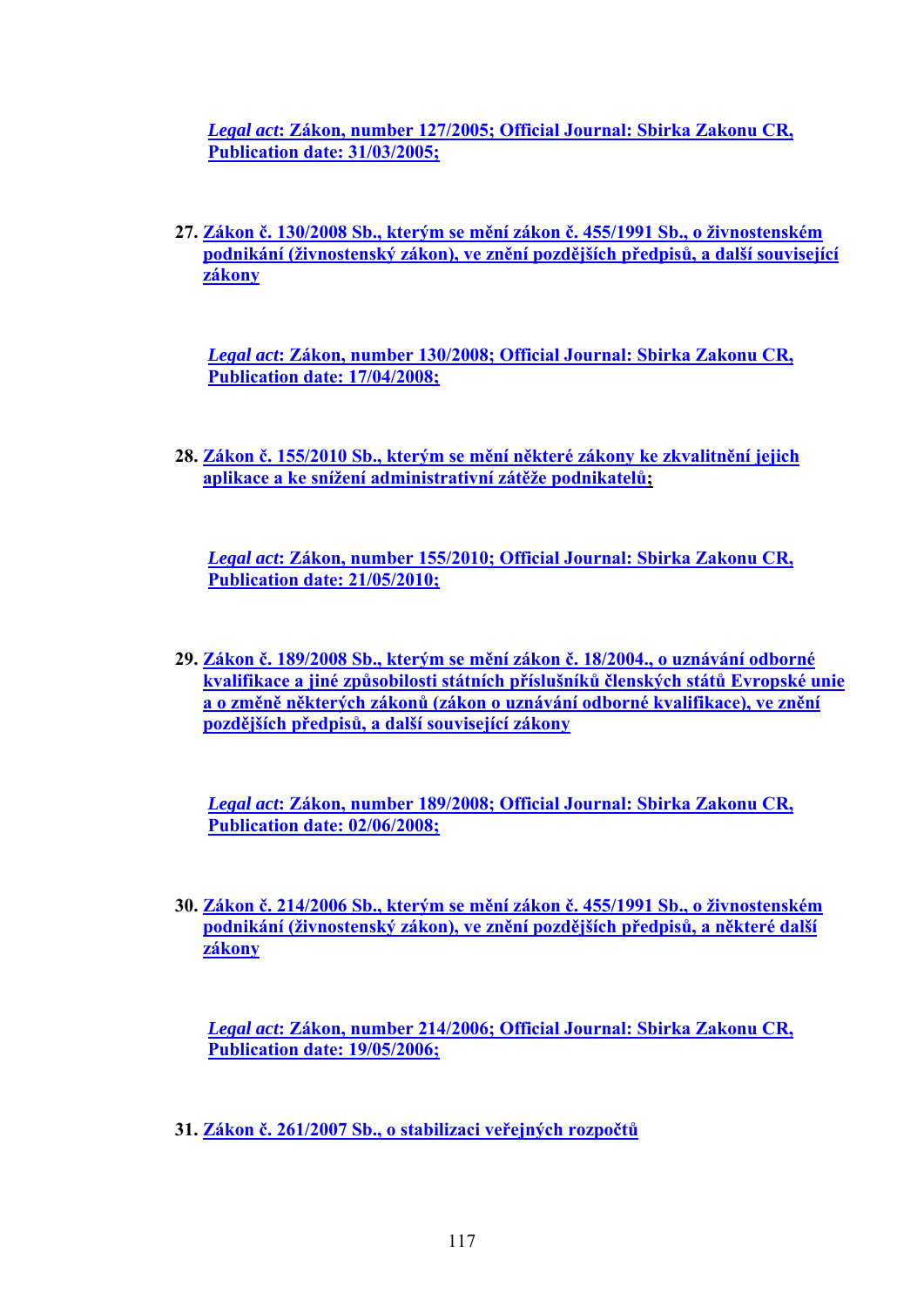*Legal act***: Zákon, number 261/2007; Official Journal: Sbirka Zakonu CR, Publication date: 16/10/2007;**

**32. Zákon č. 281/2009 Sb., kterým se mění některé zákony v souvislosti s přijetím daňového řádu**

*Legal act***: Zákon, number 281/2009; Official Journal: Sbirka Zakonu CR, Publication date: 03/09/2009;**

**33. Zákon č. 302/2008 Sb., kterým se mění zákon č. 235/2004 Sb., o dani z přidané hodnoty, ve znění pozdějších předpisů**

*Legal act***: Zákon, number 302/2008; Official Journal: Sbirka Zakonu CR, Publication date:19/08/2008;**

**34. Zákon č. 427/2010 Sb., kterým se mění zákon č. 326/1999 Sb., o pobytu cizinců na území České republiky a o změně některých zákonů, ve znění pozdějších předpisů, zákon č. 325/1999 Sb., o azylu a o změně zákona č. 283/1991 Sb., o Policii České republiky, ve znění pozdějších předpisů, (zákon o azylu), ve znění pozdějších předpisů, a další související zákony**

*Legal act***: Zákon, number 427/2010; Official Journal: Sbirka Zakonu CR, Publication date: 13/12/2010;**

**35. Zákon č. 47/2011 Sb., kterým se mění zákon č. 235/2004 Sb., o dani z přidané hodnoty, ve znění pozdějších předpisů**

*Legal act***: Zákon, number 47/2011; Official Journal: Sbirka Zakonu CR, Publication date: 08/03/2011;**

**36. Zákon č. 489/2009 Sb., kterým se mění zákon č. 235/2004 Sb., o dani z přidané hodnoty, ve znění pozdějších předpisů**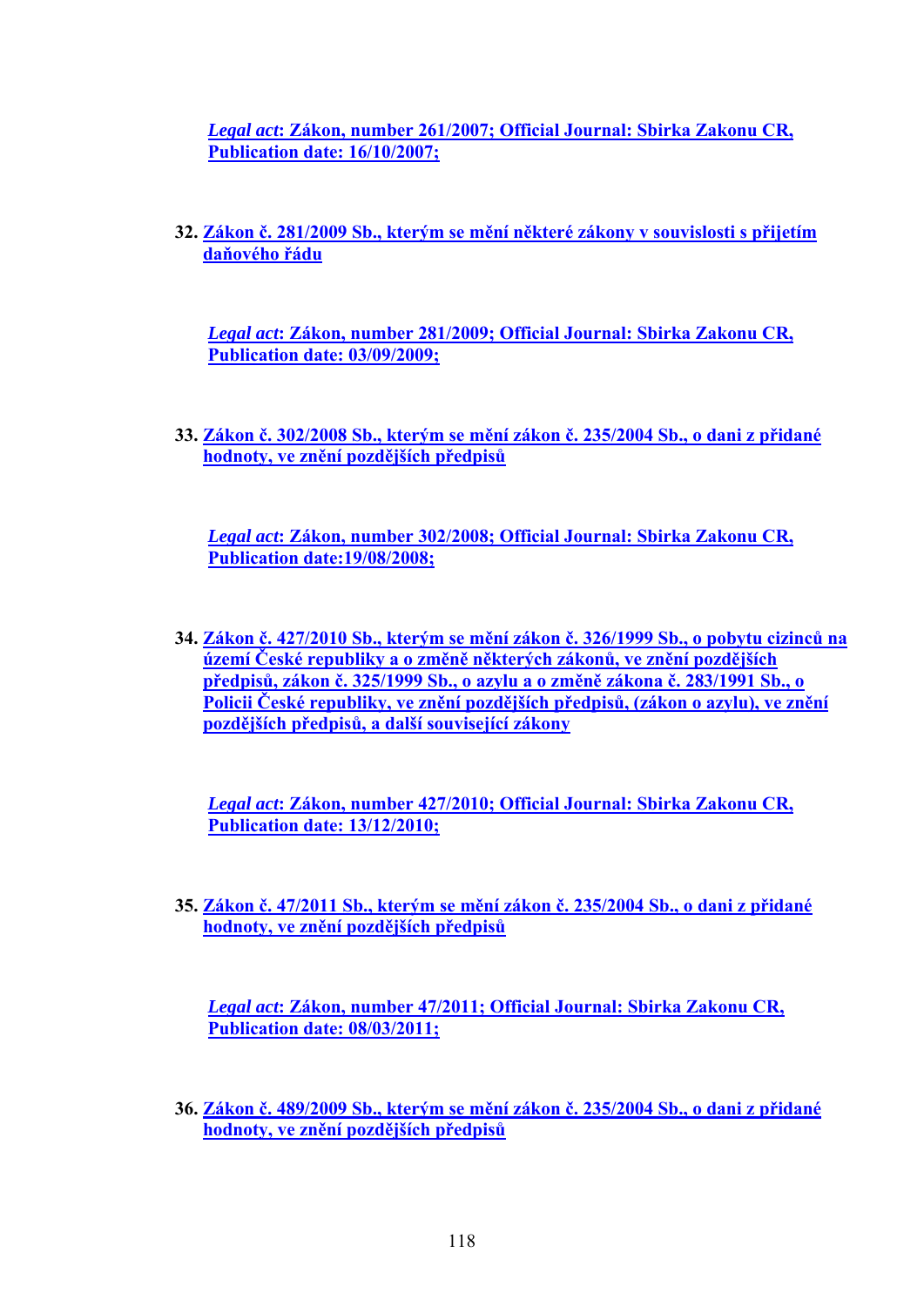*Legal act***: Zákon, number 489/2009; Official Journal: Sbirka Zakonu CR, Publication date: 13/12/2009;**

**37. Zákon č. 545/2005 Sb., kterým se mění zákon č. 586/1992 Sb., o daních z příjmů, ve znění pozdějších předpisů, a některé související zákony**

*Legal act***: Zákon, number 545/2005; Official Journal: Sbirka Zakonu CR, Publication date: 30/12/2005;**

**38. Zákon č. 56/2006 Sb., kterým se mění zákon č. 256/2004 Sb., o podnikání na kapitálovém trhu, ve znění pozdějších předpisů, a další související zákony**

*Legal act***: Zákon, number 56/2006; Official Journal: Sbirka Zakonu CR, Publication date: 08/03/2006;**

**39. Zákon č. 635/2004 Sb., kterým se mění některé zákony v souvislosti s přijetím zákona o správních poplatcích**

*Legal act***: Zákon, number 635/2004; Official Journal: Sbirka Zakonu CR, Publication date: 17/12/2004;**

**40. Zákon č. 444/2005 Sb., kterým se mění zákon č. 531/1990 Sb., o územních finančních orgánech, ve znění pozdějších předpisů, a některé další zákony**

*Legal act***: Zákon, number 444/2005; Official Journal: Sbirka Zakonu CR, Publication date: 11/11/2005;**

**41. Zákon č. 296/2007 Sb., kterým se mění zákon č. 182/2006 Sb., o úpadku a způsobech jeho řešení (insolvenční zákon), ve znění pozdějších předpisů, a některé zákony v souvislosti s jeho přijetím**

*Legal act***: Zákon, number 296/2007; Official Journal: Sbirka Zakonu CR,**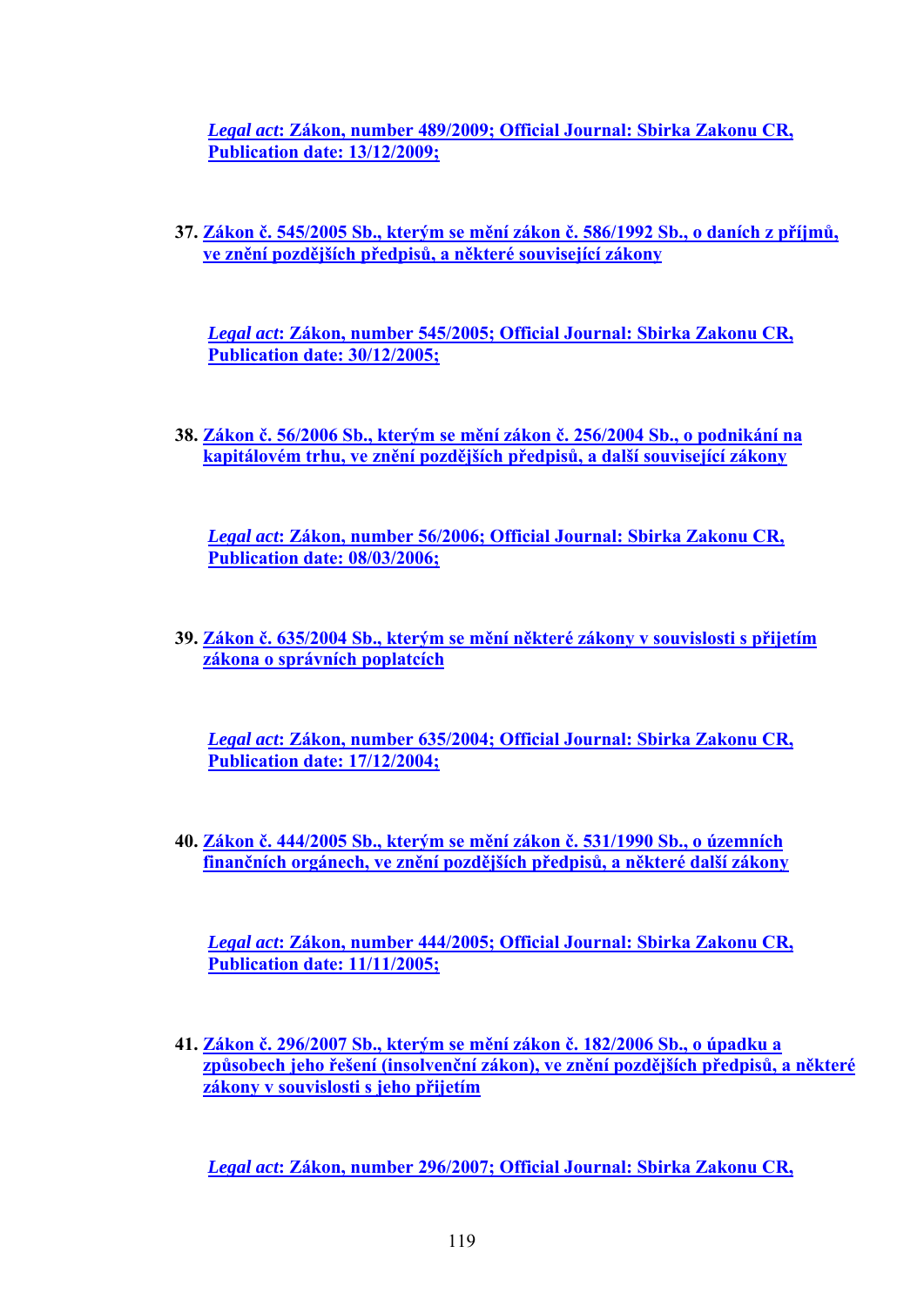**Publication date: 29/11/2007;**

**42. Zákon č. 104/2008 Sb., o nabídkách převzetí a o změně některých dalších zákonů**

*Legal act***: Zákon, number 104/2008; Official Journal: Sbirka Zakonu CR, Publication date: 01/04/2008;**

Denmark *Transposition deadline: 17/01/2002* 

**1. Lov om tjenester i informationssamfundet, herunder visse aspekter af elektronisk handel ref: Lov nr 227 af 22/04/2002**

*Legal act***: Lov, number: 227; Official Journal: Administrative measures, Entry into force: 22/04/2002; Reference: (SG(2002)A/06093)**

**[http://www.retsinfo.dk/\\_GETDOC\\_/ACCN/A20020022730-REGL](http://www.retsinfo.dk/_GETDOC_/ACCN/A20020022730-REGL)**

Germany *Transposition deadline: 17/01/2002* 

**1. "Umsetzung der Artikel 10 und 11 der RL: § 312 e Bürgerliches Gesetzbuch Umsetzung von Artikel 18 der RL: §§ 2 und 3 Unterlassungsklagengesetz"**

*Legal act***: Gesetz; Official Journal: Bundesgesetzblatt Teil 1 (BGB 1), Publication date: 29/11/2001, Page: 03138-03188; Reference: (MNE(2006)56697)** 

**[http://www.bgbl.de/Xaver/text.xav?bk=Bundesanzeiger\\_BGBl&start=%2F%2F\\*](http://www.bgbl.de/Xaver/text.xav?bk=Bundesanzeiger_BGBl&start=%2F%2F*%5B%40attr_id%3D) [%5B%40attr\\_id%3D'bgbl101s3137.pdf'%5D&wc=1&skin=WC](http://www.bgbl.de/Xaver/text.xav?bk=Bundesanzeiger_BGBl&start=%2F%2F*%5B%40attr_id%3D)** 

**2. Teledienstegesetz**

*Legal act***: Gesetz; Official Journal: Bundesgesetzblatt Teil 1 (BGB 1), Publication date: 28/02/2007; Reference: (MNE(2007)55072)** 

**[http://www.bgbl.de/Xaver/text.xav?bk=Bundesanzeiger\\_BGBl&start=%2F%2F\\*](http://www.bgbl.de/Xaver/text.xav?bk=Bundesanzeiger_BGBl&start=%2F%2F*%5B%40attr_id%3D) [%5B%40attr\\_id%3D'bgbl101s3137.pdf'%5D&wc=1&skin=WC](http://www.bgbl.de/Xaver/text.xav?bk=Bundesanzeiger_BGBl&start=%2F%2F*%5B%40attr_id%3D)** 

**3. Concordance table**

*Legal act***: Concordance table; Reference: (MNE(2007)55071)**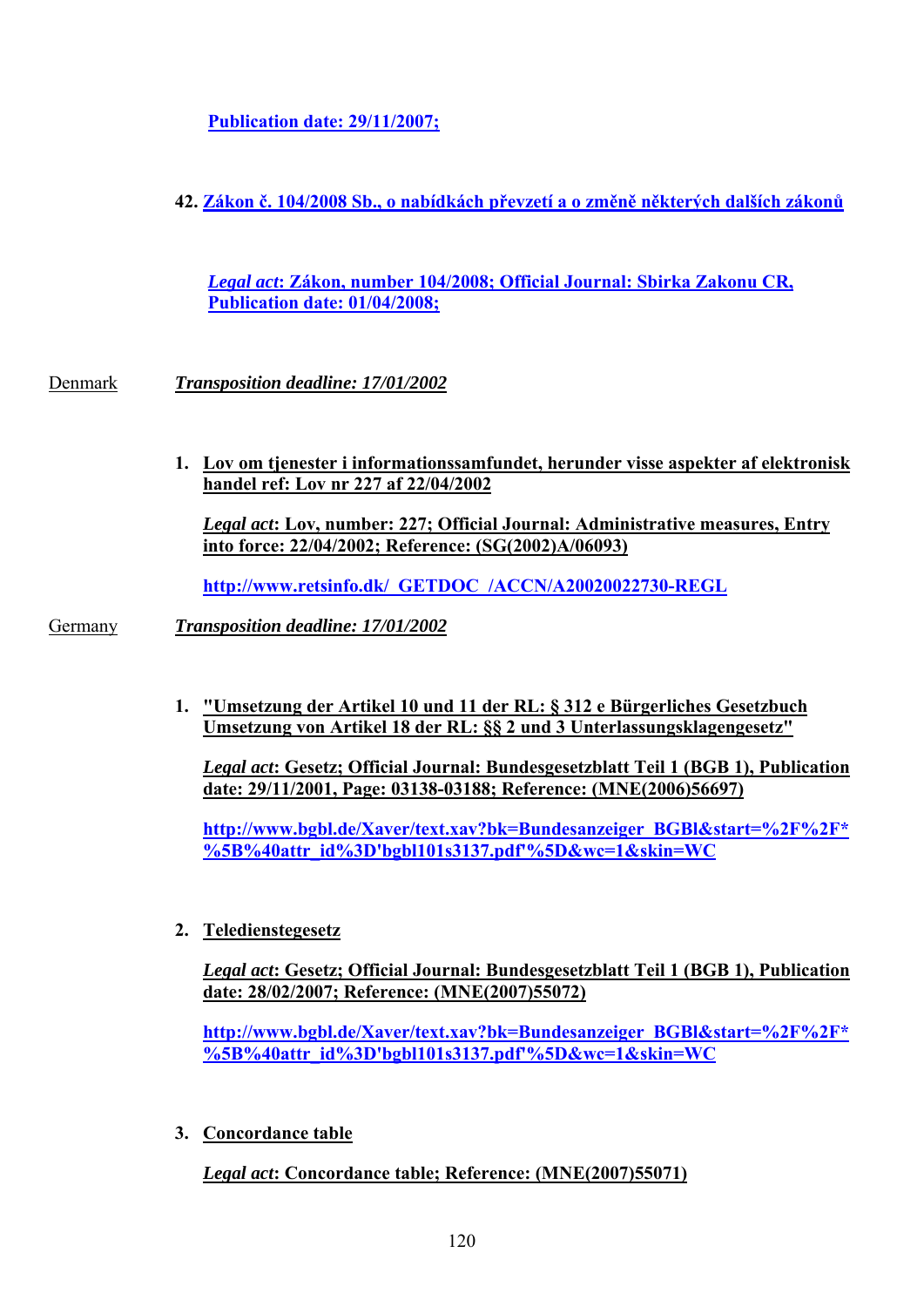**4. Umsetzung von Art. 20 der Richtlinie: §§ 8 - 10, 16 Gesetz gegen den unlauteren Wettbewerb vom 3. Juli 2004 (BGBl. I S. 1414), geändert durch Artikel 165 des Gesetzes vom 19. April 2006 (BGBl. I S. 866)**

*Legal act***: Gesetz; Official Journal: Bundesgesetzblatt Teil 1 (BGB 1), Publication date: 07/06/2004; Reference: (MNE(2006)55202)** 

**[http://www.bgbl.de/Xaver/text.xav?bk=Bundesanzeiger\\_BGBl&start=%2F%2F\\*](http://www.bgbl.de/Xaver/text.xav?bk=Bundesanzeiger_BGBl&start=%2F%2F*%5B%40attr_id%3D) [%5B%40attr\\_id%3D'bgbl101s3137.pdf'%5D&wc=1&skin=WC](http://www.bgbl.de/Xaver/text.xav?bk=Bundesanzeiger_BGBl&start=%2F%2F*%5B%40attr_id%3D)** 

**5. Gesetz uber rechtliche Rahmenbedingungen für den Elektronischen Geschaftsverkehr (Elektronischer Geschäftsverkehr-Gesetz (EGG)) Bundesgesetzblatt, Jahrgang 2001, Teil I Nr. 70 vom 20/12/2001, Seite 3721**

*Legal act***: Gesetz; Official Journal: Bundesgesetzblatt Teil 1 (BGB 1), number: Teil I nr 70, Publication date: 20/12/2001, Page: 3721; Reference: (SG(2002)A/04406)** 

**[http://www.bgbl.de/Xaver/text.xav?bk=Bundesanzeiger\\_BGBl&start=%2F%2F\\*](http://www.bgbl.de/Xaver/text.xav?bk=Bundesanzeiger_BGBl&start=%2F%2F*%5B%40attr_id%3D) [%5B%40attr\\_id%3D'bgbl101s3137.pdf'%5D&wc=1&skin=WC](http://www.bgbl.de/Xaver/text.xav?bk=Bundesanzeiger_BGBl&start=%2F%2F*%5B%40attr_id%3D)** 

**6. Umsetzung von Art. 10 und 11 der RL: § 3 der BGB- Informationspflichten-Verordnung**

*Legal act***: Verordnung; Official Journal: Bundesgesetzblatt Teil 1 (BGB 1), Publication date: 08/08/2002; Reference: (MNE(2006)55241)** 

**[http://www.bgbl.de/Xaver/text.xav?bk=Bundesanzeiger\\_BGBl&start=%2F%2F\\*](http://www.bgbl.de/Xaver/text.xav?bk=Bundesanzeiger_BGBl&start=%2F%2F*%5B%40attr_id%3D) [%5B%40attr\\_id%3D'bgbl101s3137.pdf'%5D&wc=1&skin=WC](http://www.bgbl.de/Xaver/text.xav?bk=Bundesanzeiger_BGBl&start=%2F%2F*%5B%40attr_id%3D)** 

**7. Umsetzung von Art. 20 der Richtlinie: §§ 8 - 10, 16 Gesetz gegen den unlauteren Wettbewerb vom 3. Juli 2004 (BGBl. I S. 1414), geändert durch Artikel 165 des Gesetzes vom 19. April 2006 (BGBl. I S. 866)**

*Legal act***: Gesetz; Official Journal: Bundesgesetzblatt Teil 1 (BGB 1), Publication date: 07/06/2004; Reference: (MNE(2006)55203)** 

**8. Landesgesetz zu dem Sechsten Rundfunkaenderungsstaatsvertrag und zur Änderung des Landesrundfunkgesetzes vom 4/07/2002 GVBl. Rheinland-Pfalz n° 10 du 12/06/2002 p. 255**

*Legal act***: Gesetz; Official Journal: Verwaltungsmassnahmen**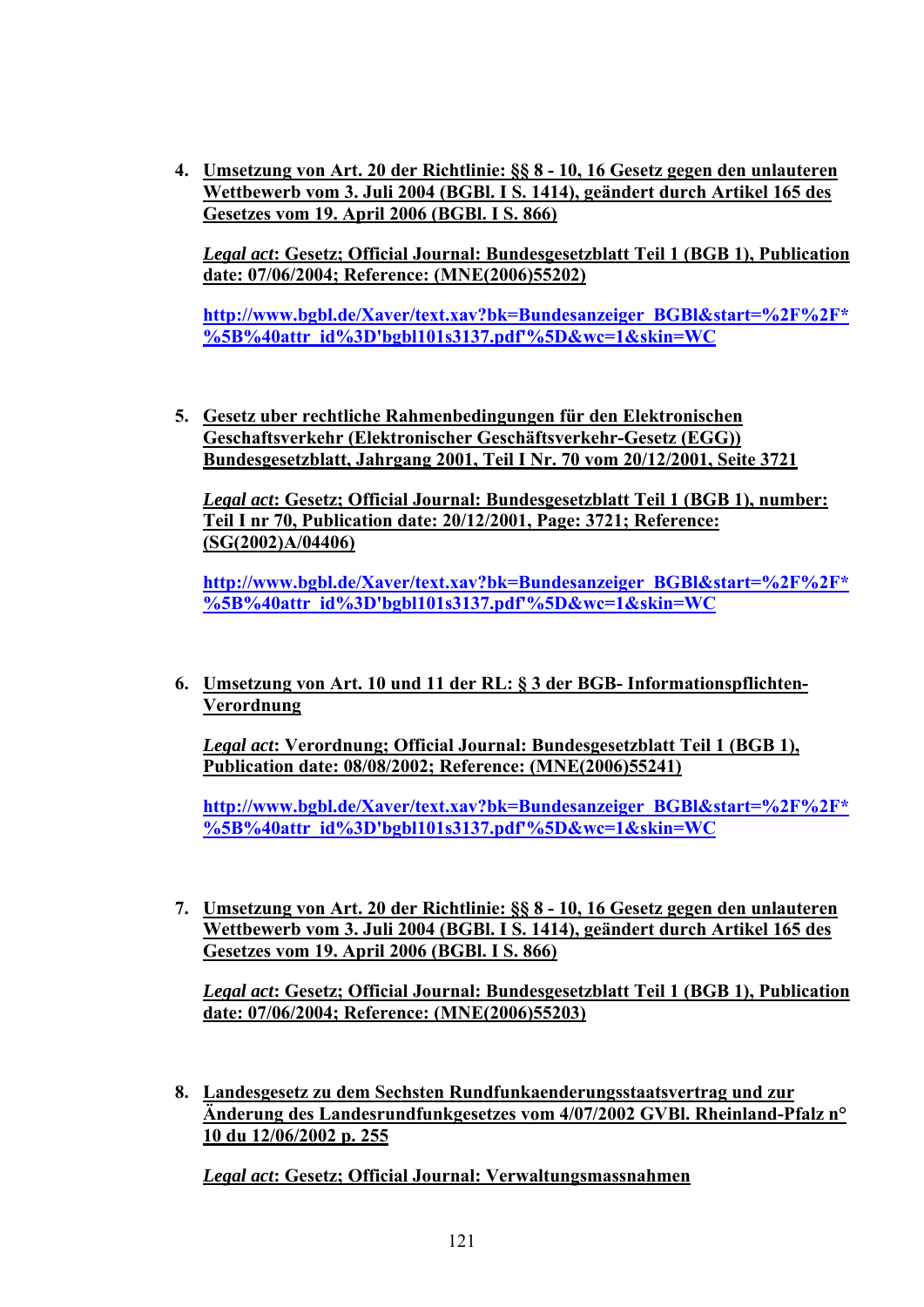**<http://www.urheberrecht.org/law/normen/rstv/RStV-06/text/>**

Estonia *Transposition deadline: 01/05/2004* 

# **1. KÄIBEMAKSUSEADUS**

*Legal act***: seadus, number: RT I 2004, 89, 603; Official Journal: Elektrooniline Riigi Teataja, number: RT I 2004, 89, 603, Entry into force: 01/01/2005; Reference: (MNE(2005)54902)** 

**<https://www.riigiteataja.ee/akt/976969>**

# **2. ÄRISEADUSTIK**

*Legal act***: seadus, number: RT I 1995, 26-28, 355; Official Journal: Elektrooniline Riigi Teataja, number: RT I 1995, 26-28, 355, Entry into force: 01/09/1995; Reference: (MNE(2003)54262)** 

**<https://www.riigiteataja.ee/akt/834159>**

# **3. TSIVIILSEADUSTIKU ÜLDOSA SEADUS**

*Legal act***: seadus, number: RT I 2005, 39, 308; Official Journal: Elektrooniline Riigi Teataja, number: RT I 2005, 39, 308, Entry into force: 01/01/2006; Reference: (MNE(2005)55585)** 

**<https://www.riigiteataja.ee/akt/687028>**

## **4. VÕLAÕIGUSSEADUS1**

*Legal act***: seadus, number: RT I 2005, 39, 308; Official Journal: Elektrooniline Riigi Teataja, number: RT I 2005, 39, 308, Entry into force: 01/01/2006; Reference: (MNE(2005)55584)** 

**<https://www.riigiteataja.ee/akt/12876121>**

## **5. TSIVIILSEADUSTIKU ÜLDOSA SEADUS**

*Legal act***: seadus, number: RT I 2002, 35, 216 ; Official Journal: Elektrooniline Riigi Teataja, number: RT I 2002, 35, 216 , Entry into force: 27/12/2003; Reference: (MNE(2005)54518)**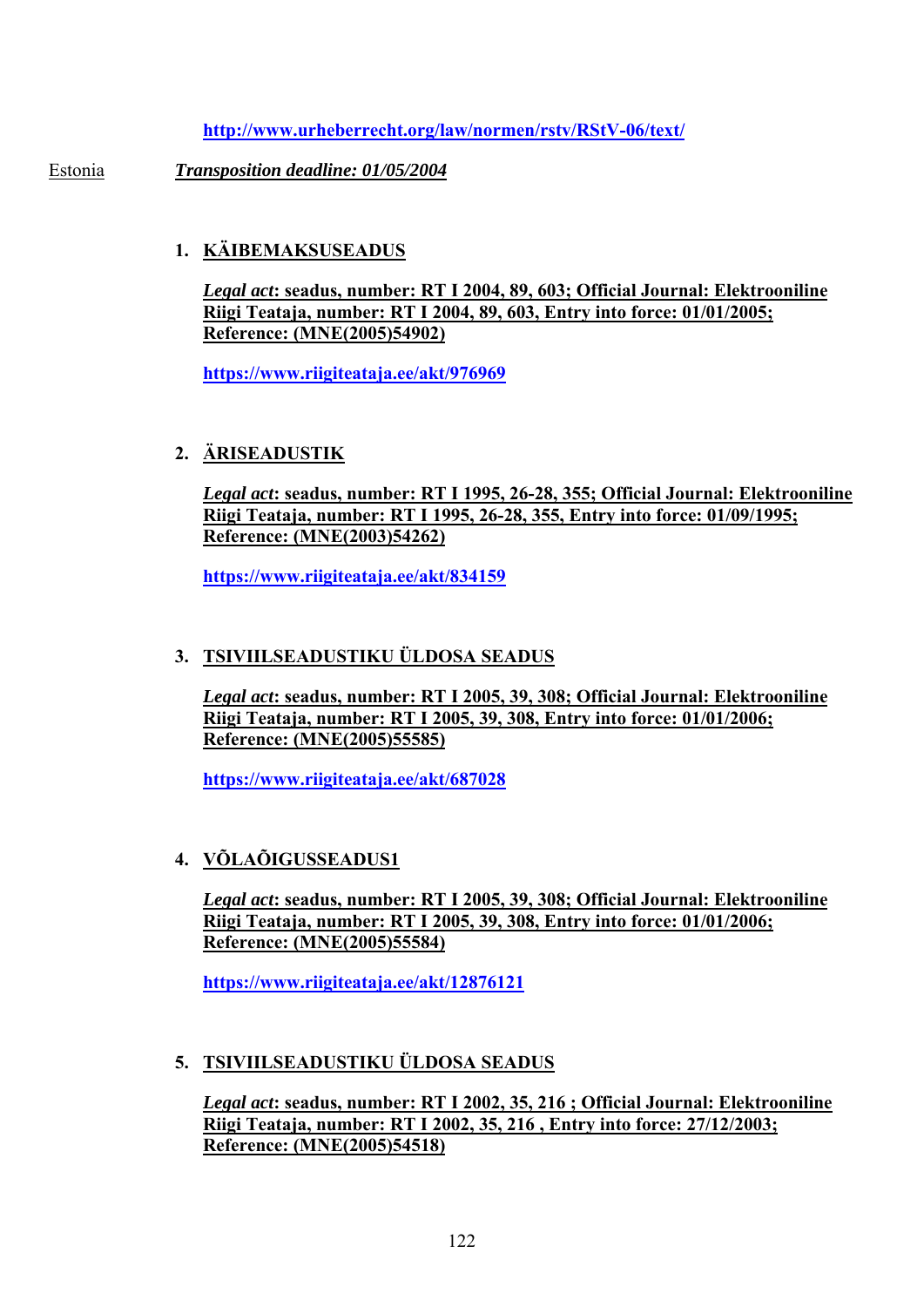**<https://www.riigiteataja.ee/akt/95221>**

**6. Infoühiskonna teenuse seadus**

*Legal act***: seadus, number: RTI 2004, 29, 191; Official Journal: Elektrooniline Riigi Teataja, number: RTI 2004, 29, 191, Entry into force: 01/05/2004; Reference: (MNE(2004)57749)** 

**<https://www.riigiteataja.ee/akt/780289>**

**7. Tarbijakaitseseadus**

*Legal act***: seadus, number: RTI, 15.03.2004, 13, 86; Official Journal: Elektrooniline Riigi Teataja, number: RTI, 15.03.2004, 13, 86, Entry into force: 15/04/2004; Reference: (MNE(2003)55290)** 

**<https://www.riigiteataja.ee/akt/757827>**

## **8. VÄLISRIIGIS OMANDATUD KUTSEKVALIFIKATSIOONI TUNNUSTAMISE SEADUS**

*Legal act***: seadus, number: RTI, 15.03.2000, 29, 168 ; Official Journal: Elektrooniline Riigi Teataja, number: RTI, 15.03.2000, 29, 168, Entry into force: 13/03/2003; Reference: (MNE(2003)54572)** 

**<https://www.riigiteataja.ee/akt/26294>**

**9. Võlaõigusseadus**

*Legal act***: seadus, number: RT I 2004, 37, 255; Official Journal: Elektrooniline Riigi Teataja, number: RT I 2004, 37, 255, Entry into force: 01/05/2004; Reference: (MNE(2003)55345)**

**<https://www.riigiteataja.ee/akt/745265>**

Ireland *Transposition deadline: 17/01/2002* 

**1. European Communities (Directive 2000/31/EC) Regulations 2003. SI n° 68/2003 of 24/02/2003**

**Reference: (SG(2003)A/02960)**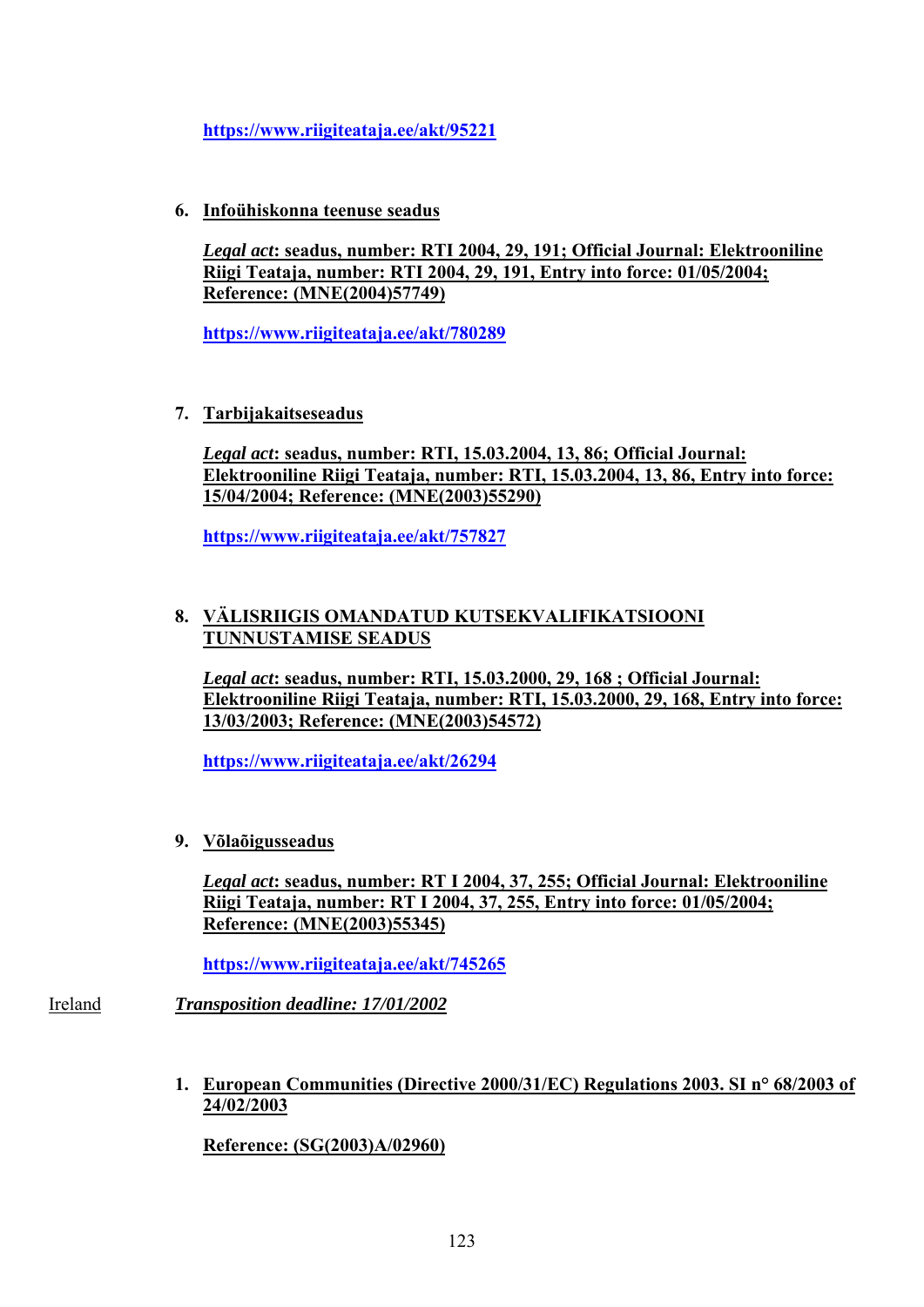**<http://www.irishstatutebook.ie/2003/en/si/0068.html>**

Greece *Transposition deadline: 17/01/2002* 

**1. Acte législatif 131 FEK A n° 116 du 16/05/2003 p. 1747**

*Legal act***: Administrative measures; Official Journal: Εφημερίς της Κυβερνήσεως (ΦΕΚ) (Τεύχος Α), Publication date: 16/05/2003, Page: 1747; Reference: (SG(2003)A/05684)**

**[http://www.et.gr/index.php?option=com\\_wrapper&view=wrapper&Itemid=104&](http://www.et.gr/index.php?option=com_wrapper&view=wrapper&Itemid=104&lang=en) [lang=en](http://www.et.gr/index.php?option=com_wrapper&view=wrapper&Itemid=104&lang=en)** 

- Spain *Transposition deadline: 17/01/2002* 
	- **1. Ley 34/2002 de 11de julio, de servicios de la sociedad de la informacion y de comercio electronico BOE n° 166 du 12/07/2002 p. 25388**

*Legal act***: Ley, number: 34/2002; Official Journal: Boletín Oficial del Estado (B.O.E), number: 166, Publication date: 12/07/2002, Entry into force: 11/07/2002; Reference: (SG(2002)A/07568)** 

**[http://noticias.juridicas.com/base\\_datos/Admin/l34-2002.html](http://noticias.juridicas.com/base_datos/Admin/l34-2002.html)**

France *Transposition deadline: 17/01/2002* 

**1. Loi n° 575 du 21/6/2004 pour la confiance dans l'économie numérique.**

*Legal act***: Loi, number: 575; Official Journal: Journal Officiel de la République Française (JORF), Publication date: 22/06/2004, Page: 00001-00022; Reference: (MNE(2004)50105)** 

**[http://www.legifrance.gouv.fr/affichTexte.do?cidTexte=JORFTEXT00000080116](http://www.legifrance.gouv.fr/affichTexte.do?cidTexte=JORFTEXT000000801164&dateTexte) [4](http://www.legifrance.gouv.fr/affichTexte.do?cidTexte=JORFTEXT000000801164&dateTexte) [&dateTexte=](http://www.legifrance.gouv.fr/affichTexte.do?cidTexte=JORFTEXT000000801164&dateTexte)**

**2. Ordonnance n° 2005-674 du 16/6/2005 relative à l'accomplissement de certaines formalités contractuelles par voie électronique.**

*Legal act***: Ordonnance, number: 2005/674; Official Journal: Journal Officiel de la République Française (JORF), Publication date: 17/06/2005, Page: 00001-00002; Reference: (MNE(2005)52425)** 

**<http://admi.net/jo/20050617/JUSX0500112R.html>**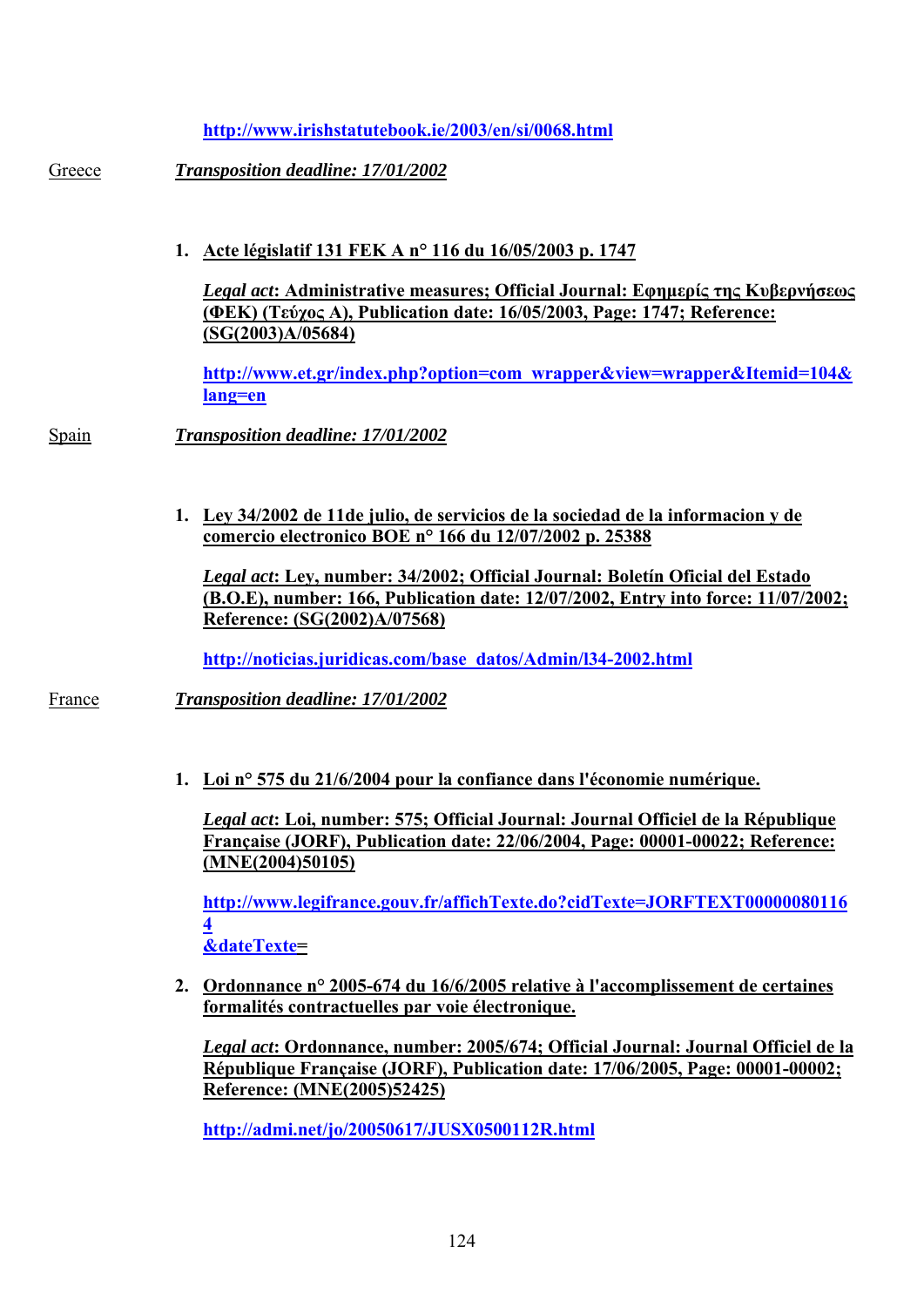**3. Décret n° 2005-137 du 16/2/2005 pris pour l'application de l'article L. 134-2 du code de la consommation.**

*Legal act***: Décret, number: 2005/137; Official Journal: Journal Officiel de la République Française (JORF), Publication date: 18/02/2005, Page: 00001-00001; Reference: (MNE(2005)50744)** 

**[http://www.legifrance.gouv.fr/affichTexte.do?cidTexte=JORFTEXT00000044845](http://www.legifrance.gouv.fr/affichTexte.do?cidTexte=JORFTEXT000000448451&dateTexte) [1&dateTexte=](http://www.legifrance.gouv.fr/affichTexte.do?cidTexte=JORFTEXT000000448451&dateTexte)** 

Italy *Transposition deadline: 17/01/2002* 

**1. Decreto legislativo 09/04/2003 n. 70 - Attuazione delle direttiva 2000/31/CE relativa a taluni aspetti giuridici dei servizi della societa dell'informazione nel mercato interno, con particolare riferimento al commercio elettronico GURI Serie generale n° 87 du 14/04/2003**

*Legal act***: Administrative measures; Official Journal: Gazzetta Ufficiale della Repubblica Italiana, Publication date: 14/04/2003; Reference: (SG(2003)A/03980)** 

**<http://www.senato.it/parlam/leggi/deleghe/03070dl.htm>**

Cyprus *Transposition deadline: 01/05/2004* 

**1. Ο Περί Ορισμένων Πτυχών των Υπηρεσιών της Κοινωνίας της Πληροφορίας και Ειδικά του Ηλεκτρονικού Εμπορίου καθώς και για Συναφή Θέματα (Τροποποιητικός) Νόμος του 2007.**

*Legal act***: Νόμος, number: Ν. 97(Ι)/2007; Official Journal: Cyprus Gazette, number: 4135, Publication date: 18/07/2007, Page: 00851-00852, Entry into force: 18/07/2007; Reference: (MNE(2007)55799)** 

**[http://www.mof.gov.cy/mof/gpo/gpo.nsf/All/257AE9F14E771126C225731E001D76](http://www.mof.gov.cy/mof/gpo/gpo.nsf/All/257AE9F14E771126C225731E001D768A/$file/4135 18.7.2007 Parartima 1o Meros I.pdf) [8A/\\$file/4135%2018.7.2007%20Parartima%201o%20Meros%20I.pdf](http://www.mof.gov.cy/mof/gpo/gpo.nsf/All/257AE9F14E771126C225731E001D768A/$file/4135 18.7.2007 Parartima 1o Meros I.pdf)** 

**2. Ο Περί Ορισμένων Πτυχών των Υπηρεσιών της Κοινωνίας της Πληροφορίας και Ειδικά του Ηλεκτρονικού Εμπορίου καθώς και για Συναφή Θέματα Νόμος του 2004**

*Legal act***: Νόμος; Official Journal: Cyprus Gazette, Publication date: 30/04/2004; Reference: (MNE(2004)59504)** 

Latvia *Transposition deadline: 01/05/2004*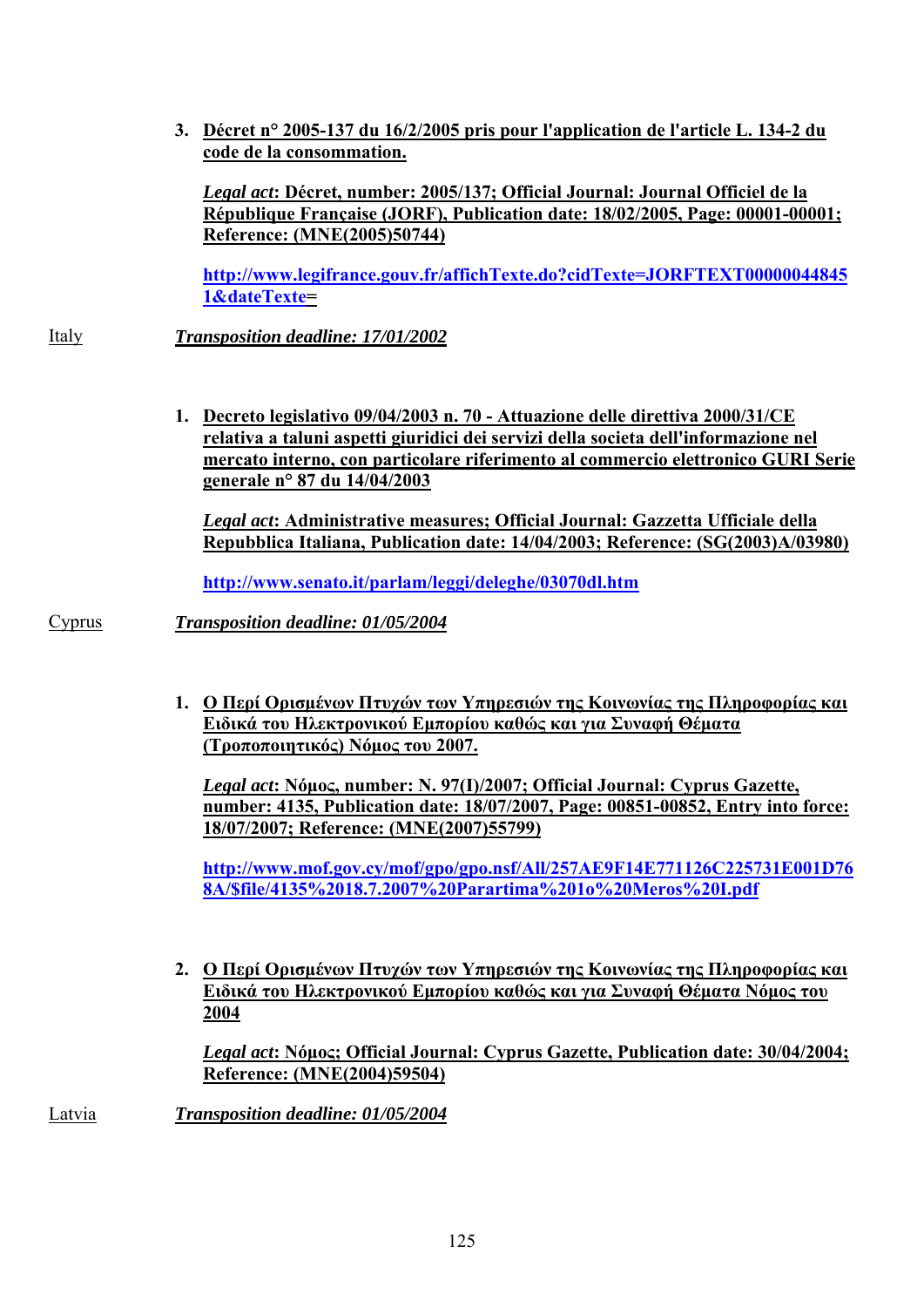**1. Par Vispārējās atļaujas noteikumiem**

*Legal act***: SPRK padomes lēmums, number: 118; Official Journal: Latvijas Vēstnesis, number: 90, Publication date: 08/06/2005, Entry into force: 25/05/2005; Reference: (MNE(2006)51147)** 

**<http://www.likumi.lv/doc.php?id=109879&from=off>**

**2. Patērētāju tiesību aizsardzības likums**

*Legal act***: Likums; Official Journal: Latvijas Vēstnesis, number: 104/105, Publication date: 01/04/1999; Reference: (MNE(2003)50062)** 

**<http://www.likumi.lv/doc.php?id=23309>**

**3. Par reglamentētajām profesijām un profesionālās kvalifikācijas atzīšanu**

*Legal act***: Likums; Official Journal: Latvijas Vēstnesis, number: 105, Publication date: 06/07/2001, Entry into force: 20/07/2001; Reference: (MNE(2004)50177)** 

**<http://www.likumi.lv/doc.php?id=26021>**

**4. Latvijas Republikas Civillikums**

*Legal act***: Likums; Official Journal: LR Saeimas un Ministru Kabineta Ziņotājs, number: 4, Publication date: 30/01/1992; Reference: (MNE(2003)50827)** 

**<http://www.vvc.gov.lv/export/sites/default/LV/publikacijas/civillikums.pdf>**

**5. Informācijas sabiedrības pakalpojumu likums**

*Legal act***: Likums; Official Journal: Latvijas Vēstnesis, number: 183, Publication date: 17/11/2004, Entry into force: 01/12/2004; Reference: (MNE(2004)53163)** 

**<http://www.likumi.lv/doc.php?id=96619>**

**6. Grozījumi Patērētāju tiesību aizsardzības likumā**

*Legal act***: Likums; Official Journal: Latvijas Vēstnesis, number: 74, Publication date: 12/05/2004, Entry into force: 26/05/2004; Reference: (MNE(2004)51138)**

**<http://www.likumi.lv/doc.php?id=221390>**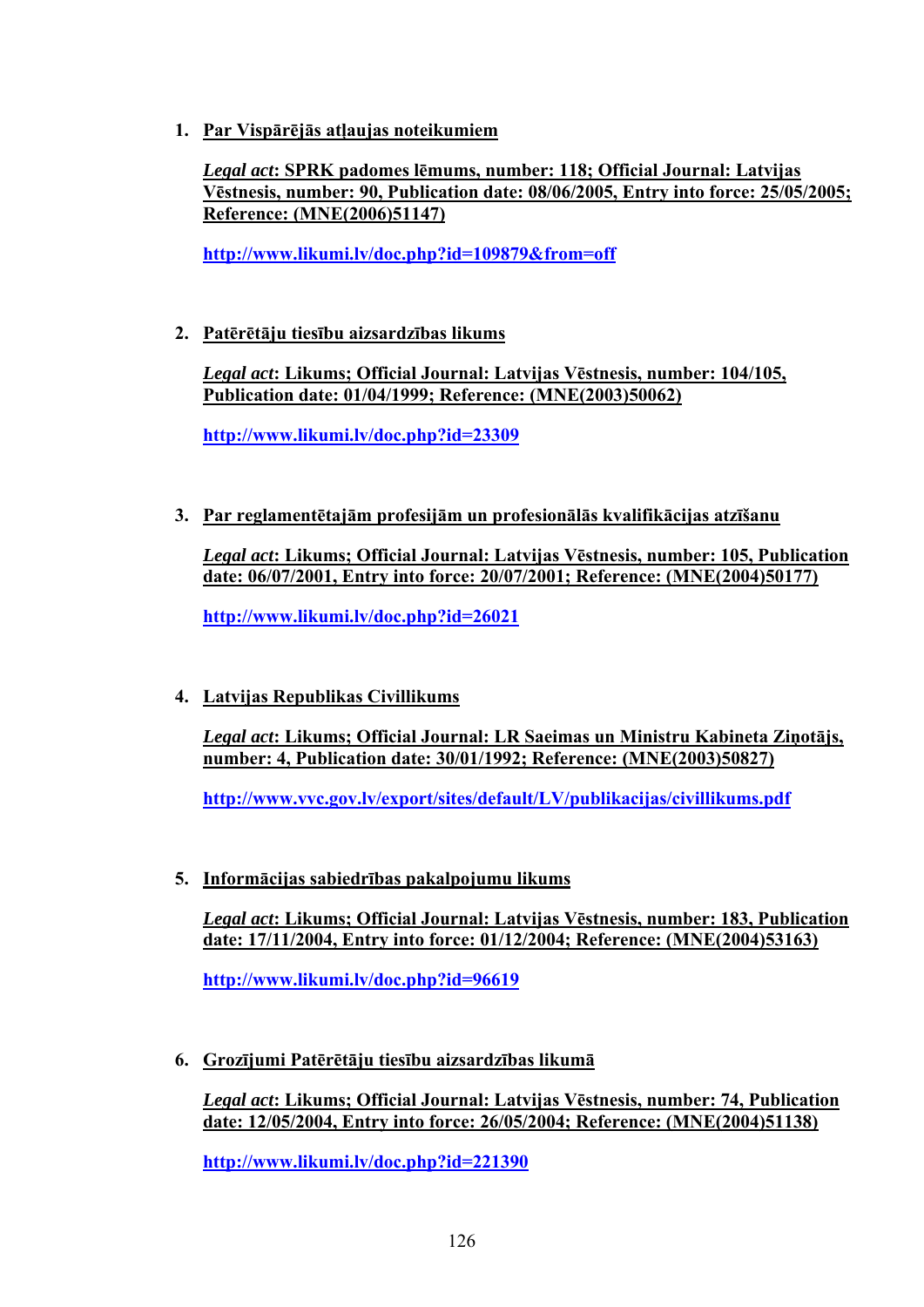Lithuania: *Transposition deadline: 01/05/2004* 

# **1. Lietuvos Respublikos informacinės visuomenės paslaugų įstatymas Nr. X-614**

*Legal act***: Įstatymas, number: X-614/2006; Official Journal: Valstybės žinios, number: 65, Publication date: 10/06/2006, Entry into force: 01/07/2006; Reference: (MNE(2006)54979)** 

**[http://www.regitra.lt/uploads/documents/dokumentai/istat\\_lr\\_info\\_pasl.pdf](http://www.regitra.lt/uploads/documents/dokumentai/istat_lr_info_pasl.pdf)** 

**2. Lietuvos Respublikos informacinės visuomenės paslaugų įstatymo 4, 18, 19 straipsnių pakeitimo ir papildymo įstatymas Legal act: Įstatymas, number: XI-800; Official Journal: Valstybės žinios, number: 60, Publication date: 25/05/2010, Entry into force: 25/05/2010;** 

**[http://tar.tic.lt/Default.aspx?id=2&item=results&aktoid=ACB1D81A-6BCF-](http://tar.tic.lt/Default.aspx?id=2&item=results&aktoid=ACB1D81A-6BCF-406E-9EB0-421FFF219A69)[406E-9EB0-421FFF219A69](http://tar.tic.lt/Default.aspx?id=2&item=results&aktoid=ACB1D81A-6BCF-406E-9EB0-421FFF219A69)**

**3. Administracinių teisės pažeidimų kodekso 15, 44(1), 189(7), 224, 247(10), 259(1), 320 straipsnių pakeitimo ir Kodekso papildymo 44(3), 44(4), 44(5), 214(25), 214(26) straipsniais įstatymas Legal act: Įstatymas, number: X-1019; Official Journal: Valstybės žinios, number: 12, Publication date: 30/01/2007, Entry into force: 30/01/2007;** 

**[http://tar.tic.lt/Default.aspx?id=2&item=results&aktoid=9303239B-69D5-49E7-](http://tar.tic.lt/Default.aspx?id=2&item=results&aktoid=9303239B-69D5-49E7-A5B9-D1E5F5AF0A4A) [A5B9-D1E5F5AF0A4A](http://tar.tic.lt/Default.aspx?id=2&item=results&aktoid=9303239B-69D5-49E7-A5B9-D1E5F5AF0A4A)** 

**4. Lietuvos Respublikos Vyriausybės 2007 m. rugpjūčio 2 2d. nutarimas Nr. 881 "Dėl galimybės pasiekti neteisėtu būdu įgytą, sukurtą, pakeistą ar naudojamą informaciją panaikinimo tvarkos aprašo patvirtinimo" Legal act: Governmental decree, number: 881; Official Journal: Valstybės žinios, number: 94, Publication date: 01/09/2007, Entry into force: 02/09/2007;** 

**[http://tar.tic.lt/Default.aspx?id=2&item=results&aktoid=014FC9F3-DB65-42E3-](http://tar.tic.lt/Default.aspx?id=2&item=results&aktoid=014FC9F3-DB65-42E3-A0B6-6D6FE55A9CE3) [A0B6-6D6FE55A9CE3](http://tar.tic.lt/Default.aspx?id=2&item=results&aktoid=014FC9F3-DB65-42E3-A0B6-6D6FE55A9CE3)**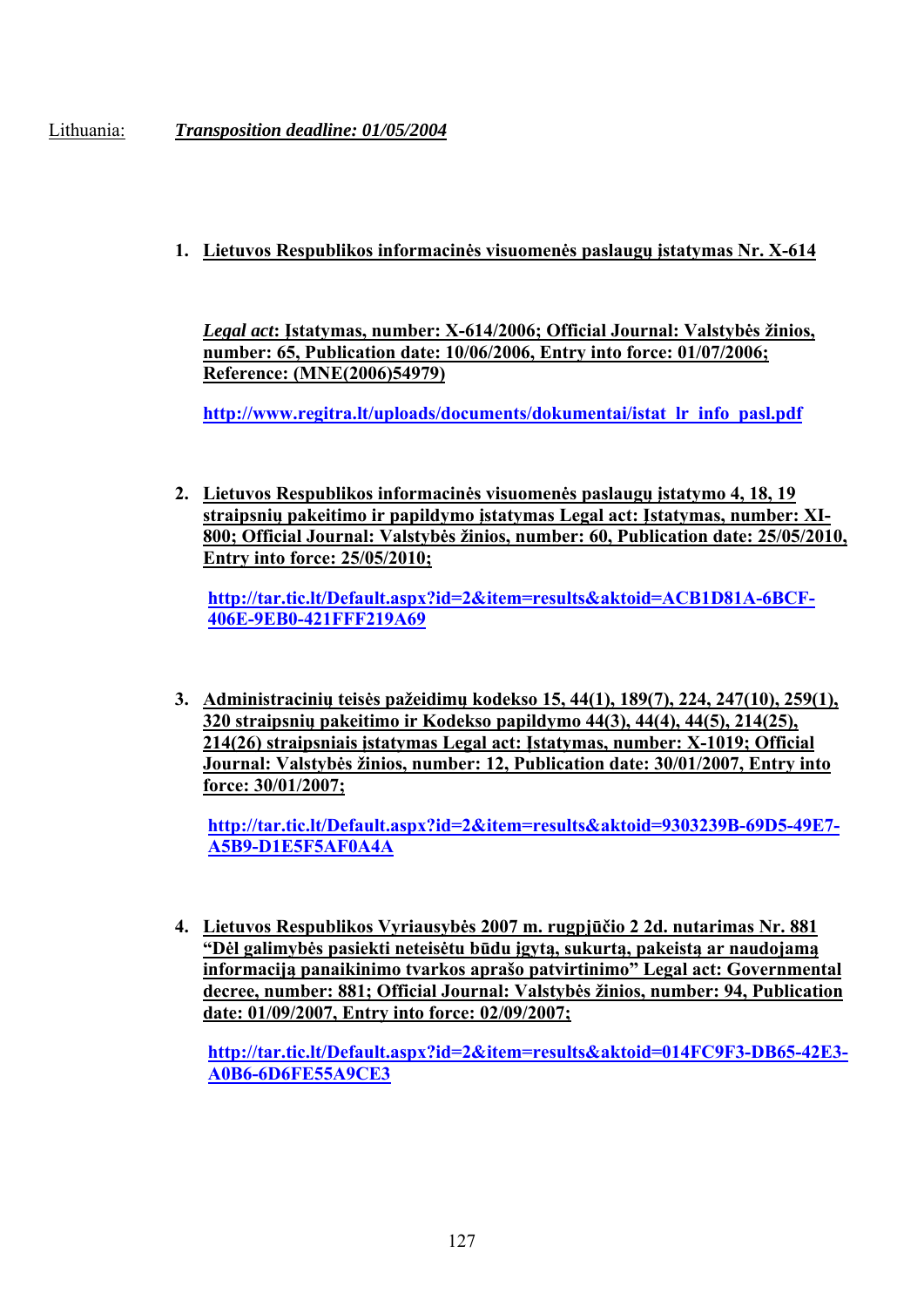#### Luxembourg: *Transposition deadline: 17/01/2002*

**5. Loi du 14 août 2000 relative au commerce éléctronique modifiant le code civil, le nouveau code de procédure civile, le code de commerce, le code pénal et transposant la directive 1999/93 relative à un cadre communautaire pour les signatures électroniques, la directive relative à certains aspects juridiques des services de la société de l'information, certaines dispositions de la directive 97/7/CEE concernant la vente à distance des biens et des services autres que les services financiers**

**Reference: (SG(2000)A/11994)** 

**<http://www.legilux.public.lu/leg/a/archives/2000/0096/a096.pdf>**

Hungary *Transposition deadline: 01/05/2004* 

**1. 2008. évi XLVII.törvénya fogyasztókkal szembeni tisztességtelen kereskedelmigyakorlat tilalmáról**

*Legal act***: Törvény, number: 2008/XLVII.; Official Journal: Magyar Közlöny, number: 2008/95., Page: 05782-05813; Reference: (MNE(2008)54528)** 

**<http://www.parlament.hu/irom38/05448/05448.pdf>**

**2. 2003. évi C. törvény az elektronikus hírközlésről**

*Legal act***: Törvény, number: 2003/C; Official Journal: Magyar Közlöny, number: 2003/136, Publication date: 27/11/2003, Page: 10420-10483, Entry into force: 01/01/2004; Reference: (MNE(2003)54694)** 

**<http://www.parlament.hu/irom37/5680/5680.htm>**

**3. 2001. évi XXXV. törvény az elektronikus aláírásról**

*Legal act***: Törvény, number: XXXV/2001; Official Journal: Magyar Közlöny, number: 2001/65, Publication date: 12/06/2001, Page: 04137-04149; Reference: (MNE(2003)54716)** 

**<http://www.mkogy.hu/irom36/3847/3847.htm>**

**4. 2001. évi CVIII. törvény az elektronikus kereskedelmi szolgáltatások, valamint az információs társadalommal összefüggő szolgáltatások egyes kérdéseiről**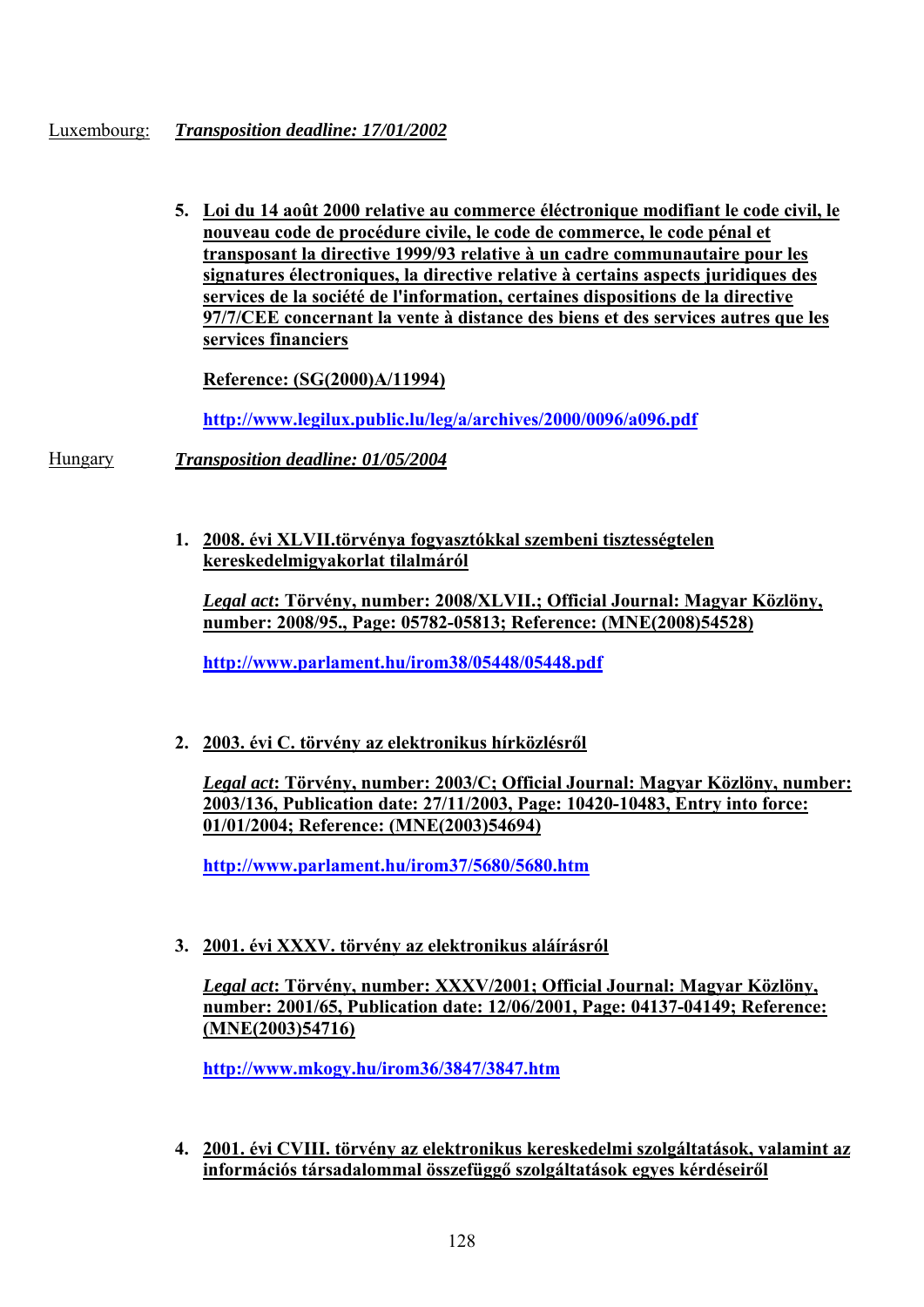*Legal act***: Törvény; Official Journal: Magyar Közlöny, number: 153, Publication date: 24/12/2001, Page: 11450; Reference: (MNE(2003)54725)**

**[http://www.navar-honlap.hu/alapveto-jogszabalyok/az-elektronikus](http://www.navar-honlap.hu/alapveto-jogszabalyok/az-elektronikus-kereskedelmi-szolgaltatasok-valamint-az-informacios-tarsadalommal-osszefuggo.html)[kereskedelmi-szolgaltatasok-valamint-az-informacios-tarsadalommal](http://www.navar-honlap.hu/alapveto-jogszabalyok/az-elektronikus-kereskedelmi-szolgaltatasok-valamint-az-informacios-tarsadalommal-osszefuggo.html)[osszefuggo.html](http://www.navar-honlap.hu/alapveto-jogszabalyok/az-elektronikus-kereskedelmi-szolgaltatasok-valamint-az-informacios-tarsadalommal-osszefuggo.html)** 

Malta: *Transposition deadline: 01/05/2004* 

**1. Electronic Commerce Act 2001 (Chapter 426 of 2001)**

*Legal act***: Act; Official Journal: The Malta government gazette, number: 17,037, Publication date: 16/01/2001; Reference: (MNE(2003)57439)** 

**<https://secure.gov.mt/e-procurement/pdfs/chapt426.pdf>**

# **2. LE{ISLAZZJONI SUSSIDJARJA 426.02REGOLAMENTI DWAR IL-KOMUNIKAZZJONIJIETU TRANSAZZJONIJIET ELETTRONI~I**

*Legal act***: Regolament, number: LS42602; Official Journal: The Malta government gazette, Publication date: 24/10/2006, Page: 00001-00016; Reference: (MNE(2011)51813)** 

Netherlands: *Transposition deadline: 17/01/2002* 

**1. Wet van 13 mei 2004 tot aanpassing van het Burgerlijk Wetboek, het Wetboek van Burgerlijke Rechtsvordering, het Wetboek van Strafrecht en de Wet op de economische delicten ter uitvoering van richtlijn nr. 2000/31/EG van het Europees Parlement en de Raad van de Europese Unie van 8 juni 2000 betreffende bepaalde juridische aspecten van de diensten van de informatiemaatschappij, met name de elektronische handel, in de interne markt (PbEG L 178) (Aanpassingswet richtlijn inzake elektronische handel)**

*Legal act***: Wet; Official Journal: Staatsblad (Bulletin des Lois et des Décrets royaux), number: 2004/210, Publication date: 25/05/2004, Page: 00001-00008; Reference: (MNE(2004)51461)** 

**<http://cdn.ikregeer.nl/pdf/stb-2004-210.pdf>**

**2. Besluit van 18 juni 2004, houdende vaststelling tijdstip van inwerkingtreding van de wet van 13 mei 2004 tot aanpassing van het Burgerlijk Wetboek, het Wetboek van Burgerlijke Rechtsvordering, het Wetboek van Strafrecht en de Wet op de economische delicten ter uitvoering van richtlijn nr. 2000/31/EG van het Europees Parlement en de Raad van de Europese Unie van 8 juni 2000 betreffende bepaalde**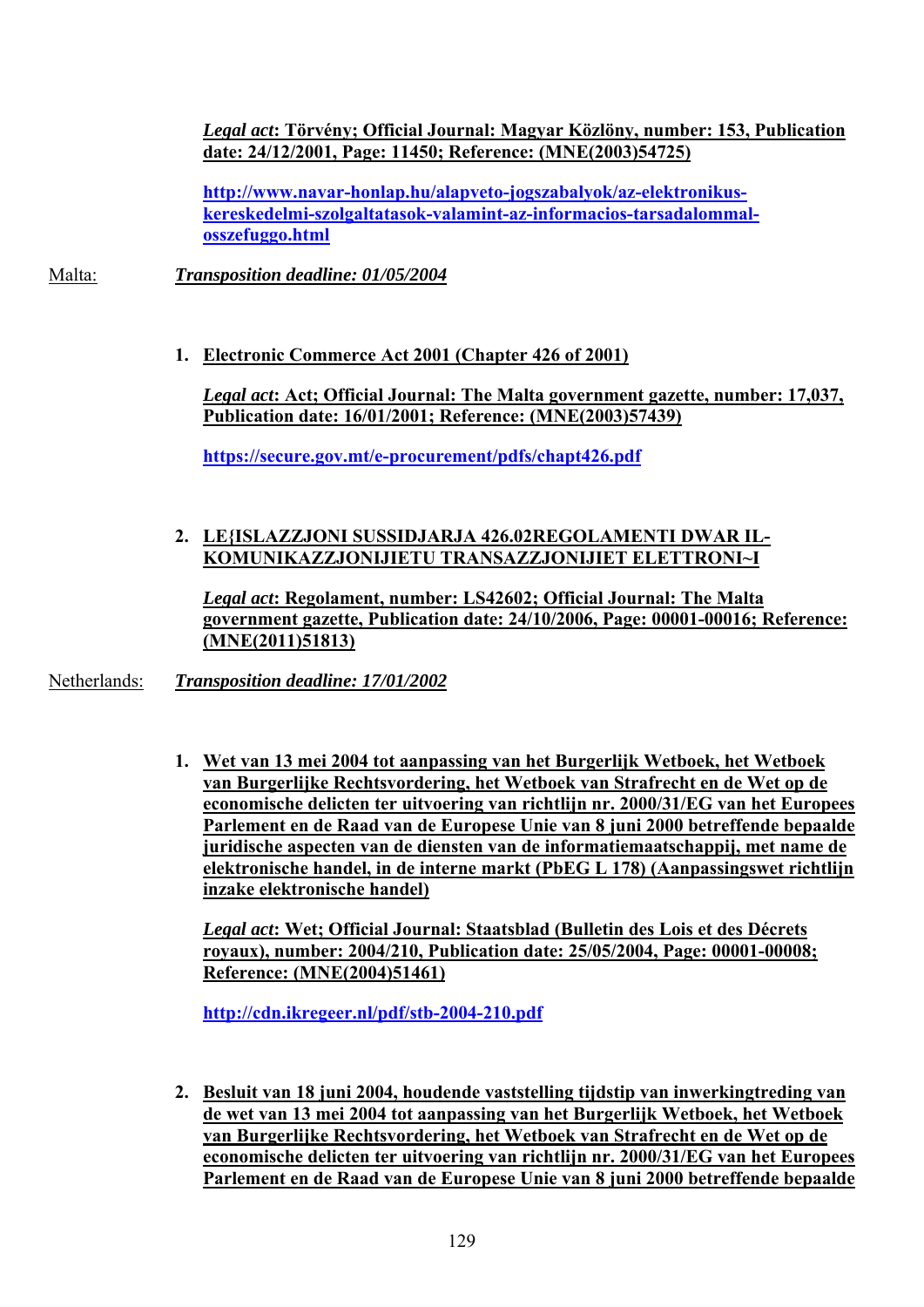**juridische aspecten van de diensten van de informatiemaatschappij, met name de elektronische handel, in de interne markt (PbEG L 178) (Aanpassingswet richtlijn inzake elektronische handel) (Stb. 210)**

*Legal act***: Ministerieel besluit; Official Journal: Staatsblad (Bulletin des Lois et des Décrets royaux), number: 2004/285, Publication date: 29/06/2004, Page: 00001-00002; Reference: (MNE(2004)51463)**

**<http://cdn.ikregeer.nl/pdf/stb-2004-285.pdf>**

Austria *Transposition deadline: 17/01/2002* 

**1. Regelung bestimmter rechtlicher Aspekte des elektronischen Geschäfts- und Rechtsverkehrs und Änderung des Signaturgesetzes sowie der Zivilprozessordnung Bundesgesetzblatt n° 152, Jahrgang 2001, Teil I vom 21/12/2001, Seite 1977**

*Legal act***: Bundesgesetz; Official Journal: Bundesgesetzblatt für die Republik Österreich (BGBl.), number: teil I nr, Publication date: 21/12/2001, Page: 1977; Reference: (SG(2002)A/02947)**

**[http://www.ris.bka.gv.at/Ergebnis.wxe?Abfrage=BgblPdf&Titel=&Bgblnummer=](http://www.ris.bka.gv.at/Ergebnis.wxe?Abfrage=BgblPdf&Titel=&Bgblnummer=152%2f2001&SucheNachGesetzen=False&SucheNachKundmachungen=False&SucheNachVerordnungen=False&SucheNachSonstiges=False&SucheNachTeil1=True&SucheNachTeil2=False&SucheNachTeil3=False&SucheNachTeilAlt=False&VonDatum=01.05.1945&BisDatum=31.12.2003&ImRisSeit=Undefined&ResultPageSize=50&Suchworte=&ReturnUrl=%2fSuchen.wxe%3fQueryID%3dBgblPdf) [15](http://www.ris.bka.gv.at/Ergebnis.wxe?Abfrage=BgblPdf&Titel=&Bgblnummer=152%2f2001&SucheNachGesetzen=False&SucheNachKundmachungen=False&SucheNachVerordnungen=False&SucheNachSonstiges=False&SucheNachTeil1=True&SucheNachTeil2=False&SucheNachTeil3=False&SucheNachTeilAlt=False&VonDatum=01.05.1945&BisDatum=31.12.2003&ImRisSeit=Undefined&ResultPageSize=50&Suchworte=&ReturnUrl=%2fSuchen.wxe%3fQueryID%3dBgblPdf) [2%2f2001&SucheNachGesetzen=False&SucheNachKundmachungen=False&Suc](http://www.ris.bka.gv.at/Ergebnis.wxe?Abfrage=BgblPdf&Titel=&Bgblnummer=152%2f2001&SucheNachGesetzen=False&SucheNachKundmachungen=False&SucheNachVerordnungen=False&SucheNachSonstiges=False&SucheNachTeil1=True&SucheNachTeil2=False&SucheNachTeil3=False&SucheNachTeilAlt=False&VonDatum=01.05.1945&BisDatum=31.12.2003&ImRisSeit=Undefined&ResultPageSize=50&Suchworte=&ReturnUrl=%2fSuchen.wxe%3fQueryID%3dBgblPdf) [he](http://www.ris.bka.gv.at/Ergebnis.wxe?Abfrage=BgblPdf&Titel=&Bgblnummer=152%2f2001&SucheNachGesetzen=False&SucheNachKundmachungen=False&SucheNachVerordnungen=False&SucheNachSonstiges=False&SucheNachTeil1=True&SucheNachTeil2=False&SucheNachTeil3=False&SucheNachTeilAlt=False&VonDatum=01.05.1945&BisDatum=31.12.2003&ImRisSeit=Undefined&ResultPageSize=50&Suchworte=&ReturnUrl=%2fSuchen.wxe%3fQueryID%3dBgblPdf) [NachVerordnungen=False&SucheNachSonstiges=False&SucheNachTeil1=True&](http://www.ris.bka.gv.at/Ergebnis.wxe?Abfrage=BgblPdf&Titel=&Bgblnummer=152%2f2001&SucheNachGesetzen=False&SucheNachKundmachungen=False&SucheNachVerordnungen=False&SucheNachSonstiges=False&SucheNachTeil1=True&SucheNachTeil2=False&SucheNachTeil3=False&SucheNachTeilAlt=False&VonDatum=01.05.1945&BisDatum=31.12.2003&ImRisSeit=Undefined&ResultPageSize=50&Suchworte=&ReturnUrl=%2fSuchen.wxe%3fQueryID%3dBgblPdf) [Su](http://www.ris.bka.gv.at/Ergebnis.wxe?Abfrage=BgblPdf&Titel=&Bgblnummer=152%2f2001&SucheNachGesetzen=False&SucheNachKundmachungen=False&SucheNachVerordnungen=False&SucheNachSonstiges=False&SucheNachTeil1=True&SucheNachTeil2=False&SucheNachTeil3=False&SucheNachTeilAlt=False&VonDatum=01.05.1945&BisDatum=31.12.2003&ImRisSeit=Undefined&ResultPageSize=50&Suchworte=&ReturnUrl=%2fSuchen.wxe%3fQueryID%3dBgblPdf) [cheNachTeil2=False&SucheNachTeil3=False&SucheNachTeilAlt=False&VonDat](http://www.ris.bka.gv.at/Ergebnis.wxe?Abfrage=BgblPdf&Titel=&Bgblnummer=152%2f2001&SucheNachGesetzen=False&SucheNachKundmachungen=False&SucheNachVerordnungen=False&SucheNachSonstiges=False&SucheNachTeil1=True&SucheNachTeil2=False&SucheNachTeil3=False&SucheNachTeilAlt=False&VonDatum=01.05.1945&BisDatum=31.12.2003&ImRisSeit=Undefined&ResultPageSize=50&Suchworte=&ReturnUrl=%2fSuchen.wxe%3fQueryID%3dBgblPdf) [u](http://www.ris.bka.gv.at/Ergebnis.wxe?Abfrage=BgblPdf&Titel=&Bgblnummer=152%2f2001&SucheNachGesetzen=False&SucheNachKundmachungen=False&SucheNachVerordnungen=False&SucheNachSonstiges=False&SucheNachTeil1=True&SucheNachTeil2=False&SucheNachTeil3=False&SucheNachTeilAlt=False&VonDatum=01.05.1945&BisDatum=31.12.2003&ImRisSeit=Undefined&ResultPageSize=50&Suchworte=&ReturnUrl=%2fSuchen.wxe%3fQueryID%3dBgblPdf) [m=01.05.1945&BisDatum=31.12.2003&ImRisSeit=Undefined&ResultPageSize=50](http://www.ris.bka.gv.at/Ergebnis.wxe?Abfrage=BgblPdf&Titel=&Bgblnummer=152%2f2001&SucheNachGesetzen=False&SucheNachKundmachungen=False&SucheNachVerordnungen=False&SucheNachSonstiges=False&SucheNachTeil1=True&SucheNachTeil2=False&SucheNachTeil3=False&SucheNachTeilAlt=False&VonDatum=01.05.1945&BisDatum=31.12.2003&ImRisSeit=Undefined&ResultPageSize=50&Suchworte=&ReturnUrl=%2fSuchen.wxe%3fQueryID%3dBgblPdf) [&Suchworte=&ReturnUrl=%2fSuchen.wxe%3fQueryID%3dBgblPdf](http://www.ris.bka.gv.at/Ergebnis.wxe?Abfrage=BgblPdf&Titel=&Bgblnummer=152%2f2001&SucheNachGesetzen=False&SucheNachKundmachungen=False&SucheNachVerordnungen=False&SucheNachSonstiges=False&SucheNachTeil1=True&SucheNachTeil2=False&SucheNachTeil3=False&SucheNachTeilAlt=False&VonDatum=01.05.1945&BisDatum=31.12.2003&ImRisSeit=Undefined&ResultPageSize=50&Suchworte=&ReturnUrl=%2fSuchen.wxe%3fQueryID%3dBgblPdf)**

Poland *Transposition deadline: 01/05/2004* 

**1. Ustawa z dnia 18 lipca 2002 r. o świadczeniu usług drogą elektroniczną**

*Legal act***: Ustawa; Official Journal: Dziennik Ustaw, number: 2002/144/1204, Publication date: 09/09/2002; Reference: (MNE(2003)53899)** 

**<http://mediarun.pl/files/attach/2007/05/1178548615.pdf>**

**2. Ustawa z 23 kwietnia 1964 Kodeks Cywilny**

*Legal act***: Ustawa; Official Journal: Dziennik Ustaw, number: 1964/16/93, Publication date: 18/05/1964; Reference: (MNE(2003)51767)**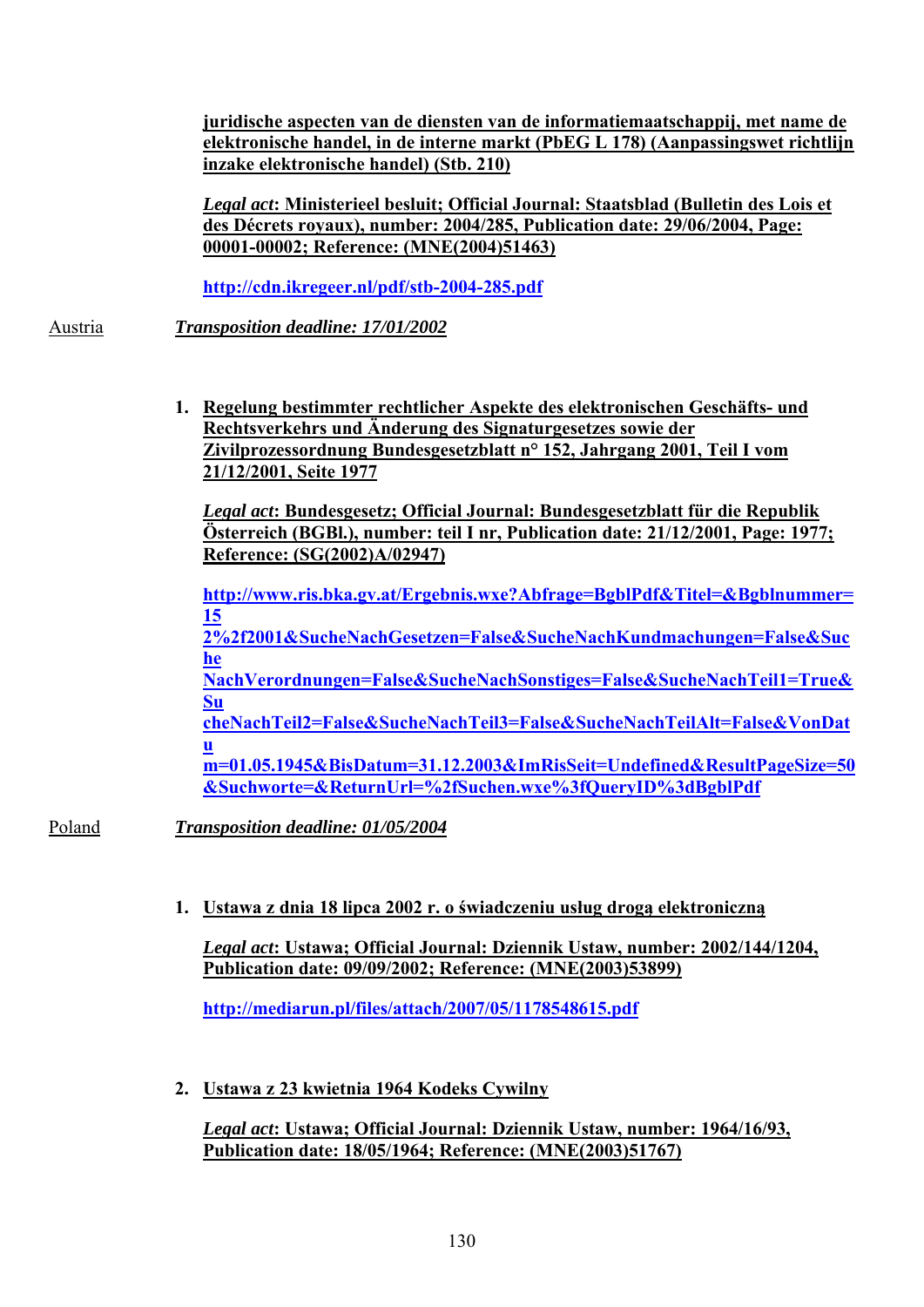#### **<http://isap.sejm.gov.pl/DetailsServlet?id=WDU19640160093>**

Portugal *Transposition deadline: 17/01/2002* 

**1. Ministério da Economia e da InovaçãoProcede à primeira alteração ao Decreto-Lei n.º 7/2004, de 7 de Janeiro, que transpõe para a ordem jurídica nacional a Directiva n.º 2000/31/CE, do Parlamento Europeu e do Conselho, de 8 de Junho, relativa a certos aspectos legais dos serviços da sociedade de informação, em especial do comércio electrónico, no mercado interno**

*Legal act***: Decreto-Lei, number: 62/2009; Official Journal: Diaro da Republica I, number: 48, Publication date: 10/03/2009, Page: 01602-01602; Reference: (MNE(2009)51108)** 

**<http://www.cnpd.pt/bin/legis/nacional/DL62-2009-SPAM.pdf>**

**2. Decreto-Lei n° 7/2004 de 7/1 Diário da republica I-A n° 5 de 7/1/2004 p. 70**

*Legal act***: Decreto-Lei, number: 7/2004; Official Journal: Diaro da Republica I, number: serie A nr 5, Publication date: 07/01/2004; Reference: (SG(2004)A/00736)**

**<http://www.cnpd.pt/bin/legis/nacional/DL7.2004.pdf>**

Romania *Transposition deadline: 01/01/2007* 

**1. Lege pentru modificarea şi completarea Legii nr. 365/2002 privind comerţul electronic**

*Legal act***: Lege, number: 121; Official Journal: Monitorul Oficial al României, number: 403, Publication date: 10/05/2006, Page: 00005-00006, Entry into force: 13/05/2006; Reference: (MNE(2006)58519)** 

**[http://www.legi-internet.ro/legislatie-itc/comert-electronic/legea-comertului](http://www.legi-internet.ro/legislatie-itc/comert-electronic/legea-comertului-electronic/legea-nr-121-din-4-mai-2006-pentru-modificarea-i-completarea-legii-nr-3652002-privind-comerul-electronic.html)[electronic/legea-nr-121-din-4-mai-2006-pentru-modificarea-i-completarea-legii](http://www.legi-internet.ro/legislatie-itc/comert-electronic/legea-comertului-electronic/legea-nr-121-din-4-mai-2006-pentru-modificarea-i-completarea-legii-nr-3652002-privind-comerul-electronic.html)[nr-3652002-privind-comerul-electronic.html](http://www.legi-internet.ro/legislatie-itc/comert-electronic/legea-comertului-electronic/legea-nr-121-din-4-mai-2006-pentru-modificarea-i-completarea-legii-nr-3652002-privind-comerul-electronic.html)** 

**2. Lege privind comerţul electronic**

*Legal act***: Lege, number: 365; Official Journal: Monitorul Oficial al României, number: 483, Publication date: 05/07/2002, Page: 00001-00008, Entry into force: 05/07/2002; Reference: (MNE(2006)58517)** 

**<http://www.legi-internet.ro/index.php?id=22>**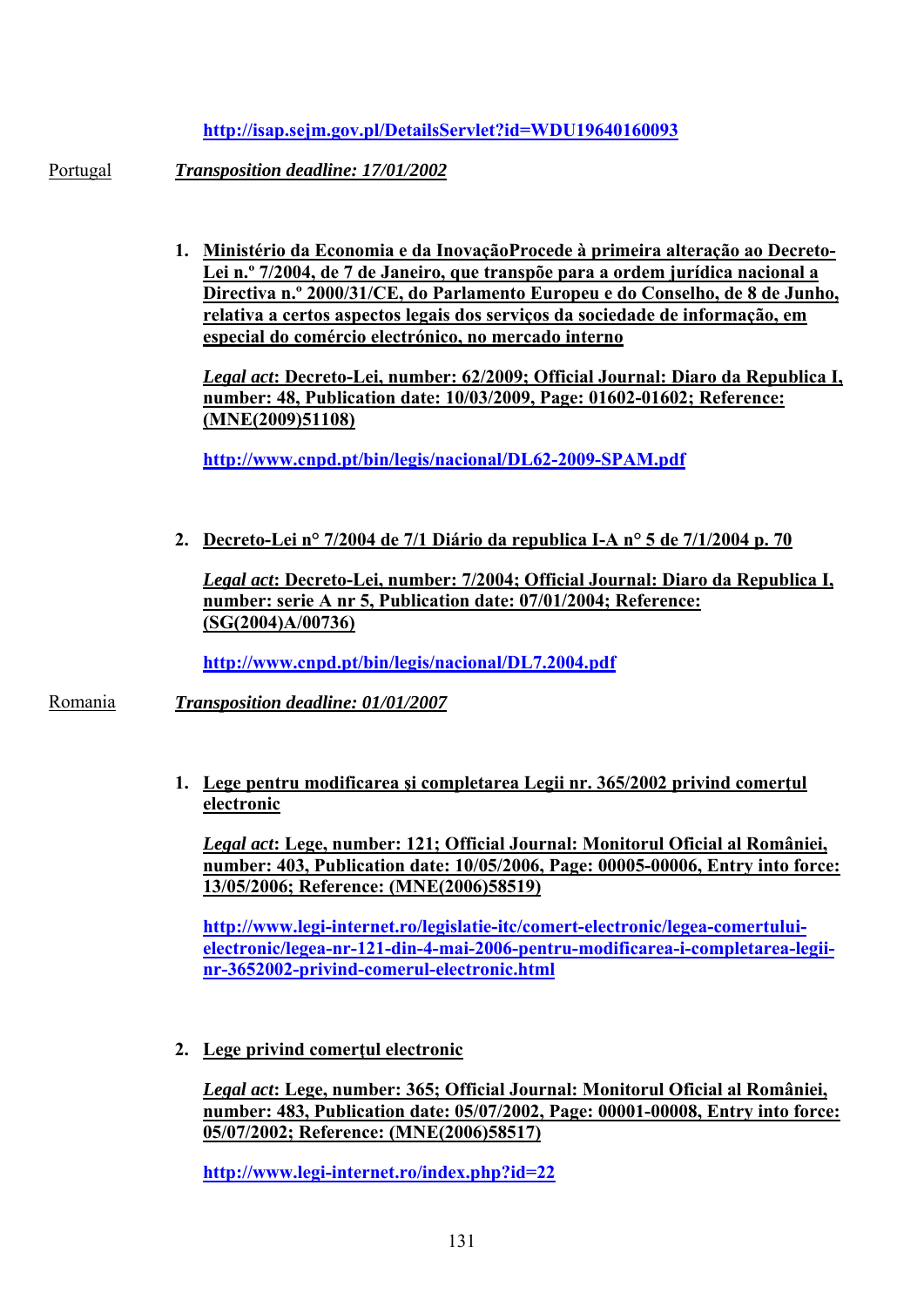**3. Lege privind unele măsuri pentru asigurarea tranparenţei în exercitarea demnităţilor publice, a funcţiilor publice şi în mediul de afaceri, prevenirea şi sancţionarea corupţiei**

*Legal act***: Lege, number: 161; Official Journal: Monitorul Oficial al României, number: 279, Publication date: 21/04/2003, Page: 00002-00060, Entry into force: 21/04/2003; Reference: (MNE(2006)58518)**

**[http://legislatie.resurse-pentru-democratie.org/161\\_2003.php](http://legislatie.resurse-pentru-democratie.org/161_2003.php)** 

Slovenia *Transposition deadline: 01/05/2004* 

**1. Zakon o spremembah in dopolnitvah Zakona o varstvu potrošnikov (ZVPot-C)**

*Legal act***: Zakon; Official Journal: Uradni list RS, number: 126/2007, Publication date: 31/12/2007, Page: 18733-18738, Entry into force: 15/01/2008; Reference: (MNE(2009)54585)** 

**[http://zakonodaja.gov.si/rpsi/r05/predpis\\_ZAKO5065.html](http://zakonodaja.gov.si/rpsi/r05/predpis_ZAKO5065.html)** 

**2. Zakon o elektronskem poslovanju na trgu (ZEPT)**

*Legal act***: Zakon; Official Journal: Uradni list RS, number: 61/2006, Publication date: 13/06/2006, Page: 06601-06605, Entry into force: 28/06/2006; Reference: (MNE(2010)52769)** 

**[http://zakonodaja.gov.si/rpsi/r00/predpis\\_ZAKO4600.html](http://zakonodaja.gov.si/rpsi/r00/predpis_ZAKO4600.html)** 

**3. Zakon o varstvu potrošnikov - uradno prečiščeno besedilo**

*Legal act***: Zakon; Official Journal: Uradni list RS, number: 98/2004, Publication date: 09/09/2004, Page: 11845-11861, Entry into force: 08/05/2004; Reference: (MNE(2004)53658)** 

**<http://www.uradni-list.si/1/objava.jsp?urlid=200498&stevilka=4288>**

**4. Zakon o elektronskem poslovanju in elektronskem podpisu - uradno prečiščeno besedilo**

*Legal act***: Zakon; Official Journal: Uradni list RS, number: 98/2004, Publication date: 09/09/2004, Page: 11809-11817, Entry into force: 03/04/2004; Reference: (MNE(2005)54528)**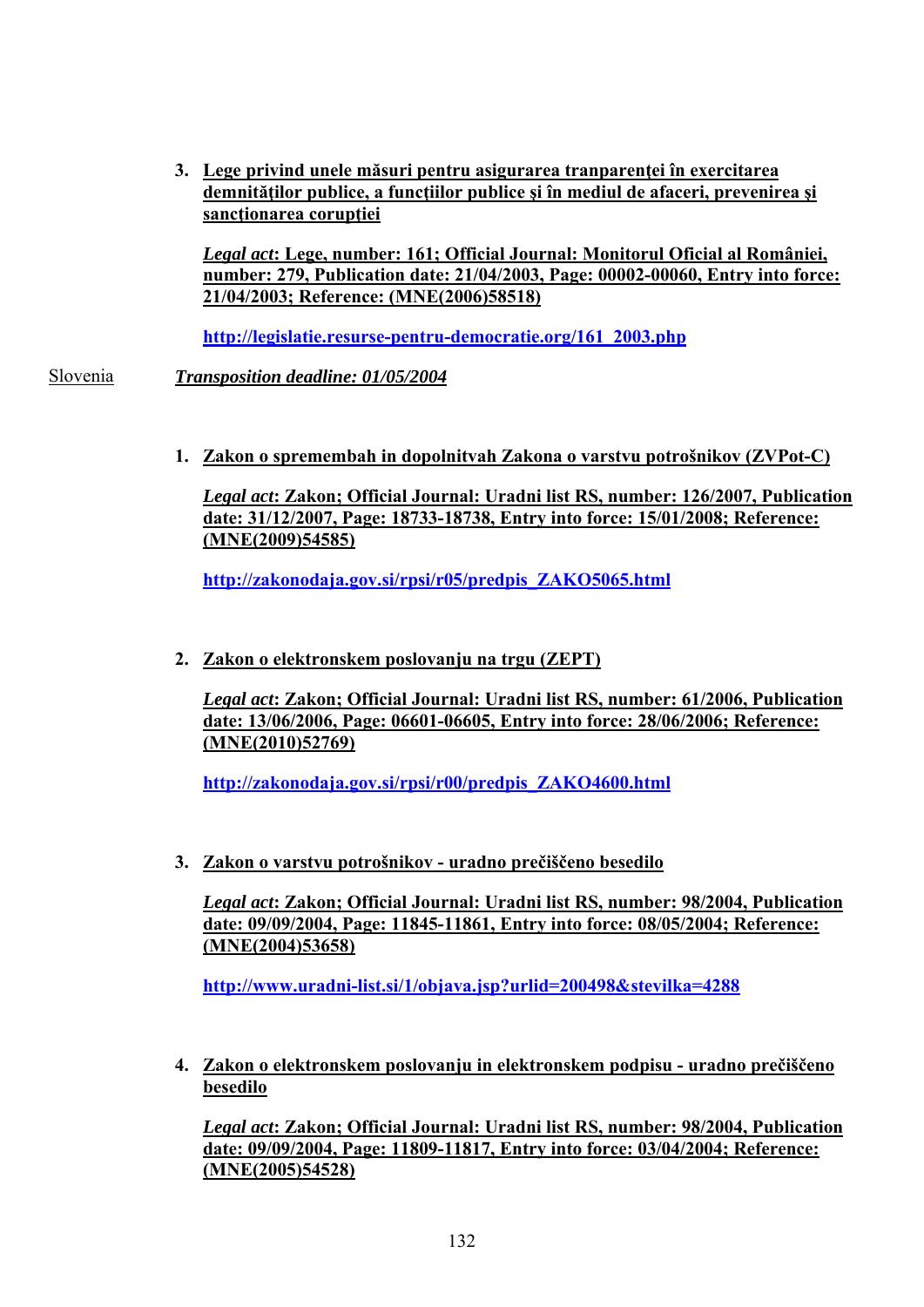**<http://www.uradni-list.si/1/objava.jsp?urlid=200498&stevilka=4284>**

**5. Zakon o spremembah in dopolnitvah Zakona o elektronskem poslovanju na trgu (ZEPT-A)**

*Legal act***: Zakon; Official Journal: Uradni list RS, number: 79/2009, Publication date: 09/10/2009, Page: 10622-10623, Entry into force: 24/10/2009; Reference: (MNE(2010)52770)** 

**<http://www.uradni-list.si/1/objava.jsp?urlid=200979&stevilka=3438>**

**6. Zakon o spremembah in dopolnitvah zakona o varstvu potrošnikov**

*Legal act***: Zakon; Official Journal: Uradni list RS, number: 110/2002, Publication date: 18/12/2002, Page: 13152-13164; Reference: (MNE(2003)53651)** 

**<http://www.uradni-list.si/1/objava.jsp?urlid=2002110&stevilka=5391>**

**7. Zakon o varstvu potrošnikov - uradno prečiščeno besedilo**

**Legal act: Zakon; Official Journal: Uradni list RS, number: 14/2003, Publication date: 13/02/2003, Page: 1956-1971; Reference: (MNE(2003)53701)** 

**<http://www.uradni-list.si/1/objava.jsp?urlid=200314&stevilka=566>**

**8. Zakon o spremembah in dopolnitvah zakona o elektronskem poslovanju in elektronskem podpisu**

*Legal act***: Zakon; Official Journal: Uradni list RS, number: 25/2004, Publication date: 19/03/2004, Page: 2839-2842; Reference: (MNE(2003)53091)** 

**<http://www.uradni-list.si/1/objava.jsp?urlid=200425&stevilka=1066>**

**9. Zakon o varstvu potrošnikov**

*Legal act***: Zakon; Official Journal: Uradni list RS, number: 20/1998, Publication date: 13/03/1998, Page: 01293-01301; Reference: (MNE(2003)53422)** 

**<http://www.uradni-list.si/1/objava.jsp?urlid=199820&stevilka=815>**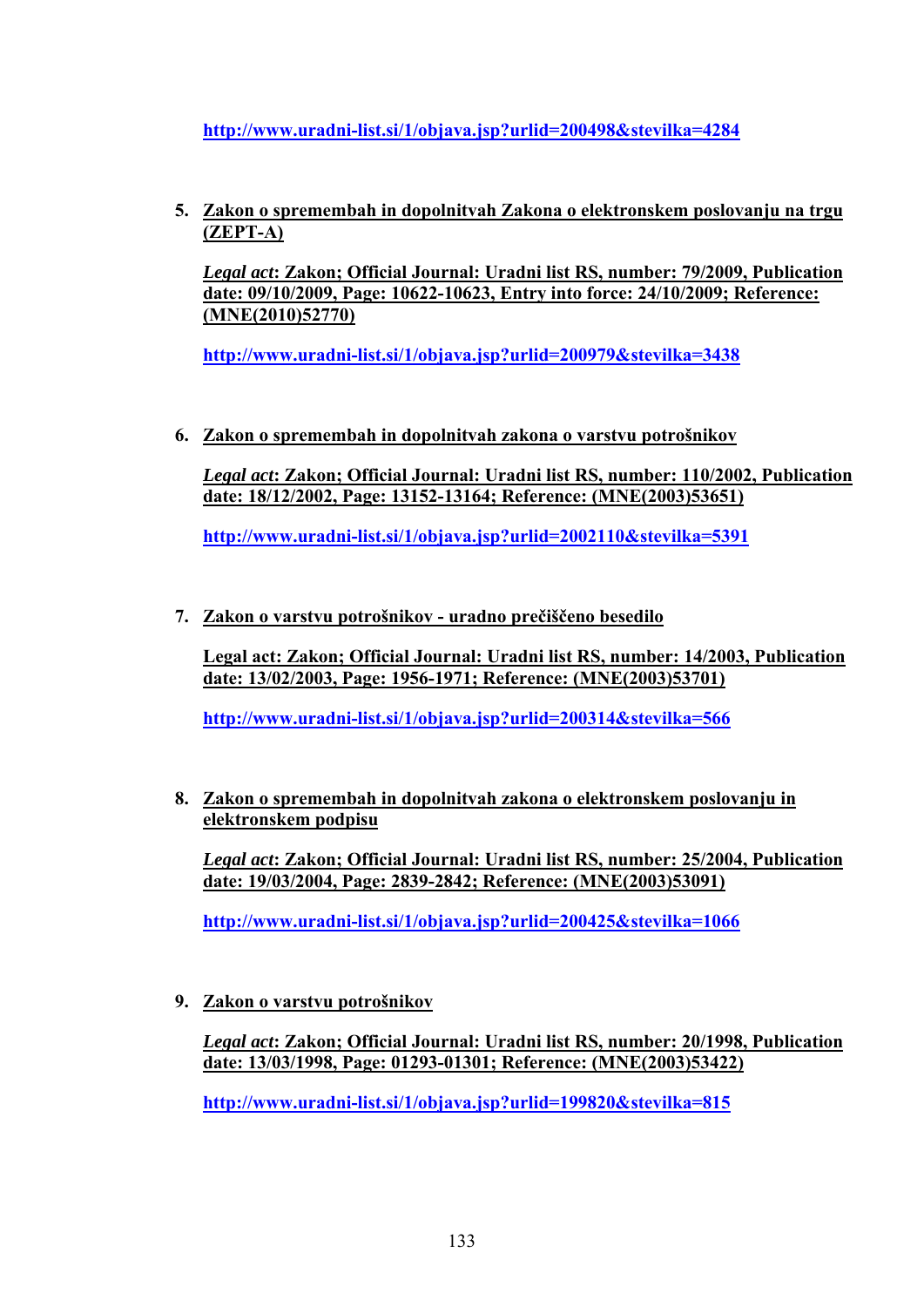**10. Zakon o elektronskem poslovanju in elektronskem podpisu**

*Legal act***: Zakon; Official Journal: Uradni list RS, number: 57/2000, Publication date: 23/06/2000, Page: 7465-7472; Reference: (MNE(2003)53383)** 

**<http://www.uradni-list.si/1/objava.jsp?urlid=200057&stevilka=2615>**

Slovakia *Transposition deadline: 01/05/2004* 

**1. Zákon č. 160/2005 Z. z., ktorým sa mení a dopĺňa zákon č. 22/2004 Z. z. o elektronickom obchode a o zmene a doplnení zákona č. 128/2002 Z. z. o štátnej kontrole vnútorného trhu vo veciach ochrany spotrebiteľa a o zmene a doplnení niektorých zákonov v znení zákona č. 284/2002 Z. z.**

*Legal act***: zákon, number: 160/2005; Official Journal: Zbierka zákonov SR, number: 68, Publication date: 26/04/2005, Entry into force: 01/05/2005; Reference: (MNE(2005)55614)** 

**[http://www.zbierka.sk/zz/predpisy/default.aspx?PredpisID=18606&FileName=05](http://www.zbierka.sk/zz/predpisy/default.aspx?PredpisID=18606&FileName=05-z160&Rocnik=2005) [z160&Rocnik=2005](http://www.zbierka.sk/zz/predpisy/default.aspx?PredpisID=18606&FileName=05-z160&Rocnik=2005)** 

**2. Zákon č. 22/2004 Z. z. o elektronickom obchode a o zmene a doplnení zákona č. 128/2002 Z. z. o štátnej kontrole vnútorného trhu vo veciach ochrany spotrebiteľa a o zmene a doplnení niektorých zákonov v znení zákona č. 284/2002 Z. z.**

*Legal act***: zákon, number: 22/2004; Official Journal: Zbierka zákonov SR, number: 131, Publication date: 15/01/2004, Entry into force: 01/02/2004; Reference: (MNE(2004)58245)**

**[http://www.zbierka.sk/zz/predpisy/default.aspx?PredpisID=17650&FileName=04](http://www.zbierka.sk/zz/predpisy/default.aspx?PredpisID=17650&FileName=04-z022&Rocnik=2004) [z022&Rocnik=2004](http://www.zbierka.sk/zz/predpisy/default.aspx?PredpisID=17650&FileName=04-z022&Rocnik=2004)** 

Finland *Transposition deadline: 17/01/2002* 

**1. Laki sopimattomasta menettelystä elinkeinotoiminnassa annetun lain muuttamisesta Suomen Säädöskokoelma n° 461 du 11/06/2002 p. 3049**

*Legal act***: Laki** 

**<http://www.finlex.fi/pdf/sk/02/vihko072.pdf>**

**2. Laki yksityisyyden suojasta televiestinnässä ja teletoiminnan tietoturvasta annetun lain muuttamisesta Suomen Säädöskokoelma n°459 du 11/06/2002 p. 3047**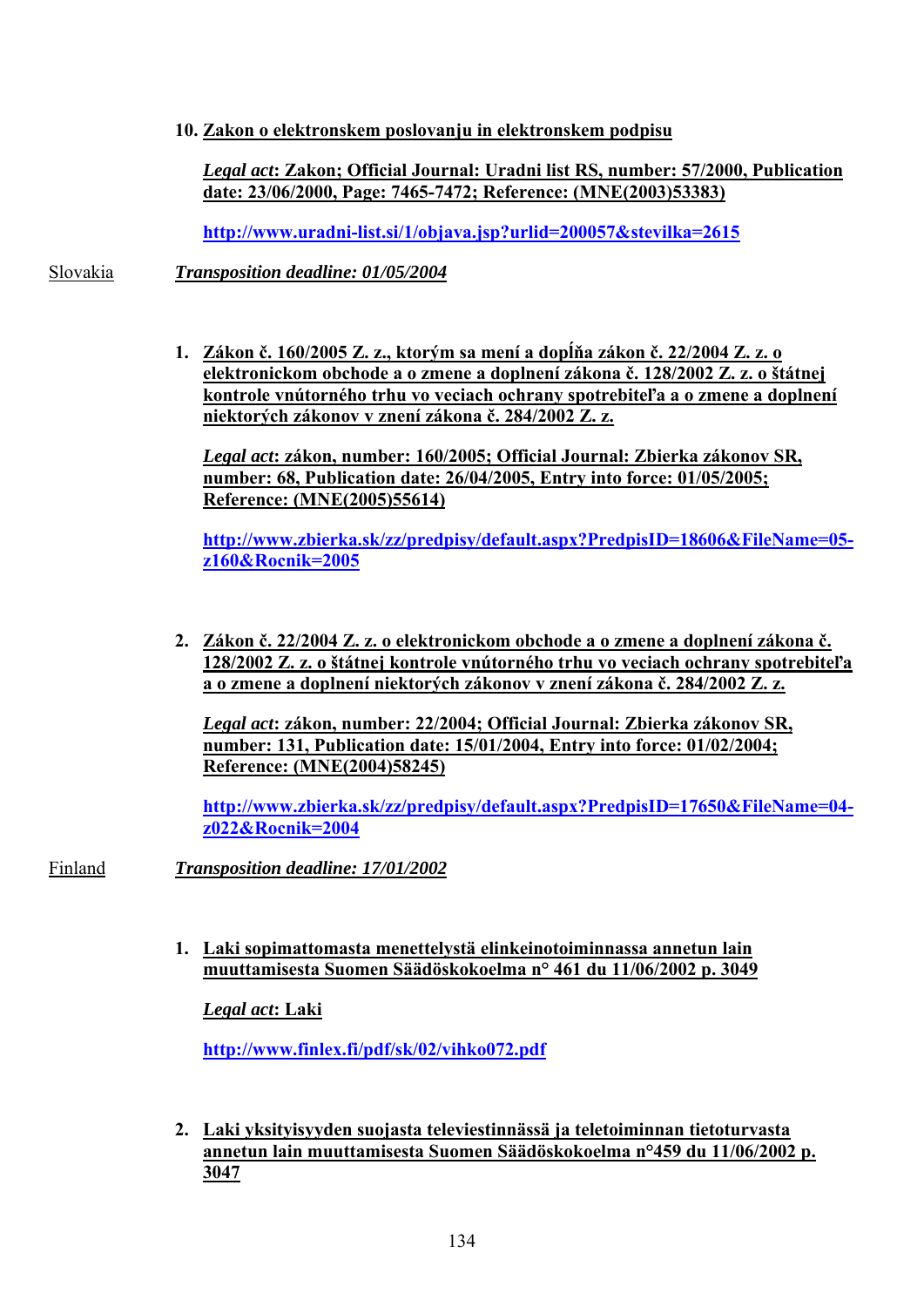# *Legal act***: Laki**

**<http://www.finlex.fi/pdf/sk/02/vihko072.pdf>**

This has been replaced by "Sähköisen viestinnän tietosuojalaki (516/2004)"

**<http://www.finlex.fi/fi/laki/alkup/2004/20040516>**

#### **3. Laki kuluttajansuojalain 2 luvun muuttamisesta Suomen Säädöskokoelma n° 460 du 11/06/2002 p. 3048**

*Legal act***: Laki** 

**<http://www.finlex.fi/pdf/sk/02/vihko072.pdf>**

This has been replaced by "Laki kuluttajansuojalain 2 luvun muuttamisesta" (561/2008)

**<http://www.finlex.fi/fi/laki/alkup/2008/20080561>**

## **4. Laki tietoyhteiskunnan palvelujen tarjoamisesta Suomen Säädöskokoelma n° 458 du 11/06/2002 p. 3039**

*Legal act***: Laki; Reference: (SG(2002)A/06090)**

**<http://www.finlex.fi/pdf/sk/02/vihko072.pdf>**

Sweden *Transposition deadline: 17/01/2002* 

**1. Lag om elektronisk handel och andra informationssamhällets tjänster SFS 2002:562 du 14/06/2002 - SG(2002) A/6456 du 26/06/2002**

*Legal act***: Administrative measures; Official Journal: Svensk författningssamling (SFS), number: 562, Publication date: 14/06/2002; Reference: (SG(2002)A/06456)**

**<http://www.notisum.se/rnp/sls/sfs/20020562.PDF>**

United *Transposition deadline: 17/01/2002* 

Kingdom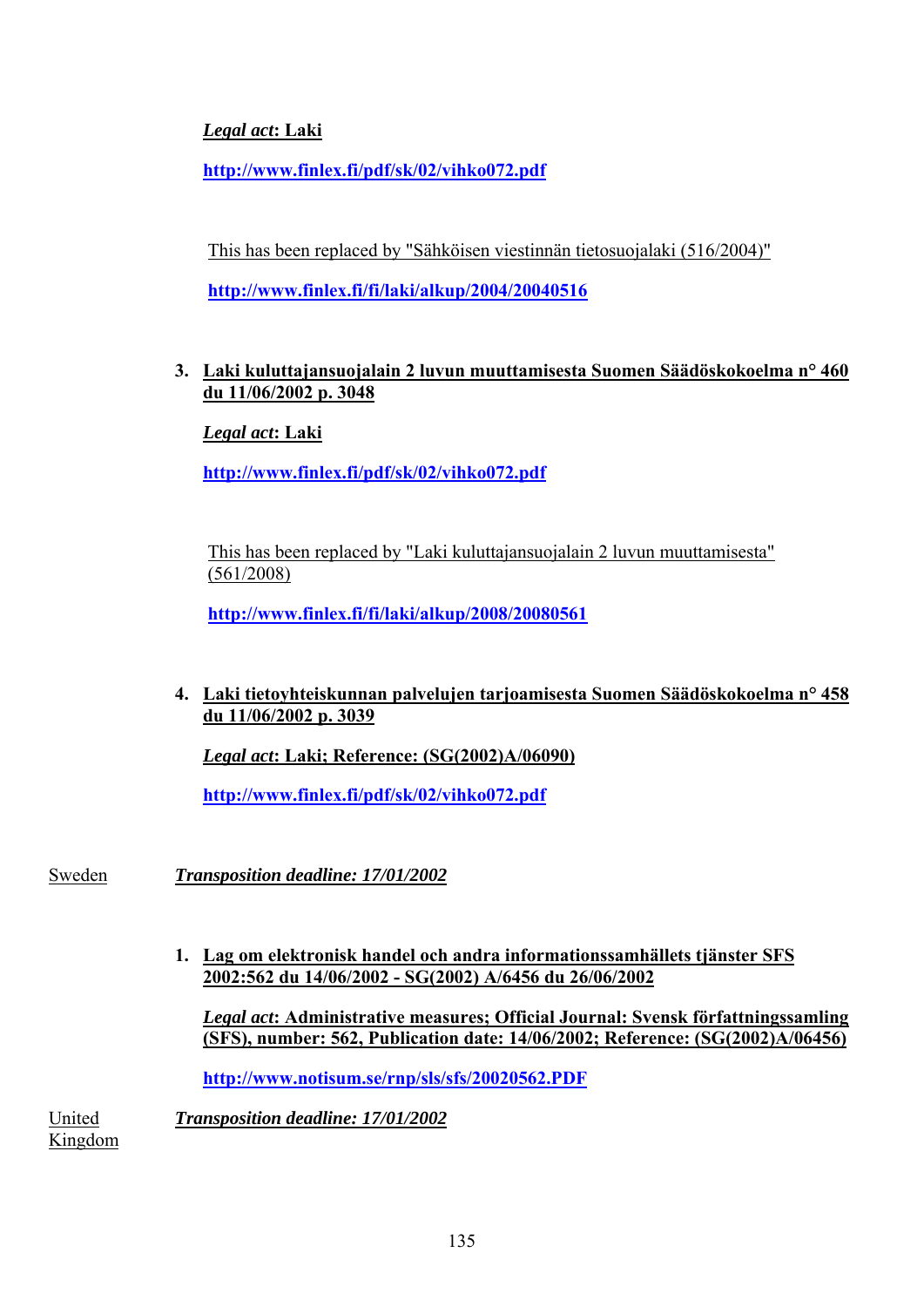**1. The Electronic Commerce (EC Directive) Regulations 2002 SI n° 2013 of 21/08/2002**

*Legal act***: Administative measures; Official Journal: Her Majesty's Stationery Office (HMSO), Publication date: 21/08/2002; Reference: (SG(2002)A/08323)**

**<http://www.legislation.hmso.gov.uk/si/si2002/20022013.htm>**

**2. For separate implementation in financial services sector:** 

**[http://www.hm-treasury.gov.uk/Documents/Financial\\_Services/](http://www.hm-treasury.gov.uk/Documents/Financial_Services/ Regulating_Financial_Services/fin_rsf_edirec.cfm) [Regulating\\_Financial\\_Services/fin\\_rsf\\_edirec.cfm?](http://www.hm-treasury.gov.uk/Documents/Financial_Services/ Regulating_Financial_Services/fin_rsf_edirec.cfm)**

#### **Other countries belonging to the European Economic Area:**

| <b>Island</b> | 1. Lög um rafræn viðskipti og aðra rafræna þjónustu 2002 nr. 30 16. apríl.         |  |  |  |  |  |  |  |  |  |
|---------------|------------------------------------------------------------------------------------|--|--|--|--|--|--|--|--|--|
|               | Lagasafn. Uppfært til október 2002. Útgáfa 127B. Prenta í tveimur dálkum.          |  |  |  |  |  |  |  |  |  |
|               | (Act No 30/2002 on Electronic Commerce and other Electronic Service)               |  |  |  |  |  |  |  |  |  |
|               | http://www.althingi.is/lagas/127b/2002030.html                                     |  |  |  |  |  |  |  |  |  |
| Liechtenstein | 1. Gesetz vom 16. April 2003 über den elektronischen Geschäftsverkehr (E-Commerce- |  |  |  |  |  |  |  |  |  |
|               | Gesetz; ECG)                                                                       |  |  |  |  |  |  |  |  |  |
|               | Liechtensteinisches Landesgesetzblatt 2003, Nr. 133 am 12. Juni 2003               |  |  |  |  |  |  |  |  |  |
|               | http://www.gesetze.li/Seite1.jsp?LGBl=2003133.xml&Searchstring=Gesetz+vom+16.      |  |  |  |  |  |  |  |  |  |
|               | +April+2003+%FCber+den+elektronischen+&showLGBl=true                               |  |  |  |  |  |  |  |  |  |
| <b>Norway</b> | 1. Lov 2003-05-23 nr 35: Lov om visse sider av elektronisk handel og andre         |  |  |  |  |  |  |  |  |  |
|               | informasjonssamfunnstjenester (ehandelsloven)                                      |  |  |  |  |  |  |  |  |  |
|               | Publisert: I 2003 hefte 7.                                                         |  |  |  |  |  |  |  |  |  |
|               | http://www.lovdata.no/all/hl-20030523-035.html                                     |  |  |  |  |  |  |  |  |  |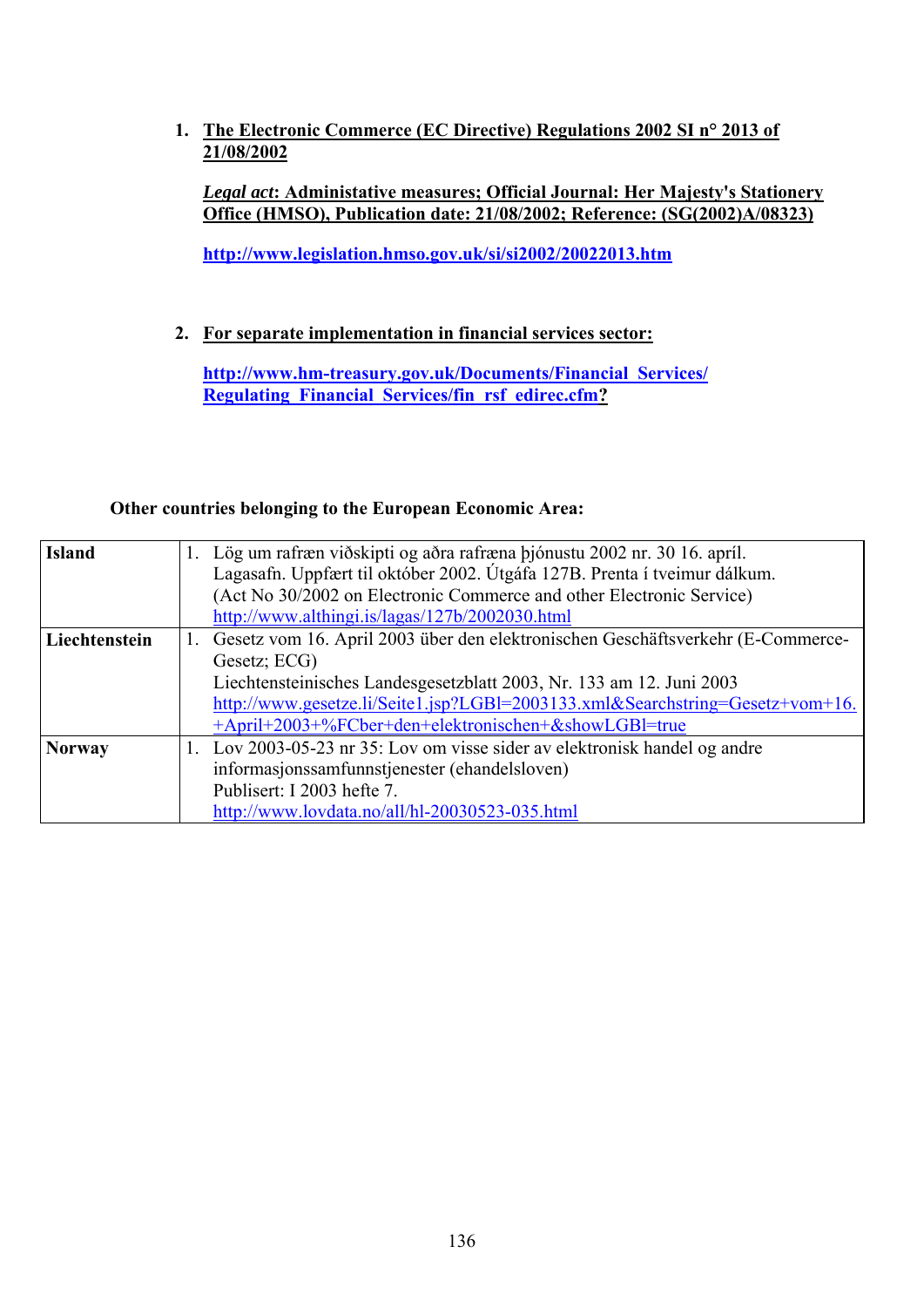#### **ANNEX II: NATIONAL LEGISLATION ON "NOTICE AND ACTION" PROCEDURES**

*NB: This table does not pretend to be exhaustive and provides examples of notice and action procedures of which the Commission services have become aware.* 

| Characteri                                                                                                    | M | Finland                                                                        | France*                                                                                                                            | Germany                                        | Hungary                                                                            | Lithuania                                                                           | UK                                                              | Portugal                                                   | <b>Spain</b>                                                                       | <b>Sweden</b>                                                                 |
|---------------------------------------------------------------------------------------------------------------|---|--------------------------------------------------------------------------------|------------------------------------------------------------------------------------------------------------------------------------|------------------------------------------------|------------------------------------------------------------------------------------|-------------------------------------------------------------------------------------|-----------------------------------------------------------------|------------------------------------------------------------|------------------------------------------------------------------------------------|-------------------------------------------------------------------------------|
| stics                                                                                                         | S |                                                                                |                                                                                                                                    |                                                |                                                                                    |                                                                                     |                                                                 |                                                            |                                                                                    |                                                                               |
| 1. Law                                                                                                        |   | Act on<br>provision of<br>information of<br>information<br>society<br>services | <b>HADOPI</b> Act                                                                                                                  | Access<br>Impediment<br>Act (repealed)         | <b>ACT CVIII of</b><br>2001 on<br>certain aspects<br>of e-<br>commerce<br>services | Law on<br>information<br>society<br>services                                        | <b>Terrorism Act</b><br>2006/<br>Digital<br>Economy Act<br>2010 | Articles 14-18<br>Decree-Law<br>7/2004                     | Royal Decree<br>on the<br>functioning<br>and operating<br>of the IPR<br>Commission | Act on<br>Responsibility<br>of Electronic<br><b>Bulletin</b><br><b>Boards</b> |
| 2. Scope<br>infringements                                                                                     |   | Copyright                                                                      | Copyright                                                                                                                          | Child<br>pornography                           | Intellectual<br>property rights                                                    | Copyright or<br>"information<br>which may<br>not be<br>published or<br>distributed" | Terrorism<br>related ./<br>Copyright                            | Horizontal                                                 | Copyright                                                                          | Horizontal                                                                    |
| 3. Notice<br>$provider = who$<br>initiates the<br>notice<br>procedure?                                        |   | copy right<br>owner (CO)                                                       | Right holders,<br>officials of<br>professional<br>defence<br>bodies,<br>royalty<br>collection and<br>distribution<br>organisations | Federal Office<br>of Criminal<br>Investigation | Intellectual<br>property rights<br>owner                                           | Anybody                                                                             | Constable /<br>Copyright<br>owner (CO)                          | Anybody<br><i>(interested)</i><br>party)                   | Copyright<br>owner (CO)                                                            | Anybody                                                                       |
| 4. Addressee<br>$\text{notice} = \text{which}$<br>service<br>provider<br>receives the<br>notice from<br>whom? |   | Hosting<br>service<br>providers                                                | Mere conduit<br>providers                                                                                                          | Mere conduit<br>providers                      | $\overline{All}$<br>intermediaries                                                 | Hosting<br>service<br>provider                                                      | All<br>intermediaries<br>Mere conduit<br>provider               | Hosting<br>service<br>provider or<br>content<br>aggregator | All<br>intermediaries                                                              | Hosting<br>service<br>provider                                                |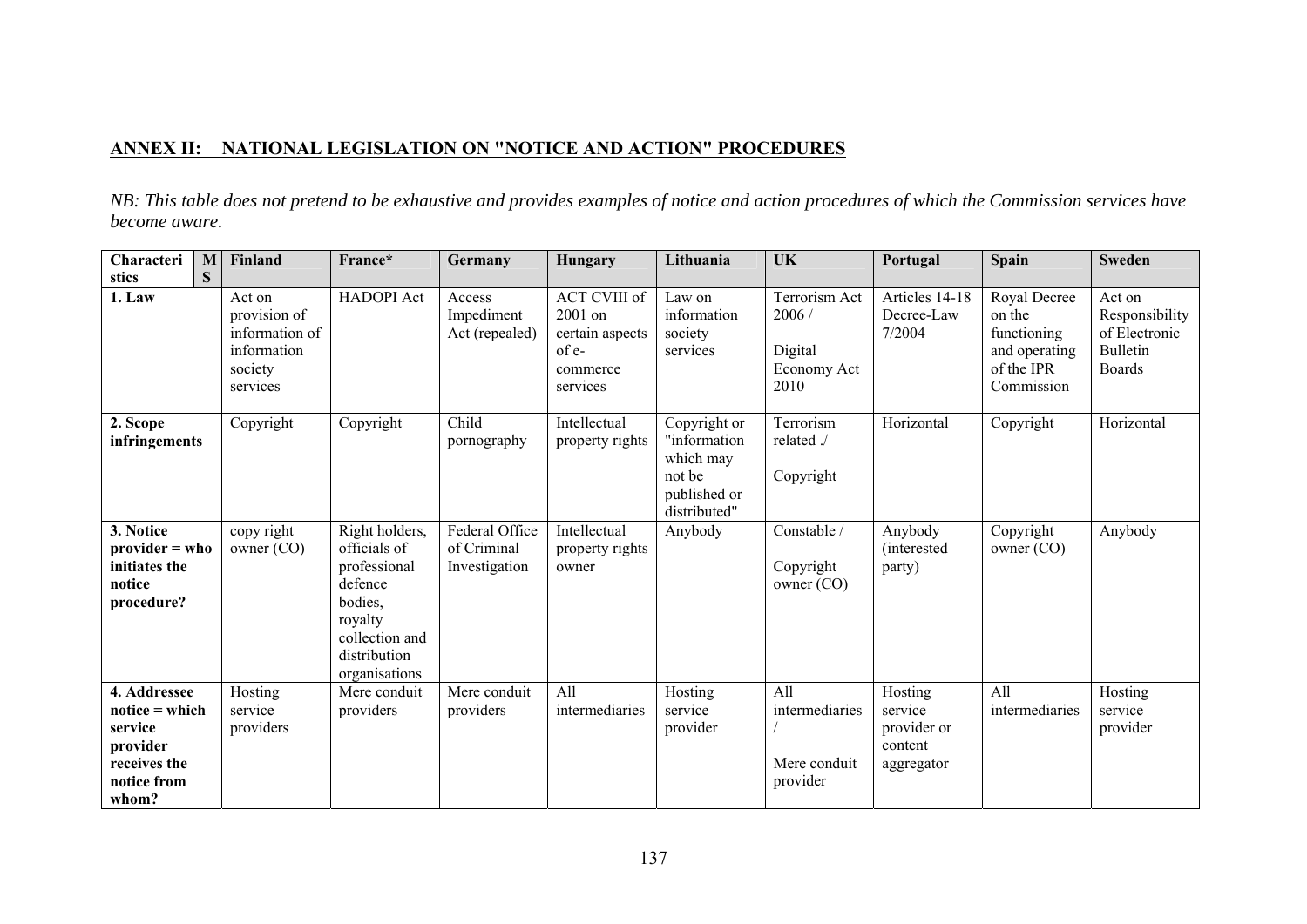| Characteri                                           | M | Finland                                                                                                                                                                                                                                                                                                       | France* | Germany                                                                                                       | Hungary                                                                                                                                                                                                                                              | Lithuania                                                                                                                | <b>UK</b>                                                                                                                                                                                                                                                                                                                                                                                                                                                                                                                                                                                                                 | Portugal | <b>Spain</b>                                                                                                                                    | <b>Sweden</b>        |
|------------------------------------------------------|---|---------------------------------------------------------------------------------------------------------------------------------------------------------------------------------------------------------------------------------------------------------------------------------------------------------------|---------|---------------------------------------------------------------------------------------------------------------|------------------------------------------------------------------------------------------------------------------------------------------------------------------------------------------------------------------------------------------------------|--------------------------------------------------------------------------------------------------------------------------|---------------------------------------------------------------------------------------------------------------------------------------------------------------------------------------------------------------------------------------------------------------------------------------------------------------------------------------------------------------------------------------------------------------------------------------------------------------------------------------------------------------------------------------------------------------------------------------------------------------------------|----------|-------------------------------------------------------------------------------------------------------------------------------------------------|----------------------|
| stics                                                | S |                                                                                                                                                                                                                                                                                                               |         |                                                                                                               |                                                                                                                                                                                                                                                      |                                                                                                                          |                                                                                                                                                                                                                                                                                                                                                                                                                                                                                                                                                                                                                           |          |                                                                                                                                                 |                      |
| 5. Obligation to<br>notify content<br>provider<br>6. |   | Yes<br>- Details of the                                                                                                                                                                                                                                                                                       | Yes     | No<br><b>Black</b> list must                                                                                  | Yes<br>- subject-matter of                                                                                                                                                                                                                           | Yes (if service<br>provider has<br>information to<br>identify<br>content<br>provider)<br>Information on:                 | No / Yes<br>- declaration that                                                                                                                                                                                                                                                                                                                                                                                                                                                                                                                                                                                            |          | Yes<br>The ISP must be                                                                                                                          | N <sub>o</sub><br>No |
| <b>Requirements</b><br>notice                        |   | notifying party<br>- material in<br>itemised form<br>- location of<br>material,<br>- confirmation<br>that material is<br>illegally<br>accessible<br>- information that<br>notifying party<br>has in vain<br>contacted content<br>provider<br>- confirmation<br>that notifying<br>party is copyright<br>holder |         | provide: domain<br>names, internet<br>protocol<br>addresses and<br>destination<br>addresses of the<br>website | injury and<br>description of<br>facts<br>substantiating<br>infringement<br>- data necessary<br>for identification<br>of infringement<br>- name, address or<br>head office,<br>telephone number<br>and electronic<br>mail address of<br>rights holder | - noticeprovider<br>- protected work<br>- IPR holder<br>- nature<br>infringement<br>- location<br>infringing<br>material | content is<br>terrorism-related<br>- order to secure<br>that content is not<br>available to the<br>public or is<br>modified<br>- warning that<br>failure to comply<br>with notice within<br>2 working days<br>will result in<br>content being<br>regarded as<br>having endorsed<br>- explanation on<br>liability<br>- name & address<br>of the CO<br>- identification of<br>relevant work<br>- infringement<br>statement<br>- description of<br>infringement,<br>including file<br>name<br>- copyright<br>statement<br>-date and time<br>- IP address, port<br>number, website,<br>protocol, or<br>Unique<br>infringement |          | notified of the<br>decision of the<br>Section and in<br>case of non-<br>compliance of the<br>judicial order<br>which authorizes<br>the decision |                      |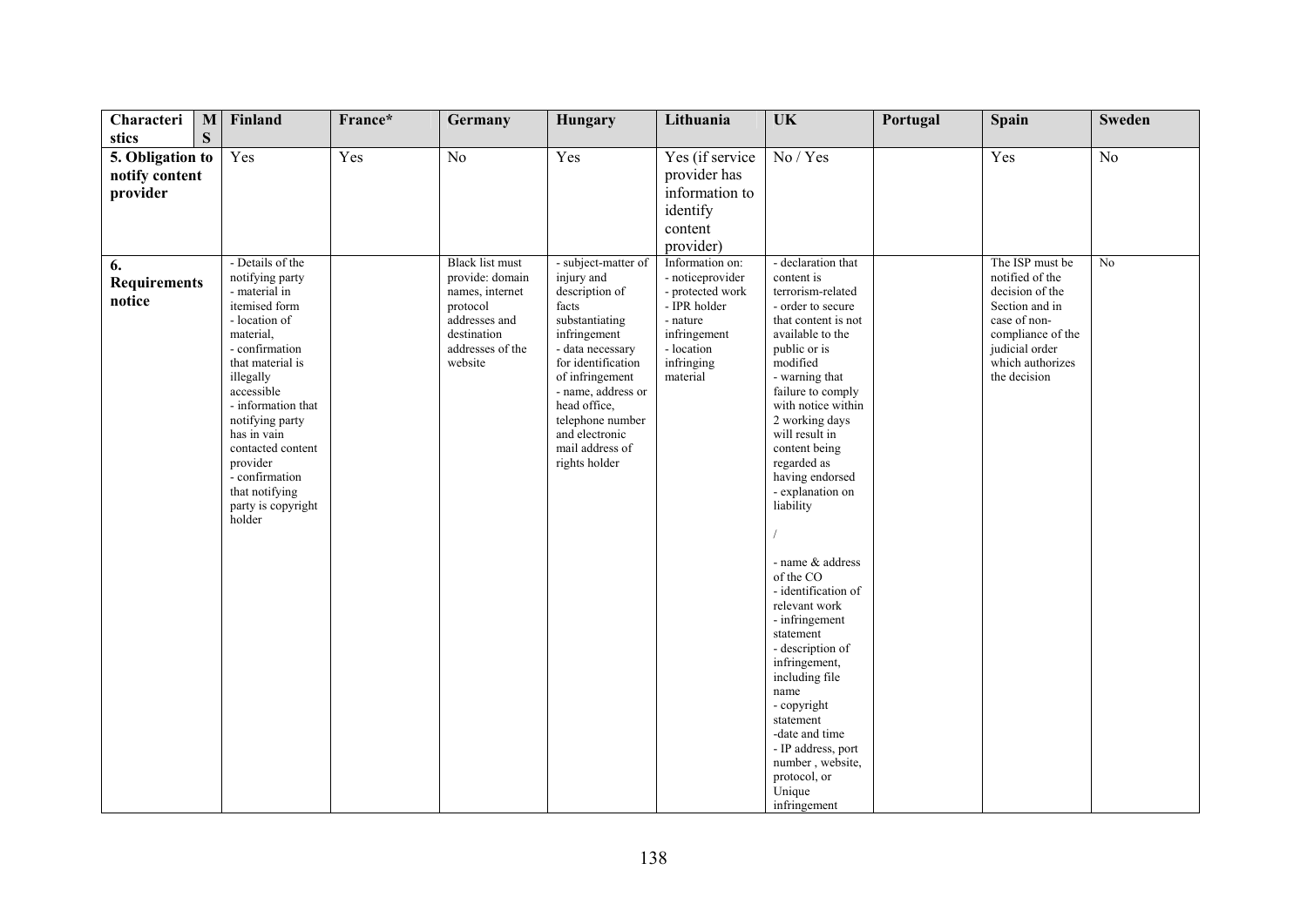| Characteri<br>$\mathbf M$ | Finland         | France*         | Germany | Hungary        | Lithuania       | UK              | Portugal    | Spain           | <b>Sweden</b>   |
|---------------------------|-----------------|-----------------|---------|----------------|-----------------|-----------------|-------------|-----------------|-----------------|
| ${\bf S}$<br>stics        |                 |                 |         |                |                 |                 |             |                 |                 |
|                           |                 |                 |         |                |                 | identifier (UII |             |                 |                 |
| a) Should the             | $\overline{No}$ | $\overline{No}$ | Yes     | N <sub>o</sub> | $\overline{No}$ | N <sub>0</sub>  |             | $\overline{No}$ | $\overline{No}$ |
| notice contain            |                 |                 |         |                |                 |                 |             |                 |                 |
| a fully                   |                 |                 |         |                |                 |                 |             |                 |                 |
| qualified URL?            |                 |                 |         |                |                 |                 |             |                 |                 |
| b) Should the             | No              | N <sub>o</sub>  | No      | No             | No              | No / Yes        |             | $\mathbf N$ o   |                 |
| notice                    |                 |                 |         |                |                 |                 |             |                 |                 |
| exclusively be            |                 |                 |         |                |                 |                 |             |                 |                 |
| submitted                 |                 |                 |         |                |                 |                 |             |                 |                 |
| through                   |                 |                 |         |                |                 |                 |             |                 |                 |
| electronic                |                 |                 |         |                |                 |                 |             |                 |                 |
| means?                    |                 |                 |         |                |                 |                 |             |                 |                 |
| 6. Delay for              | No              | N <sub>0</sub>  | 6 hours | 12 hours       | 24 hours        | $48$ hours /    |             | 48 hours        |                 |
| reacting to               |                 |                 |         |                |                 |                 |             |                 |                 |
| notice /                  |                 |                 |         |                |                 | 10 days         |             |                 |                 |
| definition of             |                 |                 |         |                |                 |                 |             |                 |                 |
| "expeditiously            |                 |                 |         |                |                 |                 |             |                 |                 |
| 11                        |                 |                 |         |                |                 |                 |             |                 |                 |
| 7. Possibility            | Yes             | N <sub>o</sub>  | No      | Yes            | Yes             | No / Yes        | Possibility | Yes             | No              |
| counter notice?           |                 |                 |         |                |                 |                 | dispute     |                 |                 |
|                           |                 |                 |         |                |                 |                 | settlement  |                 |                 |
|                           |                 |                 |         |                |                 |                 | procedure.  |                 |                 |
| a) obligatory             | No              | N <sub>o</sub>  | No      | N <sub>o</sub> | No              | $\overline{No}$ |             | Yes             | No              |
| counter notice            |                 |                 |         |                |                 |                 |             |                 |                 |
| before 'take-             |                 |                 |         |                |                 |                 |             |                 |                 |
| down'?                    |                 |                 |         |                |                 |                 |             |                 |                 |
| b) Delay for              | 14 days         | N <sub>o</sub>  | No      | 8 days         | 3 days          | $\overline{No}$ |             | 5 days to       | No              |
| giving counter            |                 |                 |         |                |                 |                 |             | comment         |                 |
| notice                    |                 |                 |         |                |                 | Shall be set by |             |                 |                 |
|                           |                 |                 |         |                |                 | the Appeal      |             |                 |                 |
|                           |                 |                 |         |                |                 | Body            |             |                 |                 |
| c) Delay for              |                 |                 |         |                | 3 day           | No/             |             | 5 days          |                 |
| reacting to               |                 |                 |         |                |                 |                 |             |                 |                 |
| counter notice            |                 |                 |         |                |                 | Will be         |             |                 |                 |
|                           |                 |                 |         |                |                 | specified by    |             |                 |                 |
|                           |                 |                 |         |                |                 | the Appeal      |             |                 |                 |
|                           |                 |                 |         |                |                 | Body            |             |                 |                 |